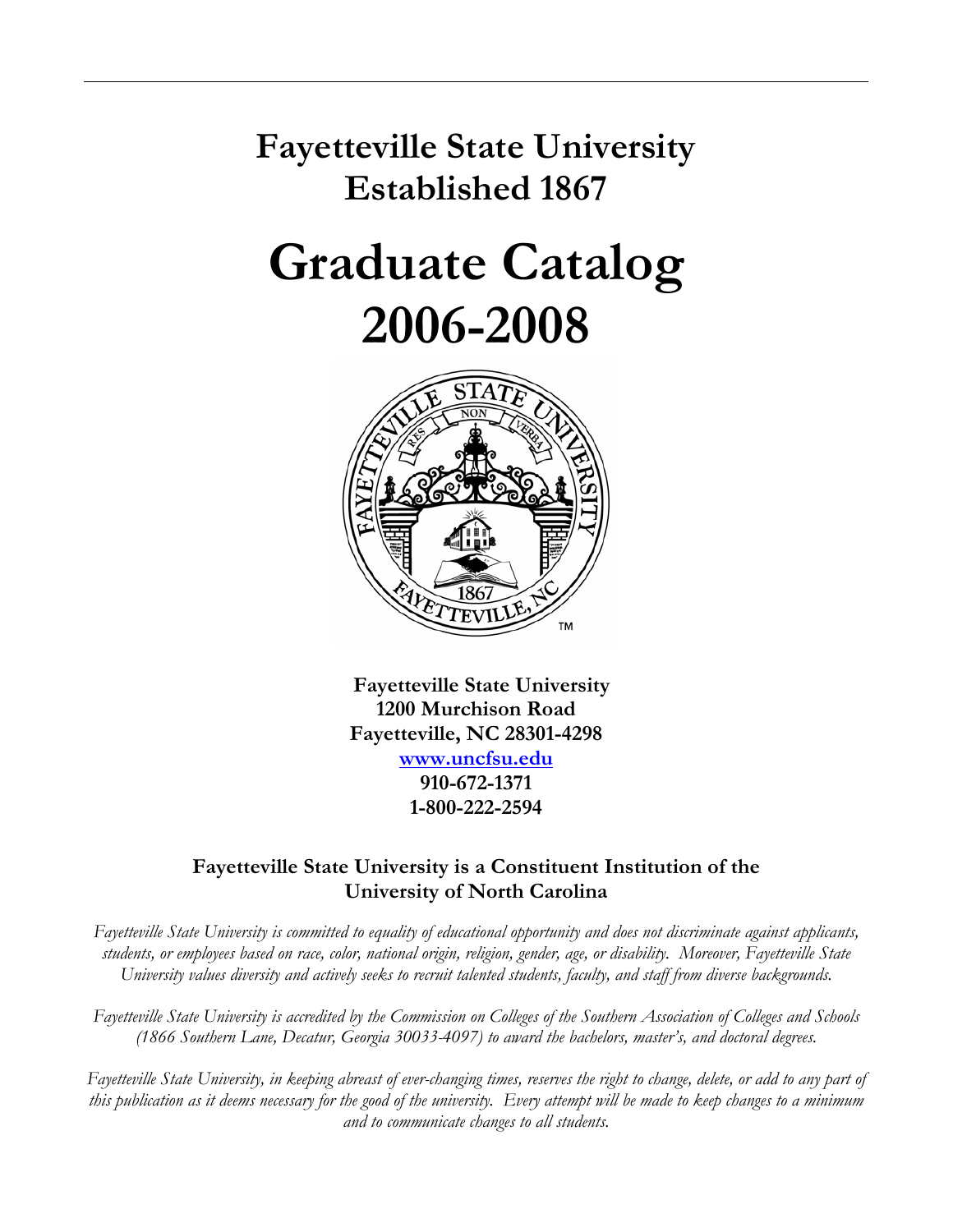## **CHANCELLOR'S MESSAGE**



Dear Fayetteville State University Graduate Student:

On behalf of the Trustees, faculty, and staff of the university, I extend to you a warm welcome to the graduate studies at Fayetteville State University. We know that you are ready for the challenges of postbaccalaureate study, and we are pleased that you have selected FSU as the institution at which you will pursue your master's or doctoral degree.

Established in 1867, Fayetteville State University is the second-oldest public institution of higher education in North Carolina. Today, we proudly provide quality, affordable educational opportunities to more than 6,300 undergraduate and graduate students. Among our faculty of over 250, you will find award-winning authors, those who have won the highest honors in the state for excellence in teaching, and professors whose research is funded by agencies such as NASA, the U.S. Department of Education, the National Science Foundation, the National Institutes of Health, and the Rockefeller Foundation. In addition, you will find faculty and administrators who are dedicated to providing you with excellent academic opportunities at the master's and doctoral levels that involve the most current developments for your chosen career.

Campus buildings and grounds continue to undergo extensive new construction, renovation, and improvement so that you will have modern facilities in an attractive and comfortable setting. The campus provides access to state-of-the art technological resources that continue to be expanded. To support your research and study, you will find that the university provides extensive resources in the Charles W. Chesnutt Library, the computer labs, our new Distance Learning Center, and our science labs.

This graduate catalog will serve as your guide to the university and to the graduate programs, centers, support services, and policies with which you will need to familiarize yourself. Academic departments are also available to assist you in formulating your individual educational and professional career plans.

We look forward to working with you and extend best wishes to you for a productive and rewarding educational experience.

Sincerely,

I.J. Arma

T.J. Bryan Chancellor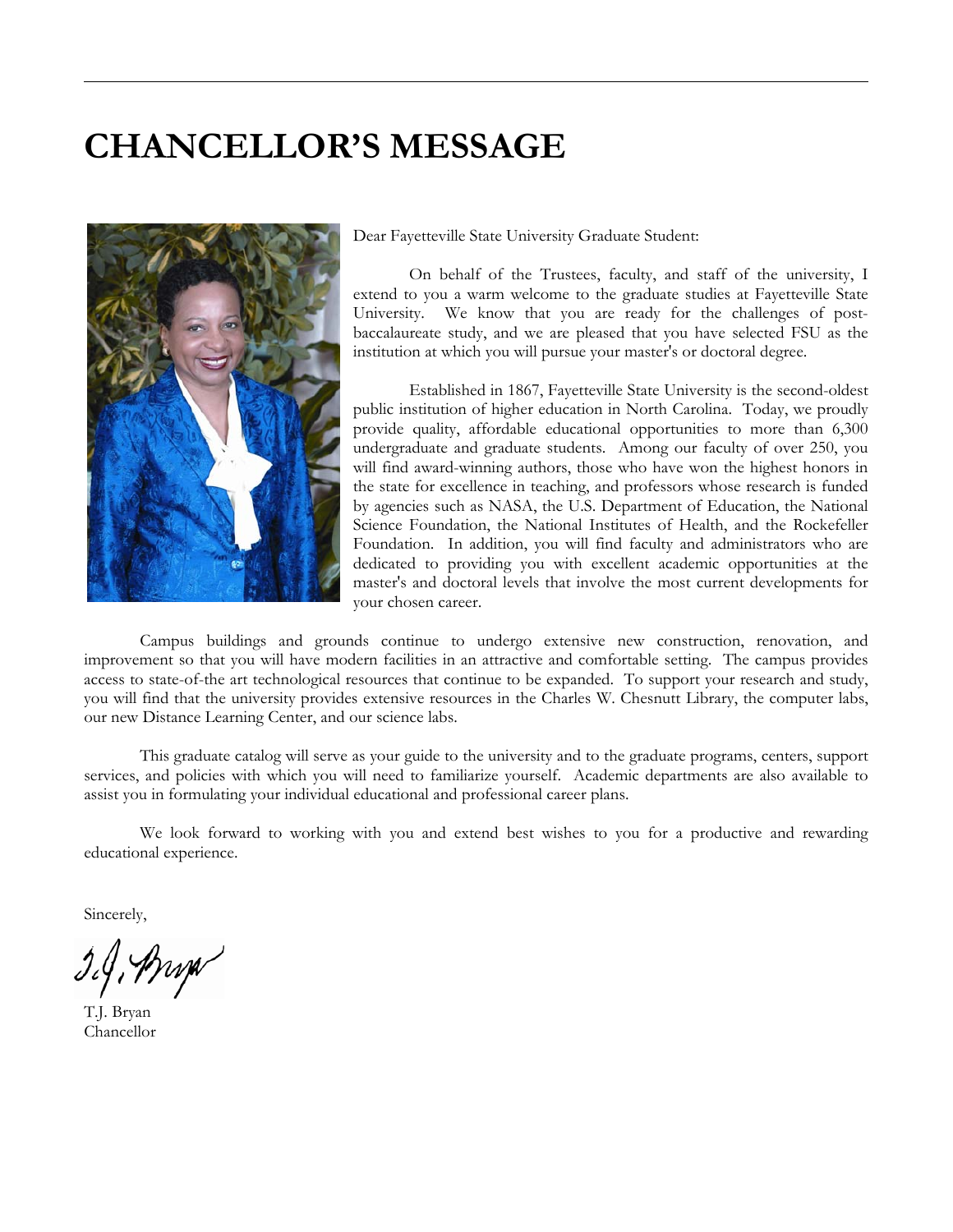## **Table of Contents**

| Administration of Fayetteville State University 13     |  |
|--------------------------------------------------------|--|
| History of Fayetteville State University 14-15         |  |
| Administration of the University of North Carolina  15 |  |
| History of the University of North Carolina  15-16     |  |
| Institutional Memberships and Accreditations 16        |  |
|                                                        |  |
|                                                        |  |
|                                                        |  |
|                                                        |  |
|                                                        |  |
| Residential Status for Tuition Assessment28            |  |
|                                                        |  |
|                                                        |  |
|                                                        |  |
|                                                        |  |
|                                                        |  |
| Refunds   Adjustments of Tuition and Fees29            |  |
| Official University Withdrawal Process  29-31          |  |
|                                                        |  |
| Refunds / Adjustments for Individual Classes 31        |  |
|                                                        |  |
|                                                        |  |
|                                                        |  |
|                                                        |  |
|                                                        |  |
|                                                        |  |
| Warning to All Financial Aid Applicants 34             |  |
| Steps for Applying for Financial Aid 34                |  |
| Federal and State Funds Available 34-35                |  |
|                                                        |  |
|                                                        |  |
| <b>Student Affairs </b>                                |  |
| Advisement and Career Services Center 39               |  |
|                                                        |  |
| Job Location and Development Program  39               |  |
|                                                        |  |
| Medical Immunization Requirements  42                  |  |
|                                                        |  |
|                                                        |  |
|                                                        |  |
|                                                        |  |
|                                                        |  |
|                                                        |  |
|                                                        |  |
|                                                        |  |
|                                                        |  |
|                                                        |  |
|                                                        |  |
|                                                        |  |
|                                                        |  |
|                                                        |  |
|                                                        |  |
|                                                        |  |
| Requirements for Continuous Enrollment 49              |  |

| Concurrent Registration in Other Graduate Programs50 |  |
|------------------------------------------------------|--|
|                                                      |  |
|                                                      |  |
|                                                      |  |
|                                                      |  |
| Policy on Completion of Thesis and Dissertation53    |  |
|                                                      |  |
|                                                      |  |
|                                                      |  |
|                                                      |  |
| Academic Programs: College of Basic and Applied      |  |
| Sciences                                             |  |
|                                                      |  |
| Department of Mathematics and Computer Science 56    |  |
|                                                      |  |
|                                                      |  |
| Academic Programs: College of Humanities and         |  |
|                                                      |  |
| Department of English and Foreign Languages61-62     |  |
| Department of Government and History 62-63           |  |
|                                                      |  |
|                                                      |  |
| Academic Programs: School of Business  68-69         |  |
|                                                      |  |
|                                                      |  |
|                                                      |  |
|                                                      |  |
|                                                      |  |
| Academic Programs: School of Education  71-94        |  |
| Department of Educational Leadership 71-72           |  |
| Department of Elementary Education 73-75             |  |
| Department of Middle Grades, Secondary, and          |  |
|                                                      |  |
|                                                      |  |
|                                                      |  |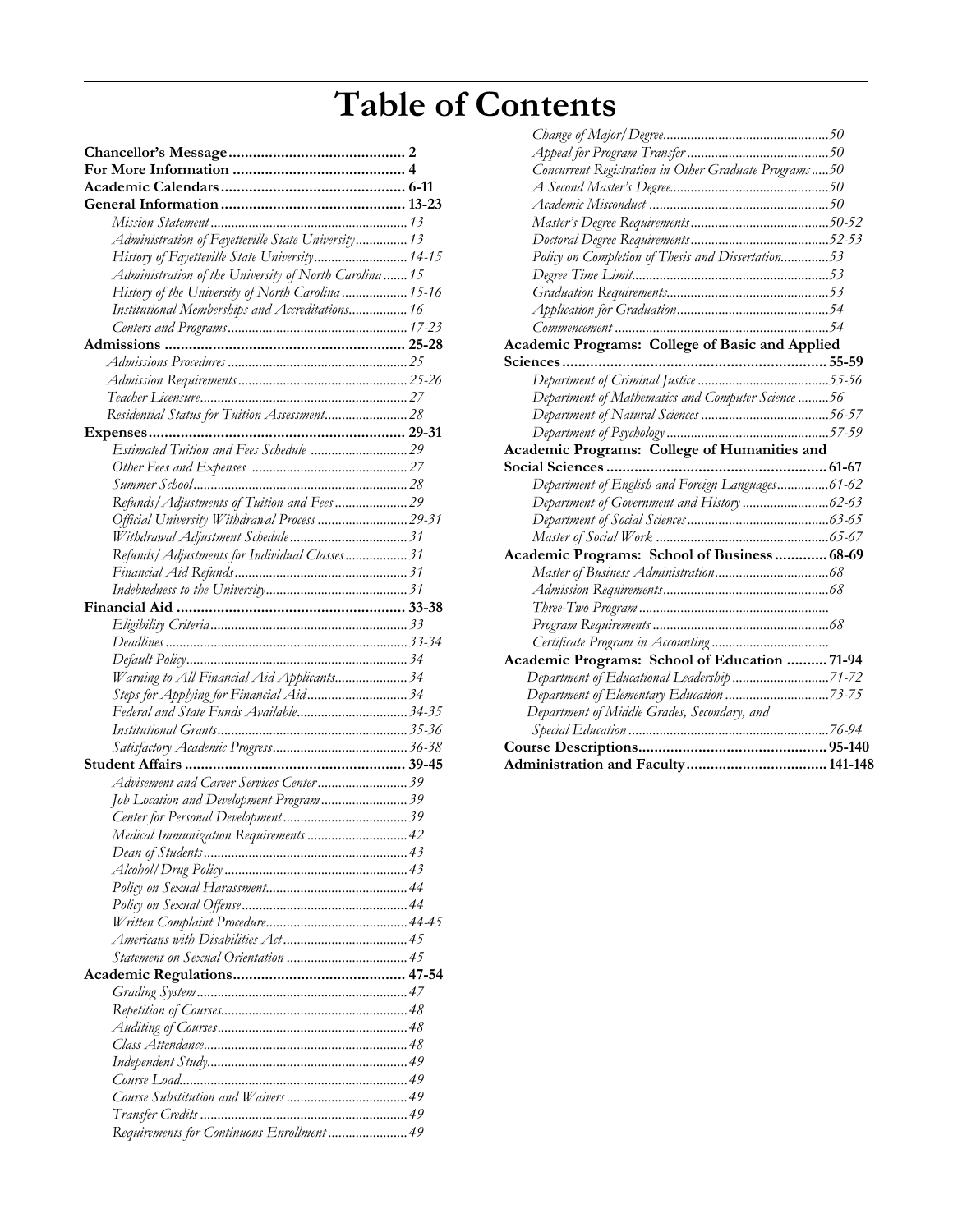## **For More Information**

**Note: The area code for all numbers is 910.** 

### **Graduate Programs**

| Doctor of Education in Educational Leadership 672-1731 |  |
|--------------------------------------------------------|--|
|                                                        |  |
|                                                        |  |
|                                                        |  |
|                                                        |  |
|                                                        |  |
| Master of Education in Secondary Education  672-1181   |  |
|                                                        |  |
| Master of Education in Elementary Education 672-1257   |  |
|                                                        |  |
|                                                        |  |
| Master of Education in Mathematics  672-1294           |  |
| Master of Education in Middle Grades 672-1181          |  |
| Master of Education in Political Science  672-1573     |  |
| Master of Education in Reading Education  672-1257     |  |
|                                                        |  |
| Master of Education in Special Education  672-1181     |  |
|                                                        |  |
|                                                        |  |
|                                                        |  |
|                                                        |  |
|                                                        |  |
|                                                        |  |
|                                                        |  |
|                                                        |  |
|                                                        |  |
|                                                        |  |
| <b>Information and Telecommunications</b>              |  |
|                                                        |  |
|                                                        |  |

| College of Basic and Applied Sciences   672-1624<br>Mathematics and Computer Science  672-1294<br>672-1413<br>672-1122<br>College of Humanities and Social Sciences 672-1681 |
|------------------------------------------------------------------------------------------------------------------------------------------------------------------------------|
| School of Business and Economics  672-1267<br>Educational Leadership and Foundations   672-1731                                                                              |
| Middle Grades, Secondary, &                                                                                                                                                  |

All written communication should be addressed to the proper university office at the following address:

> Fayetteville State University Newbold Station 1200 Murchison Road Fayetteville, North Carolina 28301-4298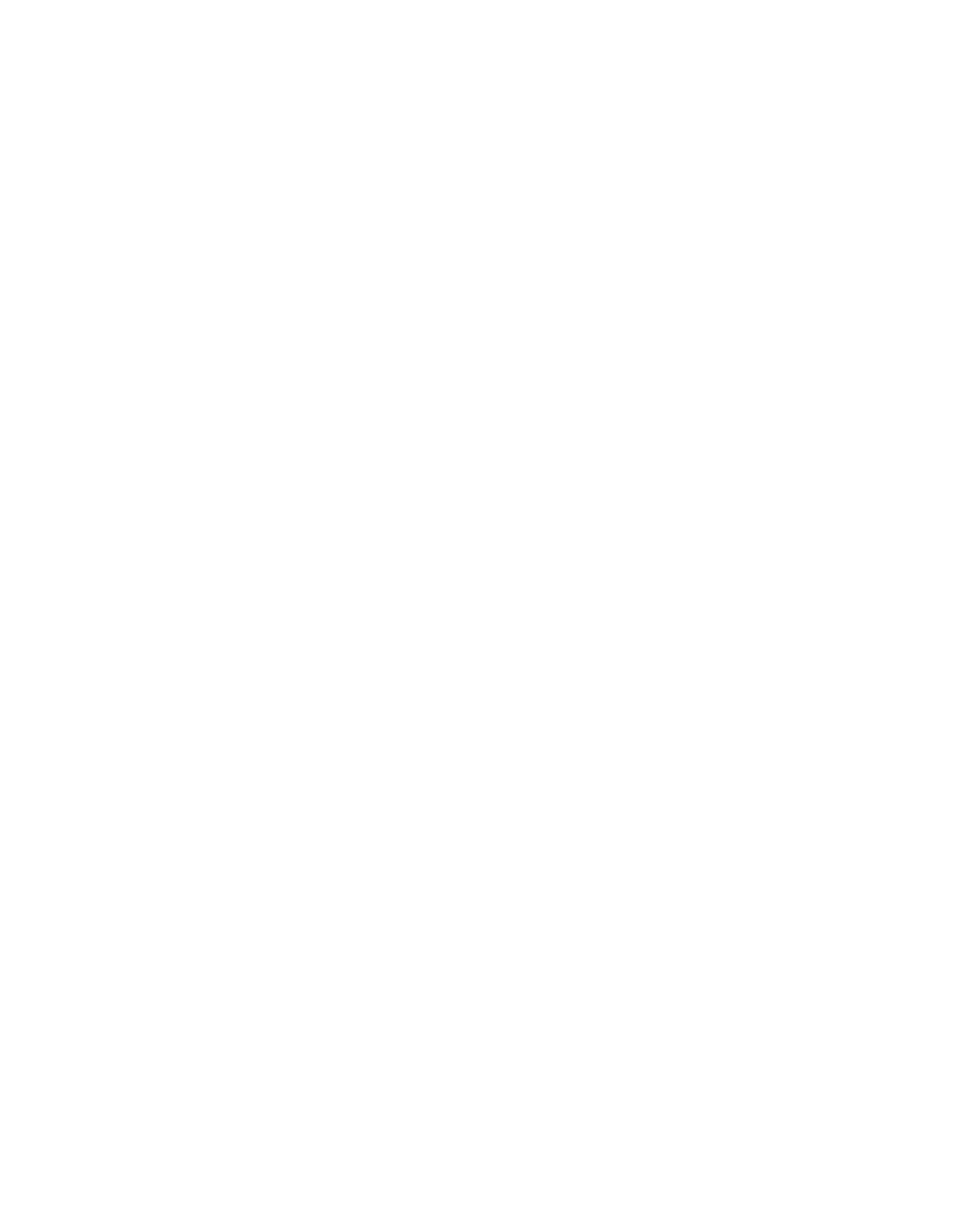## **Academic Calendars, 2006-2008**

| December 16                                                                                                         | Saturday             | Commencement                                            |
|---------------------------------------------------------------------------------------------------------------------|----------------------|---------------------------------------------------------|
| Final grades due no later than 5:00 p.m. on the second business day after the exam is administered.                 |                      |                                                         |
| December 9 - 15                                                                                                     | Saturday – Friday    | Final Examinations (students not graduating)            |
| December 11                                                                                                         | Monday               | Final Grades due for December graduates                 |
| December 8                                                                                                          | Friday               | Last Day of Classes                                     |
| Final grades for graduating students due no later than 5:00 pm on the next business day after exam is administered. |                      |                                                         |
| December $4-9$                                                                                                      | Monday - Saturday    | Final Examinations for Graduating Seniors               |
| November 28                                                                                                         | Tuesday              | Last Day to Withdraw from the University                |
| November 23-24                                                                                                      | Thursday - Friday    | University Closed - Thanksgiving                        |
| November 13                                                                                                         | Monday               | Registration begins for Spring and Summer 2007          |
| October 28                                                                                                          | Saturday             | Homecoming                                              |
| October 27                                                                                                          | Friday               | Deadline for Clearing "I" Grades from Previous Semester |
| October 27                                                                                                          | Friday               | Last Day to Withdraw from Classes                       |
| October $12-13$                                                                                                     | Thursday-Friday      | <b>Fall Break</b>                                       |
| October 11                                                                                                          | Wednesday            | Deadline for Reporting Midterm Grades                   |
| October $5-11$                                                                                                      | Thursday - Wednesday | Midterm Examinations                                    |
| September 25                                                                                                        | Monday               | Deadline for application for May graduation             |
| September 4                                                                                                         | Monday               | Labor Day Holiday                                       |
| August 23 - 29                                                                                                      | Wednesday - Tuesday  | Late Registration (\$20.00 fee); Drop-Add Continues     |
| August 23                                                                                                           | Wednesday            | Classes Begin                                           |
| August 22                                                                                                           | Tuesday              | Last Day of Regular Registration                        |
| August 19                                                                                                           | Saturday             | First-time students arrive                              |
| August $16 - 17$                                                                                                    | Wednesday - Thursday | Bronco Kick-Off - Faculty and Staff                     |

## **Fall 2006 Semester Calendar**

### **Fall 2006 Eight-Week Term I**

| August 22        | Tuesdav                                                           | Last Day of Regular Registration                       |
|------------------|-------------------------------------------------------------------|--------------------------------------------------------|
| August 23        | Wednesday                                                         | Classes Begin                                          |
| August $23 - 29$ | Wednesday - Tuesday                                               | Late Registration (\$20.00 late fee)/Drop-Add          |
| September 4      | Monday                                                            | Labor Day Holiday                                      |
| September 25     | Monday                                                            | Deadline for application for May graduation            |
| September 26     | Tuesday                                                           | Last Day to Withdraw from Classes - Term I only        |
| October 6        | Fridav                                                            | Last Day to Withdraw from the University – Term I only |
| October 17       | Tuesdav                                                           | Last Day of Class                                      |
| October 18       | Wednesdav                                                         | Deadline for Reporting Final Grades for Term I         |
|                  | The Fall Break in the semester schedule does NOT apply to Term I. |                                                        |

### **Fall 2006 Eight-Week Term II**

| October 20                                                                                                     | Friday            | っ<br>Registration for Term II only                                   |
|----------------------------------------------------------------------------------------------------------------|-------------------|----------------------------------------------------------------------|
| October 21                                                                                                     | Saturday          | Classes Begin                                                        |
| October 23                                                                                                     | Monday            | Late Registration (\$20.00 late fee)/Drop Add                        |
| November $23 - 24$                                                                                             | Thursday – Friday | Thanksgiving Holidays (Saturday, November 25 is not a holiday for 8- |
|                                                                                                                |                   | week courses)                                                        |
| November 27                                                                                                    | Monday            | Last Day to Withdraw from Classes - Term II only                     |
| December $4-9$                                                                                                 | Monday-Saturday   | Final Exams for graduating students                                  |
| December 7                                                                                                     | Thursday          | Last Day to Withdraw from University* - Term II only                 |
| December 11                                                                                                    | Monday            | Final Grades due for all graduating students                         |
| December 14                                                                                                    | Thursday          | Last Day of Class                                                    |
| December 15                                                                                                    | Friday            | Deadline for Reporting Final Grades                                  |
| *Students may not withdraw from the university for Term II if they have already earned final grades in Term I. |                   |                                                                      |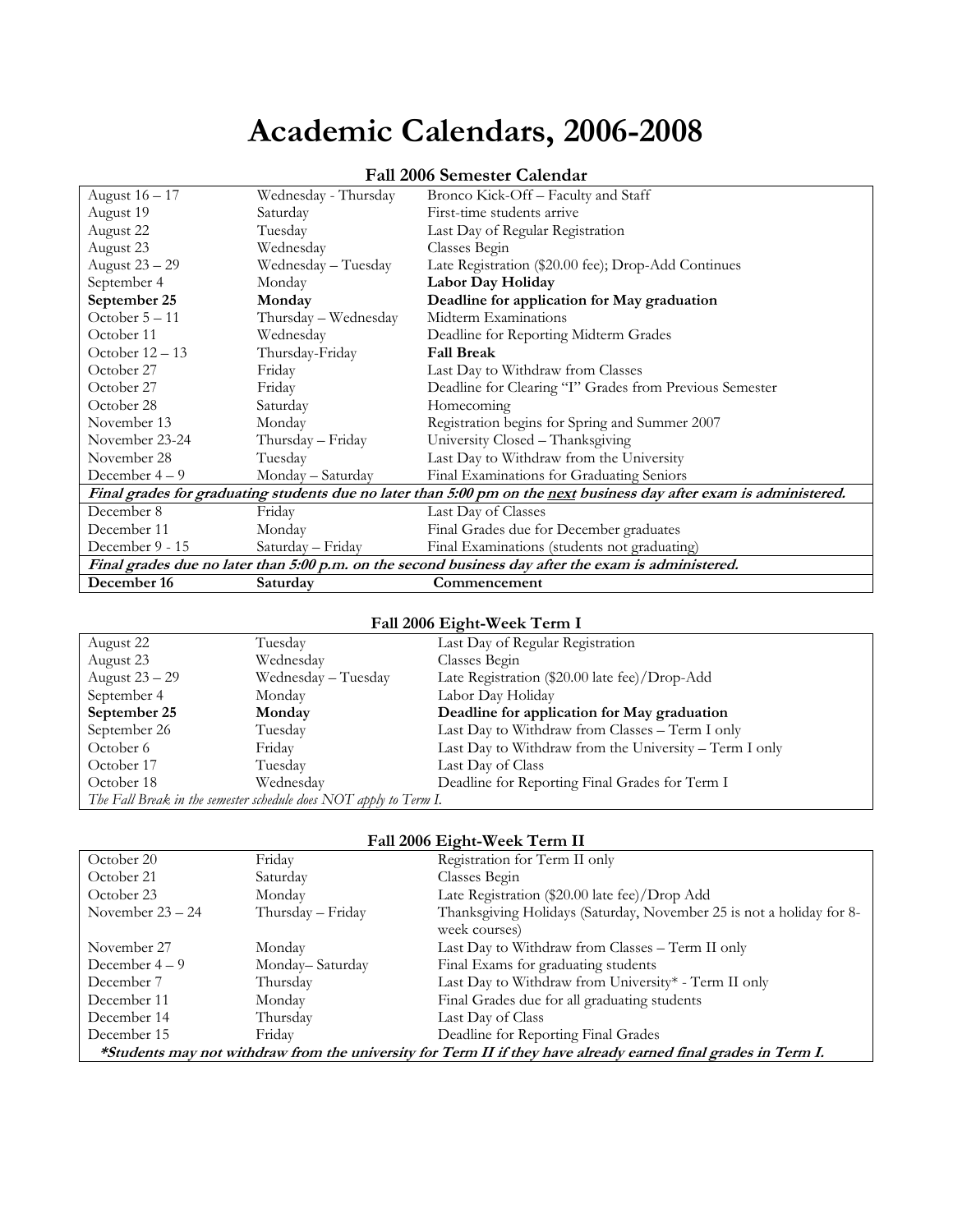#### January 2 Tuesday University Reopens January 4 – 5 Thursday – Friday Mid-Year Conference – Faculty and Staff January 9 Tuesday Last Day of Regular Registration January 10 Wednesday Classes begin January 10 – 17 Wednesday – Wednesday Late Registration (\$20.00 fee) begins; Drop-Add Continues January 15 Monday **Martin Luther King Jr. Birthday Holiday February Black History Month**  February 26- March 3 Monday – Saturday Midterm Examinations March 1 Thursday Deadline for Financial Aid Application (FAFSA)for Fall 2006 March 5 Monday Monday Deadline for submitting midterm grades March 5 – 10 Monday – Saturday Mid-Semester Break March 23 Friday Last Day to Withdraw from Classes March 23 Friday Deadline for Clearing "I" Grades from previous semester April 6 Friday Good Friday Holiday – No Classes April 16 Monday Registration begins Summer School and Fall 2007 April 20 Friday Friday Last Day to Withdraw from the University April 26 – May 2 Thursday – Wednesday Final Exams for graduating students\* **\*Final grades for graduating students due no later than 5:00 pm on the next business day after exam is administered.**  May 2 Wednesday Last Day of Classes May 3 – 9 Thursday – Wednesday Final Examinations\* **\*Final grades are due no later than 5:00 p.m. on the second business day after the final exam period. May 12 Saturday Commencement**<br>May 14 – 15 **Monday** – Tuesday **Post-School Confe** Post-School Conference

| Spring 2007 Eight-Week Term III |                       |                                                          |  |
|---------------------------------|-----------------------|----------------------------------------------------------|--|
| January 9                       | Tuesday               | Last Day of Regular Registration                         |  |
|                                 |                       | (Students may register for Term III and IV)              |  |
| January 10                      | Wednesday             | Classes Begin                                            |  |
| January $10-17$                 | Wednesday – Wednesday | Late Registration (\$20.00 late fee)/Drop-Add            |  |
| January 15                      | Monday                | Dr. Martin Luther King, Jr. Holiday                      |  |
| February 13                     | Tuesday               | Last Day to Withdraw from Classes - Term III only        |  |
| February 23                     | Friday                | Last Day to Withdraw from the University – Term III only |  |
| March 7                         | Wednesday             | Last Day of Class                                        |  |
| March 8                         | Thursdav              | Deadline for Reporting Final Grades                      |  |

### **Spring 2007 Eight-Week Term IV**

|                                                                                                         |                   | ∽                                                       |
|---------------------------------------------------------------------------------------------------------|-------------------|---------------------------------------------------------|
| March 9                                                                                                 | Friday            | Registration for Term IV only                           |
| March 10                                                                                                | Saturday          | Classes Begin                                           |
| March 12                                                                                                | Monday            | Deadline for Late Registration and Drop Add for Term IV |
| April 6-7                                                                                               | Friday – Saturday | Good Friday Holiday - No Classes                        |
| April 13                                                                                                | Friday            | Last Day to Withdraw from Classes - Term IV only        |
| April 25                                                                                                | Wednesday         | Last Day to Withdraw from University** - Term IV only   |
| May 5                                                                                                   | Saturday          | Last Day of Class                                       |
| May 7                                                                                                   | Monday            | Deadline for Reporting Final Grades                     |
| **Students may not withdraw from the university for Term IV if they have already earned final grades in |                   |                                                         |
| Term III.                                                                                               |                   |                                                         |

#### **Spring 2007 Semester Calendar**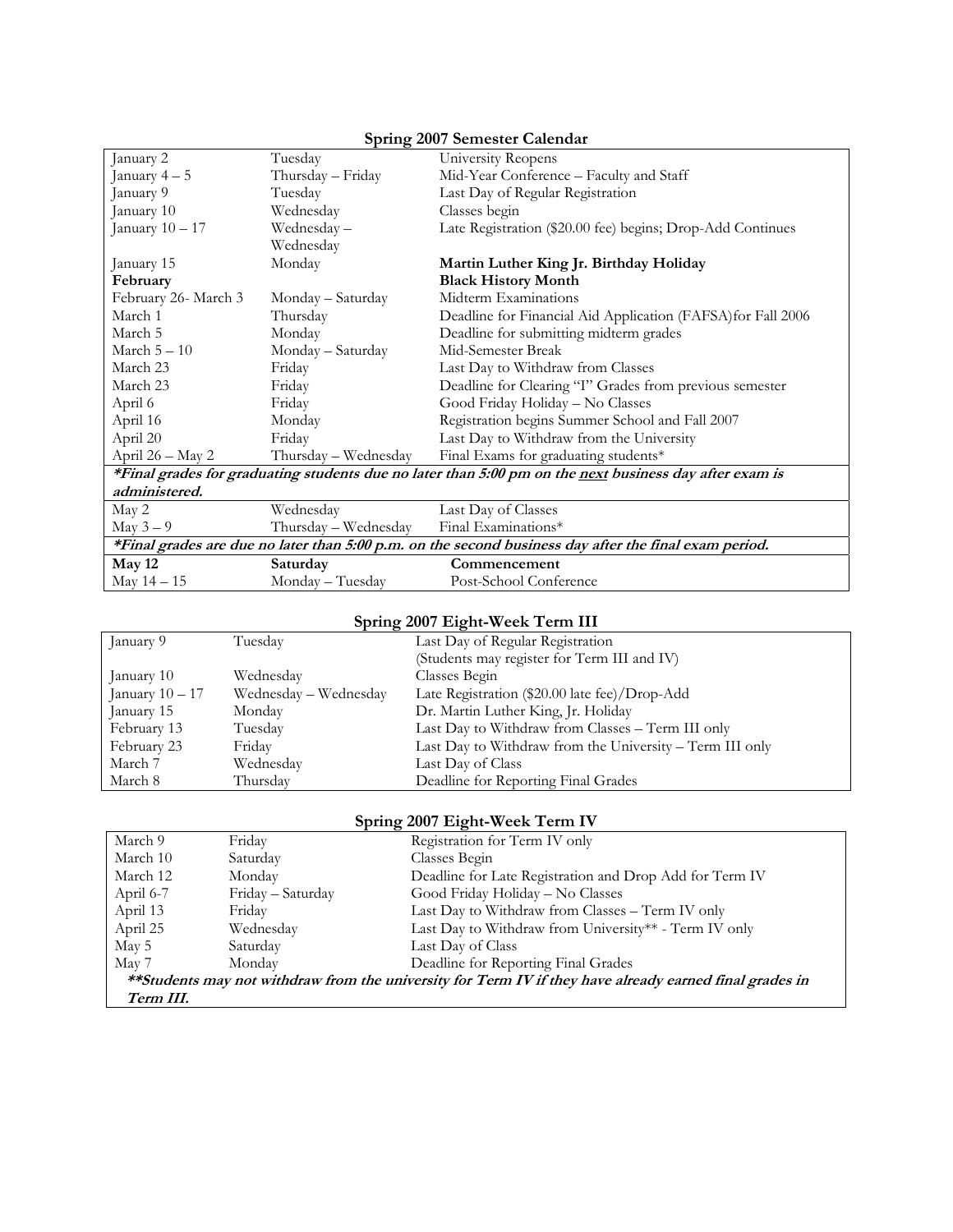|               | $O$ <i>diminer</i> 2007 <i>with</i> | $\mu$ anc ocssion (1 ive weeks)                            |
|---------------|-------------------------------------|------------------------------------------------------------|
| May 21        | Monday                              | Last day of regular registration                           |
| May 22        | Tuesdav                             | Classes Begin                                              |
| $May 22 - 23$ | Tuesday – Wednesday                 | Late Registration (\$20.00 fee) begins; Drop-Add Continues |
| May 28        | Monday                              | Memorial Day Holiday - University Closed                   |
| June 11       | Monday                              | Last Day to Withdraw from Classes $(15th$ day of term)     |
| June 15       | Friday                              | Last Day to Withdraw from University (19th day of term)    |
| June 18       | Monday                              | Deadline for application for December graduation           |
| June 22       | Friday                              | Last Day of Classes/ Final Examinations                    |
| June 25       | Monday                              | Deadline for Reporting Final Grades                        |

## **Summer 2007 May – June Session (Five Weeks)**

## **Summer 2007 May – July Session (Eight Weeks)**

| May 21         | Monday              | Last day of registration for Term V                |
|----------------|---------------------|----------------------------------------------------|
| May 22         | Tuesday             | Classes Begin                                      |
| May 22-23      | Tuesday - Wednesday | Late Registration (\$20.00 fee) and Drop-Add       |
| May 28         | Monday              | Memorial Day Holiday - University Closed           |
| <b>June 18</b> | Monday              | Deadline for application for December graduation   |
| June 25        | Monday              | Last Day to Withdraw from Classes – Term V only    |
| July 4         | Wednesday           | Fourth of July Holiday – No Classes                |
| July 6         | Friday              | Last Day to Withdraw from University - Term V only |
| July 17        | Tuesday             | Last Day of Class/ Final Exams                     |
| July 19        | Thursdav            | Deadline for Reporting Final Grades                |

### **Summer 2007 May – August Session (Ten Weeks)**

| May 21    | Monday              | Last day of registration for Term V                |
|-----------|---------------------|----------------------------------------------------|
| May 22    | Tuesdav             | Classes Begin                                      |
| May 22-23 | Tuesday - Wednesday | Late Registration (\$20.00) and Drop-Add           |
| May 28    | Monday              | Memorial Day Holiday - University Closed           |
| June 18   | Monday              | Deadline for application for December graduation   |
| July 4    | Wednesday           | Fourth of July Holiday – No Classes                |
| July 23   | Monday              | Last Day to Withdraw from Classes - Term V only    |
| July 27   | Fridav              | Last Day to Withdraw from University - Term V only |
| August 2  | Thursday            | Last Day of Class/Final Examinations               |
| August 3  | Fridav              | Deadline for Reporting Final Grades                |

## **Summer 2007 July-August Session (Five Weeks)\***

## **\*For financial aid purposes, the July-August session is considered the first term of the 2007-2008 academic**

| vear.      |                  |                                                                  |
|------------|------------------|------------------------------------------------------------------|
| July 1     | Sunday           | Last day of regular registration                                 |
| July 2     | Monday           | Classes begin                                                    |
| July $2-3$ | Monday - Tuesday | Late Registration (\$20.00 fee); Drop-Add Continues              |
| July 4     | Wednesday        | Fourth of July Holiday - No Classes                              |
| July 23    | Monday           | Last Day to Withdraw from Classes (15 <sup>th</sup> day of term) |
| July 27    | Friday           | Last Day to Withdraw from University (19th day of term)          |
| August 2   | Thursday         | Last Day of Classes / Final Examinations                         |
| August 3   | Fridav           | Deadline for Reporting Final Grades                              |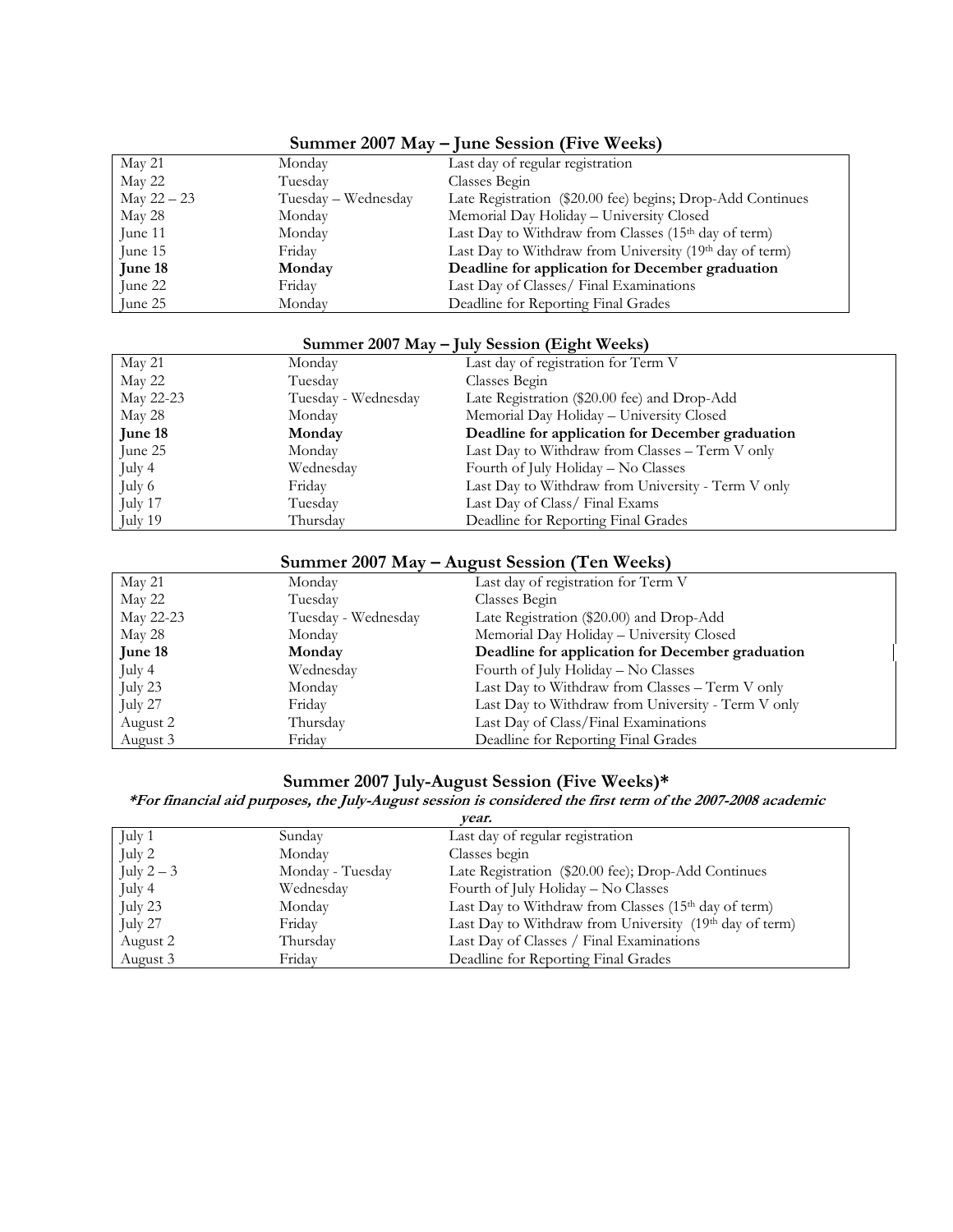|                                                                                                                      |                      | т ан доот оснисяся станения                                                                         |
|----------------------------------------------------------------------------------------------------------------------|----------------------|-----------------------------------------------------------------------------------------------------|
| August 15 – 16                                                                                                       | Wednesday - Thursday | Bronco Kick-Off - Faculty and Staff                                                                 |
| August 18                                                                                                            | Saturday             | First-time students arrive                                                                          |
| August 21                                                                                                            | Tuesday              | Last Day of Regular Registration                                                                    |
| August 22                                                                                                            | Wednesday            | Classes Begin                                                                                       |
| August 22 - 28                                                                                                       | Wednesday - Tuesday  | Late Registration (\$20.00 fee); Drop-Add Continues                                                 |
| September 3                                                                                                          | Monday               | Labor Day Holiday                                                                                   |
| September 24                                                                                                         | Monday               | Deadline for application for May graduation                                                         |
| October $4-10$                                                                                                       | Thursday - Wednesday | Midterm Examinations                                                                                |
| October 10                                                                                                           | Wednesday            | Deadline for Reporting Midterm Grades                                                               |
| October $11 - 12$                                                                                                    | Thursday-Friday      | <b>Fall Break</b>                                                                                   |
| October 20                                                                                                           | Saturday             | Homecoming (Tentative)                                                                              |
| October 26                                                                                                           | Friday               | Last Day to Withdraw from Classes                                                                   |
| October 26                                                                                                           | Friday               | Deadline for Clearing "I" Grades from Previous Semester                                             |
| November 12                                                                                                          | Monday               | Registration begins for Spring and Summer 2008                                                      |
| November 22-23                                                                                                       | Thursday - Friday    | University Closed - Thanksgiving                                                                    |
| November 27                                                                                                          | Tuesday              | Last Day to Withdraw from the University                                                            |
| December $3-8$                                                                                                       | Monday – Saturday    | Final Examinations for Graduating Students*                                                         |
| *Final grades for graduating students due no later than 5:00 pm on the next business day after exam is administered. |                      |                                                                                                     |
| December 7                                                                                                           | Friday               | Last Day of Classes                                                                                 |
| December 8 - 14                                                                                                      | Saturday – Friday    | Final Examinations (students not graduating)                                                        |
|                                                                                                                      |                      | Final grades due no later than 5:00 p.m. on the second business day after the exam is administered. |
| December 15                                                                                                          | Saturday             | Commencement                                                                                        |

## **Fall 2007 Semester Calendar**

## **Fall 2007 Eight-Week Term I**

| T an 2007 Eight Week Tenn I |                                                                       |                                                        |
|-----------------------------|-----------------------------------------------------------------------|--------------------------------------------------------|
| August 21                   | Tuesday                                                               | Last Day of Regular Registration                       |
| August 22                   | Wednesday                                                             | Classes Begin                                          |
| August $22 - 28$            | Wednesday - Tuesday                                                   | Late Registration (\$20.00 late fee)/Drop-Add          |
| September 3                 | Monday                                                                | Labor Day Holiday                                      |
| September 24                | Monday                                                                | Deadline for application for May graduation            |
| September 25                | Tuesday                                                               | Last Day to Withdraw from Classes - Term I only        |
| October 5                   | Fridav                                                                | Last Day to Withdraw from the University - Term I only |
| October 15                  | Monday                                                                | Last Day of Class                                      |
| October 16                  | Tuesday                                                               | Deadline for Reporting Final Grades for Term I         |
|                             | The Fall Break in the semester schedule does $NOT$ apply to Term $I.$ |                                                        |

### **Fall 2007 Eight-Week Term II**

| October 19                                                                                                     | Friday            | Registration for Term II only                                        |
|----------------------------------------------------------------------------------------------------------------|-------------------|----------------------------------------------------------------------|
| October 20                                                                                                     | Saturday          | Classes Begin;                                                       |
| October 22                                                                                                     | Monday            | Late Registration (\$20.00 late fee)/Drop-Add                        |
| November $22 - 23$                                                                                             | Thursday – Friday | Thanksgiving Holidays (Saturday, November 24 is not a holiday for 8- |
|                                                                                                                |                   | classes)                                                             |
| November 26                                                                                                    | Monday            | Last Day to Withdraw from Classes – Term II only                     |
| December $3-6$                                                                                                 | Monday-Thursday   | Final Exams for Graduating Students                                  |
| December 6                                                                                                     | Thursday          | Last Day to Withdraw from University* - Term II only                 |
| December 10                                                                                                    | Monday            | Final Grades due for all Graduating Students                         |
| December 13                                                                                                    | Thursday          | Last Day of Class                                                    |
| December 14                                                                                                    | Friday            | Deadline for Reporting Final Grades                                  |
| *Students may not withdraw from the university for Term II if they have already earned final grades in Term I. |                   |                                                                      |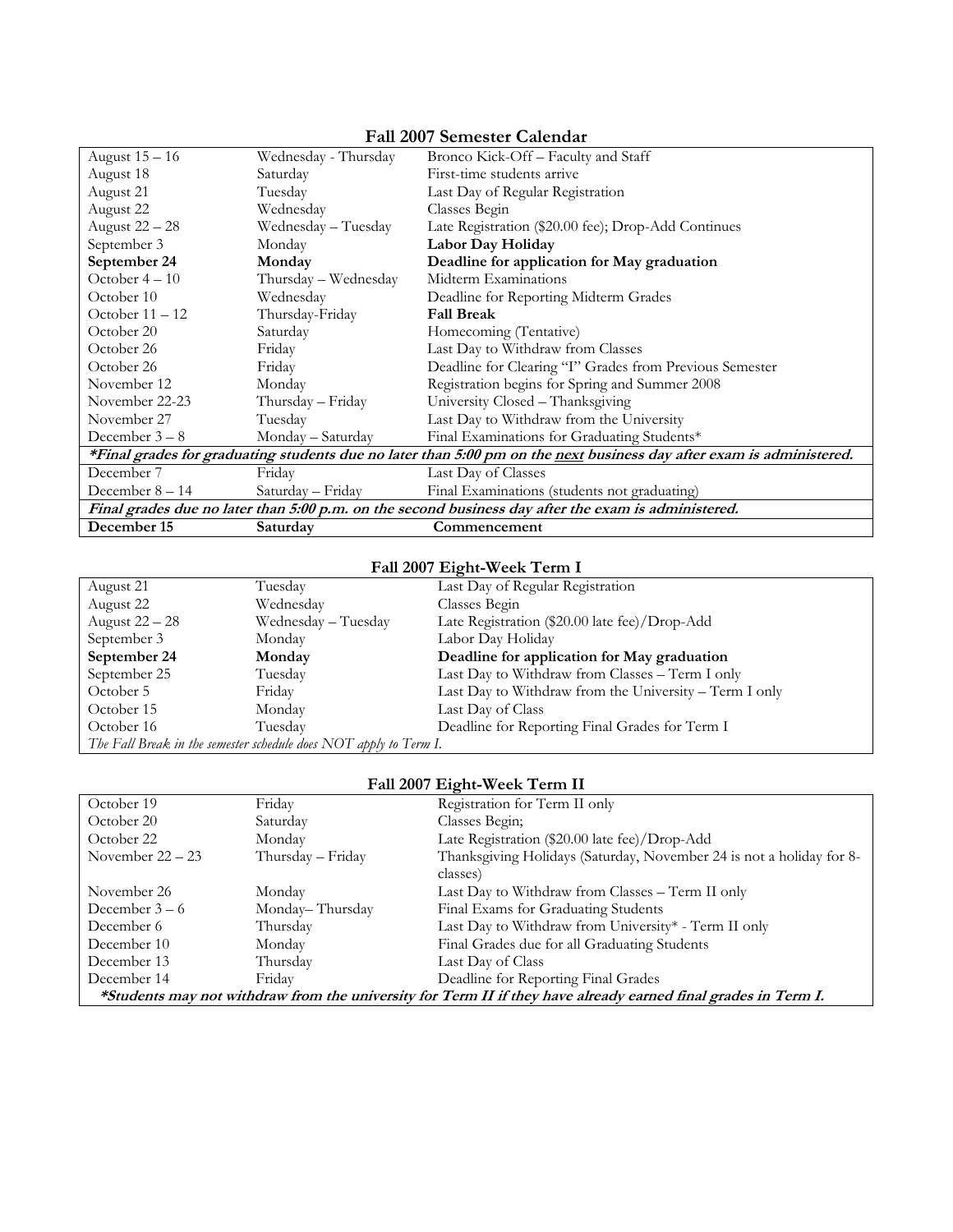| <b>Spring 2008 Semester Calendar</b>                                                                   |                      |                                                              |  |
|--------------------------------------------------------------------------------------------------------|----------------------|--------------------------------------------------------------|--|
| January 2                                                                                              | Wednesday            | University Reopens                                           |  |
| January $3 - 4$                                                                                        | Thursday - Friday    | Mid-Year Conference - Faculty and Staff                      |  |
| January 8                                                                                              | Tuesday              | Last Day of Regular Registration                             |  |
| January 9                                                                                              | Wednesday            | Classes begin                                                |  |
| January 9 - 16                                                                                         | Wednesday -          | Late Registration (\$20.00 fee) begins; Drop-Add Continues   |  |
|                                                                                                        | Wednesday            |                                                              |  |
| January 21                                                                                             | Monday               | Martin Luther King Jr. Birthday Holiday                      |  |
| February                                                                                               |                      | <b>Black History Month</b>                                   |  |
| February 25- March 1                                                                                   | Monday - Saturday    | Midterm Examinations                                         |  |
| March 1                                                                                                | Saturday             | Deadline for Financial Aid Application (FAFSA) for Fall 2006 |  |
| March 3                                                                                                | Monday               | Deadline for submitting midterm grades                       |  |
| March $3-8$                                                                                            | Monday - Saturday    | Mid-Semester Break                                           |  |
| March 20                                                                                               | Thursday             | Last Day to Withdraw from Classes                            |  |
| March 20                                                                                               | Thursday             | Deadline for Clearing "I" Grades from previous semester      |  |
| March 21                                                                                               | Friday               | Good Friday Holiday - No Classes                             |  |
| April 14                                                                                               | Monday               | Registration begins for Summer and Fall 2008                 |  |
| April 18                                                                                               | Friday               | Last Day to Withdraw from the University                     |  |
| April $24 - 30$                                                                                        | Thursday - Wednesday | Final Exams for Graduating Students*                         |  |
| *Final grades for graduating students due no later than 5:00 pm on the next business day after exam is |                      |                                                              |  |
| administered.                                                                                          |                      |                                                              |  |
| May 2                                                                                                  | Friday               | Last Day of Classes                                          |  |
| May $3-9$                                                                                              | Saturday - Friday    | Final Examinations (students not graduating)*                |  |
| *Final grades are due no later than 5:00 p.m. on the second business day after the final exam period.  |                      |                                                              |  |
| May 10                                                                                                 | Saturday             | Commencement                                                 |  |
| May 12 - 13                                                                                            | Monday - Tuesday     | Post-School Conference                                       |  |

## **Spring 2008 Eight-Week Term III**

| January 8      | Tuesday               | Last Day of Regular Registration                         |
|----------------|-----------------------|----------------------------------------------------------|
|                |                       | (Students may register for Term III and IV)              |
| January 9      | Wednesday             | Classes Begin                                            |
| January $9-16$ | Wednesday – Wednesday | Late Registration (\$20.00 late fee)/Drop-Add            |
| January 21     | Monday                | Dr. Martin Luther King, Jr. Holiday                      |
| February 12    | Tuesday               | Last Day to Withdraw from Classes – Term III only        |
| February 22    | Friday                | Last Day to Withdraw from the University – Term III only |
| March 3        | Monday                | Last Day of Class                                        |
| March 5        | Wednesdav             | Deadline for Reporting Final Grades                      |

## **Spring 2008 Eight-Week Term IV**

|                                                                                                              |                   | -                                                       |
|--------------------------------------------------------------------------------------------------------------|-------------------|---------------------------------------------------------|
| March 7                                                                                                      | Fridav            | Registration for Term IV only                           |
| March 8                                                                                                      | Saturday          | Classes Begin                                           |
| March 10                                                                                                     | Monday            | Deadline for Late Registration and Drop-Add for Term IV |
| March 21-22                                                                                                  | Friday – Saturday | Good Friday Holiday - No Classes                        |
| April 11                                                                                                     | Friday            | Last Day to Withdraw from Classes - Term IV only        |
| April 23                                                                                                     | Wednesday         | Last Day to Withdraw from University** - Term IV only   |
| May 3                                                                                                        | Saturday          | Last Day of Class                                       |
| May 6                                                                                                        | Tuesday           | Deadline for Reporting Final Grades                     |
| **Students may not withdraw from the university for Term IV if they have already earned final grades in Term |                   |                                                         |
| III.                                                                                                         |                   |                                                         |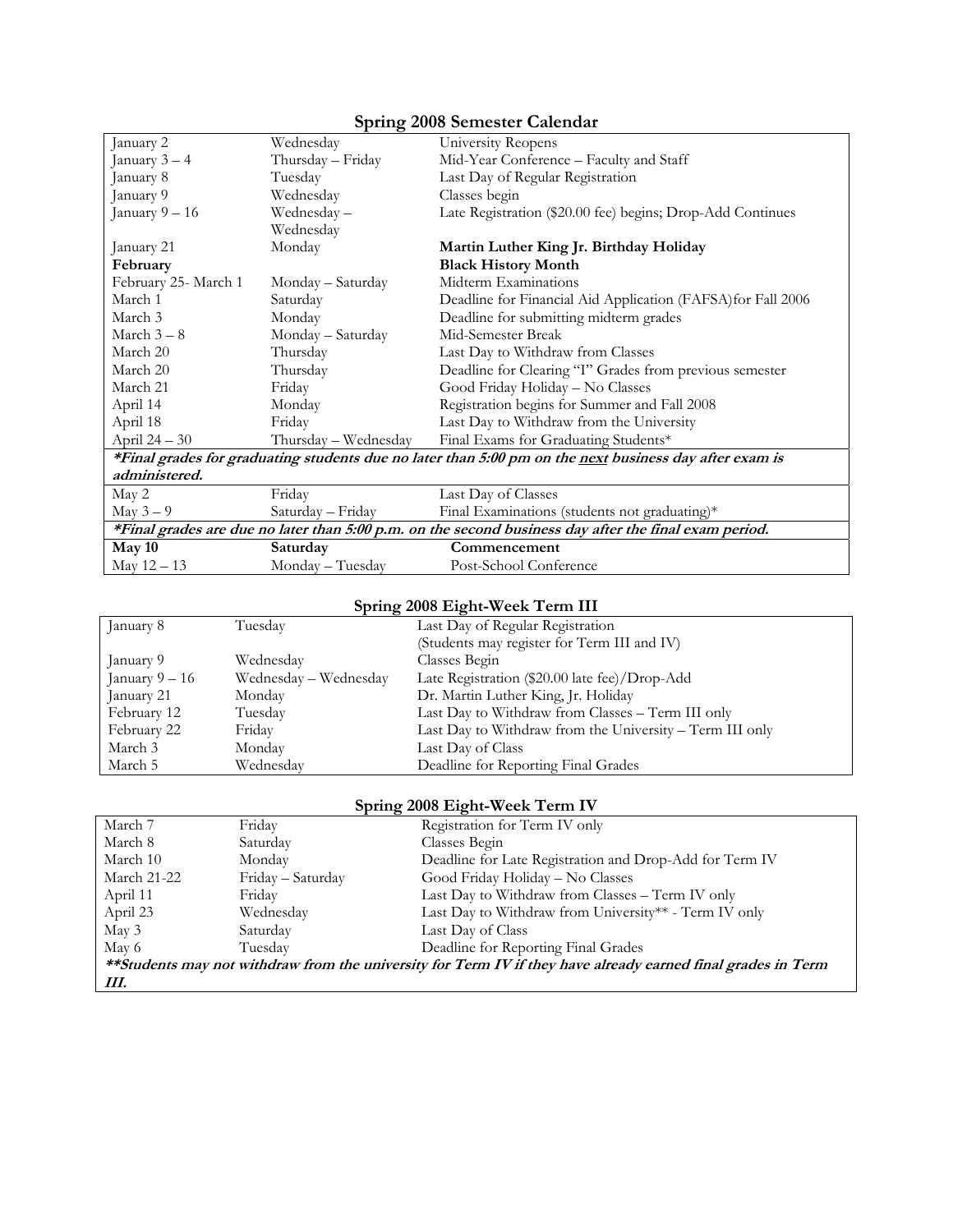| Summer 2008 May – June Session (Five Weeks) |                     |                                                                     |
|---------------------------------------------|---------------------|---------------------------------------------------------------------|
| May 19                                      | Monday              | Last day of regular registration                                    |
| May 20                                      | Tuesdav             | Classes Begin                                                       |
| $May 20 - 21$                               | Tuesday – Wednesday | Late Registration (\$20.00 fee) begins; Drop-Add Continues          |
| May 26                                      | Monday              | Memorial Day Holiday - University Closed                            |
| June 9                                      | Monday              | Last Day to Withdraw from Classes $(15th$ day of term)              |
| June 13                                     | Friday              | Last Day to Withdraw from University (19 <sup>th</sup> day of term) |
| <b>June 16</b>                              | Monday              | Deadline for application for December graduation                    |
| $\vert$ June 20                             | Fridav              | Last Day of Classes/ Final Examinations                             |
| $\vert$ June 23                             | Mondav              | Deadline for Reporting Final Grades                                 |

| Summer 2008 May - July Session (Eight Weeks) |                     |                                                    |
|----------------------------------------------|---------------------|----------------------------------------------------|
| May 19                                       | Monday              | Last day of registration for Term V                |
| May $20$                                     | Tuesdav             | Classes Begin                                      |
| May $20 - 21$                                | Tuesday - Wednesday | Late Registration (\$20.00) and Drop-Add           |
| May 26                                       | Monday              | Memorial Day Holiday - University Closed           |
| June 16                                      | Monday              | Deadline for application for December graduation   |
| June 23                                      | Monday              | Last Day to Withdraw from Classes - Term V only    |
| July 3                                       | Thursday            | Last Day to Withdraw from University - Term V only |
| July 4                                       | Friday              | Fourth of July Holiday – No Classes                |
| July 14                                      | Monday              | Last Day of Class                                  |
| July $16$                                    | Wednesdav           | Deadline for Reporting Final Grades                |

## **Summer 2008 May – August Session (Ten Weeks)**

| May 19        | Monday              | Last day of registration for Term V                |
|---------------|---------------------|----------------------------------------------------|
| May $20$      | Tuesdav             | Classes Begin                                      |
| May $20 - 21$ | Tuesday - Wednesday | Late Registration (\$20.00) and Drop-Add           |
| May 26        | Monday              | Memorial Day Holiday - University Closed           |
| June 16       | Monday              | Deadline for application for December graduation   |
| July 4        | Friday              | Fourth of July Holiday – No Classes                |
| July 21       | Monday              | Last Day to Withdraw from Classes – Term V only    |
| July 25       | Friday              | Last Day to Withdraw from University - Term V only |
| August 1      | Friday              | Last Day of Class/Final Examinations               |
| August 4      | Monday              | Deadline for Reporting Final Grades                |

## **Summer 2008 July-August Session (Five Weeks)\***

**\*For financial aid purposes, the July-August session is considered the first term of the 2008-2009 academic** 

| vear.      |                     |                                                                  |
|------------|---------------------|------------------------------------------------------------------|
| June $30$  | Monday              | Last day of regular registration                                 |
| July 1     | Tuesday             | Classes begin                                                    |
| July $1-2$ | Tuesday – Wednesday | Late Registration (\$20.00 fee); Drop-Add Continues              |
| July 4     | Friday              | Fourth of July Holiday - No Classes                              |
| July 21    | Monday              | Last Day to Withdraw from Classes (15 <sup>th</sup> day of term) |
| July 25    | Friday              | Last Day to Withdraw from University (19th day of term)          |
| August 1   | Friday              | Last Day of Classes / Final Examinations                         |
| August 4   | Monday              | Deadline for Reporting Final Grades                              |

### **Summer 2008 May – June Session (Five Weeks)**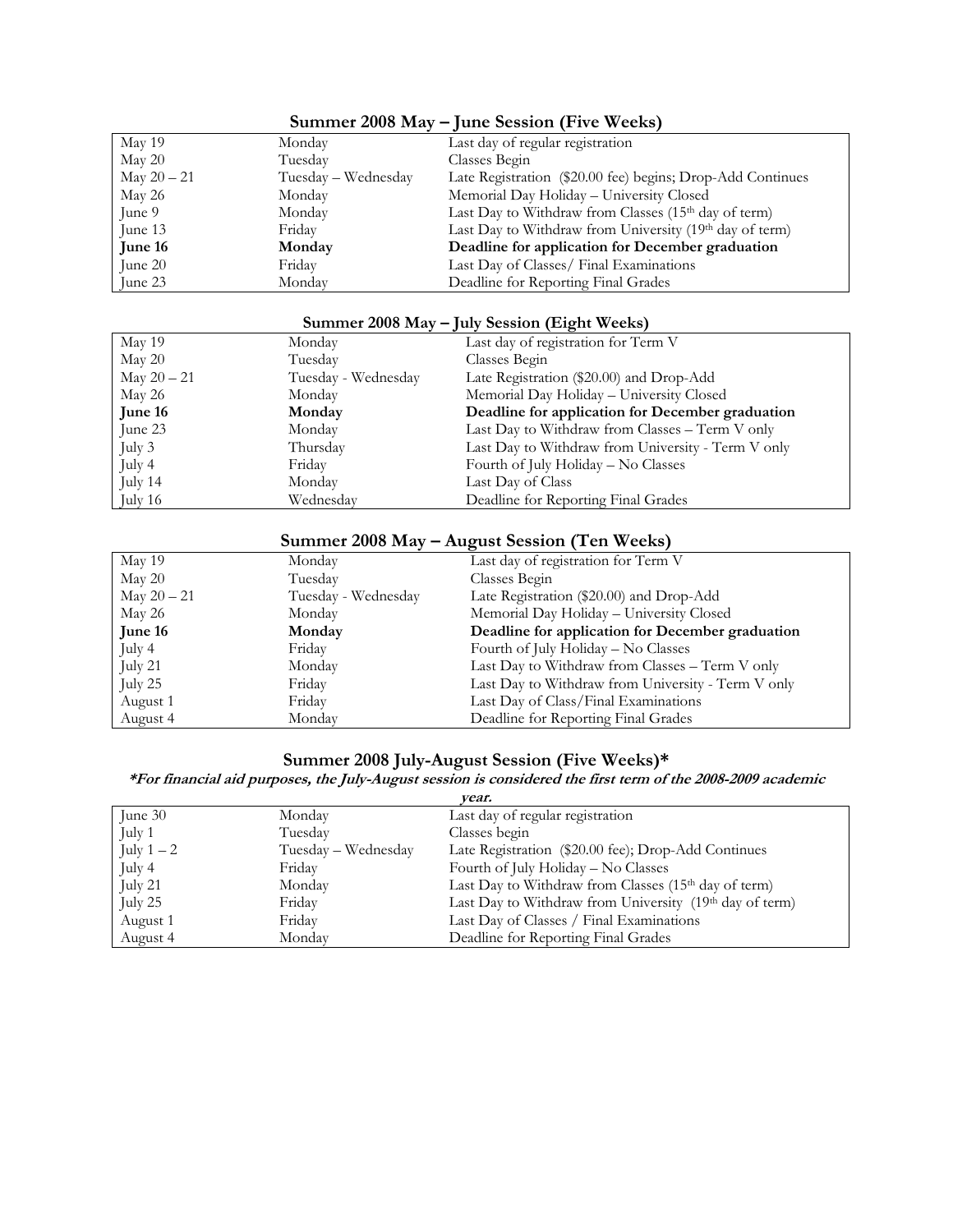### **12 – General Information**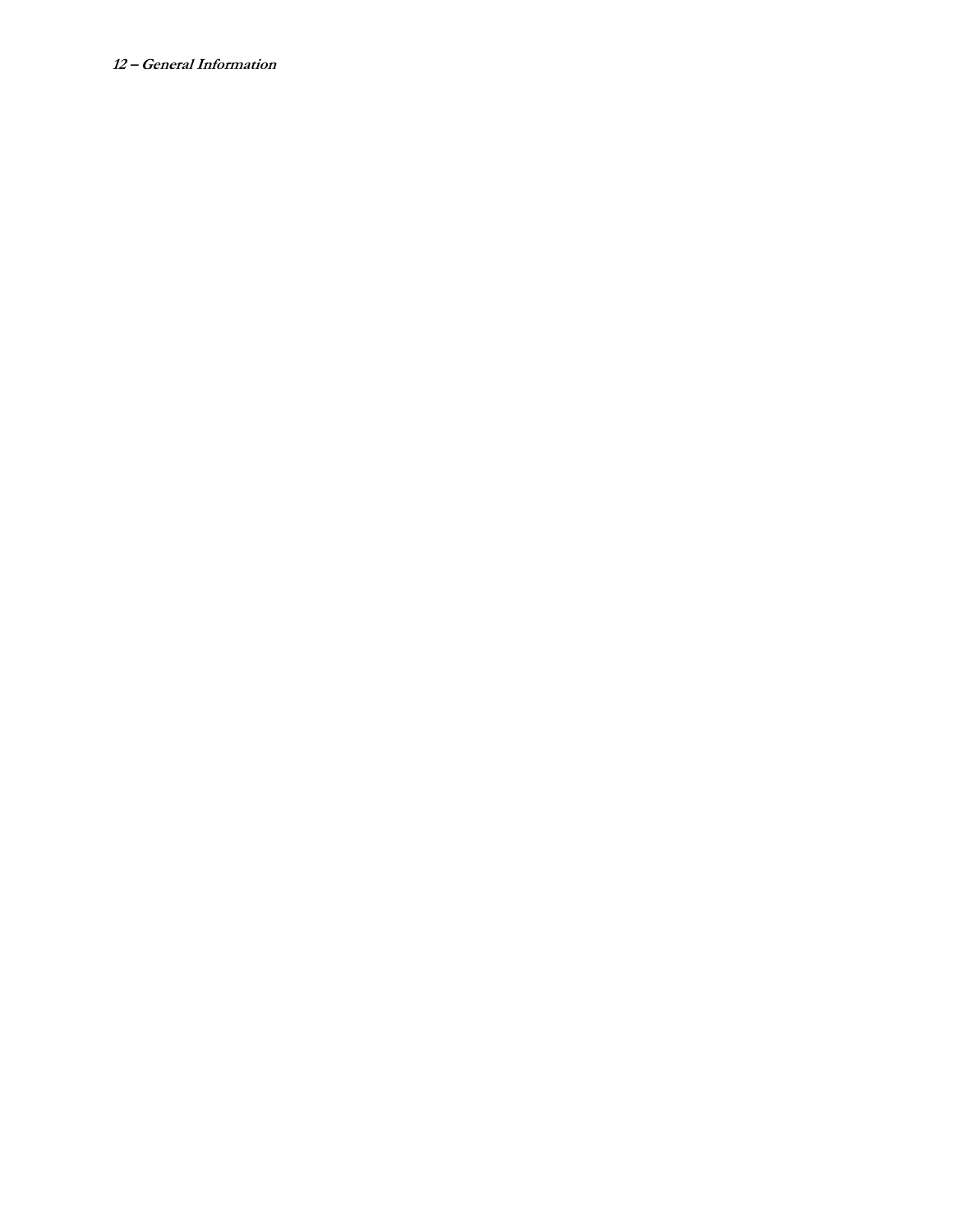## **General Information**

#### **Fayetteville State University Mission Statement**

 Fayetteville State University is a public comprehensive regional university, offering degrees at the baccalaureate, master's, and doctoral levels. The primary mission of Fayetteville State University is to provide quality education to its students through a basic liberal-arts foundation, specialized professional training, and specific graduate programs. Committed to excellence in teaching, research, and service to the community, the university seeks to prepare its students and graduates to lead meaningful and productive lives. In doing so, Fayetteville State University strives to produce creative thinkers and leaders who will reach beyond current intellectual and cultural boundaries to become the change agents for shaping the future of America and the world.

As part of its broader mission, the university extends its services as a regional institution by providing life-long learning experiences and opportunities to the university's immediate and extended communities and serving as a resource for business, education, and culture in North Carolina.

#### **Administration**

#### **Board of Trustees**

| Mr. John B. Brown, Jr., Chairman ('07)                | Greensboro   |
|-------------------------------------------------------|--------------|
| Dr. John R. Griffin, Jr., Vice Chairman ('07)         | Fayetteville |
| Mrs. Gloria M. Carter, Secretary '07)                 | Fayetteville |
| Mr. Jerry C. Dean ('09)                               | Fayetteville |
| Dr. Shirish D. Devasthali ('09)                       | Fayetteville |
| Mr. Nathan T. Garrett ('09)                           | Durham       |
| Dr. Catherine LeBlanc ('07)                           | Fayetteville |
| Ms. Juanita Pilgrim ('09)                             | Fayetteville |
| Mr. Stephen W. Raper ('07)                            | Rocky Mount  |
| Ms. Sylvia Ray ('09)                                  | Fayetteville |
| Mr. T. Michael Todd ('07)                             | Charlotte    |
| Mr. Roosevelt Wright ('09)                            | Roseboro     |
| President, Student Government Association, Ex-Officio |              |

#### **Administrative Officers**

T. J. Bryan, B.A., M.A., Ph.D., *Chancellor* 

Juliette Bell, B.A., Ph.D., *Provost and Vice Chancellor for Academic Affairs* 

Olivia Chavis, B.S., M.Ed., *Vice Chancellor for Student Affairs* 

Latonya Hankins, B.S. M.A., *Vice Chancellor for Business and Finance* 

Wanda D. Lessane Jenkins, B.B.A., M.B.A., J.D., *University Legal Counsel* 

David Barlow, B.S., MS., Ph.D, *Dean*, *College of Basic and Applied Sciences*

Paul Prabhaker, M.S., M.B.A., Ph.D, *Dean, School of Business and Economics* 

Valentine U. James, B.S., M.A., Ph.D.*, Dean, College of Humanities and Social Sciences* 

Ernest McNeill, B.A., M.Ed., Ed.D., *Interim Dean, School of Education*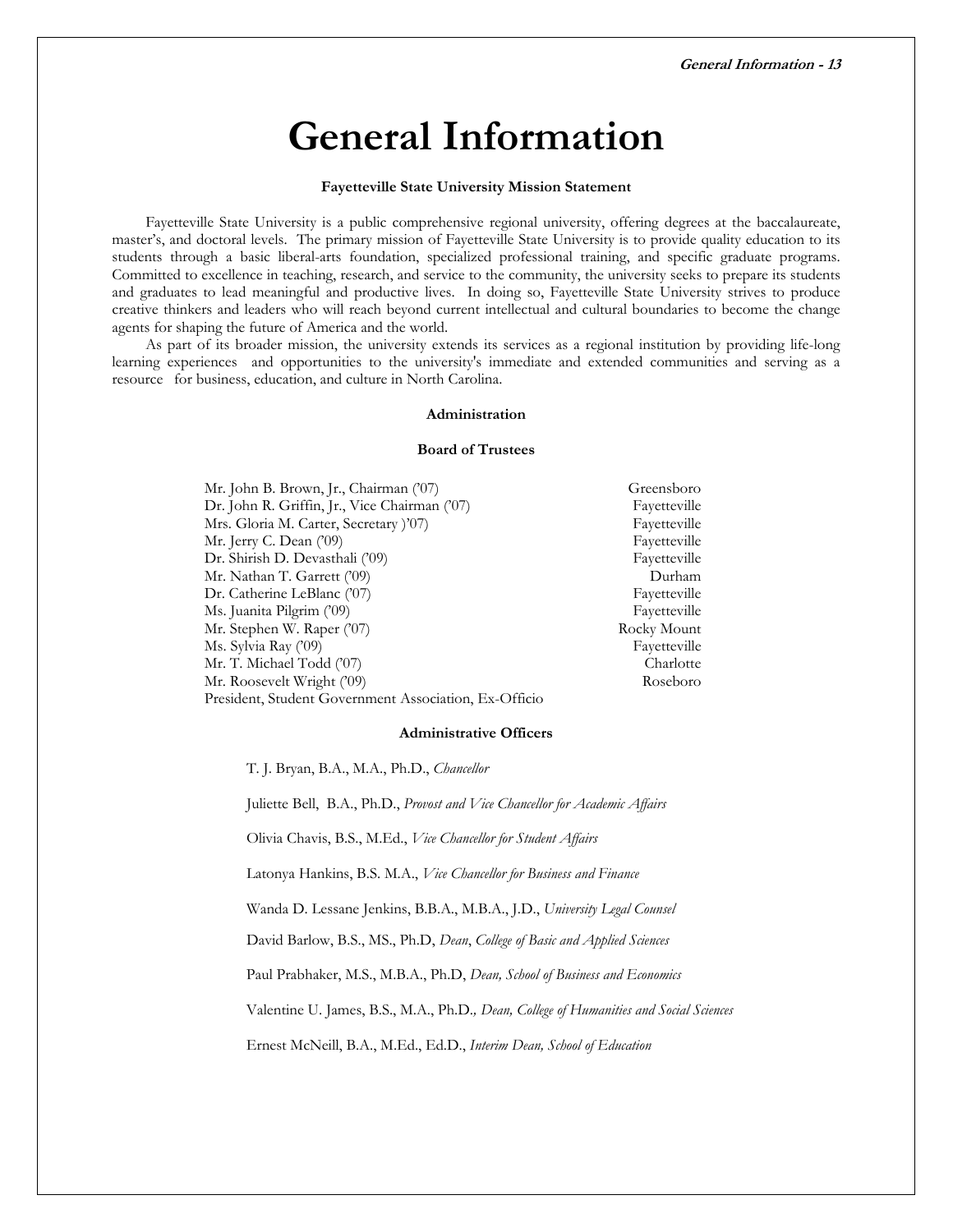#### **14 – General Information**

#### **History**

 In 1867, seven Black men - Matthew N. Leary, A. J. Chesnutt, Robert Simmons, George Grainger, Thomas Lomax, Nelson Carter, and David A. Bryant - paid \$136 for two lots on Gillespie Street and converted themselves into a selfperpetuating Board of Trustees to maintain this property permanently as a site for the education of Black children in Fayetteville. General O. O. Howard of the Freedman's Bureau, one of the best-known friends of Black education, erected a building on this site, and the institution became known as the Howard School.

 By a legislative act of 1877, the North Carolina General Assembly provided for the establishment of a Normal School for the education of Black teachers. The Howard School was chosen as the most promising because of its successful record during the previous ten years. It was designated a teacher training institution, and its name was changed to the State Colored Normal School. Five Administrative Officers served for relatively short periods until 1899: Robert L. Harris, Charles W. Chesnutt, Ezekiel E. Smith, George Williams, and the Rev. L. E. Fairley.

 In 1899, Dr. Smith returned to the institution. Under his administration, the school grew from three rooms in a small frame structure to a physical plant of ten buildings on a fifty-acre tract of land. In order to pay for the land, Dr. Smith, along with F. D. Williston, E. N. Williams, J. G. Smith and Dr. P. N. Melchor, endorsed a note for \$3,000.00. The note was renewed several times and eventually paid off by Dr. Smith, who later deeded the land to the State. Dr. Smith retired in 1933 at the age of 80 with more than 40 years of service to the institution.

 Dr. J. Ward Seabrook succeeded Dr. Smith and under his presidency the school became Fayetteville State Teachers College, thereafter being authorized to grant the Bachelor of Science degree in Education. The college received both state and regional accreditation in 1947.

 Dr. Seabrook retired in 1956 and was succeeded by Dr. Rudolph Jones. During his administration, the curriculum was expanded to include majors in secondary education and programs leading to degrees outside the teaching field. The name of the school was changed to Fayetteville State College in 1963. Also, under the leadership of Dr. Jones, six additions were made to the physical plant to accommodate a rapidly expanding enrollment.

 In 1969, the institution acquired its present name, "Fayetteville State University," and Dr. Charles "A" Lyons, Jr. was elected president. By a legislative act, Fayetteville State University became a constituent institution of the University of North Carolina System in 1972 and Dr. Lyons became its first chancellor. During his tenure, the curriculum was expanded to include a variety of both baccalaureate and master's level programs. In addition, the Fort Bragg-Pope AFB Extension Center, in conjunction with the Weekend and Evening College, was established in order to provide military personnel and other persons employed full-time with the opportunity to further their education. The general academic structure took its present configuration in 1985 when the university became a Comprehensive Level I Institution. In addition to expanding program offerings and services, eight buildings were added to the physical plant during this period.

 On January 1, 1988, Dr. Lloyd V. Hackley became the seventh Chief Executive Officer of the university. In his seven years as Chancellor, the university expanded its master's level program offerings to include biology, business administration, education, English, history, mathematics, psychology, sociology, and teaching; FSU's first doctoral program in Educational Leadership was established; and, baccalaureate program offerings were also increased to include 36 disciplines in the arts and sciences, business and economics, and education. The addition of the \$6.3 million ultramodern School of Business and Economics Building, and the new \$10.9 million Health and Physical Education Building, underscored Dr. Hackley's commitment to FSU's continued expansion and growth.

 Chancellor Hackley strengthened FSU's community outreach to at-risk children in the public schools, establishing numerous scholarship and tutoring/mentoring programs to encourage more young people to aspire to academic excellence and a college education. FSU's first major public capital campaign was also completed during Dr. Hackley's tenure, which enabled the university to increase the number of privately funded scholarships. On December 31, 1995, Dr. Hackley left his post to become President of the North Carolina Department of Community Colleges, the first African-American to lead the state's system of 59 community colleges. Dr. Donna J. Benson, Associate Vice President for Academic Affairs of the University of North Carolina served as Interim Chancellor from January 1, 1995 to November 15, 1995.

 Dr. Willis McLeod, a 1964 graduate of Fayetteville State University, was appointed Chancellor on November 15, 1995. Dr. McLeod was the ninth Chief Executive Officer of the 130-year-old institution, and the first alumnus to serve as Chancellor since FSU became a constituent of The University of North Carolina in 1972. Dr. McLeod earned his master's and doctoral degrees in school administration from the University of Virginia, and has over 30 years of experience in education as a teacher, assistant superintendent, and superintendent of public school systems in Virginia, Louisiana, and North Carolina.

 Several major initiatives were established by Dr. McLeod. The "Freshman Year Initiative," (or F.Y.I.) a program designed to enhance students' educational outcomes, was initiated in fall 1996; new outreach efforts aimed at forging stronger community ties and involving the community in University life have been undertaken; campus improvements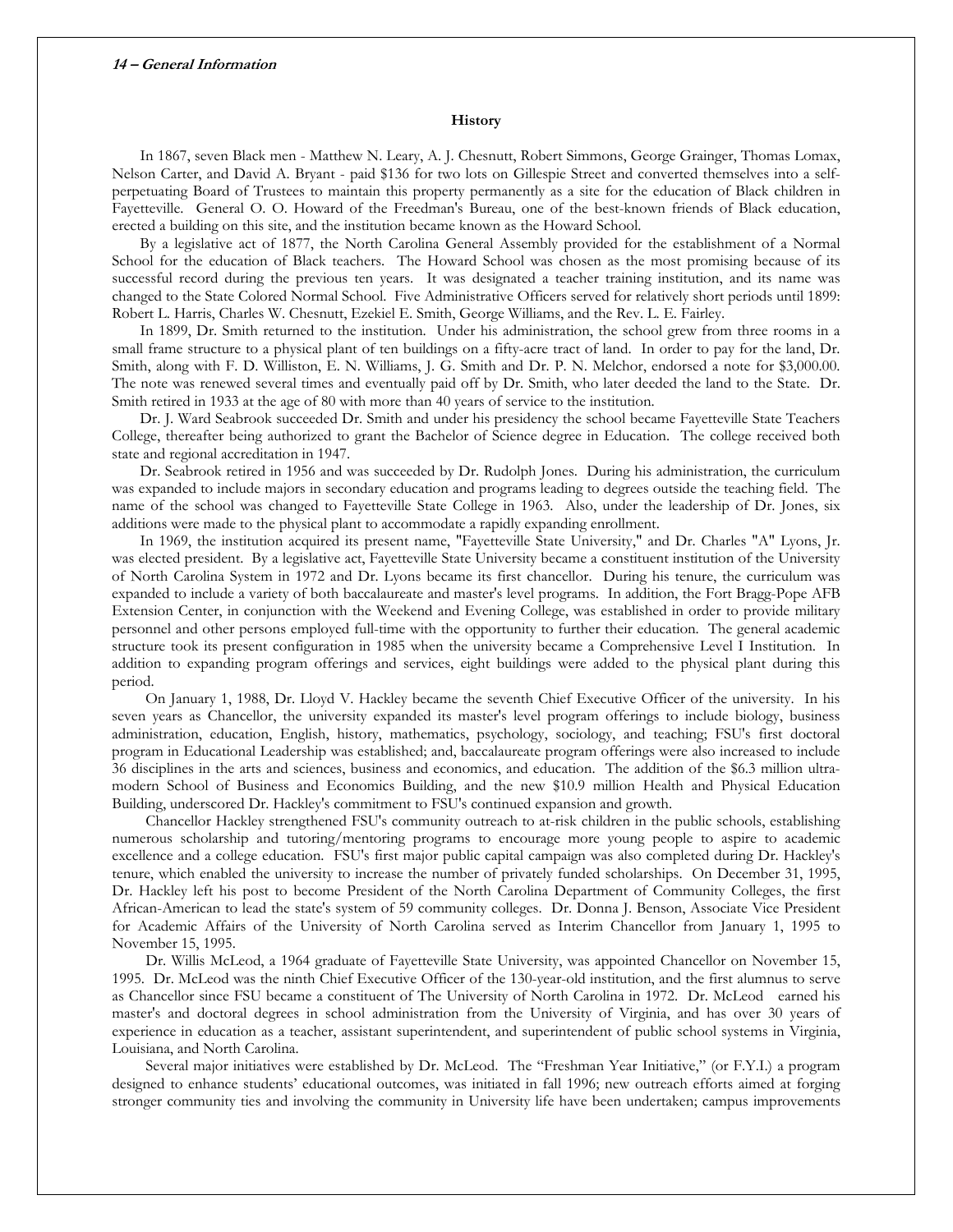such as expansion of the Rudolph Jones Student Center and master planning to accommodate an expected enrollment increase of 50%; and Dr. McLeod was instrumental in forming a regional partnership of public school, community college, and university leaders to focus on strengthening the educational pipeline from pre-school to post-graduate studies.

 Dr. T. J. Bryan assumed the position of Chancellor on July 1, 2003. The tenth chief executive officer of the university, Dr. Bryan is the first woman to serve as chancellor and the first African-American woman selected to lead a constituent institution of the University of North Carolina. Dr. Bryan earned the B.A. and M.A. from Morgan State College and the Ph.D. from the University of Maryland at College Park. Prior to appointment as chancellor, she served as a faculty member, department chair, and dean at Coppin State College. She also served as Associate Vice President for Academic Affairs for the University System of Maryland and Vice President for Academic and Student Affairs for the Pennsylvania State System of Higher Education.

Dr. Bryan's top priorities include developing new academic programs, obtaining specialized accreditation, strengthening student recruitment and support programs, establishing a first-rate international studies program, increasing funding from external sources, and improving physical facilities. Under her leadership, a four-year nursing program and an Honors Program have been established.

#### **Administration of the University of North Carolina**

#### **The Board of Governors**

Jim W. Phillips, Jr., Chairman J. Craig Souza, Vice Chairman Patsy P. Perry, Secretary

#### **Class of 2007 Class of 2009**

Brent D. Barringer Bradley T. Adcock R. Steve Bowden Peaches Gunter Blank F. Edward Broadwell, Jr. Laura W. Buffaloe Williams L. Burns, Jr. Phillip R. Dixon John W. Davis III Ray S. Farris Peter D. Hans Dudley E. Flood Charles A. Hayes Hannah D. Gage Peter Keber H. Frank Grainger Adelaide Daniels Kay Charles H. Mercer, Jr. G. Leroy Lail Fred G. Mills Charles S. Norwood Jim W. Phillips Cary C. Owen Irvin A. Roseman Patsy B. Perry William G. Smith Gladys Ashe Robinson J. Craig Souza Estelle W. Sanders J. Bradley Wilson Priscilla P. Taylor David W. Young

**Emeritus Members Ex-Officio Member**  James E. Holshouser, Jr. Derek T. Pantiel

#### **History of the University of North Carolina**

In North Carolina, all the public educational institutions that grant baccalaureate degrees are part of the University of North Carolina. Fayetteville State University is one of the 16 constituent institutions of the multi-campus state university.

 The University of North Carolina, chartered by the N.C. General Assembly in 1789, was the first public university in the United States to open its doors and the only one to graduate students in the eighteenth century. The first class was admitted in Chapel Hill in 1795. For the next 136 years, the only campus of the University of North Carolina was at Chapel Hill.

 In 1877, the N.C. General Assembly began sponsoring additional institutions of higher education, diverse in origin and purpose. Five were historically black institutions, and another was founded to educate American Indians. Several were created to prepare teachers for the public schools. Others had a technological emphasis. One is a training school for performing artists.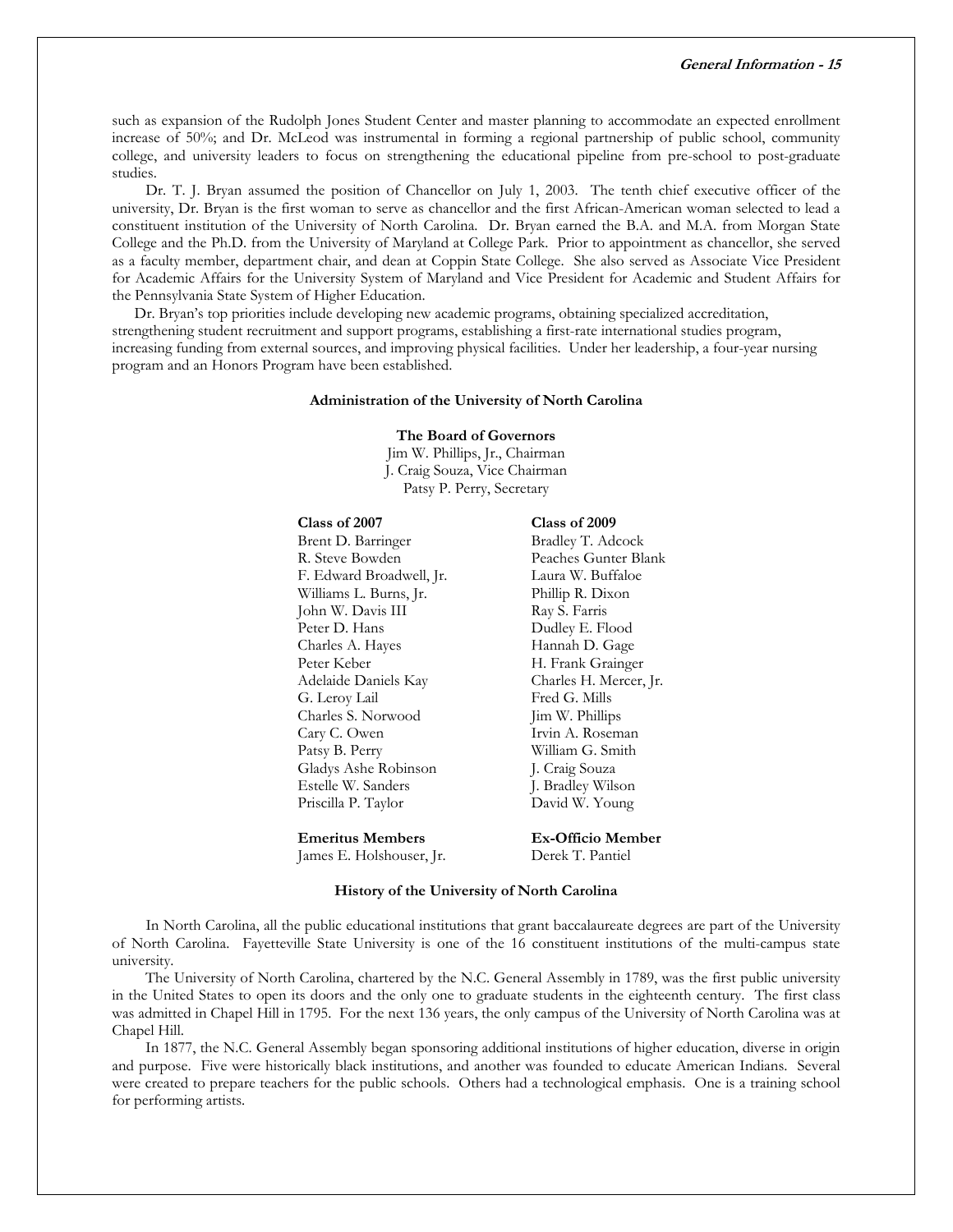#### **16 – General Information**

 In 1931, the N.C. General Assembly redefined the University of North Carolina to include three state-supported institutions: the campus at Chapel Hill (now the University of North Carolina at Chapel Hill), North Carolina State College (now North Carolina State University at Raleigh), and Woman's College (now the University of North Carolina at Greensboro). The new multi-campus University operated with one board of trustees and one president. By 1969, three additional campuses had joined the University through legislative action: the University of North Carolina at Charlotte, the University of North Carolina at Asheville, and the University of North Carolina at Wilmington.

 In 1971, the General Assembly passed legislation bringing into the University of North Carolina the state's ten remaining public senior institutions, each of which had until then been legally separate: Appalachian State University, East Carolina University, Elizabeth City State University, Fayetteville State University, North Carolina Agricultural and Technical State University, North Carolina Central University, the North Carolina School of the Arts, Pembroke State University, Western Carolina University, and Winston-Salem State University. This action created the current 16-campus University. (In 1985, the North Carolina School of Science and Mathematics, a residential high school for gifted students, was declared an affiliated school of the University; and in 1996 Pembroke State University was renamed The University of North Carolina at Pembroke through legislative action.)

 The UNC Board of Governors is the policy-making body legally charged with the general determination, control, supervision, management, and governance of all affairs of the constituent institutions. It elects the president, who administers the University. The 32 voting members of the Board of Governors are elected by the General Assembly for four-year terms. Former board chairmen and board members who are former governors of North Carolina may continue to serve for limited periods as non-voting members emeriti. The president of the UNC Association of Student Governments, or that student's designee, is also a non-voting member.

Each of the 16 constituent institutions is headed by a chancellor, who is chosen by the Board of Governors on the president's nomination and is responsible to the president. Each institution has a board of trustees, consisting of eight members elected by the Board of Governors, four appointed by the governor, and the president of the student body, who serves ex-officio. (The NC School of the Arts has two additional ex-officio members.) Each board of trustees holds extensive powers over academic and other operations of its institution on delegation from the Board of Governors.

#### **Institutional Memberships and Accreditations**

 The university holds institutional membership and/or accreditation in the following agencies and professional organizations:

Academy of Criminal Justice Sciences The Adult Education Association, U.S.A. American Association for Counseling and Development The American Association for Colleges and Universities (AAC&U) The American Association of Colleges and Schools for Teacher Education (AACTE) The American Association of State Colleges and Universities (AASCU) The American Council on Education (ACE) Association for Continuing and Higher Education (ACHE) Association to Advance Collegiate Schools of Business (AACSB) The Central Intercollegiate Athletic Association (CIAA) Commission on Collegiate Nursing Education (CCNE) Council for Advancement and Support of Education (CASE) Council of Graduate Departments of Psychology Council on Social Work Education International Police Executive Symposium The National Alliance of Business National Association for Equal Opportunity in Higher Education (NAFEO) National Association for Student Financial Aid Administrators (NASFAA) The National Association of Business Teacher Education The National Collegiate Athletic Association (NCAA) The National Council for Accreditation of Teacher Education (NCATE) The National League of Nursing (NLN) The North Carolina Association of Colleges and Universities North Carolina Board of Nursing North Carolina Day Care Association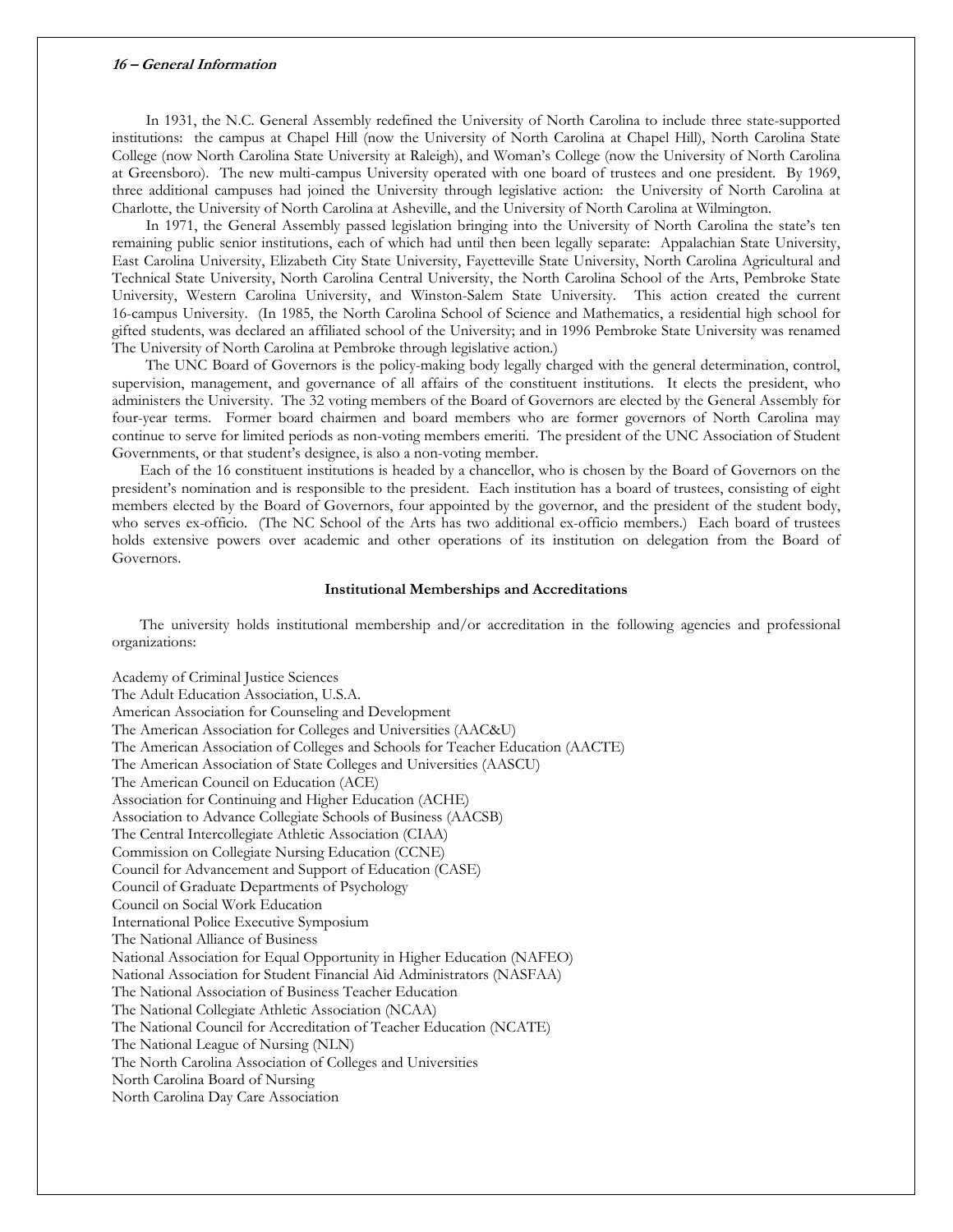The North Carolina Department of Public Instruction (DPI) The Servicemen's Opportunity College (SOC) The Southern Association of Colleges and Schools (SACS) The Southern Conference of Graduate Schools (SCGS)

#### **Centers and Programs**

#### **Center for Continuing Education**

 The Center for Continuing Education extends the teaching, consultative, and research resources of Fayetteville State University into the local community. These resources, in concert with all other appropriate resources, are molded into an organized effort to meet the unique educational needs of individuals within the adult population who have either completed or interrupted their formal education, and to assist people in the area to identify and develop new, expanded, or improved approaches to the solution of community problems.

 All extended learning activities at Fayetteville State University are categorized as Continuing Education Units (CEU)/Teacher Renewal Credit (TRC), academic credit, or non-credit. Such activities are designed to serve individuals needing further professional/career development; various forms of public affairs education; personal enrichment and cultural development; and skills training to meet the needs of professions or careers. Most non-credit continuing education activities are related to community service and include special programs affecting community-wide problems.

 Consistent with the educational standards of the Southern Association of Colleges and Schools and the University of North Carolina, all continuing education activities sponsored or co-sponsored by Fayetteville State University are organized under responsible and capable direction and are subject to systematic evaluation. For further information call (910) 672-1226.

#### **Center for Economic Education**

 The Center for Economic Education is a non-profit and non-partisan institutional entity committed to promoting and imparting economic education primarily in southeastern North Carolina. The center is affiliated with The North Carolina Council of Economic Education and the National Council of Economic Education. The objectives of the center are fivefold:

- 1. To improve on- and off campus teaching of economics, with particular emphasis on pre-service and in-service teacher training;
- 2. To consult with local schools, educational agencies, and community groups on matters relating to curriculum content, materials, and strategies;
- 3. To conduct research in economic education and disseminate updated information on economic issues in the community;
- 4. To mobilize community interest and support by developing cooperative working relationships with other groups committed to economic education;
- 5. To develop and distribute appropriate materials useful in the economic education effort.

For further information call 910-672-1618.

#### **Curriculum Learning Resource Laboratory**

 Located in the Charles Waddell Chesnutt Library, the Curriculum Learning Resource Laboratory is designed to provide educational resources and equipment for pre-service and in service teachers and faculty. The collections include state adopted textbooks, kits, films, transparencies, North Carolina state competencies, and audio-visual aids. For further information call 910-672-1391.

#### **Distance Learning Center**

The mission of the Distance Learning Center is to provide opportunities to faculty, staff, students, and external agencies in Southeastern North Carolina to participate in interactive classes and teleconferences via the North Carolina Information Highway (NCIH) and North Carolina Research Educational Network (NC-REN). Located in the Telecommunications Center, the Distance Learning Center offers convenient and cost-effective interactive access to a broad range of quality educational programming. Through the Center the university can acquire complete telecourses, short courses, audio-visual resources, training programs, and live teleconferences. These programs can be used in a variety of ways to increase distance learning opportunities, enrich classroom instruction, update faculty and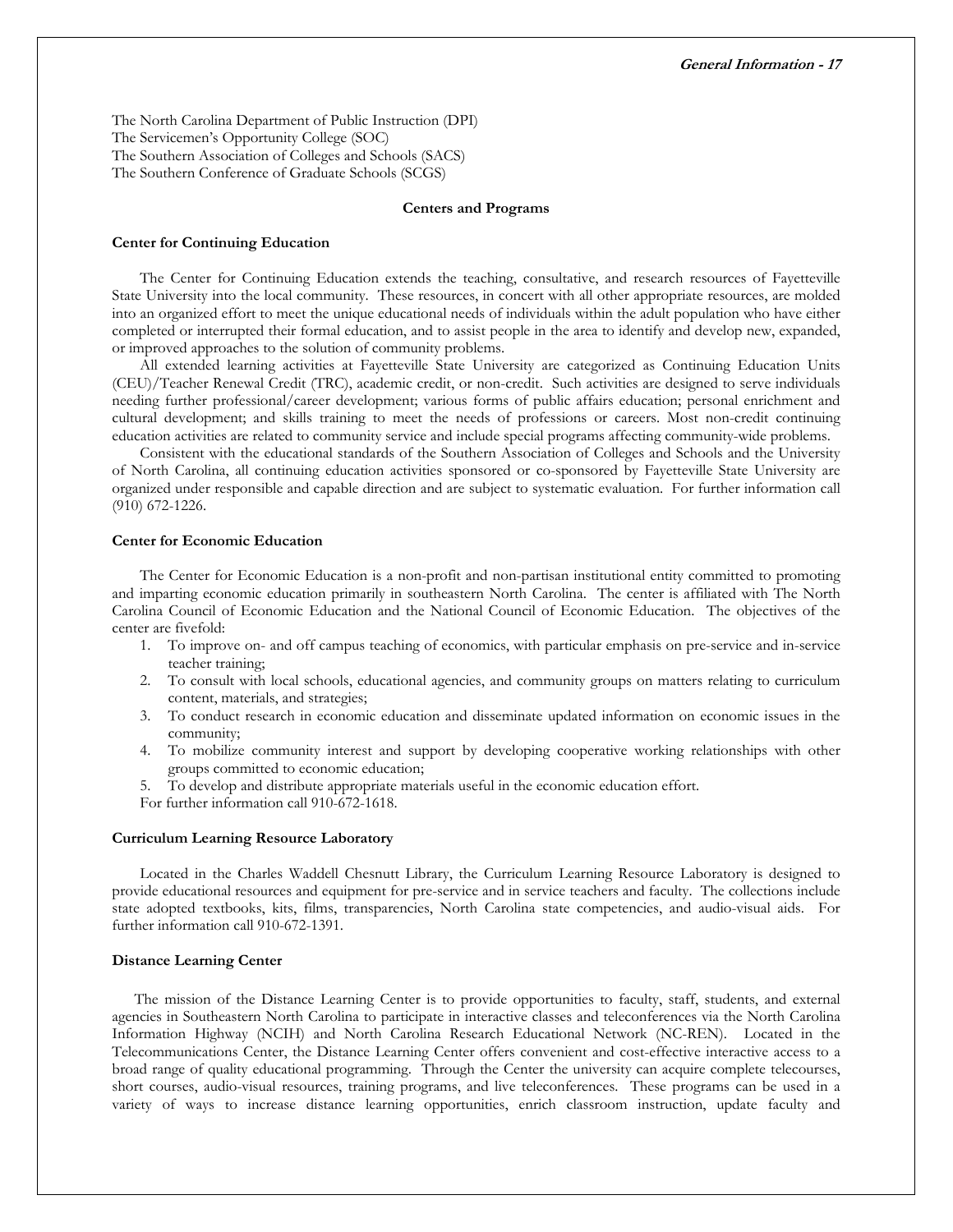#### **18 – General Information**

administrators, expand community service, and enhance professional and career education. For further information call 910-672-1888.

#### **Early Childhood Learning Center**

 The Fayetteville State University Early Childhood Learning Center, which serves children from three years through five years of age, is under the direction of the School of Education. It was established in the Fall of 1970 to provide early childhood education majors an opportunity to become familiar with young children and their characteristics and to enable the translation of theoretical concepts into practical application. In addition to being a center for the training of early childhood personnel, the Early Childhood Learning Center also provides a learning environment that will help young children develop to their maximum potential physically, intellectually, socially, and emotionally.

 The Early Childhood Learning Center serves not only the university, but the Fayetteville community as well, through its acceptance of children of either sex, children from any ethnic or religious orientation, and children with mildly handicapping physical and mental conditions.

 The Cumberland County Department of Social Service Day Care unit refers as many of its Day Care applicants as space permits. The Developmental Evaluation Center refers children to the Center on an individual basis. The Early Childhood Learning Center holds the State of North Carolina, Department of Revenue Privilege License; State of North Carolina - Child Day Care "A" License; Level Two Certificate of Approval (Federal) from the Department of Human Resources - State of North Carolina Division of Social Service for Day Care of Children; and the North Carolina Department of Public Instruction Kindergarten/Early Childhood Division Certification. For further information call 672-1281.

#### **Educational Opportunity Centers Program**

The Educational Opportunity Centers Program (EOC) is one of several educational outreach programs established by Fayetteville State University to improve educational outcomes and the quality of life in the Cape Fear Region. Funded by the U.S. Department of Education, the program's purpose is to increase the availability of educational information and assistance to high school graduates, traditional and non-traditional students, and college dropouts who wish to continue their education. Professional advisors are available to assist participants in establishing educational goals and making career choices. Participants also receive information on college admission requirements, the college application process, and assistance obtaining financial aid. All services are free to U.S. citizens 19 years and older who meet eligibility requirements.

If you live in Cumberland, Harnett, Hoke, Robeson, or Sampson County, and are interested in the Educational Opportunity Centers Program, contact the main office in the Helen T. Chick Building, Room 224 or call (910) 672-1171 or 1-800-572-3646 for additional information.

#### **Educational Talent Search Program**

 Fayetteville State University's Educational Talent Search Program is funded by the U.S. Department of Education for the purpose of providing academic support services to middle and high school students who meet the federal eligibility criteria. The program is designed to serve fourteen (14) targeted middle and high schools in Cumberland, Harnett, and Hoke counties in North Carolina. The goal of the program is to provide eligible students with academic support services and activities that will enhance their academic skills. These services will ensure that the participants complete high school and also enroll in and complete programs of postsecondary education.

 Enrolled participants receive a variety of academic, educational, and career support services, such as tutoring in English, reading, math, science and other subject areas; personal, academic, educational, social and career counseling; supplementary academic skills workshops; guidance on secondary school reentry and entry to programs of postsecondary education; exposure to careers in which disadvantaged individuals are particularly underrepresented; visits to college campuses and exposure to cultural events and other educational activities; assistance in preparing for college entrance examinations; assistance in completing college admissions and financial aid applications; orientation workshops for the parents of the program's participants; drug awareness and teenage pregnancy prevention programs; mentoring programs involving the University's faculty, staff, and students.

 Prospective students who are interested in the Educational Talent Search Program are encouraged to visit the Special Programs Office in the Helen T. Chick Building, Room 108, or call 910-672-1172.

#### **Fine Arts Resource Center**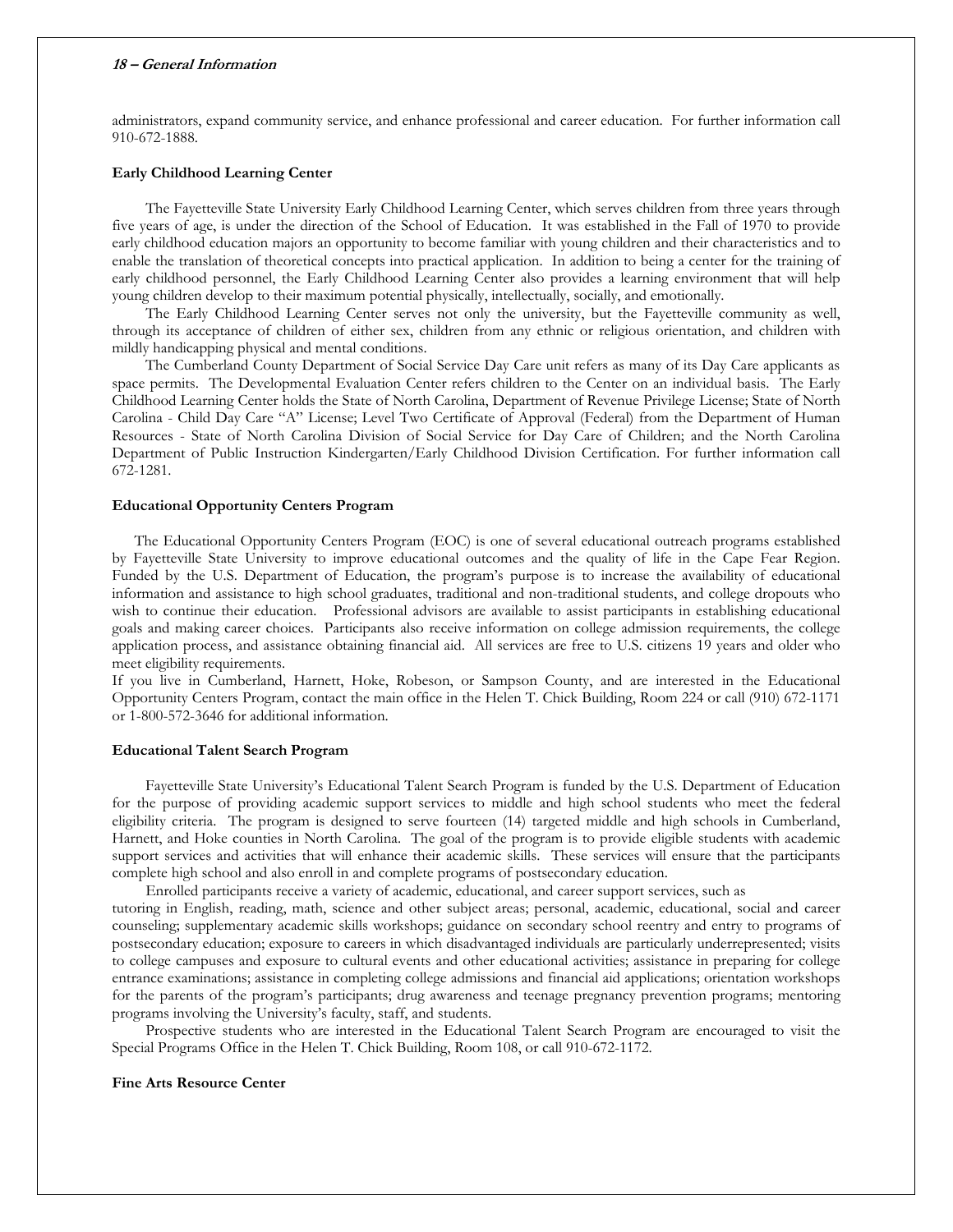Housed in room 145 of the Rosenthal Building, the Fine Arts Resource Center (FARC) is a library and computer laboratory for music and the visual arts. The library section consists of records, tapes, musical scores, videos, filmstrips, and books (on music and art). It also includes equipment for viewing or listening to certain library materials, all of which are available on a check in/out basis. The computers in the FARC supplement classroom instruction by offering music history, theory and composition programs, as well as art-authoring and art history software for students in the visual arts. For further information call 910-672-1439.

#### **Fort Bragg-Pope Air Force Base Center**

Fayetteville State University offers a program of higher education to serve the nearby military installations. The proximity of the Fort Bragg-Pope Air Force Base Center, and the flexibility of the university programs, offer maximum opportunities for interested and qualified personnel to pursue their education while in service, either as part-time or fulltime students. Additional information may be obtained by writing to the Director of the Fort Bragg-Pope AFB Center, Box 70156, Fort Bragg, North Carolina 28307-5000 or call 910-497-9111.

#### **GEAR UP**

Fayetteville State University's GEAR UP (Gaining Early Awareness & Readiness for Undergraduate Programs) Program is funded by the U.S. Department of Education for the purpose of providing academic support services to middle and high school students. The program serves students who attend Luther "Nick" Jeralds Middle School and E.E. Smith High School. The program uses a cohort approach, by enrolling into the program each successive year all incoming 6<sup>th</sup> grade students at Luther "Nick" Jeralds Middle. The program continues to serve all of the students in each cohort as they progress toward high school graduation. The goal of the program is to provide eligible students with academic support services and activities that will enhance their academic skills, thereby ensuring that these students will complete high school and enroll in and complete programs of post-secondary education.

GEAR UP services to students include: in-school and after-school tutoring, enrichment camps, academic support workshops, summer camps, after-school college clubs, job-shadowing, mentoring, academic advising, career and cultural field trips, and tours of colleges throughout the United States. Services to parents include: college planning and financial aid workshops, and personal advisement on how to prepare their child for college. School personnel services include: professional development opportunities for teachers and administrators to help raise expectations for teachers and students. For further information, call 910-672-1172.

#### **Mathematics and Science Education Center**

 One of ten mathematics and science education centers in the University of North Carolina system is located at Fayetteville State University. These centers are responsible for providing in-service training and continuing education for public school teachers in the fields of technology, mathematics and science. The center operates on a year-round basis. Activities in mathematics, science (life, earth, and physical sciences), technology use, and mathematics and science methods are included. Academic credit and Continuing Education Units (CEU)/Teacher Renewal Credits (TRC) are available through semester courses, one-day workshops, one-week intensive training, seminars, and other formats to fit the needs of teachers and school systems. The center's programs are specially aimed at the following:

- 1. Increasing the supply of qualified mathematics and science teachers;
- 2. Strengthening instruction in the elementary/ middle grades and high school programs in mathematics and science;
- 3. Increasing effective use of educational technologies at all levels of instruction;
- 4. Increasing the pool of minorities and women in the mathematics and sciences; and
- 5. Encouraging business and industry to cooperate with public schools and institutions of higher learning in assessing mathematics and science needs in order to increase the relevance of programs for teachers.

 Tuition waiver scholarships are available to participants in some center-supported programs. Scholarships range from partial to full tuition, depending upon program implementation costs. For further information call 910-672-1669.

#### **Public Radio WFSS 91.9 FM**

Radio Station WFSS is owned and operated by Fayetteville State University. The mission of the station is to serve as an integrated, functioning part of the ongoing service provided by the university to the people in the southeastern region of the state of North Carolina. The primary purpose of WFSS is to provide an educational, informational, and cultural broadcasting service for the people living within the station's coverage area and thereby to fulfill the responsibilities the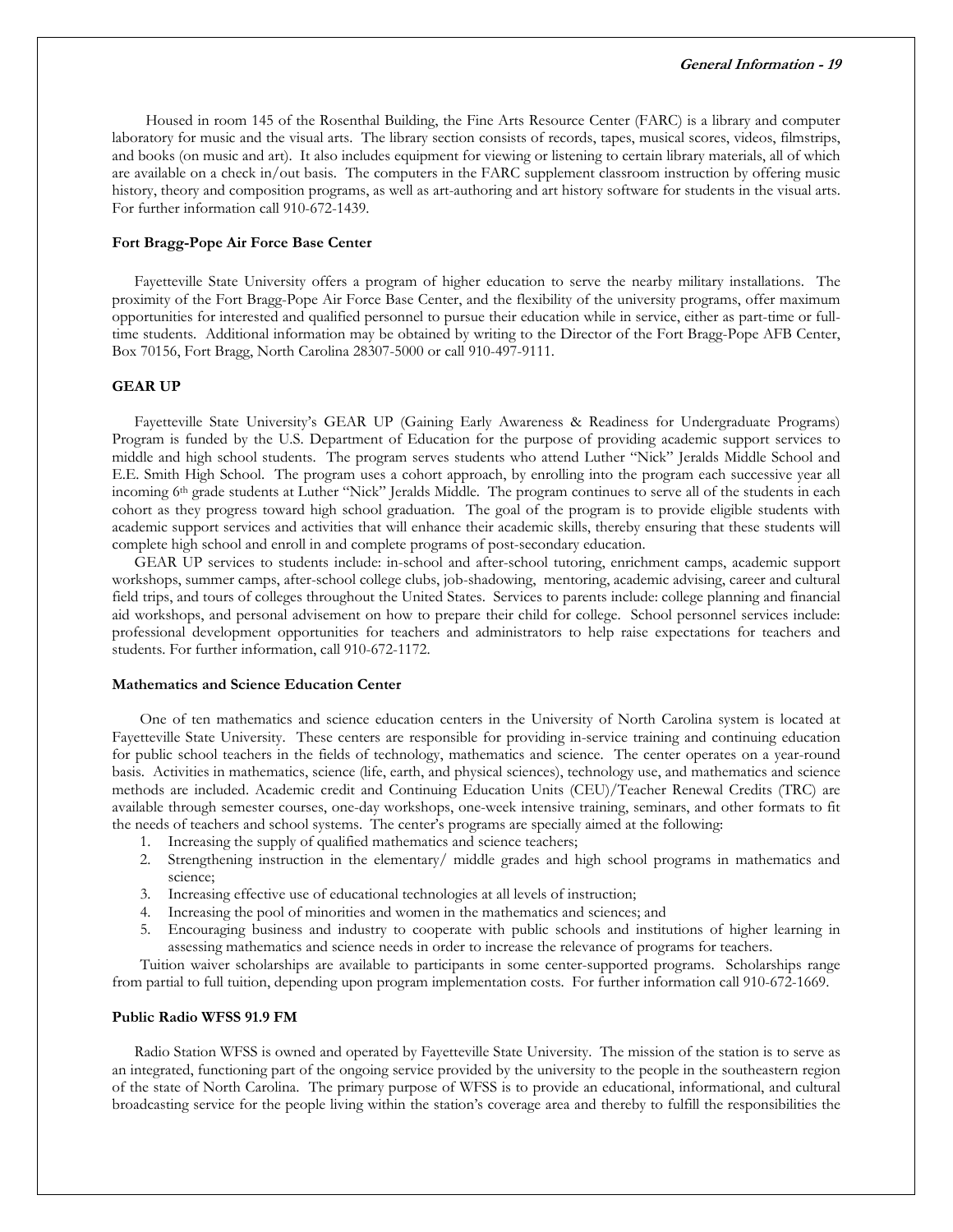#### **20 – General Information**

university has assumed as the licensee of a broadcasting station. A second purpose is to provide a training laboratory for University students. Through their participation in the creation and distribution of WFSS programs, students may become qualified for volunteer services and future professional positions in broadcasting. WFSS also works with the Southeastern North Carolina Radio Reading Service to provide reading services to the visually impaired population in the fourteen counties coverage area.

 WFSS has a commitment and a legal obligation to ascertain the needs and interests of the residents of the communities in the region served by the station. To help fulfill those needs and interests, WFSS will continue to develop and broadcast programs and program materials. For further information or a program guide call 910-672-1381.

#### **Residence Halls**

 Residence hall life provides students a unique experience that will enhance their overall education at Fayetteville State University. The residence halls at FSU provide amenities that are comparable to home. All rooms have cable television connections, are fully furnished, have individually controlled heat and air conditioning, and have local telephone service with long distance capabilities. Most residence halls are equipped with wide-screened televisions, computers, study rooms, and living learning laboratories.

 Students choose from a variety of living options in one of nine residence halls. Most students are permitted to choose their own roommates.

 Residence hall applications are included in the letter of acceptance from the Office of Admissions. For further information, call (910)672-1284.

#### **Rosenthal Gallery**

 The Rosenthal Gallery, located in the Rosenthal Building, is operated under the Department of Performing and Fine Arts. The gallery installs temporary exhibitions of regional, national and international works, includes FSU faculty and student exhibitions, and hosts an annual High School Competition and an annual National Competition.

 The Rosenthal Gallery is a supplement to the curriculum through exhibits, lectures and seminars, and serves as a cultural component of the campus and the region.

#### **Servicemen's Opportunity College**

 Fayetteville State University is a Servicemen's Opportunity College. The Servicemen's Opportunity College is a network of institutions across the country and overseas that have recognized and have responded to expectations of servicemen and women for adult continuing education.

#### **Small Business and Technology Development Center**

The Small Business and Technology Development Center (SBTDC) is a business development service of The University of North Carolina system. The SBTDC provides management counseling and educational services to small and mid-sized businesses in all of North Carolina's 100 counties. SBTDC services target established firms, high-growth companies, and start-up businesses and help them meet today's challenges, manage change, and plan for the future.

 The SBTDC employs over 50 management counselors in 17 offices across North Carolina -- each affiliated with a college or university. Services are well defined and are designed to meet the clients' needs.

- 1.The primary focus of the SBTDC is management counseling, addressing issues including financing, marketing, human resources, operations, business planning, and feasibility assessment.
- 2.The SBTDC also provides targeted, research-based educational products which are focused on change management, strategic performance, and leadership development for your management team, board members, and employees.

 In addition, the SBTDC offers specialized market development assistance in government procurement, international business, marine trades services, and technology development and commercialization. These services are specifically designed to aid growing companies in expanding their markets and increasing competitiveness.

For further information, please call the SBTDC's FSU campus office at 910-672-1627.

#### **Study Abroad Program**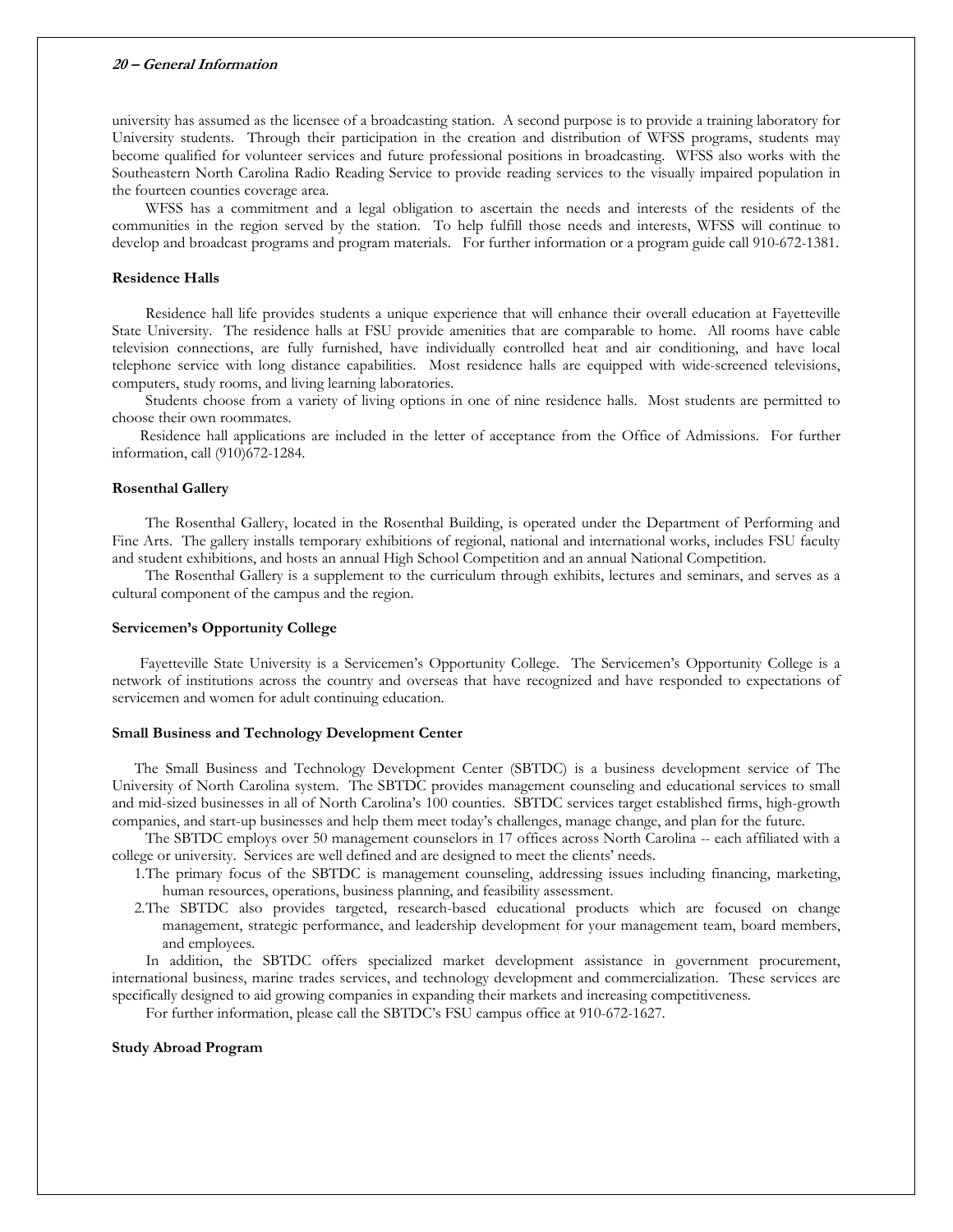The Fayetteville State University Study Abroad Program provides opportunities for students to study in a number of foreign countries while receiving college credits and practical experience. The program provides study opportunities abroad during the Fall and Spring semesters and Summer sessions.

 Current programs with academic institutions abroad include: The University of Buea-Cameroon (West Africa); International Business and Marketing Courses in England offered through the University of Evansville; the University of Science and Technology-Kumasi, Ghana (West Africa); Universidad Nacional Pedro Henriquez Urena-Santo Domingo, the Dominican Republic; the Universidad Autonoma del Estado de Morelos: Centro de Estudios Linguisticos y Multiculturales-Cuernavaca, Mexico; and the University of Granada-Granada Spain. In addition to these programs, special arrangements can be made for students to study in many other institutions abroad on the basis of their interests.

 All study abroad transactions must be coordinated by and processed through the Study Abroad Program Office, and approved by the Director of International Programs.

 Admission is open to university students in at least their sophomore year with a good academic standing (GPA of at least 2.5). Graduate students and secondary school teachers are also eligible. Application forms can be obtained from the Study Abroad Office, Room 205B, Joseph Knuckles Science Building, or for further information, call 910-672-1483.

#### **Summer School Program**

 The summer school program at Fayetteville State University is organized primarily for students desiring to make progress toward fulfilling requirements for undergraduate and graduate degrees. The curricula provided during the summer sessions are equivalent to those offered during regular semesters. The Bachelor of Arts, Bachelor of Science, Master of Arts, Master of Business Administration, and Associate of Arts degrees are available through the College of Basic and Applied Sciences, College of Humanities and Social Sciences, School of Business and Economics, and School of Education.

 The summer program is separated into two distinct sessions to accommodate the needs of the following groups of students: a) graduates of accredited high schools who are planning to enter the freshman class, b) undergraduate students who are meeting degree requirements at Fayetteville State University, c) visiting undergraduate students who desire to take courses for transfer to their home institutions, d) teachers and administrators who are planning to meet state certification requirements, and e) other students who desire courses for personal development or special education through attendance at weekend and evening classes and/or Monday-Friday classes. In addition, the university offers a program of higher education during the summer to serve military personnel and their dependents through the Fort Bragg-Pope Air Force Base University Center.

#### **Teaching Licensure Opportunities for Transitioning Soldiers**

 Fayetteville State University, in cooperation with the Fort Bragg Education Center, offers a program of Teacher Licensure Opportunities for Transitioning Soldiers (TLOTS) through the School of Education. This program allows transitioning soldiers who have a maximum of two years of active duty remaining and hold at least a B.A. or B.S. degree to enroll in a teacher licensure program. For program requirements, contact the School of Education.

#### **University Library**

 The Charles Waddell Chesnutt Library is the central research facility for Fayetteville State University and the surrounding community. Named for Charles Waddell Chesnutt, who was the third president of the institution and the first successful African-American novelist, the library is a four-level contemporary building providing nearly 80,000 square feet of space, seating for approximately 800 patrons, and a capacity for 500,000 volumes and over one million items of microform. The library currently has in its holdings in excess of 226,000 volumes; 21,422 reels of microfilm; 890,000 pieces of microfiche; 3,195 periodicals; and 56 newspapers. It is also a selective depository for state and federal documents.

 The Chesnutt Library meets the informational needs of the university community by offering a variety of services and special features. These include the following: electronic ordering in the acquisitions area; on-line cataloging and circulation system; remote access to its on-line public access catalog; access to Internet; local area network for CD-ROMS; fax machine; computerized information retrieval; audio-visual production; microform reading and copying facilities; computer terminals; microcomputers for users; media listening, viewing, and videotaping capabilities; and small, medium, and large group-study rooms, seminar rooms, and the J. C. Jones Boardroom. There are numerous displays and exhibits throughout the building.

 The library also has an Archives and Special Collections area. The Archives section is responsible for maintaining a collection of official records, manuscripts, and materials relating to Fayetteville State University. The Special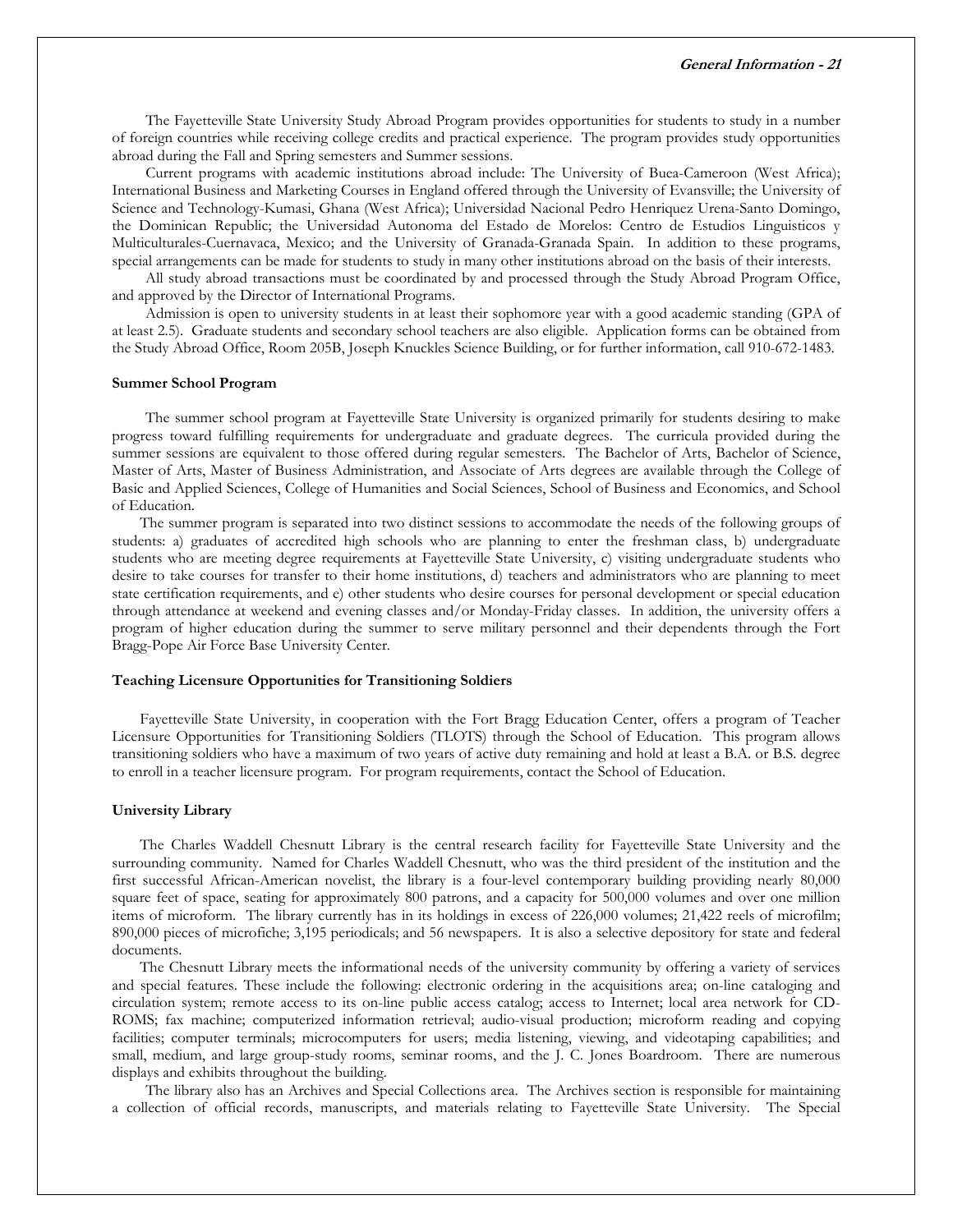#### **22 – General Information**

Collections section contains the papers and materials of Charles Waddell Chesnutt, James Ward Seabrook, and other African-Americans and individuals who have made noteworthy contributions to southeastern North Carolina. The Special Collections section also includes selected materials by and about African-Americans. These materials are available to scholars and researchers from the university and the community.

 Professional and support staff are available to assist patrons with the on-line public access catalog, circulation, reference, and Inter-Library Loan services, and to provide informational tours, lectures, and classroom instruction. Extensive use is made of electronic databases and networks in the retrieval of information (e.g., NC LIVE, FirstSearch, Internet) for use by library users.

 Each student enrolled at the university receives an identification card that also serves as the Library Card for borrowing materials. In addition, all students are provided library brochures that acquaint them with the facilities, services, rules, and regulations governing use of the library and library materials. A handbook is also provided as a guide to the efficient use of the library.

 Members of the public may gain access to Chesnutt Library services by joining the "Friends of the Charles W. Chesnutt Library." For information, call 910-672-1232.

#### **University Police and Public Safety**

 Fayetteville State University strives to provide students with reasonable security while they are pursuing academic study and living in University residence halls. The Fayetteville State University Police Department is a campus law enforcement agency authorized by the Board of Trustees under Chapter 116 of the North Carolina General Statutes with full police powers equivalent to those of a Municipal Policy Agency.

 The department is organized in three divisions: The Operations Division provides police patrol and crime prevention services to the campus twenty-four hours a day; the Administrative Division provides investigation services as well as twenty-four hour emergency telephone and police dispatch services; and the Traffic and Parking Division performs campus parking permit and parking citation functions. Night escort services between campus buildings may be requested by calling 672-1295. Answers to questions regarding parking may be requested 8:00 a.m. to 5:00 p.m., Monday through Friday by calling 672-1341.

#### **University Testing Services**

 University Testing Services is a clearinghouse of information about testing and assessment resources. Scanning and scoring of test documents, surveys, and questionnaires are regularly provided as well as assistance with test administration. University Testing Services offers many programs and services to the Fayetteville State University and local communities. These services include computerized placement testing, computer-based interest and personality assessments, computerized test preparation for standardized tests such as the GRE, GMAT, SAT, and a comprehensive collection of assessment resources, including reference books and video presentations for test taking and study skills development.

 Nationally administered test programs such as the Graduate Record Examination, Scholastic Assessment Tests, Graduate Management Admission Test, the PRAXIS Series Examinations, the Law School Admission Test, the Miller Analogies Test, the CLEP tests, and TOEFL are administered through University Testing Services.

 In Fall 1998, University Testing Services became a Computer-Based Test site as it migrated to computer-based testing for some of its national test programs, including GRE, GMAT, NBPTS, the PRAXIS (Pre-Professional Skills Test), and the TOEFL. Computer-based testing is now available year-round. Examination candidates may make an appointment for a computer-based test by calling a toll-free number (refer to program specific Information Registration Bulletin) or University Testing Services at 672-1301.

 University Testing Services provides accommodations for examination candidates with special needs in accordance with the test administration provisions of the Americans with Disabilities Act (ADA). In order to reasonably accommodate an individual with a special need, the test center must be informed in advance of the testing appointment. To test under special conditions, the examination candidate must make arrangements with the testing company sponsoring the examination.

 University Testing Services is a member of the National Collegiate Testing Association (NCTA), the Consortium of College Test Centers, the National Council on the Measurement in Education. UTS also endorses the *Professional Standards and Guidelines for Postsecondary Test Centers* and is guided by *Fair Test Policies* and the *Code of Fair Testing Practices.* 

#### **Upward Bound Program**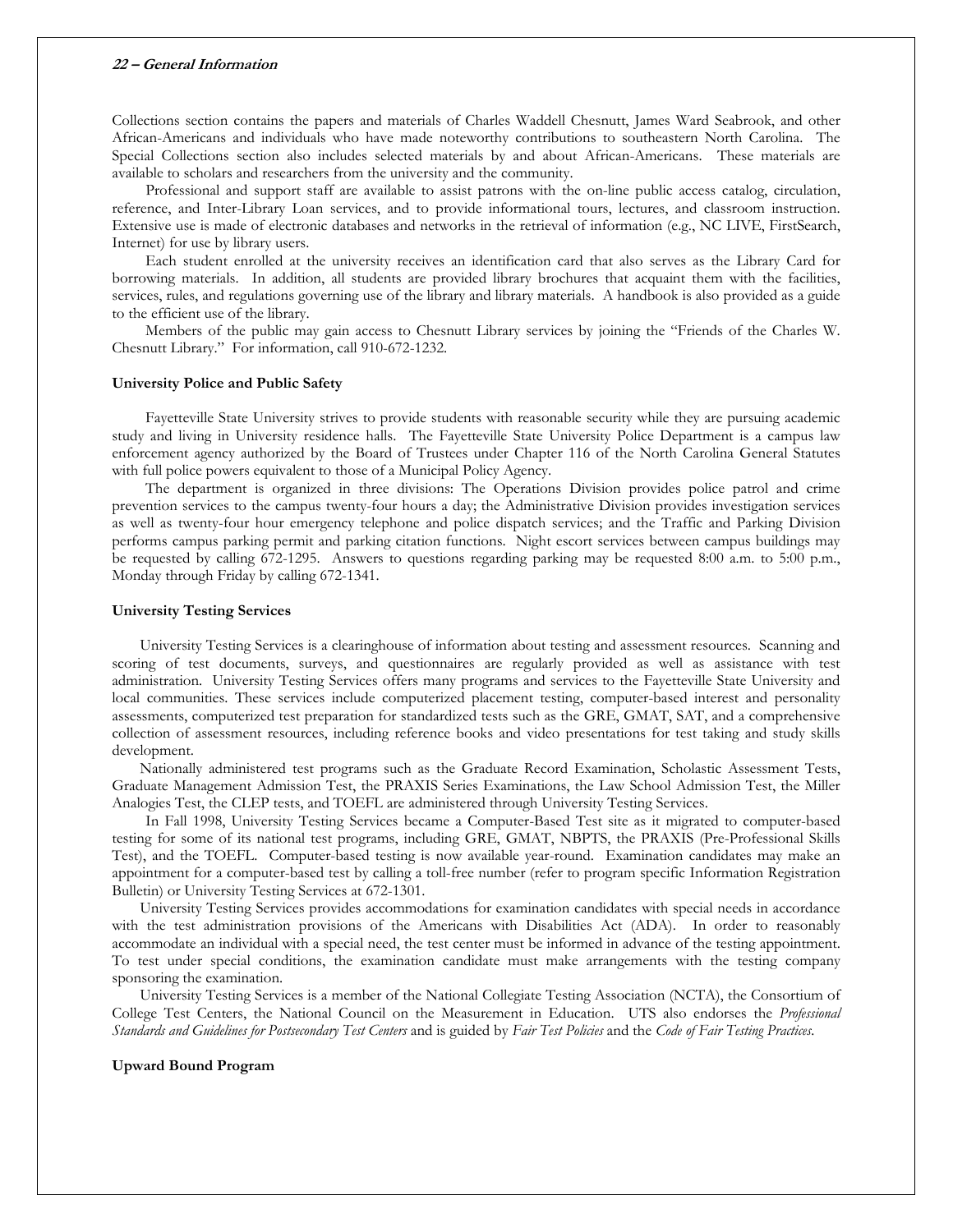Fayetteville State University's Upward Bound Program is funded by the U.S. Department of Education for the purpose of providing academic support services to high school students who meet the federal eligibility criteria. The program is designed to serve seven (7) target high schools (9-12) in Cumberland, Harnett and Hoke Counties, in North Carolina. In order to meet the selection criteria, students must be from low-income families, potential first generation college students and/or disabled. The goal of the program is to provide eligible students with academic support services and activities that will enhance their academic skills, thereby ensuring that these students will complete high school and enroll in and complete programs of post secondary education. The Upward Bound program consists of a nine-month Academic Year Component, a six-week residential summer component for program participa nts, and a Summer Bridge Program for recent high school graduates who participated in Upward Bound.For further information, call 910-672- 1172.

#### **Veterans Affairs**

The Veterans Affairs Office, under the direction of the Student Support Services Department, is located in the Harris School of Business and Economics Building. This institution is approved by the North Carolina State Approving Agency for the enrollment of persons eligible for education assistance benefits from the United States Department of Veterans Affairs (VA). For information about monetary benefits contact the U.S. Department of Veterans Affairs Regional Office in Winston-Salem, NC at 1-800-827-1000. For information about the available programs at this institution contact the Campus Veterans Assistant Specialist at 910-672-1628.

#### **Weekend and Evening College**

 Fayetteville State University's Weekend and Evening College offers working men and women the opportunity to complete a college education by attending classes in the evenings and on weekends. The curriculum is designed to meet the various academic needs of students with an incomplete college education, those who have Associate of Arts degrees, in-service teachers who need renewal or re-certification credits, and high school graduates who have not previously attended college. Courses are also available on a non-degree basis for personal enrichment and upgrading occupational skills. The library and all regular college facilities are available to students. For additional information call 910-672-1064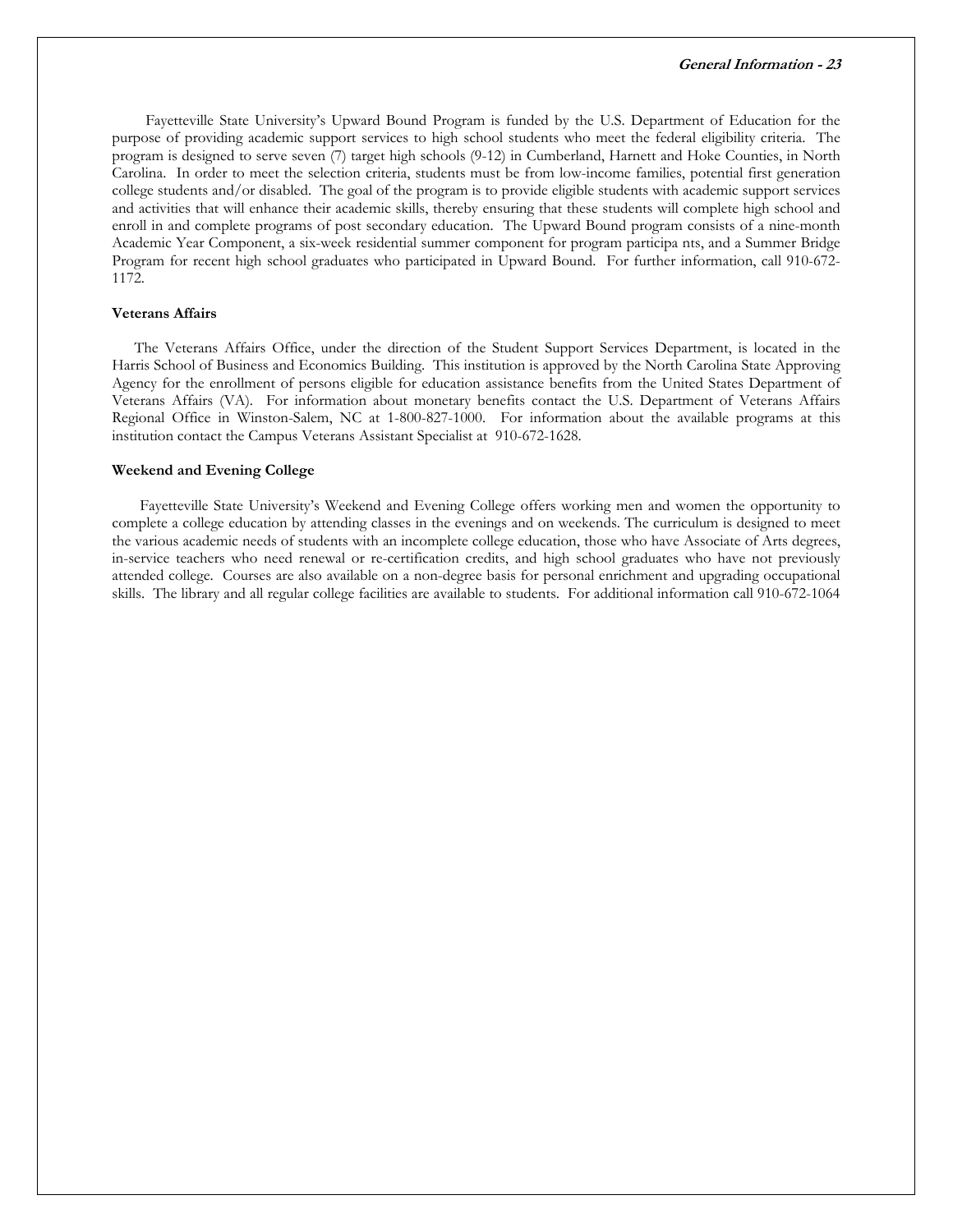**24 - Admissions**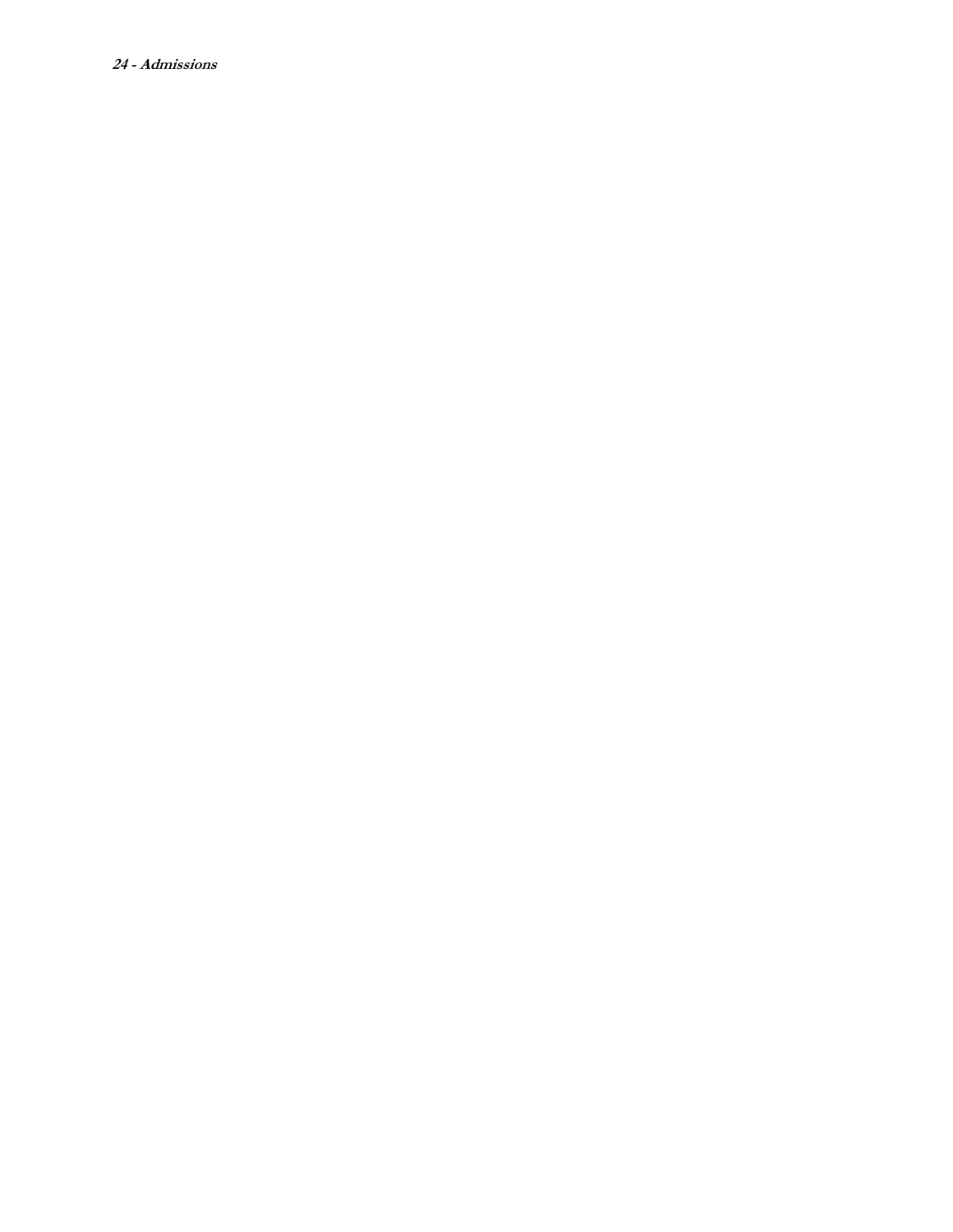## **Admissions**

Applicants seeking to pursue graduate studies at Fayetteville State University will be considered for admission in one of three distinct categories of students: 1) degree seeking at the doctoral or master's levels or 2) professional development. Prospective students are advised to review each of these categories and follow the application guidelines delineated below that are appropriate to their personal, academic, and career goals. Degree-seeking applicants must also consult the appropriate section in this catalog for further application and admission guidelines for specific degree programs.

All application materials should be submitted to the appropriate address listed below.

| Individuals seeking to pursue degrees or courses for                                                                       | Individuals seeking to pursue the Master of Business                                                    |
|----------------------------------------------------------------------------------------------------------------------------|---------------------------------------------------------------------------------------------------------|
| professional development in the College of Basic and                                                                       | Administration (MBA) program or complete courses for                                                    |
| Applied Sciences, College of Humanities and Social<br>Sciences, or the School of Education must submit<br>applications to: | professional development in the School of Business and<br><b>Economics</b> must submit applications to: |
| <b>Office of Admissions</b>                                                                                                | <b>MBA Program Office</b>                                                                               |
| <b>Fayetteville State University</b>                                                                                       | <b>Fayetteville State University</b>                                                                    |
| 1200 Murchison Road                                                                                                        | 1200 Murchison Road                                                                                     |
| Fayetteville, North Carolina 28301-4298                                                                                    | Fayetteville, NC 28301-4298                                                                             |
| $(910)$ 672-1371                                                                                                           | 910-672-1197                                                                                            |
| Toll free: (1-800) 222-2594                                                                                                | Email: mba@uncfsu.edu                                                                                   |
| Fax: (910) 672-1414                                                                                                        | Web: mba.uncfsu.edu                                                                                     |

To ensure an admission decision prior to the desired semester of entry, applicants must submit all applications materials by the appropriate priority deadline listed below. Applicants who submit applications after priority deadlines will be considered for admission as professional development (non-degree seeking) students. See application guidelines below for further information.

| Priority Deadlines for Application to Graduate Degree and Teacher Licensure Programs* |                      |                          |
|---------------------------------------------------------------------------------------|----------------------|--------------------------|
|                                                                                       | Admission for        | <b>Admission</b> for     |
| <b>College of Basic and Applied Sciences</b>                                          | <b>Fall Semester</b> | <b>Spring Semester</b>   |
| Biology, Master of Science (M.S.)                                                     | April 15             | October 15               |
| Criminal Justice, Master of Science (M.S.)                                            | April 15             | October 15               |
| Mathematics, Master of Science (M.S.)                                                 | April 15             | October 15               |
| Psychology, Master of Science (M.S.)                                                  | April 15             | October 15               |
|                                                                                       | <b>Admission</b> for | <b>Admission</b> for     |
| <b>College of Humanities and Social Sciences</b>                                      | <b>Fall Semester</b> | <b>Spring Semester</b>   |
| English, Master of Arts (M.A.)                                                        | April 15             | October 15               |
| Political Science, Master of Arts (M.A.)                                              | April 15             | October 15               |
| Social Work, Master of Social Work (M.S.W.)                                           | January 28           | $NA$ – Fall admit only   |
| Sociology, Master of Arts (M.A.)                                                      | April 15             | October 15               |
|                                                                                       | <b>Admission</b> for | Admission for            |
| <b>School of Business and Economics</b>                                               | <b>Fall Semester</b> | <b>Spring Semester</b>   |
| Master of Business Administration (M.B.A.)                                            | April 15             | October 15               |
|                                                                                       | Admission for        | Admission for            |
| <b>School of Education</b>                                                            | <b>Fall Semester</b> | <b>Spring Semester</b>   |
| Educational Leadership, Doctor of Education (Ed.D.).                                  | March 1              | N.A. - Fall admit only   |
| Master of Arts in Teaching (M.A.T.)                                                   | April 15             | October 15               |
| Master of Education (M.Ed.)                                                           | April 15             | October 15               |
| Master of School Administration (M.S.A)                                               | April 1              | $N.A. - Fall admit only$ |

\*Deadlines apply only to U.S. citizens. International students should see section below for application deadlines.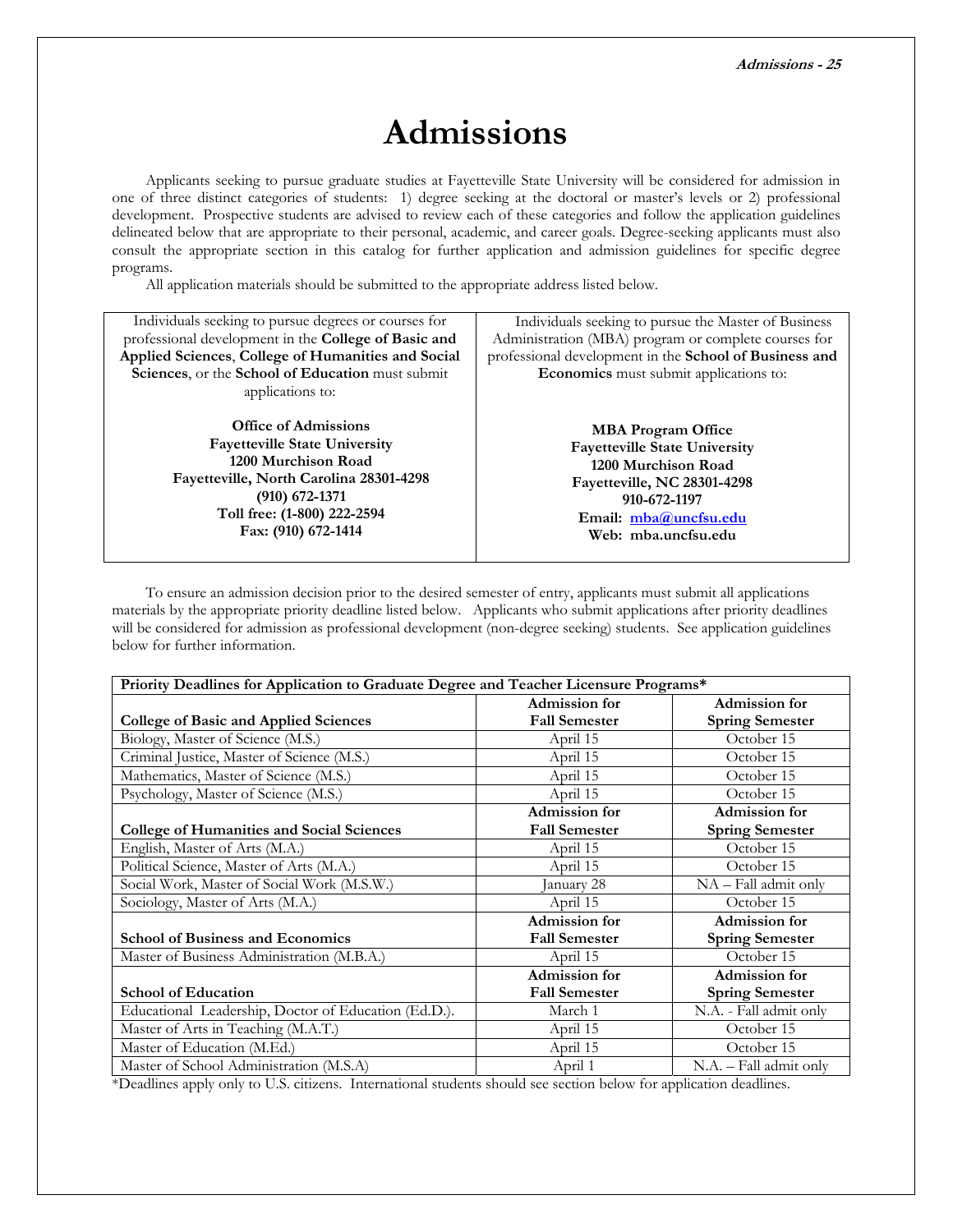#### **26 - Admissions**

|                                                     |                                  | <b>Phone Number and</b> |
|-----------------------------------------------------|----------------------------------|-------------------------|
| Programs                                            | Contact Individual               | <b>Web Address</b>      |
| Biology, Criminal Justice, Mathematics, and         | Assistant Dean                   | 910-672-1659            |
| Psychology                                          | College of Basic and Applied     | www.uncfsu.edu/cbas     |
|                                                     | Sciences                         |                         |
| English, History, Political Science, Sociology, and | Assistant Dean                   | 910-672-1681            |
| Social Work                                         | College of Humanities and Social | www.uncfsu.edu/chss     |
|                                                     | Sciences                         |                         |
| Master of Business Administration                   | Assistant Dean                   | 910-672-1197            |
|                                                     | School of Business and Economics | www.uncfsu.edu/mba      |
| Early Childhood Education; Middle Grades            | Assistant Dean                   | 910-672-1265            |
| Education, Reading Education, Special Education,    | School Of Education              | www.uncfsu.edu/soe      |
| and Licensure only programs                         |                                  |                         |
| Educational Leadership (Ed.D.), School              | Chair, Department of Educational | 910-672-1731            |
| Administration                                      | Leadership                       | www.uncfsu.edu/soe      |

Inquiries about specific graduate programs should be directed to the following offices:

#### **Guidelines for Applicants to the Doctorate in Educational Leadership (Ed.D.) Program**

Applicants for admission to the Ed.D. Program in Education Leadership are evaluated on the basis of their potential for success as doctoral students and future educational leaders. A completed application consists of the following:

- 1. A completed graduate admission application
- 2. A \$25.00 nonrefundable application fee
- 3. Official transcripts of all college/university work
- 4. A score on the GRE taken within the last five years
- 5. Three letters of recommendation
- 6. A personal interview
- 7. A portfolio of professional growth submitted directly to the Ed.D. Program

In addition to the applications for admission, applicants for the Ed.D. Program must also submit a portfolio of professional growth (see program description for further information) directly to:

#### **Ed.D. Program School of Education Fayetteville State University 1200 Murchison Road Fayetteville, NC 28301-4298 (910) 672-1810**

**Application Deadline:** To be considered for admission to the Ed.D. Program, applicants must submit all required application materials by March 1 for admission for the fall semester. Applications submitted after the deadline will be considered for admission for the following fall semester. Students are admitted by cohorts in the fall semester. For specific requirements and procedures for matriculation through the program, applicants should contact the Director of the Ed.D. Program, the department chair, or the Ed.D. Student Handbook.

#### **Guidelines for Applicants to Master's Degree Programs**

 Applicants for admission to master's degree programs are evaluated on the basis of their potential to engage successfully in graduate study as reflected in the overall academic record, letters of recommendation, and official scores on the GRE, MAT, or GMAT. Applicants should consult the program descriptions for specific requirements regarding grade point average (GPA), test scores, and other considerations. A complete application for degree-seeking applicants consists of the following:

- 1. A completed graduate admission application
- 2. A \$25.00 nonrefundable application fee
- 3. An official baccalaureate degree transcript (and official transcripts from all other graduate study)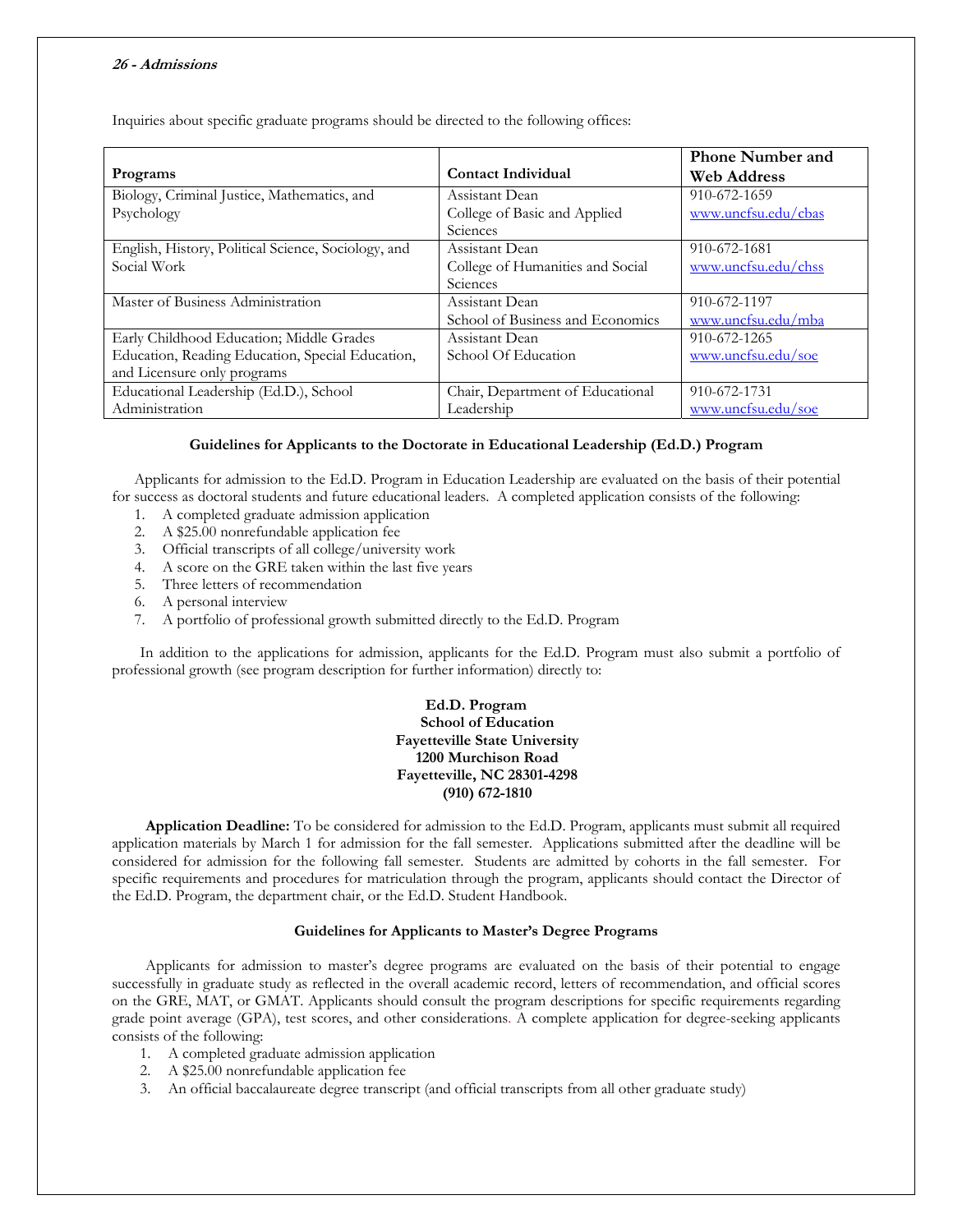- 4. Letters of recommendation from persons qualified to evaluate the applicant's abilities to pursue graduate study; please see desired program description for required number of letters.
- 5. A copy of current licensure held (applicants to teacher education programs)
- 6. Official scores from the Graduate Record Examination (GRE), Miller Analogies Test (MAT) or the Graduate Management Admissions Test (GMAT) – See degree program for specific examinations required.
- 7. Written Statement Required by some programs; see specific program for guidelines.
- 8. Interview Required by some programs; see specific program for instructions.
- 9. International students are required to submit additional application materials; please see section below.

**Priority Application Deadline:** Degree-seeking applicants whose applications are completed by the priority deadline listed above will receive an admission decision from the appropriate dean or his or her designee before the beginning of the desired semester of matriculation.

Degree-seeking applicants who have submitted a baccalaureate transcript, but whose applications are incomplete by the published priority deadline, may be permitted to enroll in graduate courses under the following conditions:

- 1. Degree-seeking applicants will be classified as professional development (non-degree seeking) students until they receive an admission decision regarding their application for the desired degree program.
- 2. Permission to enroll in graduate courses as a professional development student does not assure acceptance into the program.
- 3. Degree-seeking applicants will be permitted to enroll as professional development students for one semester only while their applications are completed, unless the appropriate dean or designee approves the student for up to one additional semester.
- 4. A maximum of twelve credit hours earned as a professional development student can be applied to a graduate degree program.
- 5. Students enrolled as professional development students are not eligible for financial aid.

#### **Enrollment as Professional Development (Non-degree Seeking) Students**

Individuals seeking to enroll in graduate courses for the purposes of self-improvement must submit each of the following:

- 1. A completed graduate admission application
- 2. A \$25.00 nonrefundable application fee
- 3. An official baccalaureate degree transcript and official transcripts from all other universities/colleges attended.

Enrollment in graduate courses as a professional development student is subject to the following conditions:

- 1. Admission as a professional development student does not ensure admission to a graduate degree or teacher licensure program.
- 2. Applicants admitted as professional development students who decide to seek admission to a degree program must submit another application for admission.
- 3. No more than twelve credits earned as a professional development student may be applied to a graduate degree program.
- 4. Professional development students are not eligible for any type of financial aid, including scholarships, grants, loans, or work-study.

#### **Teacher Licensure**

 Individuals who have already completed a baccalaureate degree and who wish to pursue teacher licensure will be considered for admission as undergraduate professional development students. If admitted to the university, students should contact the department in which they seek licensure to apply for admission to the teacher education program.

#### **International Students**

Fayetteville State University welcomes applications from potential graduate students from other nations. An applicant is considered an international student if he or she does not hold U.S. citizenship or resident alien status. International students must submit each of the following

1. A completed application form with a non-refundable \$25.00 application fee in U.S. dollars.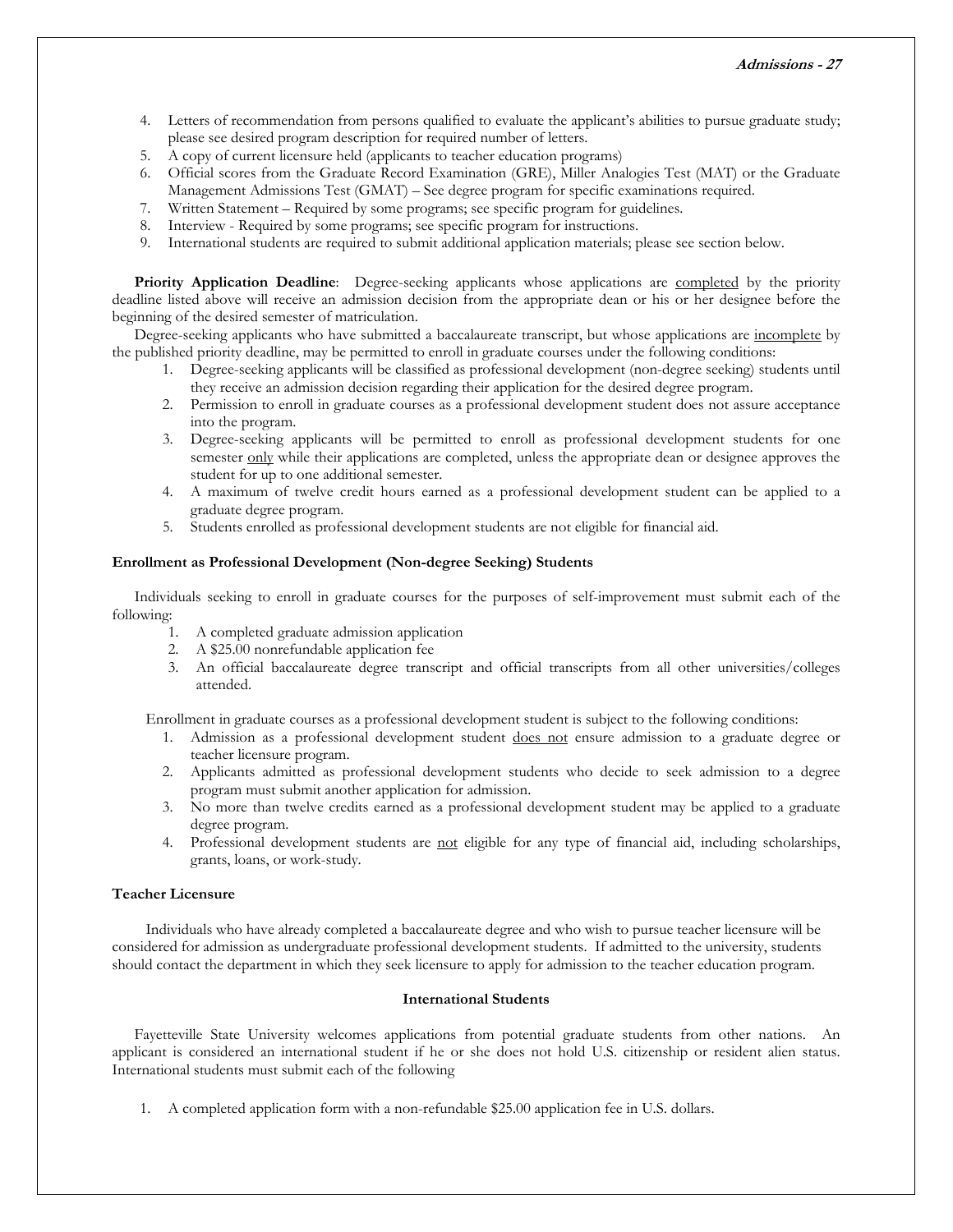#### **28 - Admissions**

- 2. Certified copy of all baccalaureate degrees, including grades awarded and grading scale with minimum passing grade. If records are not in English, a certified English translation must accompany the original document.
- 3. An official TOEFL score report (Test of English as a Foreign Language) that is not more than two years old.
- 4. A bank or scholarship letter, no more than six months old, addressed to Fayetteville State University verifying the availability of funds to cover tuition, fees, and other direct costs associated with enrolling at the university.
- 5. All other application materials required by the degree program.
- 6. The application deadline for international students is March 1.

#### **Residential Status and Tuition Assessment**

 Fayetteville State University adheres to The University of North Carolina's administrative policy governing residential status as outlined in the publication. A Manual to Assist the Public Higher Education Institutions of North Carolina in the Matter of Student Residence Classification for Tuition Purposes. Copies of the manual are available in the Office of Admissions, the Student Government Office, and the Office of the Vice Chancellor for Student Affairs. Students are responsible for being familiar with the contents of the manual and for informing the Office of Admissions of any changes in residence status.

#### **North Carolina Public Higher Education Residence and Tuition Status Application**

 Student wishing to register a change in their residency status to appeal a classification may file the appropriate application from (North Carolina Public Higher Education Residence and Tuition Status Application) with the Office of Admissions. Appeals will be considered on the basis of information written by the student on the application. Questions concerning residential status for purposes of tuition assessment may be discussed with the Director of Admissions during regular office hours.

#### **Fundamental Requirements of Law G.S. (116.143.1 (B)**

To be eligible for classification as a resident for tuition purposes, the applicant for such classification must have resided in the State of North Carolina for a period of at least twelve months.

 Mere physical presence within the state for the prescribed twelve-month period, however, will not entitle the student to resident classification for tuition purposes. In addition, during the twelve-month period, the student must have been a domiciliary (legal resident) of the state.

#### **Military Personnel and Dependents**

 Any active duty member of the armed services qualifying for admission to Fayetteville State University but not qualifying as a resident for tuition purposes shall be charged the in-state tuition rate and applicable mandatory fees for enrollment while the member of the armed services is abiding in this State incident to active military in North Carolina.

 Any dependent relative of a member of the armed forces who is abiding in North Carolina will be eligible to be charged the in-state tuition rate, if the dependent relative qualifies for admission to Fayetteville State University. In the event the member of the armed services is reassigned outside the State of North Carolina, the dependent relative shall continue to be eligible to receive in-state tuition and applicable mandatory fees so long as the dependent relative is continuously enrolled in a degree program.

 To be eligible for the in-state tuition rate the applicant must submit a military residency application to the Admissions Office.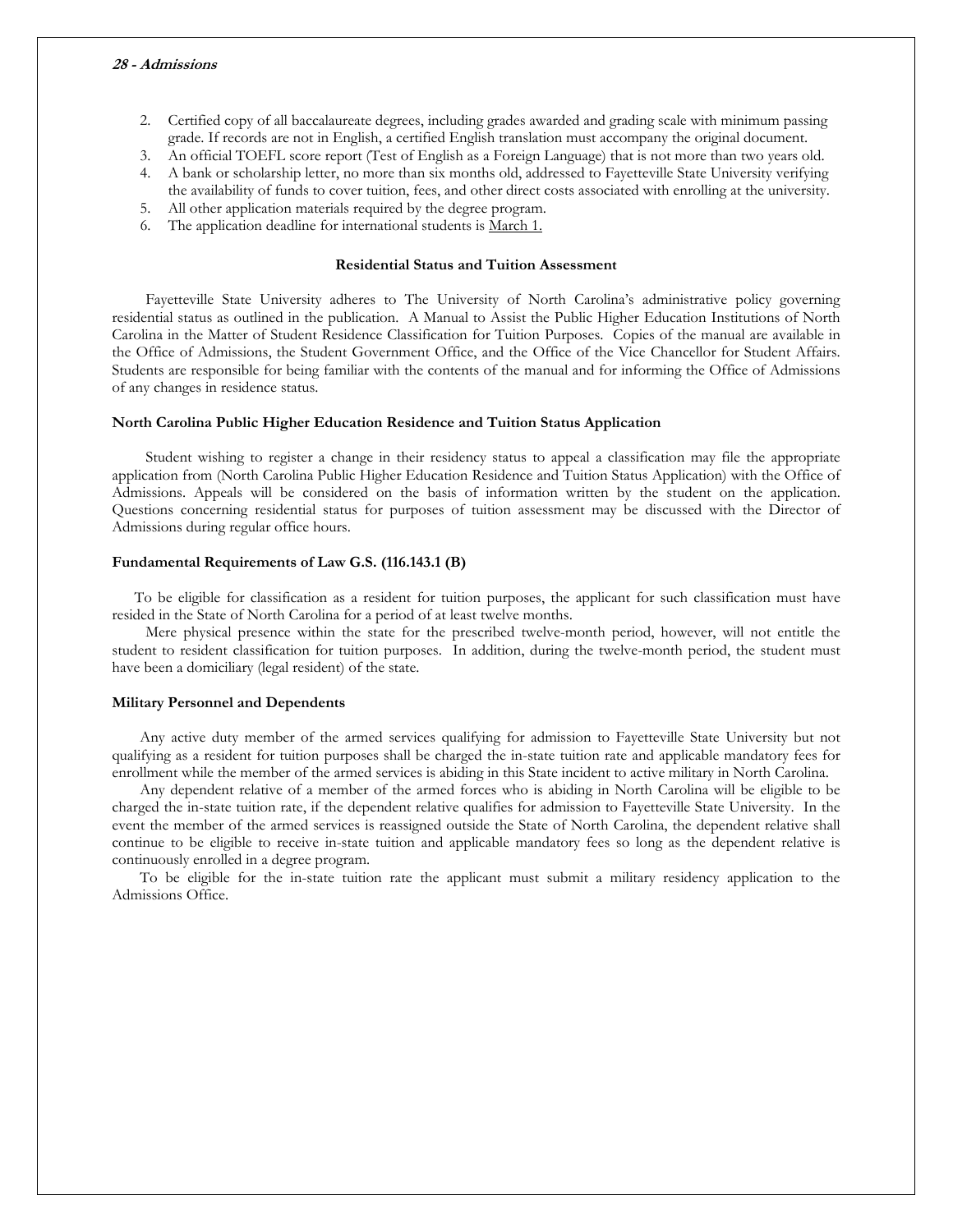## **Expenses**

#### **Tuition and Fees**

Rates for tuition and fees are established by the North Carolina General Assembly, the University of North Carolina, the President of the University of North Carolina, and Fayetteville State University. The university reserves the right to change fees and expenses without prior notice to the students or the general public. Prior notification of change will be provided whenever possible.

The tuition and fees include state tuition (in-state and out-of-state rates), activities and service fees, and insurance. Additional charges for room and board are assessed to students who reside on campus. All students who reside on campus are required to purchase a meal plan. Optional meal plans are available to commuting students. In addition to these basic costs, other fees and expenses may be charged to students for special services. A complete list of current tuition, fees, and other expenses is available at the cashier's office or online at http://www.uncfsu.edu/bursar/fees.htm.

#### **Method of Payment**

Tuition, fees, and room and board charges are due by the Bill Clearance date for each semester or term. Payments can be made by cash, cashiers check, personal check, money order, credit or debit card, third-party sponsors, or financial aid. Students planning to use financial aid to pay their bills must meet all financial aid application deadlines to ensure availability of funds at the time of registration. Students with an account balance after the Bill Clearance date will automatically be enrolled in a monthly payment plan with Tuition Management Systems (TMS) at a cost of \$45 to the student. Students can contact TMS at 1-888-463-6994 or online at [www.afford.com/uncfsu](http://www.afford.com/uncfsu) on or before the first day of class to allow for better payment options. The monthly payment plan is **not** available for summer sessions.

Tuition and fees are waived for individuals 65 years of age or older who show proper identification. The waiver is limited to credit courses. Enrollment under this waiver program is open only in scheduled courses and is based on space availability.

#### **Military Personnel and Dependents**

Any active duty member of the armed services qualifying for admission to Fayetteville State University but not qualifying as a resident for tuition purposes shall be charged the in-state tuition rate and applicable mandatory fees for enrollment while the member of the armed services is abiding in this State incident to active military in North Carolina.

 Any dependent relative of a member of the armed forces who is abiding in North Carolina will be eligible to be charged the in-state tuition rate if the dependent relative qualifies for admission to Fayetteville State University. In the event the member of the armed services is reassigned outside the State of North Carolina, the dependent relative shall continue to be eligible to receive in-state tuition and applicable mandatory fees so long as the dependent relative is continuously enrolled in a degree program.

 To be eligible for the in-state tuition rate the applicant must submit a military residency application by the deadline established by the Admissions Office.

#### **Refunds/Adjustments of Tuition and Fees**

Refunds and/or adjustments of tuition and fees will be made only to students who withdraw from **all** classes in which they are enrolled for the semester, and who complete the official process for withdrawing from the university. (See next section.) Students wishing to withdraw from all classes must initiate the withdrawal process by reporting to the Counseling Center located in room 131 of the W.R. Collins Building. **Students who fail to complete the official withdrawal process will not be eligible for any refund or adjustment of tuition, fee, or room and board charges. Ceasing class attendance does not constitute official withdrawal from the university.** According to the university's Undergraduate Attendance Policy, students with excessive class absences in courses at the 100 and 200 level may be withdrawn from classes by instructors. **Students withdrawn from class due to non-attendance are not eligible for any refund or adjustment of tuition and fees.** 

#### **Official University Withdrawal Process**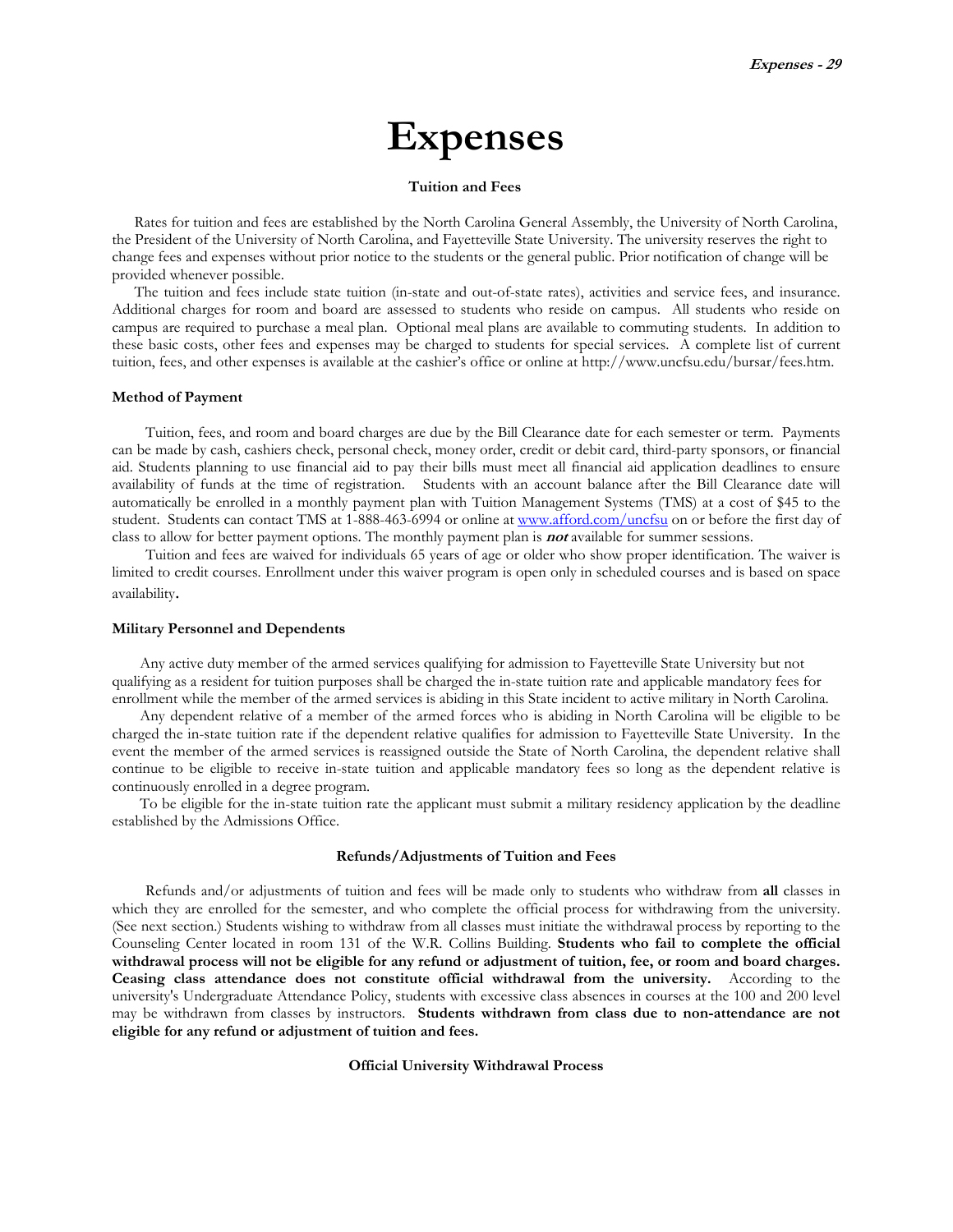#### **30 - Expenses**

Before deciding to withdraw from the university, a student should consult with his or her advisor to discuss the reasons for the withdrawal, and the student's plan for continuing his or her education. A student who wishes to withdraw from all classes must complete the official university withdrawal process, which is initiated in the Center for Personal Development located in the Spaulding Building, Room 155. The appropriate steps in the process are as follows:

- 1. Upon entering the Center for Personal Development, the student will be asked to have a conference with a counselor to discuss the reasons for the possible withdrawal. If unable to resolve the problems, the counselor will ask the student to complete the top portion of the withdrawal form.
- 2. If the student is a boarding student, he or she will be directed to the Housing Office to complete all steps for moving out of the residence hall.
- 3. A representative of the Center for Personal Development will contact the Office of Financial Aid to determine if the student is a financial aid loan recipient and if he or she has had a Federal Perkins Loan. Based on the students status, the following actions will be taken:
	- a. If the Financial Aid Office advises that the student does not have financial aid, he or she is directed to the appropriate Dean's office. The Personal Development staff member will indicate on the withdrawal form the name of the Financial Aid staff member with whom he or she spoke.
	- b. If the Financial Aid representative indicates that the student has received any loans through our institution or previous institutions, but no Federal Perkins Loan funds, the student will be directed to a Financial Aid counselor for processing. Once the student has completed all financial requirements, he or she will then be directed to the appropriate Dean.
	- c. If the Financial Aid representative indicates that the student has a Federal Perkins Loan, the student will be directed to the Federal Perkins area within the Business and Finance office. Once the appropriate Federal Perkins Loan documents are completed, a Federal Perkins Loan staff member will sign the withdrawal form and the student will then be directed to the Financial Aid office to complete the final exit form. Once completed, a Financial Aid counselor will direct the student to the appropriate Dean.
- 4. The student is responsible for securing the appropriate Dean or designee's signature and submitting the completed form to the University Registrar's office for final processing. The official date of the student's withdrawal from the university is based on the date when the Registrar approves the form.
- 5. Upon receiving the withdrawal form from the Registrar's office, the Business office will make the appropriate adjustment to the student's account and notify the student of any remaining balance or refund of tuition and fees paid.
- When extreme emergencies prevent a student from completing the withdrawal process in person, he or she must call the Center for Personal Development at 910-672-1222 within two working days of his or her departure from the university, and request special permission to process the withdrawal by mail. The appropriate forms must be returned within one week from the date they are mailed to the student. The student will be required to submit a written justification along with the forms before they will be accepted by the university. All correspondence must be directed to the Center for Personal Development.
- When extreme emergencies prevent a student from completing the withdrawal before the published deadline, the student must make the request for withdrawal from the university, in writing, to the Provost and Vice Chancellor for Academic Affairs. This request must include documentation of the circumstances that prevented the student from completing the process according to published deadlines. Such requests must be made by the end of the next regular semester after the semester for which the university withdrawal is requested.

The university will not make any refund of tuition/fees or room and board charges until four (4) weeks after the student completes the official withdrawal process. All refunds will be made by check. After the end of the official withdrawal period, which is ten (10) weeks for the Fall and Spring Semesters and four (4) weeks for the Summer Sessions, adjustments can be granted only if exceptional circumstances are documented. Also within the official withdrawal period, students may request an increased withdrawal adjustment if exceptional circumstances are documented. These requests must be submitted with the appropriate documentation to the Vice Chancellor for Business and Finance. After an administrative review, the university will notify the student of its decision.

A student is not officially withdrawn from the university unless and until he/she has completed the withdrawal process. The official withdrawal date is the date the Registrar approves the form. The following adjustment schedules are based on the first day that classes officially begin and not when a student actually begins attending classes or completes the registration process. When a student withdraws, the university uses the schedule below to determine the percentage adjustment that will be made to the students tuition and fee cost. Once the students balance has been adjusted, the amount the student has paid will then be deducted from the students adjusted balance to determine if the student is due a refund or if there still remains an indebtedness to the university.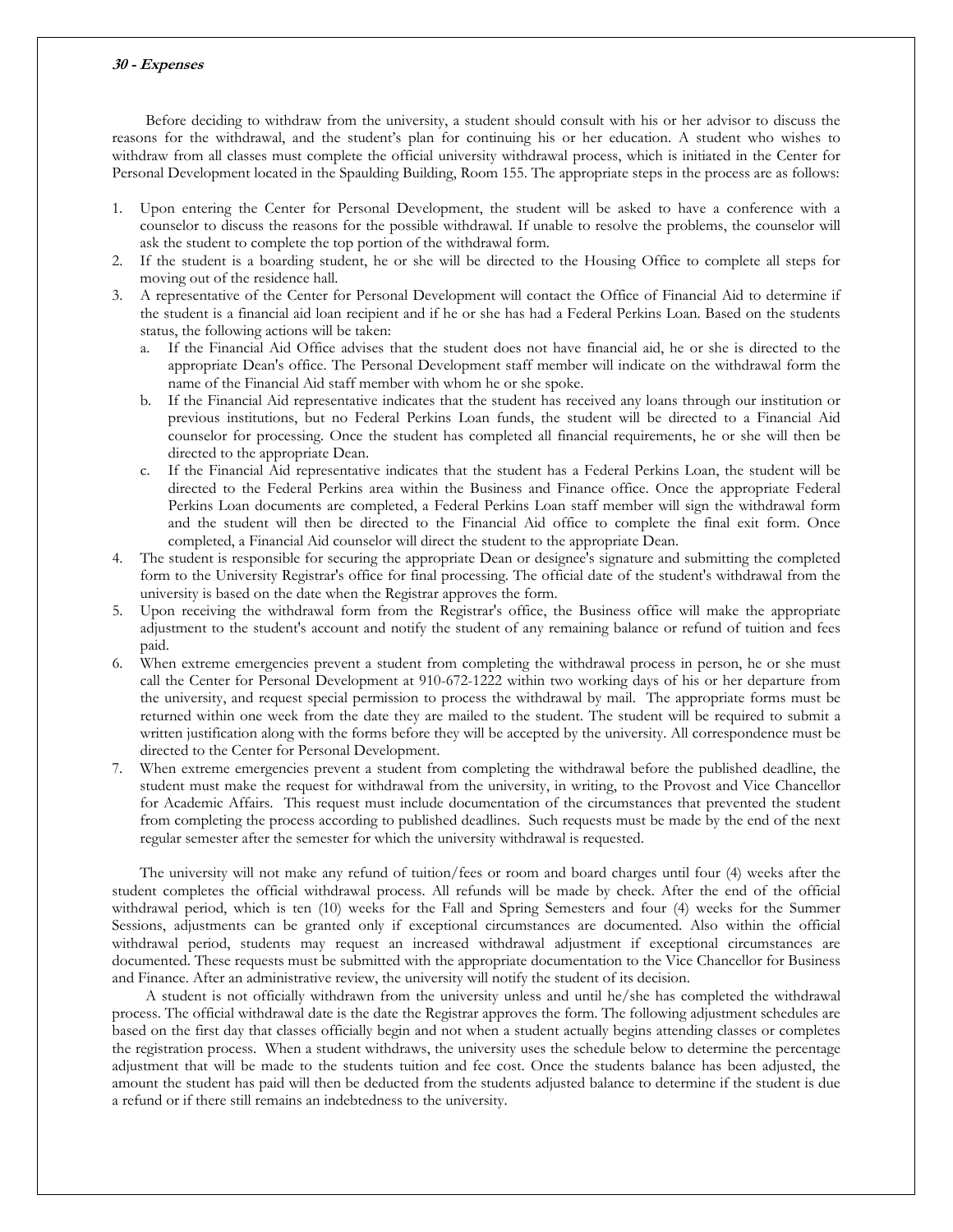#### **Withdrawal Adjustment Schedule - All Semesters NOTE: Withdrawal from ALL classes (Adjustment includes Room and Board and is based on percentage of course completion)**

#### **Refunds/Adjustments for Individual Classes**

Tuition and fee adjustments will be made only for courses dropped during the university's designated drop/add periods. A student may complete an individual class withdrawal form after the close of the drop/add period, but no adjustment of tuition and fees will be made for withdrawing from individual classes. The drop/add and withdrawal procedures apply only to students enrolled in more than one class. Students enrolled in only one class who wish to drop or withdraw from that class must go through the official university withdrawal process outlined in the previous section. A full refund of tuition and fees will be made for classes canceled by the university.

#### **Room/Board Adjustments**

No adjustment of room and board charges will be made for any student who remains at the university, but who wishes to make housing changes (example: between residence halls, on/off campus) after the tenth week of the Fall or Spring Semesters. Additional room and board adjustments may be granted when a) the student withdrawals from the university, b) the student is called for military deployment, c) a medical emergency, or d) a financial hardship, all dorm and meal plan adjustments require supporting documentation and must be approved by the Director of Residence Life or designee.

#### **Student Medical Insurance**

The university requires all undergraduate students to have medical insurance and provides a medical insurance plan for each student. Medical insurance fees are automatically assessed as part of a student's overall tuition and fees. A student may waive the medical insurance fee for the entire fiscal year by completing an insurance waiver form at the beginning of the Fall semester or by completing the waiver form by the last day of posted registration for each semester. This form can be completed online or at the Spaulding Building. **Documentation of proof of insurance is needed to waive the student medical insurance fee.** 

#### **Indebtedness to the University**

All indebtedness to the university must be satisfactorily settled before a diploma or transcript of record will be issued. A student who is indebted to the university will not be permitted to re-enroll in subsequent terms unless such indebtedness has been satisfied. A student who is delinquent in his/her payment of a student education loan is treated as one indebted to the university. Any cost associated with the collection of a past due or delinquent indebtedness will be borne by the student.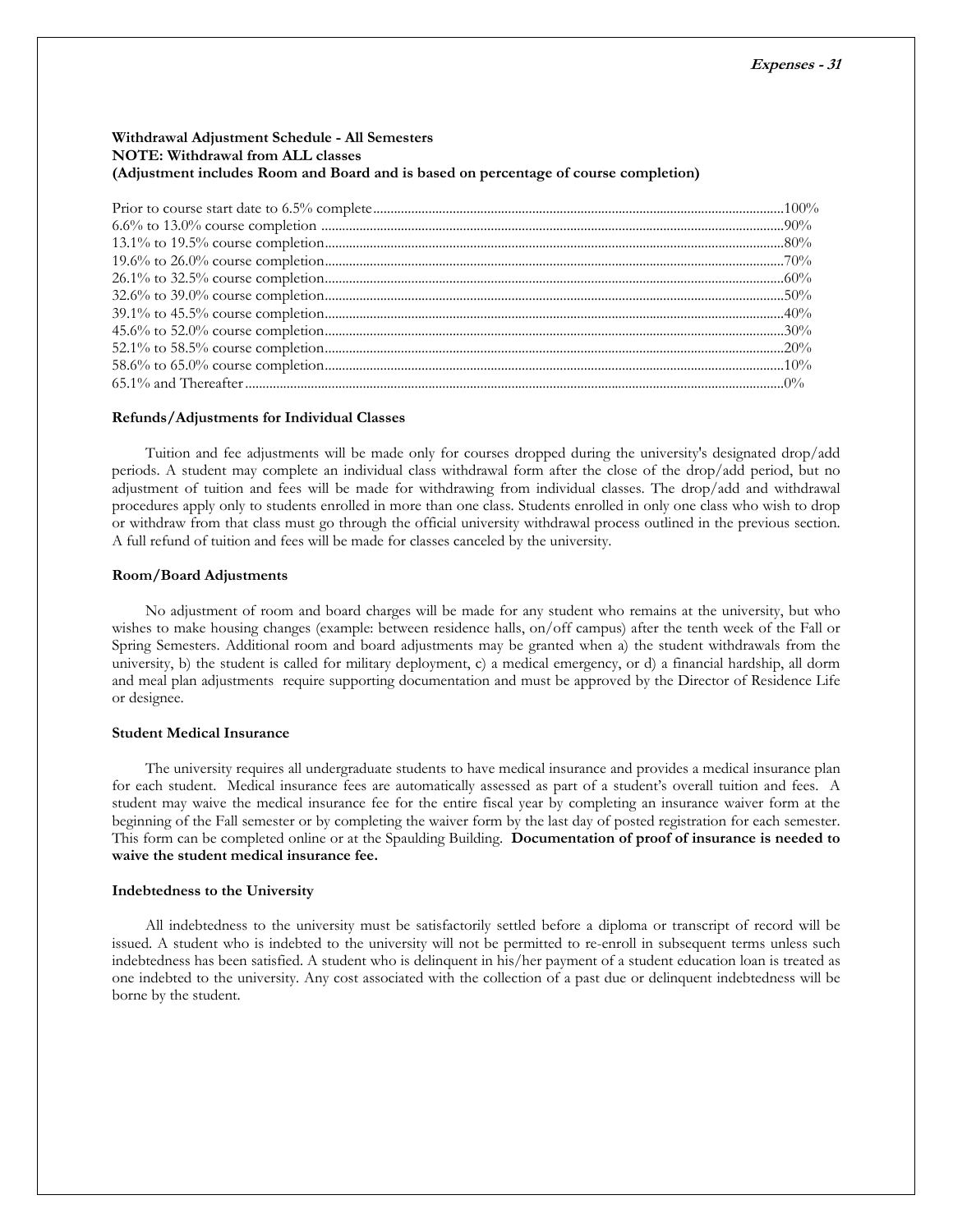**32 – Financial Aid**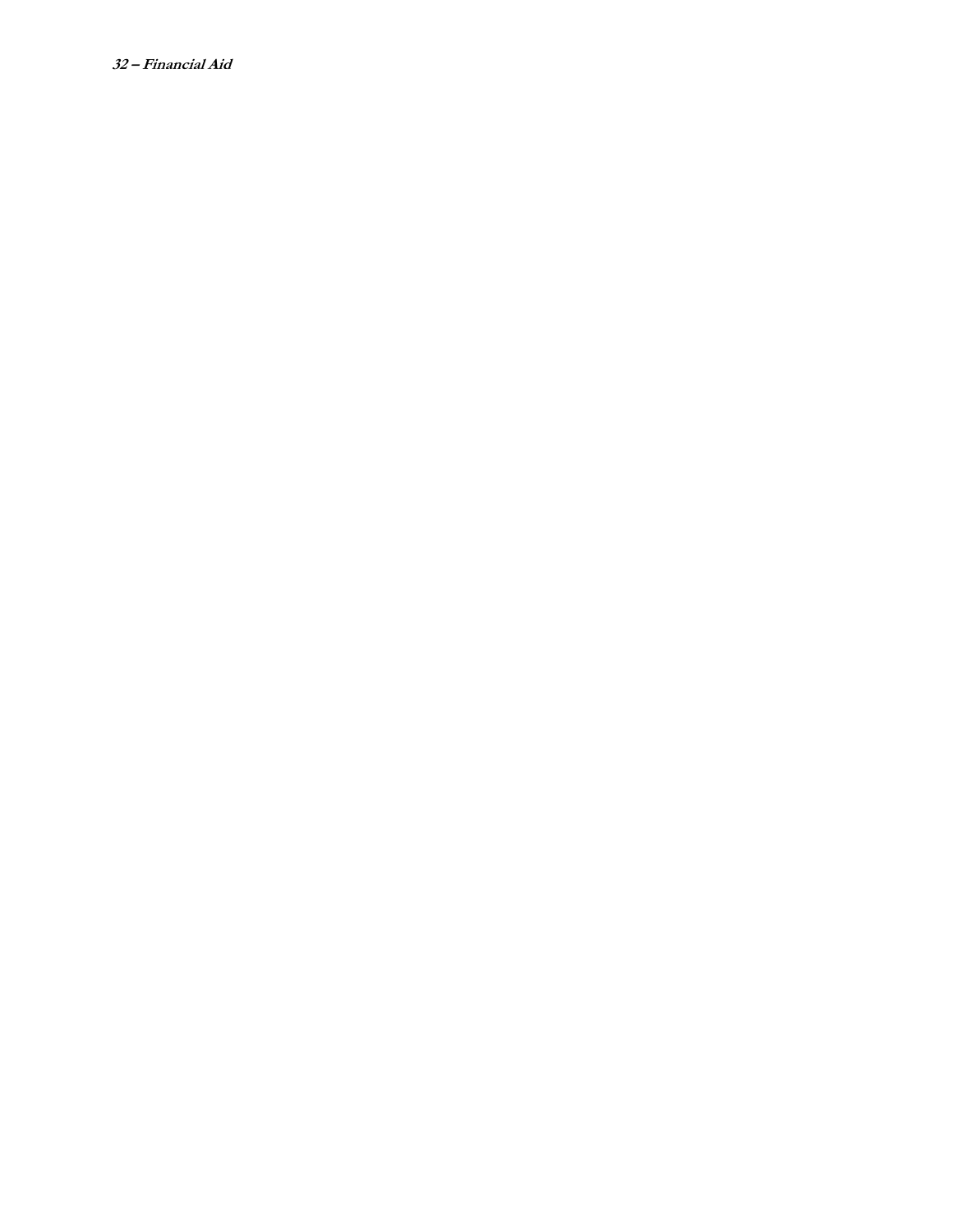## **Financial Aid**

 Fayetteville State University seeks to assure that qualified students will not be denied the opportunity to attend this university because of a lack of financial resources. The Office of Financial Aid, located on the lower floor of the Barber Building, provides information and assistance to students applying for financial aid. Inquiries about financial aid should be directed to:

> Office of Financial Aid Fayetteville State University 1200 Murchison Road Fayetteville, NC 28301-4298 910- 672-1325 800-368-4210

All applicants should be aware that the financial aid application review process is lengthy. Applicants can avoid unnecessary delays in the processing of their applications by submitting all application materials by the published deadlines, and making sure that all information provided on the application is correct and complete. Since financial aid funds are limited, students will increase their chances of receiving aid by applying early.

#### **Eligibility Criteria**

- To be eligible to receive most funds administered by the Office of Financial Aid, the applicant must:
- a. be admitted and currently enrolled in at least three hours (though students enrolled in fewer than three hours may be eligible for some Title IV funds);
- b be enrolled in a degree or certificate program at Fayetteville State University.
- c. be a U.S. citizen, permanent resident or eligible non-citizen;
- d. be making satisfactory academic progress (See "Satisfactory Academic Progress,") toward the completion of his or her academic program;
- e. not be in default status on any Title IV aid from a previous enrollment period; and complete the Free Application for Federal Student Aid (FAFSA) by the priority deadline of March 1.

Eligibility for most financial aid programs administered by the Office of Financial Aid is based on "Financial Eligibility" as demonstrated on the Institution Information Student Report (ISIR). Eligibility need is the difference between the costs to attend college and what the applicant and his or her family can reasonably afford to contribute toward the student's education. Graduate students are ordinarily eligible only for student loans.



A student's eligibility for financial aid is determined from information provided on the Free Application for Federal Student Aid (FAFSA), which is often referred to as the need analysis document. A need analysis is a systematic method of measuring the ability of the student to pay for educational costs, and student's eligibility to receive funds from federal, state, institutional, and/or other need-based financial aid programs.

#### **Deadlines**

Students making initial application for aid from federal or state sources, as well as students seeking renewal of financial aid from these sources, **must submit completed applications by the priority deadlines below to ensure funding notification prior to the anticipated enrollment period.** To be complete, an application must include accurate data and all supporting documentation, including all required materials if the application is selected for verification by the U.S. Department of Education.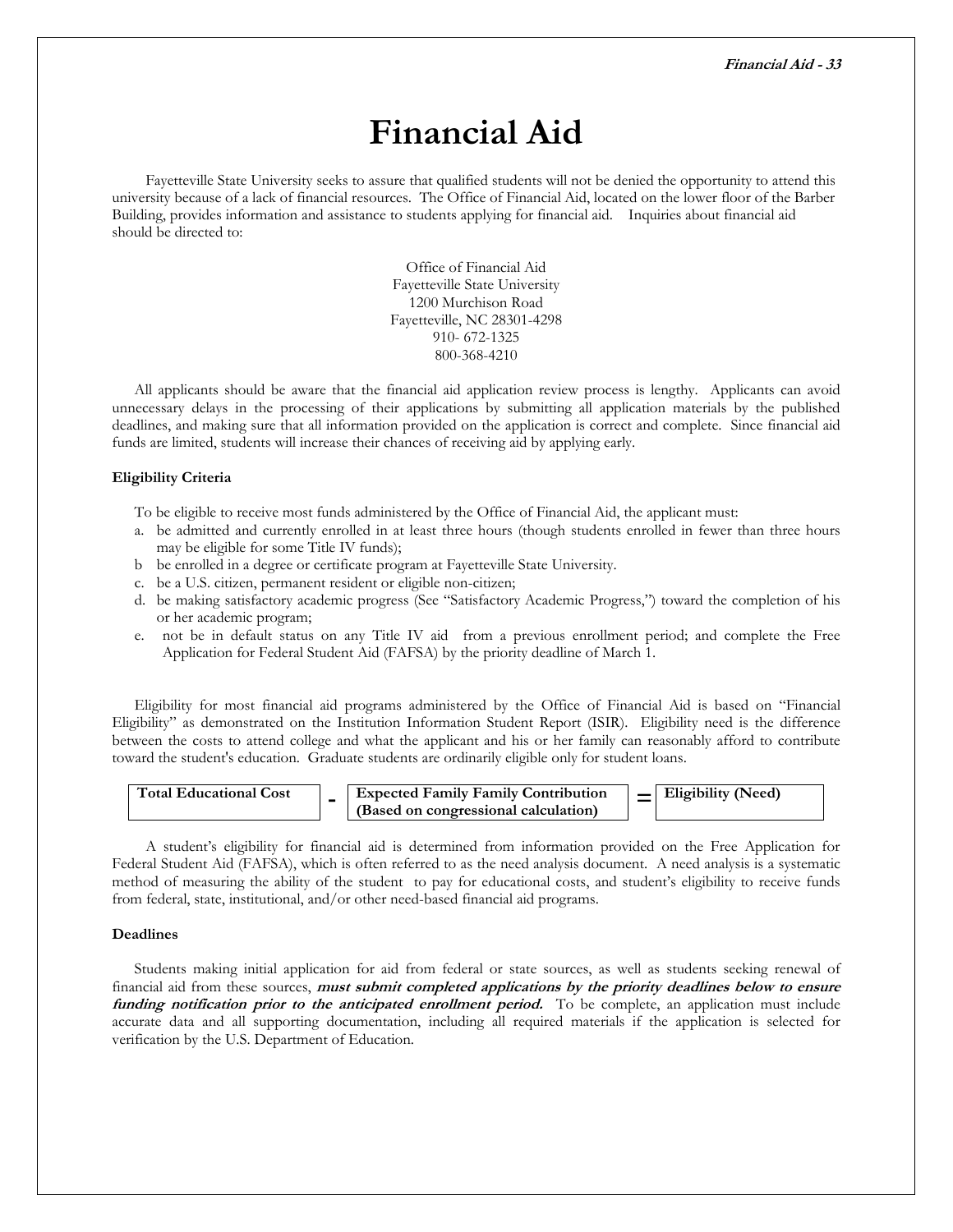#### **34 – Financial Aid**

|                       |                              | Expected                     |
|-----------------------|------------------------------|------------------------------|
| Term for which aid is | <b>Priority Deadline for</b> | Award                        |
| requested             | completion                   | Notification                 |
| Academic Year         | March 1                      | April1– New students         |
|                       |                              | June 1 - Continuing Students |
| Spring Semester       | October 1                    | December 15                  |
| Summer School         | April 1                      | May 15                       |

### **Default Policy**

 Students whose financial aid has been terminated because they have **defaulted** on a student loan at a previous institution or at Fayetteville State University may become eligible for reinstatement of financial aid when the U.S. Department of Education submits, in writing, to the Office of Financial Aid at Fayetteville State University that the student is **"No longer in Default."** 

*A student whose default status is cleared by the U.S. Department of Education will be eligible to receive funding in the amount of Tuition, Fees, and Books, only, exclusive of loans.* 

#### **Warning to All Financial Aid Applicants**

Information provided by applicants can be verified by the university, the state, or by the U.S. Department of Education. Applicants may be asked to provide U.S. income tax returns, the worksheets in the Free Application for Federal Student Aid booklet, and other information. Applicants who cannot or do not provide these records to the university may not get Federal student aid. If Federal student aid is awarded based on incorrect information, the applicant will have to pay it back, and may also have to pay fines and fees. If an applicant gives false or misleading information on the application, the applicant may be fined \$10,000, sent to prison, or both.

#### **Steps for Applying For Financial Aid**

- 1. **Complete the Free Application for Federal Student Aid (FAFSA)** This form can be obtained from high school guidance counselors or a financial aid office at a college or university. The FAFSA must be filed to determine students' financial need and eligibility for financial aid at Fayetteville State University. This form must be mailed to the Federal Government Central Processing System (CPS) in accordance with instructions on the FAFSA. To meet deadlines for financial aid applications, students should allow three to four weeks for the federal agency to process the FAFSA. Based on the FAFSA, the student will receive a Student Aid Report (SAR). Based on the FAFSA, the Institutional Information Report (ISIR) will be sent directly from the federal agency to the FSU Office of Financial Aid.
- 2. **Verification**  The U.S. Department of Education randomly selects a certain percentage of financial aid applications for verification. Students whose applications are selected for verification must present the documents listed below to support the data reported on the FAFSA **These documents should be submitted to the Office of Financial Aid according to the deadline schedule**
	- **a. A Copy of the Student's (and, if married, the spouse's) Previous Year's Federal Income Tax Form 1040, 1040A or 1040EZ** - A completed and **signed** copy of the students' (and, when married, the spouse's) Federal Income Tax Return from the previous year must be submitted according the deadline schedule. Students who did not file an income tax return must complete the verification statement. **The applicant's full name and social security number must be PRINTED on the top of the tax return.**
	- **b.** Other forms of documentation may be requested after the application is reviewed. Students whose applications are selected for verification will be notified, in writing, by the Office of Financial Aid of any corrections that need to be made in the application.
- 3. **Award Letter** When the review process is complete, the student will receive either an award letter or a denial of award. Students who receive an award letter must indicate acceptance or rejection of each funding source from which assistance is offered and complete the cash management question. The completed form must be signed and dated and returned to the Office of Financial Aid before any funds will be placed on account in the Business Office.
- 4. **Summer School**  Applicants must respond to the Summer School questions in Step #1 on the FAFSA.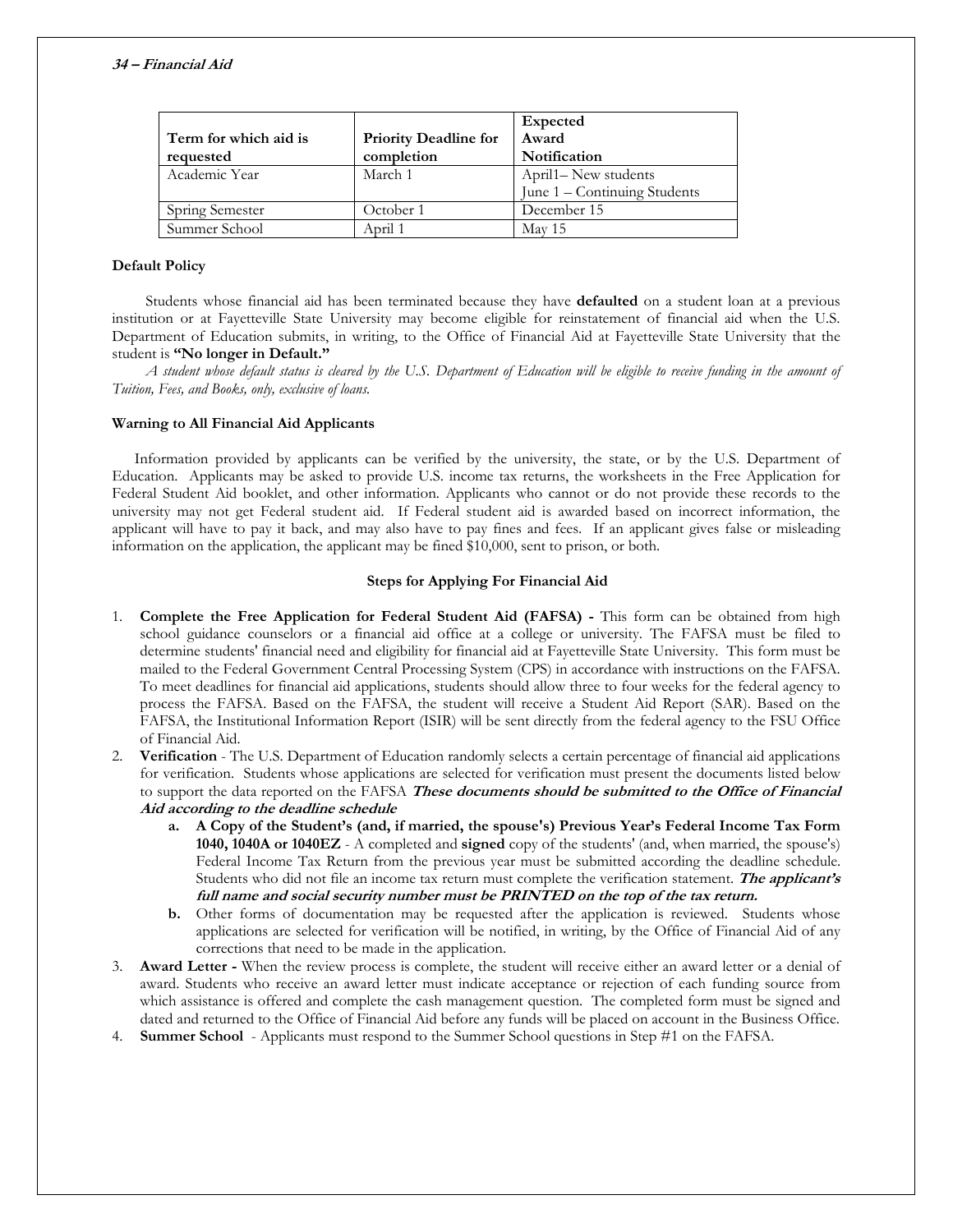#### **Federal Title IV and State Funds Available**

#### **Federal Perkins Loan Program** (Formerly the National Direct/Defense Student Loan - NDSL)

The Perkins Loan Program is a federal loan program administered by the university to provide students with "exceptional financial need" long-term, low interest (5%) loan funds for educational expenses. Under this program students may borrow up to \$4,000 per year to finance their education and must repay the loan after leaving school. This limitation is set to keep student indebtedness to a minimum since these funds must eventually be repaid.

Repayment begins six months after graduation or after the student ceases to be enrolled on at least a half-time basis. The student may take up to ten years to repay the loan. Interest on the loan does not begin to accrue until the end of the six-month grace period. All or a portion of the loan can be canceled by teaching in certain approved areas, by specified military service, by working in the law enforcement field, or by service as a Peace Corps or VISTA volunteer. The student must demonstrate "exceptional financial need" on the Free Application for Federal Student Aid to qualify for this program. A promissory note must be signed in the Business Office for each academic period (the regular academic year and Summer School) for which funds are received.

#### **Family Federal Education Loan Program (FFELP)**

The Stafford Loan Program is a low interest loan divided between subsidized and unsubsidized programs. These loans provide assistance to students in meeting educational expenses. Interest is deferred on the principal of the subsidized loan while the student maintains continuous enrollment. Depending on eligibility or unmet cost of attendance, a student may borrow subsidized with unsubsidized amounts up to \$8,500 a year for graduate study. Graduate students may borrow, in addition to a subsidized loan, an unsubsidized loan for up to \$10,000 per year for graduate study. To be eligible to receive funds under the FFELP, the student must complete the FAFSA, provide the other required application documents, and meet all other eligibility criteria previously stated.

#### **Institutional Grants**

Students may be eligible for financial aid through one of the following grant programs.

#### **Graduate Assistantships**

Fayetteville State University offers a limited number of graduate assistantships. The specific criteria which are used in selecting students for assistantships, and the weight assigned to each criterion, are determined by the individual school or college within which the awards are made. Generally, these criteria include previous academic record, related work, and/or academic experience, performance in an interview, appropriate test scores, and letters of reference. Students wishing to apply for an assistantship should contact the appropriate college or school dean for additional information.

#### **Incentive Scholarship and Grant Program for Native Americans**

Recipients are selected for these grant funds according to the requirements set forth by the Board of Governors for the University of North Carolina system. To be eligible for this grant, the student must complete the FAFSA, must be a legal resident of the State of North Carolina for tuition purposes, and must be a Native American who maintains cultural identification through membership in an Indian tribe recognized by the State of North Carolina or by the federal government or through other tribal affiliation or community recognition. The student should be able to supply information to support a determination of the existence of the student's qualifications as a Native American under the definition set forth above. The maximum full-time grant is \$700 and is renewable subject to the student's continuing financial need, maintenance of resident tuition status, and continuing ability to meet the standards of satisfactory academic progress (See "Satisfactory Academic Progress").

#### **Employment**

#### **Federal College Work Study Program (FWSP)**

This federally funded employment program is administered by the university and provides part-time jobs on the Fayetteville State University campus for students who have financial eligibility as demonstrated on the FAFSA. Students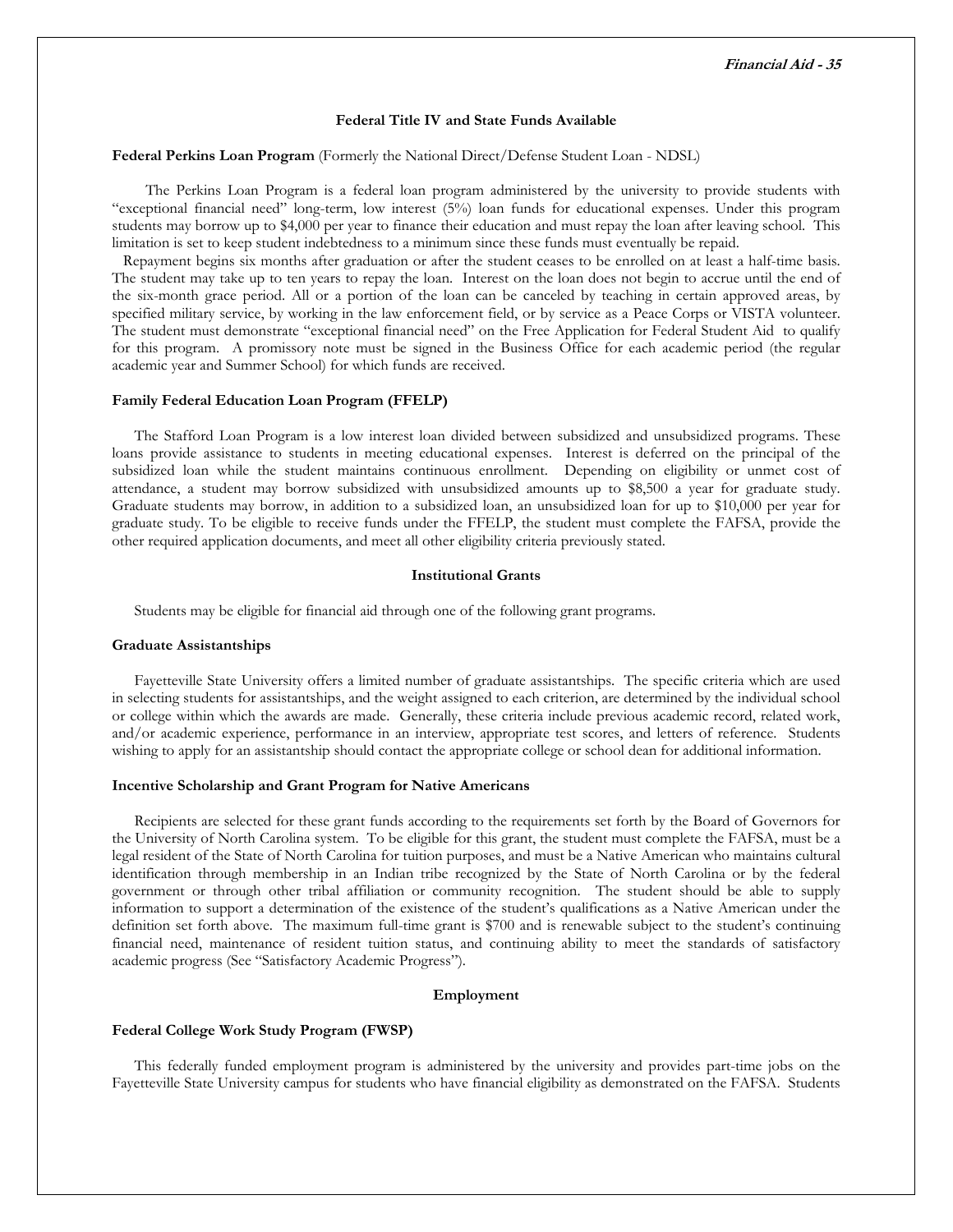#### **36 – Financial Aid**

normally work eight to fifteen hours per week in a University facility. Wages paid are above the minimum wage rate and are used to assist the student in meeting educational expenses.

#### **Job Location and Development Program**

This program is coordinated by the Career Services and Placement Center. The office publicizes specific job openings and makes individual referrals for off-campus employment. Interested students should apply in the Career Services and Placement Center.

#### **Satisfactory Academic Progress**

To maintain eligibility for financial aid, students must make satisfactory academic progress, which at Fayetteville State University is defined on the basis of two factors: 1) cumulative GPA, and 2) hours earned. The minimum cumulative GPA students must earn is based upon their number of attempted hours, including transfer hours. In addition, students must earn at least 66% of all attempted hours each semester. Failure to meet *both* of these requirements will lead to termination of financial aid eligibility.

Financial aid will be terminated for students whose total number of attempted hours, including transfer hours, exceeds 54. These requirements are summarized in the chart below.

|                 | Minimum<br>Cumulative |           | % of attempted<br>hours that must |
|-----------------|-----------------------|-----------|-----------------------------------|
| Attempted       | <b>GPA</b>            |           | be earned each                    |
| <b>Hours</b>    |                       |           | semester                          |
| Including       | For                   | For       |                                   |
| <b>Transfer</b> | Graduate              | Teacher   |                                   |
| Hours           | <b>Students</b>       | Licensure |                                   |
| $0 - 9$         | 3.0                   | 2.5       | $67\%$ or more                    |
| $10 - 19$       | 3.0                   | 2.5       | $67\%$ or more                    |
| $20 - 29$       | 3.0                   | 2.5       | $67\%$ or more                    |
| $30 - 39$       | 3.0                   | 2.5       | $67\%$ or more                    |
| $40 - 53$       | 3.0                   | 2.5       | $67\%$ or more                    |
| $54 +$          | Eligibility Exhausted |           |                                   |

#### **Withdrawals, Incompletes, and Repeats**

Withdrawals, incompletes, and repeats will not be exempt from the calculation of semesters in attendance. Students will be required to **complete** the number of credits as outlined in the above chart.

#### **Termination of Financial Aid Eligibility**

Continuing students applying for financial aid will be evaluated at least once each academic year (normally at the end of the spring semester) to determine if they have met the university's standards of satisfactory academic progress for financial aid eligibility and if they have exceeded the permitted number of attempted hours. Students who fail to attain either

- 1) the minimum required cumulative GPA or
- 2) the minimum required number of earned hours are considered to be making **unsatisfactory** progress and will be **ineligible** to receive financial aid funds. Such students will continue to be ineligible for financial aid until they have regained satisfactory academic progress status. Failure to maintain or regain satisfactory academic progress status will result in the loss and/or denial of all funds administered by the Fayetteville State University Office of Financial Aid and all funds covered under the Federal Title IV Financial Aid Programs.

#### **Reinstatement of Financial Aid Eligibility**

Financial aid applicants whose financial aid has been suspended may regain eligibility once they meet the minimum requirements. A reinstatement of eligibility, however, does not necessarily guarantee that the student will be awarded financial aid for the following semester. Awards are made on the basis of several factors in addition to satisfactory academic progress, including the availability of funds, individual program requirements, and financial need.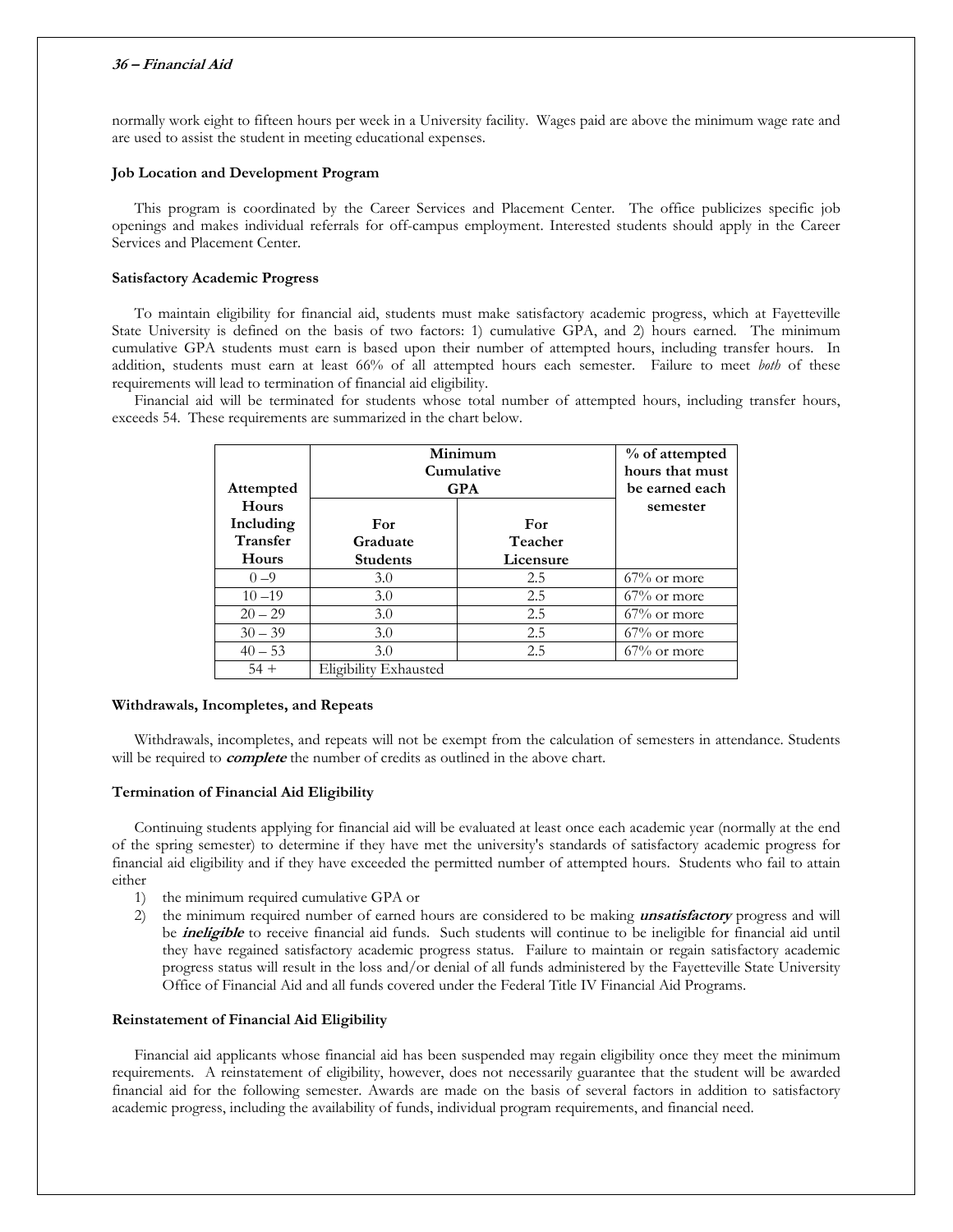#### **Appeal of Eligibility Termination**

Students whose financial aid has been terminated because of failure to meet the standards of satisfactory academic progress may make a formal appeal of that decision. Circumstances which may be considered in this appeal include the following: death in the student's immediate family, medical emergencies, accidents, personal tragedy, or other documented circumstances beyond the student's control which prevented him/her from meeting the minimum standards.

Appeals of eligibility termination are not permitted from students who have exceeded the maximum number of attempted hours, including transfer hours.

#### **Appeal Procedures**

To appeal the termination of financial aid eligibility, a student must follow the procedures outlined below.

- 1. A request must be submitted by the student, in writing, to the Director of Financial Aid within ten (10) working days of receipt of denial/cancellation of financial aid on the basis of unsatisfactory academic progress.
- 2. The circumstances that prevented satisfactory academic progress must be clearly stated and documented.
- 3. The request must include documentation to support the exceptional circumstances. Examples of acceptable document include, but are not limited to: death certificates, statements from physician(s), clergy, or other verifiable information.
- 4. The Financial Aid Office will review the request and determine if a financial aid award is justified. If a decision cannot be determined by the Financial Aid Office, the appeal request will be forwarded to the Financial Aid Appeals Committee.
- 5. The Financial Aid Appeals Committee makes all final decisions on students' appeal requests for federal funds.

## **Financial Aid Withdrawal Refunds/Repayments - Refunds to Programs**

When a student withdraws from the university, refunds will be returned to the programs from which the student received aid. The date of withdrawal is determined by the Registrar's Office and is based upon the date the Withdrawal Form is completed including all signatures and is submitted to the Registrar's Office. Refunds are determined by using the Withdrawal/Refund Calculation Sheet that is based upon Federal Rules and Regulations #484B, #682.606 and #682.607 in the *Federal Register*. No program shall be refunded with an amount greater than the award received from that program during the term of enrollment.

A semester consists of 16 weeks. The summer sessions are a continuation of the academic year. Room and board charges will be included in the Refund and Repayment calculations as applicable. The withdrawal date will be the date the Registrar documents as the official date for withdrawal from the university. This is usually the date the completed form is received in the Registrar's Office. If the student does not complete the university's official withdrawal form, the student will be responsible for 100% of the semester's charges. If the student secures documentation from each of his professors attesting to his last date of attendance in their classes and completes a Withdrawal Form, a refund may be calculated based upon the normal withdrawal/refund processing policy. (The Registrar determines if the documentation is sufficient. If the date of withdrawal is changed by the Registrar, the student should contact the Office of Financial Aid to determine if a recalculation is appropriate.)

Both the Non-Pro Rata and the Pro Rata calculations will be used to determine the appropriate amount to be returned to the Title IV programs. These calculations will involve only the direct expenses to the university. If a refund is applicable, the refunds will be returned to the following programs in the order given. Work study is excluded from the calculations.

Family Federal Education Loan Proram Federal Perkins Loan Program Grant Program Institutional Programs Other External Scholarship Student

#### **Repayments to Programs**

If a student has received a credit balance prior to the date of withdrawal and the student's indirect educational expenses up to the time of withdrawal exceed the amount o of financial aid disbursed for the semester, the student **does**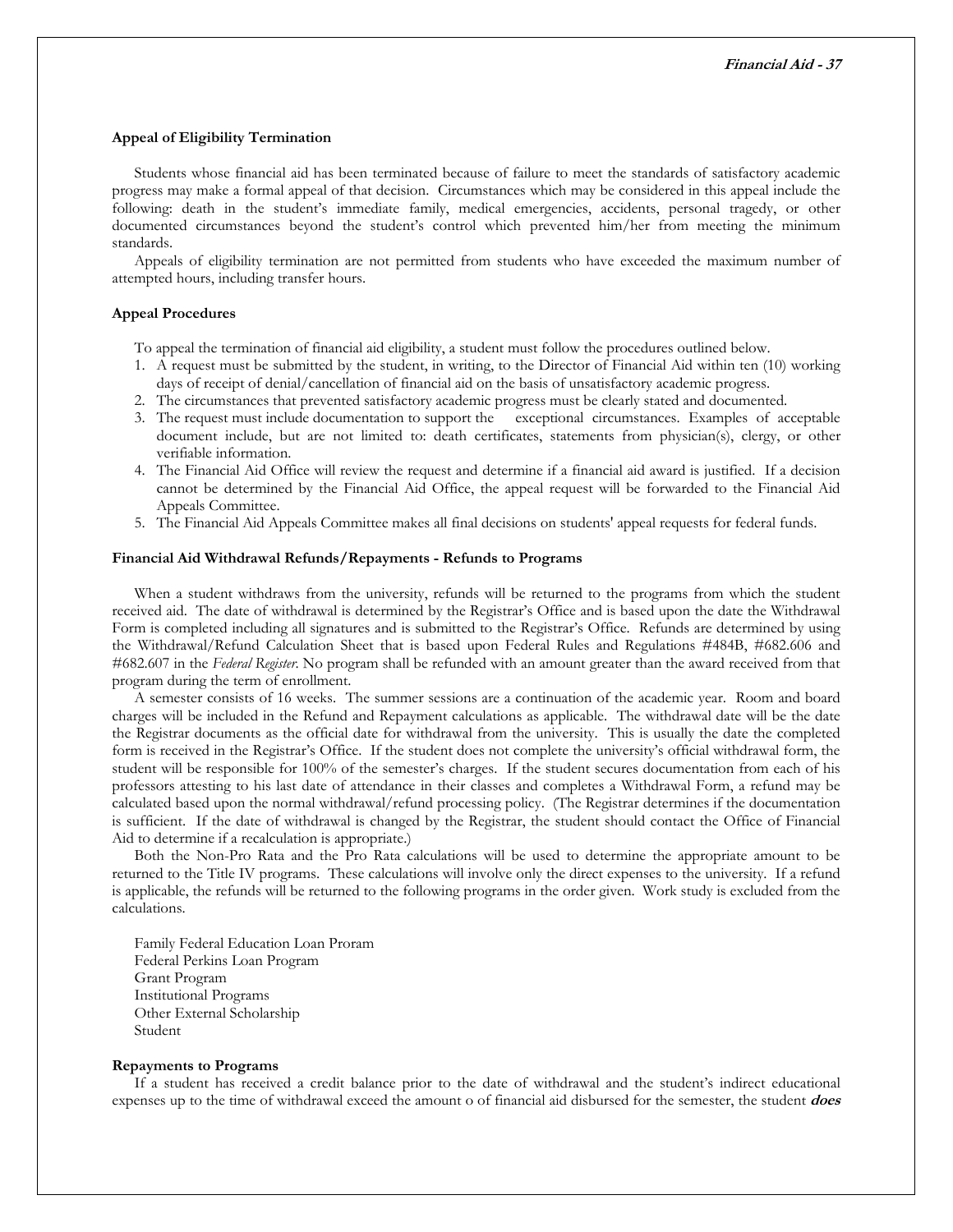#### **38 – Financial Aid**

**not** owe a repayment. If the cash disbursed for the semester to the student exceeds the indirect educational costs, as determined by the Office of Financial Aid up to the time of withdrawal, the student **does** owe a repayment. The repayment owed is the difference between the actual credit balance granted to the student and the expenses incurred (or the amount the student is eligible to retain).

The Office of Financial Aid must determine reasonable costs incurred during the period to the date of withdrawal (or during the period of enrollment). Reasonable costs are those expenses that may already have been incurred and are included in the estimated cost budget used by the Office o f Financial Aid. These costs are based on the student's room and board (non-boarding students only), books and supplies and other indirect expenses incurred by the student. The amount to be repaid is determined by using the Overpayment Calculation sheet. Federal Work Study and loan funds disbursed to the student are excluded from the calculation.

Once it has been established that a student received an overpayment, the appropriate repayment amounts will be distributed to each program according to the priority scheme listed below. No program shall be repaid with an amount greater than the award received from that program during the term the student withdrew, or during the term in review in the event of an over award.

Federal Perkins Loan Program Grant Program Institutional Programs Other External Scholarship/Grant Programs/Student

This policy is subject to any revisions imposed upon the university through Federal statute (law) or regulations with the applicable effective dates.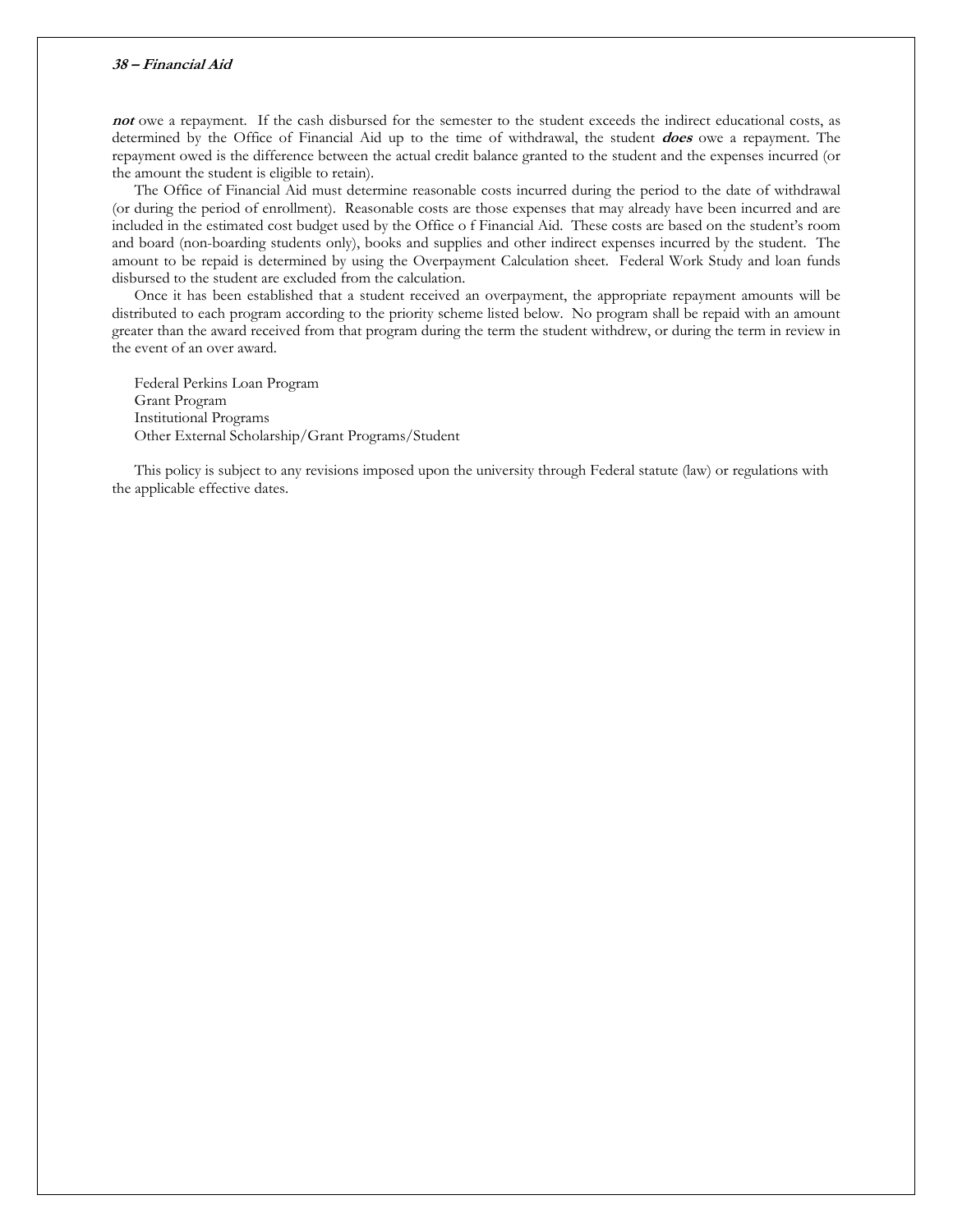# **Student Affairs**

The Division of Student Affairs is committed to providing an exceptional co-curricular experience, supportive of the academic program at Fayetteville State University from orientation through graduation. With a strong emphasis on total student development, the division strives to prepare each student for a productive, ethical and meaningful life after college, while fostering an inclusive campus community in support of the educational mission of the university.

The philosophy of the division is that student development is an on-going and cumulative process of intellectual, psychological, cultural, social, and spiritual growth. This growth and development is shaped by a student's involvement outside the classroom and is a valuable part of the collegiate learning experience. Accordingly, the goals of Student Affairs are: to provide programs, services and events that promote cultural enrichment and development; to collaborate with academic units and utilize Experiential Learning opportunities to enhance students' productivity; and to maintain a campus environment that encourages social diversification while promoting interpersonal interaction.

Services and programs are offered in the areas of Advisement and Career Services, Residence Life, Center for Personal Development, Student Activities, Intramurals and Campus Recreational Services, Student Health Services, Dean of Students, and University Police.

#### **Advisement and Career Services Center**

The Advisement and Career Services Center, located in Suite 230, School of Business and Economics Building, provides support and assistance for all students. Services are available to undergraduates, graduate students and recent alumni of the university in their preparation for securing meaningful employment. The office offers career exploration seminars, workshops, job fairs, symposia and classroom presentations. All students are expected to start the placement process in the freshman year and continue through graduation. The Career Resource Library offers materials and information regarding careers, the job search process and company literature, as well as graduate schools and fellowship programs.

The Advisement and Career Services Center also assists students with academic advising and veteran affairs services. Activities include providing the following services: assisting students who have not declared their majors, and providing information on change of majors; checking academic status; providing academic success counseling and unofficial audits, resume' and job preparation; and employment search strategy seminars.

#### **Job Location and Development Program**

The Job Location and Development Program, located within the Advisement and Career Services Center, assists currently enrolled students in finding part-time and summer employment at off-campus locations. The program affords opportunities for students to learn skills while developing work habits and values that will benefit them throughout their careers.

#### **Cooperative Education**

Cooperative Education (CO-OP), offered through the Advisement and Career Services Center is a unique plan of education, which integrates a student's academic and career interests with productive work experiences in cooperating employer organizations. Through this interaction, students enhance their education and improve their personal and professional development. The academic advisor, cooperative education coordinator, and the employing supervisor all share in the intellectual and personal development of the student. The cooperative education experience enhances the self-awareness and direction of students by allowing them to develop practical skills and gain exposure to work environments beyond the university.

To ensure proper credit, students must complete all paperwork and approval processes prior to registering for CO-OP courses. Approval includes the cooperative education coordinator, academic advisor, department chair, and dean.

#### **Center for Personal Development**

The Center for Personal Development offers programs, services and activities to assist students with social, personal and academic growth during their matriculation at the university. In addition to counseling services, the Center for Personal Development staff presents workshops and outreach activities designed to enhance students' self-esteem, study skills, leadership abilities, and decision-making skills. A confidential counseling atmosphere is provided for all enrolled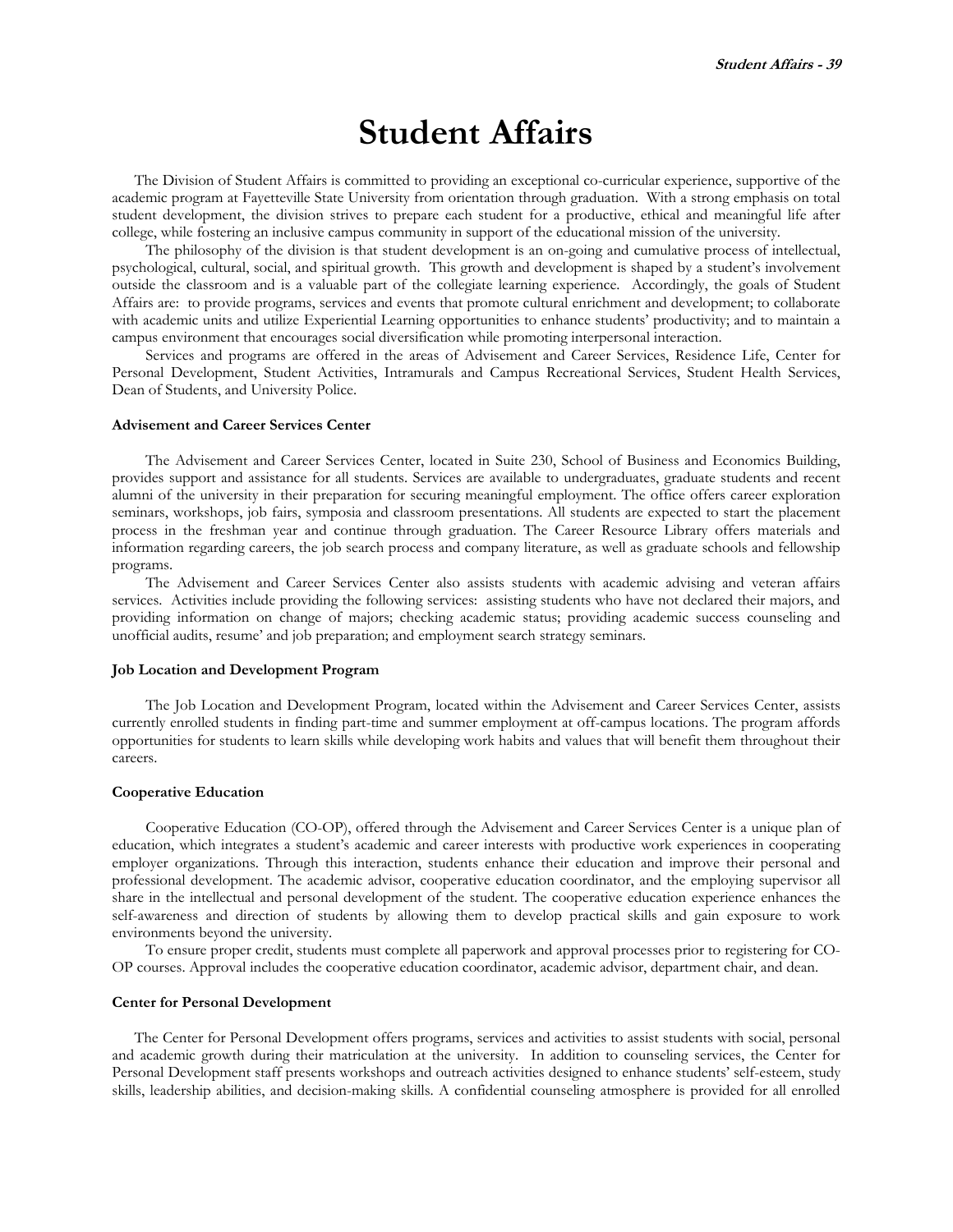#### **40 – Student Affairs**

students where personal, social, and academic concerns may be discussed. A licensed psychologist is also on staff for counseling and testing when required.

Individual and group counseling sessions are available, and the information discussed therein is held in strict confidence to the limits provided by law. No record of counseling is made on academic transcripts or placement files. Referrals to community agencies are made when necessary. Office hours are 8:00 a.m. to 5:00 p.m., Monday, Thursday, and Friday, and 8:00 a.m. to 7:00 p.m., Tuesday and Wednesday. Other times are available by appointment.

Services for Students with Disabilities, the Wellness Program, and the Drug and Alcohol Education Prevention program are also coordinated through the Center for Personal Development.

#### **Services for Students with Disabilities**

The university provides for the matriculation of all students without regard to sex, race, religion, or disability. The university continues to be sensitive to the identification of possible barriers to students with disabilities and attempts to make reasonable accommodations for these students. Students with disabilities who need assistance in utilizing university services should register with the Center for Personal Development as soon as they are admitted to the university.

#### **Wellness and Human Sexuality Program**

The Wellness & Human Sexuality Program offers information that targets problems most likely to affect college students. The information is available to students in various forms ranging from workshops to software. The Wellness Center offers information in the following areas of general health and human sexuality; first aid, dental health, eating disorders, HIV infection and AIDS Prevention, human sexuality and reproductive health, mental health, nutrition, weight control, sexual assault and nonconsensual sex, stress management and holistic health.

## **Drug and Alcohol Education Prevention Program**

The Substance Abuse Prevention Program offers awareness information in an attempt to curb alcohol and other drug use and its associated negative consequences. A comprehensive prevention approach has been established that combines traditional educational programs with strategies aimed at informing the social environment on campus. Successful partnerships have been established with the following agencies in an effort to provide current information to the student population: County of Cumberland Mental Health Center, North Carolina Highway Patrol, ABC Alcohol Law Enforcement, Operation Sickle Cell, Inc., Rape Crisis, Volunteers of Cumberland County.

#### **Intramurals and Campus Recreational Services**

The Intramurals and Campus Recreational Services program is a unique opportunity for members of the Fayetteville State University community to participate together in sports leagues, tournaments and special events. There are five team sports competitions: basketball, flag football, soccer, softball and volleyball. Other individual sports and special events include track, table tennis, racquetball, tennis and self-defense.

Participants do not have to possess superior athletic abilities. All levels of skill are incorporated. Eligibility is limited to Fayetteville State University students, faculty, and staff. Complete participant eligibility rules and sport specific rules can be found in the soon to be published Intramurals and Recreational Services Handbook.

The Intramurals and Recreational Services Office is located in the Lilly Gymnasium, room 206.

#### **Residence Life**

The primary goal of the Department of Residence Life is to create an atmosphere that is conducive to the overall educational mission of the university. Living on campus is an integral part of the existing challenge of the college experience.

Currently, priority is given to first year freshmen and sophomores in accordance with the on-campus living policy. All residents are responsible for acquainting themselves and adhering to the policies and regulations outlined in the Student Code of Conduct, Guide to Residential Living and the FSU Housing Application. Alcohol, weapons, and drugs are strictly prohibited on campus. Students are also responsible for the behavior of their guests.

The main office of Residence Life, located in the Rudolph Jones Student Center, offers a community environment to approximately 1300 students who reside in ten residence halls. Each hall is professionally and student staffed to assist residents by facilitating activities and helping to resolve problems.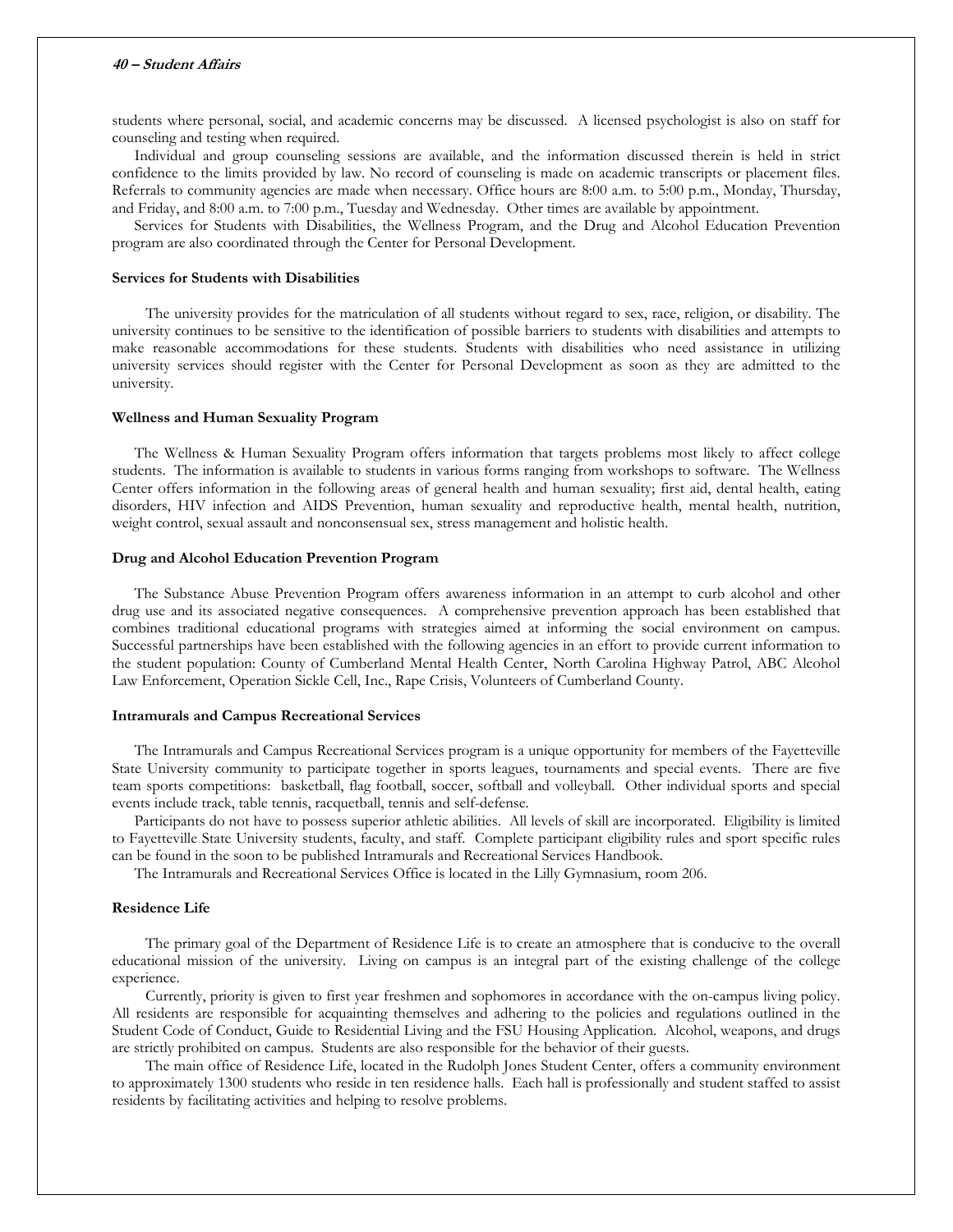Fayetteville State University offers four suite style buildings and six traditional hall style buildings. Residents are encouraged to make their living environment comfortable and personalized.

#### **Student Center/Student Activities**

The Rudolph Jones Student Center serves as the community center for students, faculty, and staff by providing an environment conducive for growth and exchange. The Office of the Student Activities, Bronco Express One Card, Photography/ID, Student Government Association, Student Activities Council and Fayettevillian Yearbook Office are housed in the facility. The Student Center is equipped with meeting rooms, student lounge areas, television lounge, game room, full service post office, Subway franchise and cafeteria. Other services available in the Center include copy machine, vending machines, and teller machine.

#### **Office of Student Activities**

The Office of Student Activities provides opportunities for students to involve themselves in co-curricular activities. Through this involvement, students are challenged through experiential learning and receive practical experience in program planning, leadership, problem solving, and consulting.

The Office of Student Activities is responsible for certifying and monitoring the registration process for student clubs and organizations. Procedures for registering a student organization and for establishing a new student organization can be found in the Student Handbook and the FSU Guide for Student Clubs and Organizations.

#### **Student Activities Council**

The Student Activities Council (SAC) has been established as the primary planning and implementation board of the majority of students' social, cultural and recreational activities and events. The Council is comprised of several elected underclassmen and executive board members. Council members are elected annually and serve as representative of their constituents.

#### **Student Government Association**

The Student Government Association (SGA) is the organization that represents Fayetteville State University students. SGA strives to meet the needs of students and to act in their best interests. The officers focus on communications with students and on general operation of the Student Government. The Senate, composed of student representatives, is responsible for examining student concerns and making appropriate recommendations to the university administration.

#### **Student Health Services**

The mission of Student Health Services is to provide quality, cost effective health care and health educational services that will assist the students in their environments for better physical, emotional, and social well being.

Student Health Services is located in Spaulding Infirmary. All currently enrolled students are eligible for health care. Treatment of minor illnesses and minor injuries are provided at Student Health Services. Students needing referrals for specialized services are referred to local area clinics and hospitals. The student is responsible for all charges not covered by their personal insurance plan, and/or their Student Medical Insurance Plan.

In order to give satisfactory service to each student, the Student Health Services staff desires the cooperation of each student in adhering to Student Health Policies. All students who have medical problems or questions are invited to consult the Student Health Services staff. On each visit to Student Health Services a valid Fayetteville State University Identification Card must be presented prior to treatment and/or services.

 A nurse is always on duty during hours of operation to evaluate, treat, and refer if necessary. Physician appointments are made after consultation with the nursing staff. After hours, there is an on-call nurse who can be reached through Campus Police or Residence Hall Advisor/Director.

#### **Insurance**

Fayetteville State University strongly encourages each student to have accident and medical insurance either by their personal policy or under the FSU Student Medical Insurance Plan. Brochures describing the Student Insurance Plans are available at Student Health Services.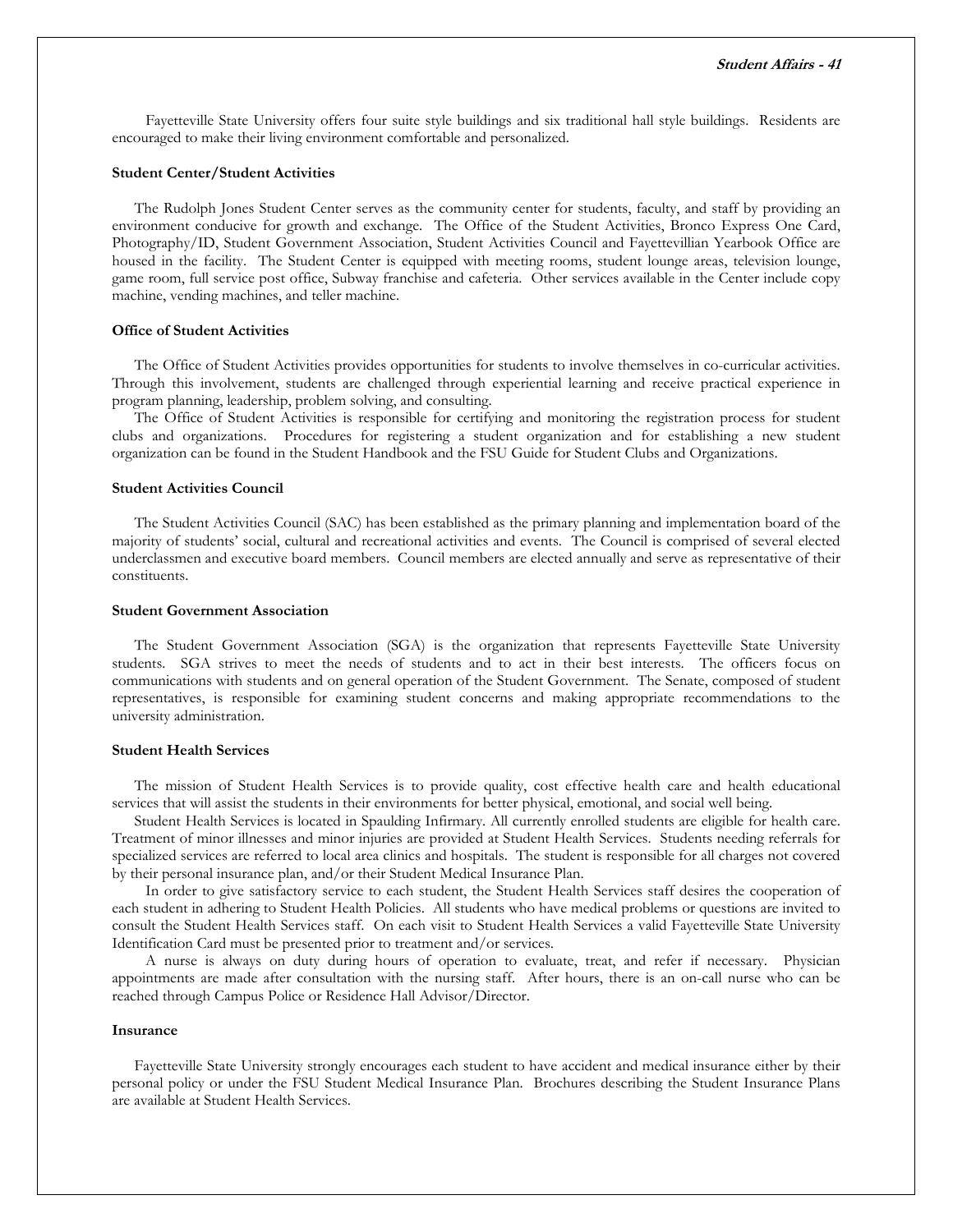#### **42 – Student Affairs**

The premium for the Student Medical Insurance Plan is included in each undergraduate student's semester bill. Undergraduate students who do NOT wish to be enrolled in the Student Insurance Plan MUST complete the insurance waiver form and present proof of personal insurance coverage at Student Health Services by no later than the last published day of the Drop and Add Period each Fall and Spring Semester. Students who participate in varsity athletics are not allowed to waive their FSU Student Medical Insurance Plan without permission from their coach.

Graduate students may obtain insurance coverage by contacting Student Health Services. Graduate students' insurance premiums are not included in the graduate student's semester bill**.** Any student enrolled in the Student Insurance Plan may enroll their eligible dependents by also contacting Student Health Services for appropriate enrollment forms.

International students are insured under the University System International Insurance plan. All international students are to contact Student Health Services for information and a copy of the policy.

## **Medical Immunization Requirements**

Fayetteville State University and North Carolina Statute, G.S. 130A-152, require that all new, readmitted and transfer students taking more than four hours on campus before 5:00 p.m., and students applying for admission to the Teacher Education Program complete the medical/immunization requirements. The required immunizations are listed on the Student Health Form included in the admission packet sent to all new and readmitted students. These include the following according to age:

## 1. **Students 17 years of age and younger**:

- a. Three DTP (Diphtheria-Tetanus-Pertussis) or one Td (Tetanus Diphtheria) doses.
- b. One Td (Tetanus-diphtheria) dose must be within the last ten years.
- c. Three POLIO (oral) doses.
- d. Two MEASLES (Rubeola) one dose on or after 12 months of age. (2 MMR doses meet this requirement).
- e. One\*\* RUBELLA (German Measles) dose.
- f. One\*\* MUMPS

## 2. **Students born in 1957 or later and 18 years of age or older**:

- a. Three DTP (Diphtheria-Tetanus-Pertussis) or Td (Tetanus-Diptheria) doses.
- b. One TD (Tetanus-Diphtheria) dose must be within the last 10 years.
- c. Two\* MEASLES (Rubeola) one dose on or after 12 months of age. (2 MMR doses meet this requirement).
- d. One\*\* RUBELLA (German Measles) dose.
- e. One\*\* MUMPS.

## 3. **Students born prior to 1957 and 49 years of age or younger:**

- a. Three DTP (Diphtheria-Tetanus-Petussis) or TD (Tetanus-Diphtheria) doses.
- b. One Td (Tetanus-Diphtheria) dose must be within the last 10 years.
- c. One\*\* RUBELLA (German Measles) dose.

## 4. **Students 50 years of age or older:**

- a. Three DTP (Diphtheria-Tetanus-Pertussis) or TD (Tetanus-Diphtheria) doses.
- b. One TD (Tetanus-Diphteria) dose must be within the last 10 years.

\*Must repeat Rubeola (measles) vaccine if received even one day prior to 12 months of age. History of physician-diagnosed measles disease is acceptable, but must have signed statement from a physician.

\*\*Only laboratory proof of immunity to rubella or mumps disease is acceptable if the vaccine is not taken. History of rubella or mumps disease, even from a physician, is not acceptable.

## 5. **International Students**

Vaccines are required according to age (refer to above information). Additionally, international students are required to have a TB skin test. Negative results must be within the 12 months preceding the first day of classes. (A chest x-ray is required if the test is positive).

## 6. **Recommended Immunizations**

 The following immunizations are recommended for all students and may be required by certain colleges or departments (for example, health sciences or education). Please consult your college or department materials for specific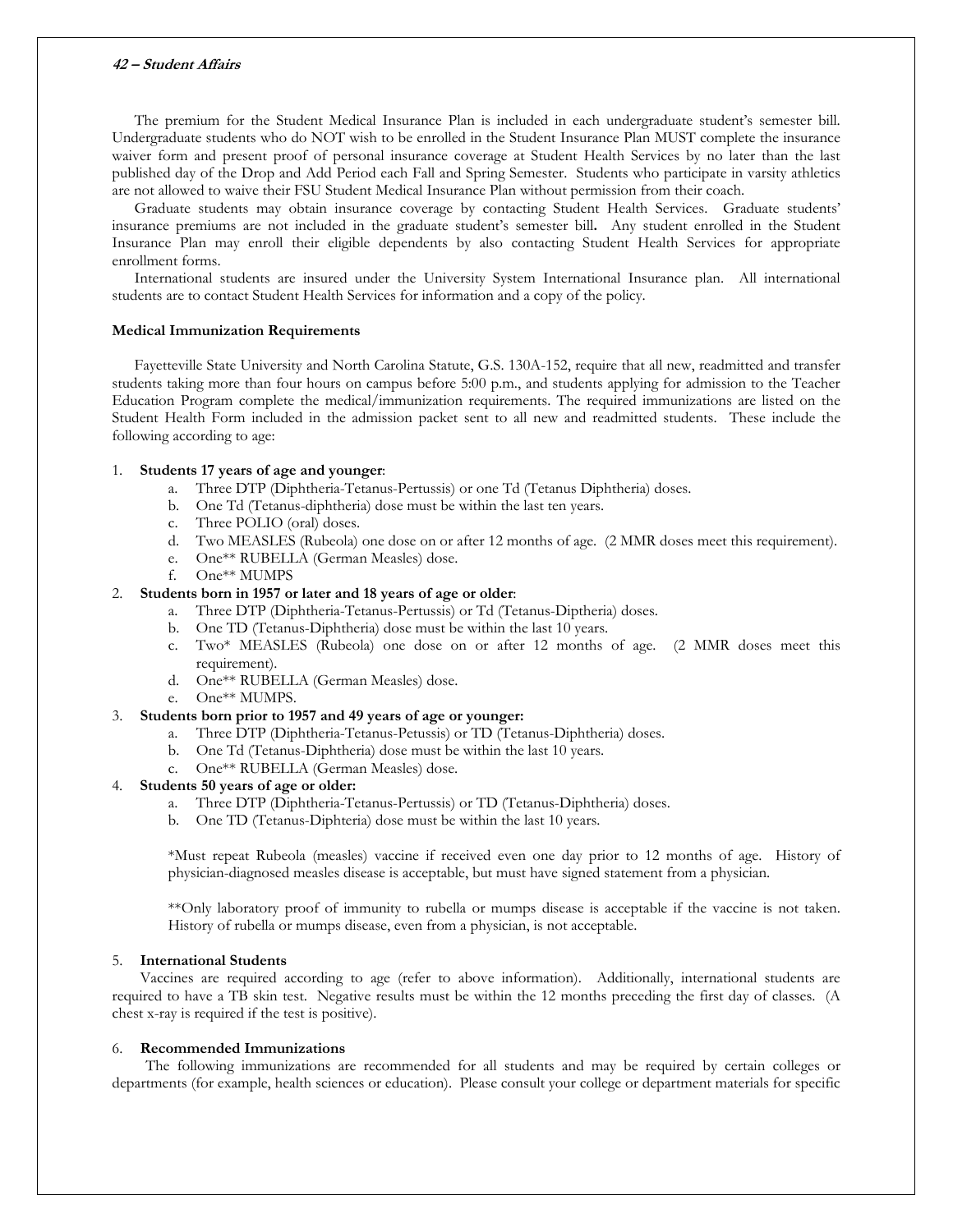requirements. These include Hepatitis B series, Varicella (chicken pox), Meningococcal, Tuberculin Test. Receipt of Meningococcal vaccine information must be documented on Student Health Form.

## 7. **Optional Immunizations**

Optional immunizations include Haemophilus influenzae – type b, pneumococcal, Hepatitis A series, and Typhoid.

#### 8. **Additional Information**

- A. All medical/immunization records should be mailed directly to Student Health Services.
- B. The immunization record must be physician-certified or verified by a clinic stamp.
- C. Any medical exemption from the immunization requirement must be verified in a written statement by a physician.
- D. All medical information is confidential and is not divulged without the written consent of the student.
- E. The university is required by North Carolina State law to withdraw all students who do not provide the necessary immunization records. This administrative withdrawal can result in loss of grades and/or academic credit.
- F. Students who are exempt from the immunization requirement include the following:
	- i. Students taking fewer than four credit hours; or
	- ii. Students attending only evening classes; or,
	- iii. Students attending weekend classes only; or,
	- iv. Students taking off-campus classes for the duration of their degree.

### **Transportation**

In emergency situations, the Emergency Medical System (EMS) will be activated for students who require it. The student will be responsible for charges or bills for EMS/ambulance services not covered by their medical insurance. Student Health Services is equipped to serve students in the Spaulding Building and is not prepared to care for students in the residence halls. **The Student Health Services staff does not make building calls.** 

#### **Dean of Students**

The Dean of Students administers judicial policies and adjudicates alleged violations of the Code of Student Conduct for the university student judicial system. The Code of Student Conduct applies to all enrolled part-time, fulltime and graduate students while they are on premises owned by the University, on city streets running through or adjacent to the campus and in off-campus facilities occupied by students by virtue of their association with an organization recognized by the University.

The Dean also provides various support as needed in crisis situations that involve students, faculty, and other university offices. In addition, this office advises the National Pan Hellenic Council, Inc., the Student Judicial Board and the Order of Omega Honor Society. The Office of the Dean of Students is located in the Division of Student Affairs Suite 209 Collins Wing of the E.E. Smith Administration Complex.

## **Alcohol/Drug Policy**

Alcoholic beverages and drugs are strictly prohibited on the campus of Fayetteville State University. This includes the possession, sale, distribution, and consumption of any alcoholic beverages and illegal drugs.

#### **Counseling and Rehabilitation**

Counseling and rehabilitation related to alcohol and drug abuse are an important part of the university's alcohol/drug policy. The following specific activities shall be implemented:

- 1. Information regarding the Center for Personal Development's services and referral process for alcohol and drug abuse shall be disseminated to students, faculty, administrators, and staff.
- 2. Members of the academic community who are aware of individuals with alcohol/drug problems shall be encouraged to make referrals to the Center for Personal Development or other agencies.

## **Enforcement and Penalties Trafficking in Illegal Drugs**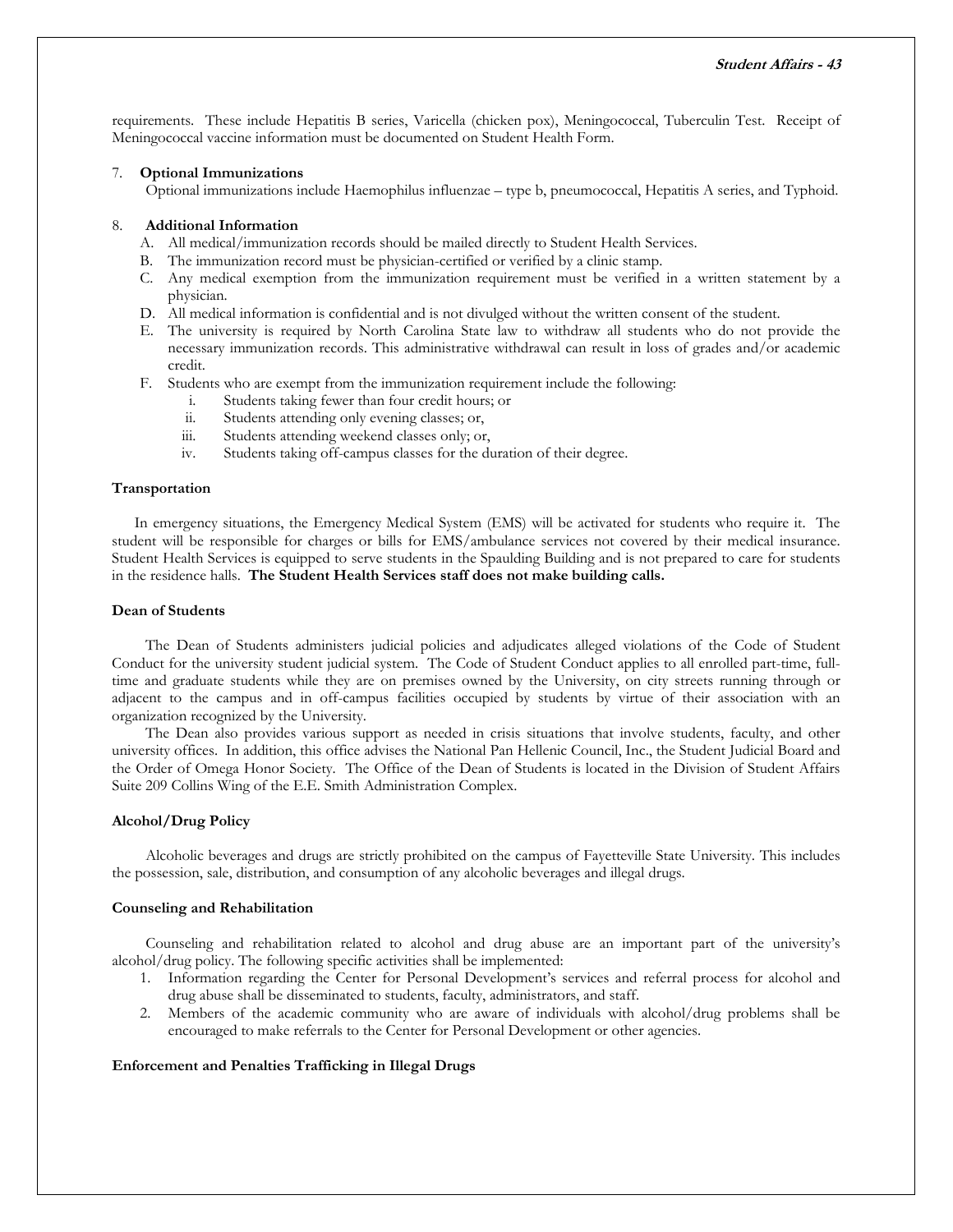#### **44 – Student Affairs**

For illegal manufacture, sale or delivery, or possession with intent to manufacture, sell or deliver any controlled substance identified in Schedule I through VI, NC General Statutes 90-89, 90-91 through 90-94, (including but not limited to heroin, mescaline, lysergic acid diethylamide, opium, cocaine, amphetamine, methaqualone, marijuana, pentobarbital, codeine) the minimum penalty shall be expulsion from enrollment of any student or dismissal from employment for any faculty member, administrator or any other employee.

#### **Illegal Possession of Drugs**

For the first offense involving the illegal possession of any controlled substance identified in Schedule I, NC General Statutes 90-89, Schedule II, NC General Statutes 90-90, the minimum penalty shall be suspension from enrollment for a minimum of one calendar year for any student, faculty member or employee. For a second offense for possession of any controlled substance identified in Schedule I, NC General Statutes 90-89, or Schedule II, NC General Statutes 90-90, the minimum penalty shall be expulsion from enrollment or dismissal from employment.

For a first offense involving the illegal possession of any controlled substance identified in Schedules III through VI, NC General Statutes 90-91 through 90-94, the minimum penalty for any student, faculty member or other employee shall be probation, for a period to be determined on a case-by-case basis. A more severe penalty may be imposed including the maximum penalty of expulsion for students and discharge for faculty members, administrators or other employees.

A person on probation must agree to participate in a drug education and counseling program, consent to regular drug testing, and accept such other conditions and restrictions, including a program of community service, as the chancellor or the chancellor's designee deems appropriate. Refusal or failure to abide by the terms of probation shall result in suspension from enrollment or from employment for any unexpired balance of the prescribed probation.

For second or other subsequent offenses involving the illegal possession of controlled substances, progressively more severe penalties shall be imposed, including expulsion of students and discharge of faculty members, administrators or other employees.

When a student, faculty member, administrator, or other employee has been charged by the university with a violation of policies concerning illegal drugs, he or she may be suspended from enrollment or employment before initiation or completion of regular disciplinary proceedings if, assuming the truth of the charges, the Chancellor or, in his absence, the Chancellor's designee concludes that the persons continued presence within the university community would constitute clear and immediate danger to the health or welfare of other members of the university community. If such a suspension is imposed, an appropriate hearing of the charges against the suspended person shall be held as promptly as possible thereafter.

A complete statement of the Fayetteville State University Alcohol/Drugs Policy can be found in the *Student Handbook*, which is published by the Office of the Vice Chancellor for Student Affairs.

#### **Policy on Sexual Harassment**

Sexual harassment by any member of the university is a violation of law, university policy, and professional ethics. The university does not condone either sexual harassment or false charges of sexual harassment. It is the policy of the university to provide procedures to deal fairly with complaints of sexual harassment and to protect the rights of both the persons making complaint of sexual harassment and the person accused.

Students who believe themselves to be victims of sexual harassment, or who are unsure of whether sexual harassment has occurred, or who need clarification concerning the university's procedure for handling sexual harassment, should consult a University Sexual Harassment Mediator. A list of mediators and the procedures are available from the University Attorney, Office of the Chancellor.

#### **Policy on Sexual Offense**

Sexual offenses are a violation of the university's mission of education. Sexual offenses and concern about potential offenses obstruct the working and learning processes which are valued and desired in the university environment. No form of sexual offense will be tolerated or condoned at Fayetteville State University. This policy thus prohibits not only those acts commonly understood to constitute sexual assault, but all attempts to coerce sexual activity as well.

A complete statement of the Fayetteville State University Policy on Sexual Offense can be found in the *Student Handbook*, which is published by the Office of the Vice Chancellor for Student Affairs.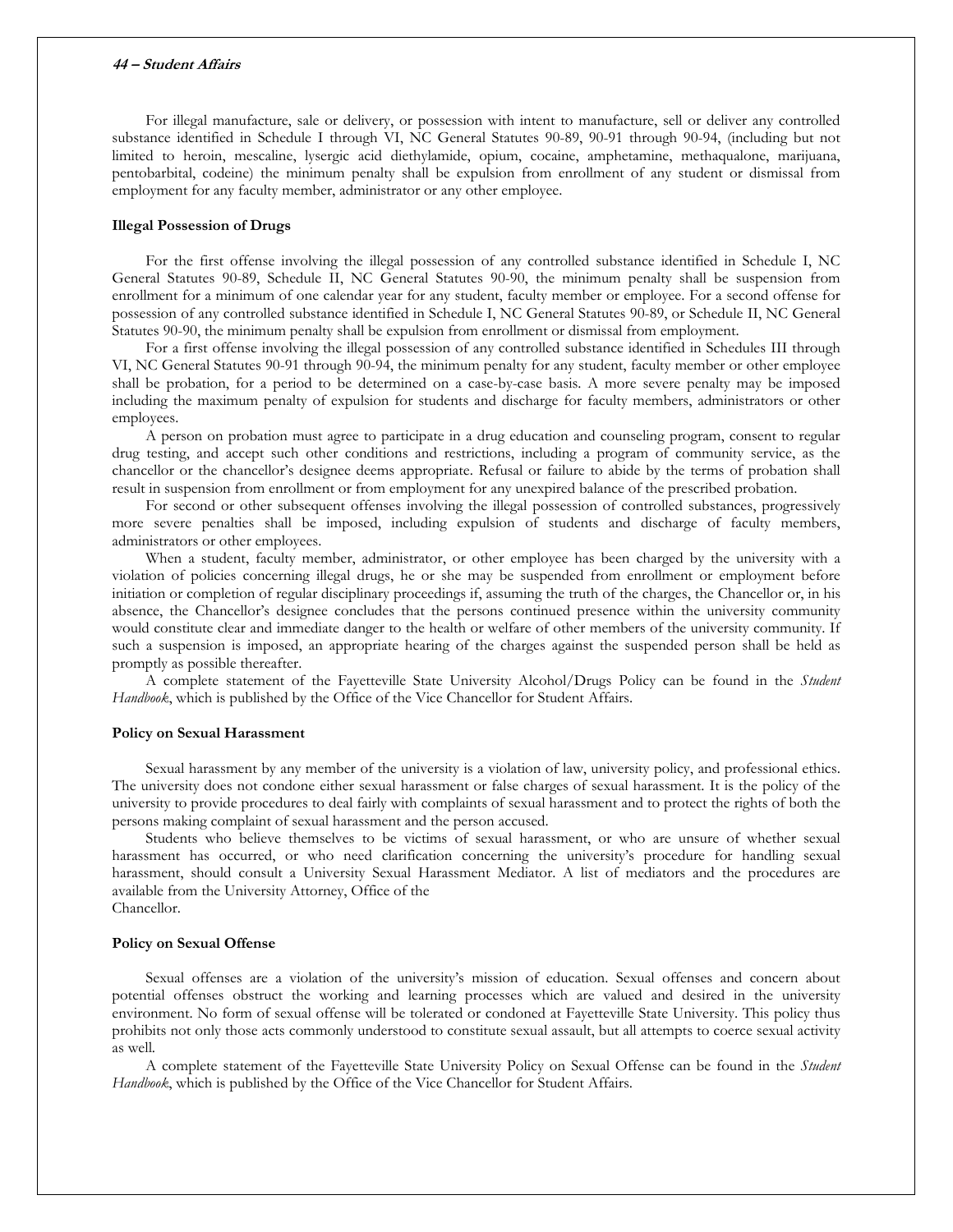## **Written Complaint Procedure**

At Fayetteville State University, we recognize our students as the primary customers for all of the services that we offer, from classroom instruction to personal counseling to computer labs. When an area of the university needs improvement or change to better serve the needs of our students, we appreciate hearing from them.

As a first step, students are encouraged to discuss their complaints directly with the person responsible for the area or problem. If the issue is not or cannot be addressed through discussion with the responsible person; and if there are no methods prescribed for appeal in the applicable area in University Catalog, Student Handbook, or other official University documents, then the issue should be outlined in writing and submitted to the following offices in the order indicated:

## **Academic Complaints:**

- 1. Department Chair
- 2. Dean of the School/College
- 3. Provost and Vice Chancellor for Academic Affairs

## **Non-Academic Complaints:**

- 1. Department or Office Director
- 2. Vice Chancellor of the Division to which the Department or Office reports

Each office listed above will respond to the student within 10 working days of receipt of the written suggestion or complaint. If the issue is not satisfactorily resolved at the first level, the student should submit his/her request to the next highest level. If the issue remains unresolved at the highest level indicated above, the student(s) should appeal to the Office of the Chancellor.

## **Americans with Disabilities Act Section 504 of the Rehabilitation Act Complaint Procedures**

Section 504 of the Rehabilitation Act of 1973 prohibits discrimination on the basis of physical or mental handicap by programs receiving federal assistance. Section 504 focuses on program accessibility, academic accommodations, and integrated settings. Title II of the Americans with Disabilities Act prohibits discrimination based on disability in all programs, activities, and services of State and local governments.

As an institution that receives federal assistance from the U.S. Department of Education and as a constituent institution of the University of North Carolina (a state agency), Fayetteville State University must comply with the laws and regulations pertaining to Section 504 and ADA.

It is the policy of FSU that no qualified individual with a disability will be excluded, by reason of such disability, from the participation in or be denied the benefits of the services, programs, or activities offered by FSU or be subjected to discrimination.

Additionally, FSU does not discriminate against a qualified individual with a disability, in regard to job application procedures, the hiring, advancement, or discharge of employees, employee compensation, job training, or any other term, condition, and privileges of employment.

These procedures were established to provide an individual with the means to file a complaint if the individual believes that he or she has been discriminated against based on disability. A student, employee, applicant or member of the public who wishes to file a complaint regarding the University's compliance with ADA/Section 504 must file such a complaint with the Director for the Center for Personal Development, Fayetteville State University, Fayetteville, NC 28301-4298.

## **Statement on Sexual Orientation**

Fayetteville State University regards unfair treatment based on sexual orientation to be inconsistent with its goal of modeling an environment where individual differences are acknowledged and respected. Fayetteville State University values the benefits of diversity and welcomes individuals of good will without regard to sexual orientation. As a consequence, Fayetteville State University considers it the ethical and moral responsibility of every member of its community to promote the development of an environment characterized by mutual respect and tolerance.

Those who believe they have been treated unfairly on the basis of sexual orientation should contact the following offices: the Dean of Students for current and prospective students; the Office of Human Resources for employees and applicants for employment; and the University Legal Counselor for members of the public.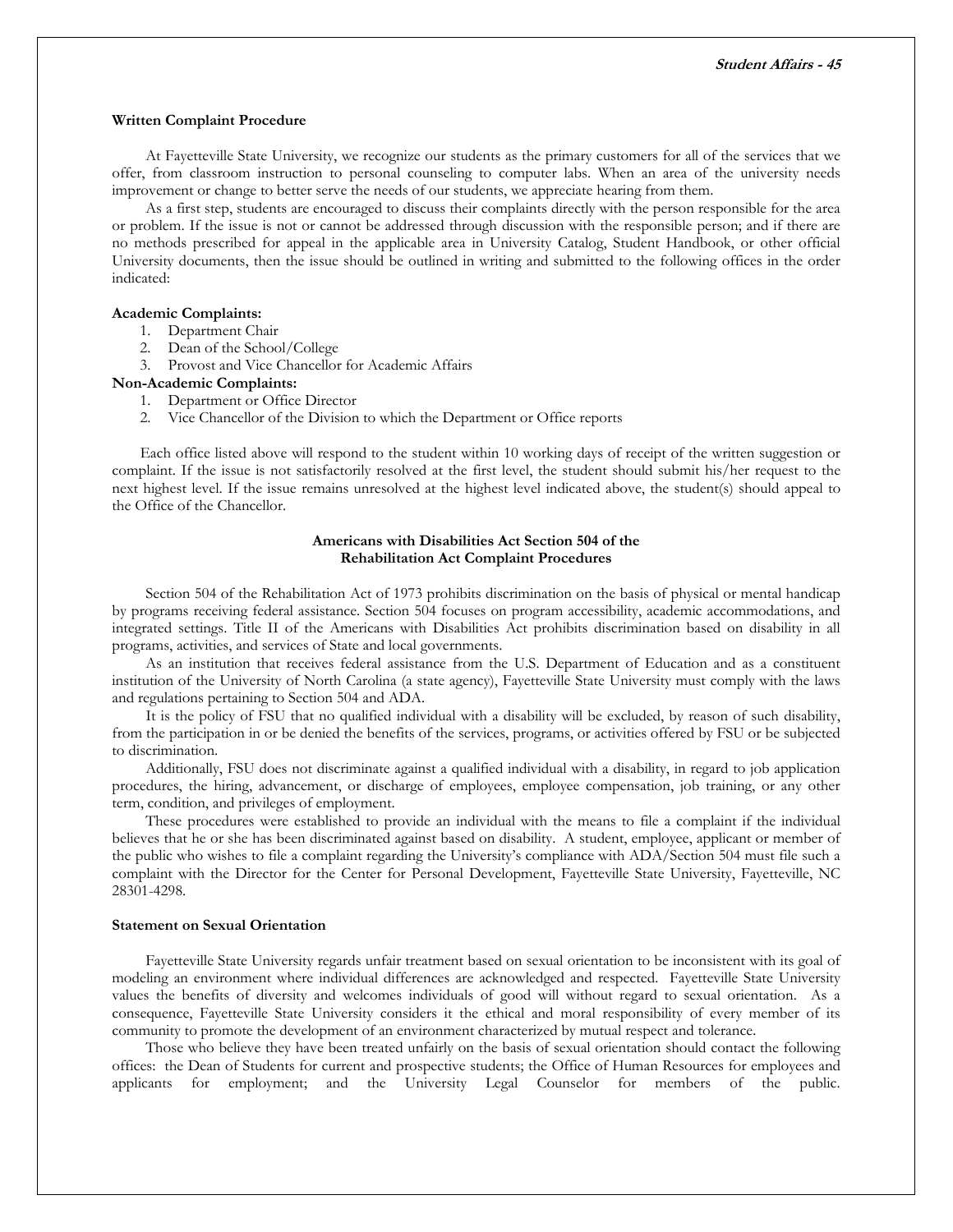# **46 – Academic Regulations**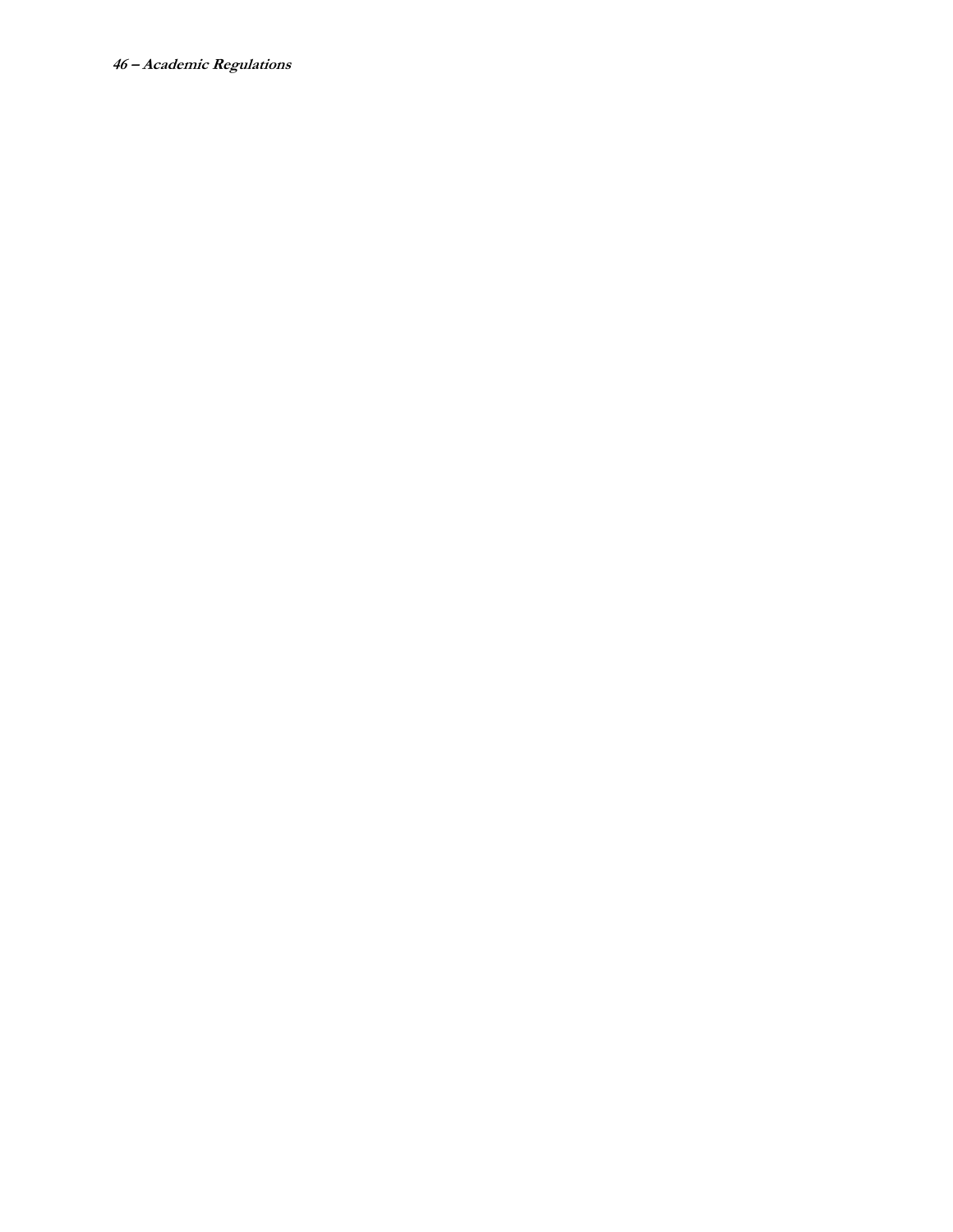**Academic Regulations - 47** 

# **Academic Regulations**

#### **Grading System**

## **Final Grades – Graduate Students**

A - Superior

B - Good

C - Marginal (acceptable for graduate credit)

F - Failure (any level of performance below "C")

S -Satisfactory (reported *only* for dissertations/theses, internships and practica)

U - Unsatisfactory (reported *only* for dissertations/theses, internships, and practica)

Only grades of "S," satisfactory, or "U," unsatisfactory, are reported as final grades on dissertations/theses, internships, and practica. The university calculates the grade point average using all grades except "S" and "U."

#### **Interim Grades**

I - Incomplete IP - In Progress (dissertation/thesis *only*)

## **Other Grading Symbols**

W - Withdrawal WU - Withdrawal from University AU - Auditing (no credit) WN - Withdrawal due to non-attendance (auditing students *only*)

#### **Incomplete Grades**

A grade of "I" is assigned when students have maintained a passing average but for reasons beyond their control have not completed some specific course requirement(s), such as a report, field experience, experiment, or final examination. The "I" grade must be removed within one year, or it is converted to a grade of "F

In the case of a thesis/dissertation in progress, a grade of "IP" (in progress) will be recorded each semester of registration for credit until completion of the thesis/dissertation, when a final grade of "S" (satisfactory) or "U" (unsatisfactory) will be assigned. The "IP" grade requires continuous enrollment or it is converted to a grade of "U."

#### **Final Grade Change**

Once an instructor of a course has reported a grade to the Registrar, it cannot be changed except in case of error in calculation, reporting, or recording. Any change made must be approved by the instructor, department chair, and dean of the school or college.

Students wishing to appeal a final grade must follow the grade appeal process outlined below. Students must initiate the formal grade appeal process by no later than the last day of the next fall or spring semester after the contested grade was received. Grade appeals submitted after this deadline will not be considered.

#### **Grade Appeal**

If a student thinks that a final grade is inaccurate, he or she should first consult with the faculty member who awarded the grade. The university expects the majority of grade appeals to be resolved by the student and instructor. If the student's concerns are not resolved in this manner, however, the student may initiate a formal grade appeal.

To initiate a formal grade appeal, the student must submit a written explanation to the instructor of why he or he believes the grade is inaccurate. The letter must include copies of graded assignments and any other documentation as appropriate. Students must recognize that they bear the burden of proof in the grade appeal process and that it is very unlikely that an appeal will be successful without appropriate documentation. The student should indicate in the written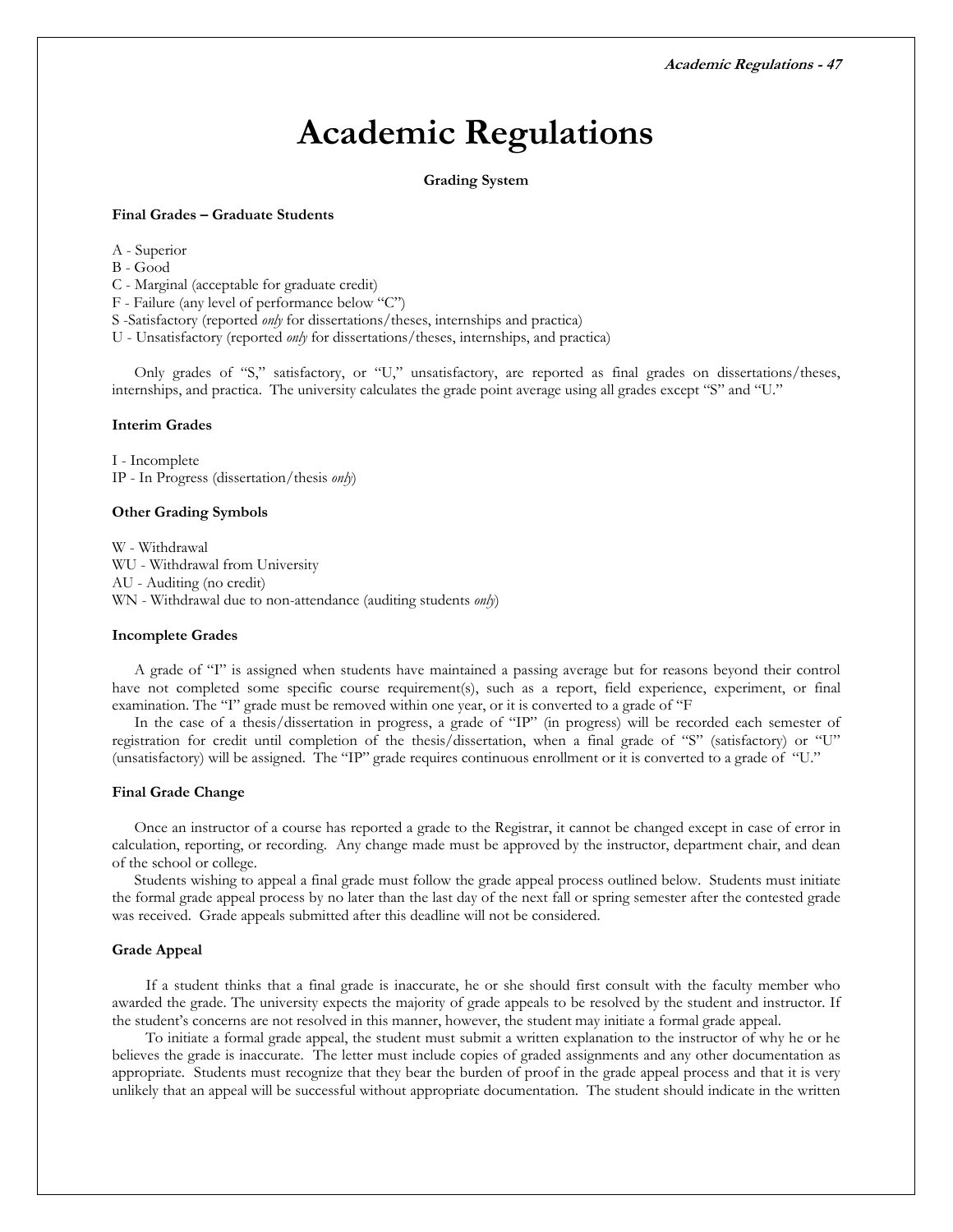#### **48 – Academic Regulations**

appeal if the instructor has not returned graded assignments. The instructor will respond in writing to the student's appeal.

If the instructor's response does not resolve the student's concerns, the student may submit the appeal to the instructor's department chair, the dean, and finally the Provost and Vice Chancellor for Academic Affairs until the student's concerns are resolved or the original grade is upheld. The grade appeal will be considered at each administrative level only after it has been reviewed by the instructor and at each previous administrative level.

The department chair and dean will respond to the grade appeal either by upholding the original grade or working with the faculty member (and, in the case of the dean, with the chair) to propose a means of re-evaluating the student's final grade. If the student's concerns are not resolved by the department chair and dean, the student may submit the written appeal to the Provost and Vice Chancellor for Academic Affairs, who will either dismiss the appeal or forward it to the Academic Credits Committee, which is comprised exclusively of faculty members. The Academic Credits Committee will recommend that the original grade be upheld or will recommend a new grade. If the committee recommends a new grade and the recommendation is approved by the Provost and Vice Chancellor for Academic Affairs, the committee's recommendation will be forwarded to the Registrar, with a copy to the faculty member, for notation on the student's record. A complete record of the grade appeal process will be placed in the student's permanent file.

The decision of the Provost and Vice Chancellor for Academic Affairs regarding a grade appeal is final and may not be appealed further.

## **Timeline for Formal Grade Appeal Process**

- 1. Students must initiate the formal grade appeal process by no later than the last day of the next fall or spring semester after the contested grade was received. Grade appeals submitted after this deadline will not be considered.
- 2. Faculty members, department chairs, and deans must reply to written grade appeals within 15 business days of receipt of the appeal. Failure to reply by this deadline is equivalent to a rejection of the appeal.
- 3. Students wishing to appeal the rejection of a grade appeal to the next administrative level must do so within 15 business days of notification of the rejection of the appeal or the expiration of the 15-day period. Failure to appeal within the 15-day period is equivalent to dropping the appeal.
- 4. The Academic Credits Committee will make a recommendation to the Provost and Vice Chancellor within twenty business days of receiving the request from the Provost and Vice Chancellor for Academic Affairs to consider the appeal.
- 5. Students who initiate a formal grade appeal in the same semester that they plan to graduate should be aware that the grade appeal will very likely NOT be resolved in time for graduation clearance.

#### **Repetition of Courses**

 Graduate students are not allowed to repeat courses without the approval of the department chair and dean of the student's school or college. To request approval to repeat a course, the student must write a letter to the dean of the school or college stating the reasons for repeating the course, including documentation of mitigating circumstances. If the dean approves the request, the course must be repeated at Fayetteville State University.

#### **Auditing of Courses**

A graduate student may audit a course if space is available and if approved by the instructor and department chair/director. The student must pay the required fees. Classes audited shall count as part of the student's load; however, no grade or credit will be assigned. Class attendance is required, but the level of participation in class assignments shall be mutually agreed upon by the instructor and student.

Students auditing classes will not be permitted to change to credit after the last day of late registration each semester or term.. Further, students registered for credit will not be permitted to change to audit after the last day of late registration each semester or term.

#### **Class Attendance**

 Graduate students are expected to attend class regularly and punctually and are responsible for completing any assignments missed due to absences, regardless of the reasons for the absences.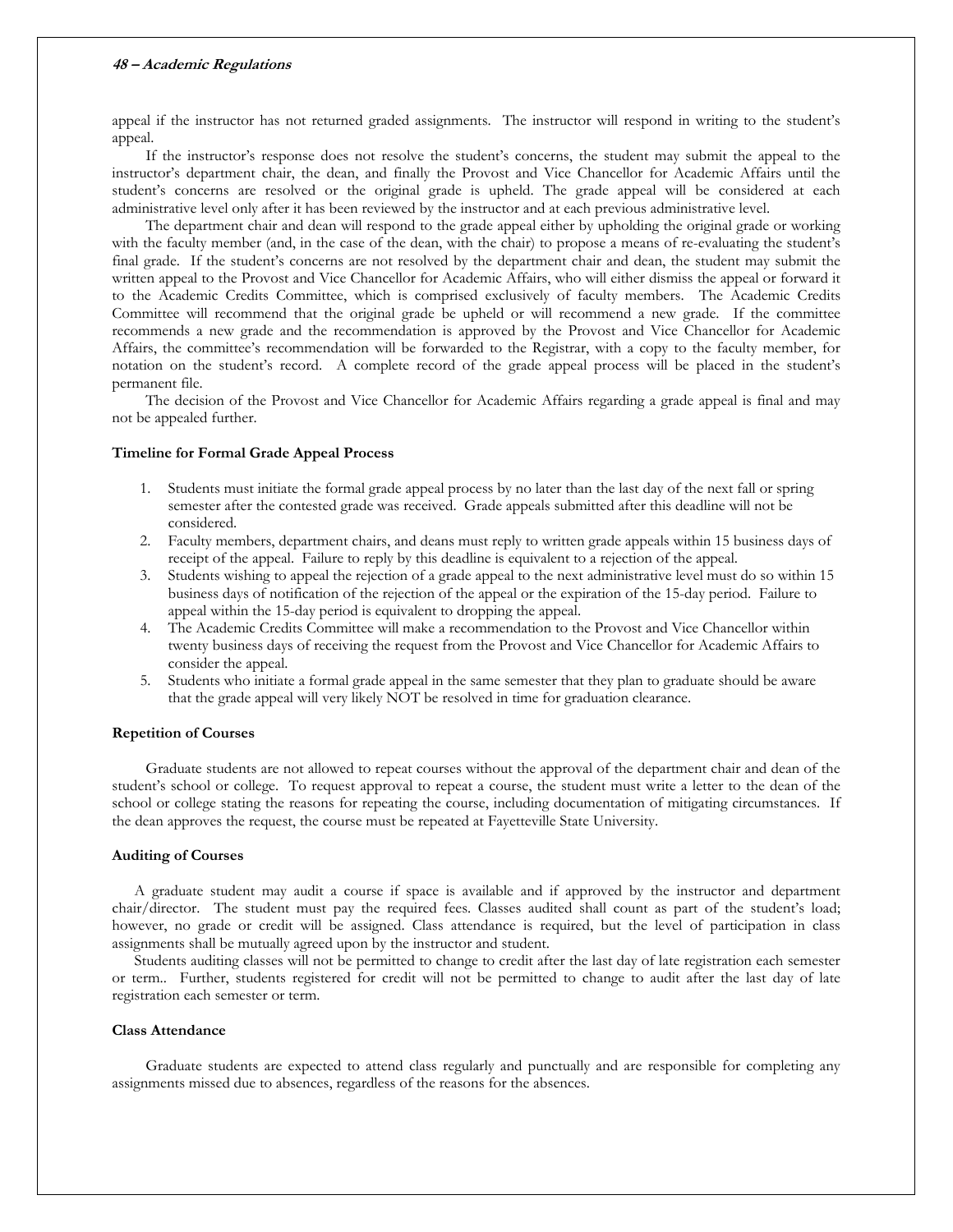## **Independent Study**

With the approval of the instructor, department chair/director and the dean of the school or college, graduate students who have been admitted to candidacy may register for independent study in their major field. Students registered for independent study must be scheduled for regular conference periods at least weekly. No more than three (3) semester hours of credit for independent study may be earned in any one semester, and no more than six (6) semester hours of credit for independent study may be applied toward a graduate degree.

A course listed in the FSU Catalog may not be taught as an independent study. Anyone seeking to pursue independent study must be a candidate for a degree at Fayetteville State University.

#### **Course Load**

Students enrolled for nine (9) or more credit hours during a regular semester and six (6) or more credit hours during a summer session are classified as full-time students. No more than twelve (12) credit hours of work may be taken in one regular semester or six (6) credit hours of work during a summer session unless approval is granted by the student's advisor, the department chair, and the dean of the school or college.

#### **Course Substitutions and Waivers**

Only under exceptional circumstances will substitution for or exemption from the prescribed courses in a curriculum be permitted. To substitute or waive a course, students must submit a request on the appropriate form to the advisor. The form must be approved by the department chair of the discipline in which students are seeking a degree and forwarded to the dean of the college or school for approval. Only requests for academically defensible substitutions or waivers accompanied by justifications for the exceptions will be considered.

#### **Transfer Credits**

A maximum of six (6) semester hours of transfer credits for graduate courses with a grade of B or higher may be accepted toward completion of a master's degree at Fayetteville State University. The doctoral program allows for six (6) hours of transfer credit; however, these six hours may not be in the core. The remaining hours must be earned in residence. **Only courses that counted toward a degree at a regionally accredited institution will be considered for transfer credit.** Students wishing to transfer credits must submit official transcripts and other appropriate course identification information to the advisor for initial approval. The recommendations of the advisor are forwarded to the department chair and the dean of that school or college. Course work may be transferred upon the student's admission into a graduate studies program. **Course work transferred must not be older than six (6) years at the time the intended degree is awarded.** 

#### **Withdrawal from the University**

Any student who voluntarily leaves the university before the close of the semester must withdraw officially from the university. The student must initiate the process and obtain appropriate signatures. The withdrawal form must be taken to the Registrar's Office. Any student who leaves the university before the close of the semester without officially withdrawing will receive a failing grade for each course in which he or she is enrolled. A graduate student receiving a failing grade is automatically suspended from the university and must appeal for reinstatement.

#### **Requirements for Continuous Enrollment**

A student enrolled in any graduate program must maintain satisfactory progress toward the degree. The student is expected to achieve a satisfactory grade ("A" or "B") in all course work attempted for graduate credit. A student who receives a grade of "C" in at least one-sixth of the programs total credit hours, or one F or U grade in any course will be withdrawn from the university. When special circumstances warrant, students may appeal withdrawal by petitioning the department chair and dean of the college or school.

#### **Leave of Absence**

 A student in good academic standing who must interrupt his or her graduate program for good reasons may request a leave of absence from graduate study for a definite period not to exceed one year. The request should be made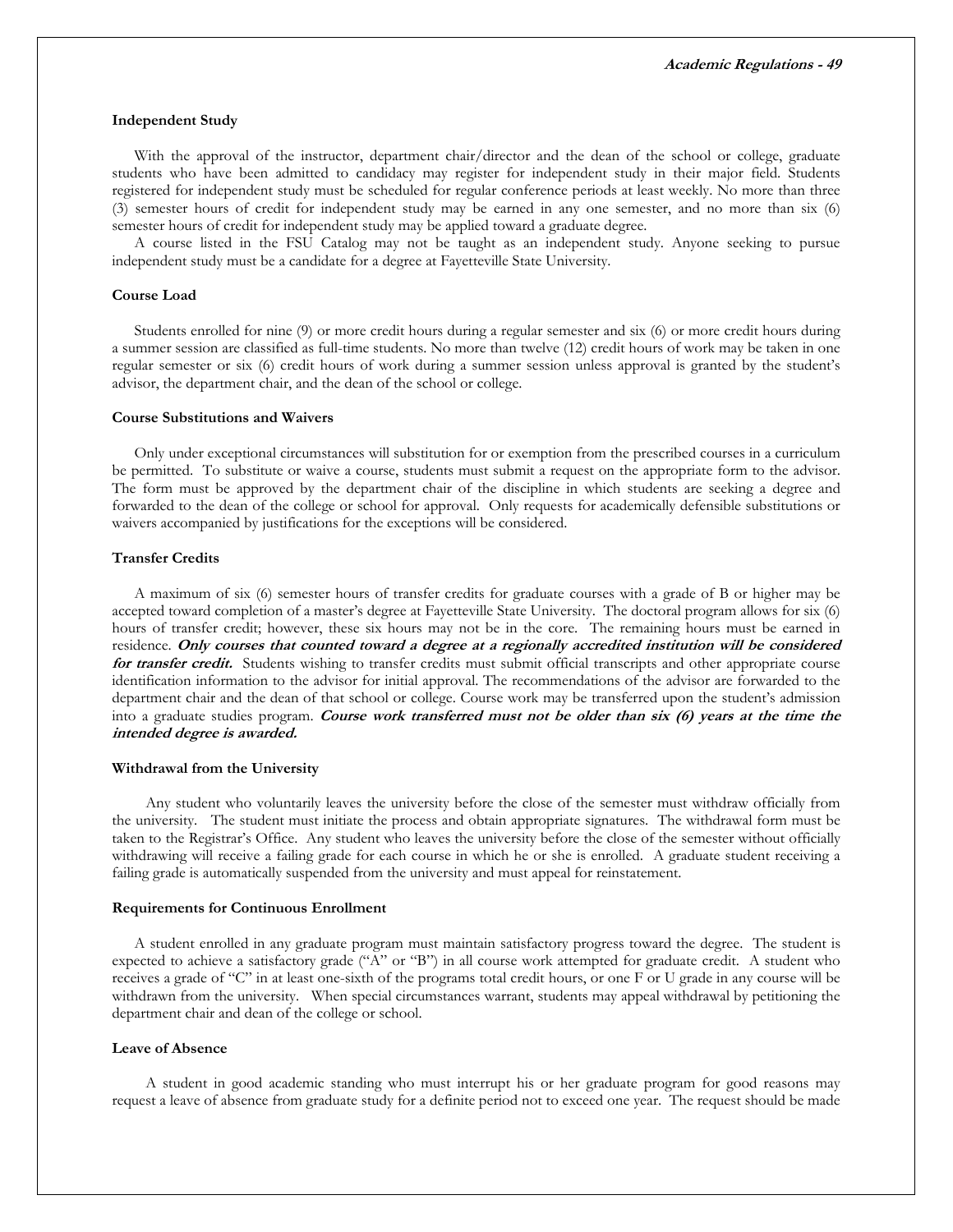#### **50 – Academic Regulations**

at least one month prior to the beginning of the semester involved. Upon the approval of the student's department chair/program director, and dean of the school or college, the student will not be required to register during the leave of absence. The time that a student spends on an approved leave of absence will be included in the time allowed to complete the degree (i.e., six years for the master's degree and eight years for the doctoral degree.)

#### **Termination**

 Graduate students whose programs are terminated because of failure to maintain continuous enrollment and who have not been granted a leave of absence during a fall or spring semester will be required to reapply for admission and pay the re-admission fee if they wish to resume their graduate studies at Fayetteville State University.

#### **Change of Major/Degree**

To change a major/degree, a student must obtain approval from the previous department chair and the new department chair and dean of the college or school.

#### **Request for Change of Graduate Degree Program of Study**

To change a graduate degree program, a student must obtain approval from the previous department chair and the new department chair and the dean of the college or school.

#### **Appeal for Program Transfer**

Students who seek to transfer to another program but who have earned an "F" grade in a previous graduate program must make a written appeal to the dean of the school/college, who will refer the appeal to the Admissions Committee of the appropriate school or college.

#### **Concurrent Registration in Other Graduate Programs**

A student registered in a degree program at Fayetteville State University may not enroll concurrently in any other graduate program without permission secured in advance from the departmental chair/director, and dean of the school/college.

#### **A Second Master's Degree**

Holders of graduate degrees previously completed at Fayetteville State University or at another accredited institution may petition to transfer up to six (6) semester hours taken internally, and up to six hours taken externally to be applied to a new degree program. Graduate work must not be older than six (6) years at the time the degree is awarded. All other school/college or departmental/area requirements, including the comprehensive examination, must be successfully completed.

## **Academic Misconduct**

Acts of dishonesty in any work constitute academic misconduct and will not be tolerated by the university. Such acts include cheating, plagiarism, misrepresentation, fabrication of information, and abetting any of the above. Actions outlined in the Fayetteville State University Student Handbook under "Disciplinary System and Procedures" will be followed for incidents of academic misconduct. Possible penalties include automatic failure in a course to expulsion from the university. The handbook may be obtained from the Office of Student Affairs located in the Collins Administration Building.

#### **MASTER'S DEGREE REQUIREMENTS**

#### **Admission to Candidacy for the Master's Degree**

Admission to Fayetteville State University in a degree program does not carry with it admission to candidacy for the graduate degree. Approval of degree candidacy by the school/college dean certifies that the student's academic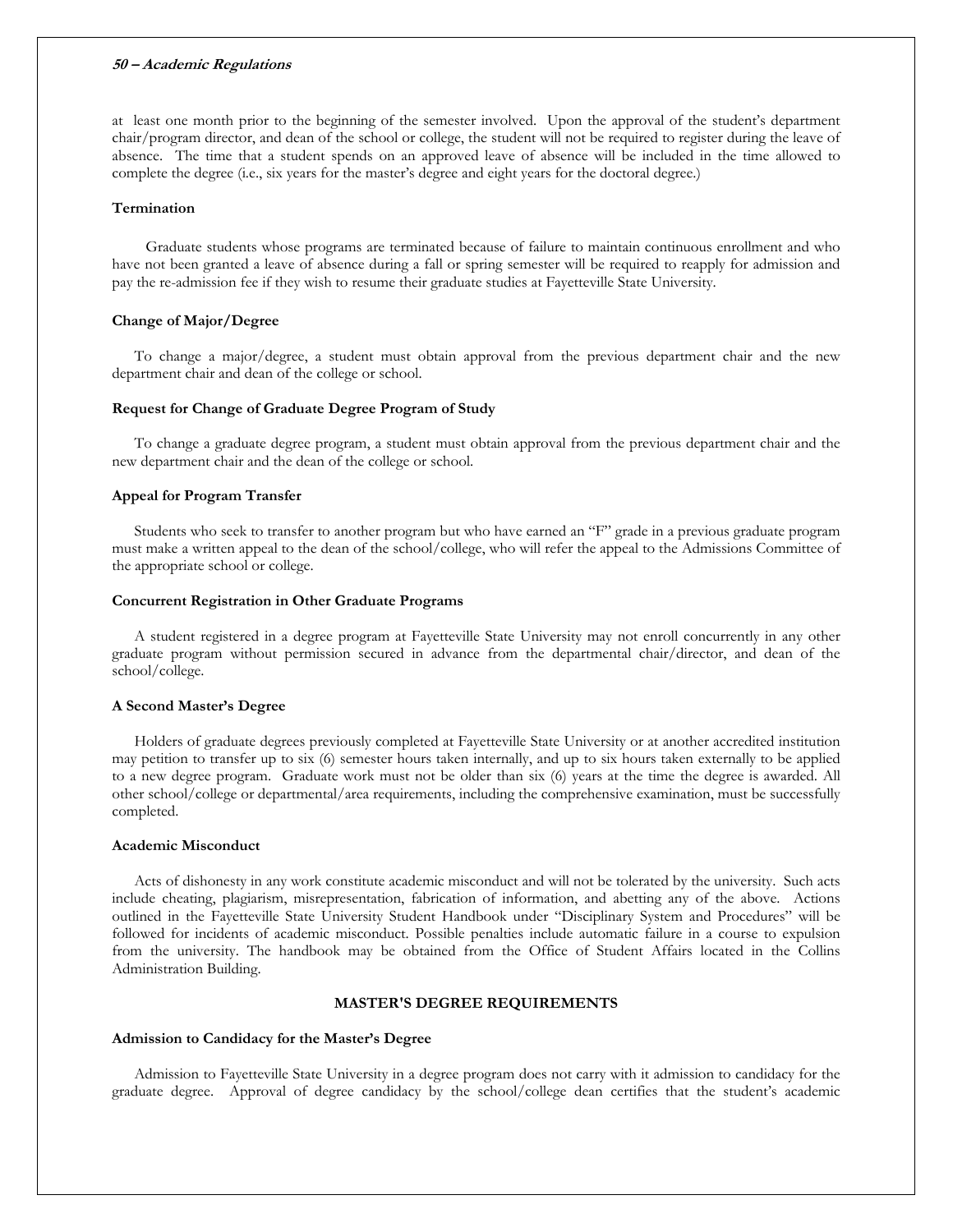performance has been reviewed and that permission to pursue the program of study to completion has been granted. To be admitted to candidacy for a graduate degree, the student must have:

- 1. Been admitted to a degree program.
- 2. Completed at least twelve (12) credit hours (600 level courses in the MBA program) but not more than eighteen (18) credit hours of graduate study at Fayetteville State University, with a GPA of 3.0 or higher at the time of application for admission to candidacy.
- 3. An advisor assigned by the departmental or area.
- 4. An approved program of study.
- 5. Satisfied all other conditions affecting admission.

Failure to meet the requirements will result in denial of admission to degree candidacy and administrative withdrawal from the stated degree program. The following is the procedure for requesting admission to degree candidacy:

- 1. The student submits to the dean of the school/college an application for admission to degree candidacy after completing twelve (12) hours of graduate study at Fayetteville State University.
- 2. The School/College processes the application and notifies the student of the action taken. Copies of the letter are sent to the student, advisor, department chair, admissions office, and registrar.

#### **Comprehensive Examination**

In addition to regular examinations, a final Comprehensive Examination on the content of a degree program is required of all candidates in some master's degree programs. Master of Business Administration candidates are not required to take a comprehensive examination.

Students writing a thesis must pass the required comprehensive examination before the thesis is defended. The Comprehensive Examination will cover topics as outlined by the department. The written examination will be constructed by the faculty and administered by the department chair or an appointee of the chair. The examination must be administered at least eight (8) weeks before the end of the semester in which the candidate expects to receive the degree. A candidate is eligible to take the examination after completion of all course work or after the final courses are in progress. Candidates may take the written examination twice, but they cannot retake the examination in the same semester.. Candidates who fail to pass the written examination on the second attempt will be terminated from the program.

If oral examinations of the written comprehensives are required, they will be administered by a committee of three graduate faculty recommended by the department chair and approved by the dean of the school or college.

A unanimous vote by the committee is required to pass the oral comprehensives. Passing of the oral examination may be conditional and dependent upon the completion of additional work to the satisfaction of the committee. A formal re-examination will not be required in this case. Candidates may submit an application to the dean of the school or college to appeal the committee's decision. Graduate faculty are invited to attend the oral comprehensive examination sessions for all graduate degree candidates. Discussions and decisions of the examination committee are confidential.

Applications for the Comprehensive Examination are available in the office of the dean of the school or college. Please note that it is the student's responsibility to apply for the Comprehensive Examination.

## **Thesis**

A written thesis and its defense are required for some master's candidates. The purpose of the thesis is to provide an experience in scholarship, which will be of enduring value to the student in understanding how new knowledge is developed. The thesis provides tangible evidence of the student's development as a scholar and especially his or her capacity to discover and effectively communicate research findings. The thesis should also enlarge the body of knowledge in the student's chosen field. Theses prepared by candidates for the Master of Science and the Master of Arts must represent an original investigation into a subject, which has been approved by the Thesis Advisory Committee and the appropriate dean of the school or college.

The student must choose a thesis committee in consultation with the major advisor. The committee will consist of a minimum of three (3) graduate faculty, one of whom must be the chair of the Thesis Advisory Committee and one from outside the student's major department. The committee must be approved by the chair of the department/director and the dean of the school or college.

Each student must submit a proposal to do a thesis. The proposal must be approved by the Thesis Advisory Committee.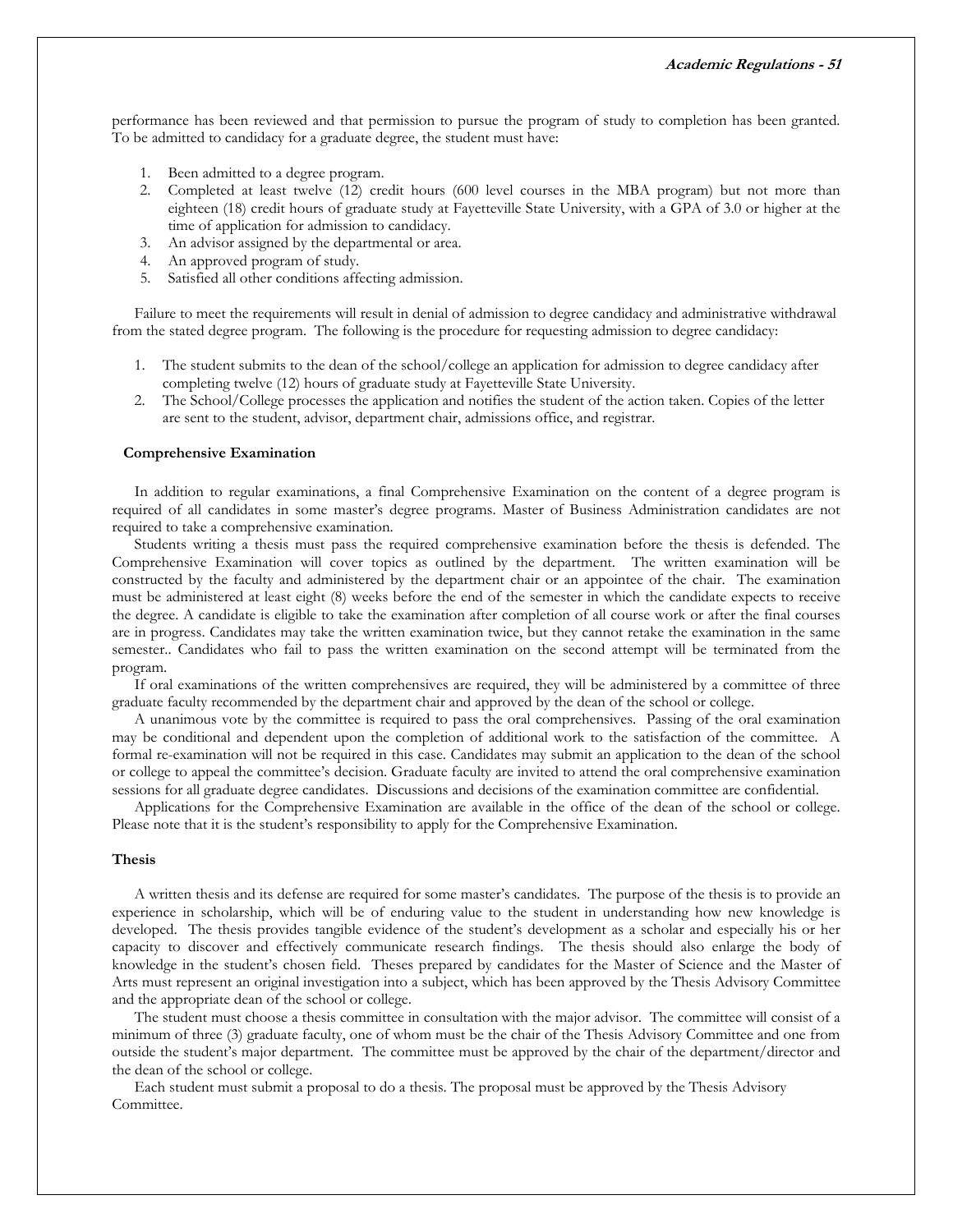#### **52 – Academic Regulations**

Once the thesis is completed, an application for the oral defense must be filed with the dean of the college or school by the chairman of the Thesis Advisory Committee. The application must be filed at least two (2) weeks prior to when the defense is to be held and must be accompanied by certification that the thesis is complete except for revisions which may be necessary as a result of the oral defense.

A written notice of the time and place of the defense of the thesis will be sent by the dean of the school or college to the candidate and each member of the committee. The oral defense is an academic evaluation of the thesis by the committee, and is open to the committee members, university faculty, and approved guests. During the defense, the Thesis Advisory Committee may ask the candidate questions regarding subject matter in the student's major field. The defense must be at least four (4) weeks before graduation, and the results must be sent within three (3) days of the defense to the dean of the school or college. A student may defend the thesis a maximum of two times. *Maximum credit allowed for the thesis is six (6) semester hours.* 

Four (4) unbound copies of the thesis in final form must be submitted to dean of the school or college prior to graduation. Detailed information on form and organization is presented in the *Guide for the Preparation and Submission of Theses and Dissertations*.

## **DOCTORAL DEGREE REQUIREMENTS**

#### **Admission to Doctoral Degree Candidacy**

Doctoral students must file the "Admission to Candidacy for a Doctoral Degree" form after successfully completing a minimum of 54 credit hours and passing the comprehensive examinations.

#### **Comprehensive Examination**

In addition to regular examinations, *a final Comprehensive Examination on the content of a degree program is required of all candidates for doctoral degree*. Students writing a dissertation must pass a comprehensive examination before the dissertation is defended.

The Comprehensive Examination will cover topics as outlined by the department. The written examination will be constructed by the faculty and administered by the department chair or director. The examination must be administered no more than eight weeks after the doctoral student has completed a minimum of 54 credit hours successfully. A candidate is eligible to take the examination after completion of all course work or after the final courses are in progress. Candidates may take the written examination twice, but they must wait at least one semester to retake the examination. Candidates who fail to pass the written examination on the second attempt will be terminated from the program.

If oral examinations of the written comprehensives are required, they will be administered by a committee of three graduate faculty recommended by the department chair/director and approved by the appropriate dean.

A unanimous vote by the committee is required to pass the oral comprehensives. Passing of the examination may be conditional and dependent upon the completion of additional work to the satisfaction of the committee. A formal reexamination will not be required in this case. Candidates may submit an application to the Dean of Graduate Studies to appeal the committee's decision. Graduate faculty are invited to attend the oral comprehensive examination sessions for all graduate degree candidates. Discussions and decisions of the examination committee are confidential. Applications for the Comprehensive Examination are available in the office of the dean of the school or college. Please note that it is the student's responsibility to apply for the Comprehensive Examination.

#### **Dissertation**

A written dissertation and its defense are required for all doctoral candidates. The purpose of the dissertation is to provide an experience in scholarship, which will be of enduring value to the student in understanding how new knowledge is developed. The dissertation provides tangible evidence of the student's development as a scholar and especially his or her capacity to discover and communicate research findings effectively. The dissertation should also increase the body of knowledge in the student's chosen field. Dissertations prepared by candidates for the doctoral degree in Educational Leadership must represent a well-defined investigation into a subject, which has been approved by the Dissertation Advisory Committee and the Dean of the School of Education.

A dissertation committee will be established through the coordinated efforts of the Director of the Ed.D. Program. The committee will consist of a maximum of three (3) graduate faculty, one of whom must be the chair of the Dissertation Advisory Committee and one from outside the student's major department. The committee must be approved by the chair of the department/director, the Dean of the School of Education.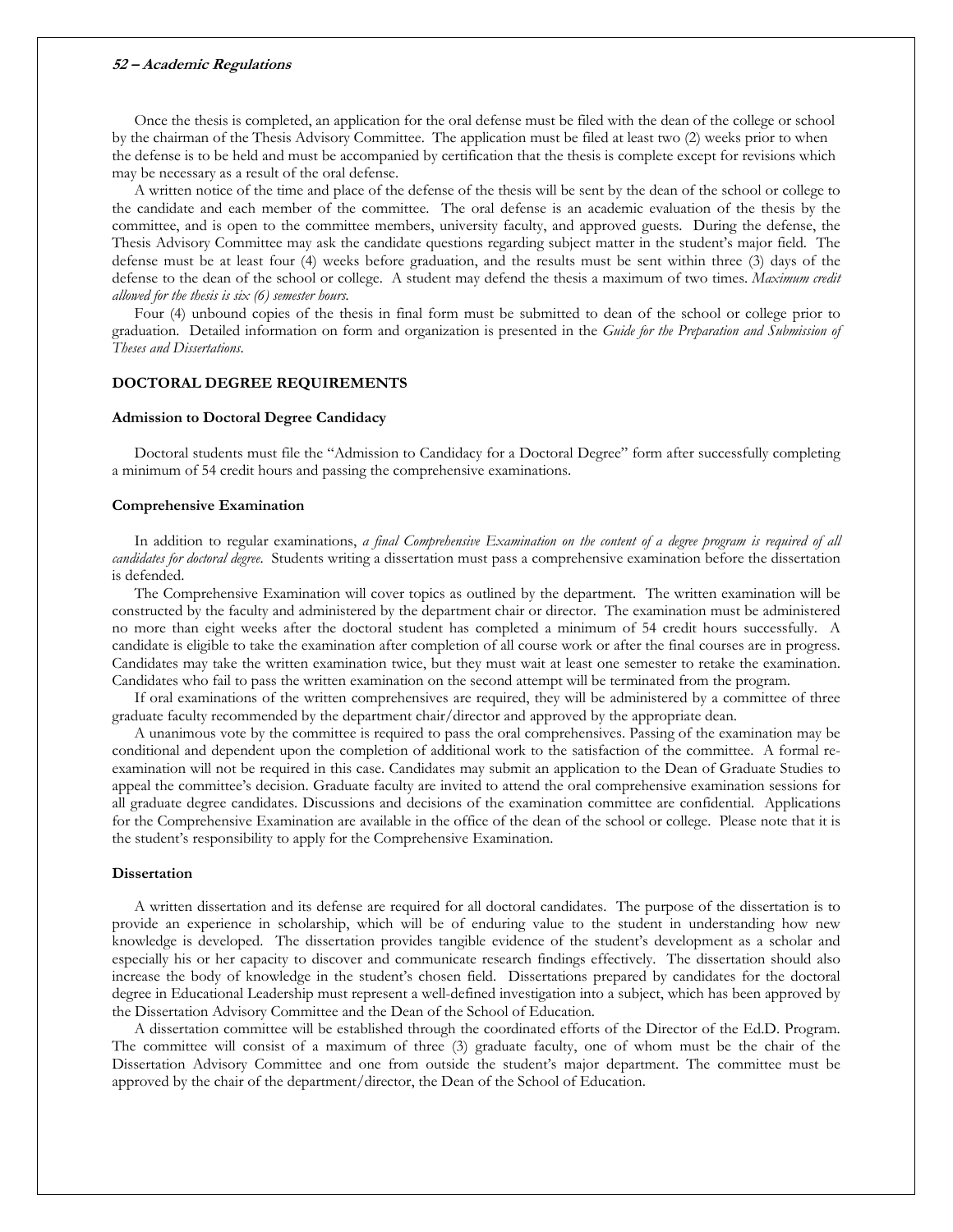#### **Proposal Approval**

Each student must submit a proposal to do a dissertation. The proposal approval process involves a series of specific steps. First, the student confers with the Dissertation Committee Chair until they can agree on a potential topic. Once the student and Chair agree on a topic and a draft of the proposal is completed, the Chair schedules a proposal meeting with the full Dissertation Committee. At this point, the committee may approve, modify, or disapprove the proposal. The student must continue to work on the proposal until it has been approved by all committee members.

After the proposal has been approved by the full committee, it is forwarded to the Director of the Doctoral Program, the Department Chair, and the Dean of the School of Education. Students may register for EDLE 740 - Dissertation (Fall semester of third year) only after completing 54 credit hours, passing the comprehensive examinations, and being admitted formally to candidacy. Doctoral candidates must be enrolled continuously until the dissertation has been completed and defended successfully. After doctoral candidates earn six credits in EDLE 740, they must enroll in EDUC 999, Dissertation – Non Credit, until the dissertation is completed and defended.

#### **Oral Defense**

The dissertation requirements culminate with the oral defense, which has a rich tradition in doctoral level studies and is to be taken seriously. Three weeks prior to all oral defense requested dates, the chair of the committee will send the Dissertation Proposal Defense Approval Form to the director who will review and send to the Dean of the School of Education for final approval. The Director, in collaboration with the Dean of the School of Education, will select a date for the oral defense. The defense must be scheduled by the director at least four weeks before graduation.

The oral defense is an academic evaluation of the dissertation by the committee, and is open to committee members and university faculty. Two weeks prior to the oral defense the director, in consultation with the Dean of the School of Education, will announce to the university faculty the time and place of the defense.

The committee chair will serve as facilitator for the defense. The chair will ask the student to present a brief summary of the dissertation, and will then entertain questions from the committee. Once the committee has completed its questions, members of the audience may raise questions. After all questions have been exhausted, the chair will ask the student and audience to leave the room while the committee debates the outcome. The results can be an unqualified pass, a modified pass depending on recommendations for changes, or a failure. If the student fails the first defense, he or she will be allowed one more opportunity at a later date. The chair must file the necessary forms through the office of the director of the program. Four (4) unbound copies of the dissertation in final form must be submitted to Graduate Studies prior to graduation. Detailed information on form and organization is presented in the *Guide for the Preparation and Submission of Theses and Dissertations*. There is a \$100.00 fee for a dissertation, which must be paid at the time of dissertation submission to the editor.

#### **Policy on Completion of Dissertation**

Students who have completed their course work and the number of thesis dissertation hours for credit required in their graduate degree program must take one of two actions as follows:

- 1. Students who will continue to use university resources in completing their degrees must enroll in and pay tuition and fees for not less than three hours of continuing completion of thesis/dissertation credit each semester. These hours will not count toward the degree and will carry a different course number than those thesis and dissertation courses that are included within the hours designated for the degree.
- 2. Students who will not use university resources should apply for a leave of absence. Students choosing this option must file a formal petition with the dean of the school of college for a leave of absence that states that they will not use university resources during the leave period. Students granted a leave of absence must re-apply for active status in the graduate program.

Regardless of the course of action selected, all students must be enrolled in thesis/dissertation preparation courses for credit during the semester in which they complete their graduate work or are scheduled to receive their degrees.

#### **Degree Time Limit**

All master's degrees, including the thesis, must be completed within six (6) calendar years from the date of the first course(s) carrying graduate degree credits applicable to the student's degree program. . Doctoral degrees, including the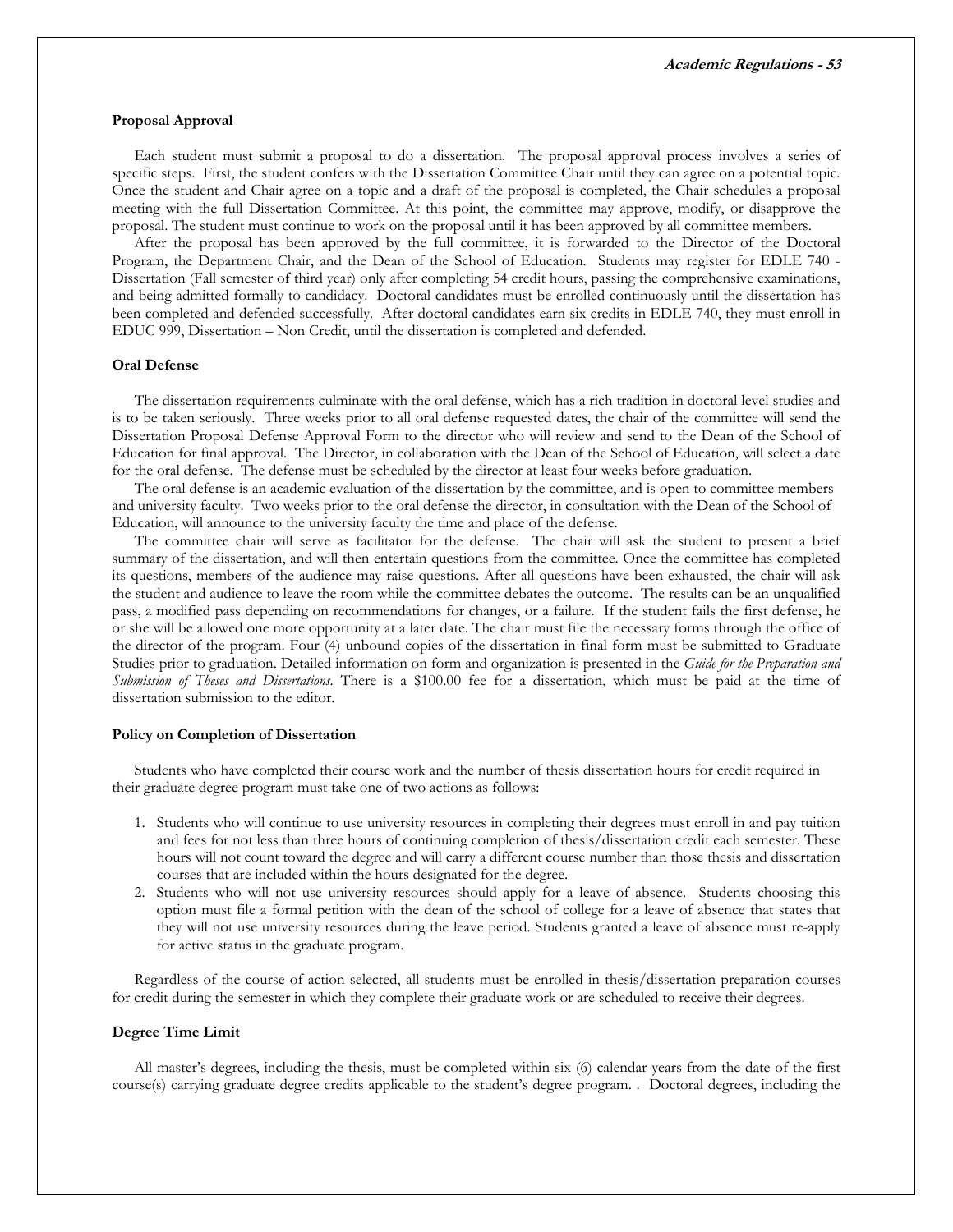#### **54 – Academic Regulations**

dissertation and transfer credits, must be completed within eight calendar years from the date of enrollment in the first course(s) carrying graduate degree credits applicable to the student's program.

#### **Graduation Requirements**

For the completion of a graduate degree program, an overall grade point average of 3.0 or higher is required for graduation. To calculate the average, all grades except "S" and "U" will be counted in all courses that are attempted.

## **Application for Graduation**

To become a candidate for graduation, a student must submit an application with the Office of the Registrar no later than the date set forth in the academic calendar. The university assumes no responsibility for making adjustments for students who fail to file an application by the designated date in the academic calendar. (See Academic Calendar for specific dates each semester.)

#### **Commencement**

Commencement exercises are held at the end of each semester, at which time degrees are officially conferred. Candidates who complete graduation requirements after the commencement exercises will be awarded degrees at the next regular commencement.

Candidates for degrees are required to participate in the commencement exercises. Candidates who request to be excused are required to submit written support for their requests to the dean of the school or college in which they are enrolled.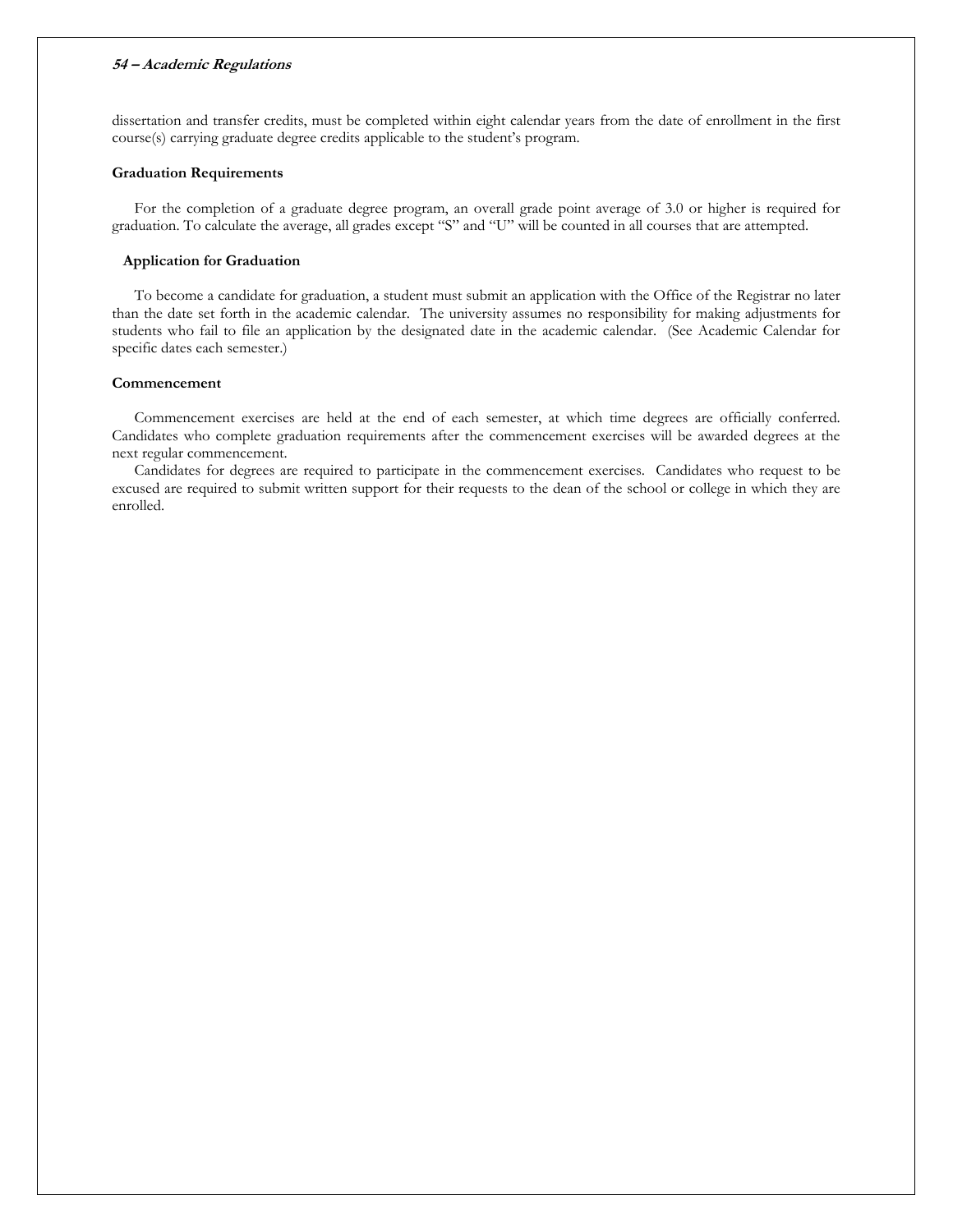# **Academic Programs: College of Basic and Applied Sciences**

# **DEPARTMENT OF CRIMINAL JUSTICE**

**Degrees Offered:** Master of Science (M.S.): Criminal Justice

## **Master of Science in Criminal Justice**

 The Department of Criminal Justice offers a graduate course of study leading to the degree of Master of Science in Criminal Justice. The program of study is designed to produce graduates who have the research skills and theoretical knowledge to obtain professional, managerial and research positions in a variety of justice-related fields and/or pursue doctoral degrees in criminal justice or criminology. The program requires a minimum of 33 semester hours of graduate study in criminal justice.

## **ADMISSION REQUIREMENTS**

 Successful applicants to the Master of Science degree program in Criminal Justice must have earned a baccalaureate degree from an accredited college or university, with a minimum grade point average of 2.75 on a 4.0 scale. In addition, applicants must provide scores from either the Graduate Record Examination (GRE) general section, or the Miller Analogies Test (MAT) and two letters of recommendation from individuals able to speak to the academic abilities of the applicant. Finally, applicants must submit an essay describing their career goals and how earning a Master of Science degree in Criminal Justice will help them achieve their goals. Please refer to the Admissions section of this catalog for additional application information.

## **PROGRAM REQUIREMENTS, 33 Credits**

## **Core Curriculum, 18 Credits**

- CRJC 500 History of Crime Control Policy (3)
- CRJC 510 Criminal Justice Administration (3)
- CRJC 520 Criminological Theory I: Classical and Positivist Theories (3)
- CRJC 530 Criminological Theory II: Critical Criminology (3), *Prerequisite: CRJC 520*
- CRJC 540 Research Methods in Criminal Justice (3)
- CRJC 550 Statistical Applications in Criminal Justice (3)

## **Electives, 15 Credits**

Select five courses with approval of faculty advisor from the following courses:

- CRJC 570 Race, Crime and Justice (3)
- CRJC 580 Females, Crime and Justice (3)
- CRJC 590 Ethics in Criminal Justice (3)
- CRJC 600 Corporate and Government Crime (3)
- CRJC 610 Organizational Change in Criminal Justice (3)
- CRJC 620 Juvenile Delinquency and Justice (3)
- CRJC 630 Communities, Justice and Social Change (3)
- CRJC 670 Special Topics in Criminal Justice (3)
- CRJC 660 Current Issues in Victimology (3), *Prerequisite: CRJC 540*
- CRJC 640 Qualitative Methods in Criminal Justice (3), *Prerequisite: CRJC 540*
- CRJC 650 Program Evaluation in Criminal Justice (3), *Prerequisites: CRJC 540*, *CRJC 550*

## **Thesis, 6 credits (optional)**

- CRJC 698 Thesis I (3), *Prerequisite: Core courses and faculty advisor approval*
- CRJC 699 Thesis II (3), *Prerequisite: Core courses and faculty advisor approval*
- CRJC 899 Thesis (3), Non Credit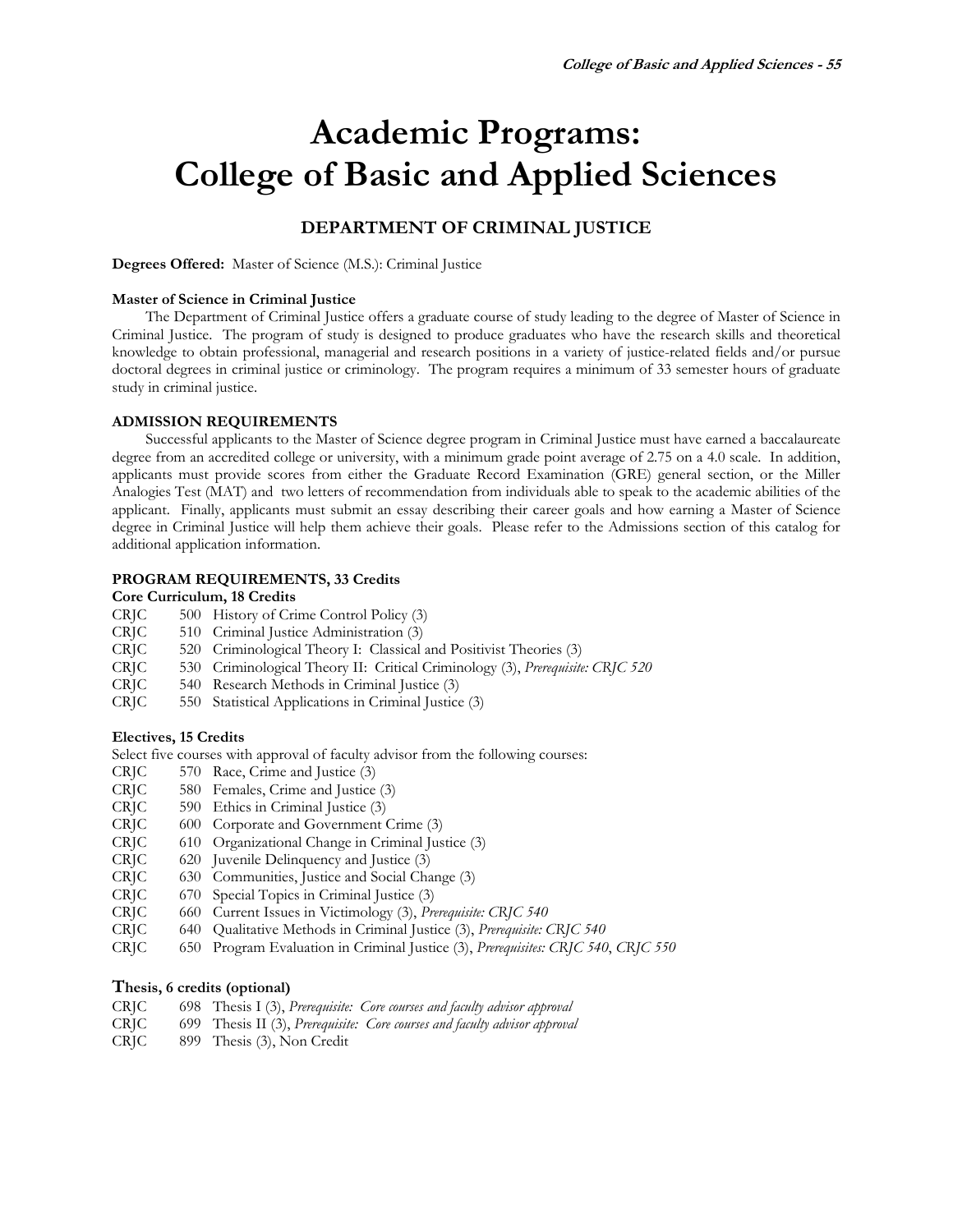## **56 – College of Basic and Applied Sciences**

To fulfill electives, a maximum of 12 credit hours may be selected from Fayetteville State University graduate programs other than Criminal Justice, if the courses fit into the student's plan of study as approved by the faculty advisor and Department Chair.

# **DEPARTMENT OF MATHEMATICS AND COMPUTER SCIENCE**

## **Degree Offered:**

Master of Science (M.S.): Mathematics Master of Arts in Teaching (M.A.T.): Mathematics (*See School of Education)*  Master of Education (M.Ed.): Mathematics (*See School of Education)*

## **Master of Science in Mathematics**

The Master of Science degree in Mathematics requires 36 semester hours of credit of which a minimum of 18 hours must be taken at the 600 level. An alternate thesis option requires 30 hours of course credits and six hours for thesis research and writing. A written comprehensive examination in two areas from among algebra, real analysis, topology, complex analysis, statistics, and an oral defense of the thesis are required.

## **ADMISSION REQUIREMENTS**

Applicants for the Master of Science in Mathematics program must have earned a baccalaureate degree in mathematics from an accredited institution and have an overall minimum 2.5 average on a 4.0 scale for all undergraduate work or a minimum 2.75 average in the last 60 hours of study, which may include no more than 12 hours of graduate study. Applicants must provide scores on the general or the mathematics subject area of the Graduate Record Examinations taken within the five years. The applicant must also submit two letters of recommendation from persons qualified to evaluate their ability to pursue graduate study in mathematics.

## **PROGRAM REQUIREMENTS, 36 Credits**

#### **Core Curriculum, 24 Credits**

Select four sequences (i.e., Abstract Algebra I and II; Real Analysis I and II; etc) from the courses below:

| <b>MATH</b><br><b>MATH</b> |            | 511 Abstract Algebra I (3)<br>612 Abstract Algebra II (3)     |
|----------------------------|------------|---------------------------------------------------------------|
| MATH<br><b>MATH</b>        | 521<br>621 | Real Analysis I (3)<br>Real Analysis II (3)                   |
| <b>MATH</b><br><b>MATH</b> | 631        | 531 Topology I $(3)$<br>Topology II $(3)$                     |
| MATH<br><b>MATH</b>        | 541<br>641 | Complex Analysis I (3)<br>Complex Analysis II (3)             |
| <b>STAT</b><br><b>STAT</b> | 561        | Probability Theory (3)<br>661 Advanced Probability Theory (3) |

**Electives, 12 Credits** 

## **DEPARTMENT OF NATURAL SCIENCES**

#### **Degrees Offered**

Master of Science (M.S.): Biology Master of Arts in Teaching (M.A.T.): Biology **(***See School of Education)*  Master of Education (M.Ed.): Biology *(See School of Education)*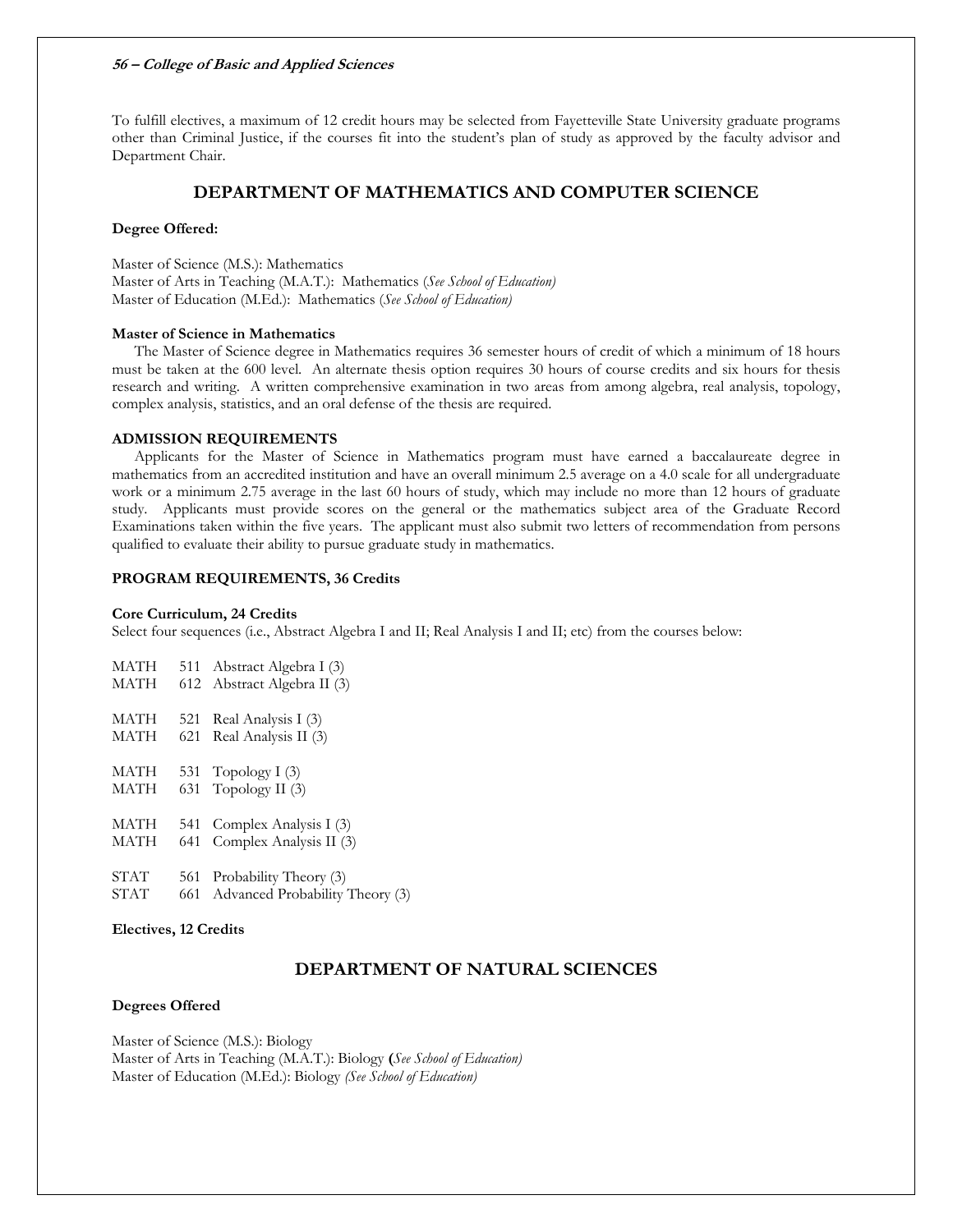## **Master of Science in Biology**

The Master of Science in Biology degree program is designed for qualified students who are seeking careers as efficient and responsible scientists and science educators. The program requires a minimum of 34 semester hours of credit and emphasizes the development of analytical skills in problem-solving and decision-making.

#### **ADMISSION REQUIREMENTS**

Applicants for the Master of Science in Biology program must have an undergraduate major in biology with an overall minimum 2.5 average for all undergraduate work or a minimum 2.75 average in the last 60 hours of study, which may include no more than 12 hours of graduate study. Applicants must provide a score on the general section of the Graduate Record Examinations taken within the last five years and submit two letters of recommendation from persons qualified to evaluate their ability to pursue graduate study in biology. In addition, applicants must also submit a two (2) page Personal Statement describing the applicants' interest in biology, their long-term goals, any previous research experience, current research interest and what they hope to accomplish with a Master of Science degree in Biology.

#### **PROGRAM REQUIREMENTS, 34 Credits**

Based on an applicant's academic background, an individualized course of study will be planned by an assigned advisor in consultation with the student. Students' programs of graduate study will be composed of graduate courses at the 500 and 600 level. Students with deficiencies in their science background may be required to take additional undergraduate courses without credit toward the master's degree. The following courses are part of the inventory from which selections may be made for a master's degree program in biology:

## **Core Courses, 10 Credits**

BIOL 620 Seminar BIOL 630 Topics in Biology BIOL 690 Research

## **Other Discipline Courses, 24 Credits**

Choose eight courses from the following courses in consultation with an advisor:

- BICH 610 Advanced Biochemistry
- BIOL 610 Endocrinology
- BIOL 640 Comparative Physiology
- BIOL 650 Communities and Ecosystems
- BIOL 660 Evolution
- BIOL 670 Physiology
- BIOL 680 Radiation Biology
- BOTN 620 Advanced Botany
- BOTN 630 Plant Development
- BOTN 640 Advanced Microbiology
- ZOOL 570 General Entomology
- ZOOL 585 Introduction to Parasitology
- ZOOL 610 Advanced Genetics
- ZOOL 630 Advanced Developmental Biology

## **Other Requirements**

- 1. An undergraduate course in computer science is strongly recommended and a course in statistics is required of those who do not have an adequate background in statistics.
- 2. Students in this program are required to complete a thesis.
- 3. A written comprehensive examination and an oral defense of thesis are required.
- 4. Research activities should begin as early as spring semester of the first year. Literature searches relative to the proposed research should be started during the first semester of the initial year of graduate study.

# **DEPARTMENT OF PSYCHOLOGY**

**Degree Offered:** Master of Arts (M.A.): Psychology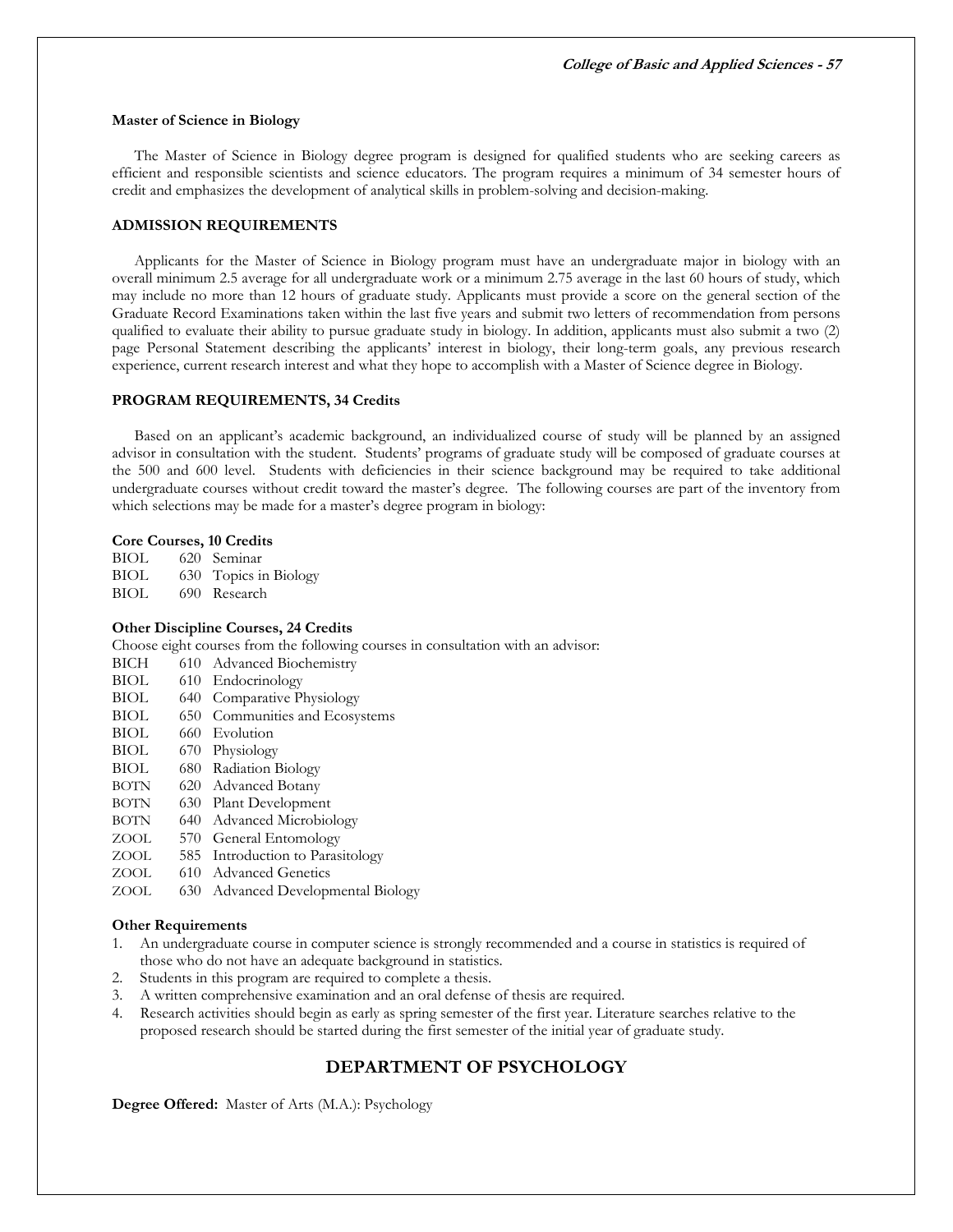The Department of Psychology offers a graduate program leading to the degree of Master of Arts in two tracks: counseling and experimental psychology. The counseling program requires a minimum of 48 semester hours of graduate studies. The experimental psychology program requires a minimum of 36 semester hours of graduate studies.

#### **ADMISSION REQUIREMENTS**

Applicants for the Master of Arts in Psychology program must have a broad undergraduate preparation and must have completed undergraduate courses including General Psychology, Statistics through ANOVA, Experimental Psychology or Research Methods, and one additional substantive course in psychology. Applicants for the Master of Arts in Psychology program must have an earned baccalaureate degree from an accredited institution, with an overall minimum 2.70 average on a 4.00 scale for all undergraduate work or a minimum 3.00 average in the last 60 hours of study, which may include no more than 12 hours of graduate study.

Applicants must provide a score on the general section of the Graduate Record Examinations (GRE) taken within the last five years, and submit two letters of recommendation from persons qualified to evaluate their ability to pursue graduate study in psychology. Students must also submit to the department an essay describing their interest in counseling and experimental psychology, their long-term goals and ambitions pertaining to the field of psychology, and what they hope to obtain from the M.A. program at Fayetteville State University; a resume with the following information: name, address, phone number, academic background, all colleges attended, dates and degrees obtained, work experiences, academic and professional awards, professional organizations, and related volunteer experiences.

Admission to the program (or instructor permission) is a prerequisite for taking any graduate courses in psychology at the 600 level.

#### **PROGRAM REQUIREMENTS**

#### **Choose one of the following Tracks:**

#### **A. Counseling, 48 Credits**

- PSYC 500 Statistics PSYC 505 Research Methods PSYC 515 Psychology of Diversity PSYC 516 Human Growth and Development PSYC 525 Ethical and Professional Issues PSYC 550 Psychopathology PSYC 575 Biological Aspects of Behavior
- PSYC 611 Theories of Counseling
- PSYC 612 Techniques and Process in Counseling
- PSYC 619 Cognitive Assessment
- PSYC 623 Assessment of Personality & Psychopathology
- PSYC 631 Career Counseling
- PSYC 634 Group Counseling
- PSYC 680 Counseling Practicum
- PSYC 681 Counseling Internship
- Choose one of the following:
- \*PSYC 691 Directed Study
- \*PSYC 693 Thesis Research

A Comprehensive Examination and a Directed Study or Master's Thesis, with an Oral Defense, is required for the Counseling track.

#### **B. Experimental Psychology, 36 Credits**

| <b>PSYC</b> | 500 Statistics                    |
|-------------|-----------------------------------|
| <b>PSYC</b> | 505 Research Methods              |
| <b>PSYC</b> | 509 Advanced Designs and Analysis |
| <b>PSYC</b> | 515 Psychology of Diversity       |
| <b>PSYC</b> | 516 Human Growth and Development  |
| <b>PSYC</b> | 555 Cognitive Aspects of Behavior |
|             |                                   |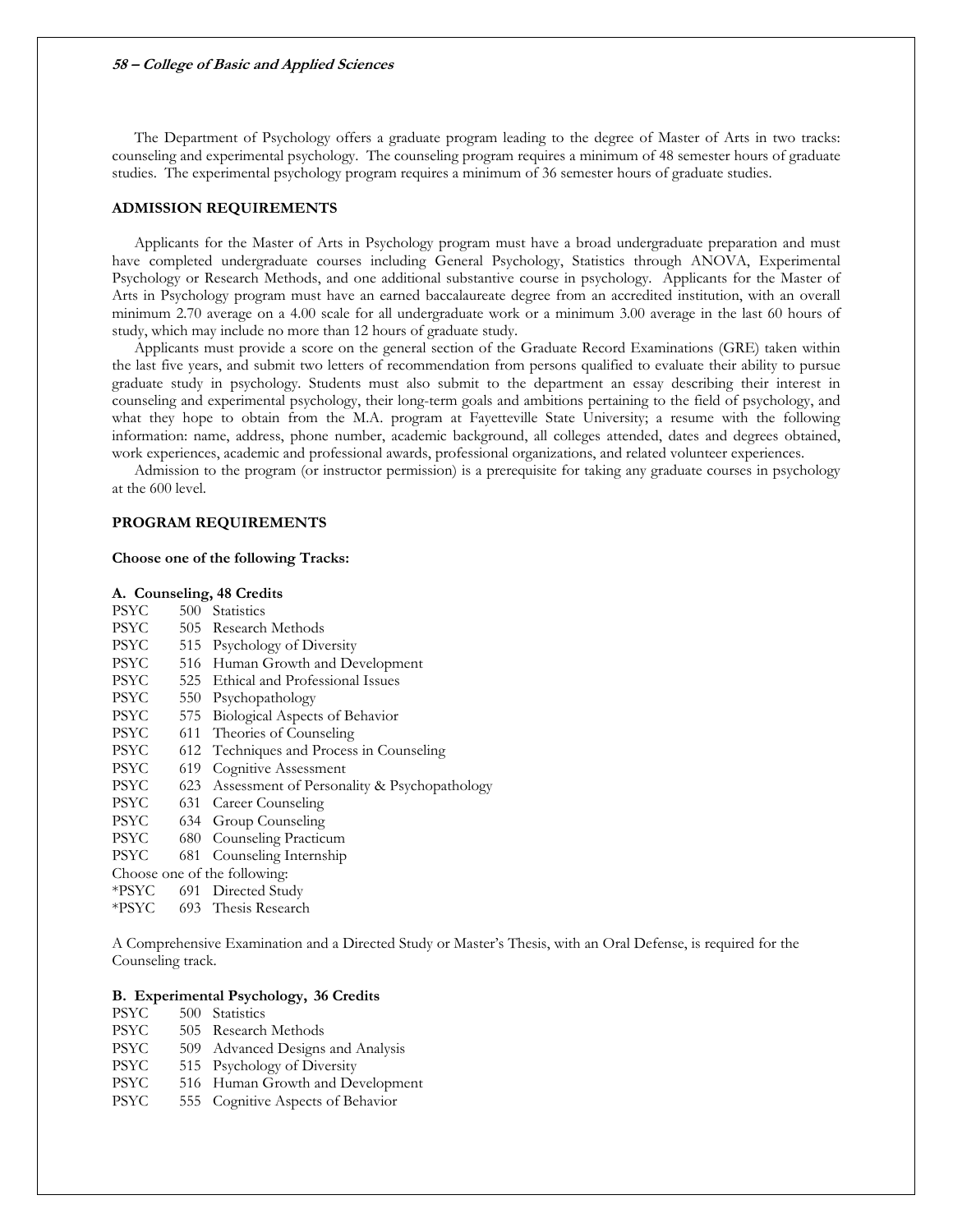PSYC 575 Biological Aspects of Behavior<br>PSYC 640 Social Aspects of Behavior PSYC 640 Social Aspects of Behavior<br>PSYC 652 Principles and Techniques of PSYC 652 Principles and Techniques of Teaching Psychology<br>\*PSYC 693 Thesis Research 693 Thesis Research Electives Choose two graduate courses with advisement

Master's Thesis, with an Oral Defense, is required for the Experimental Psychology track.

\* If all course work is completed, student must be continuously enrolled in this course until the Thesis Research is completed.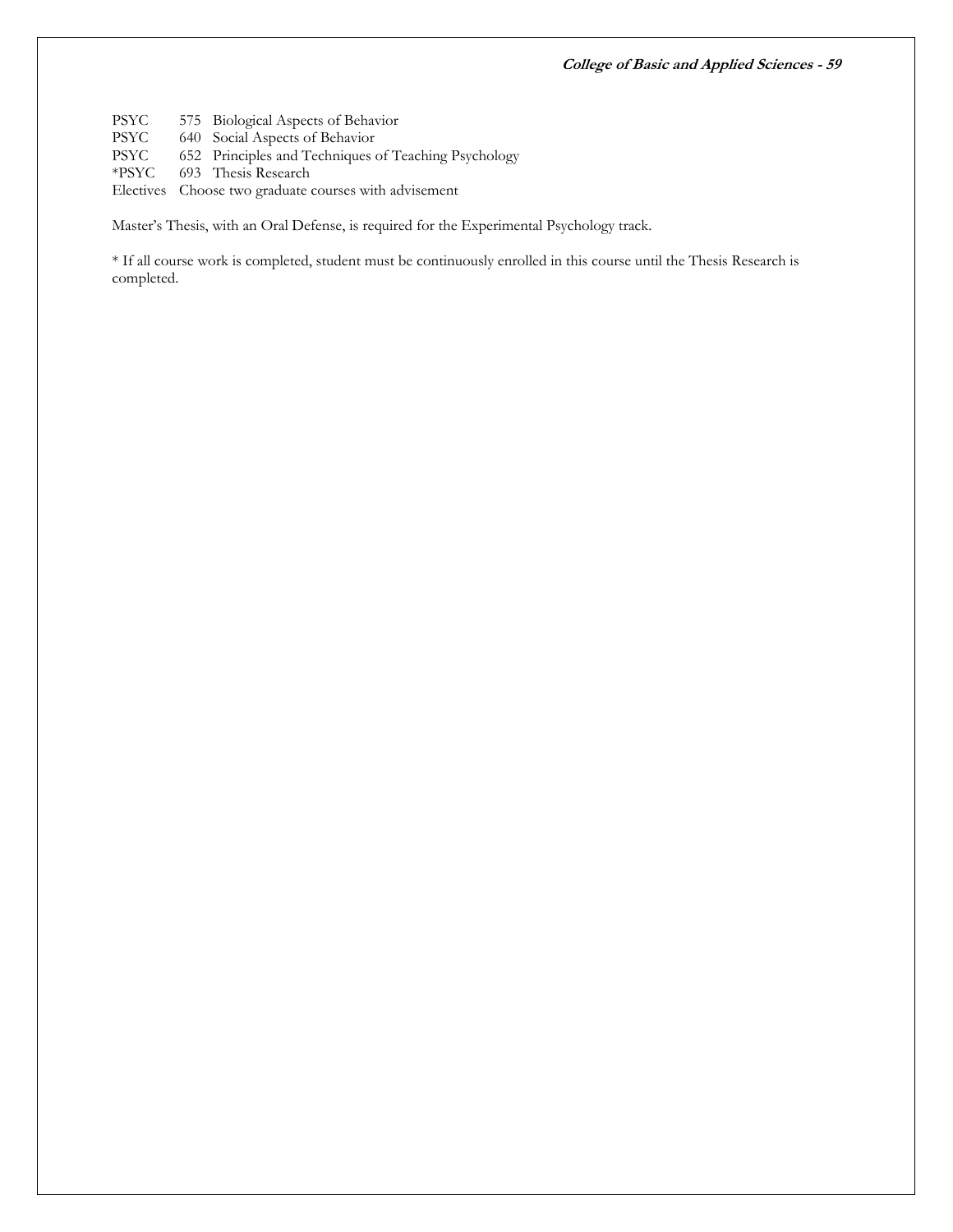**60 – College of Humanities and Social Sciences**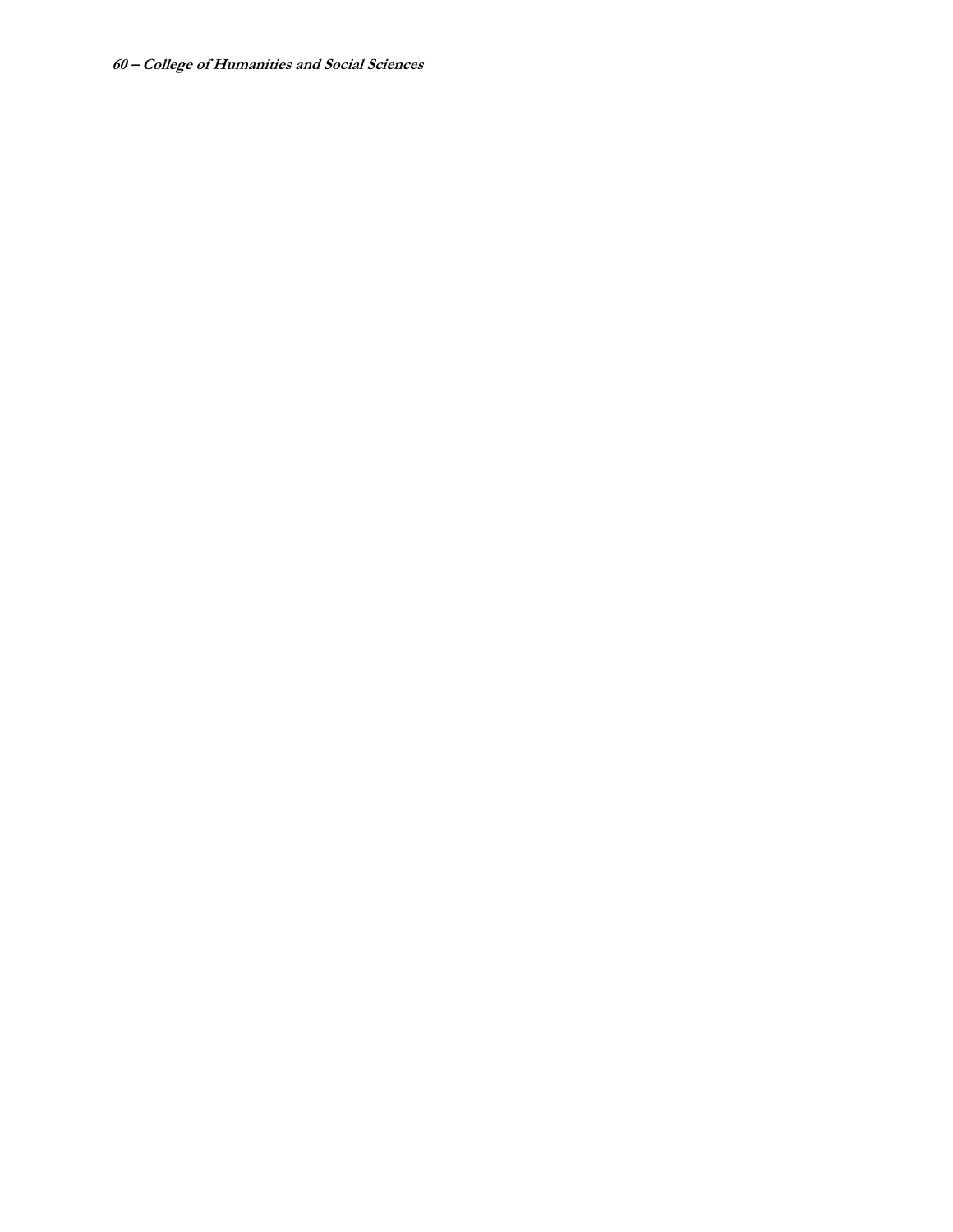# **Academic Programs: College of Humanities and Social Sciences**

# **DEPARTMENT OF ENGLISH AND FOREIGN LANGUAGES**

## **Degrees Offered**

Master of Arts (M.A.): English Master of Education (M.Ed.): English (*See School of Education)*  Master of Arts in Teaching (M.A.T.): English (*See School of Education)* 

Certificate Program: Add on Certificate in English as a Second Language

## **Master of Arts in English**

The Master of Arts degree in English is designed to provide advanced study and research in English through the study of literary genres, special topics in British and American literature, and cross-genre investigation of themes and literary modes—with special attention to critical thinking, analyzing, and writing about literature. The program requires thirty-six (36) semester hours of credit at the graduate level, including six (6) hours of a thesis. These hours include a nine (9) hour core and twenty-one (21) hours of electives. The degree program also requires a minimum of thirty (30) semester hours at Fayetteville State University; a thesis on a subject connected with the student's major field of study demonstrating research and interpretive skills; a written comprehensive examination on the content of the M.A. (to be taken and passed before defending the thesis); and an oral defense of the thesis.

### **ADMISSION REQUIREMENTS**

Applicants for the M.A. in English program must have earned a baccalaureate degree from an accredited institution with an undergraduate major in English or another appropriate field. The degree must show a minimum overall GPA of 2.70 on a 4.00 scale for all undergraduate study.

Applicants may also be considered for admission if they have a minimum GPA of 3.00 on a 4.00 scale in the last sixty (60) hours of study, which may include no more than twelve (12) hours of graduate study. Applicants are also required to have completed two years of a foreign language. This requirement may be met by proficiency examination or completing two years of foreign language study at Fayetteville State University. Admission to the program also requires one official baccalaureate transcript and official copies of any transcripts depicting graduate studies; two letters of recommendation from professors or others qualified to evaluate the applicant's ability to pursue graduate work in English; scores on the Verbal and Subject sections of the Graduate Record Examinations (GRE) taken within the last five years; a writing sample of ten to thirteen pages to accompany the application; and an interview with the departmental Graduate Studies Committee. Applicants who have deficiencies in English may be required to complete additional courses in English.

## **PROGRAM REQUIREMENTS 36 Credits**

#### **Core Curriculum 9 Credits**

ENGL 507 Bibliography and Methods of Research ENGL 515 History of Criticism and Literary Theory Choose one from the following two courses: ENGL 636 Seminar in American Literature ENGL 637 Seminar in British Literature

## **Other Required Courses 6 Credits**

ENGL 638 Thesis I ENGL 639 Thesis II

**Electives 21 Credits**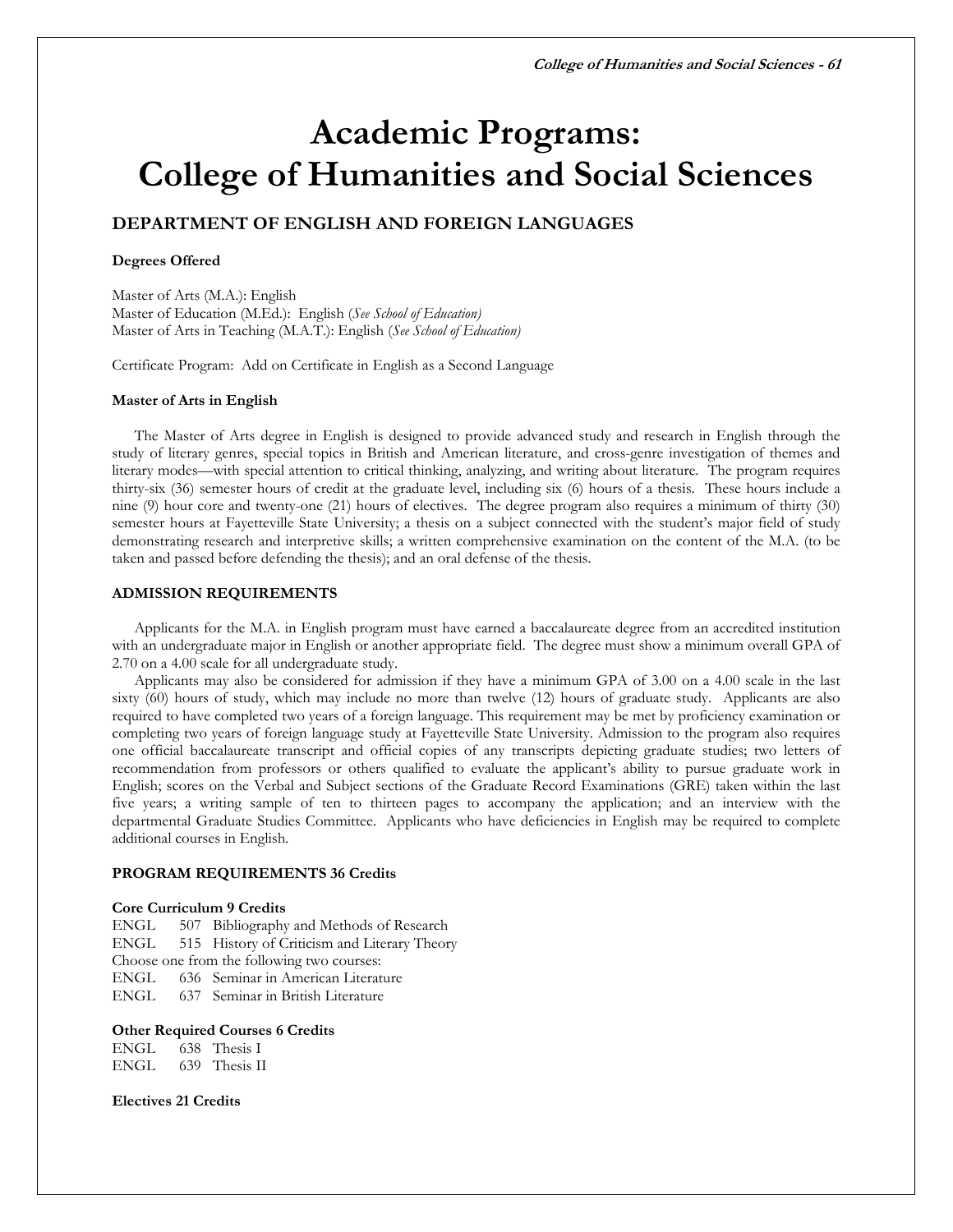The remaining twenty-one (21) hours will be taken from the following courses with at least six (6) hours taken from the 600-level courses.

| ENGL | 502 Forms of Fiction                                  |
|------|-------------------------------------------------------|
| ENGL | 503 Drama                                             |
| ENGL | 505 The Lyric                                         |
| ENGL | 508 Introduction to Linguistics                       |
| ENGL | 511 Tragic Vision                                     |
| ENGL | 518 Technology and Language Arts Curriculum           |
| ENGL | 531 Literature of the South                           |
| ENGL | 533 Approaches to Reading African-American Literature |
| ENGL | 534 Women and Literature                              |
| ENGL | 623 Medieval Literature                               |
| ENGL | 630 Modern Novel                                      |
| ENGL | 632 Special Topics                                    |

#### **Add-On Licensure in English as a Second Language (ESL)**

 Applicants for the ESL Add-On Licensure program must have a satisfactory GPA. Applications must include reference letters, and applicants must have a North Carolina teaching license. Those interested in teaching in ESL programs serving adult populations (e.g. Community College instructors seeking to teach overseas) and who do not seek a North Carolina teaching license or a degree must have a bachelor's degree to be admitted into the program. Candidates who are K-12 teachers will be admitted into the program under the "Professional Development" classification.

 Formal admission to the Teacher Education Program is required for all undergraduate candidates. Those recommended for "A-level" teacher licensure in their primary area may also apply for admission into the ESL Add-on Licensure program. Additionally, FSU provides a program for currently employed teachers who wish to add an ESL licensure to their degree through this 18 credit-hour program.

#### **Required Courses, 18 Credits**

- TESL 510 Theories and Principles in Teaching ESL
- TESL 520 Second Language Acquisition
- TESL 541 Trends and Issues in Teaching ESL
- TESL 550 The Practicum in ESL
- TESL 509 Sociolinguistics and Pragmatics
- TESL 540 Phonology and Morphony

## **DEPARTMENT OF GOVERNMENT AND HISTORY**

#### **Degrees Offered:**

Master of Arts (M.A.): Political Science Master of Education (M.Ed): History (*See School of Education)*  Master of Education (M.Ed.): Political Science (*See School of Education)* Master of Arts in Teaching (M.A.T.): History (*See School of Education)* Master of Arts in Teaching (M.A.T.): Political Science (*See School of Education)*

#### **Master of Arts in Political Science**

The Master of Arts degree in Political Science requires 36 semester hours of credit. Two options are available: thesis and non-thesis. Thesis candidates must complete 30 semester hours of course credits and 6 semester hours of thesis credit. Non-thesis candidates must earn a total of 36 semester hours of course credits. Students must demonstrate proficiency in an appropriate foreign language or in computer techniques. A written comprehensive examination and an oral defense of the thesis are required for students who choose the thesis option.

#### **ADMISSION REQUIREMENTS**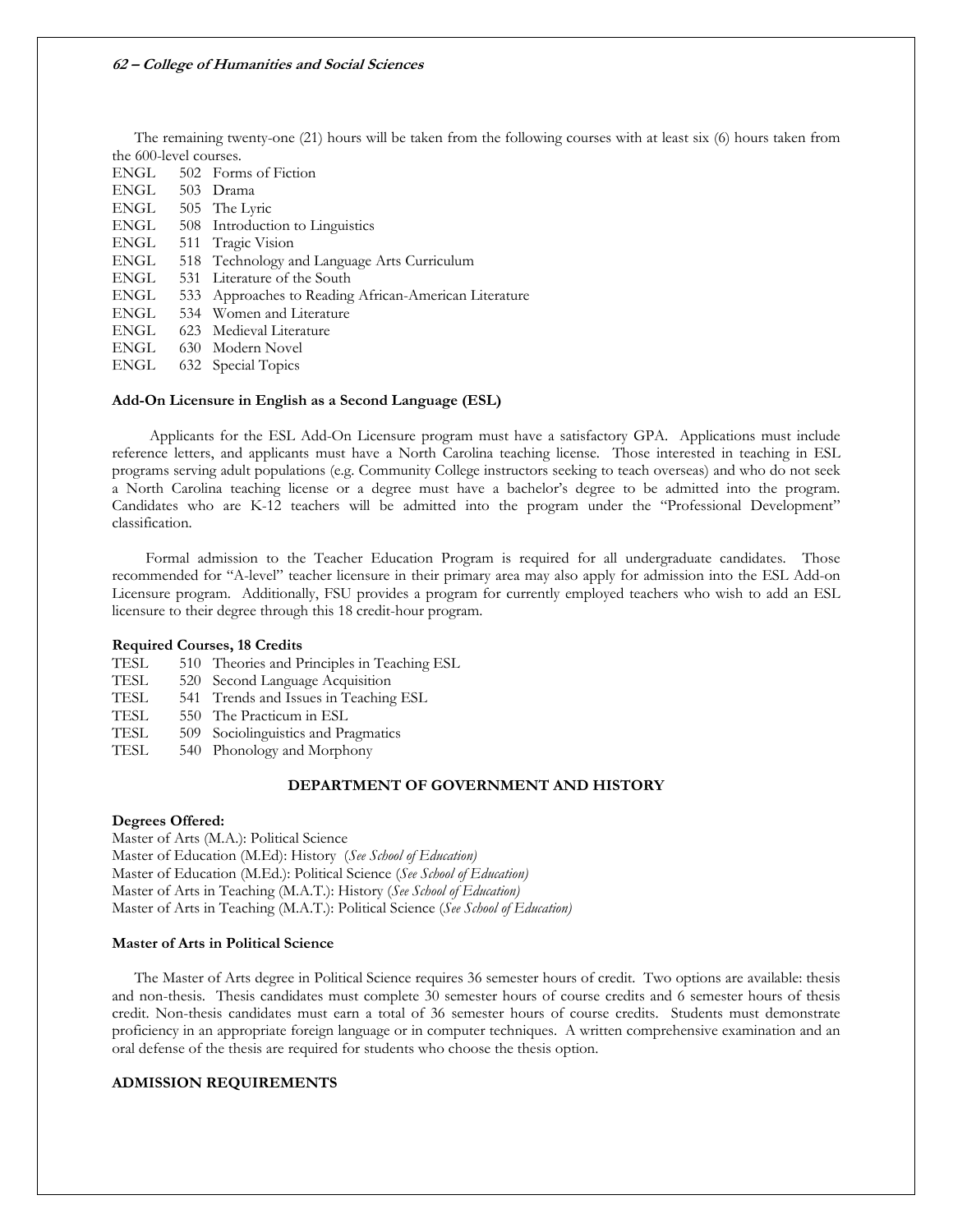Applicants to the Master of Arts in Political Science program must have an earned baccalaureate degree from an accredited institution with an overall minimum average of 2.70 on a 4.00 scale for all undergraduate study. Applicants may also be considered for admission to a degree program if they have a minimum average of 3.00 on a 4.00 scale in the last 60 hours of study, which may include no more than 12 hours of graduate study. Applicants who have deficiencies in political science may be required to complete additional courses in political science. Applicants must provide a score on the general section of the Graduate Record Examinations taken within the last five years and submit two letters of recommendation from persons qualified to evaluate their ability to pursue graduate work in political science.

## **PROGRAM REQUIREMENTS, 36 Credits**

## **Core Courses, 21 Credits**

- POLI 531 Public Policy and Administration
- POLI 612 Seminar in American National Government
- POLI 623 International Politics
- POLI 644 Contemporary Political Ideologies
- POLI 641 Research Methods in Political Science

Choose one of the following options in consultation with an advisor:

A. Non-Thesis Option POLI 646 Advanced Reading Seminar

B. Thesis Option POLI 647 Thesis I POLI 648 Thesis II

## **Electives, 15-18 Credits**

Thesis Option Students choose 15 credits and Non-Thesis Option students choose 18 credits from the following:

- POLI 510 American Constitutional Law
- POLI 530 Black Politics in the United States
- POLI 535 Public Personnel Administration
- POLI 610 Problems in Political Behavior
- POLI 613 The Judicial Process
- POLI 620 Government and Politics of Europe
- POLI 621 Government and Politics of the Far East
- POLI 622 Government and Politics of Developing Nations
- POLI 630 Administrative Law
- POLI 631 Financial Administration
- POLI 632 Comparative Administration
- POLI 633 Problems in State and Intergovernmental Relations
- POLI 634 Politics of the Budgetary Process
- POLI 643 Currents of American Political Thought
- POLI 644 Contemporary Political Ideologies
- POLI 646 Advanced Reading Seminar

## **DEPARTMENT OF SOCIOLOGY**

## **Degrees Offered:**

Master of Arts (M.A.): Sociology

The Master of Arts (M.A.) degree program in sociology offers advanced training in the application of theory, research methodology, and data analyses. Our students receive individualized attention at every stage in the program from faculty members who represent a broad spectrum of teaching and research interests—health disparities, demography, family, deviance, and aging. Our students are prepared for employment in the community college system,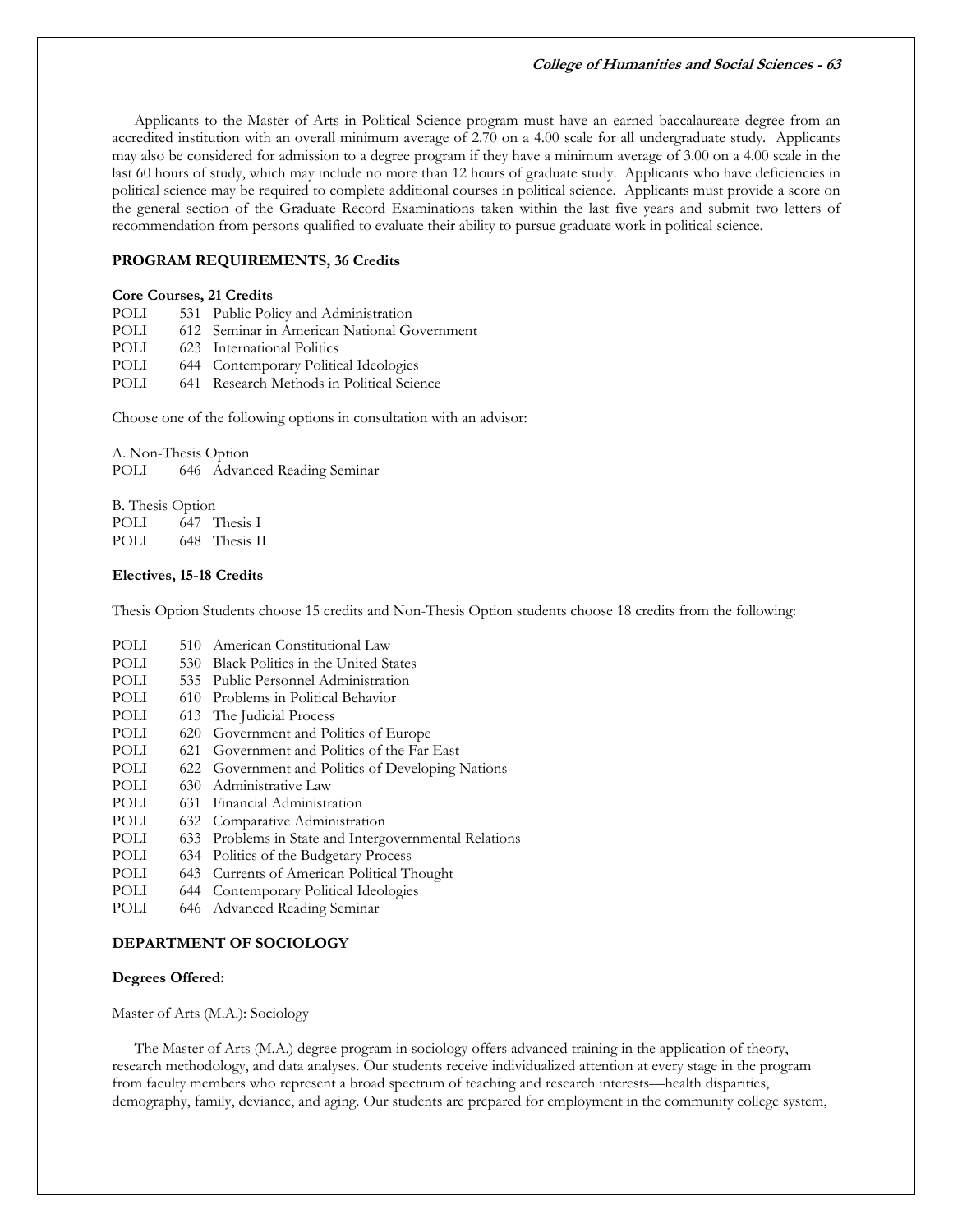## **64 – College of Humanities and Social Sciences**

in industry, and in private and public agencies. The program also provides a very solid foundation for students to pursue doctoral degrees. We offer a thesis option and non-thesis option. Thesis candidates must complete 30 semester hours of course credits and six semester hours of thesis credits. An oral defense of the thesis is required for students who choose the thesis option. Non-thesis candidates must earn a total of 30 semester hours of course credits and six semester hours of practicum, including a practicum report. Students are required to complete the core curriculum courses (SOCI 500, SOCI 503, SOCI 505, SOCI 560, and SOCI 590) before they take 600-level courses. All students must pass a written comprehensive examination before graduation.

# **ADMISSION REQUIREMENTS, 36 Credits**

Applicants to the Master of Arts in Sociology (M.A.) degree program must submit the following items.

- 1. A personal statement of approximately 2-3 typed, double-spaced pages which addresses the applicant's (a) interest in pursuing a graduate degree in sociology and (b) future career plans.
- 2. Three letters of recommendation. Ideally these will be from college faculty who can speak to the candidate's ability to do graduate work. For an applicant who is returning to academics after a substantial time, letters may also be considered from individuals who can speak to the applicant's qualification in the following areas: a) verbal and written communication skills, (b) critical thinking skills, and (c) other scholarly evidence which suggest ability to successfully pursue graduate work.
- 3. A score report from the General Section of the Graduate Record Exam (GRE) taken within the last 5 years or evidence of successful completion of a previous graduate program.
- 4. Official transcripts from all universities or colleges at which courses have been taken. The transcripts must provide evidence of:
	- a. The completion of a bachelor's degree from an accredited university or college. Students lacking core courses in sociology (social statistics and research methods) will be required to complete undergraduate courses in these areas before being admitted to the program. Students with degrees from fields other than sociology will be required to complete SOCI 500: Sociological Concepts).
	- b. A minimum GPA of 3.0 in either (1) all undergraduate coursework or (2) the last 60 hours of coursework that may include no more than 6 hours of postgraduate work. Applicants who do not have the minimum 3.0 GPA may be offered conditional admission on the basis of high GRE scores, very strong letters of recommendation, and a well-written and informative personal statement.

For consideration for full admission, completed files should be submitted by April 15 for graduate work beginning the following fall semester, and October 15 for graduate work beginning in the spring semester. The completed files for students who meet these minimum requirements will be considered for admission. The final decision to admit or not admit a student will be based on the overall strength of the admission file.

Students may be granted full admission to the program or granted conditional admission. Students who are admitted conditionally will be given specific steps that must be taken to receive full admission.

## **PROGRAM REQUIREMENTS**, **36 Credits**

## **Required course for students with an undergraduate degree other than sociology, elective for other students:**

SOCI 500 Sociological Concepts (this may be used as an elective for other students)

## **Core Courses, 12 credits**

SOCI 503 Social Statistics

- SOCI 505 Applied Multivariate Statistics
- SOCI 560 Advanced Sociological Theory
- SOCI 590 Advanced Social Science Research

## **Final project for all students, 6 credits**

- SOCI 690 Practicum I AND SOCI 691 Practicum II  **OR**
- SOCI 695 Thesis I AND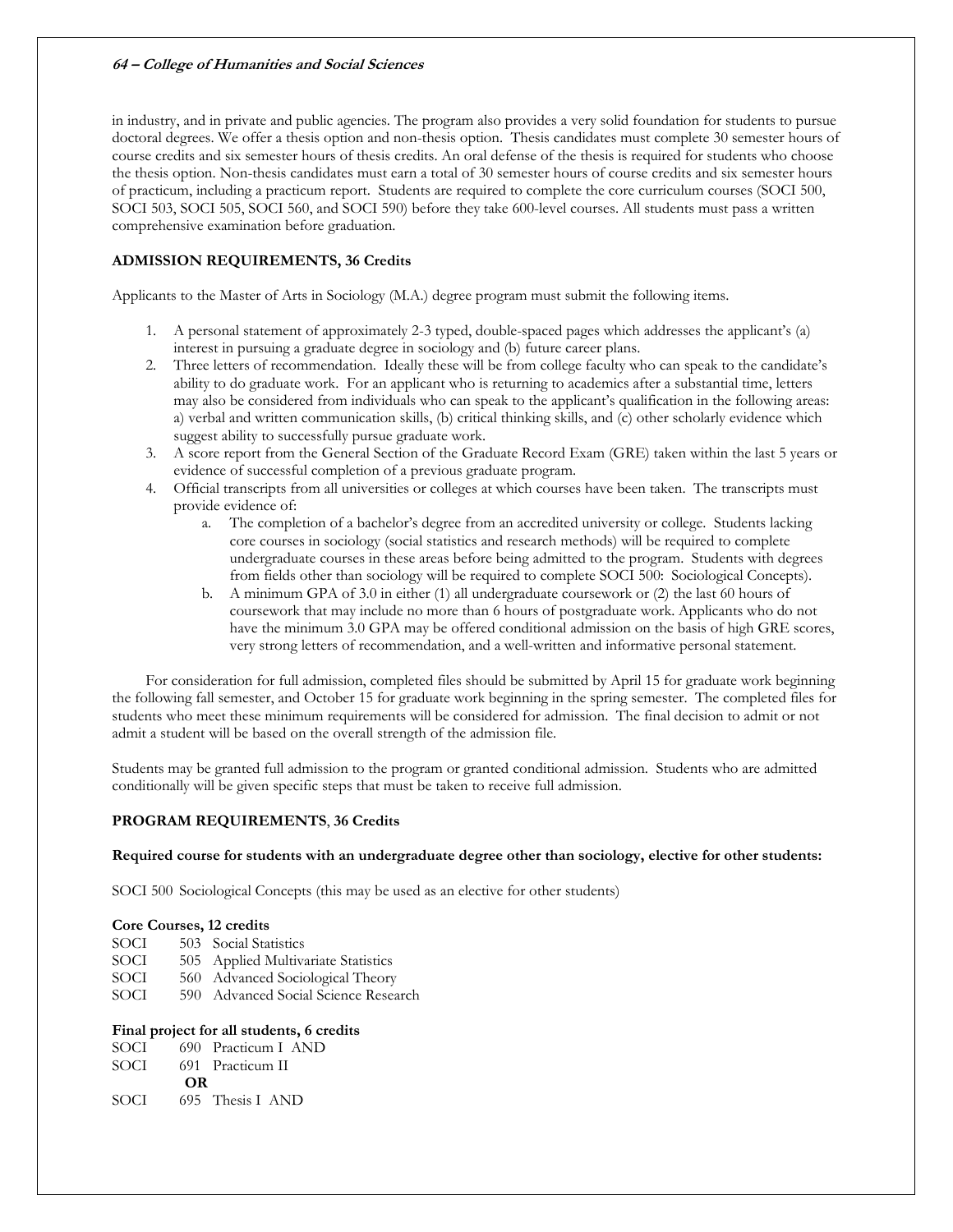SOCI 696 Thesis II

## **Sociology Electives, 12 credits**

SOCI 500 will serve as elective credit All electives must be sociology (SOCI prefix) courses, at least one of which must at the 600-level

## **Free Electives, 6 credits**

Six additional credits must be chosen from 500- and 600-level courses within Sociology or from other programs (including transferred credits from other universities) in consultation with the student's advisor.

## **DEPARTMENT OF SOCIAL WORK**

## **Degree Offered: Master of Social Work, MSW**

The Master of Social Work (MSW) degree is designed to prepare students for professional social work practice and leadership with a focus on issues concerning children, families, mental health, and substance abuse. The program is designed to prepare students with the competencies to practice with individuals, families, groups, communities, and organizations in rural and urban settings. Students are prepared to engage in prevention, treatment, intervention, clinical practice, research, and administrative activities that promote human well-being.

The program goals are:

- 1. To prepare students for advanced social work practice, research, and leadership by concentrating in children and family services or in mental health and substance abuse services.
- 2. To equip social work students with the knowledge, skills, and values to respond to the needs of oppressed and at risk populations in a multicultural society.
- 3. To cultivate students' pursuit of lifelong learning by emphasizing participation in professional development, involvement in professional and community organizations, and participation in further graduate study.

The MSW program is a two-year program offered to full time students. The curriculum prepares students for advanced social work practice in one of the two areas of concentration: Children and Family Services or Mental Health and Substance Abuse.

## **ADMISSION REQUIREMENTS**

The MSW program will not grant academic credit for life or work experience. Only students admitted to the program may take graduate social work courses. Also, only those students who have been admitted to the program and who have completed all required pre-requisite course work may enroll in practice courses and in the field instruction courses.

Applicants for admission must meet the following criteria:

- 1. Completion of a baccalaureate degree from an accredited college or university.
- 2. A minimum 2.5 GPA on a 4.0 scale in all undergraduate work or a 3.0 in the last 60 hours completed.
- 3. A broad liberal arts background that includes courses in biology, English, the humanities, and minimum of six courses in basic social and behavioral sciences.
- 4. A score on the Graduate Record Exam (General Section) (GRE).
- 5. Three letters of recommendation.
- 6. Students must submit a personal statement of no more than five typed, double-spaced pages which addresses the applicant's (a) interest in pursuing the profession of social work, (b) volunteer work and paid work experiences, (c) future career plans, (d) community involvement, and (e) personal quality that the applicant brings to the social work profession.

## **CHALLENGE EXAMS**

The MSW Program provides opportunities for students who have been admitted to the MSW Program, to challenge up to two courses. Permission to take the challenge exam (s) will be granted to students who are admitted to the MSW Program and who have taken and made a "B" or above in SWRK 510 Social Welfare Policy and Services and/or SWRK 520 Human Behavior and the Social Environment. Students who meet program requirements may challenge any of the following two courses: SWRK 510 and SWRK 520. Eligible students must successfully complete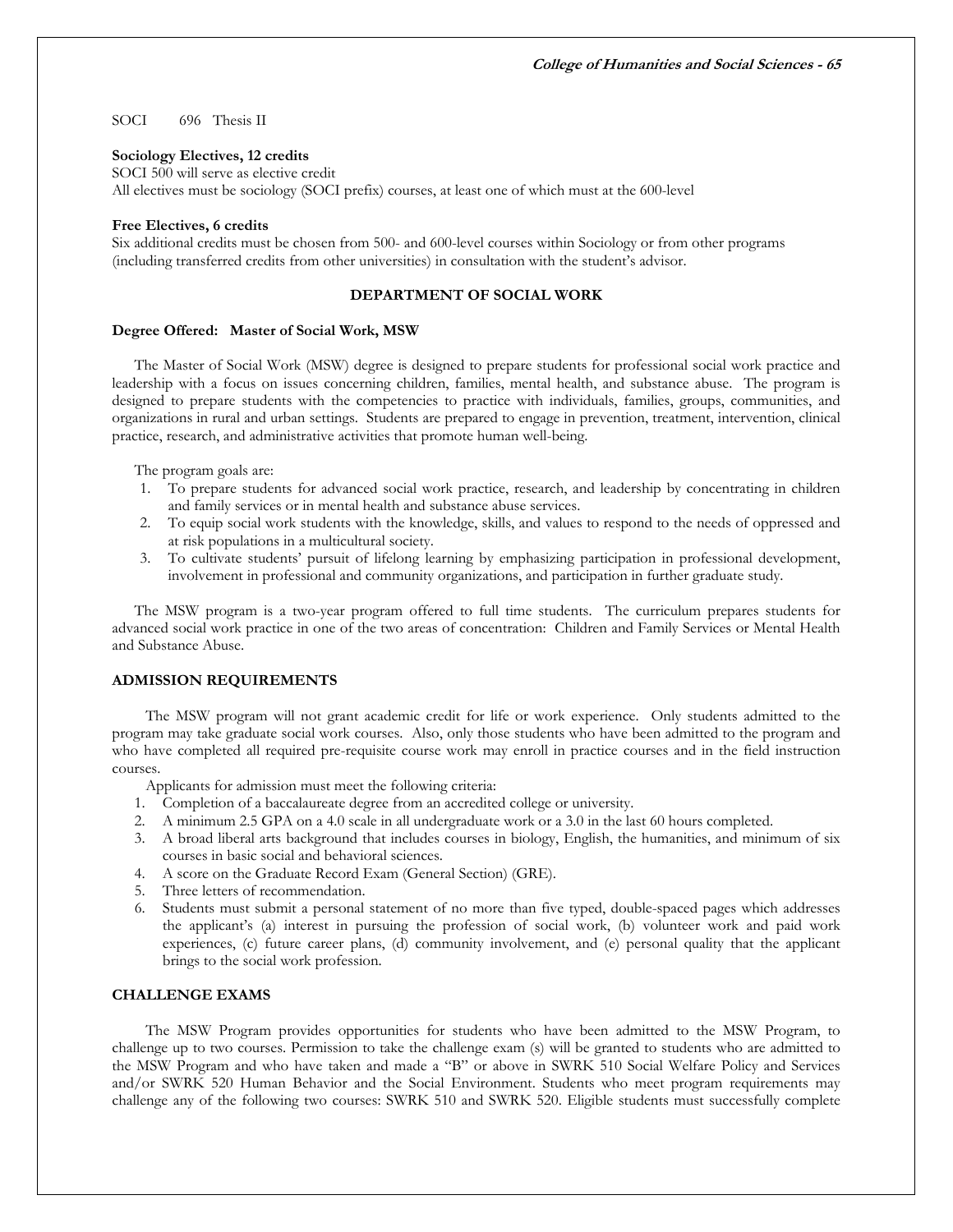#### **66 – College of Humanities and Social Sciences**

written examinations. Credit hours are not awarded to students who pass the challenge exam. Students will need to complete additional graduate social work course electives to ensure completion of the minimum credit hours required by the MSW Program. For specific requirements and procedures for matriculating through the MSW Program, please contact the Social Work Department Chair or see the MSW Program Student Handbook.

## **PROGRAM REQUIREMENTS**

The program requires 61 semester credit hours, including a minimum of 960 hours of field practicum and the completion of a thesis or research project. During the first year students acquire foundation knowledge and skills for advanced social work practice. Foundation knowledge is supported by courses in social welfare policy and services, diversity, populations at risk, social and economic justice, research, and field education. During the second year students concentrate their study in Children and Family Services or Mental Health and Substance Abuse. The MSW program is consistent with the university's mission and institutional goals, and the Educational Policy and Accreditation Standards of the Council on Social Work Education (CSWE).

## **Foundation Courses, 32 Credits**

| SWRK | 510 | Social Welfare Policy and Services |
|------|-----|------------------------------------|
|------|-----|------------------------------------|

- SWRK 520 Human Behavior and the Social Environment
- SWRK 530 Social Work Statistical and Data Analysis
- SWRK 540 Social Work Intervention with Individuals and Families
- SWRK 560 Applied Social Work Research Methods
- SWRK 570 Social Work Intervention with Groups, Communities, and Organizations
- SWRK 574 Multicultural Practice with Diverse Populations
- SWRK 580 Social Work Field Instruction I
- SWRK 585 Social Work Field Instruction II

## **Advanced Courses, 9-12 Credits**

| SWRK | 605 | Special Topics |
|------|-----|----------------|
|------|-----|----------------|

- SWRK 635 Management of Human Services Organizations
- SWRK 690 Independent Research Project Seminar
- SWRK 899 Thesis Non credit

## **Concentration Courses, 17 Credits**

*Choose one of the following:* 

## **A. Children and Family Services**

- SWRK 610 Social Work Practice with Families
- SWRK 620 Social Work Practice with Children and Adolescents
- SWRK 625 Social Work with Chemically Dependent Families
- SWRK 650 Social Work Field Instruction III: Children and Family Services
- SWRK 655 Social Work Field Instruction IV: Children and Family Services

## **B. Mental Health and Substance Abuse**

- SWRK 615 Social Work Practice in Mental Health
- SWRK 626 Substance Abuse
- SWRK 630 Assessment of Mental Disorders
- SWRK 650 Social Work Field Instruction III: Mental Health and Substance Abuse
- SWRK 655 Social Work Field Instruction IV: Mental Health and Substance Abuse
- Electives, 3 6 credits

## **Advanced Standing**

Advanced standing status is only awarded to graduates of baccalaureate social work programs accredited by the Council on Social Work Education (CSWE). Advanced standing is a one-year full-time academic program that is granted to students with a bachelor's degree in social work from a program accredited by the CSWE. Students must have completed their bachelor's degree in social work within five years of expected enrollment in the MSW Program and have a cumulative 3.0 GPA to apply for advanced standing. It is assumed advanced standing student will have mastered the fundamentals and have demonstrated the ability to perform in an accelerated learning program. Advanced standing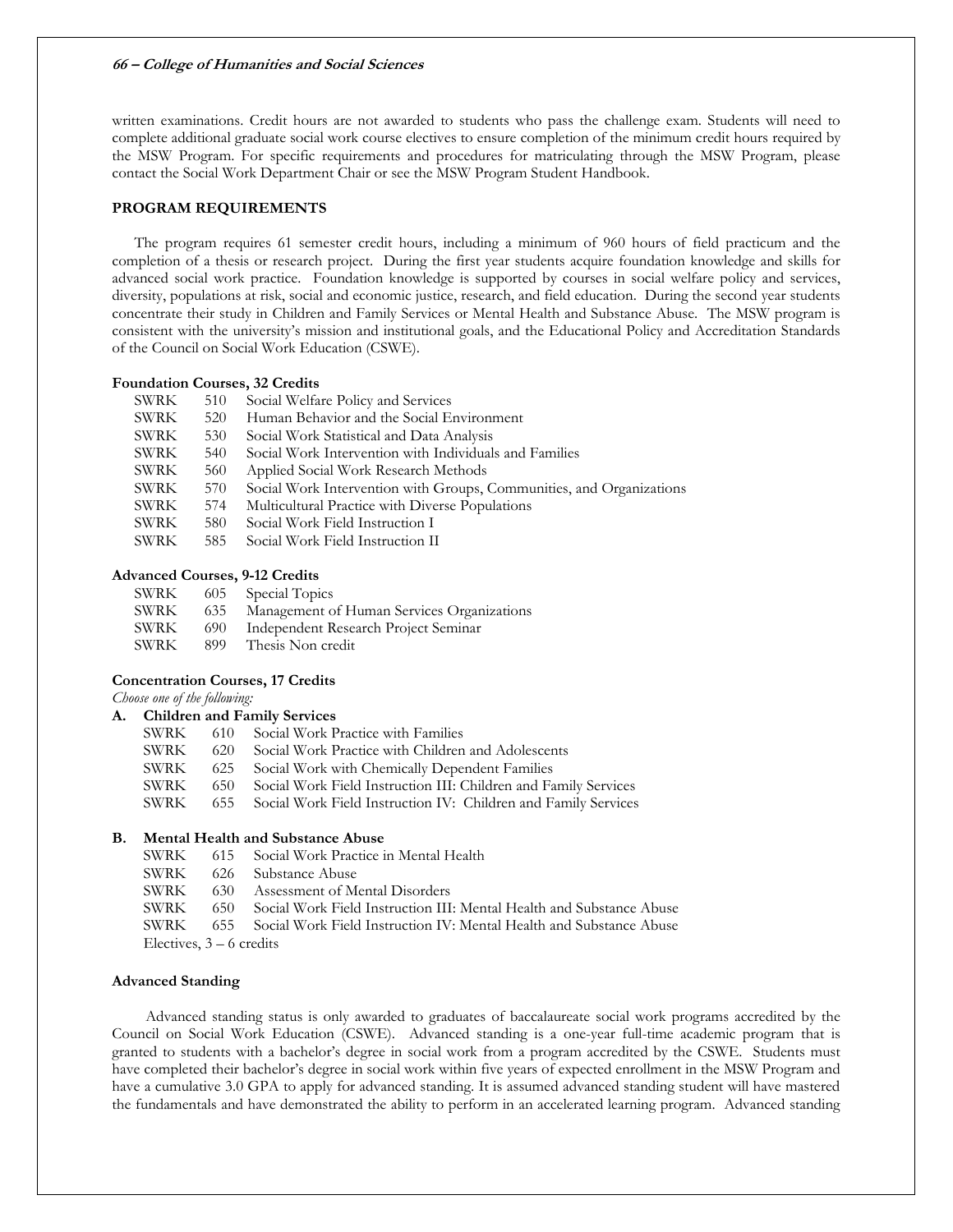students begin course work during the first summer session. Students enroll in SWRK 606 Social Practice Seminar (3 s.h.) and SWRK 608 Statistics and Research Seminar (3 s.h.) courses. During the fall and spring semesters, students complete the advanced field instruction courses: SWRK 650 and SWRK 655 and course requirements for their identified concentration area. Thirty-five (35) hours will be required for graduation. In order to have sufficient time for course and field planning, the MSW Program admissions application deadline for advanced standing is January 28. The curriculum design is as follows:

## **Summer Session, 6 credit hours**

 SWRK 606 Social Practice Seminar SWRK 608 Statistics and Research Seminar

## **Advanced Year**:

Choose one of the following

## **A. Children and Family Services**

Fall Semester, 16 credits

|  | SWRK 610 Social Work Practice with Families                              |
|--|--------------------------------------------------------------------------|
|  | SWRK 620 Social Work Practice with Children & Adolescents                |
|  | SWRK 625 Social Work with Chemically Dependent Families                  |
|  | SWRK 650 Social Work Field Instruction III: Children and Family Services |
|  | SWRK 690 Research Project                                                |

## Spring Semester, 13 credits

|          | SWRK 635 Management of Human Service Organizations                 |
|----------|--------------------------------------------------------------------|
| SWRK     | 655 Social Work Field Instruction IV: Children and Family Services |
| Elective |                                                                    |
| Elective |                                                                    |
|          |                                                                    |

## **B. Mental Health and Substance Abuse**

Fall Semester, 16 credits

SWRK 615 Social Work Practice in Mental Health

SWRK 626 Substance Abuse

- SWRK 630 Assessment of Mental Disorders
- SWRK 650 Social Work Field Instruction
- SWRK 690 Research Project

Spring Semester, 13 credits

- SWRK 635 Management of Human Service Organizations
- SWRK 655 Social Work Field Instruction IV- Mental Health and Substance Abuse
- Elective
- Elective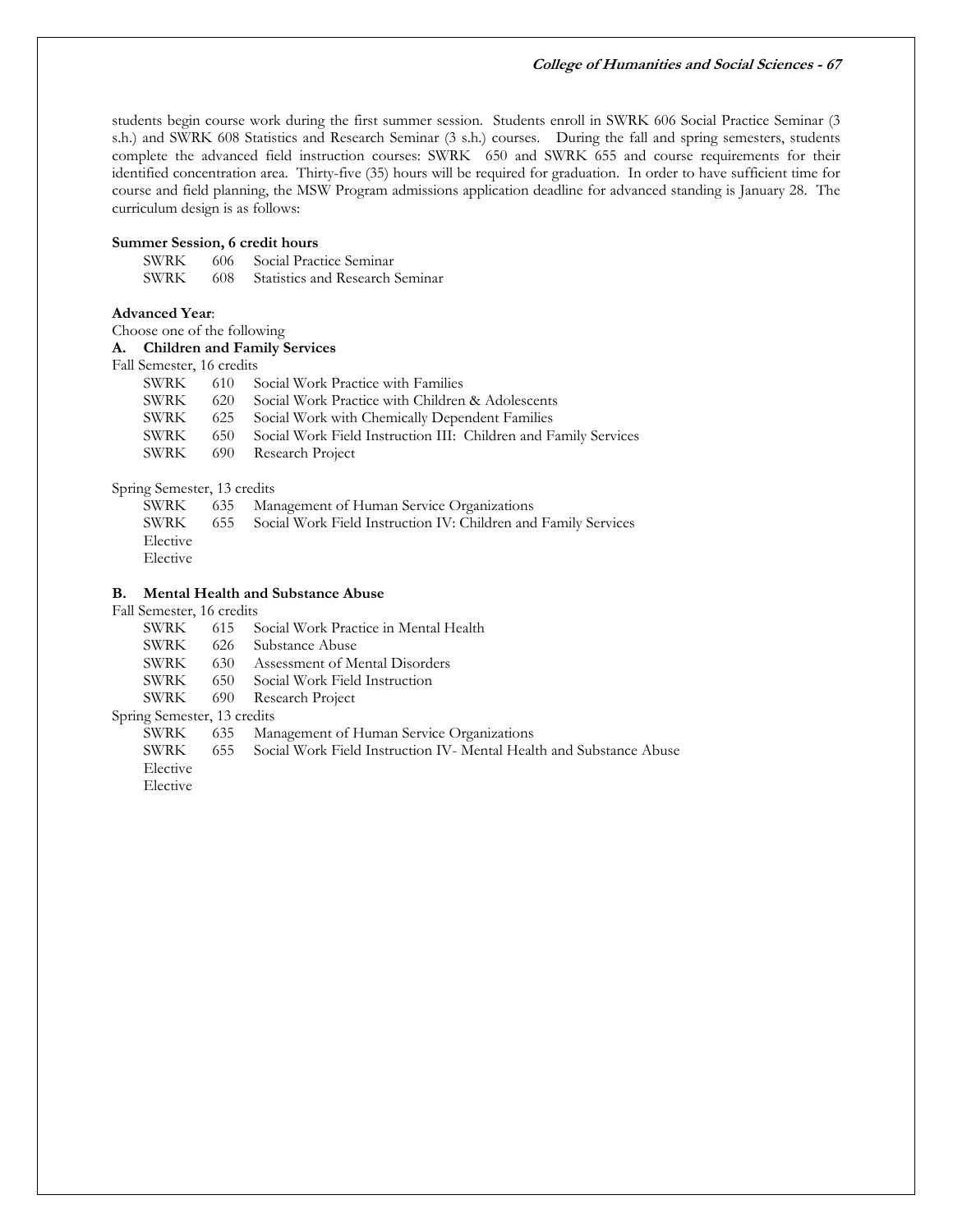# **Academic Programs: School of Business and Economics**

**Degree Offered:** Master of Business Administration (MBA)

 The MBA Program, which is accredited by AACSB International, is designed to meet the educational and/or career goals of: (1) business professionals who wish to advance in their careers, (2) other professionals interested in changing careers by pursuing an advanced degree in business, and (3) individuals who are considering a doctoral degree in business. The core curriculum consists of 24 credit hours followed by 12 elective credit hours which can be used to acquire a specialization in management, marketing, international business, finance, healthcare management, or entrepreneurship. Applicants who do not possess an undergraduate degree in business or related fields or are in need of refresher course(s) in the functional areas of business may be required to enroll in up to 18 additional credits hours of foundation courses. The requirement for any of the foundation courses is made in consultation with the MBA Director.

## **ADMISSION REQUIREMENTS**

To be admitted into the program, students must possess an undergraduate degree from an accredited institution, a GMAT score, and two letters of recommendation. The following formula is used to grant acceptance as a degree seeking student in the program:

200 X (undergraduate GPA) + GMAT  $\geq$  950 and GMAT  $\geq$  375

*Professional development students* may apply to change their enrollment status to *degree seeking student*. Applicants seeking an admission status change must meet the following standard which incorporates completed MBA coursework:

200 X (MBA GPA<sup>1</sup>) + GMAT  $\geq$  1050 and GMAT  $\geq$  375.

## **PROGRAM REQUIREMENTS, 54 Credits**

#### **Foundation, 18 Credits (May be waived)**

| ACCT        | 591 | Financial Accounting     |
|-------------|-----|--------------------------|
| ACCT        | 592 | Managerial Accounting    |
| BADM        | 591 | Statistics I             |
| BADM        |     | 592 Statistics II        |
| <b>ECON</b> | 591 | Microeconomics           |
| ECON        | 592 | Macroeconomics           |
| FINC        | 591 | Finance I                |
| FINC -      |     | 592 Finance II           |
| MGMT        | 591 | Management               |
| MGMT        |     | 592 Communication Skills |
| MKTG        | 591 | Marketing                |
| MKTG        | 592 | Marketing Research       |
|             |     |                          |

#### **Core Curriculum, 24 Credits**

 $\overline{a}$ 

- ACCT 610 Advanced Managerial Accounting
- ECON 610 Managerial Economics
- FINC 610 Advanced Financial Management
- MGMT 615 Organizational Behavior
- MGMT 625 Management Sciences
- MGMT 640 Management Information Systems

<span id="page-67-0"></span><sup>&</sup>lt;sup>1</sup> Student must have completed 12 graduate credit hours (no more than six credit hours at the 600 level) to use this formula.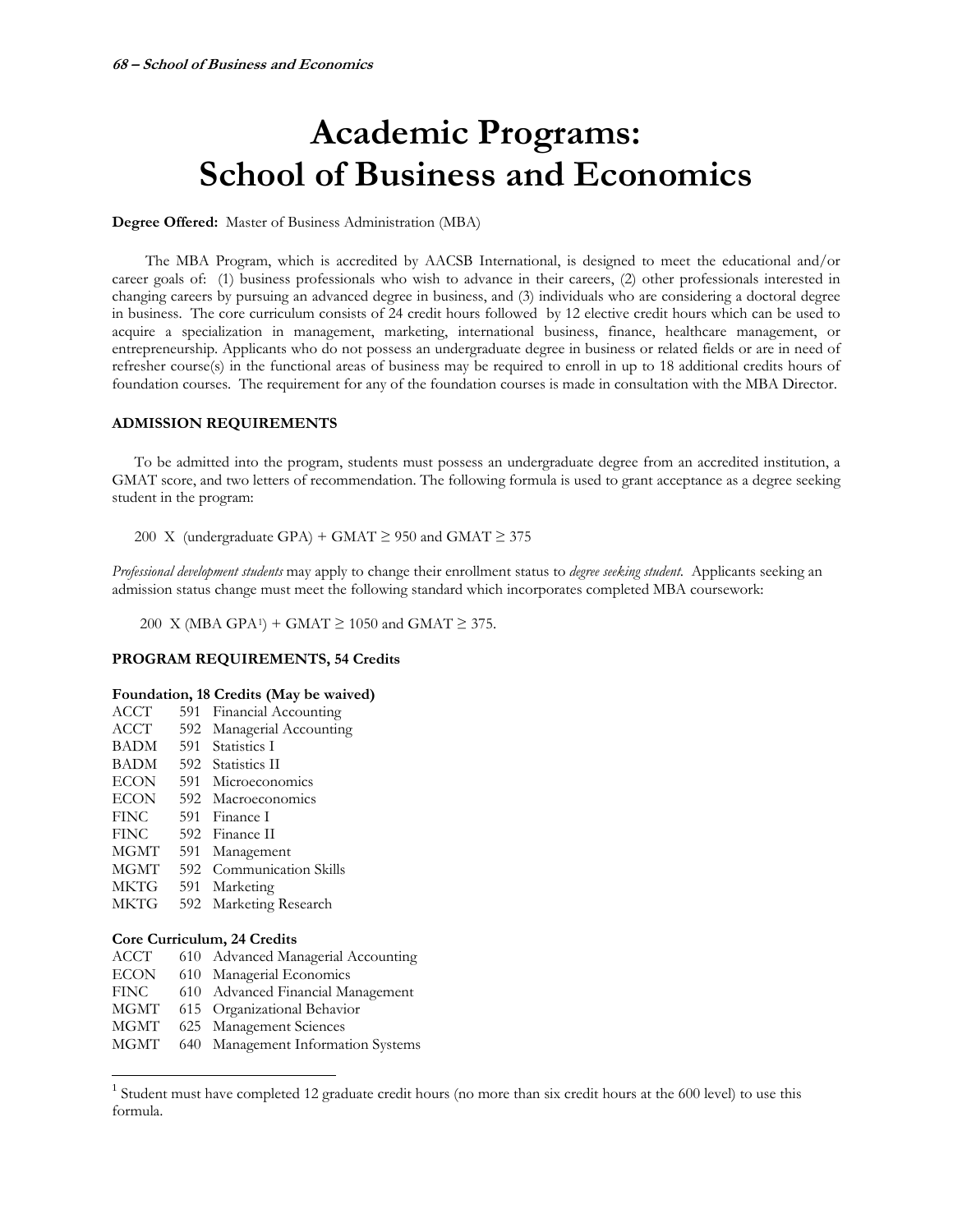MGMT 650 Business Policy and Strategy<br>MKTG 610 Marketing Planning and Strat 610 Marketing Planning and Strategy

# **Electives, 12 Credits**

Select 12 credit hours with approval of faculty advisor from the following courses:

| ACCT        | 650 | International Accounting                    |
|-------------|-----|---------------------------------------------|
| ACCT        | 670 | Internal and Operational Auditing           |
| ACCT        | 695 | Seminar in Accounting                       |
| <b>BADM</b> | 602 | Directed Research                           |
| <b>BADM</b> | 603 | Special Topics in Business                  |
| <b>BADM</b> | 604 | <b>International Business Law</b>           |
| <b>ECON</b> | 650 | International Trade and Finance Markets     |
| <b>ECON</b> | 660 | Business and Economic Forecasting           |
| <b>FINC</b> | 655 | International Finance                       |
| <b>FINC</b> | 660 | Financial Institutions                      |
| <b>FINC</b> | 670 | <b>Investment Analysis</b>                  |
| <b>FINC</b> | 680 | Options and Futures Trading                 |
| <b>FINC</b> | 695 | Seminar in Finance                          |
| <b>HCM</b>  | 670 | The American Health Care System             |
| HCM         | 671 | Health Care and Finance Control             |
| HCM         | 672 | Health Information Systems and Performance  |
| <b>HCM</b>  | 673 | Managed Care Contracting                    |
| HCM         | 674 | Legal and Ethical Issues in Health Care     |
| <b>HCM</b>  | 675 | Leading Change in Health Care Organizations |
| <b>HCM</b>  | 676 | Current Topics in Health Care               |
| MGMT        | 645 | Electronic Commerce                         |
| MGMT        | 655 | Management of Technology                    |
| MGMT        | 660 | <b>International Business Management</b>    |
| MGMT        | 675 | New Venture and Entrepreneurship            |
| MGMT        | 665 | Total Quality Management                    |
| MGMT        | 685 | Leadership in Organization                  |
| MGMT        | 695 | Seminar in Management                       |
| MKTG        | 650 | <b>International Marketing</b>              |
| MKTG        | 660 | Marketing Analysis and Research             |
| MKTG        | 675 | Services Marketing                          |
| MKTG        | 680 | Marketing Channels                          |
| MKTG        | 695 | Seminar in Marketing                        |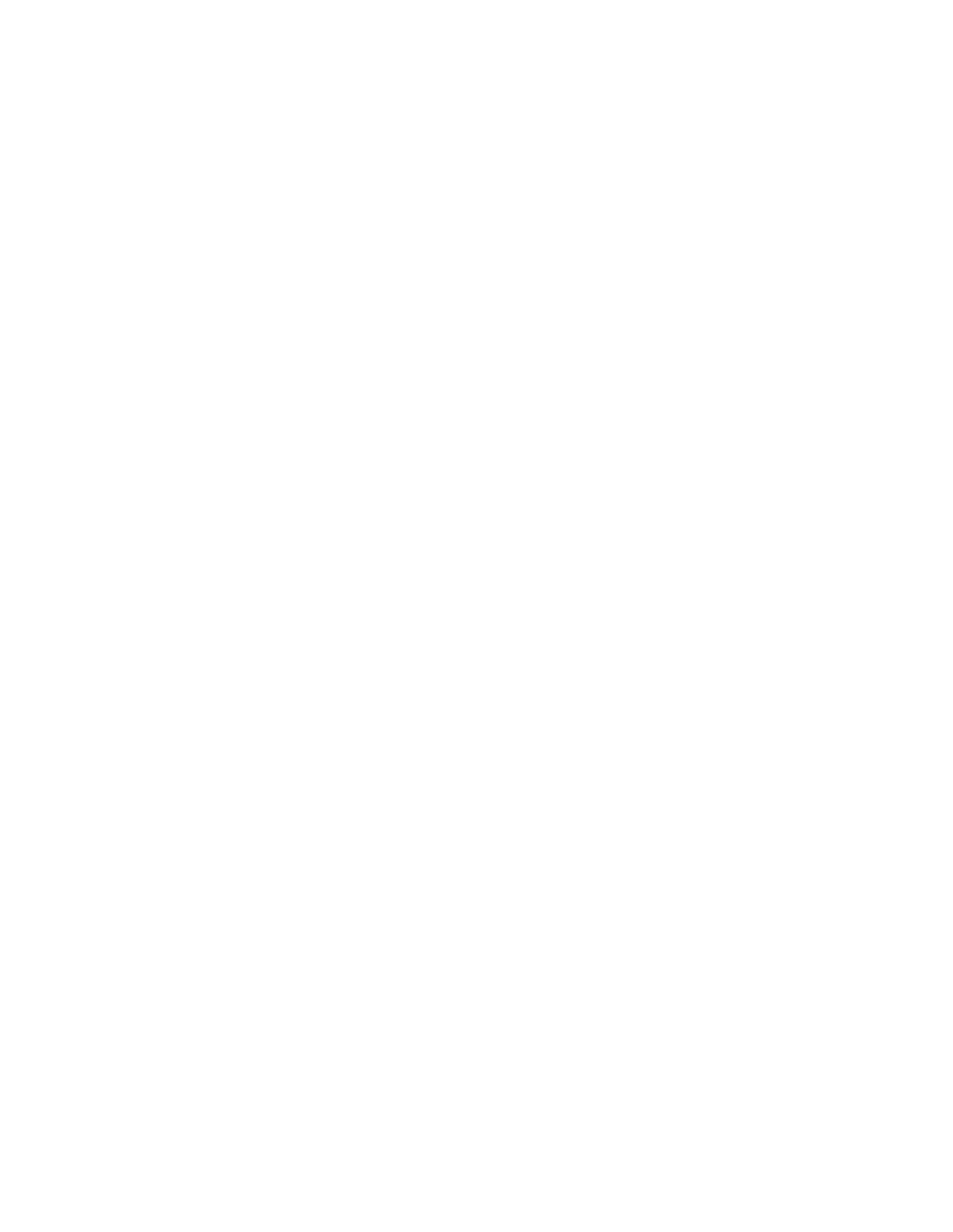# **Academic Programs: School of Education**

Students who apply for admission to graduate programs in the School of Education must have a baccalaureate degree from an accredited institution. Students must also have an overall minimum 2.5 grade point average on a 4.00 scale for all undergraduate study, or a minimum 2.75 grade point average on a 4.0 scale for the last sixty (60) hours of study, which may include no more than twelve (12) hours of graduate study. Students must provide a score on the general section of the Graduate Record Examinations (GRE) or the Miller Analogies Test (MAT) taken within the last five years, and submit two letters of recommendation from persons qualified to evaluate their ability to pursue graduate study in education. Master of Education in Mathematics applicants must also take the subject areas test of the GRE.

## **DEPARTMENT OF EDUCATIONAL LEADERSHIP**

The Department of Educational Leadership provides programs designed to prepare administrators, supervisors, and master teachers as facilitators of learning at all levels in the nation's schools. School administration programs are offered at the master's and doctoral (Ed.D.) levels**.** 

## **DEGREES OFFERED**

Doctor of Education, Ed.D. in Educational Leadership Master of School Administration, MSA

## **Doctorate in Educational Leadership:** Superintendent Licensure, 60 Credits

The doctoral program in educational leadership requires sixty (60) semester hours of graduate course credits. This program is directed at senior level or aspiring educational leaders who will, as facilitators of learning, become change agents in the cultural, economic, social, and educational development of North Carolina and the nation.

## **ADMISSION REQUIREMENTS**

Admission to this program is based on the assumption that candidates will be able to complete the requirements of the program and become successful educational leaders. The requirements for admission are as follows:

- 1. Master's degree in school administration is preferred. If a candidate has a master's in another subject area, a minimum of twenty-four (24) hours must be in educational leadership or licensure in school administration. If needed, a person may elect to take the twenty-four (24) hours at Fayetteville State University prior to being admitted to the Ed.D. program.
- 2. A score on the GRE taken within the last five years.
- 3. Minimum graduate GPA of 3.50
- 4. Official transcripts of all college/university work
- 5. Three letters of recommendation
- 6. A personal interview
- 7. A portfolio of professional growth.

#### **Other Requirements**

Students will be admitted in cohorts. A full-time residency or its equivalent must be completed in the first year followed by a year long internship in the second year. Candidates must pass a comprehensive examination at the end of appropriate courses and satisfactorily defend the dissertation at the culmination of the program. For specific requirements and procedures for matriculating through the program, please contact the Director of the Ed.D. program, department chair, or see the Ed.D. Student Handbook.

## **PROGRAM REQUIREMENTS, 60 Credits**

#### **Core Requirements 24 Credits**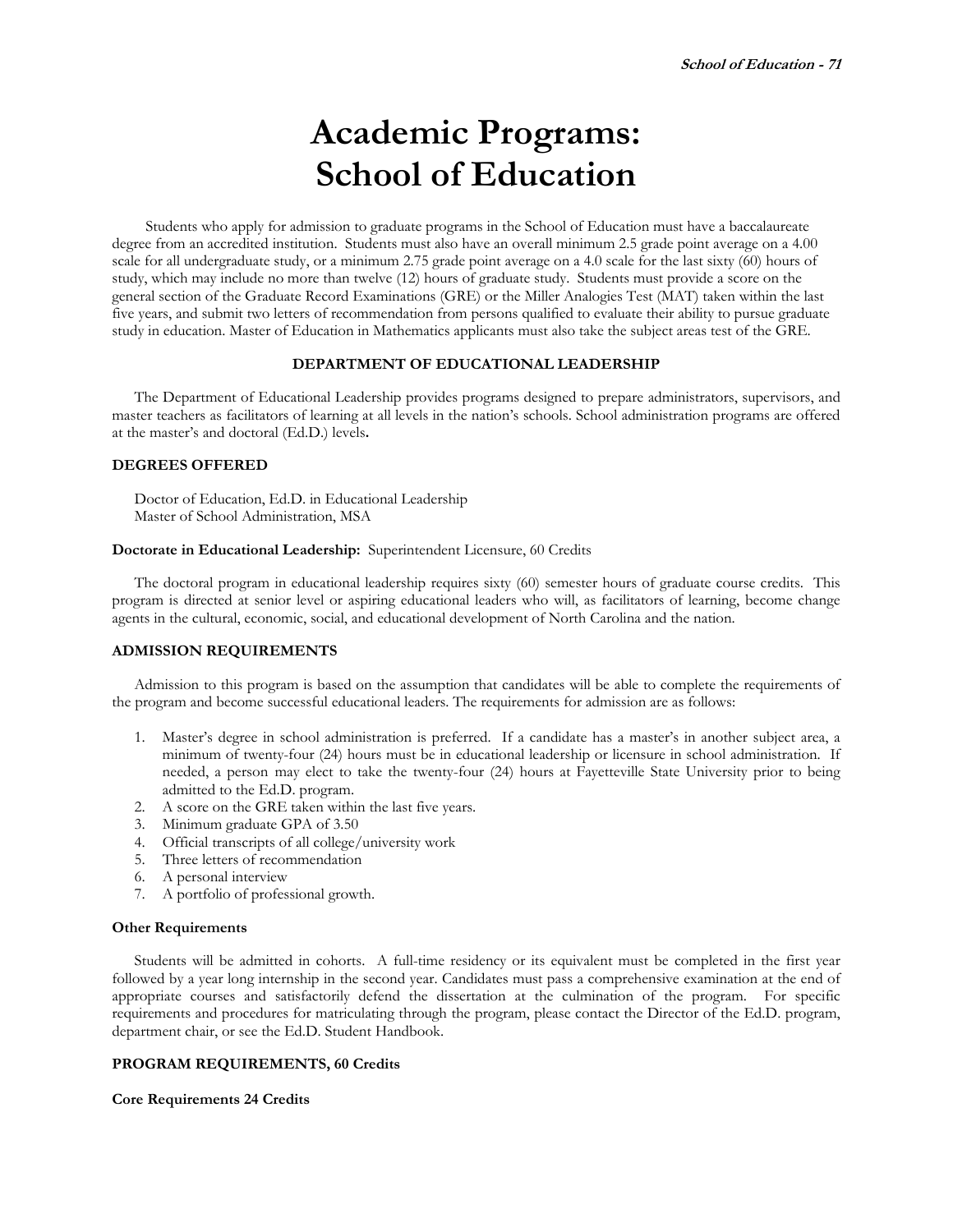#### **72 – School of Education**

- EDLE 700 Group Dynamics, Decision Making, and People Management
- 701 Cultural Diversity in American Schools
- EDLE 703 Public Policy and Political Issues in Education
- EDLE 704 Curriculum and Instructional Leadership
- EDLE 705 The Planning and Financing of Educational Organizations
- EDLE 706 Seminar in Educational Leadership
- EDLE 707 Seminar in Legal Issues and Professional Ethics
- EDLE 708 Organizational Theory and Administrative Behavior

# **Research, 12 Credits**

- EDLE 720 Educational Statistics
- EDLE 721 Research Design and Evaluation Methodology
- EDLE 722 Qualitative Research, Theory, and Application
- EDLE 723 Quantitative Research Application and Methodology

# **Concentration Areas 24 Credits**

K-12 Leadership Higher Education Leadership

# **Internship 6 Credits**

EDLE 730 Internship in Educational Leadership

# **Dissertation 6 Credits**

EDLE 740 Dissertation in Educational Leadership

# **Master of School Administration**

The Master of School Administration requires forty-two (42) semester hours of graduate course credits. Designed to prepare school leaders for the nation, this program is envisioned as a catalyst for the development of dynamic visionary school leaders who will mold effective schools to meet the present and future needs of society. These leaders will include, but will not be limited to, assistant superintendents, principals, and assistant principals.

# **PROGRAM REQUIREMENTS**

All students enrolled in the Master of School Administration Degree Program will be required to complete forty-two (42) hours of graduate course credits, including six (6) hours of electives selected from business, arts and sciences, or special education. A maximum of six (6) hours of graduate transfer credits with a grade of 3.0 or higher may be accepted towards completion of the degree. Only courses from an accredited institution will be considered. Transfer credits accepted will be applied toward required electives. These courses must be in business, arts and sciences, or special education. Students may choose between two programs of study. The program requires that Clinical Administrative Module I students complete the program within a two-year period. These students will be required to enroll in nine semester hours each semester, and be available to participate in scheduled enhancement activities

Clinical Administrative Module II students will be required to enroll in six hours of study per semester and will be required to complete the program over a three-year period, including one summer and two semesters of full-time internship in the third year.

- 1. Formal graduate application to Fayetteville State University
- 2. Undergraduate GPA of 2.75 overall or 3.00 in the last sixty (60) hours of course work.
- 3. A GRE or MAT score taken within the last five years.
- 4. Three letters of recommendation.
- 5. Hold a North Carolina "A" or "M" teaching license.
- 6. Written essay outlining one's graduate educational goals and professional objectives.
- 7. Completion of personal interview, writing exercise and problem solving activity.

# **Other Requirements**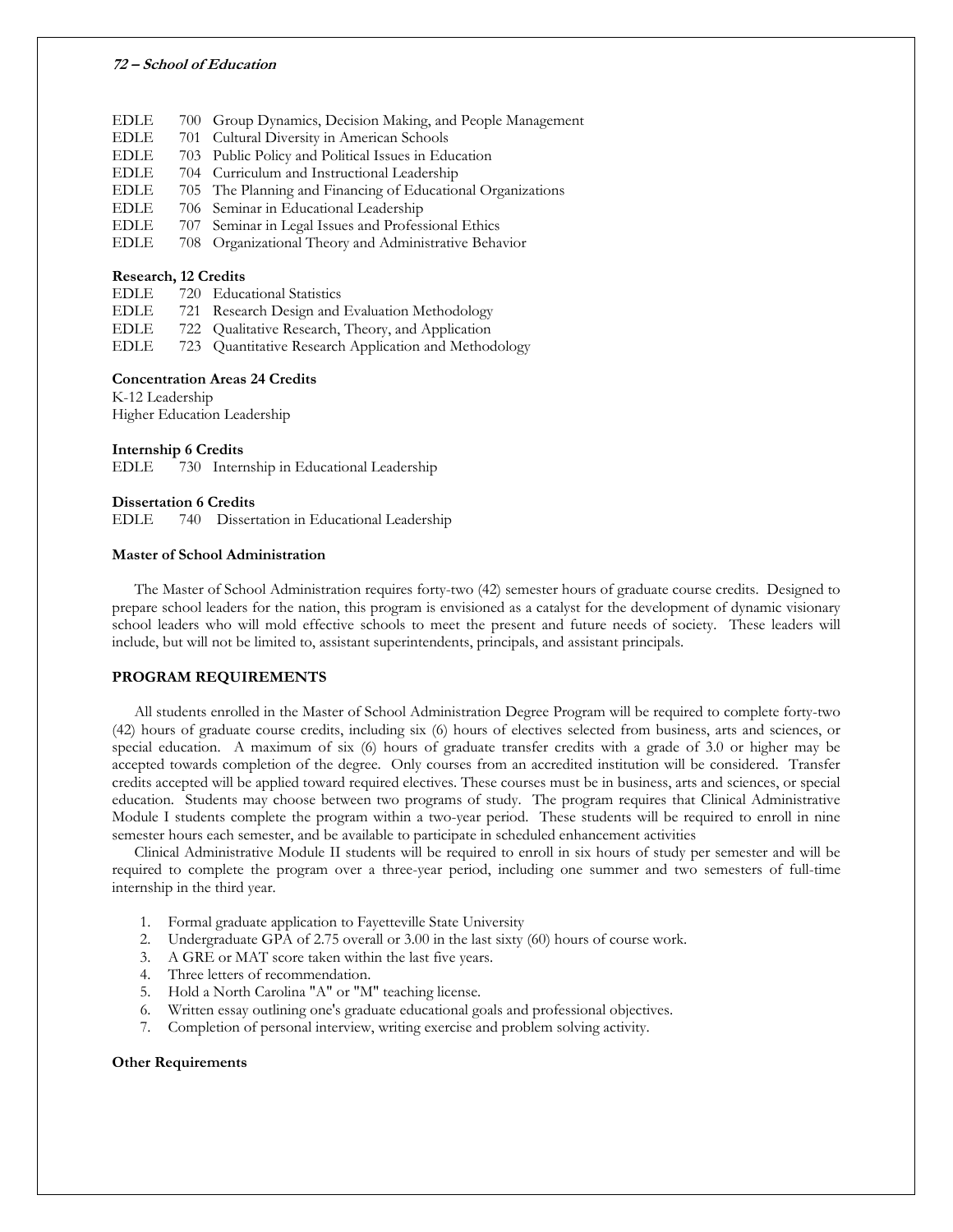Students will be admitted in cohorts each fall semester. Candidates must pass a comprehensive examination upon completion of appropriate courses. For additional program information, applicants should contact the program coordinator or department chair.

#### **Program Requirements, 42 Credits**

#### **Specialization 21 Credits**

- EDAM 650 Leadership and Evaluation Seminar
- EDAM 651 Humanistic Dimensions and Diversity
- EDAM 652 Research Methodology
- EDAM 660 Leadership in Educational Organizations
- EDAM 661 Legal and Policy Professional Issues
- EDAM 670 Trends and Issues: Resource Management/Society and the Schools
- EDAM 671 Curriculum Theories and Instructional Leadership

#### **Internship, 15 Credits**

EDAM 680 Internship - Part I\* EDAM 690 Internship - Part II\* EDAM 691 Internship - Part III\* \*Prerequisites required.

#### **Electives**, **6 credits**

Six credit hours of electives should be selected from business, arts and sciences, or special education.

#### **DEPARTMENT OF ELEMENTARY EDUCATION**

The major goal of the Department of Elementary Education is to prepare education professionals as facilitators of learning by providing a quality graduate degree program in Elementary Education (K-6), and licensure programs in elementary education and in reading. The elementary education curriculum is approved by the North Carolina State Department of Public Instruction for licensure. The curriculum leads to a graduate degree in Elementary Education (K-6).

#### **DEGREES OFFERED:**

Master of Education (M.Ed.): Elementary Education (K-6) Reading Education (K-12)

#### **LICENSURE-ONLY PROGRAMS**:

Class A Level Licensure: Elementary Education (K-6) Reading Education (K-6)

#### **Master of Education: Elementary Education (K-6)**

#### **ALL STUDENTS MUST HAVE AT LEAST A CLASS A LEVEL LICENSE IN A TEACHING FIELD TO BE ACCEPTED INTO THE MASTER OF EDUCATION DEGREE PROGRAM.**

#### **PROGRAM REQUIREMENTS, 36-39 Credits**

#### **Professional Education Core, 12 Credits**

- EDUC 610 Planning and Implementing Instruction for Diverse Learners
- EDUC 641 Advanced Studies in Human Development and Learning
- EDUC 650 Effective Practices for Teaching, Learning, and Collaborative Leadership
- EDUC 690 Applied Research in Education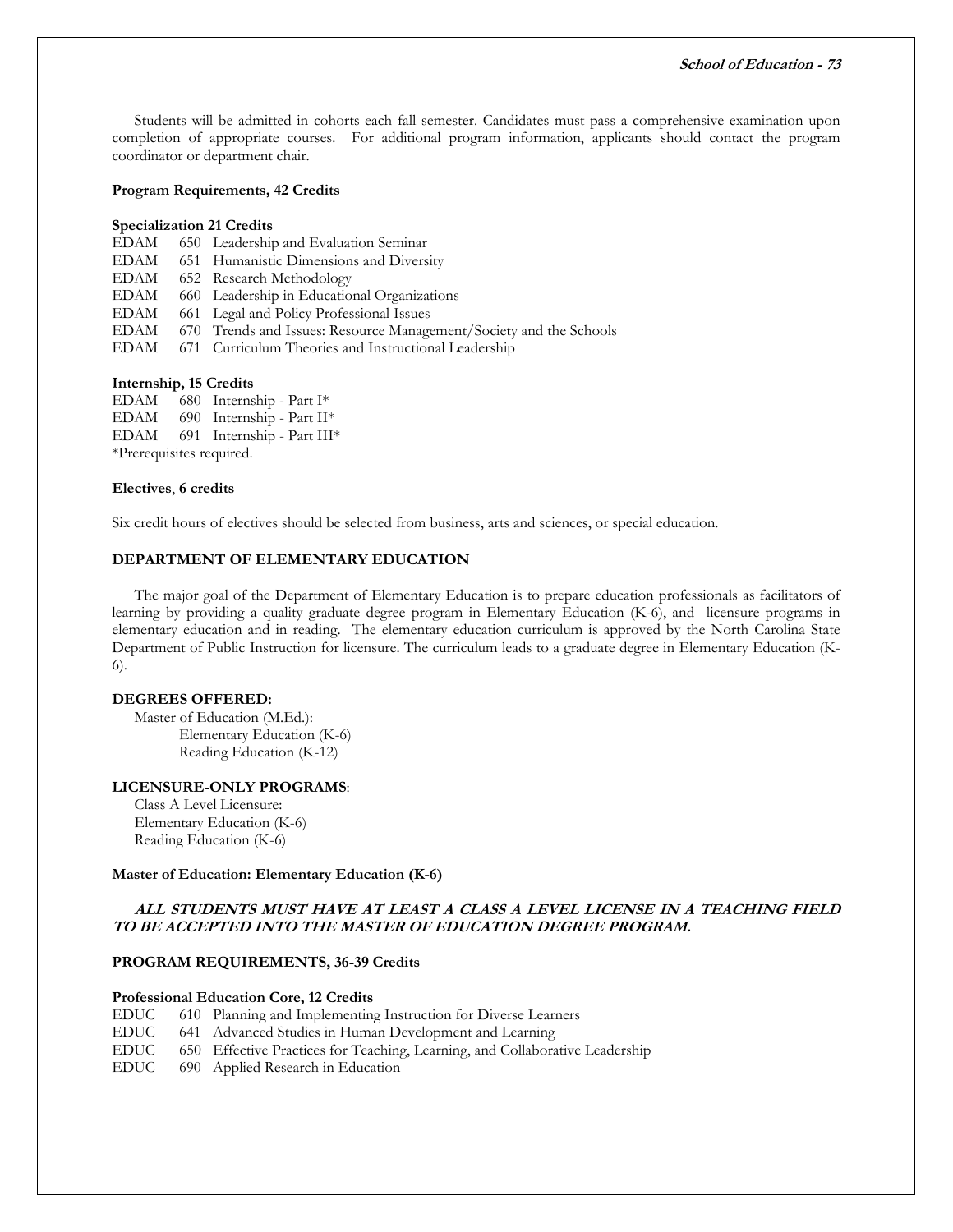#### **74 – School of Education**

**Note: EDUC 690 is the prerequisite for EDUC 698 and MUST be one of the first six semester hours of credit earned as an M.Ed. degree-seeking graduate student in the School of Education.** 

#### **Specialization Area 12 Credits**

#### **Choose four from the following courses in consultation with an advisor:**

- ELEM 533 Advanced Studies in Teaching Mathematics
- ELEM 534 Advanced Studies in Teaching Social Studies
- ELEM 623 Advanced Studies in Teaching Language Arts
- \*ELEM 640 Issues in Elementary Education
- ELEM 691 Integrating Technology into the Elementary School Curriculum
- READ 610 Foundations of Literacy

\*Required

#### **Product of Learning 3 - 6 Credits**

A product of learning in Elementary Education is required and consists of three options: (1) Master's Action Research Project, (2) Master's Thesis, or (3) an Advanced Professional Portfolio. A variable credit of three to six hours can be earned. Students who elect to write a thesis will earn six semester hours and those who elect to conduct action research or develop and advanced portfolio will earn three semester hours.

EDUC 698 Advanced Applied Product of Learning

#### **Concentration 6 Credits**

Choose two of the following concentration options in consultation with an advisor

Option A. Early Childhood

ELEM 552 Foundations of Early Childhood Curriculum

ELEM 553 Teaching and Evaluation in Early Childhood Education

Option B. Mathematics

Choose two from the from the following courses in consultation with an advisor:

- ELEM 505 Foundations of Arithmetic
- ELEM 530 Remediation of Math Difficultie
- ELEM 540 Mathematics for Gifted Children

Option C. Literacy

Choose two of the following course in consultation with an advisor:

- READ 512 Improvement of Reading Instruction
- READ 513 Reading Remediation Practicum
- READ 516 Applied Phonics
- READ 552 Teaching Literacy Across the Content Areas
- READ 605 Investigations in the Teaching of Reading
- READ 610 Foundations of Literacy
- READ 618 Reading: The Learning Bases
- READ 621 Assessment and Evaluation of Reading Problems
- READ 622 Correction of Reading Problems

**Elective, 3 Credits** 

**Master of Education in Reading Education (K-12)** 

#### **ALL STUDENTS MUST HAVE AT LEAST A CLASS A LEVEL LICENSE IN A TEACHING FIELD TO BE ACCEPTED INTO THE MASTER OF EDUCATION DEGREE PROGRAM.**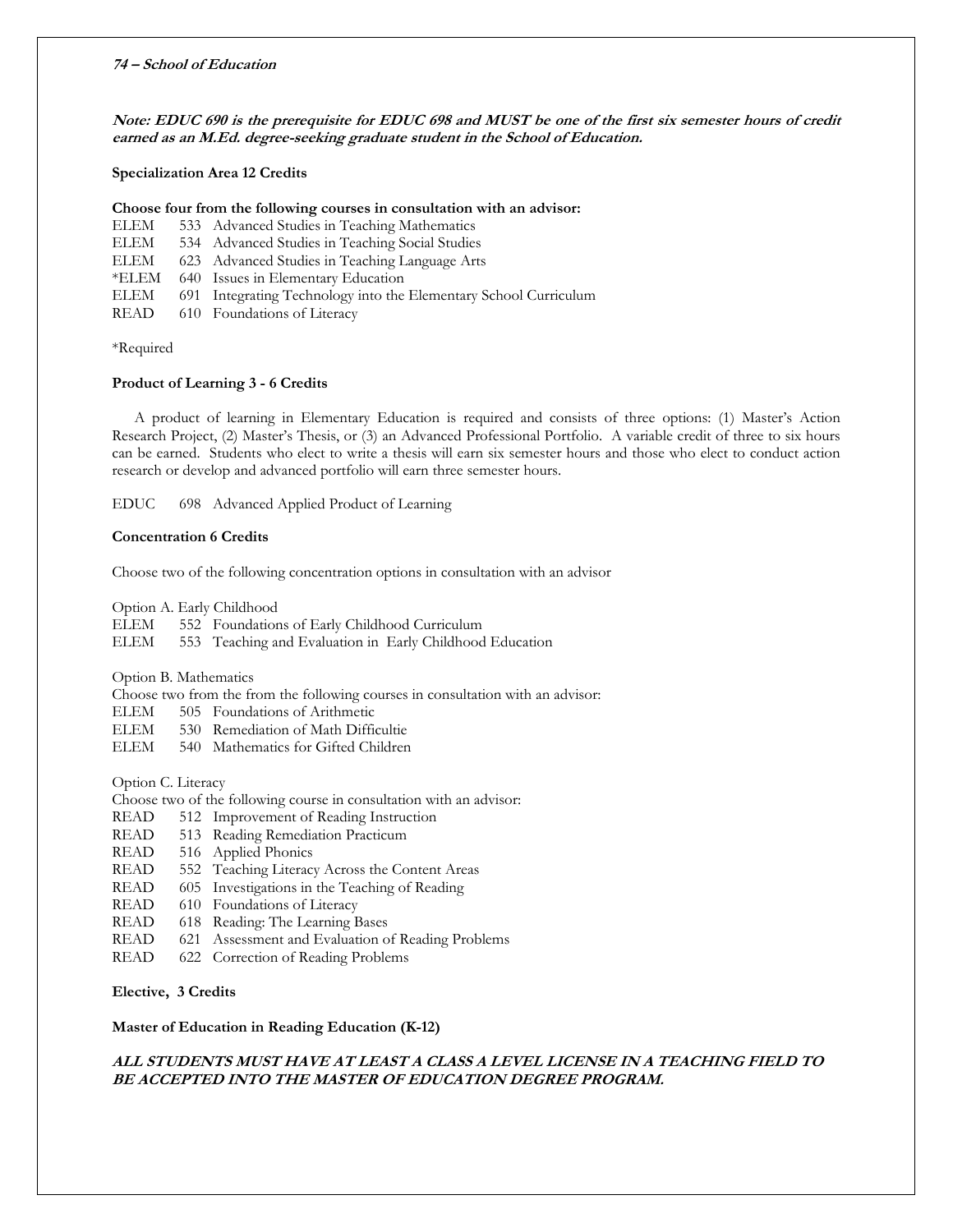#### **PROGRAM REQUIREMENTS 36-39 Credits**

#### **Professional Education Core 12 Credits**

EDUC 610 Planning and Implementing Instruction for Diverse Learners

EDUC 641 Advanced Studies in Human Development and Learning

EDUC 650 Effective Practices for Teaching, Learning and Collaborative Leadership

EDUC 690 Applied Research in Education

#### **Note: EDUC 690 is the prerequisite for READ 698 and MUST be one of the first six semester hours earned as an M. Ed. degree-seeking graduate student in the School of Education.**

#### **Specialization Area 21 Credits**

- READ 552 Teaching Literacy Across Content Areas
- READ 610 Foundations of Literacy
- READ 612 Principles and Practices of Emergent Literacy
- READ 618 Reading: The Learning Base
- READ 620 Assessment and Evaluation of Reading Problems
- READ 623 Correction of Reading Problems

*Choose one of the following:* 

ELEM 623 Advanced Studies in Teaching Language Arts

ELEM 680 Advanced Studies in Children's Literature

READ 605 Investigations in the Teaching of Reading

#### **Product of Learning 3-6 Credits**

A product of learning in Reading Education is required and consists of three options: (1) Master's Action Research Project, (2) Master's Thesis, or (3) an Advanced Professional Portfolio. A variable credit of three to six hours can be earned. Students who elect to write a thesis will earn six semester hours and those who elect to conduct action research or develop an advanced professional portfolio will earn three semester hours.

READ 698 Advanced Applied Product of Learning

#### **Other Requirement**

The Reading Specialist Test of the NTE/PRAXIS examination is required.

#### **Licensure-Only Programs**

#### **CLASS A LICENSURE IN READING EDUCATION**

#### **PROGRAM REQUIREMENTS, 18 Credits**

This program is available for persons who hold an undergraduate education degree and licensure. Those who want Class A Level Licensure in Reading Education must fulfill the licensure requirements by completing a minimum of eighteen (18) hours.

- READ 512 Improvement of Reading Instruction
- READ 513 Reading Remediation and Practicum
- READ 516 Applied Phonics
- READ 552 Teaching Literacy Across Content Areas<br>READ 610 Foundations of Literacy
- 610 Foundations of Literacy

Choose one of the following courses:

- ELEM 623 Advanced Language Arts (or undergraduate equivalent)
- ELEM 680 Advanced Studies in Children's Literature
- READ 618 Reading: The Learning Base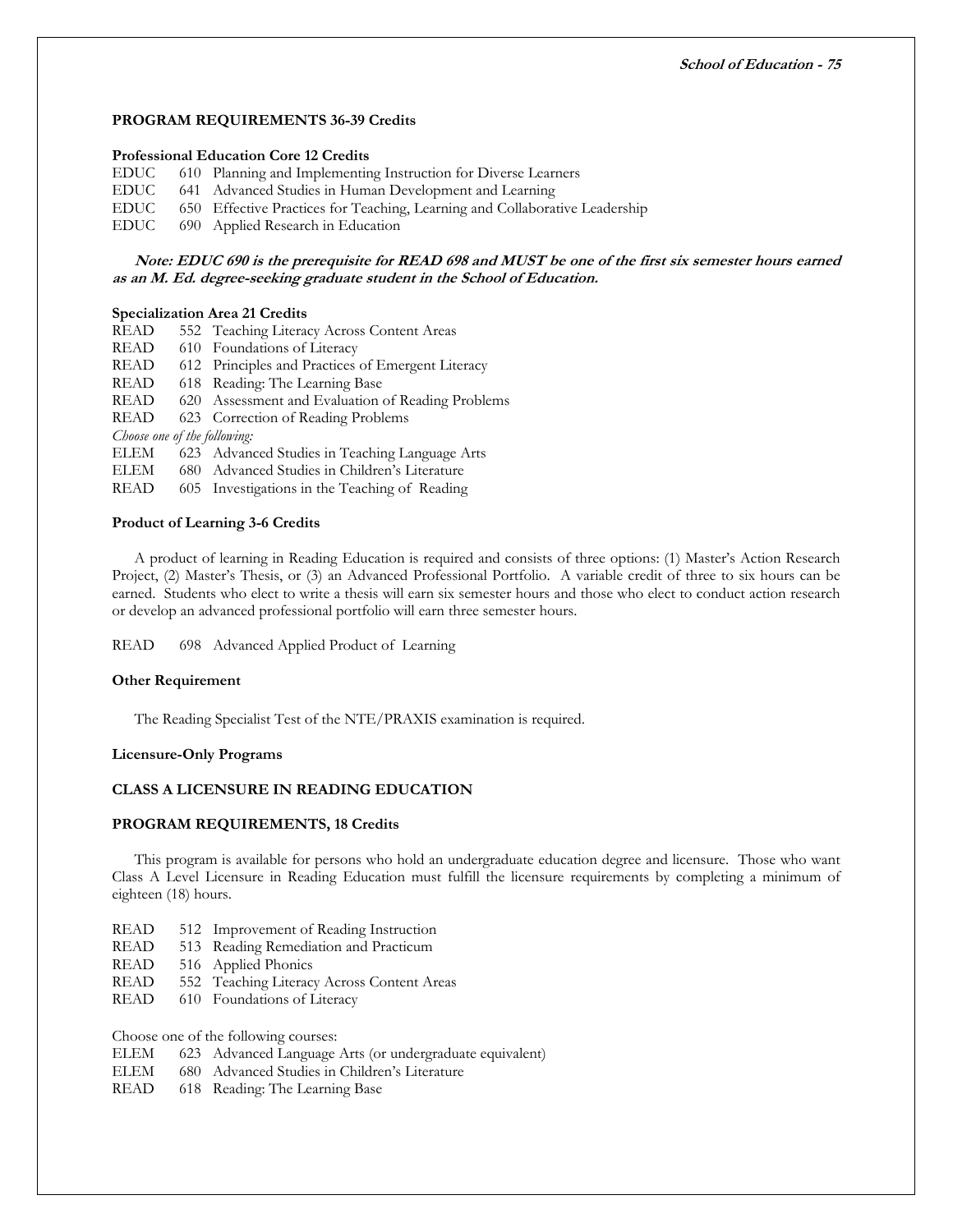#### **76 – School of Education**

#### **Other Requirement**

The Introduction to Reading Test of the PRAXIS II Series is required.

#### **CLASS A LICENSURE IN ELEMENTARY EDUCATION**

The following courses are required in order to be recommended for a teaching licensure by Fayetteville State University. The courses required of each individual are determined by comparing transcripts of previous college courses with a list of courses of all students seeking initial licensure in Elementary Education.

#### **Professional Core, 29 hours**

- EDUC 210 Computers in Education
- EDUC 211 Lab Experince in Area Schools
- EDUC 310 Foundations of Education
- EDUC 315 Music and Art (K-6)
- EDUC 330 Educational Psychology & Measurements
- EDUC 340 Human Growth and Developpment
- ENGL 300 Children's Literature
- HIST 211 U.S. History to 1865 OR
- HIST 212 U.S. History Since 1865
- PEDU 320 Methods of Teaching Health & Physical Education (K-6)
- SPED 320 Educating Exceptional Children

#### **Specialty Area Core, 32 hours**

- ELEM 353 Methods of Teaching Language Arts (K-6)
- ELEM 354 Methods of Teaching Social Studies (K-6)
- ELEM 451 Classroom Management for Elementary Teachers
- ELEM 455 Methods of Teaching Mathematics (K-6)
- ELEM 456 Methods of Teaching Science (K-6)
- READ 315 Teaching Reading in Elementary School
- ELEM 471 Teacher Internship
- ELEM 491 Professional Education Seminar

The number of hours required and the specific courses required can be determined only by a review of all undergraduate course work by the chair of the department. Only persons holding the bachelor's or master's degree are eligible for this licensure.

#### **DEPARTMENT OF MIDDLE GRADES, SECONDARY, AND SPECIAL EDUCATION**

#### **Degrees Offered**

#### **Master of Education (M.Ed.)**

- Middle Grades Education, 6-9; Areas of Concentration: Language Arts, Social Studies, Science, Mathematics Special Education, K-12; Areas of Concentration: Behavioral-Emotional Disabilities, Mental Disabilities, or Specific Learning Disabilities
- Secondary Education, 9-12; Areas of concentration: Biology, English, History, Mathematics, Political Science, or Sociology

#### **Master of Arts in Teaching (M.A.T.)**

Middle Grades Education, 6-9; Concentrations in Language Arts, Social Studies, Science, Mathematics Special Education: General Curriculum, K-12

Secondary Education, 9-12; Concentrations in Biology, English, History, Mathematics, Political Science, Sociology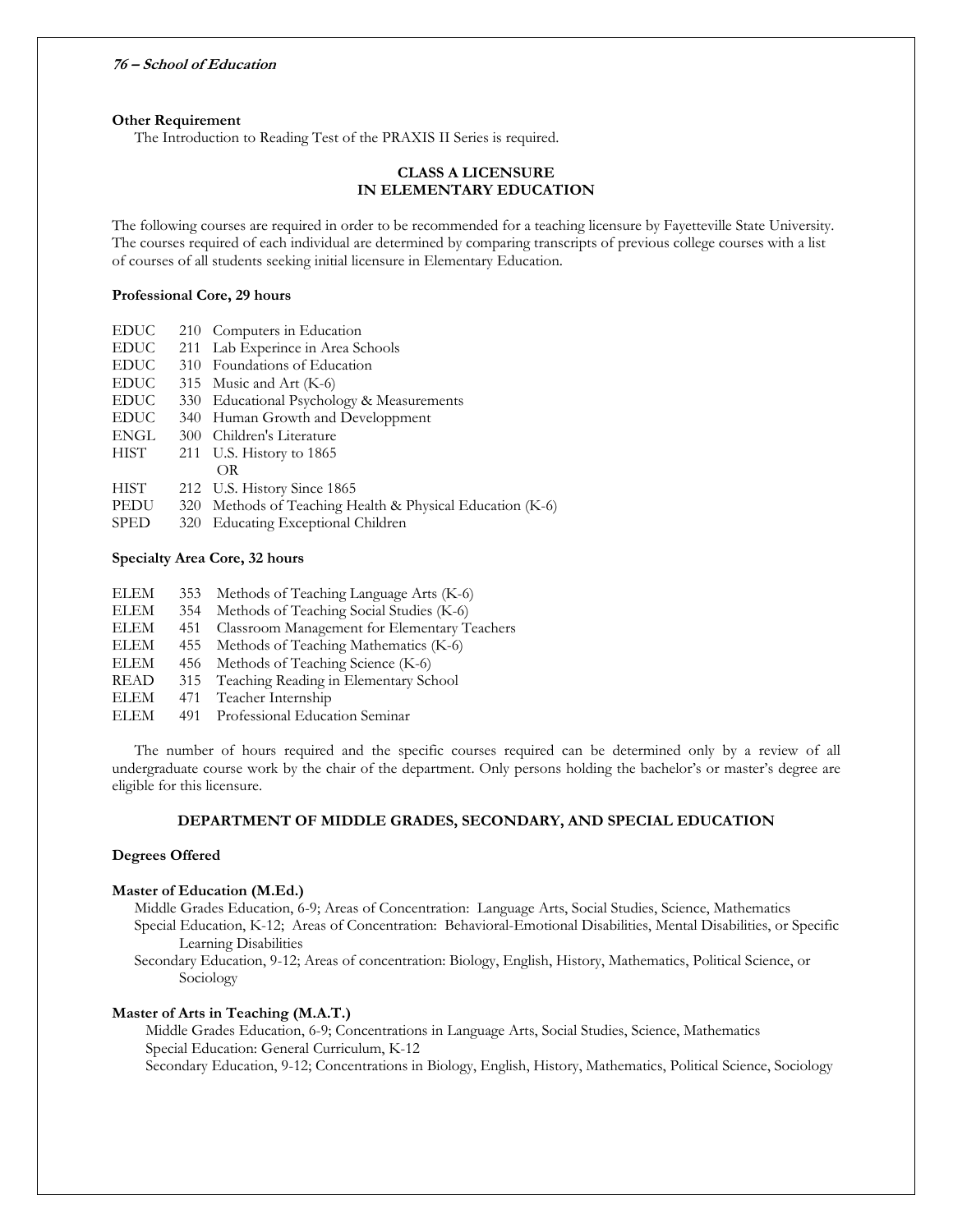**School of Education - 77** 

#### **LICENSURE-ONLY PROGRAMS**

Class A Level Licensure: Middle Grades (6-9) Special Education: General Curriculum (K-12) Secondary Education (9-12) (Select one.) Biology English History Mathematics Political Science Sociology

The principal goal of the Department of Middle Grades, Secondary, and Special Education is to provide a quality education for prospective facilitators of learning in middle grades or special education. In keeping with this principal goal, the department offers programs leading to the Master of Education degrees in Middle Grades (6-9) and Special Education (K-12) and Secondary Education (9-12) and the Master of Arts in Teaching degrees in Middle Grades (6-9) and Special Education: General Curriculum, Secondary Education (9-12). Students seeking a master's degree in middle grades education must select an area of concentration from language arts, social studies, mathematics, or science. Students seeking the M. Ed. in special education may choose one of the following three specialty areas: specific learning disabilities, mental disabilities, and/or behavioral-emotional disabilities. Each of the programs requires a minimum of thirty-six (36-39) semester hours of study. In addition, a Class A level licensure program is available in Middle Grades Education, Special Education: General Curriculum, and Secondary Education.

#### **Master of Education Middle Grades Education, 6-9**

#### **ALL STUDENTS MUST HAVE AT LEAST A CLASS A LEVEL LICENSE IN A TEACHING FIELD TO BE ACCEPTED INTO THE MASTER OF EDUCATION DEGREE PROGRAM**

The Middle Grades Education program is approved for licensure by the North Carolina State Department of Public Instruction.

#### **PROGRAM REQUIREMENTS, 36 Credits**

#### **Professional Core, 12 Credits**

EDUC 610 Planning and Implementing Instruction for Diverse Learners

EDUC 641 Advanced Studies in Human Development and Learning Communities

EDUC 650 Effective Practices for Teaching, Learning, and Collaborative Leadership

EDUC 690 Applied Research in Education\*

**\*EDUC 690 is the prerequisite for EDUC 698 and MUST be one of the first six semester hours earned as a M.Ed. degree-seeking graduate student in the School of Education***.* 

#### **Specialization Areas, 21 Credits**

An area of specialization in one instructional area such as Language Arts, Mathematics, Social Studies, and Science is required with advisor approval. Clinical/practicum/ technology and field experiences are required with all courses. Choose from the following specialization options:

#### **Language Arts**

| EDUC 616 |       | Teaching and Technology in Middle and Secondary Schools |
|----------|-------|---------------------------------------------------------|
|          |       | ENGL 517 Issues in the Teaching of Literature           |
| ENGL 518 |       | Technology and Language Arts Curriculum                 |
|          |       | ELEM 623 Advanced Studies in Teaching Language Arts     |
| ELEM 624 |       | Teaching Writing in the Schools                         |
| ELEM     | 680 - | Advanced Studies in Children's Literature               |
| READ 552 |       | Teaching Literacy Across the Content Area               |

#### **Social Studies**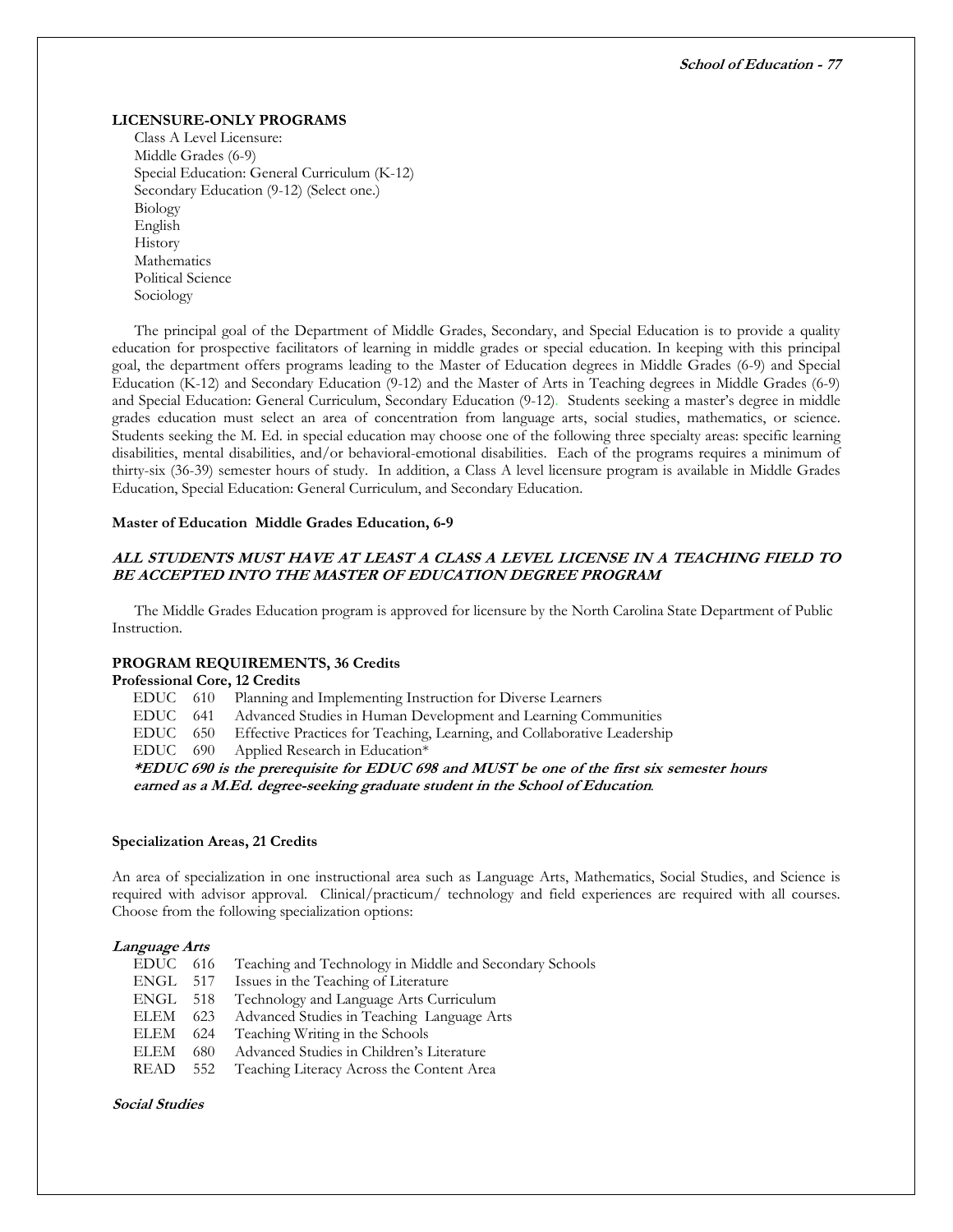- EDUC 616 Teaching and Technology in Middle and Secondary Schools
- READ 552 Teaching Literacy Across the Content Area
- ELEM 534 Advanced Studies in Teaching Social Studies
- HIST 602 Directed Readings in 20th Century History

## **Choose one of the following:**<br> **HIST** 551 Caribbean His

- 551 Caribbean History from Columbus to 1836
- HIST 552 Caribbean History from the Post-Slavery Period Through the 20<sup>th</sup> Century

#### **Choose one of the following:**

- HIST 555 The ABC Countries
- HIST 570 Major Topics in African History
- **Choose one of the following:**
- HIST 590 Special Topics in History
- HIST 591 Special Topics in History

#### **Mathematics**

|          |       | EDUC 616 Teaching and Technology in Middle and Secondary Schools |
|----------|-------|------------------------------------------------------------------|
|          |       | MATH 501 New Technologies in Teaching Mathematics                |
| MATH     | - 502 | Topics in Mathematics for Teachers                               |
| ELEM     |       | 530 Remediation of Math Difficulties                             |
| MATH     | 504   | Current Trends in Mathematics Education                          |
| MATH     | 533   | Advanced Studies in Teaching Mathematics                         |
| READ 552 |       | Teaching Literacy Across the Content Area                        |

#### **Science**

|          | EDUC 616 Teaching and Technology in Middle                    |  |
|----------|---------------------------------------------------------------|--|
|          | and Secondary Schools                                         |  |
|          | ELEM 635 Problems in Science Education                        |  |
| ELEM 652 | Selected Topics in Biological Science for Elementary Teachers |  |
|          | ELEM 653 Selected Topics in Physical Science for Teachers     |  |
|          | ELEM 654 Selected Topics in Earth Science for Teachers        |  |
|          | ELEM 655 Technology and the Sciences                          |  |
|          | READ 552 Teaching Literacy Across the Content Area            |  |
|          |                                                               |  |

#### **Product of Learning, 3-6 Credits**

A product of learning in Middle Grades Education is required and consists of three options: (1) Master's Action Research Project, (2) Master's Thesis, or (3) an Advanced Professional Portfolio. A variable credit of three to six hours can be earned. Students who elect to write a thesis will earn six semester hours and those who elect to conduct action research or develop an advanced professional portfolio will earn three semester hours.

\*\*EDUC 698 Advanced Applied Product of Learning

\*\*This course should be taken during the last semester of course work.

#### **Master of Education in Special Education, K-12**

#### **NOTE: ALL STUDENTS MUST HAVE AT LEAST A CLASS A LEVEL LICENSE IN A TEACHING FIELD TO BE ACCEPTED INTO THE MASTER OF EDUCATION DEGREE PROGRAM.**

The curriculum for the Master of Education in Special Education offers tracks leading to licensure in three available specialization areas: Specific Learning Disabilities, Mental Disabilities, and Behavioral-Emotional Disabilities. Students should see their advisors for further information.

#### **PROGRAM REQUIREMENTS, 36 Credits (For students with current license in Special Education)**

#### **Professional Core, 12 Credits**

- EDUC 610 Planning and Implementing Instruction for Diverse Learners
- EDUC 641 Advanced Studies in Human Development and Learning Communities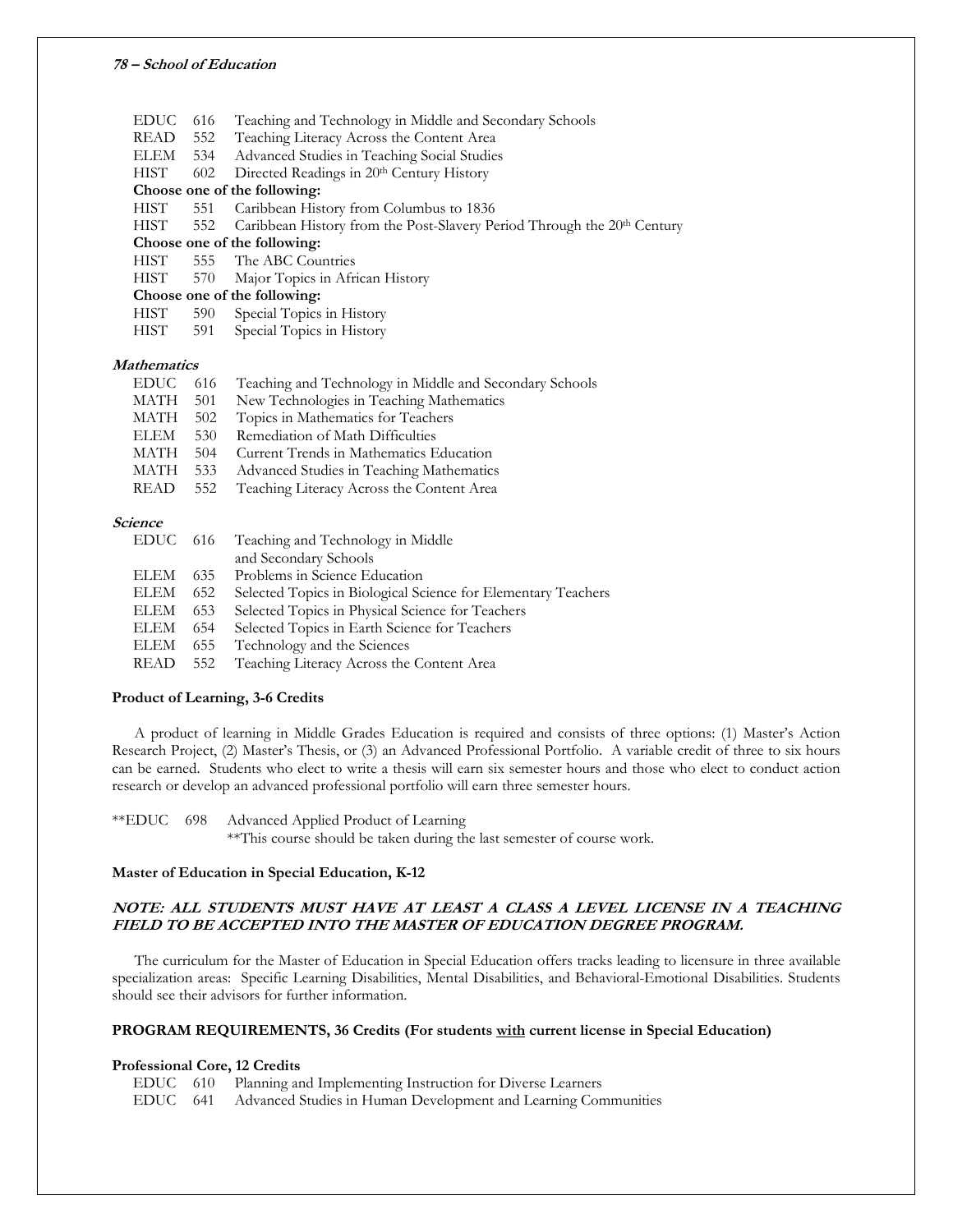EDUC 650 Effective Practices for Teaching, Learning, and Collaborative Leadership<br>EDUC 690 Applied Research in Education\*

Applied Research in Education\*

**\*Note: EDUC 690 is the prerequisite for SPED 698 and MUST be one of the first six semester hours earned as an M.Ed. degree-seeking graduate student in the School of Education.**

#### **Specialization Core, 12 Credits**

SPED 580 Advanced Management of Learning

- SPED 615 Issues and Trends in Special Education
- SPED 641 Advanced Internship in Special Education
- SPED 646 Advanced Assessment Practices in Special Education

#### **Concentration, 6 credits**

Choose one from the following options (A, B, or C) in consultation with an advisor:

#### **A. Specific Learning Disabilities**

SPED 523 Advanced Studies in Specific Learning Disabilities

SPED 635 Curriculum and Effective Practices for Teaching Students with Specific Learning Disabilities

## **B. Mental Disabilities**

SPED 536 Advanced Studies in Mental Disabilities

SPED 634 Curriculum and Effective Practices for Teaching Students with Mental Disabilities

#### **C. Behavioral-Emotional Disabilities**

SPED 538 Advanced Studies in Behavioral-Emotional Disabilities

SPED 639 Curriculum and Effective Practices for Teaching Students with Behavioral-Emotional Disabilities

#### **Guided Elective, 3 Credits**

#### **Product of Learning 3-6 Credits**

\*\*SPED 698 Advanced Applied Product of Learning

\*\*This course should be taken during the last semester of course work.

(A product of learning in Special Education is required and consists of three options: (1) Master's Action Research Project, (2) Master's Thesis, or (3) an Advanced Professional Portfolio. A variable credit of three to six hours can be earned. Students who elect to write a thesis will earn six semester hours and those who elect to conduct action research or develop an advanced professional portfolio will earn three semester hours.)

No more than 12 semester hours may be completed prior to formal admission to the M. Ed degree program. Additional PRAXIS Exams may be required, depending upon existing license and concentration area.

#### **PROGRAM REQUIREMENTS, 39+ Credits, For students not previously licensed in Special Education but hold a license in other education areas**

Students not licensed in Special Education but holding a license in other areas of education may be admitted to the Master's degree program in Special Education, but must meet the competencies for initial Special Education license prior to completion of the M-level licensure requirements. These students will have their credentials and experiences reviewed by a Special Education advisor and compared to the competencies and requirements for initial licensure in SPED: General Curriculum. These students will normally complete initial licensure requirements in SPED: General Curriculum by completing the following courses (most of which will count toward the M.Ed. in Special Education, as well):

#### **Professional Core, 12 Credits**

|          | EDUC 610 Planning and Implementing Instruction for Diverse Learners               |
|----------|-----------------------------------------------------------------------------------|
|          | EDUC 641 Advanced Studies in Human Development and Learning Communities           |
|          | EDUC 650 Effective Practices for Teaching, Learning, and Collaborative Leadership |
| EDUC 690 | Applied Research in Education*                                                    |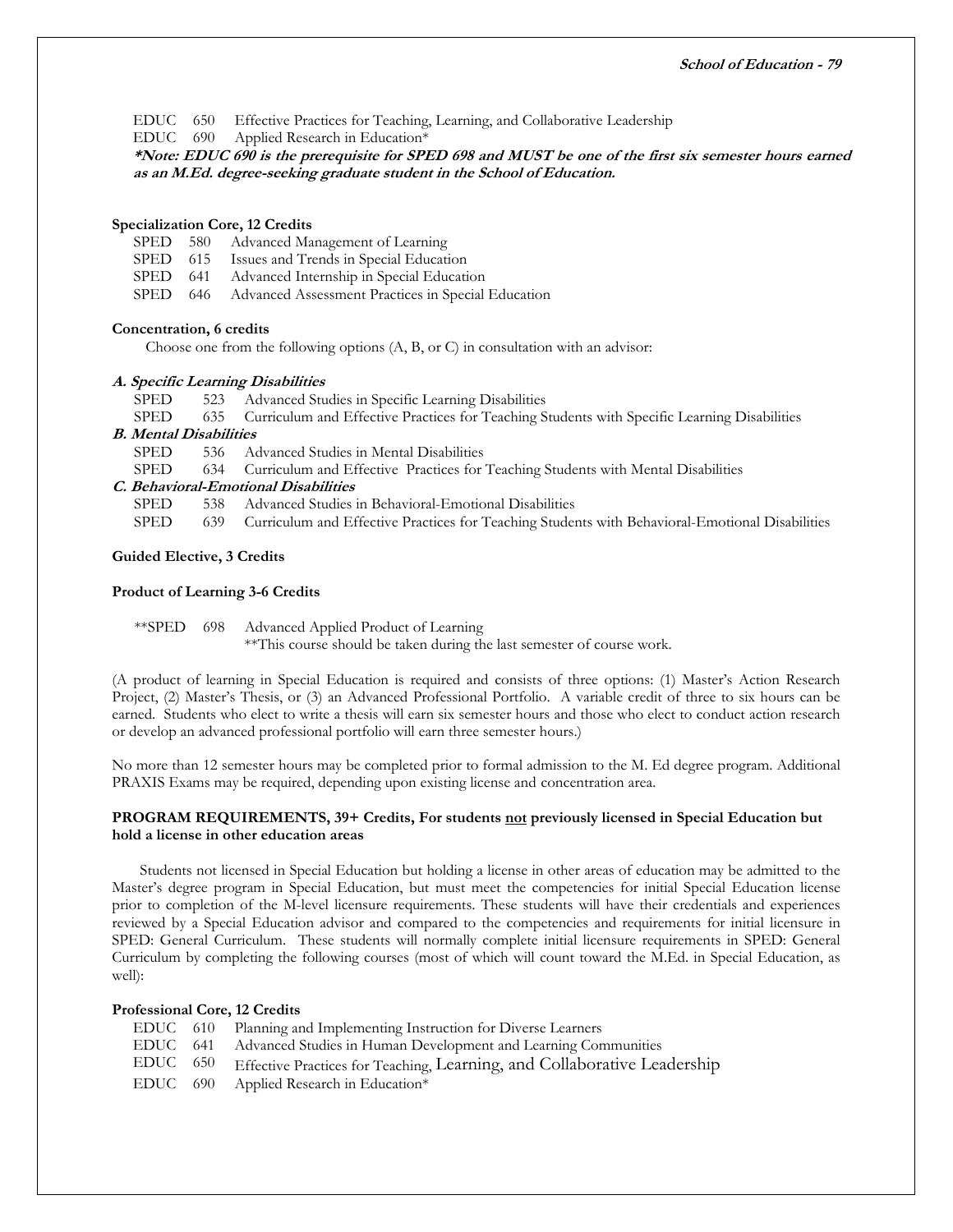**\*Note: EDUC 690 is the prerequisite for SPED 698 and MUST be one of the first six semester hours earned as an M.Ed. degree-seeking graduate student in the School of Education.**

#### **Specialization Core, 12 Credits**

|  | SPED 580 Advanced Management of Learning                    |  |
|--|-------------------------------------------------------------|--|
|  | SPED 600 Practicum in Special Education, 6 credits          |  |
|  | SPED 615 Issues and Trends in Special Education             |  |
|  | SPED 646 Advanced Assessment Practices in Special Education |  |

#### **Guided Elective, 3 credits**

Students not licensed in Special Education but holding a license in another area of education may be admitted to the Master's degree program in Special Education, but must meet the standards for initial Special Education license prior to completion of the advanced level licensure requirements. These students will take SPED 515 or SPED 518 as their elective unless they have previously fulfilled the competencies for the courses in teaching reading, mathematics and written expression. Students who have not met the competencies for either course, will take both courses, one of which will count as an elective and one of which would be a requirement of the initial license but will not count toward the M.Ed. degree.

No more than 12 semester hours may be completed prior to formal admission to the M. Ed degree program.

After completing the courses listed above, students without a SPED license may apply for an initial license in SPED: General Curriculum, after having successfully completed the required PRAXIS II Exams (05353 and 0542)

#### **M.Ed. Program Completion**

For students entering without license in Special Education area who hold license in other education areas

The following Concentration and Product of Learning courses (9 semester hours) are required to complete the M.Ed. degree and M-level license in SLD, MD or BED. In addition, the student must complete the required PRAXIS II Specialty Area Exams in the concentration area.

#### **Concentration, 6 credits**

Choose one from the following options (A, B, or C) in consultation with an advisor

#### **A. Specific Learning Disabilities**

SPED 523 Advanced Studies in Specific Learning Disabilities

SPED 635 Curriculum and Effective Practices for Teaching Students with Specific Learning Disabilities

#### **B. Mental Disabilities**

SPED 536 Advanced Studies in Mental Disabilities

SPED 634 Curriculum and Effective Practices for Teaching Students with Mental Disabilities

#### **C. Behavioral-Emotional Disabilities**

SPED 538 Advanced Studies in Behavioral- Emotional Disabilities

SPED 639 Curriculum and Effective Practices for Teaching Students with Behavioral-Emotional Disabilities

#### **Product of Learning 3-6 Credits**

SPED 698 Advanced Applied Product of Learning

(A product of learning in Special Education is required and consists of three options: (1) Master's Action Research Project, (2) Master's Thesis, or (3) an Advanced Professional Portfolio. A variable credit of three to six hours can be earned. Students who elect to write a thesis will earn six semester hours and those who elect to conduct action research or develop an advanced professional portfolio will earn three semester hours.)

#### **Master of Arts in Teaching: Middle Grades Education (6-9)**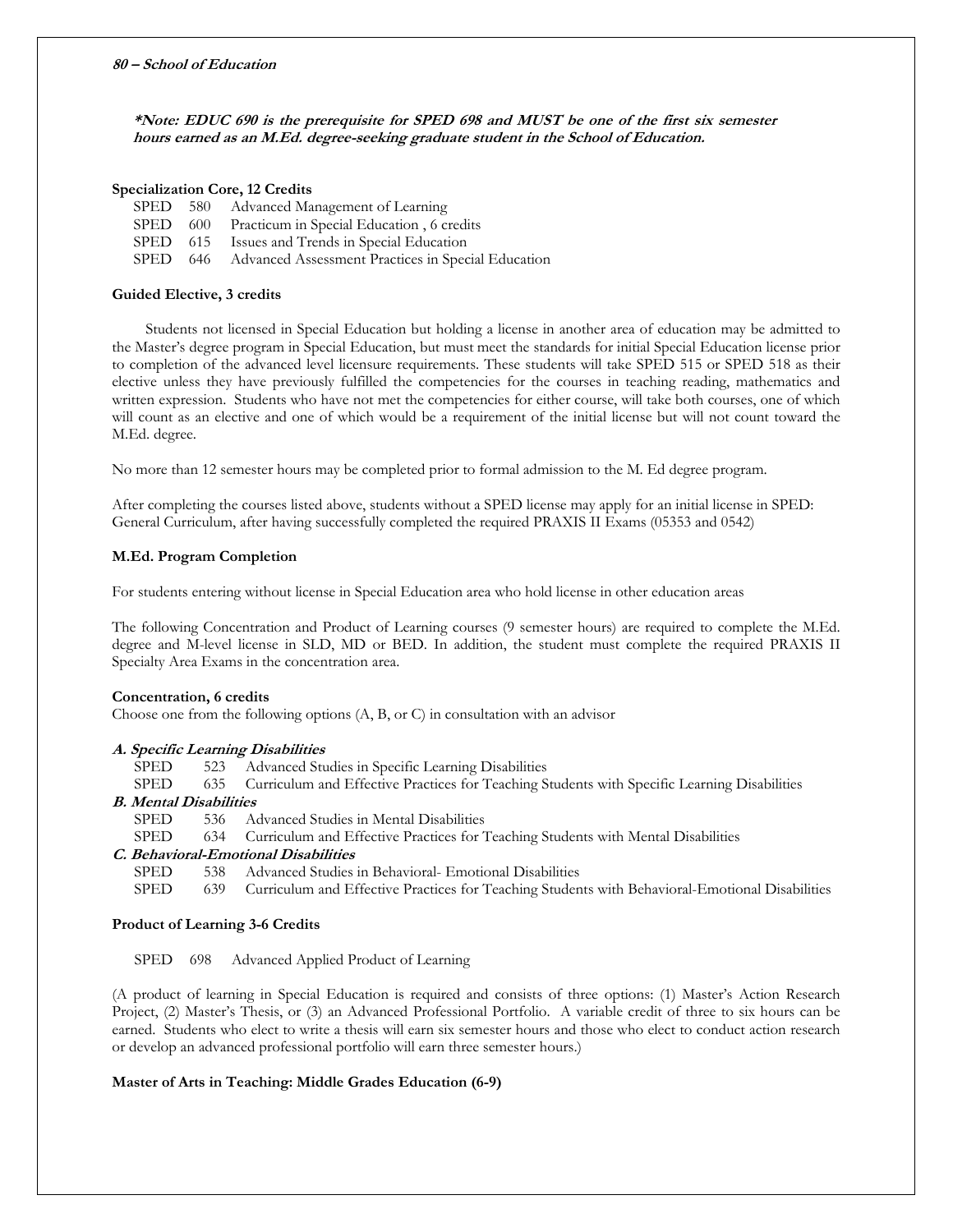The program leading to the Master of Arts in Teaching degree (M.A.T.) in Middle Grades Education provides professional training for "licensure-only" students who already have a degree and/or "lateral entry" teachers who are seeking middle grades teacher licensure. The program combines initial (A) and advanced (M) level licensure requirements in a two-phase process.

Students enrolling in the M.A.T. program must select one of the following subject areas: Language Arts, Mathematics, Social Studies and Science. Upon completion of the program students are recommended for "M" level licensure in the appropriate subject area.

**NOTE**: Students may have to take additional undergraduate subject area coursework in order to meet licensure requirements. Students are required to remove academic area deficiencies prior to enrollment in their graduate methods course and internship. Students should see their advisors or the Chair of the department for further information.

#### **PROGRAM REQUIREMENTS, 39+ Credits**

#### **PHASE 1: Initial Licensure Requirements**

Prerequisite Specialty Area Course Requirements in Language Arts, Mathematics, Science or Social Studies and the PRAXIS II requirement for the Specialty Area should be completed prior to applying for the "A" level license in Middle Grades (Language Arts, Mathematics, Science or Social Studies). The courses required of each individual are determined by comparing transcripts of previous college course work with the list of specialty area requirements for the "A" level license. See advisor or Middle Grades, Secondary & Special Education Department Chair for evaluation of these courses.

The following courses/PRAXIS requirements should be taken prior to applying for the A-level license in Middle Grades Education **15 Credits** 

EDUC 610 Planning and Implementing Instruction for Diverse Learners

EDUC 630 Advanced Educational Psychology

EDUC 644 Foundations and Curriculum Development

EDUC 614 Techniques of Teaching in the Middle School

\*\* The course below is a supervised internship and requires placement in the public schools. The student must contact the Director of Teacher Education, advisor and Department Chair of MGSS the semester prior to enrolling in this course for placement in the public schools.

\*\*EDUC 697 Product of Learning (Internship) *This requirement constitutes Student Teaching and requires admission to Student Teaching prior to registration*

**Upon completion of the courses and PRAXIS requirements listed above, participants should contact the Department Chair of MGSS who will notify the Registrar's Office that the student has completed initial licensure requirements for Middle Grades Education. Participants should make application for A-level licensure recommendation through the Office of Teacher Education.** 

**Initial licensure (A-level) requirements in Middle Grades Education must be completed prior to taking the courses to complete the MAT program.** 

**PHASE 2: Advanced Licensure Specialty Area Requirements: 21 Credits** 

#### **Language Arts**

| *EDUC       | -690 | Applied Research in Education                                                        |
|-------------|------|--------------------------------------------------------------------------------------|
|             |      | *EDUC 690 is the prerequisite for EDUC 698 and MUST be one of the first six semester |
|             |      | hours earned as a M.A.T. degree-seeking graduate student in the School of Education. |
| ENGL        | 517  | Issues in the Teaching of Literature                                                 |
| ENGL        | 518  | Technology and Language Arts Curriculum                                              |
| ELEM        | 623  | Advanced Studies in Teaching Language Arts                                           |
| ELEM        | 624  | Teaching Writing in the Schools                                                      |
| <b>ELEM</b> | 680  | Advanced Studies in Children's Literature                                            |
| READ        | 552  | Teaching Literacy Across the Content Area                                            |

**Social Studies**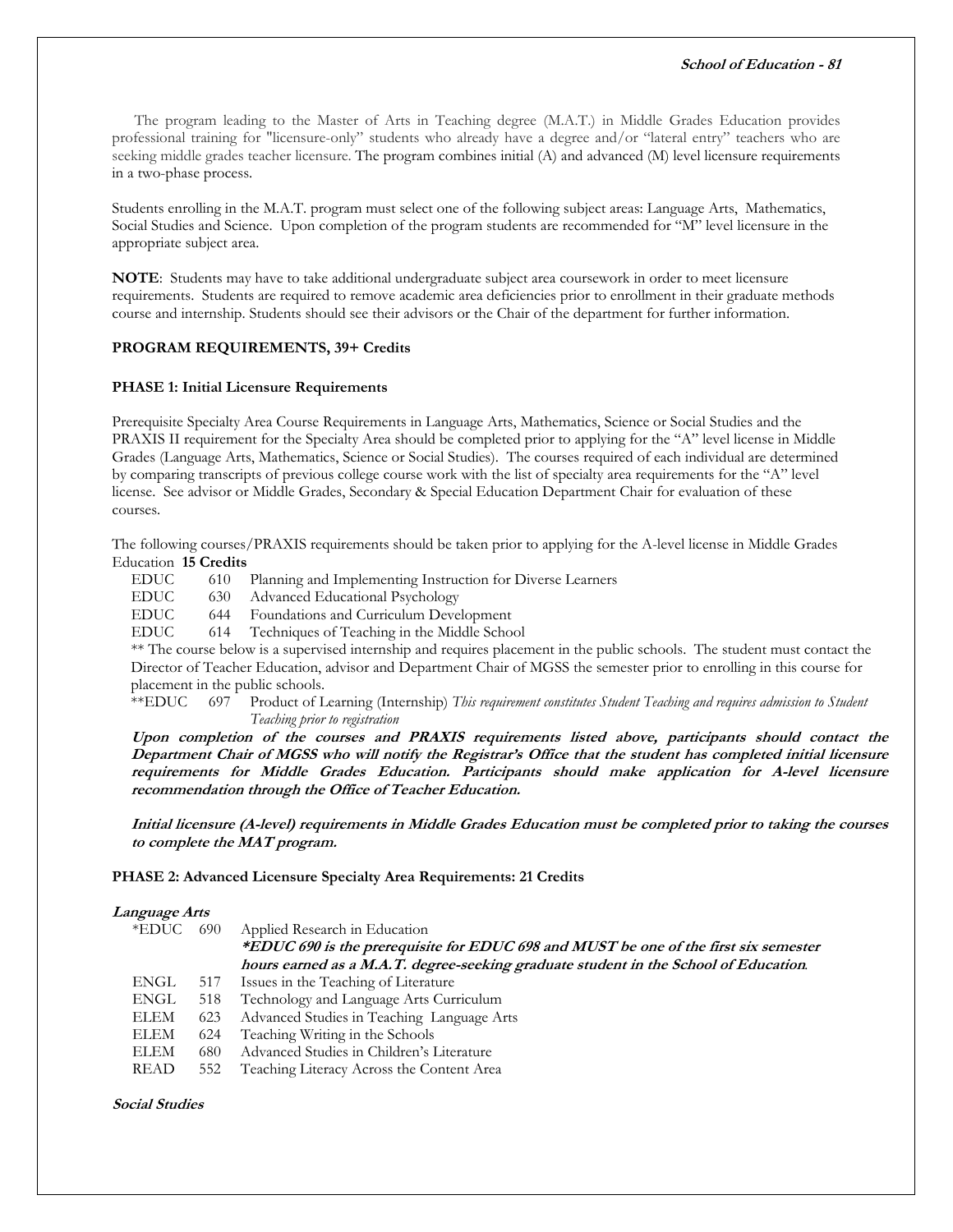#### **82 – School of Education**

|                                                                 | *EDUC              | 690                                                                                  | Applied Research in Education                                                        |  |
|-----------------------------------------------------------------|--------------------|--------------------------------------------------------------------------------------|--------------------------------------------------------------------------------------|--|
|                                                                 |                    |                                                                                      | *EDUC 690 is the prerequisite for EDUC 698 and MUST be one of the first six semester |  |
|                                                                 |                    | hours earned as a M.A.T. degree-seeking graduate student in the School of Education. |                                                                                      |  |
| <b>READ</b><br>552<br>Teaching Literacy Across the Content Area |                    |                                                                                      |                                                                                      |  |
|                                                                 | <b>ELEM</b>        | 534                                                                                  | Advanced Studies in Teaching Social Studies                                          |  |
|                                                                 | <b>HIST</b>        | 602                                                                                  | Directed Readings in 20th Century History                                            |  |
|                                                                 |                    |                                                                                      | Choose one of the following:                                                         |  |
|                                                                 | <b>HIST</b>        | 551                                                                                  | Caribbean History from Columbus to 1836                                              |  |
|                                                                 | <b>HIST</b>        | 552                                                                                  | Caribbean History from the Post-Slavery Period Through the 20th Century              |  |
|                                                                 |                    |                                                                                      | Choose one of the following:                                                         |  |
|                                                                 | <b>HIST</b>        | 555                                                                                  | The ABC Countries                                                                    |  |
|                                                                 | <b>HIST</b>        | 570                                                                                  | Major Topics in African History                                                      |  |
|                                                                 |                    |                                                                                      | Choose one of the following:                                                         |  |
|                                                                 | <b>HIST</b>        | 590                                                                                  | Special Topics in History                                                            |  |
|                                                                 | <b>HIST</b>        | 591                                                                                  | Special Topics in History                                                            |  |
|                                                                 | <b>Mathematics</b> |                                                                                      |                                                                                      |  |
|                                                                 | *EDUC              | 690                                                                                  | Applied Research in Education                                                        |  |
|                                                                 |                    |                                                                                      | *EDUC 690 is the prerequisite for EDUC 698 and MUST be one of the first six semester |  |
|                                                                 |                    |                                                                                      | hours earned as a M.A.T. degree-seeking graduate student in the School of Education. |  |
|                                                                 | <b>MATH</b>        | 501                                                                                  | New Technologies in Teaching Mathematics                                             |  |
|                                                                 | <b>MATH</b>        | 502                                                                                  | Topics in Mathematics for Teachers                                                   |  |
|                                                                 | <b>ELEM</b>        | 530                                                                                  | Remediation of Math Difficulties                                                     |  |
|                                                                 | <b>MATH</b>        | 504                                                                                  | Current Trends in Mathematics Education                                              |  |
|                                                                 | <b>MATH</b>        | 533                                                                                  | Advanced Studies in Teaching Mathematics                                             |  |
|                                                                 | <b>READ</b>        | 552                                                                                  | Teaching Literacy Across the Content Area                                            |  |
|                                                                 | <b>Science</b>     |                                                                                      |                                                                                      |  |
|                                                                 | $*$ EDUC           | 690                                                                                  | Applied Research in Education                                                        |  |
|                                                                 |                    |                                                                                      | *EDUC 690 is the prerequisite for EDUC 698 and MUST be one of the first six semester |  |
|                                                                 |                    |                                                                                      | hours earned as a M.A.T. degree-seeking graduate student in the School of Education. |  |
|                                                                 | <b>ELEM</b>        | 635                                                                                  | Problems in Science Education                                                        |  |
|                                                                 | <b>ELEM</b>        | 652                                                                                  | Selected Topics in Biological Science for Elementary Teachers                        |  |
|                                                                 | <b>ELEM</b>        | 653                                                                                  | Selected Topics in Physical Science for Teachers                                     |  |

- ELEM 654 Selected Topics in Earth Science for Teachers
- ELEM 655 Technology and the Sciences
- READ 552 Teaching Literacy Across the Content Area

## **Product of Learning, 3-6 Credits**

A product of learning in Middle Grades Education is required and consists of three options: (1) Master's Action Research Project, (2) Master's Thesis, or (3) an Advanced Professional Portfolio. A variable credit of three to six hours can be earned. Students who elect to write a thesis will earn six semester hours and those who elect to conduct action research or develop an advanced professional portfolio will earn three semester hours.

\*\*EDUC 698 Advanced Applied Product of Learning

\*\*This course should be taken during the last semester of course work.

## Additional Notes:

**No more than 12 semester hours to be counted toward the degree may be completed prior to formal admission to the MAT degree program.** 

**Participants must complete required PRAXIS II examinations in their chosen specialty area:** 

**PRAXIS II Test: 10049 – Middle School English Language Arts** 

**PRAXIS II Test: 20069 – Middle School Mathematics**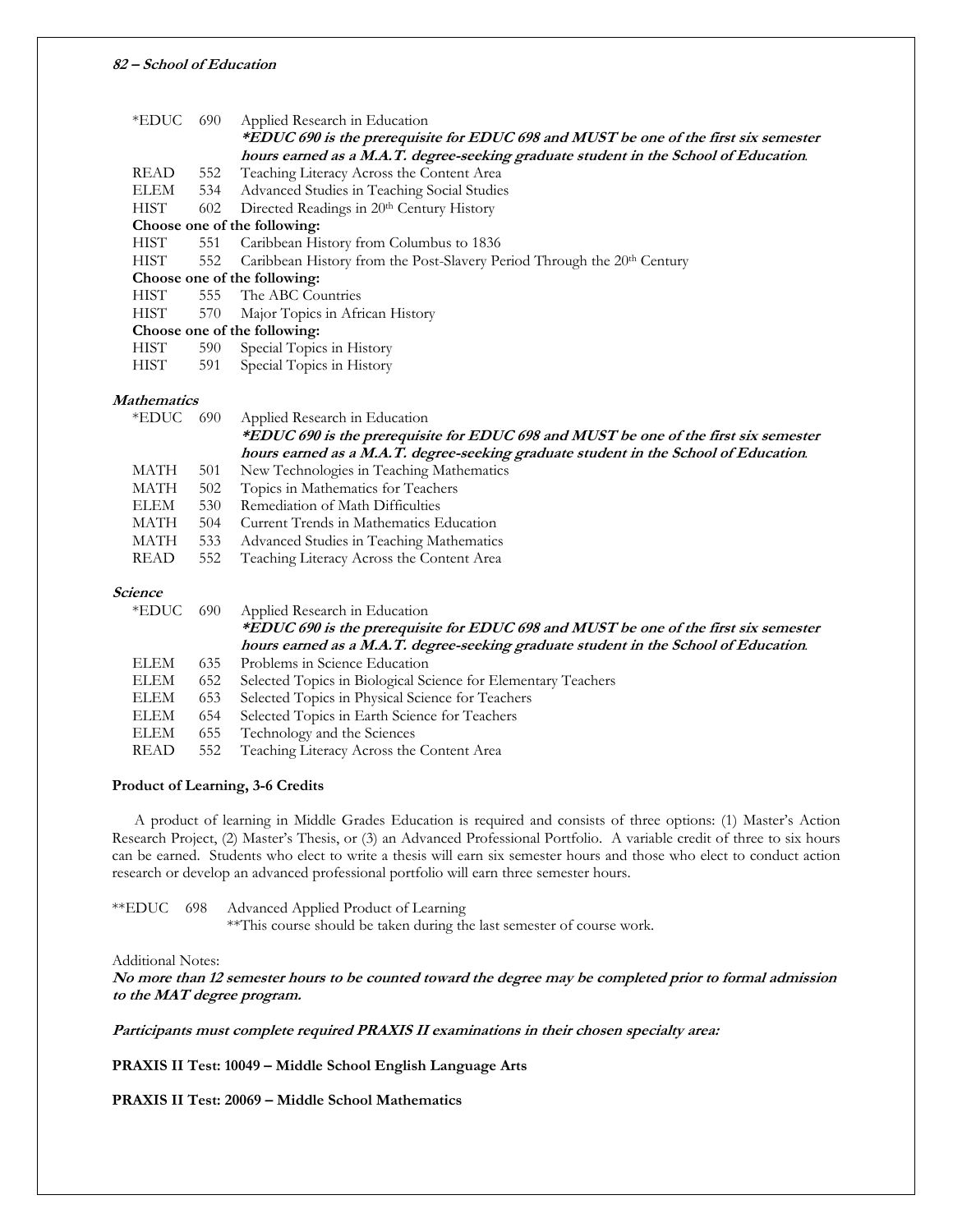#### **PRAXIS II Test: 10439 – Middle School Science**

#### **PRAXIS II Test: 20089 – Middle School Social Studies**

#### **Master of Arts in Teaching- Special Education: General Curriculum, K-12**

The Master of Arts in Teaching in Special Education: General Curriculum is available for students who are licensed or non-licensed. Students should see their advisors for further information. The program combines initial (A) and advanced (M) level licensure requirements in a 2-step process.

#### **PROGRAM REQUIREMENTS, 39+ Credits**

#### **Step 1: Initial Licensure Requirements**

The following courses/PRAXIS requirements should be taken prior to applying for the A-level license in SPED: General Curriculum, 30 – 42 credits

- EDUC 610 Planning and Implementing Instruction for Diverse Learners<br>EDUC 630 Advanced Educational Psychology and Measurement
- Advanced Educational Psychology and Measurement
- SPED 530 Introduction to Special Education  $or$  SPED 615 Trends and Issues in Special Education EDUC 690 Applied Research in Education\*</u>
- 690 Applied Research in Education\*
- SPED 647 Educational Assessment Students with Disabilities
- SPED 515 Assessing and Teaching Reading to Students with Disabilities
- SPED 518 Assessing and Teaching Mathematics and Writing to Students with Disabilities
- SPED 580 Advanced Management of Learning Environments
- SPED 631 Teaching Students with Mild to Moderate Disabilities (Academic Methods)<br>SPED 640 Master's Internship in Special Education (3 sh) or SPED 600 Practicum in S
- SPED 640 Master's Internship in Special Education (3 sh) or SPED 600 Practicum in Special Education (6 sh) and SPED 480- Seminar II: Field Experience in SPED (3 sh) \*\* [the latter two courses are for licensure only students or those not licensed or teaching; see below]

**Upon completion of the courses and PRAXIS requirements listed above, participants should contact the Department Chair of MGSS who will notify the Registrar's Office that the student has completed initial licensure requirements for SPED: General Curriculum. Participants should make application for A-level licensure recommendation through the Office of Teacher Education.** 

**Initial licensure (A-level) requirements in SPED: General Curriculum must be completed prior to taking the courses to complete the MAT program** 

#### **Notes:**

**\*EDUC 690 is the prerequisite for SPED 698 and MUST be one of the first six semester hours earned as an M.Ed. degree-seeking graduate student in the School of Education. \*\*Licensure only students in SPED should take SPED 480-Seminar II: Field Experience in SPED (3 sh) prior to admission to Teacher Education; in addition, they should replace the SPED 640 requirement with SPED 600 Practicum in Special Education (6 sh). This requirement constitutes Student Teaching and requires admission to Student Teaching prior to registration** 

Step 2: Advanced Licensure Requirements (MAT Program Completion)**, 12 Credits** 

- EDUC 690 Applied Research in Education
- SPED 643 Seminar in Special Education or SPED 649 Consultative Role of the Special Educator
- SPED 633 Teaching Adolescents with Disabilities

\*\*SPED 698 Advanced Research Products of Learning (a field experience; should be taken during the final semester of the program)

\*\*This course should be taken during the last semester of course work..

Additional Notes:

**No more than 12 semester hours to be counted toward the degree may be completed prior to formal admission to the MAT degree program.**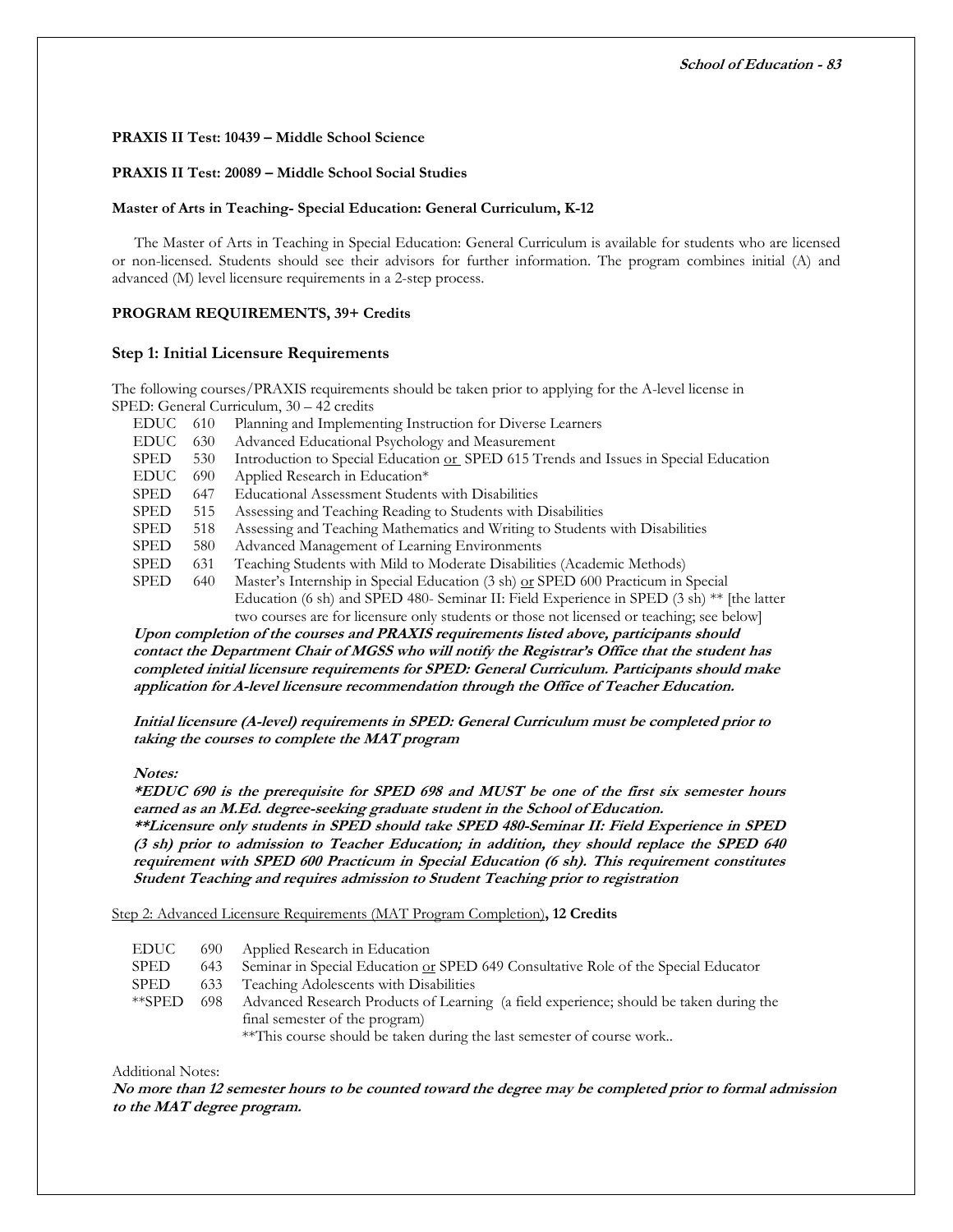**All participants for initial licensure must be admitted to Teacher Education. Admission to Teacher Education requires a 2.5 UGPA, completion of SPED 480 or equivalent, and PRAXIS I or SAT exams (if GPA is less than 2.5).** 

**Participants must complete required PRAXIS II examinations in Education of Exceptional Students: Core Content Knowledge (20353) and Education of Exceptional Students: Mild to Moderate Disabilities (10542).** 

#### **LICENSURE-ONLY PROGRAMS**

Initial licensure-only and lateral entry programs are available in Middle Grades Education, Special Education: General Curriculum and Secondary Education at the post-baccalaureate level.

#### **Special Education**

Students pursuing initial licensure-only or lateral entry programs in Special Education: General Education must meet initial licensure requirements in consultation with a Special Education advisor and the Office of Teacher Education in accordance with state-approved licensure guidelines and program requirements. (Students may not be admitted into the Master of Education degree program in Special Education without initial license in some area of Education. Students may be admitted into the Master of Arts in Teaching degree program in Special Education: General Curriculum without initial license.) These programs take into account the academic credentials and the professional experience of students and are approved by the Teacher Education Committee through the irregular route licensure procedure. Students entering these programs must meet the admission requirements for irregular route programs**.** 

#### **CURRICULUM FOR INITIAL A-LEVEL LICENSE IN SPECIAL EDUCATION: GENERAL CURRICULUM**

#### **Professional Core, 17 Credits**

| <b>EDUC</b> | 310 | <b>Foundations of Education</b>                                      |
|-------------|-----|----------------------------------------------------------------------|
| EDUC        | 330 | Educational Psychology and Measurement                               |
| <b>SPED</b> | 320 | Education of the Exceptional Child                                   |
| READ        | 315 | Teaching Reading to the Elementary Child**                           |
| <b>ELEM</b> | 455 | Teaching Mathematics in the Elementary School**                      |
|             |     | OR.                                                                  |
| EDMG        | 433 | Methods and Materials of Teaching Mathematics in the Middle School** |
| <b>SPED</b> | 480 | Seminar II: The Exceptional Student Field Experience*                |

#### **Specialty Core, 21 Credits**

| <b>SPED</b> | 410  | Classroom Management Strategies for Exceptional Children**                    |
|-------------|------|-------------------------------------------------------------------------------|
| <b>SPED</b> | 460  | Diagnosis and Evaluation of Exceptional Children                              |
| <b>SPED</b> | 465. | Meeting the Needs of Students with Disabilities                               |
| <b>SPED</b> | 515  | Assessing and Teaching Reading to Students with Reading Disabilities          |
| <b>SPED</b> | 518  | Assessing and Teaching Mathematics and Writing for Students with Disabilities |
| <b>SPED</b> | 470  | Student Teaching in Exceptional Education***                                  |
|             |      |                                                                               |

\*Waived for lateral entry teachers \*\* Requires admission to Teacher Education \*\*\*Waived for lateral entry teachers

PRAXIS I Exam required for students with less than 2.5 UGPA PRAXIS II Specialty Area Exams (05353 & 0542) required for all students

**Licensure-Only Programs** 

**MIDDLE GRADES EDUCATION (6-9)** 

**Professional Education Courses, 23 Credits**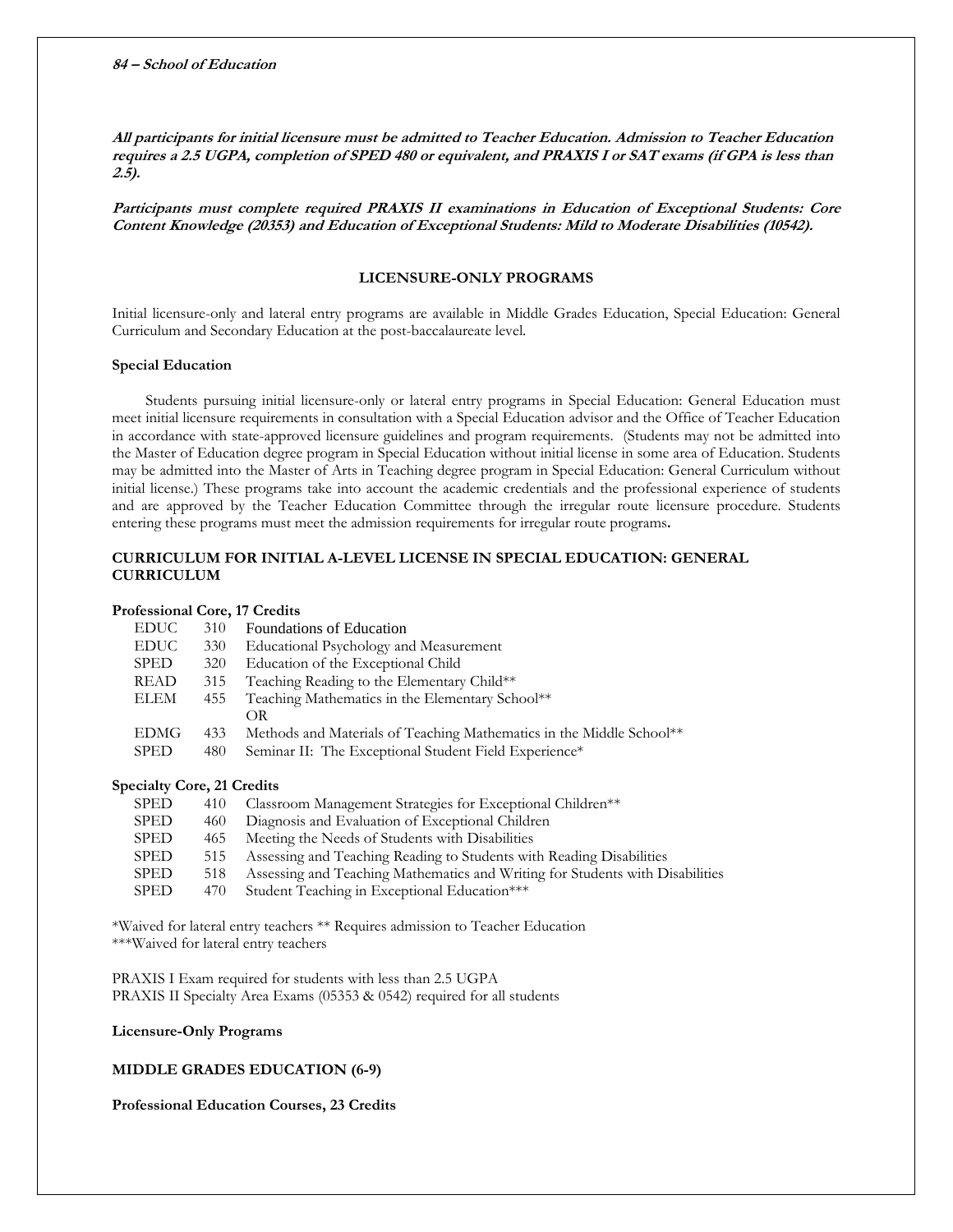| <b>EDUC</b> | 210 | Computers in Education                               |
|-------------|-----|------------------------------------------------------|
| <b>EDUC</b> | 211 | Lab Experiences in Areas Schools                     |
| <b>EDUC</b> | 310 | Foundations of Education                             |
| <b>EDUC</b> | 330 | Educational Psychology and Measurement               |
| <b>EDUC</b> | 340 | Human Growth and Development                         |
| <b>EDUC</b> | 450 | +Classroom Management/Parent Counseling and Guidance |
| <b>EDMG</b> | 470 | +Student Teaching in the Middle Grades               |
| <b>EDUC</b> | 490 | +Professional Education Seminar                      |
|             |     |                                                      |

+ These courses may not be taken until student is admitted to student teaching.

#### **Middle Grades Major Core, 18 Credits**

| <b>EDMG</b> | 400 | **The Middle School                                                      |
|-------------|-----|--------------------------------------------------------------------------|
| ENGL        | 301 | Adolescent Literature                                                    |
| READ        | 320 | **Teaching Reading in the Content Area                                   |
| <b>SPED</b> | 320 | Education of the Exceptional Child                                       |
|             |     | Choose two methods courses depending upon Second Academic Concentrations |
| <b>EDMG</b> | 433 | **Methods and Materials of Teaching Mathematics in the Middle Grades     |
| <b>EDMG</b> | 461 | **Methods and Materials of Teaching Language Arts in the Middle Grades   |
| <b>EDMG</b> | 462 | **Methods and Materials of Teaching Social Studies in the Middle Grades  |
| <b>EDMG</b> | 463 | **Methods and Materials of Teaching Science in the Middle Grades         |
|             |     |                                                                          |

\*\* These courses may not be taken until student is admitted to teacher education.

The student must choose two second academic concentrations.

A. Language Arts

ENGL 110 English Composition I ENGL 120 English Composition II ENGL 211/212 (choose 1) World Literature I or II ENGL 231 ADVANCED GRAMMAR ENGL 341 ADVANCED COMP **Choose One:** ENGL 240/311/321 **Choose One:** READ 316/370 or ENGL 230 **Choose One:** READ 390/420/422

B. Mathematics Math elective MATH 131 Algebra and Trigonometry MATH 142 Calculus w/Analytical Geometry I MATH 150 Discrete Mathematics MATH 241 Calculus w/Analytical Geometry II MATH 251 Linear Algebra MATH 262 Modern Geometry STAT 202 Basic Probability and Statistics

C. Science

NSCI 110 Physical Science NSCI 120 Modern Biology ASTR 111 Astronomy I **or** ASTR 112 Astronomy II BIOL 150 Principles of Biology ZOOL 110 General Zoology GEOL 311 Introduction to Geology I Science Elective

D. Social Studies HIST 110 World History to 1600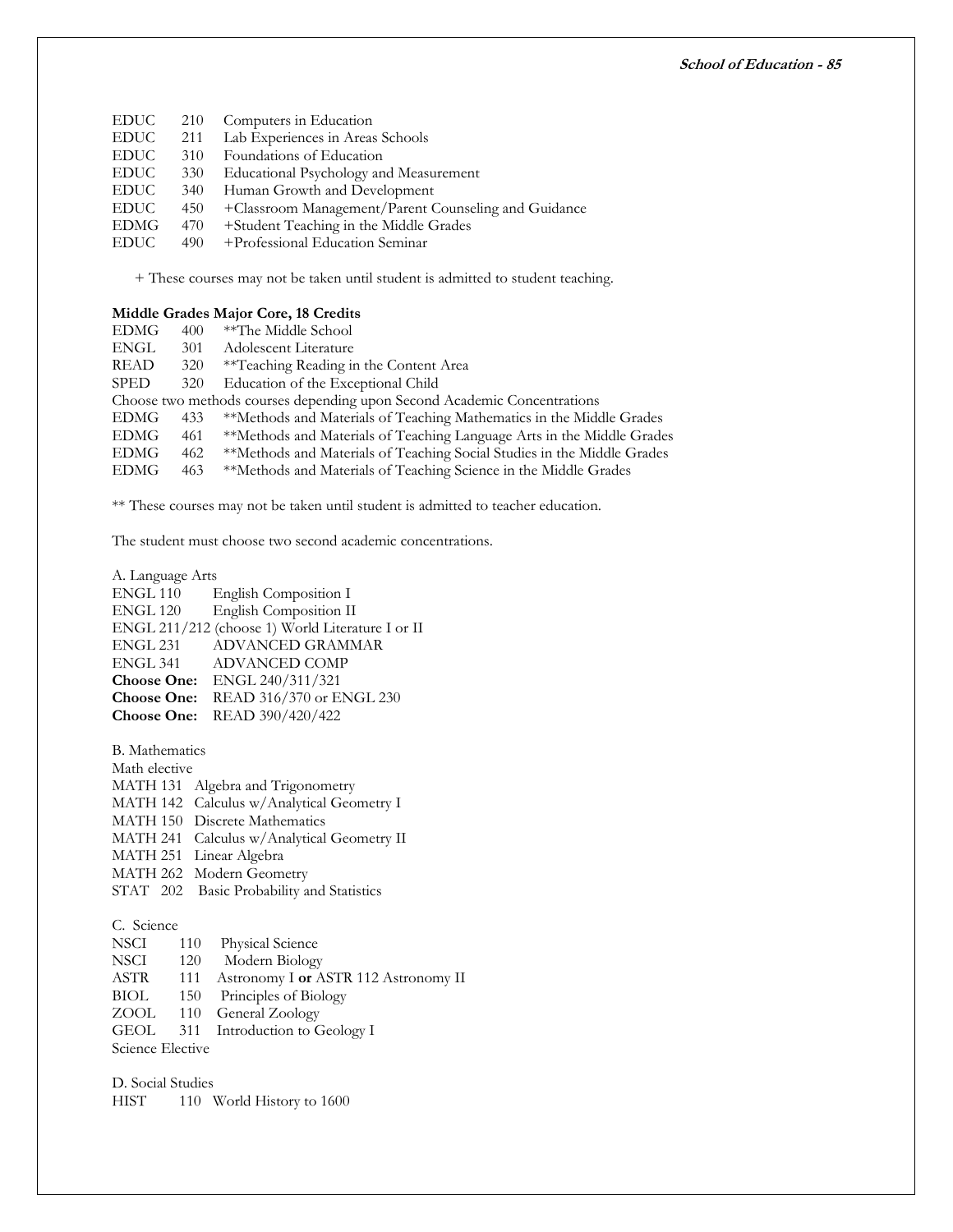- HIST 211 United States to 1865<br>HIST 212 United States since 18
- 212 United States since 1865
- HIST 390 History of North Carolina
- **Choose One**: ECON 200/211/212 ECONOMICS

**Choose One**: HIST 311/312/331

**Choose One**: HIST 270/370/375

POLI 210 Principles of American Government

POLI 320 State and Local Government

**Choose One**: GEOG 210 Principles of World Geography –**or-** GEOG 220

E. Special Education

SPED 410 Classroom Management for Exceptional Children

SPED 460 Diagnosis/Evaluation of Exceptional Children

SPED 465 Meeting the Instructional Needs of Students with Disabilities

SPED 480 Seminar II: The Exceptional Student: Field Experience

Six additional hours selected in consultation with a special education advisor.

F. Reading

- READ 316 Corrective and Remedial Reading
- READ 370 Linguistics and Reading
- READ 390 Methods and Materials for Teaching Reading
- READ 400 Practicum in the Correction of Reading and Related Disorders
- READ 422 Teaching Reading to Culturally Diverse Children
- READ 441 The Psychology of Reading

G. Core Academic Studies

Choose two of the following:

- READ 316 Corrective and Remedial Reading
- READ 370 Linguistics and Reading
- READ 390 Methods and Materials for Teaching Reading
- READ 422 Teaching Reading to Culturally Diverse Children
- Choose one of the following sequences
- MATH 124 College Trigonometry AND
- MATH 129 Precalculus Mathematics I OR
- MATH 129 Precalculus Mathematics I AND
- MATH 130 Precalculus Mathematics II
- OR
- MATH 130 Precalculus Mathematics II AND
- MATH 131 Algebra and Trigonometry
- Choose two of the following:
- ASTR 111 Astronomy I
- ASTR 112 Astronomy II
- ZOOL 110 General Zoology

#### **Master of Education: Secondary Education**

#### **ALL STUDENTS MUST HAVE AT LEAST A CLASS A LEVEL LICENSE IN A TEACHING FIELD TO BE ACCEPTED INTO THE MASTER OF EDUCATION DEGREE PROGRAM.**

#### **Specialty Areas: Biology, English, History, Mathematics, Political Science, and Sociology**

The M. Ed. degree program consists of courses and experiences that lead to a graduate degree with a specialty track in biology, English, history, mathematics, political science, or sociology. The degree is primarily for secondary school teachers. The 36-hour program consists of a minimum of 21 hours in biology, English, history, mathematics, political science, or sociology, 12 hours in professional education and a Product of Learning experience with variable credit of 3- 6 hours.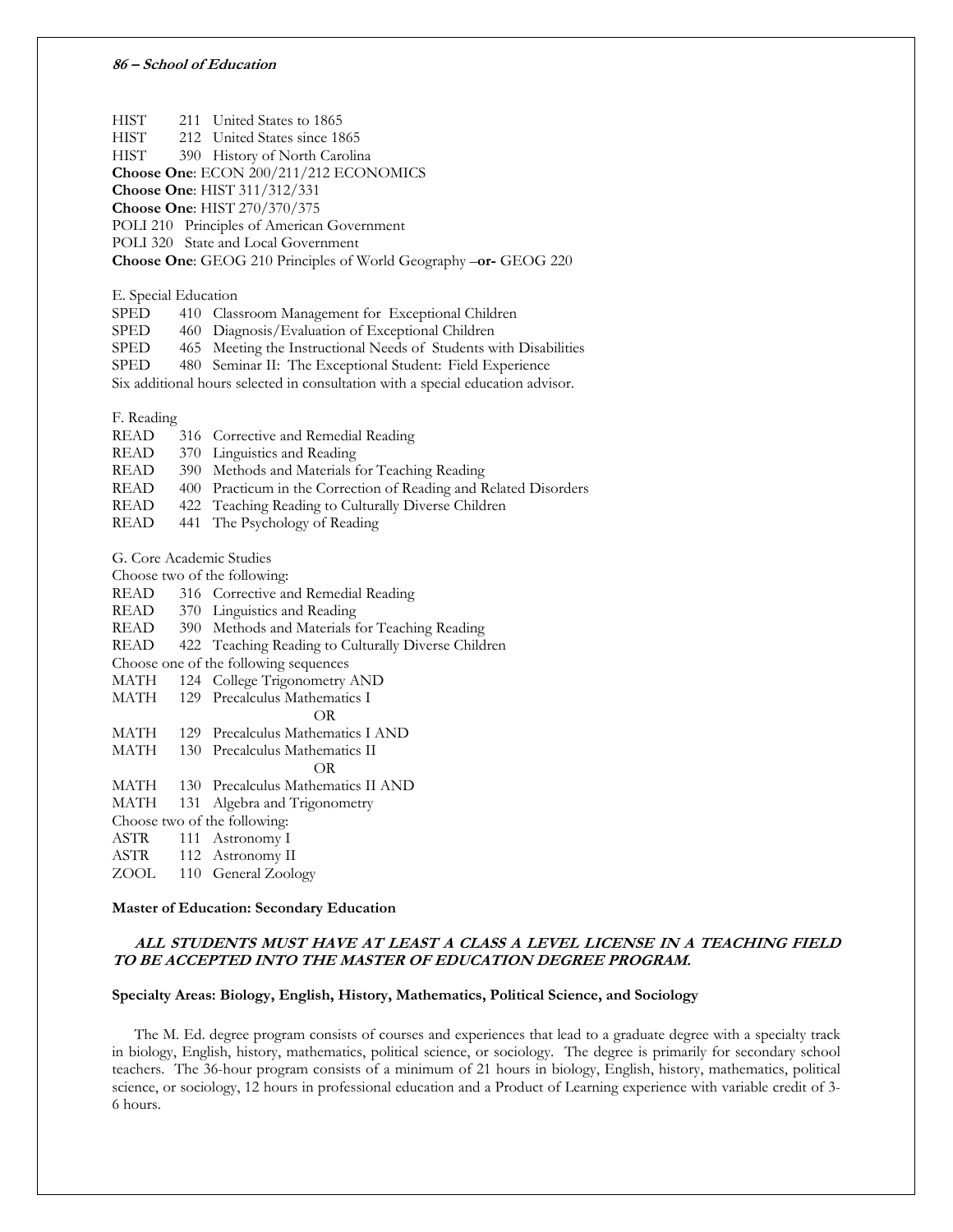#### **PROGRAM REQUIREMENTS, 36 Credits**

#### **Professional Core, 12 Credits**

EDUC 610 Planning and Implementing Instruction for Diverse Learners

EDUC 641 Advanced Studies in Human Development and Learning Communities

EDUC 650 Effective Practices for Teaching, Learning, and Collaborative Leadership

EDUC 690 Applied Research in Education\*

**\*EDUC 690 is the prerequisite for EDUC 698 and MUST be one of the first six semester hours earned as a M.Ed. degree-seeking graduate student in the School of Education***.* 

#### **Specialization Areas 21 Credits**

*Select from the Specialization options listed below.* 

#### **Biology Education**

| <b>BIOL</b> | 650 | Communities and Ecosystems                   |
|-------------|-----|----------------------------------------------|
| BIOL        | 660 | Evolution                                    |
| BOTN        | 640 | Advanced Microbiology                        |
| ZOOL        | 610 | Advanced Genetics                            |
| BOTN        | 630 | Plant Development                            |
|             |     | Select remaining courses from the following: |
| BICH        | 610 | Advanced Biochemistry                        |
| BIOL        | 610 | Endocrinology                                |
| BIOL        | 620 | Seminar                                      |
| BIOL        | 630 | Topics in Biology                            |
| BIOL        | 640 | Comparative Physiology                       |
| <b>BIOL</b> | 670 | Physiology                                   |
| <b>BIOL</b> | 680 | Radiation Biology                            |
| BOTN        | 620 | <b>Advanced Botany</b>                       |
| <b>BOTN</b> | 630 | Plant Development                            |
| ZOOL        | 570 | General Entomology                           |
| ZOOL        | 585 | Introduction to Parasitology                 |
| ZOOL        | 630 | Advanced Developmental Biology               |

#### **Product of Learning 3-6 Credits**

A product of learning in Biology Education is required and consists of three options: (1) Master's Action Research Project, (2) Master's Thesis, or (3) an Advanced Professional Portfolio. A variable credit of three to six hours can be earned. Students who elect to write a thesis will earn six semester hours and those who elect to conduct action research or develop an advanced professional portfolio will earn three semester hours.

\*\*EDUC 698 Advanced Applied Product of Learning

\*\*This course should be taken during the last semester of course work..

#### **English Education**

| ENGL | 507 | Bibliography and Advanced Methods |
|------|-----|-----------------------------------|
| ENGL | 516 | Issues in Composition Instruction |

ENGL 517 Issues in the Teaching of Literature

*Choose four of the following:* 

| Choose four of the following. |     |                                                       |  |
|-------------------------------|-----|-------------------------------------------------------|--|
|                               |     | ENGL 502 Forms of Fiction                             |  |
| $ENGL$ 503                    |     | Drama                                                 |  |
| ENGL                          | 515 | History of Criticism and Contemporary Literary Theory |  |
| ENGL                          |     | 518 Technology and the Language Arts Curriculum       |  |
| ENGL                          | 533 | Approaches to Reading African-American Literature     |  |
| ENGL                          | 534 | Women and Literature                                  |  |
| ENGL                          |     | 632 Special Topics                                    |  |
|                               |     |                                                       |  |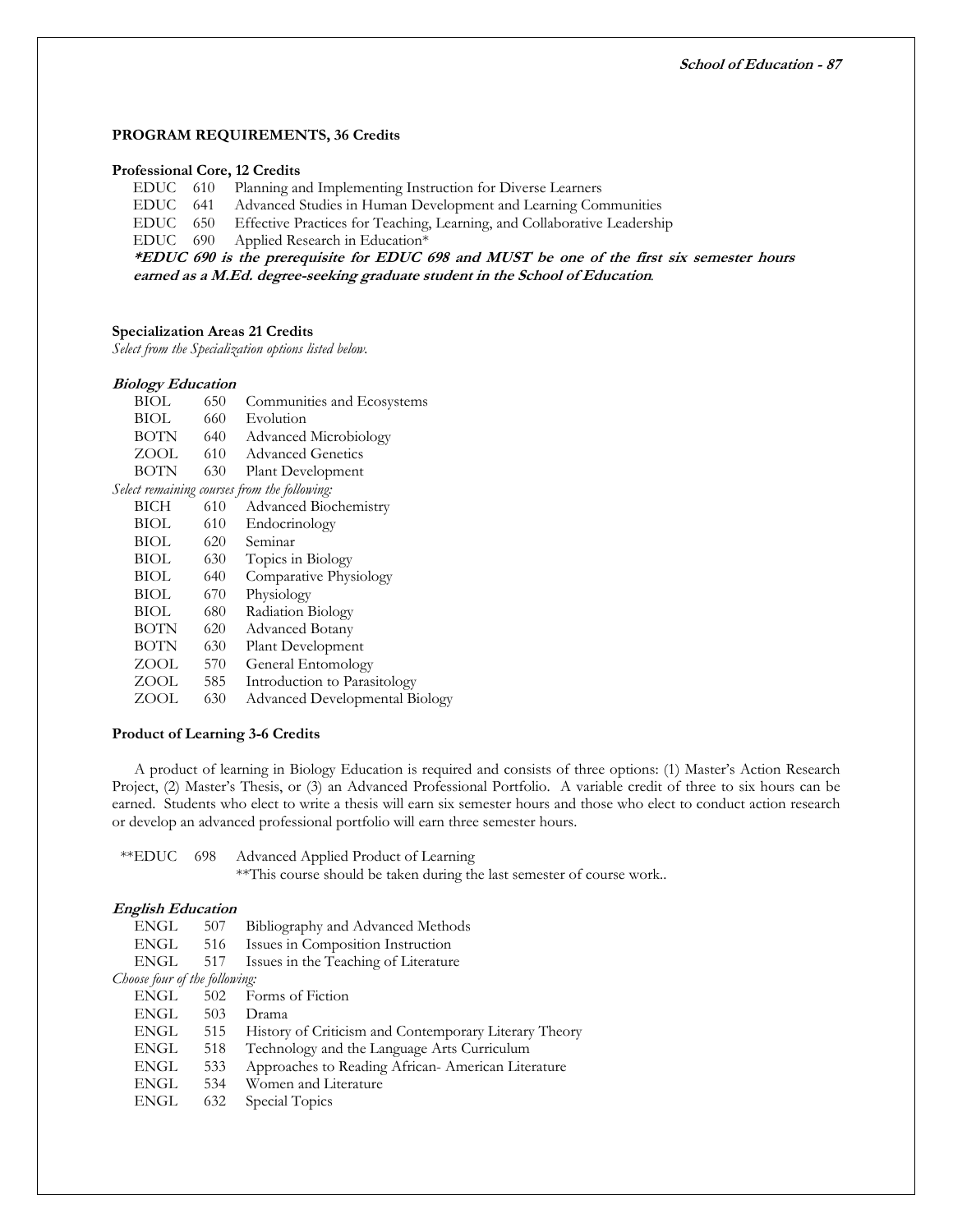#### **88 – School of Education**

 ENGL 636 Seminar in American Literature ENGL 637 Seminar in British Literature

#### **Product of Learning 3 - 6 Credits**

A product of learning in English Education is required and consists of three options: (1) Master's Action Research Project, (2) Master's Thesis, or (3) an Advanced Professional Portfolio. A variable credit of three to six hours can be earned. Students who elect to write a thesis will earn six semester hours and those who elect to conduct action research or develop an advanced professional portfolio will earn three semester hours.

\*\*EDUC 698 Advanced Applied Product of Learning

\*\*This course should be taken during the last semester of course work..

#### **History Education**

- HIST 500 Historiography
- HIST 506 Revolution and American Identity
- HIST 507 Social Strata in the Antebellum South

HIST 512 Interpretations of Nineteenth United States History

HIST 520 Studies in U.S. Foreign Relations from 1776 to Present

Choose one of the following:

HIST 551 Caribbean History from Columbus to 1838

HIST 552 Caribbean History from the Post- Slavery Period Through the 20<sup>tthh</sup> Century

Choose one of the following:

HIST 580 History of North Carolina

HIST 590 Special Topics in History

HIST 591 Special Topics in History

#### **Product of Learning 3-6 Credits**

A product of learning in History Education is required and consists of three options: (1) Master's Action Research Project, (2) Master's Thesis, or (3) an Advanced Professional Portfolio. A variable credit of three to six hours can be earned. Students who elect to write a thesis will earn six semester hours and those who elect to conduct action research or develop an advanced professional portfolio will earn three semester hours.

\*\*EDUC 698 Advanced Applied Product of Learning

\*\*This course should be taken during the last semester of course work..

#### **Mathematics Education**

| <b>MATH</b>                            | 504 | Current Trends in Mathematics Education |  |
|----------------------------------------|-----|-----------------------------------------|--|
| <b>MATH</b>                            | 507 | Linear Algebra I                        |  |
| <b>MATH</b>                            | 541 | Complex Analysis I                      |  |
| <b>STAT</b>                            | 561 | Probability Theory                      |  |
| <b>STAT</b>                            | 562 | Applied Regression Analysis             |  |
| Choose one of the following sequences: |     |                                         |  |
| MATH                                   | 511 | Abstract Algebra I AND                  |  |
| MATH                                   | 612 | Abstract Algebra II                     |  |
|                                        |     | OR                                      |  |
| MATH                                   | 521 | Real Analysis I                         |  |
| MATH                                   | 621 | Real Analysis II                        |  |

#### **Product of Learning 3-6 Credits**

A product of learning in Mathematics Education is required and consists of three options: (1) Master's Action Research Project, (2) Master's Thesis, or (3) an Advanced Professional Portfolio. A variable credit of three to six hours can be earned. Students who elect to write a thesis will earn six semester hours and those who elect to conduct action research or develop an advanced professional portfolio will earn three semester hours.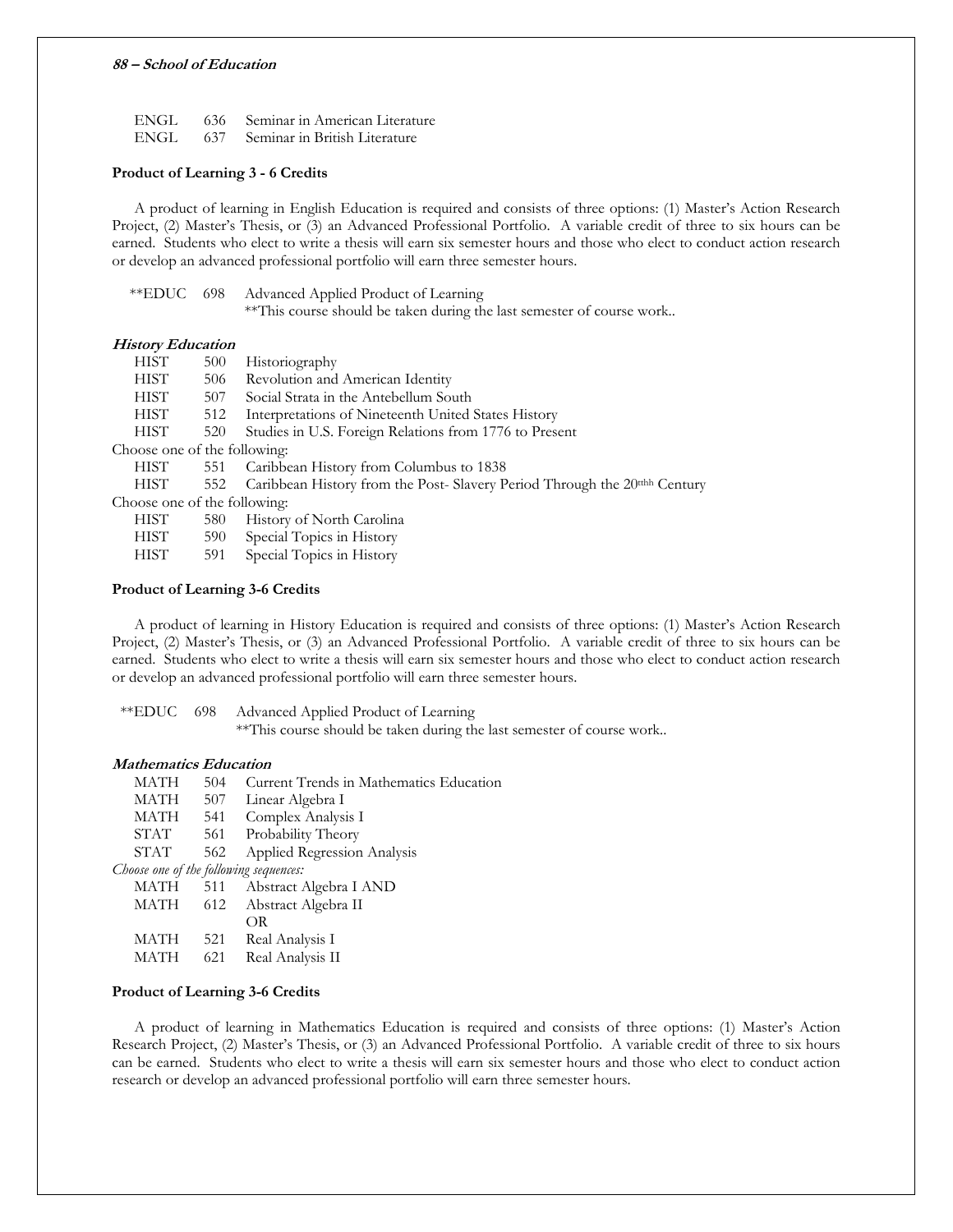|  | **EDUC 698 Advanced Applied Product of Learning                        |
|--|------------------------------------------------------------------------|
|  | **This course should be taken during the last semester of course work. |

#### **Political Science Education**

| <b>Political Science Education</b> |     |                                               |  |
|------------------------------------|-----|-----------------------------------------------|--|
| POLI                               | 531 | Public Policy and Administration              |  |
| POLI                               | 612 | Seminar in American National Government       |  |
| <b>POLI</b>                        | 641 | Research Methods in Political Science         |  |
| Choose four of the following:      |     |                                               |  |
| POLI                               | 510 | American Constitutional Law                   |  |
| <b>POLI</b>                        | 530 | Black Politics in the United States           |  |
| <b>POLI</b>                        | 535 | Public Personnel Administration               |  |
| <b>POLI</b>                        | 610 | Problems in Political Behavior                |  |
| <b>POLI</b>                        | 613 | The Judicial Process                          |  |
| POLI                               | 620 | Government and Politics of Europe             |  |
| POLI                               | 621 | Government and Politics of the Far East       |  |
| POLI                               | 622 | Government and Politics of Developing Nations |  |

- POLI 623 International Politics
- POLI 630 Administrative Law
- POLI 631 Financial Administration
- POLI 633 Problems in State and Intergovernmental Relations
- POLI 634 Politics of the Budgetary Process
- POLI 643 Currents of American Political Thought
- POLI 644 Contemporary Political Ideologies
- POLI 646 Advanced Reading Seminar

#### **Product of Learning 3- 6 Credits**

A product of learning in Political Science Education is required and consists of three options: (1) Master's Action Research Project, (2) Master's Thesis, or (3) an Advanced Professional Portfolio. A variable credit of three to six hours can be earned. Students who elect to write a thesis will earn six semester hours and those who elect to conduct action research or develop an advanced professional portfolio will earn three semester hours.

\*\*EDUC 698 Advanced Applied Product of Learning

\*\*This course should be taken during the last semester of course work..

#### **Sociology Education**

| $\sim$                        |     |                                                                                                                   |
|-------------------------------|-----|-------------------------------------------------------------------------------------------------------------------|
| *SOCI                         | 500 | Sociological Concepts                                                                                             |
|                               |     | *Required for those without undergraduate major or minor in sociology. May be used as one of the guided electives |
|                               |     | for those required to take it.                                                                                    |
| SOCI                          | 505 | <b>Advanced Social Statistics</b>                                                                                 |
| SOCI                          | 560 | Advanced Sociological Theory                                                                                      |
| SOCI                          | 590 | Advanced Social Science Research                                                                                  |
| Choose four of the following: |     |                                                                                                                   |
| SOCI                          | 502 | Special Problems in Sociology                                                                                     |
| SOCI                          | 525 | Population Studies                                                                                                |
| SOCI                          | 550 | Modernization and Social Change                                                                                   |
| SOCI                          | 555 | The Sociology of Juvenile Delinquency                                                                             |
| SOCI                          | 570 | Comparative Family Systems                                                                                        |
| SOCI                          | 595 | Formal Organizations                                                                                              |
| SOCI                          | 610 | Sociology of Education                                                                                            |
| SOCI                          | 614 | Sociology of Aging                                                                                                |
| SOCI                          | 618 | Social Inequalities                                                                                               |
| SOCI                          | 620 | Seminar in Race and Ethnics Relations                                                                             |
| SOCI                          | 624 | Seminar on the Family                                                                                             |
| SOCI                          | 638 | Seminar on Criminology and Deviance                                                                               |
| SOCI                          | 660 | Sociology of Occupations and Professions                                                                          |
| SOCI                          | 685 | Seminar on Teaching Sociology                                                                                     |
|                               |     |                                                                                                                   |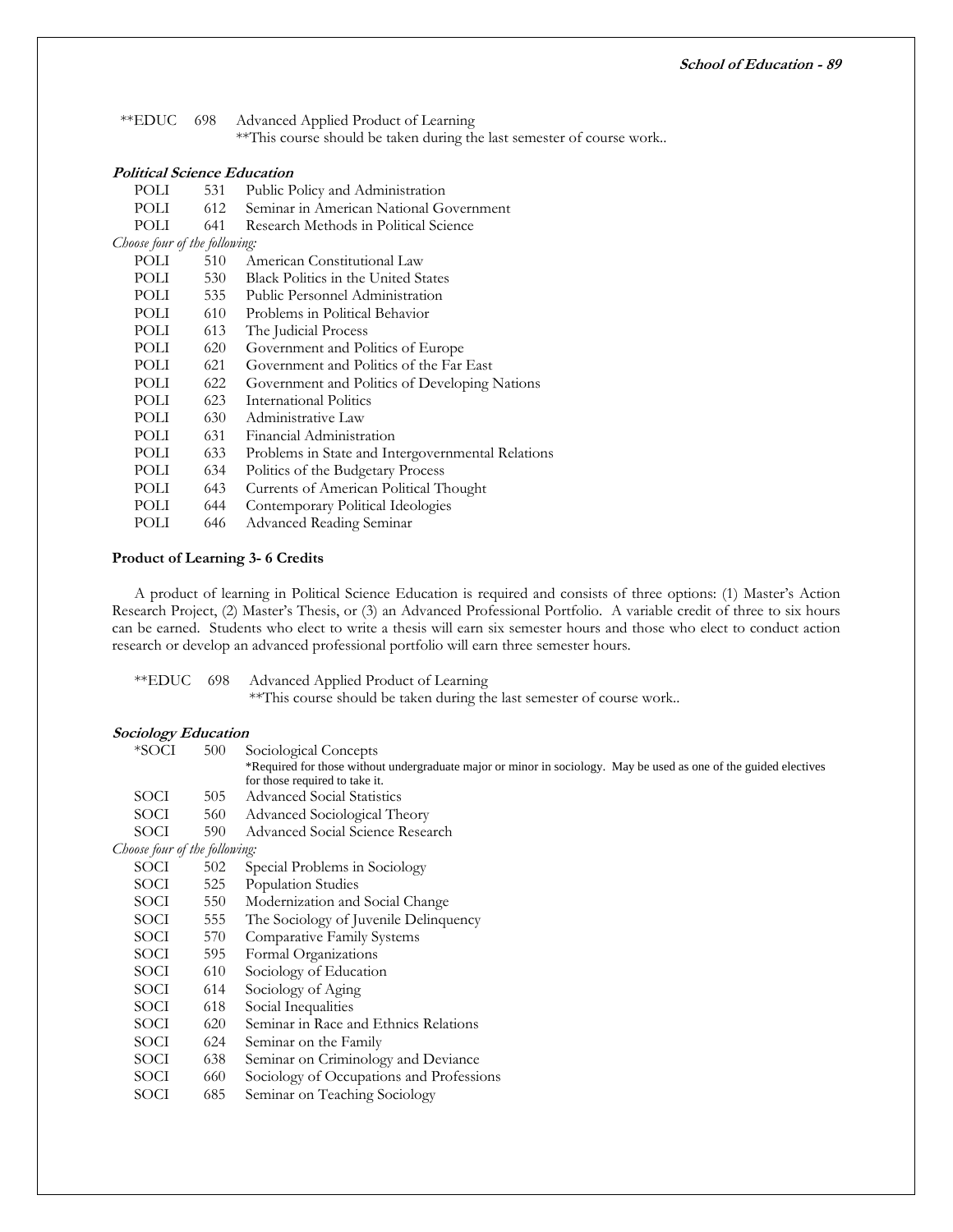#### **90 – School of Education**

#### **Product of Learning 3-6 Credits**

A product of learning in Sociology Education is required and consists of three options: (1) Master's Action Research Project, (2) Master's Thesis, or (3) an Advanced Professional Portfolio. A variable credit of three to six hours can be earned. Students who elect to write a thesis will earn six semester hours and those who elect to conduct action research or develop an advanced professional portfolio will earn three semester hours.

|  | **EDUC 698 Advanced Applied Product of Learning |
|--|-------------------------------------------------|
|  | **This course should be taken during            |
|  | the last semester of course work                |

#### **Master of Arts in Teaching: Secondary Education (9-12)**

The program leading to the Master of Arts in Teaching degree (M.A.T.) in Secondary Education provides professional training for "licensure-only" students who already have a degree and/or "lateral entry" teachers who are seeking secondary teacher licensure. The program combines initial (A) and advanced (M) level licensure requirements in a 2-phase process.

Students enrolling in the M.A.T. program must select one of the following subject areas: English Education, Mathematics Education, Biology Education, History Education, Political Science Education and Sociology Education. Upon completion of the program students are recommended for "M" level licensure in the appropriate subject area.

**NOTE**: Students may have to take additional undergraduate subject area coursework in order to meet licensure requirements. Students are required to remove academic area deficiencies prior to enrollment in their graduate methods course and internship. Students should see their advisors or the Chair of the department for further information.

#### **PROGRAM REQUIREMENTS, 45+ Credits**

#### **PHASE 1: Initial Licensure Requirements**

Prerequisite Specialty Area Course Requirements in English Education, Mathematics Education, Biology Education, History Education, Political Science Education or Sociology Education and the PRAXIS II requirement for the Specialty Area should be completed prior to applying for the "A" level license in Secondary (English, Mathematics, Biology, History, Political Science or Sociology). The courses required of each individual are determined by comparing transcripts of previous college course work with the list of specialty area requirements for the "A" level license. See advisor or Middle Grades, Secondary & Special Education Department Chair for evaluation of these courses.

#### The following courses/PRAXIS requirements should be taken prior to applying for the A-level license in Secondary Education, 15 Credits

EDUC 610 Planning and Implementing Instruction for Diverse Learners<br>EDUC 644 Foundations and Curriculum Development

644 Foundations and Curriculum Development

Choose one of the following

EDUC 620 Adolescent Psychology

EDUC 630 Advanced Educational Psychology

Choose one of the following:

EDUC 614 Techniques of Teaching in the Middle School

EDUC 615 Techniques of Teaching in the High School

**\*\* The course below is a supervised internship and requires placement in the public schools. The student must contact the Director of Teacher Education, advisor and Department Chair of MGSS the semester prior to enrolling in this course for placement in the public schools.** 

**\*\*EDUC 697 Product of Learning (Internship) This requirement constitutes Student Teaching and requires admission to Student Teaching prior to registration**

**Upon completion of the courses and PRAXIS requirements listed above, participants should contact the Department Chair of MGSS who will notify the Registrar's Office that the student has completed initial licensure requirements for Secondary Education. Participants should make application for A-level licensure recommendation through the Office of Teacher Education.**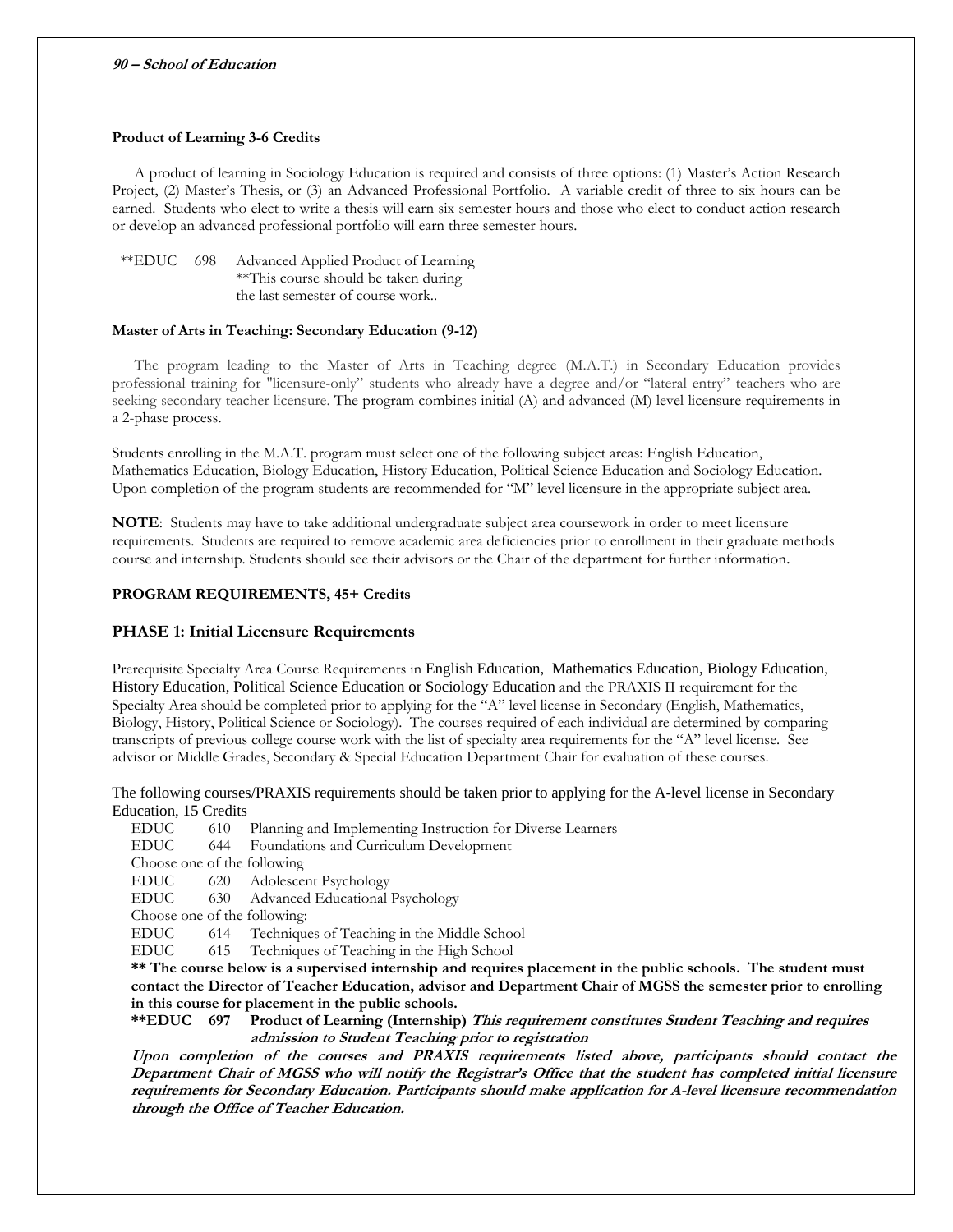**Initial licensure (A-level) requirements in Secondary Education must be completed prior to taking the courses to complete the MAT program.** 

**PHASE 2: Advanced Licensure Specialty Area Requirements: 27 Credits** 

**Professional Education Courses: 6 credits** 

READ 552 Teaching Literacy in Content Area

EDUC 690 Applied Research in Education\*

**\*EDUC 690 is the prerequisite for EDUC 698 and MUST be one of the first six semester hours earned as a M.A.T degree-seeking graduate student in the School of Education***.* 

#### **Specialization Areas 21 Credits**

*Select from the Specialization options listed below.* 

#### **Biology Education**

- BIOL 650 Communities and Ecosystems
- BIOL 660 Evolution
- BOTN 640 Advanced Microbiology
- ZOOL 610 Advanced Genetics
- BOTN 630 Plant Development

*Select remaining courses from the following:*

- BICH 610 Advanced Biochemistry
- BIOL 610 Endocrinology
- BIOL 620 Seminar
- BIOL 630 Topics in Biology
- BIOL 640 Comparative Physiology
- BIOL 670 Physiology
- BIOL 680 Radiation Biology
- BOTN 620 Advanced Botany
- BOTN 630 Plant Development
- ZOOL 570 General Entomology
- ZOOL 585 Introduction to Parasitology
- ZOOL 630 Advanced Developmental Biology

#### **Product of Learning 3-6 Credits**

A product of learning in Biology Education is required and consists of three options: (1) Master's Action Research Project, (2) Master's Thesis, or (3) an Advanced Professional Portfolio. A variable credit of three to six hours can be earned. Students who elect to write a thesis will earn six semester hours and those who elect to conduct action research or develop an advanced professional portfolio will earn three semester hours.

\*\*EDUC 698 Advanced Applied Product of Learning

\*\*This course should be taken during the last semester of course work..

#### **English Education**

- ENGL 507 Bibliography and Advanced Methods
- ENGL 516 Issues in Composition Instruction
- ENGL 517 Issues in the Teaching of Literature

*Choose four of the following:* 

|                | ENGL 502 Forms of Fiction                                 |
|----------------|-----------------------------------------------------------|
| ENGL 503 Drama |                                                           |
| ENGL           | 515 History of Criticism and Contemporary Literary Theory |
| ENGL           | 518 Technology and the Language Arts Curriculum           |
| ENGL           | 533 Approaches to Reading African-American Literature     |
|                |                                                           |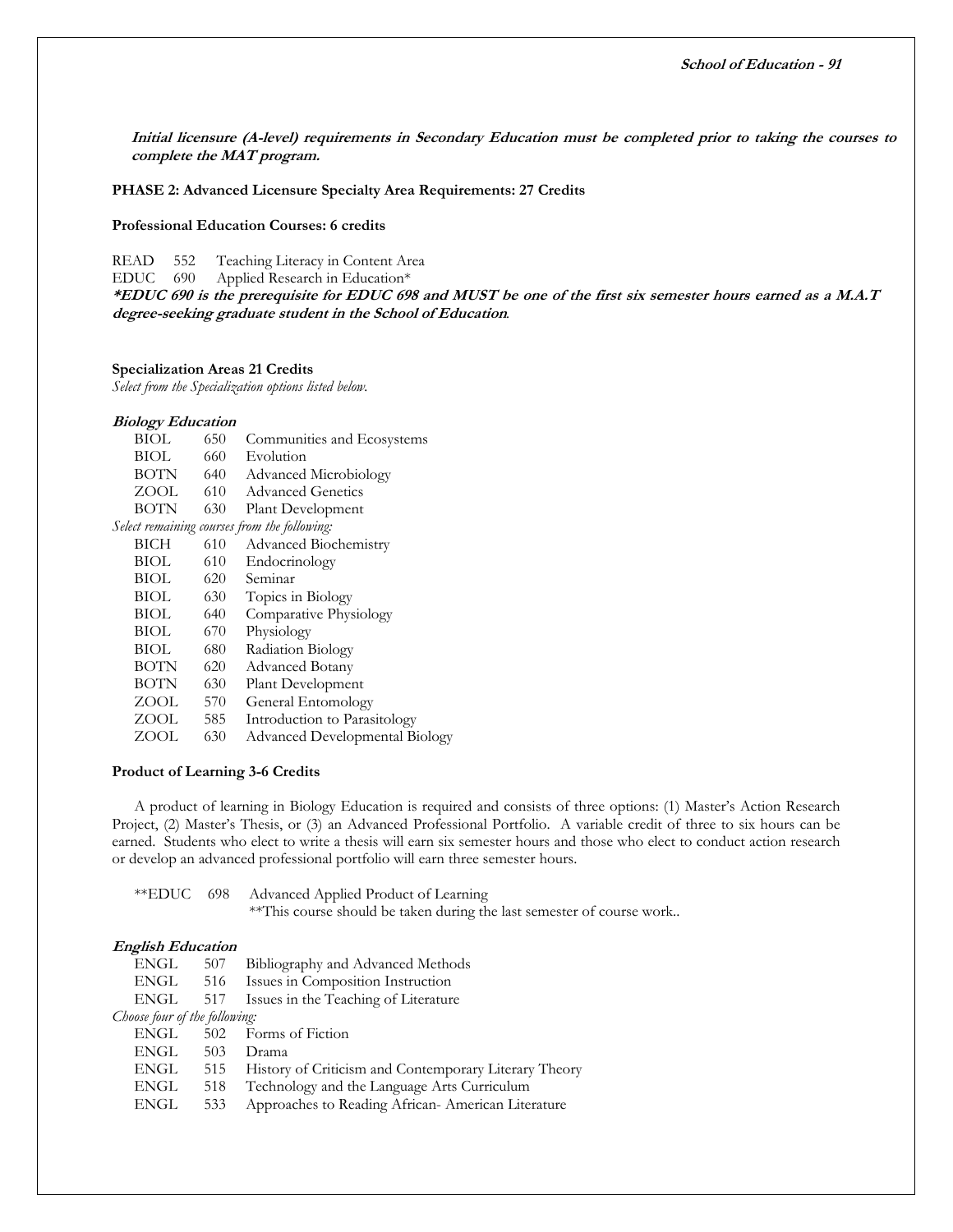| ENGL - | 534 Women and Literature                |
|--------|-----------------------------------------|
|        | ENGL 632 Special Topics                 |
|        | ENGL 636 Seminar in American Literature |
| ENGL – | 637 Seminar in British Literature       |

#### **Product of Learning 3 - 6 Credits**

A product of learning in English Education is required and consists of three options: (1) Master's Action Research Project, (2) Master's Thesis, or (3) an Advanced Professional Portfolio. A variable credit of three to six hours can be earned. Students who elect to write a thesis will earn six semester hours and those who elect to conduct action research or develop an advanced professional portfolio will earn three semester hours.

EDUC 698 Advanced Applied Product of Learning

#### **History Education**

| <b>HIST</b>                  | 500 | Historiography                                         |
|------------------------------|-----|--------------------------------------------------------|
| <b>HIST</b>                  | 506 | Revolution and American Identity                       |
| <b>HIST</b>                  | 507 | Social Strata in the Antebellum South                  |
| <b>HIST</b>                  | 512 | Interpretations of Nineteenth United States History    |
| <b>HIST</b>                  | 520 | Studies in U.S. Foreign Relations from 1776 to Present |
| Choose one of the following: |     |                                                        |

HIST 551 Caribbean History from Columbus to 1838

- HIST 552 Caribbean History from the Post-Slavery Period Through the 20<sup>tthh</sup> Century
- Choose one of the following:
	- HIST 580 History of North Carolina
	- HIST 590 Special Topics in History<br>HIST 591 Special Topics in History
	- 591 Special Topics in History

#### **Product of Learning 3-6 Credits**

A product of learning in History Education is required and consists of three options: (1) Master's Action Research Project, (2) Master's Thesis, or (3) an Advanced Professional Portfolio. A variable credit of three to six hours can be earned. Students who elect to write a thesis will earn six semester hours and those who elect to conduct action research or develop an advanced professional portfolio will earn three semester hours.

\*\*EDUC 698 Advanced Applied Product of Learning

\*\*This course should be taken during the last semester of course work..

#### **Mathematics Education**

| <b>MATH</b>                            | 504 | Current Trends in Mathematics |
|----------------------------------------|-----|-------------------------------|
|                                        |     | Education                     |
| <b>MATH</b>                            | 507 | Linear Algebra I              |
| <b>MATH</b>                            | 541 | Complex Analysis I            |
| <b>STAT</b>                            | 561 | Probability Theory            |
| <b>STAT</b>                            | 562 | Applied Regression Analysis   |
| Choose one of the following sequences: |     |                               |
| MATH                                   | 511 | Abstract Algebra I AND        |
| <b>MATH</b>                            | 612 | Abstract Algebra II           |
|                                        |     | OR                            |
| MATH                                   | 521 | Real Analysis I               |
| MATH                                   | 621 | Real Analysis II              |

#### **Product of Learning 3-6 Credits**

A product of learning in Mathematics Education is required and consists of three options: (1) Master's Action Research Project, (2) Master's Thesis, or (3) an Advanced Professional Portfolio. A variable credit of three to six hours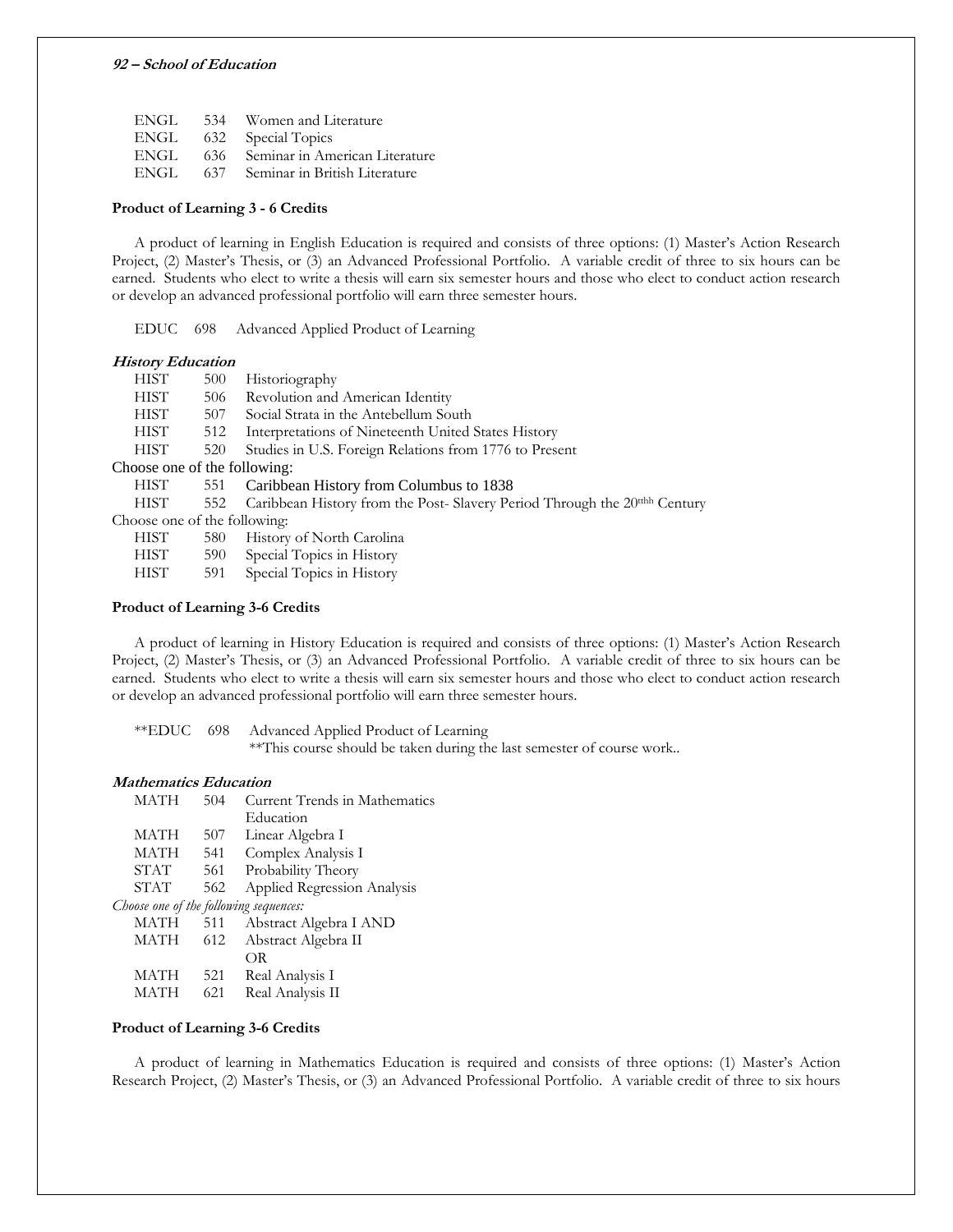can be earned. Students who elect to write a thesis will earn six semester hours and those who elect to conduct action research or develop an advanced professional portfolio will earn three semester hours.

\*\*EDUC 698 Advanced Applied Product of Learning

\*\*This course should be taken during the last semester of course work..

#### **Political Science Education**

| <i><b>Political Science Education</b></i> |     |                                                   |  |  |
|-------------------------------------------|-----|---------------------------------------------------|--|--|
| POLI                                      | 531 | Public Policy and Administration                  |  |  |
| POLI                                      | 612 | Seminar in American National Government           |  |  |
| POLI                                      | 641 | Research Methods in Political Science             |  |  |
| Choose four of the following:             |     |                                                   |  |  |
| POLI                                      | 510 | American Constitutional Law                       |  |  |
| POLI                                      | 530 | Black Politics in the United States               |  |  |
| POLI                                      | 535 | Public Personnel Administration                   |  |  |
| POLI                                      | 610 | Problems in Political Behavior                    |  |  |
| POLI                                      | 613 | The Judicial Process                              |  |  |
| POLI                                      | 620 | Government and Politics of Europe                 |  |  |
| POLI                                      | 621 | Government and Politics of the Far East           |  |  |
| POLI                                      | 622 | Government and Politics of Developing Nations     |  |  |
| POLI                                      | 623 | <b>International Politics</b>                     |  |  |
| POLI                                      | 630 | Administrative Law                                |  |  |
| POLI                                      | 631 | Financial Administration                          |  |  |
| POLI                                      | 633 | Problems in State and Intergovernmental Relations |  |  |
| POLI                                      | 634 | Politics of the Budgetary Process                 |  |  |
| POLI                                      | 643 | Currents of American Political Thought            |  |  |
| POLI                                      | 644 | Contemporary Political Ideologies                 |  |  |
| POLI                                      | 646 | Advanced Reading Seminar                          |  |  |
|                                           |     |                                                   |  |  |

#### **Product of Learning 3- 6 Credits**

A product of learning in Political Science Education is required and consists of three options: (1) Master's Action Research Project, (2) Master's Thesis, or (3) an Advanced Professional Portfolio. A variable credit of three to six hours can be earned. Students who elect to write a thesis will earn six semester hours and those who elect to conduct action research or develop an advanced professional portfolio will earn three semester hours.

\*\*EDUC 698 Advanced Applied Product of Learning \*\*This course should be taken during the last semester of course work..

#### **Sociology Education**

| $*SOCI$                       | 500 | Sociological Concepts                                                                                             |
|-------------------------------|-----|-------------------------------------------------------------------------------------------------------------------|
|                               |     | *Required for those without undergraduate major or minor in sociology. May be used as one of the guided electives |
|                               |     | for those required to take it.                                                                                    |
| SOCI                          | 505 | <b>Advanced Social Statistics</b>                                                                                 |
| SOCI                          | 560 | Advanced Sociological Theory                                                                                      |
| SOCI                          | 590 | Advanced Social Science Research                                                                                  |
| Choose four of the following: |     |                                                                                                                   |
| SOCI                          | 502 | Special Problems in Sociology                                                                                     |
| SOCI                          | 525 | Population Studies                                                                                                |
| SOCI                          | 550 | Modernization and Social Change                                                                                   |
| SOCI                          | 555 | The Sociology of Juvenile Delinquency                                                                             |
| SOCI                          | 570 | Comparative Family Systems                                                                                        |
| SOCI                          | 595 | Formal Organizations                                                                                              |
| SOCI                          | 610 | Sociology of Education                                                                                            |
| SOCI                          | 614 | Sociology of Aging                                                                                                |
| SOCI                          | 618 | Social Inequalities                                                                                               |
| SOCI                          | 620 | Seminar in Race and Ethnics Relations                                                                             |
| SOCI                          | 624 | Seminar on the Family                                                                                             |
|                               |     |                                                                                                                   |
|                               |     |                                                                                                                   |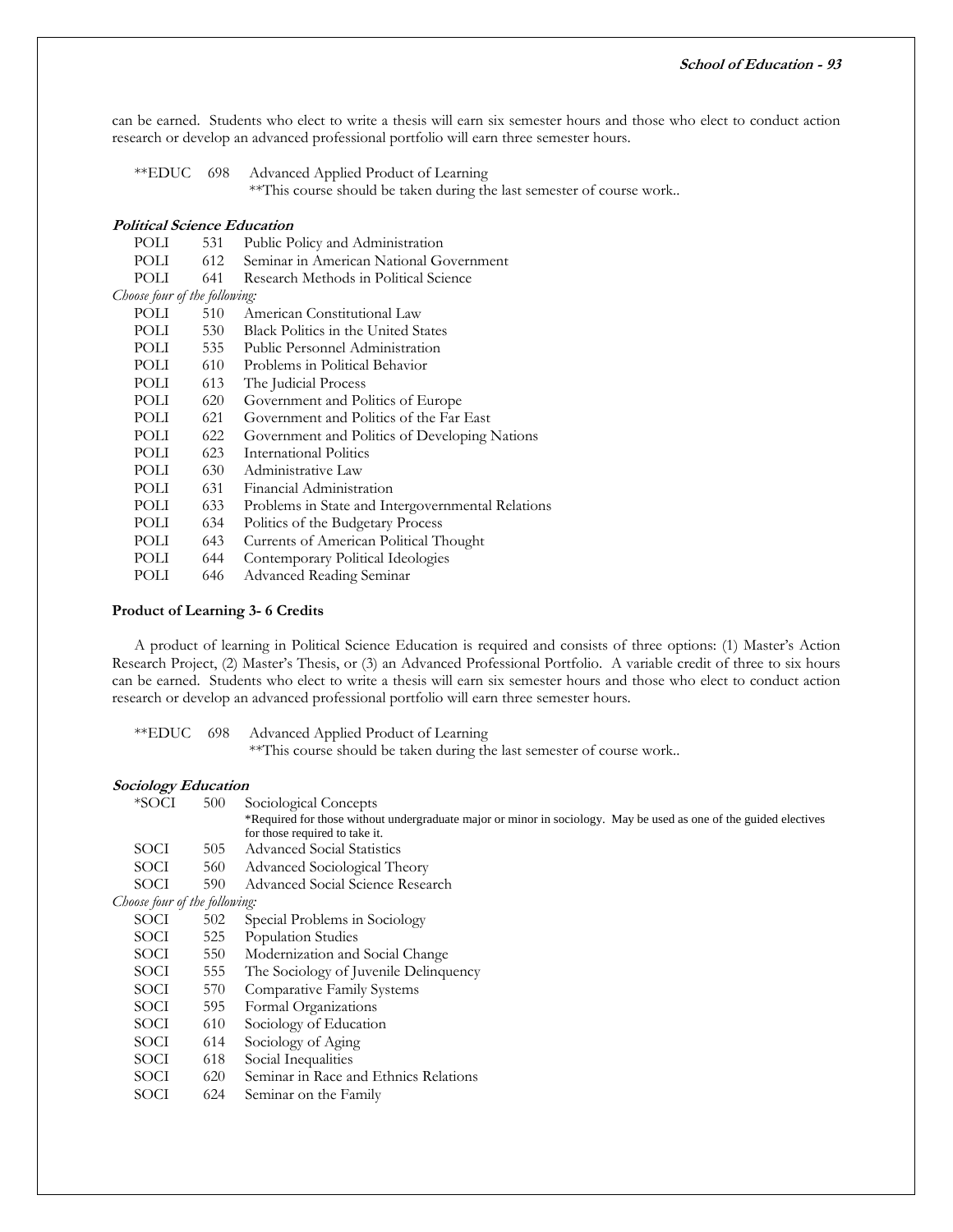#### **94 – School of Education**

| 628. | Seminar in Race and Ethnic Relations         |
|------|----------------------------------------------|
| 638  | Seminar on Criminology and Deviance          |
|      | 660 Sociology of Occupations and Professions |
| 685  | Seminar on Teaching Sociology                |
|      |                                              |

#### **Product of Learning 3-6 Credits**

A product of learning in Sociology Education is required and consists of three options: (1) Master's Action Research Project, (2) Master's Thesis, or (3) an Advanced Professional Portfolio. A variable credit of three to six hours can be earned. Students who elect to write a thesis will earn six semester hours and those who elect to conduct action research or develop an advanced professional portfolio will earn three semester hours.

\*\*EDUC 698 Advanced Applied Product of Learning \*\*This course should be taken during the last semester of course work..

#### Additional Notes:

**No more than 12 semester hours to be counted toward the degree may be completed prior to formal admission to the MAT degree program.** 

**Participants must complete required PRAXIS II examinations in their chosen specialty area:** 

#### **Biology PRAXIS II Test:**

20235 Biology: Content Knowledge 30234 Life Science: Pedagogy

**English (9-12) PRAXIS II Test:**  10041 English Language, Literature and Composition: Content Knowledge 30043 English Language, Literature and Composition: Pedagogy

**Mathematics (9-12) PRAXIS II Test:**  10061 Mathematics: Content Knowledge 30065 Mathematics: Pedagogy

## **History, Political Science and Sociology**

**PRAXIS II Test:**  10081 Social Studies: Content Knowledge 30084 Social Studies: Pedagogy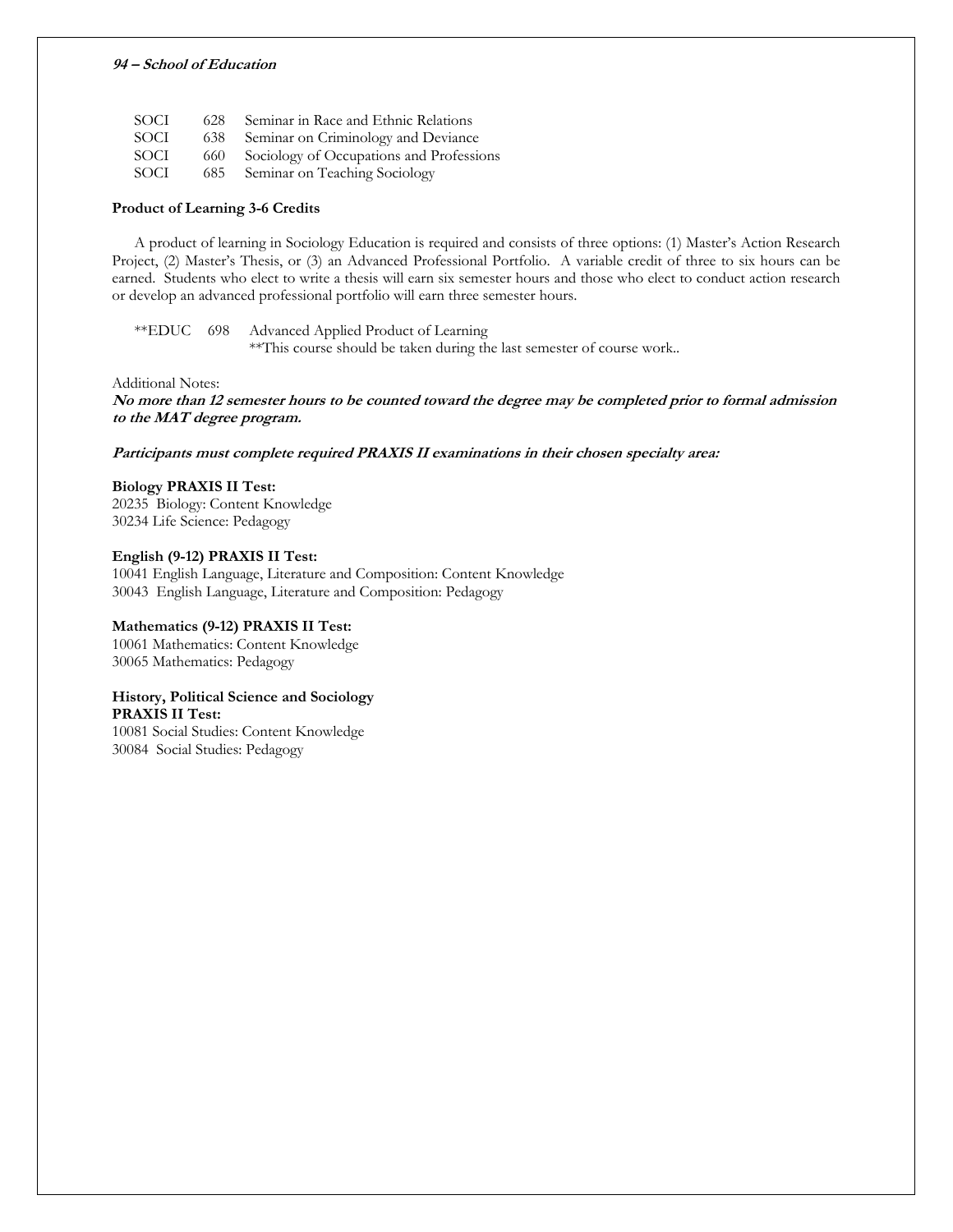# **Course Descriptions**

All course descriptions indicate in parentheses the number of credit hours, lecture hours, and laboratory hours per week. In ACCT 610 (3-3-0), the first number within the parenthesis indicates the credit value (3) for the course; the second number indicates the number of lecture hours (3) per week; and the third number indicates the number of lab hours per week (0).

## **Accounting (ACCT)**

**ACCT 591 (1.5-3-0) Financial Accounting:** An accelerated course in financial accounting. Provides a background in both the concepts and practice of accounting in order to envision the implications of GAAP on financial reporting problems and statement analysis. A substantial amount of popular press coverage of business and accounting issues and related subject matter is integrated throughout the course. (Offered for one-half a semester.)

**ACCT 592 (1.5-3-0) Managerial Accounting:** An accelerated course in managerial accounting. A study of how management accounting aids the decision-making process by providing management with pertinent financial information. Product costing, information uses in planning and controlling operations and special reports and analysis to support management decisions are covered. (Offered for one-half a semester.)

**ACCT 610 (3-3-0) Advanced Managerial Accounting:** A managerial approach to the detailed analysis of cost statements, financial statements and budgets for facilitating the financial decision-making process, with attention to quantitative techniques used in management accounting. *Prerequisites: ACCT 591/592 or equivalent*

**ACCT 650 (3-3-0) International Accounting:** The study of international dimensions of accounting and control; international business and multinational strategy; accounting systems and global environment; the comparative International Accounting systems and practices including comparative International Analysis of financial statements; International Disclosure Trends and Financial Analysis; Management Control of Global operations; International Taxation; and External Auditing of foreign operations. *Prerequisite: Consent of the instructor.*

**ACCT 670 (3-3-0) Internal and Operational Auditing:** A detailed and critical study of the changing audit environment relative to financial statement, auditing, internal auditing, compliance auditing, and operational Auditing . An in-depth study of the roles of the Securities and Exchange Commission with particular emphasis on the Securities Acts of 1933 and 1934. An extensive research work in auditing. *Prerequisite: Consent of the instructor.*

**ACCT 695 (3-3-0) Seminar in Accounting:** Discussion by students and faculty of selected contemporary topics in accounting applying intensive individual research to accounting issues facing management. *Prerequisite: Consent of the instructor.*

## **Business Administration (BADM)**

**BADM 591 (1.5-3-0) Statistics I:** Basic concepts of probability and statistics used in management are presented. Topics include data analysis and display, descriptive measures, random variables, and probability distributions. (Offered for one-half a semester.)

**BADM 592 (1.5-3-0) Statistics II:** Introduces statistical inference and its use in decision-making. Aims at applicationoriented understanding of regression analysis. Develops ability to design, estimate, evaluate, and interpret statistical models. (Offered for one-half a semester.)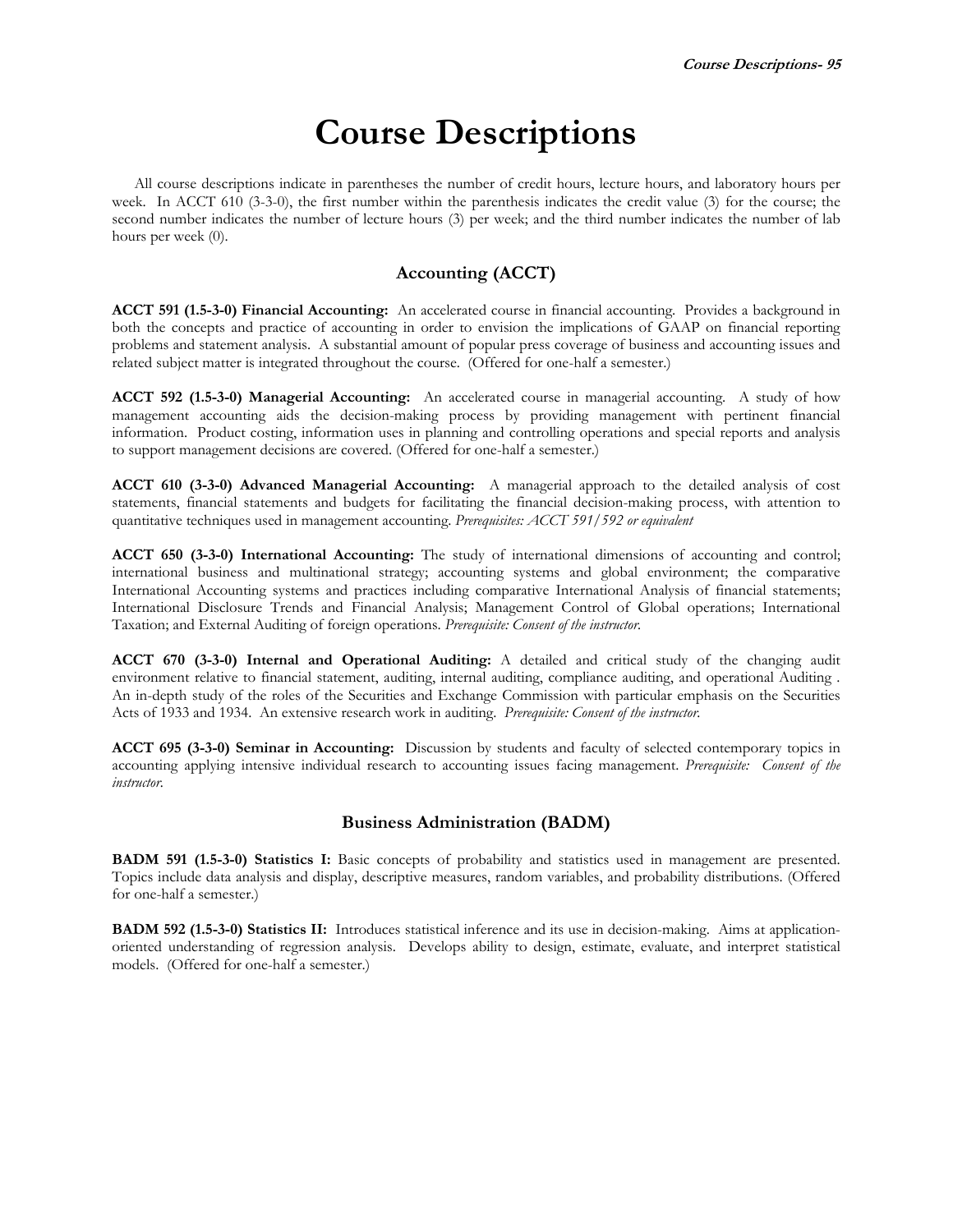#### **96 – Course Descriptions**

**BADM 602 (3-3-0) Directed Research:** Research of special interest by advanced students under the supervision of a member of the MBA faculty. Work may represent either an intensive investigation of a particular problem in theory or a survey of a field of Business Administration and Economics not otherwise addressed in the curriculum. *Prerequisites: Consent of the Instructor, MBA Director, Dean of School of Business and Economics, and Dean of Graduate Studies.*

**BADM 603 (3-3-0) Special Topics in Business:** A study of a current topic of special interest in business. *Prerequisite: Consent of the instructor.*

**BADM 604 (3-3-0) International Business Law:** A study of the public law of international trade, investment restrictions, technology transfer laws, and other political controls over international law, such as law of treaties and the role of international and intergovernmental organizations; comparative analysis of international sales law, negotiable instruments law, advertising law, antitrust law, licensing of patents, copyrights and trademarks; Federal Corrupt Practices Act; North American Free Trade Agreement; and Investment laws in developing countries. *Prerequisite: Consent of the instructor.*

## **Biochemistry (BICH)**

**BICH 610 (3-3-0) Advanced Biochemistry:** A study of the intermediary metabolism of amino acids nucleic acids, carbohydrates and lipids, with emphasis on metabolic pathways and their associated enzymes. *Prerequisite: A course in biochemistry or consent of instructor.*

## **Biology (BIOL**)

**BIOL 610 (3-3-0) Endocrinology:** A comprehensive study of anatomy, physiology, and patho-physiology of endocrine glands in animals with particular emphasis on humans. The course will examine the current research on hormonerelated problems in humans such as stress that leads to cardiovascular and gastroenteric diseases. *Prerequisite: Undergraduate or graduate physiology course.*

**BIOL 620 (1-0-2) Seminar:** Presentations by faculty, students, and visiting scientists on current research in various specialty areas of biology. *Prerequisite: Consent of instructor.*

**BIOL 630 (3-3-0) Topics in Biology:** Studies of current topics in various areas of biology, with emphasis on significant advancements. *Prerequisite: Consent of the instructor.*

**BIOL 640 (3-3-0) Comparative Physiology:** A comparative study of the organ systems of vertebrates and the physiological processes involved in maintaining the homeostasis. *Prerequisite: Consent of instructor or previous course in physiology.*

**BIOL 650 (3-2-2) Communities and Ecosystems:** A study of interactions between species, community structure, nutrient and energy flow in ecosystems, and geographical ecology. *Prerequisite: A course in ecology or consent of instructor.*

**BIOL 660 (3-3-0) Evolution:** A study of the history of life, evolutionary relationships among organisms, mechanisms of evolution, and speciation. *Prerequisite: A course in ecology/evolution or consent of instructor.*

**BIOL 670 (3-2-2) Physiology:** An analysis of the functions of major organ systems, especially in mammals, with attention to and discussions of current research articles published in the American Journal of Physiology. *Prerequisite: A course in physiology or consent of instructor.*

**BIOL 680 (3-2-2) Radiation Biology:** A study of the procedures and applications of the principles of atomic radiation, including methods, means of detection, measurement, and utilization in research. *Prerequisite: One year of physics, calculus with analytic geometry, and analytical chemistry.*

**BIOL 690 (6) Research and Thesis:** Independent investigation work on an approved program reported in a prescribed written form. A total of six (6) credit hours required, taken in blocks of (1) to (6) hours. *Prerequisite: Consent of the research advisor.*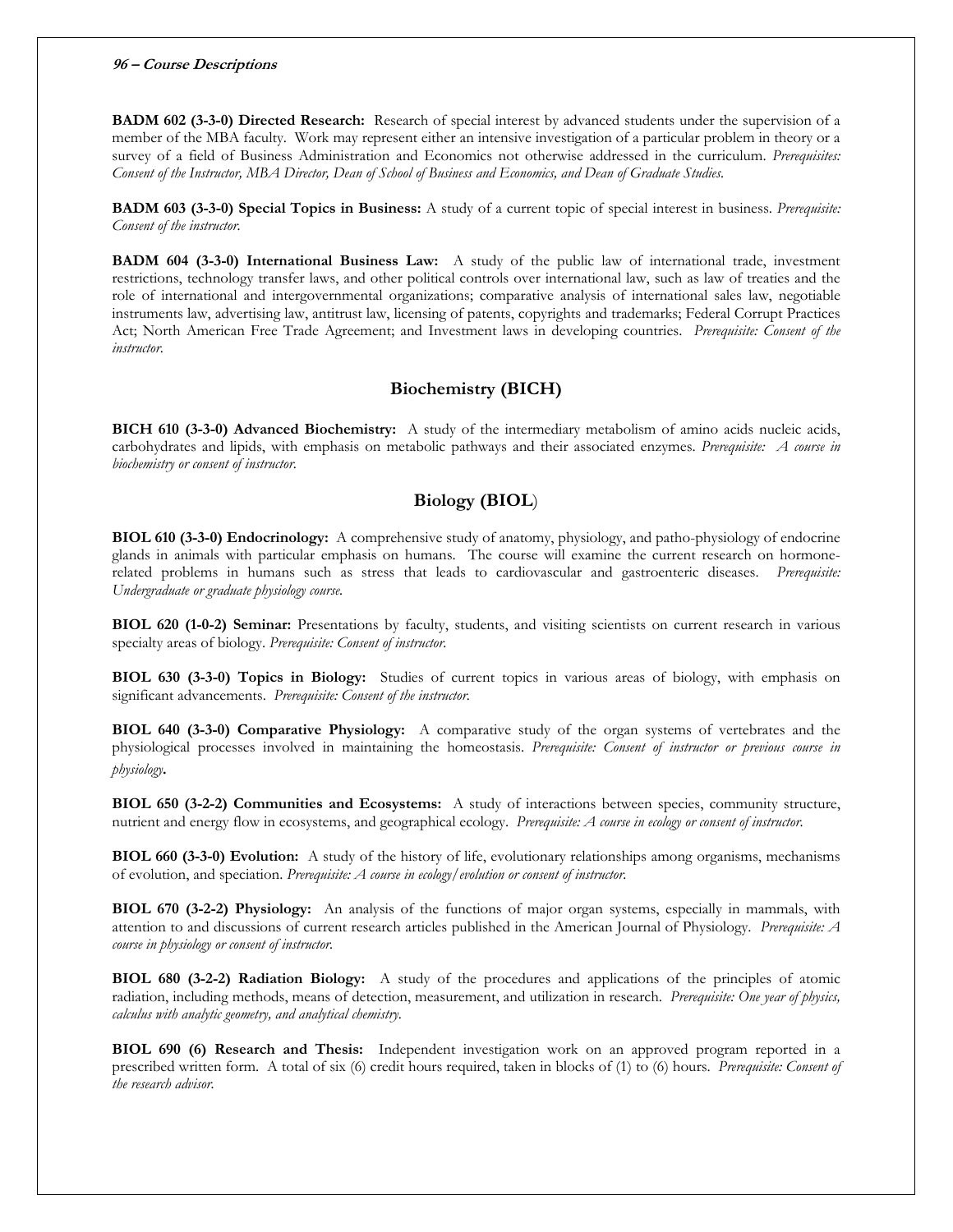**BIOL 899 (0-0-0) Thesis Non-Credit:** This course is required for students that have completed their course work and the number of thesis hours for credit required in their graduate degree program. Students who will continue to use University resources in completing their thesis must enroll in this course.

## **Botany (BOTN)**

**BOTN 620 (3-2-2) Advanced Botany:** A study of the metabolism of plant growth and morphogenesis with special emphasis on such aspects as plant hormones, tropisms, water relations, circadian rhythms, and phytochrome, as well as on the field characteristics, collection, and identification of vascular plants, with intensive study of selected families and genera. *Prerequisite: A course in botany or consent of instructor.*

**BOTN 630 (3-2-2) Plant Development:** A study of the developmental anatomy of seed plants, including examinations of the seed structure, seedling development, ontogeny and structure of the primary body, secondary body, flowers, and fruits. Prerequisite: *A course*

*in botany or consent of instructor.* 

**BOTN 640 (3-2-2) Advanced Microbiology:** A study of the taxonomic, morphological, cultural, and physiological characteristics of important groups of heterotrophic microorganisms, such as the spore forming group, the pseudomonades, the staphylococcusmicrococcus group, and the enteric forms, with emphasis on the isolation, characterization, and study of groups of heterotrophic microorganisms. *Prerequisite: A course in microbiology or consent of instructor.*

## **Computer Science (CSC)**

**CSC 501 (3-3-0) Special Topics in Computer Science:** In-depth studies of selected topics in areas of computer science not covered in other computer courses, such as software, hardware utilization, programming languages, numerical methods, syntactic descriptions, symbolic functions, and manipulations, with course requirements including one or more of the following: readings in the literature and research on computer science, introductory research projects, major computer programming projects, seminars, or new course development. *Prerequisite: CSC 101 or consent of the instructor.*

## **Criminal Justice (CRJC)**

**CRJC 500 (3-3-0) History of Crime Control Policy:** Historical study of societal responses to crime and disorder in the United States. The course includes a review of historical research on police, courts, corrections, criminal law, social movements and social disorder.

**CRJC 510 (3-3-0) Criminal Justice Administration:** This course is an introduction to the theoretical discourse of administration as applied to criminal justice. In this course, considerable attention will be on the theories of administration, but the emphasis of this course will be the application of administrative theory to criminal justice organizations and contexts. Areas of theoretical discourse covered will include classical/neo-classical, principles of administration, human resources, systems, cultural reform, and sense-making. Additional readings will provide examples of the application of administrative theories to criminal justice organizations and contexts.

**CRJC 520 (3-3-0) Criminological Theory I: Classical and Positivist Theorists:** This course is the first of two required graduate seminars in criminological theory. The course begins with a survey of the history and application of criminological thought, providing a foundation for analysis of the assumptions, elements and policy implications of theories of crime and criminal justice. As the first of two graduate theory seminars, this course focuses on theories within two major paradigms in criminological theory: Classical and Positivist Criminology. We explore the perspectives on crime and criminal justice that permeate public discourse on crime and justice and critique the formal criminological theories to which these everyday perspectives are linked. We consider whether existing research provides support for widely accepted theories and we examine the criminal justice policies associated with different criminological theories. Students are guided in the process of formulating their own research questions and policy proposals from the criminological theories that they find most compelling.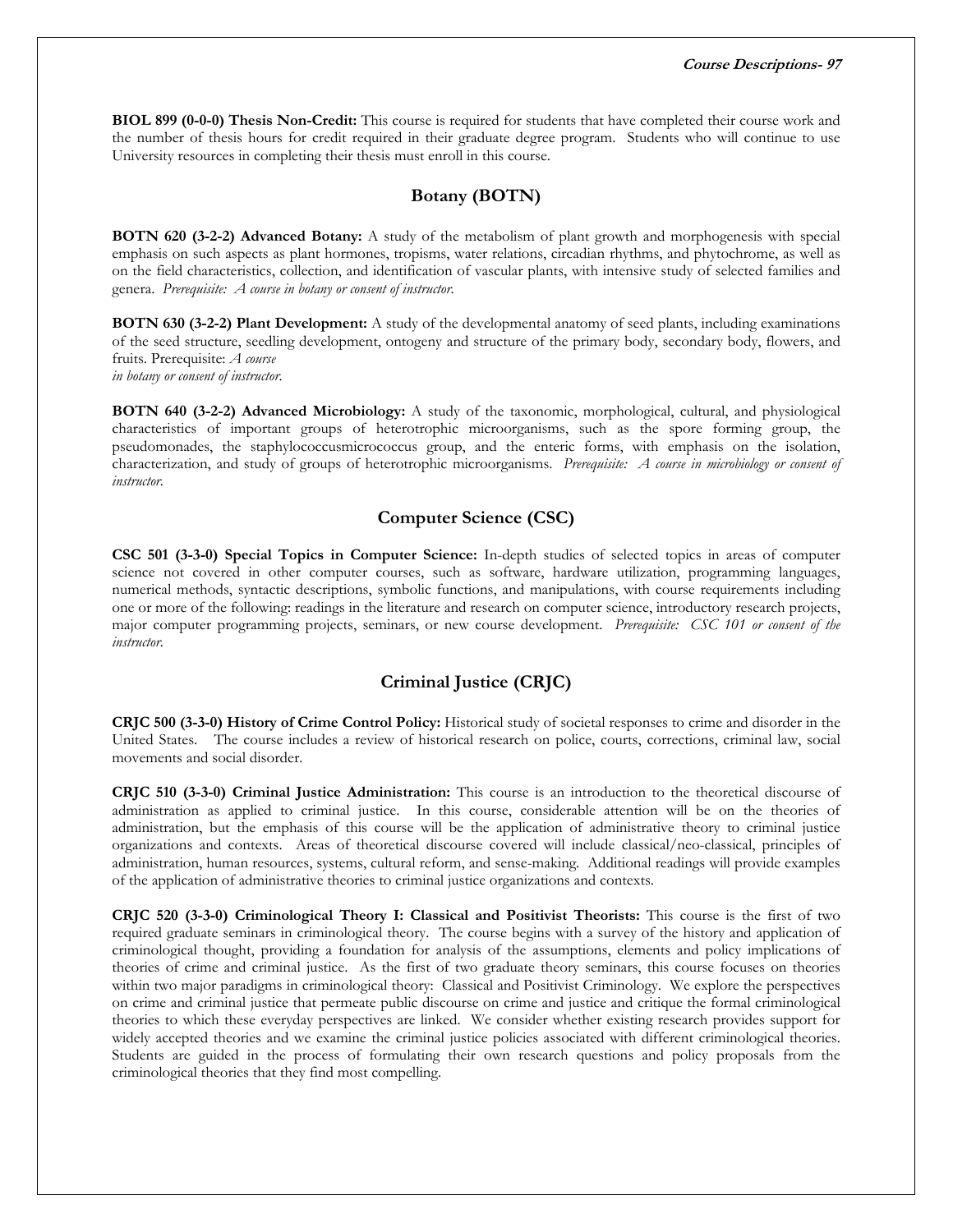#### **98 – Course Descriptions**

**CRJC 530 (3-3-0) Criminological Theory II: Critical Criminology:** This course is the second of two required graduate seminars in criminological theory. The course begins with a review of the history and application of criminological thought, which provides a foundation for continued analysis of the assumptions, elements, and policy implications of theories of crime and criminal justice. We begin our deeper analysis of theories where the first theory seminar left off, with the third major paradigm in criminological theory: Critical Criminology. We explore theories of crime and criminal justice that are found in public discourse and critique the criminological theories to which these everyday perspectives are linked. We consider whether existing research provides support for specific theories and we examine the criminal justice policies associated with different criminological theories. Students are guided in the process of formulating their own research questions and policy proposals from the criminological theories that they find most compelling. *Prerequisite: CRJC 520*

**CRJC 540 (3-3-0) Research Methods in Criminal Justice**: This course provides students with the fundamental tools for evaluating, designing and implementing basic and applied empirical research within the area of criminal justice. The association between theories and research methods used in the study of criminal justice is explored through a variety of related data sources. Topics covered include: the principles of research design; problems of inference; survey design; and basic methods of data analysis. Students will obtain hands-on experience in project design and data analysis.

**CRJC 550 (3-3-0) Statistical Applications in Criminal Justice:** This is a required course which provides a foundation for the use of statistical methods in criminal justice and public affairs research. It will review fundamentals of research, showing the interplay between the research, the statistical method, and the interpretation. The course includes a lab that involves computerized data analysis.

**CRJC 570 (3-3-0) Race, Crime and Justice**: The course will examine research exploring the involvement of racial minorities in crime and the treatment of racial minorities by the criminal justice system. The course will also provide an in-depth examination of the inequalities within the criminal justice system and its relationship to structural inequalities within the wider society. This course will examine the theoretical and empirical debates on the disparities in law and justice based on race and class. Topics include: wrongful convictions and racial prejudice; the war on drugs and the politics of race. Case study materials focus on current debates of seminal issues.

**CRJC 580 (3-3-0) Females, Crime and Justice:** Theory and practice have focused on perceptions of male scholars and practitioners and discussions about male offenders. It was not until the 1970s that crime affecting women and girls and more serious inclusion of women criminal justice scholars and practitioners was given more attention. This course will focus on female experiences as offenders, victims, and workers within the criminal justice system. Additionally, we will explore treatment programs that have been proposed to decrease female-perpetrated crime in both a historical and contemporary context.

**CRJC 590 (3-3-0) Ethics in Criminal Justice:** This course is an intensive examination of different ethical and moral issues/dilemmas that we face within and outside of criminal justice systems when dealing with people who either work for or come contact with the system. Emphasis will be on exploration of ethical/moral issues related to crime, criminal justice practice, education, and research.

**CRJC 600 (3-3-0) Corporate and Government Crime:** Study of criminal behaviors by corporation and government leaders, with an emphasis on events impacting the people of the United States. The course explores the nature and extent of these criminal behaviors, the causes associated with them, their harm to people and societies, and strategies to reduce the number of events and/ or their harmful impacts.

**CRJC 610 (3-3-0) Organizational Change in Criminal Justice:** Organizational change is inevitable, and often necessary. For criminal justice organizations, often change is badly needed and/or poorly managed. In this course, several key theoretical approaches to guiding organizational change will be examined and applied to criminal justice organizations. Readings will focus on helping recognize the need for change, making change-resistant organizations into learning organizations, and how to lead the change efforts, as well as offering examples of theoretical application of these ideas to criminal justice organizations.

**CRJC 620 (3-3-0) Juvenile Delinquency and Justice:** This course will take a critical approach in examining different issues related to juvenile delinquency and justice. Theoretical aspects of juvenile deviant/delinquent behavior, and societal reactions and institutional responses to young law violators will be addressed. Finally, different prevention approaches and strategies will be evaluated.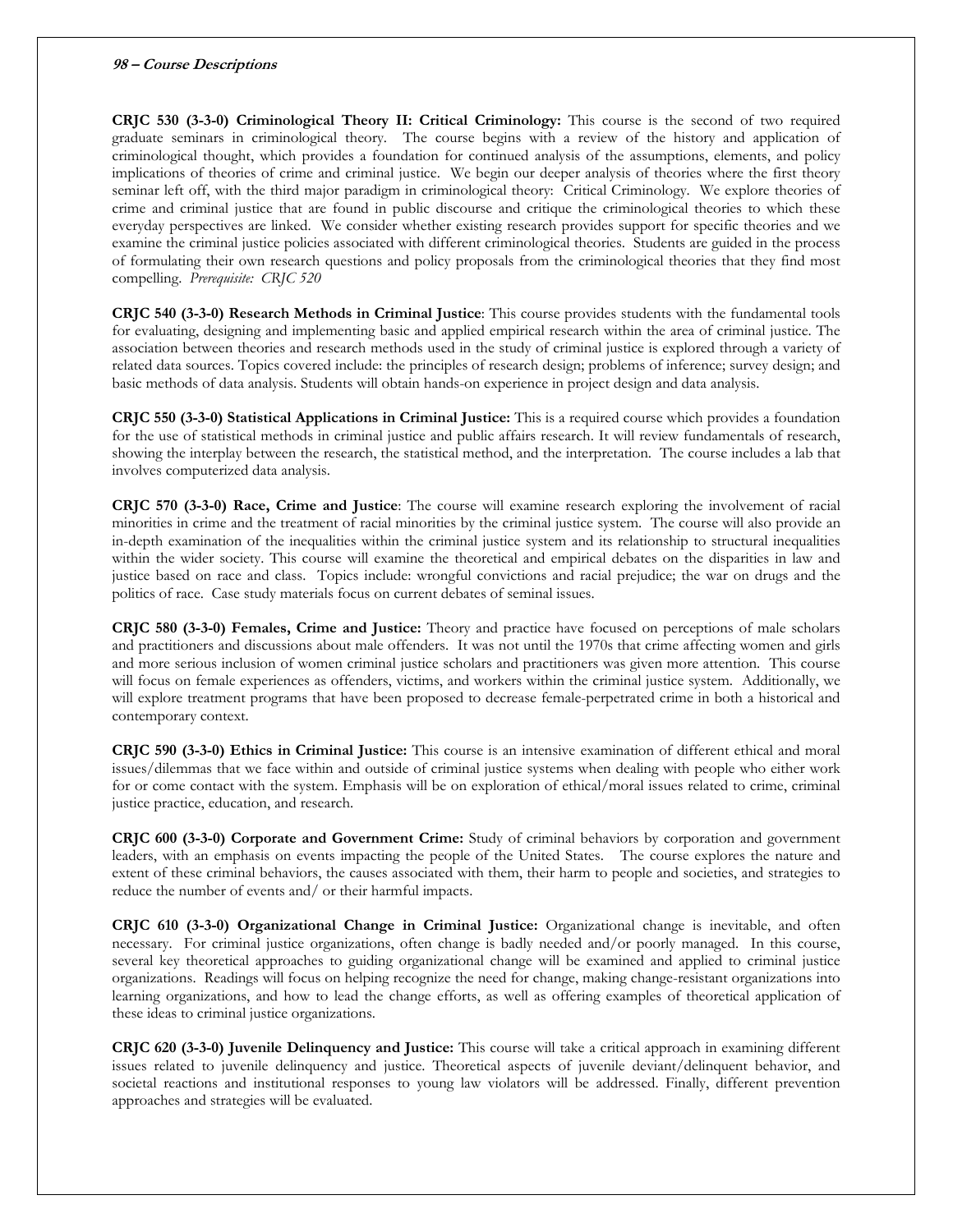**CRJC 630 (3-3-0) Communities, Justice and Social Change:** This course is a graduate seminar on communities, justice and social change in the contemporary urban context. In this course, we give focused attention to "hard-hit" communities, i.e. communities where both crime and criminal justice activity exist in concentrated levels. We consider the impacts of crime on neighborhoods and communities, and we also examine the impacts that traditional criminal justice practices have on these communities. Strategies for empowering local communities to improve the quality of life and the quality of justice in the urban environment are explored.

**CRJC 640 (3-3-0) Qualitative Methods in Criminal Justice:** This course provides an introduction to qualitative research methods and how they are often applied in the study of crime and justice. Qualitative methods includes a wide variety of challenging techniques such as participant observation, ethnography, interviewing, field interviews, historical analysis, case studies, and textual analysis. The course will explore these various techniques as well as the uses, strengths and limitations of qualitative research. In addition, the course content will include designing, conducting, and writing up qualitative research. Finally, the process of grounded theory construction is explored. Prerequisite: CRJC 540, Research Methods in Criminal Justice.

**CRJC 650 (3-3-0) Program Evaluation in Criminal Justice:** This course will familiarize students with key components of program evaluation in criminal justice organizations and contexts. This course will combine aspects of social research methodology and applied research techniques and skills to the context of the practice of criminal justice. Students who successfully complete this course should expect to be able to perform evaluative services to their current and/or future agencies. *Prerequisites: CRJC 540 and CRJC 550.*

**CRJC 660 (3-3-0) Current Issues in Victimology:** Victims' issues largely have been ignored within the criminal justice system and the field of criminal justice academia until recently (the last 30 years). As crime victims are an integral component to eradicating and/or dealing with crime it is important that the myriad issues surrounding this diverse population be explored. This course will look at three main areas concerning victimology: 1) the effects or impact of crime victimization; 2) provision of assistance to crime victims and the criminal justice system - victim interaction; and 3) victim-oriented legislation and victims' bills of rights. Students will be called to investigate, in depth, how criminal justice agencies help or hinder victim recovery, as well as evaluate the effectiveness of victim serving agencies in relation to the different state's victims' bill of rights. *Prerequisite: CRJC 540.*

**CRJC 670 (3-3-0) Special Topics in Criminal Justice:** This variable topics course will offer students the opportunity to explore specialized areas of criminal justice on a variety of criminal justice subjects. The topics vary from semester to semester. The course can be repeated up to three times as long as the subject matter is different.

**CRJC 698 (3-0-0) Thesis I:** An extensive research experience in an approved topic of choice. *Prerequisites: CRJC 500, 510, 520, 530, 540, and 550*

**CRJC 699 (3-0-0)Thesis II:** Continued work on the approved topic of choice begun in CRJC 698. *Prerequisite: CRJC 699*

**CRJC 899 (0-0-0) Thesis Non-credit:** This course is required for students that have completed their course work and the number of thesis hours for credit required in their graduate degree program. Students who will continue to use University resources in completing their thesis must enroll in this course.

## **Economics (ECON)**

**ECON 500 (3-3-0) Applied Economics:** A course primarily for in-service and/or pre-service school educators and administrators, including a study of the history, philosophy, and theory of the American economic system and the application of economic principles to current issues and problems. (Not open to MBA students.)

**ECON 591 (1.5-3-0) Microeconomics:** Survey of microeconomics principles with special application to managerial decision-making. (Offered for one-half a semester.).

**ECON 592 (1.5-3-0) Macroeconomics:** Survey of macroeconomic principles with special application to managerial decision-making. (Offered for one-half a semester).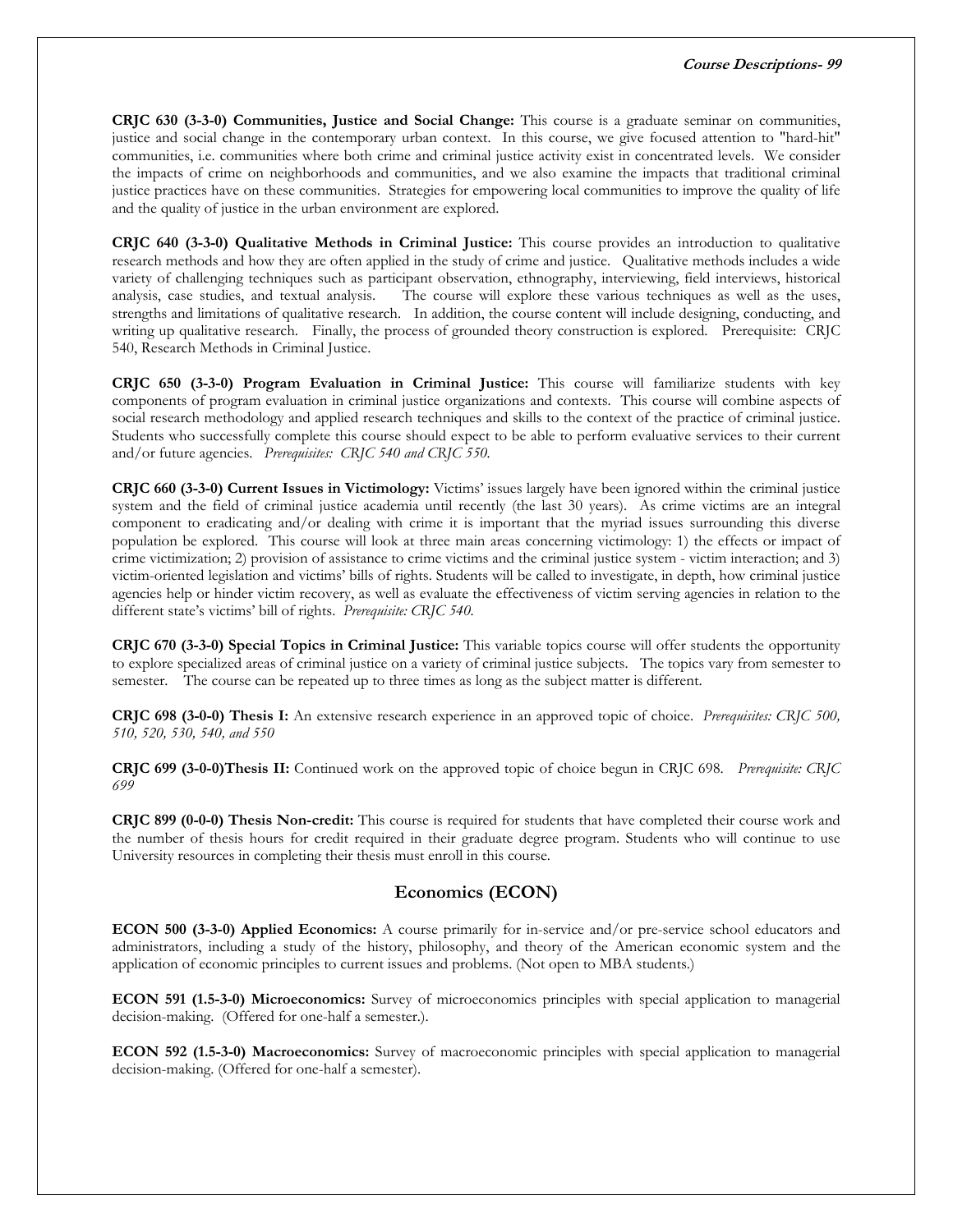#### **100 – Course Descriptions**

**ECON 610 (3-3-0) Managerial Economics:** The application of economic theory and quantitative methods to an analysis of managerial decision-making in national and international settings. Topics include empirical estimation of demand functions, cost and production functions, product pricing, application of cost-benefit analysis to non-profit sector, risk analysis, technology change management and plant selection strategies in a global economy. *Prerequisites: ECON 591/592, MGMT 625, or equivalent.*

**ECON 650 (3-3-0) International Trade and Financial Markets:** This course deals with practical aspects of international trade and financial markets. It treats the international consequences of changes in money supply or demand, prices, and interest rates. The role and importance of the institution and individual participants will be discussed. *Prerequisite: Consent of the instructor.*

**ECON 660 (3-3-0) Business and Economic Forecasting:** Advanced study of the science and art of model building for the purpose of forecasting and policy analysis. Forecasting models are critically examined and applied to the managerial decision making problems using standard computer programs. *Prerequisites: ECON 610.*

## **Educational Administration (EDAM)**

**EDAM 650 (3-3-0) Leadership Development and Evaluation Seminar:** This seminar engages the student in a variety of activities designed to identify strengths and weaknesses and to develop a knowledge base and skills related to school based management and the utilization of computer-based management information systems. The student will: respond to self-analysis instruments and participate in various self-improvement activities relating to problem solving, leadership styles, adaptability, risk-management, transactional analysis, motivation, observation and listening; examine problems and procedures in the development and implementation of school-based management principles; and study the utilization of computer-based management information systems and use of modern telecommunications in increasing the effectiveness of communication between the school and the community at large. Required clinical experiences will include observation of school board meetings; investigation of available data bases for decision making in governmental agencies, business and management situations; workshops and seminars; participation in professional development activities through teleconferencing, and self-assessment and professional development portfolios in collaboration with school districts and the North Carolina Leadership Academy. Prerequisite: Admitted to the MSA degree program.

**EDAM 651 (3-3-0) Humanistic Dimensions and Diversity:** The examination of the factors relating to human behavior within an organization is the focus of this course. The student will examine organizations with the context of human characteristics and behaviors and will engage in discussions and activities designed to build effective leadership skills in addressing organizational issues relating to group dynamics, team building, decision making, and empowerment of teachers, parents, and community. This course also will include a discussion of relevant issues from educational psychology, social psychology and human growth and development. Field based clinical experiences in inter-agency collaboratives, county government, health and social services, community-based agencies and organizations, and business and industrial sites will be required. Prerequisite: Admitted to the MSA degree program.

**EDAM 652 (3-3-0) Research Methodology:** Focus is on research methodology, with emphasis on effective problemsolving approaches, research techniques, research design, and applications of statistical methods. Selected concepts covered include: estimation, graphic methods, hypothesis testing and variance, correlation, and non-parametric procedures in the context of educational studies. Computer software programs widely used in educational research are examined and demonstrated. Students are required to select their action research topic and begin the development of the conceptual framework for the project. Prerequisite: Admitted to the MSA degree program.

**EDAM 660 (3-3-0) Leadership in Educational Organizations:** An analysis of the various leadership theories with a major focus on situational leadership, leadership styles and style-flex. The course explores and tests (through required field-based clinical activities) leadership skills and strategies necessary for effective school oversight. The student engages in an in-depth review of the literature relevant to effective organizational change and analysis as a foundation for the development of change topologies. Field-based clinical experiences are required during which students are provided opportunities to identify issues affecting the school and engage in proposing solutions utilizing leadership concepts. Required clinical experiences will include observation of board meetings and activities of state educational agencies, regional technical assistance centers, school districts, local school advisory boards, and regional and state professional meetings and conferences of superintendents, principals, and assistant principals.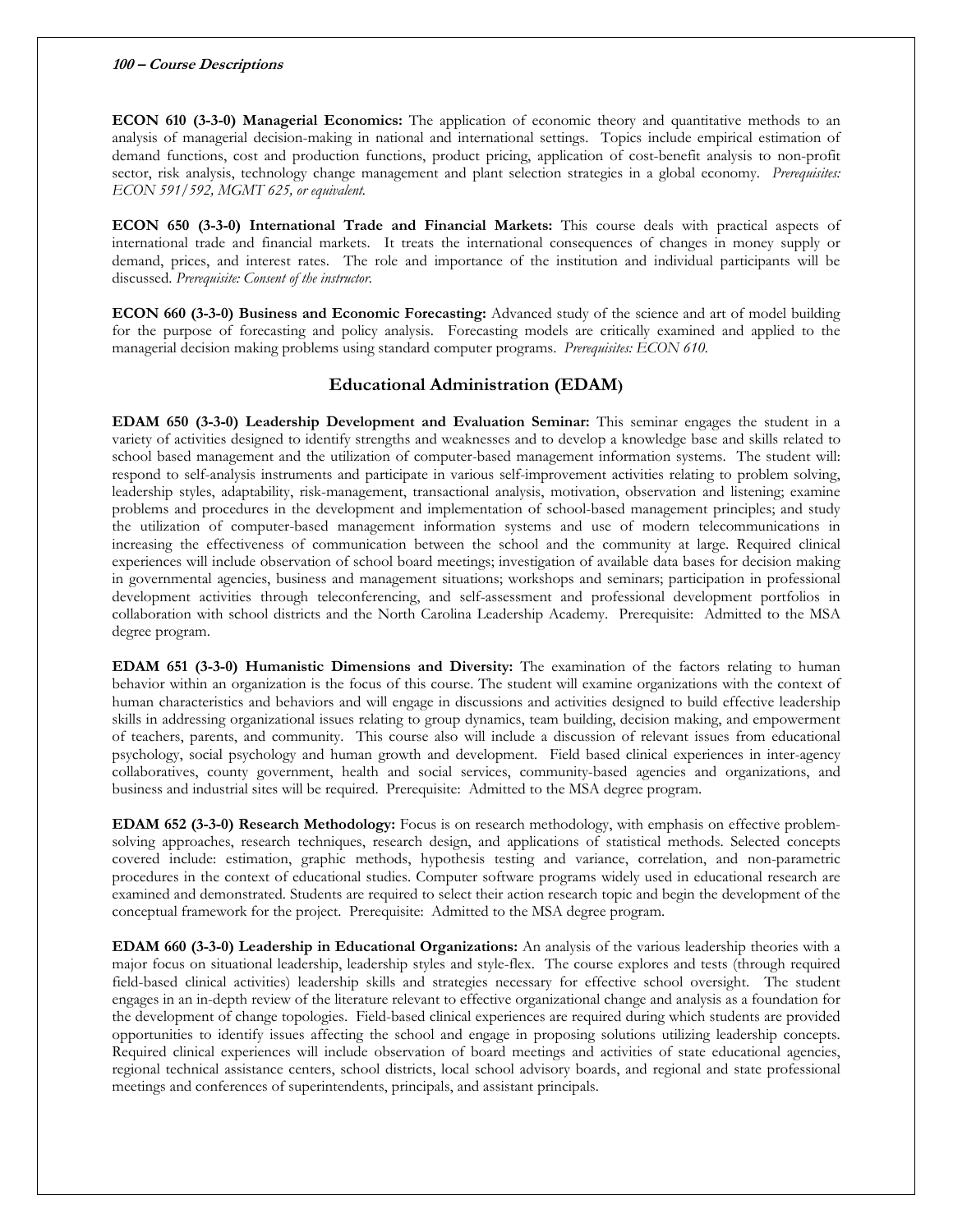**EDAM 661(3-3-0) Legal and Policy Professional Issues:** This course is designed to review laws that pertain to public schools, including constitutional laws, state laws and landmark court decisions that have helped to shape school law. The impact of school law on formulation and implementation of school-based policy and procedures will be explored. Students will complete an analysis of recent state judicial decisions and legal structures as related to responsibility and accountability of school leaders. The course will also engage the student in an examination of the school system as a policy system and the implementation of these policies by the school leader at the building level. Focus areas include: relationships of local school district policies to state policies, constraints imposed by state policies, implications of the state local system for local control, and effects of community expectations and participation in policy making at the school district and building levels.The clinical modules will include case studies; investigation of the role and responsibilities of North Carolina Center for Public Policy and Research, the Institute of Government of the University of North Carolina, the North Carolina Center for Rural Development and other state agencies and organizations involved in policy development.

**EDAM 670 (3-3-0) Trends and Issues: Resources Management/Society and the Schools:** This course engages the student in the examination of social issues that impact the school environment, including issues related to: equity, gender and quality; multi cultural education; diversity; and privatization. It also provides an in-depth study of the basic principles of financing public education. The primary focus is on an examination of revenue sources and various business functions including: budget preparation, purchasing, accounting and fiscal policies and law related issues. The course also addresses the use of people resources for reducing the fiscal cost of operation of the schools. Case studies; investigations of local, state, and federal financing of public education through onsite visitations, presentations by experts and research projects; and community surveys for environmental analyses will comprise clinical experiences for this course.

**EDAM 671 (3-3-0) Curriculum Theories and Instructional Leadership:** This course provides examination of the literature relating to cognitive development with a primary focus on the application of current effective theories of learning and psychological research to classroom instruction. Attention is also given to relevant human growth and development issues, learning and motivation techniques, the multi cultural classroom, and learning styles. An in-depth study of curriculum and instruction issues including: influencing social forces; emergent curricular designs; planning and implementation models; diversity issues; special need students; and utilization of instructional technologies/telecommunications. The course is designed to provide comprehensive understanding and skill development for providing effective leadership for: curricular design, instruction delivery, staff development, and effective supervision and evaluation of instruction.

**EDAM 680 (3-3-0) Internship Part I:** An exploratory summer field experience will afford opportunities for interns to make site visits to exemplary school sites and programs. This course is a prerequisite to EDAM 690. Interns may also participate in intensive summer staff development and in service programs. Weekly seminars with participating faculty members and joint training with mentors/coaches will be designed to develop individualized and quality internship experiences for EDAM 690 and EDAM 691. *Prerequisites: EDAM 650, EDAM 651, EDAM 652, EDAM 660, EDAM 661, EDAM 670.*

**EDAM 690 (6-0-6) Internship Part II:** Internship Part II is the first semester of a full time year-long administrative experience. The course provides interns with opportunities to develop insight into administrative processes focusing on skills of observation and diagnosis while shadowing site administrators and mentors/coaches. Weekly seminars with participating faculty members are devoted to analysis and discussion of the intern's field experiences and conferencing with field mentors/coaches. *Prerequisite: EDAM 680*

**EDAM 691 (6-0-6) Internship Part III:** Internship Part III is the second semester of a full time year-long administrative experience. The course provides interns with opportunities to develop insight into administrative processes focusing on skills of observation and diagnosis while shadowing site administrators and mentors/coaches. Weekly seminars with participating faculty members are devoted to analysis and discussion of the intern's field experiences and conferencing with field mentors/coaches. *Prerequisite: EDAM 690*

**EDAM 698 (3-3-0) Computer Usage for Educational Administrators**: This course is designed to enhance the computer literacy of educational administrators in the field of education and provide exposure to a wide spectrum of electronic technology in administration and a classroom setting. Attention will be paid to technologies that permit access to all branches of education. This will include networks and bulletin boards, interactive voice, visual interactions, data and image transmission, designing and implementing instructional and administrative procedures. Students will be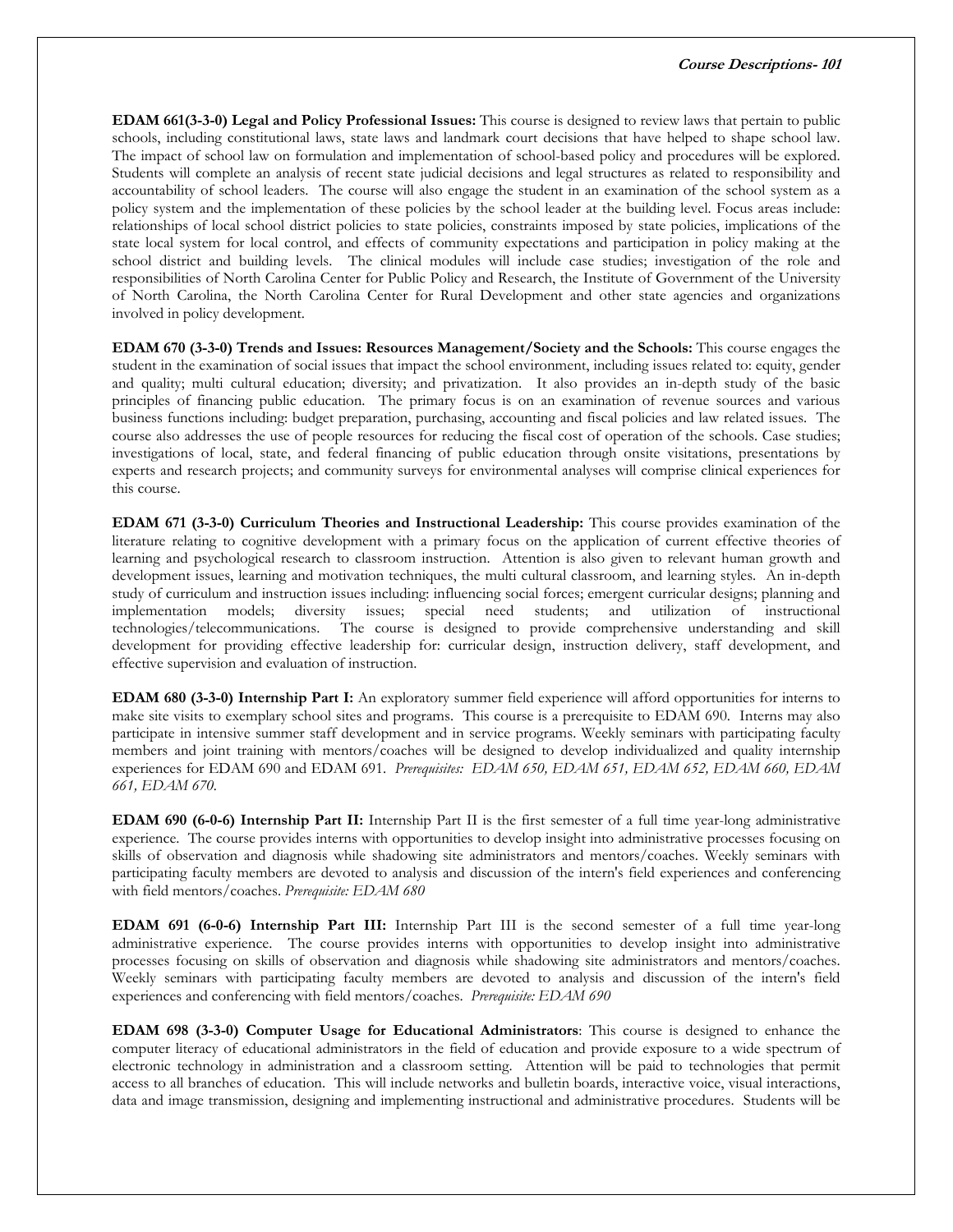#### **102 – Course Descriptions**

expected to demonstrate knowledge of computer skills in word processing, data management, spreadsheets, graphics and courseware applications and authoring tools.

**EDAM 699 (3-3-0) Pre-doctoral Administrative Studies:** A part of the Pre-doctoral Institute offered each summer for graduate students who have been admitted to the doctoral program in educational leadership and for those interested in doctoral level studies, EDAM 699 introduces students to doctoral-level graduate study through a variety of experiences focusing on contemporary organizational theory, organizational change and inquiry methods. The topic around which the experiences will revolve is the development of schools as learning organizations. Students will study contemporary organizational concepts such as Senge's learning organization and their application to public schools. They will study and discuss strategies for organizational change in schools with invited guest speakers from the field. Finally, students will be introduced to methods of inquiry including an overview to research methods, the library and its paper and electronic information sources and the Internet.

## **Educational Leadership (EDLE)**

**EDLE 700 (3-3-0) Group Dynamics, Decision Making, and People Management:** This course will be an examination of small groups as crucial environments for individual self-assessment and change, and for effective use of human resources in decision-making and program implementation. Individual group members will be expected to demonstrate the ability to be a change agent in different cultural climates.

**EDLE 701 (3-3-0) Cultural Diversity in American Schools:** The course addresses the origins, concepts, principles, and trends of multi cultural education, equity and the conceptual framework of cultural diversity in relation to education. The topics will include concepts that facilitators of leaning will need in order to skillfully and effectively teach in a multicultural setting. Specific content areas to be covered are the topology of American cultures: Race, Ethnicity, Gender, Sexual orientation, Physical condition, Age, Ethnocentricity, Eurocentricity, Afrocentricity, Interculturality, Cross-culturality, Group dynamics and Organizational development, Cooperative learning and emerging Sub-cultures. Discussions will focus on explication of the concepts and development of strategies, for conflict resolution and situational leadership, thus enabling the facilitator of learning to become a better decision maker and change agent.

**EDLE 703 (3-3-0) Public Policy and Political Issues In Education:** This course is an in-depth examination of the theoretical and conceptual basis of politics and public policy in education and its relationship to the successful practice of educational administration. A compendium of political issues at the local, state, and federal levels serves as focal points to stimulate students' thinking, understanding, and perception about education, politics and policy formulation. Emphasis is placed on the practical application of the acquired knowledge base by engaging in a variety of didactic schema such as case studies analyses, simulations, and mini-studies. Each schema is designed to demonstrate the interrelationship among education, politics, and policy formulation at the local, state, and federal levels. Continuous evaluation is made throughout the course to determine students' level of political astuteness and savvy.

**EDLE 704 (3-3-0) Curriculum and Instructional Leadership**: This course is designed to examine the educational leader's role as a facilitator of learning in curriculum and instruction. The central intent of the course is to provide curriculum and instructional master theories on design, implementation, and evaluation. Case studies and simulations which enhance change will be included. Instructional strategic concepts and issues will be viewed from the educational leader's point of view as a decision-making facilitator of learning and curriculum specialist.

**EDLE 705 (3-3-0) The Planning and Financing of Educational Organizations:** This course is an in-depth examination of school planning and implementation of the financial perspective at local, district, and state levels. Included are the traditional methods of financing and the emergent ideas and subsequent suggested practices to meet the needs of a changing national educational environment. Also addressed are the areas of financing of school corporations in the current economic and political setting with emphasis on interrelationships of educational, economic, and political decisions.

**EDLE 706 (3-3-0) Seminar in Educational Leadership:** Educational leadership within the changing contexts of the American school and society is the focus of the course. Strong emphasis is placed on the role, function, and duty of the facilitator of learning as a change agent when faced with the problems, issues, and concerns of today's schools. This seminar examines the prerequisite interpersonal skills, knowledge, and abilities necessary for the educational leader to meet the challenges of the changing school. Focus is also placed upon personal assessment and evaluation of leadership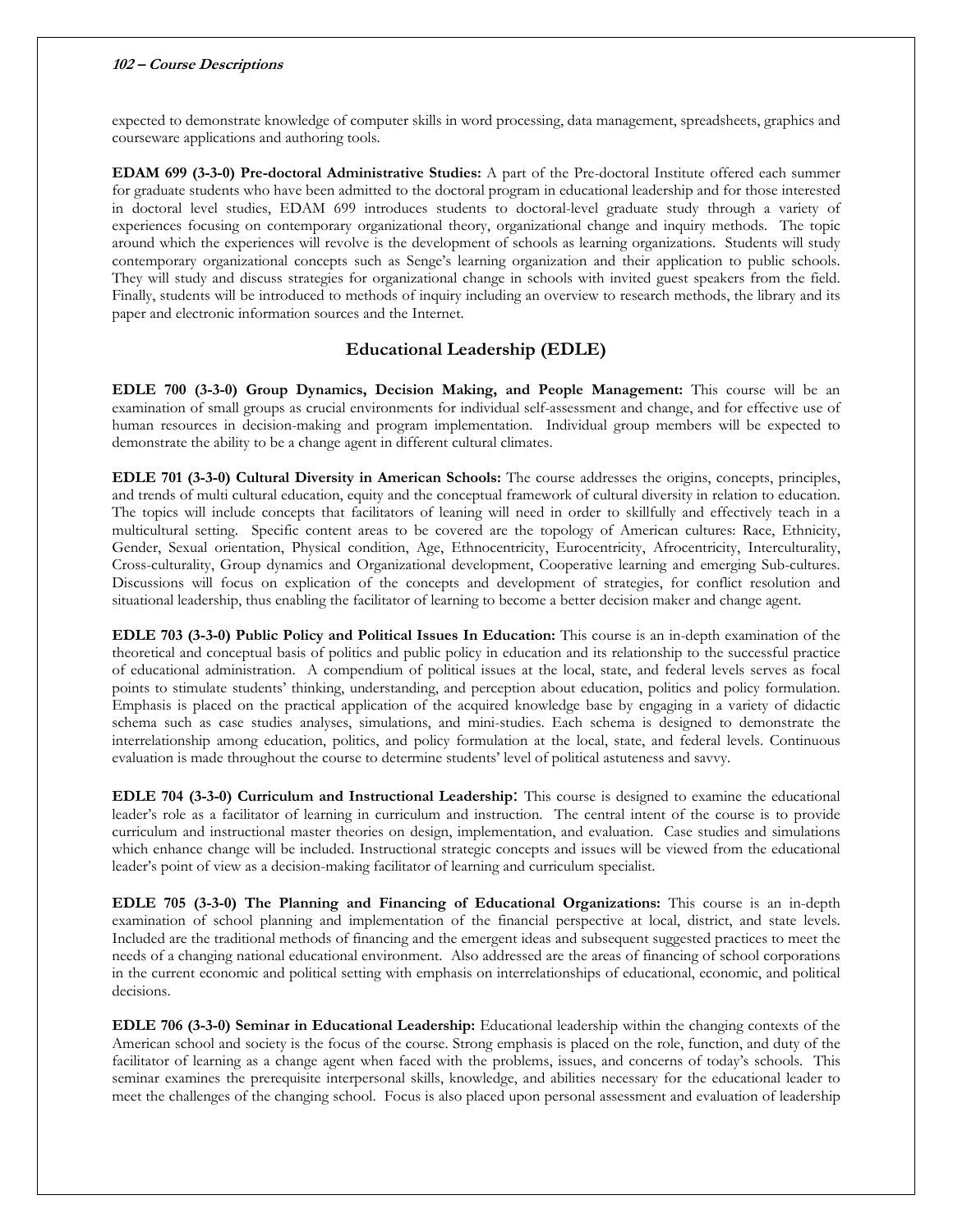competencies. Provisions are made for skill development and improvement. Theory into practice is the primary objective for the course, and various didactic schema are employed to ensure this occurrence. Site-based field experiences, case study analyses, socio-dramas, bibliographic leadership studies, and simulations are examples where theory and practice are rejoined, analyzed and applied.

**EDLE 707 (3-3-0) Seminar in Legal Issues and Professional Ethics:** The course is a doctoral-level course in school law. This course will focus on Legal Issues and Professional Ethics of particular concern to education policy-makers and central office school administrators. Federal and North Carolina school law will be included with attention given both to theoretical and practical concerns.

**EDLE 708 (3-3-0) Organizational Theory and Administrative Behavior:** This course is designed to analyze the relationship between administrative theory and practice by utilizing the literature in organizational theory and administrative behavior and by applying the concepts to administrative practice in educational settings. The awareness of gender issues and cross-cultural issues that affect the modern organizational climate is emphasized. Case studies, simulations, and in-basket techniques will be utilized to supplement lectures and discussions.

**EDLE 709 (3-3-0) University and College Teaching:** An examination of philosophies, methodologies, and related issues (gender, race, et.al) that influence teaching and learning in college and university classroom settings. Emphasis on teaching effectiveness, the application of course material to the formal classroom environment, assessment, and standards.

**EDLE 710 (3-3-0) The Adult Learner:** The focus of this course will be on the examination of how adults learn in instructional settings. Characteristics of the adult learner will be examined. Students will investigate adult learning theory as well as current trends and advancements in adult learning. The focus will be on making better instructional decisions and media selections for the education and training of adults.

**EDLE 720 (3-3-0) Educational Statistics:** This course will cover the application of basic statistical procedures to the decision making process. The student will learn the most widely-used statistical procedures and how they support managerial decision-making and organizational change processes. The course includes Parieto Analysis, Ishikawa Diagrams, statistical process control, charting, presentation, the communication of statistical information; and touches on experimental design in the managerial context. Emphasis will be on research conducted in schools by presenting methods that are appropriate for school-based research. Educational leadership is evolving to place added emphasis upon teacher, parent, and student empowerment, which will have fundamental consequences for administrative practice. In the future, administrators will need skills in projecting budget expenses for programs developed by this consortium of participants. To share power will require the educational leader to be skillful in interpreting and sharing research findings with these participants. This course will be the introduction to the development of an educational leader able to evaluate design and conduct educational research to deal with the changing school.

**EDLE 721 (3-3-0) Research, Design, and Evaluation Methodology:** This course is designed to teach the student how to match the research design to the substantive problem in education without further distorting the problem. The first one half of the course will cover the basics of research design. The second half of the course will cover program evaluation. Future school administrators will be provided the information they need to conduct or supervise instructional program evaluation. The program evaluations component will be based on the material covered in the first half of the class. The student will have taken statistics and be knowledgeable of the basics of test and measurement.

**EDLE 722 (3-3-0) Qualitative Research, Theory, and Application**: A study of qualitative research from different theoretical and methodological approaches. This course is designed to assist the educational leader in becoming a more effective facilitator of learning through knowing how to conduct research without formal hypotheses, allowing the hypotheses to evolve over time as events unfold. The researcher begins without preconceived ideas about what will be observed and describes behavior that seems important. Language principles, designs, and methodologies of producing qualitative research from experimental and non-experimental approaches will be presented. Students will demonstrate skills needed from practical and applied research in various educational settings.

**EDLE 723 (3-3-0) Quantitative Research Application and Methodology:** This course provides administrators with the knowledge of the methods and analytic approaches in educational research that will aid them in dealing with the school restructuring now occurring in the nation's schools. The measurement, design, and analysis procedures that are the most useful for dealing with a changing school system will be presented. An integrated approach to statistics and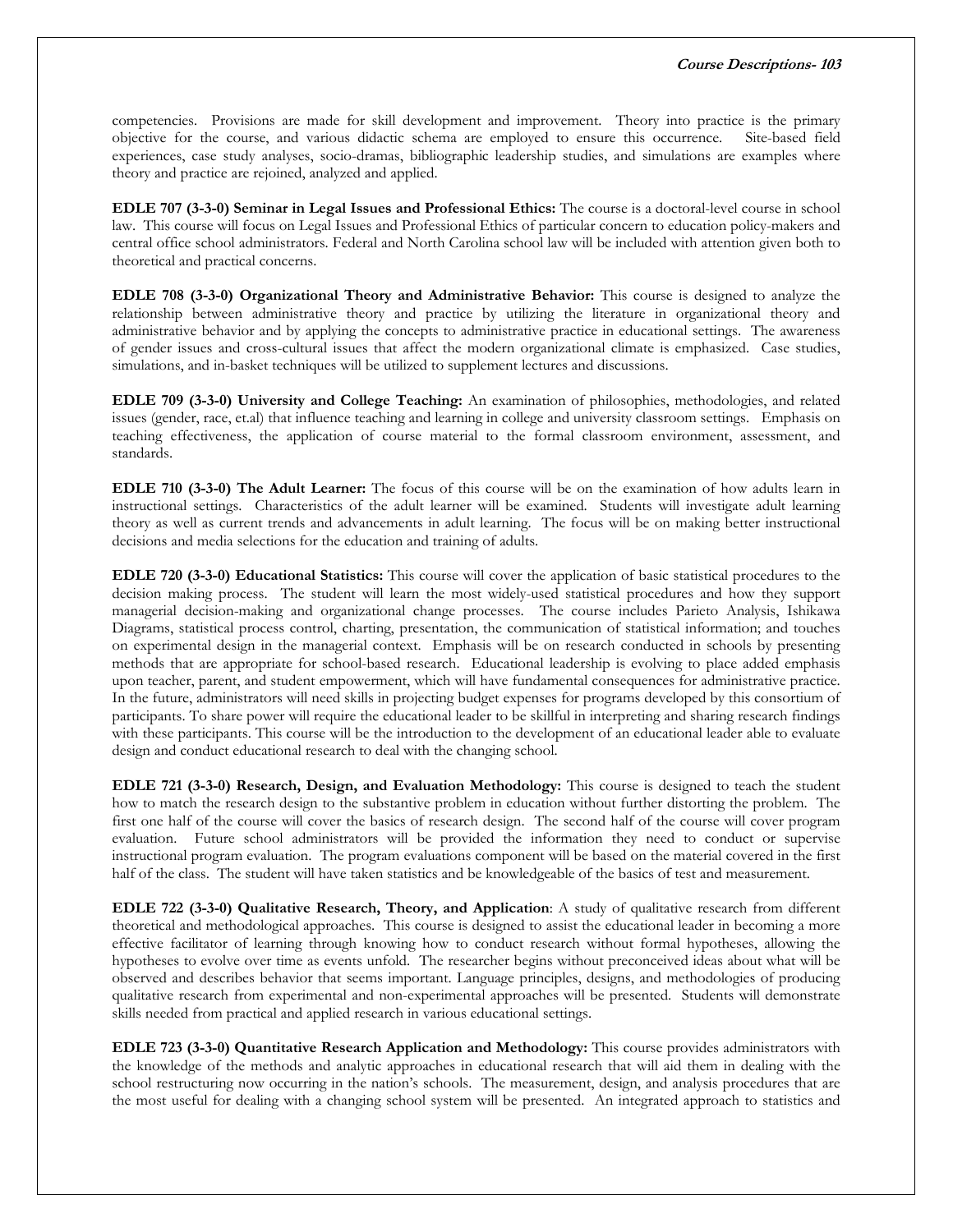#### **104 – Course Descriptions**

educational research will provide the student with an awareness of the interrelations and interdependencies among the statistics and research procedures presented. This awareness is essential for becoming an intelligent consumer of research and a competent researcher. Although the course requires a background in statistics on the level of an introductory course (EDLE 720), these topics will be reviewed before extending the presentation to more advanced topics.

**EDLE 730 (3-0-3) Internship in Educational Leadership:** The advanced educational leadership internship will be a year-long educational experience that will provide an opportunity for students to engage in a series of field-based clinical experiences. An individualized plan will be developed as a team by the student, faculty advisor, and the supervisor of the participating organizations. These experiences will be based on the experiences, background, needs, and professional goals of the student.

**EDLE 740 (3-0-3) Dissertation in Educational Leadership:** The dissertation process serves to bring together all of the experiences in which students have engaged during the entire program. The dissertation culminates the theoretical and practical research experiences of the candidates. The application of theory and research to solve, inform, or suggest changes in problems and dilemmas facing educational leaders today should be reflected in an original, sophisticated, and high quality document. To facilitate the dissertation process, candidates will participate in regularly scheduled seminars designed to keep them on task and provide on-going constructive faculty feedback. The end result is a completed dissertation and successful oral defense.

## **Education Middle Grades (EDMG)**

**EDMG 614 (3-3-0) Techniques of Teaching in the Middle Grades:** Effective teaching techniques used to direct learning in grades 6-9. Innovative forms of organization and instruction are investigated.

## **Education (EDUC**)

**EDUC 533 (3-3-0) Home, School, and Community Relations:** A course on the planning and marketing of public relations strategies for the betterment of education and school support.

**EDUC 560 (3-3-0) Educational Communications, Methods, and Materials:** A survey of types of visual materials used in education, including slides, prints, filmstrips, films, transparencies, and television, with emphasis on the selection, integration, and evaluation of communications materials appropriate to school programs.

**EDUC 600 (3-3-0) History and Philosophy of Education**: A survey of the development of principles and practices of education from earliest times to the 18th century, emphasizing the evolution of educational philosophies.

**EDUC 602 (3-3-0) Foundations of Education:** A study of the origins, development, and contemporary status of education and schools in the United States, with emphasis on issues related to the control of public education and to the organization of school programs and curricula.

**EDUC 610 (3-3-0) Planning and Implementing Instruction for Diverse Learners:** This course helps students understand pluralism and the complexities of cultural backgrounds and how to use this knowledge successfully in the classroom. It appropriately describes seven critical micro-cultures to which students and teachers belong: class, ethnicity and race, gender, exceptionality, religion, language, and age. These micro-cultures form the foundation for understanding pluralism and multicultural education. *Field experience activities required. (variable hours)*

**EDUC 615 (3-3-0) Techniques of Teaching in the High Schools:** A study of the teaching profession, with emphasis on teaching strategies, curriculum content and development, and materials selection for secondary school education.

**EDUC 616 (3-3-0) Teaching and Technology in the Middle and Secondary Schools:** A study of the teaching profession, with emphasis on teaching strategies, curriculum content and development technology, and materials selected for middle and secondary school education, grades 6-12. Specific attention will be directed forwards developing each student as a facilitator of learning. Emphasis will be placed on integrating technology to enhance teaching and learning.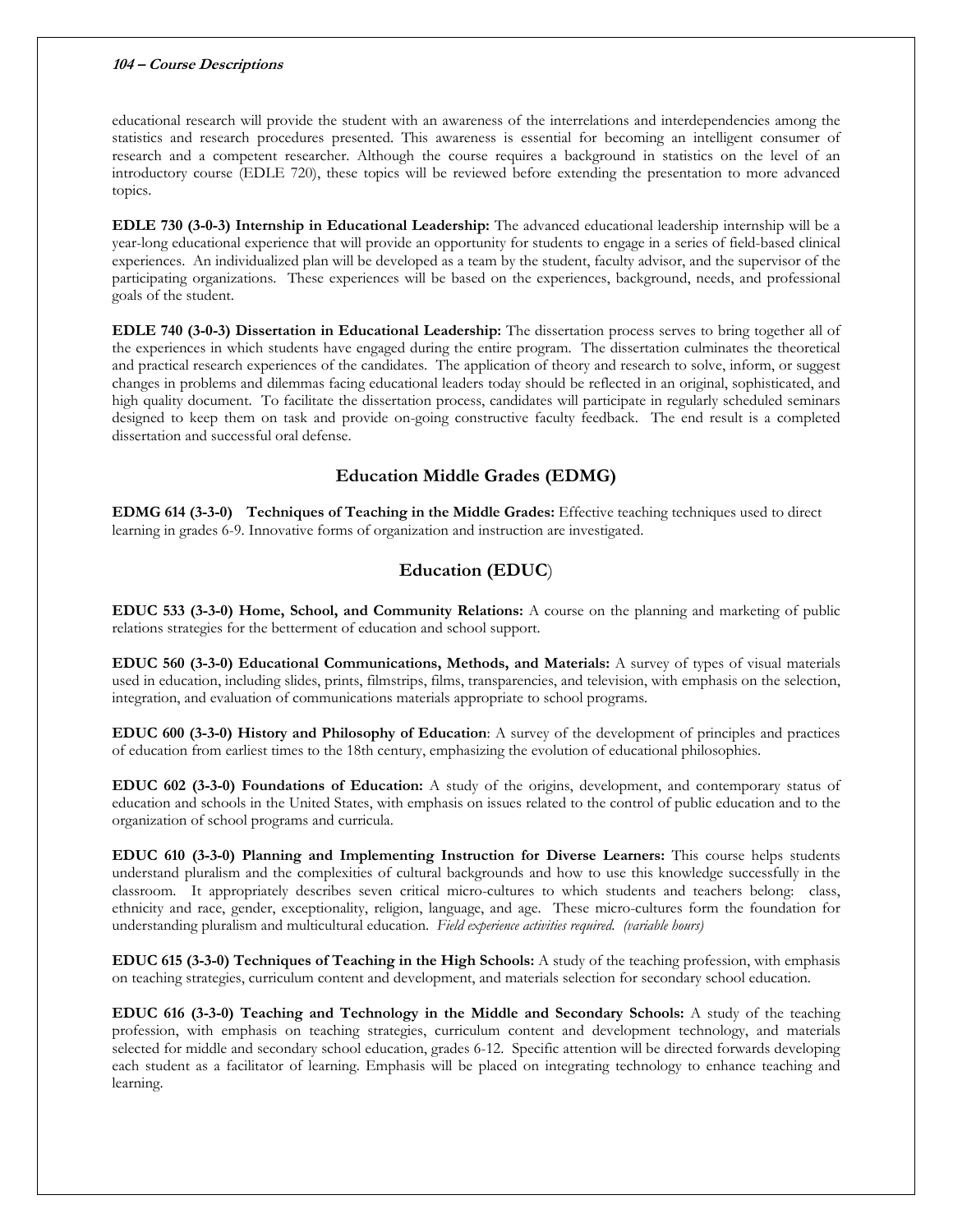**EDUC 620 (3-3-0) Adolescent Psychology:** A study of the adolescent in contemporary society, theories of adolescence, and the physical, emotional, social, familial, moral, educational, vocational, and ethnic influences on adolescent behavioral development.

**EDUC 626 (3-3-0) Applied Strategies for Safe and Peaceful Schools:** This course is designed to enhance students' knowledge related to safe schools, violence and conflict resolution. This introductory course will also provide participatory, experiential, and hands-on training in conflict resolution, resiliency strategies and peer mediation for preservice and in service educators. Promoting pro-social behavior and improving learning in K-12 settings for all students are stressed. A supervised field experience is required.

**EDUC 630 (3-3-0) Advanced Educational Psychology:** A study of teaching as a process, emphasizing educational objectives, characteristics of students, theories of learning and motivation, teaching styles and techniques, and evaluation processes.

**EDUC 640(3-3-0) Principles and Practices of Supervision:** An introduction to educational administration and supervision, including such topics as the multifaceted role of the supervisor, administrative organization, decision making, instructional leadership, curriculum planning, staff development and evaluation, group dynamics, effective school and classroom research, teacher-learner dynamics, motivation, behavior, leadership styles, interpersonal relations, cultural pluralism, and contemporary trends in education.

**EDUC 641 (3-3-0) Advanced Studies in Human Development and Learning Communities**: An exploration of psychological principles and their application to the challenges of teaching and learning, including characteristics of stages in human development throughout the preschool and school years, theories of motivation, metacognition and other aspects of learning, classroom management philosophies, individual differences and characteristics of diverse learners, and the impact of educational practices on learners. *Field experience activities required. (variable hours)*

**EDUC 644 (3-3-0) Foundations and Curriculum Development:** A study of educational foundations and curriculum development in secondary schools, including discussions of the development, implementation, and evaluation of educational goals and objectives in the secondary curriculum.

**EDUC 646 (3-3-0) Trends and Issues in Curriculum and Instruction (Seminar):** An exploration of the current issues, trends, and research in curriculum and instruction, and the sociological, psychological, and political factors influencing educational trends and innovations.

**EDUC 650 (3-3-0) Effective Practices for Teaching, Learning and Collaborative Leadership**: This course is designed to introduce various aspects of teaching and learning that have relevance to understanding effective instructional procedures. Major educational concepts, trends, and research analyses will be examined. Cognitive, scientific, behavioral, and pedagogical viewpoints will be explored. Students will explore programs of education that draw on the best tradition of our past and respond to the complex realism of contemporary schools. Reflective interdisciplinary and critical approaches to pedagogical issues will be examined. *Field Experience activities required. (variable hours)*

**EDUC 680 (3-3-0) Topics in Administration:** A study of problems, trends, and issues relating to school administration.

**EDUC 680 (3-3-0) Introduction to Research in Education:** An introduction to research methodology, with emphasis on effective problem-solving approaches, research techniques, research design, applications of statistical methods, and organizational reports and presentations.

**EDUC 690 (3-3-0) Applied Research in Education:** A study of the development and use of research, research methods, applied research, basic research, methods of reasoning, fallacies in reasoning, statistical methods, thesis writing, survey-research and evaluation of research. Emphasis is placed on understanding the scientific approach and not upon statistics.

**EDUC 694 (3-3-0) Introduction for Lateral Entries:** This course is designed to prepare lateral entry teachers (LE) for teaching in today's general and special education classrooms. Participants will encounter the following issues: understanding the nature of today's learners, teaching today's diverse learners, assessing/diagnosing for classroom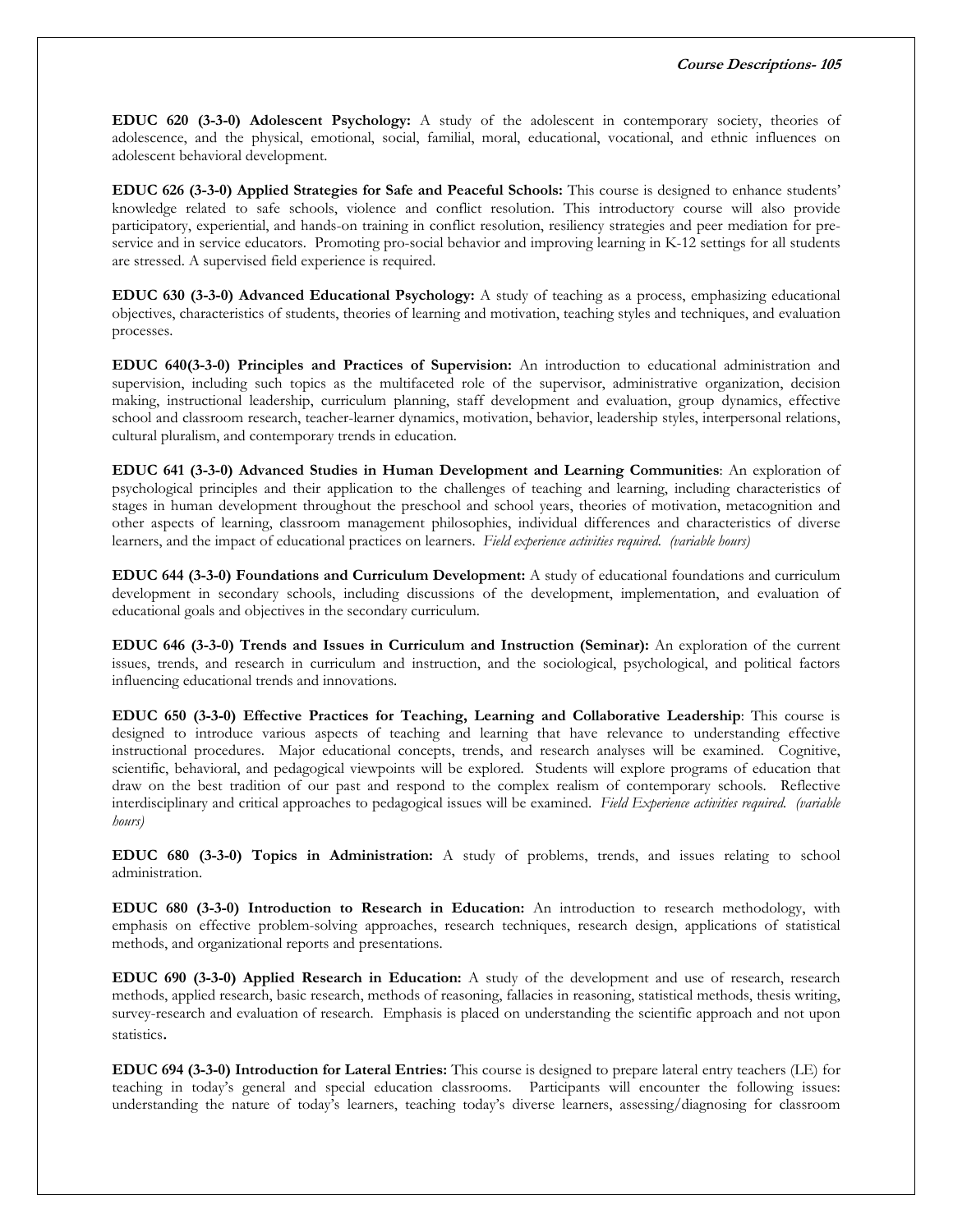#### **106 – Course Descriptions**

teaching, planning lessons, organizing for the instruction, selecting and using developmentally appropriate materials, strategies and technology managing learning environments, selecting service learning opportunities and collaboration with other professionals, parents, and agencies. *Prerequisite: Lateral entry contract*

**EDUC 697 (3-0-3) Advanced Applied Product of Learning (Internship):** This course has been designed to serve as an eleven-week supervised internship for the Master of Arts in Teaching (MAT) Program in Education in a specific content area. This internship in the public secondary and middle schools will provide MAT students with opportunities to observe educational professionals in the classroom, practice teaching under supervision, and to participate in other activities and responsibilities of regular in-service teachers.

**EDUC 698 (3-3-0, 6-6-0 – variable credit) Advanced Applied Product of Learning:** This course has been designed to serve as a capstone or culminating experience for the Advanced Master's Degree Program in Education in all the specialization areas. This course will assist students in preparing the culminating activity and will encapsulate the total experiences in the program. It will provide a field-based context for the completion, presentation, and evaluation of the exit options: advanced professional portfolio, action research project, and thesis. (Other requirements related to the area of specialization, such as field experience component, may be required by the area of specialization.)

**EDUC 699 (6-0-0) Thesis:** A supervised empirical study in a selected area of concentration.

**EDUC 899 (0-0-0) Thesis Non-Credit:** This course is required for students that have completed their course work and the number of thesis hours for credit required in their graduate degree program. Students who will continue to use University resources in completing their thesis must enroll in this course.

**EDUC 999 (0-0-0) Dissertation Non-Credit:** This course is required for doctoral students who have completed their course work and the number of dissertation hours for credit required in their graduate degree program. Students who will continue to use University resources in completing their dissertation must enroll in this course.

## **Elementary Education (ELEM)**

**ELEM 505 (3-3-0) Modern Mathematics for Elementary Teachers:** A study of numeration systems and the real numbers as a basis for teaching mathematics in the elementary school. *Prerequisite: Consent of instructor.*

**ELEM 530 (3-3-0) Remediation of Mathematics Difficulties:** An exploration of factors that contribute to mathematics difficulties in the elementary and middle school, tests that aid in the diagnosis of difficulties, and techniques for preparing and evaluating individualized educational plans and strategies for remedial instruction.

**ELEM 533 (3-3-0) Foundations of Arithmetic:** A study of the elements of modern mathematics basic to understanding the mathematical system.

**ELEM 534 (3-3-0) Advanced Social Studies in the Elementary School:** An exploration of and techniques for teaching social studies in the elementary school.

**ELEM 540 (3-3-0) Math Education for Gifted Children:** An in-depth study of curricula, methods, and materials for teaching mathematics to gifted children.

**ELEM 552 (3-3-0) Foundations and Curriculum of Early Childhood Education:** An in-depth study of the historical, psychological, and sociological foundations of early childhood education and an exploration of current trends and programs in the field.

**ELEM 553 (3-3-0) Teaching and Evaluation in Early Childhood Education:** An exploration of teaching strategies and evaluation processes in early childhood education. (Field experience required.)

**ELEM 560 (3-3-0) Reading/Language Arts for the Gifted (SPED 560):** An in-depth study of curricula, methods, and materials for teaching reading and the language arts to gifted children, with attention to examining characteristics of the gifted, assessing their unique learning needs, and investigating aspects of creativity.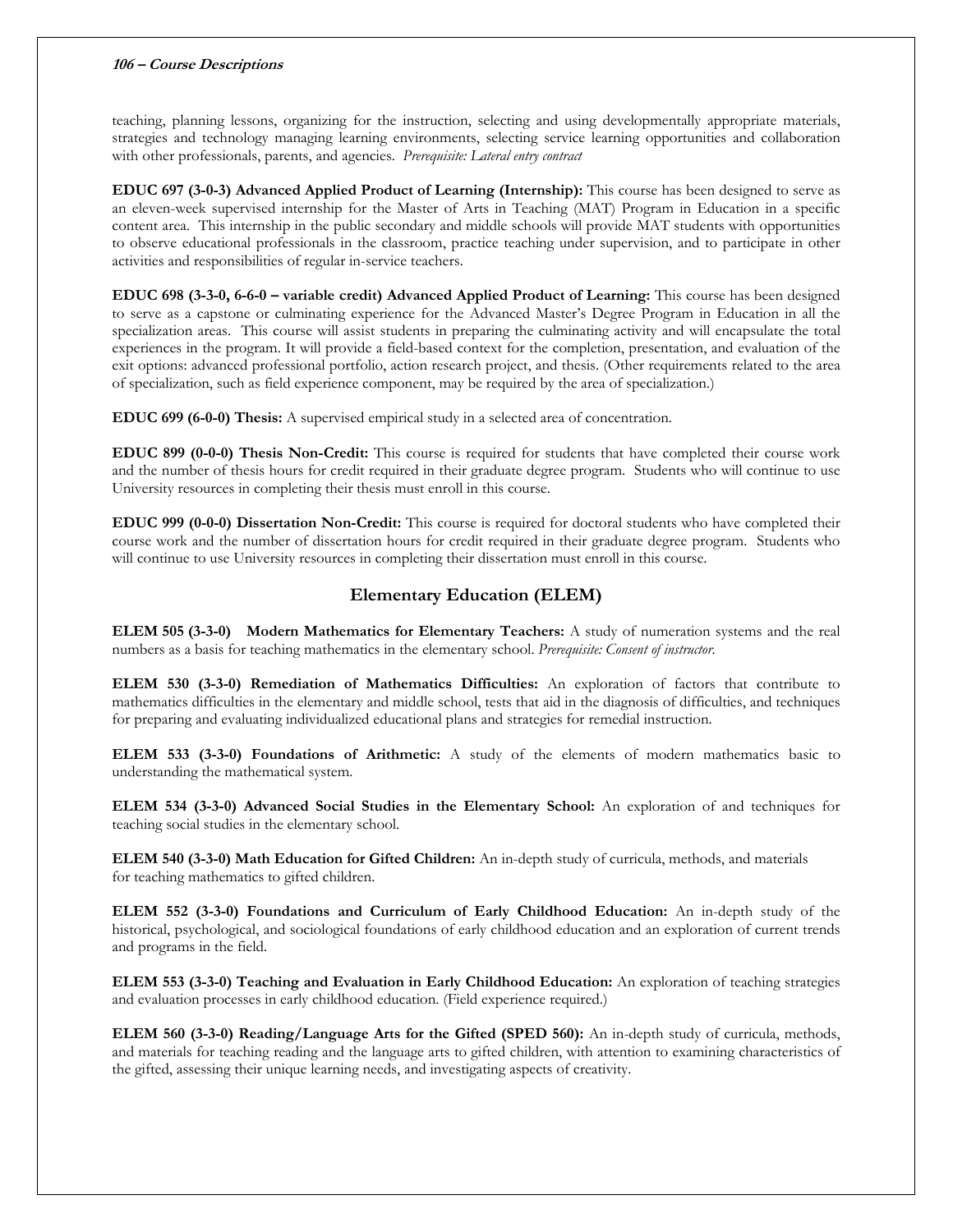**ELEM 615 (3-3-0) Techniques of Teaching in the Elementary Schools:** An exploration of effective teaching techniques and innovative forms of organization and instruction in elementary education.

**ELEM 616 (3-3-0) Problems Seminar in the Lower Elementary Grades:** An application of research techniques to the study of problems in education at the lower elementary grade level. *Prerequisite: EDUC 680.*

**ELEM 617 (3-3-0) Problems Seminar in the Upper Elementary Grades:** An application of research techniques to the study of problems in education at the upper elementary grade level. *Prerequisite: EDUC 680.*

**ELEM 623 (3-3-0) Advanced Language Arts in the Elementary School:** An exploration of basic ideas and techniques in the teaching of language arts in the elementary school, with emphasis on approaches for facilitating communication.

**ELEM 624 (3-3-0) Teaching Writing in the Elementary Schools:** A study of the writing process and the teaching of composition.

**ELEM 635 (3-3-0) Problems in Science Education:** A practical course in the basic content of the pure and applied sciences, with attention to acquiring techniques for teaching science in the elementary and middle grades and to developing learning activities and instructional units for classroom use.

**ELEM 640 (3-3-0) Issues in Elementary Education:** This course involves an in depth investigation of current issues and problems that affect elementary education in America. This course also includes a study of trends in curriculum, teaching practices, and evaluation of these topics in terms of effectiveness on teaching and learning. A close examination of the scope and sequence of the elementary school curriculum. (Field experience required.)

**ELEM 652 (3-3-0) Selected Topics in Biological Science for Elementary Teachers:** A study of selected topics in the biological sciences, with applications to the teaching of the biological sciences in the elementary and middle schools.

**ELEM 653 (3-3-0) Selected Topics in Physical Sciences for Teachers:** A study of selected topics in the physical sciences, with applications to the teaching of the physical sciences in the elementary and middle schools.

**ELEM 654 (3-3-0) Selected Topics in Earth Science for Teachers:** A study of selected topics in the earth sciences, with applications to the teaching of earth sciences in the elementary and middle schools.

**ELEM 655 (3-3-0) Using Technology in the Elementary and Middle Science Curriculum**: This course is designed to further develop abilities in using technology, electronic media and other multi-media in teaching and curriculum planning for elementary and middle level science. This course not only addresses the use and application of very specific types of technology, but also focuses on how technology can be used as a thinking tool to foster meaningful learning in elementary and middle school science classrooms.

**ELEM 680 (3-3-0) Advanced Studies in Children's Literature:** An in-depth study of literature for children, with emphasis on the history of children's literature, criteria for the selection of quality books, major authors of children's literature, and current trends and issues in the field.

**ELEM 690 (3-0-3) Practicum in the Elementary School:** A supervised practicum in grades K-6, primarily for students without acceptable prior teaching experience.

**ELEM 691 (3-3-0) Integrating Technology in the Elementary School Curriculum:** This course is designed to further develop abilities in using technology, electronic media and other multi-media in teaching and curriculum planning. This course not only addresses the use and application of very specific types of technology, but also focuses on how technology can be used as a thinking tool to foster meaningful learning.

## **English (ENGL)**

**ENGL 502 (3-3-0) Forms of Fiction:** A study of the short story and novel as genre. The course will deal with the history and development of both forms in American, British, and Continental literature from the beginning until the modernist movement. Emphasis will be placed upon narrative theory and the rhetoric of fiction.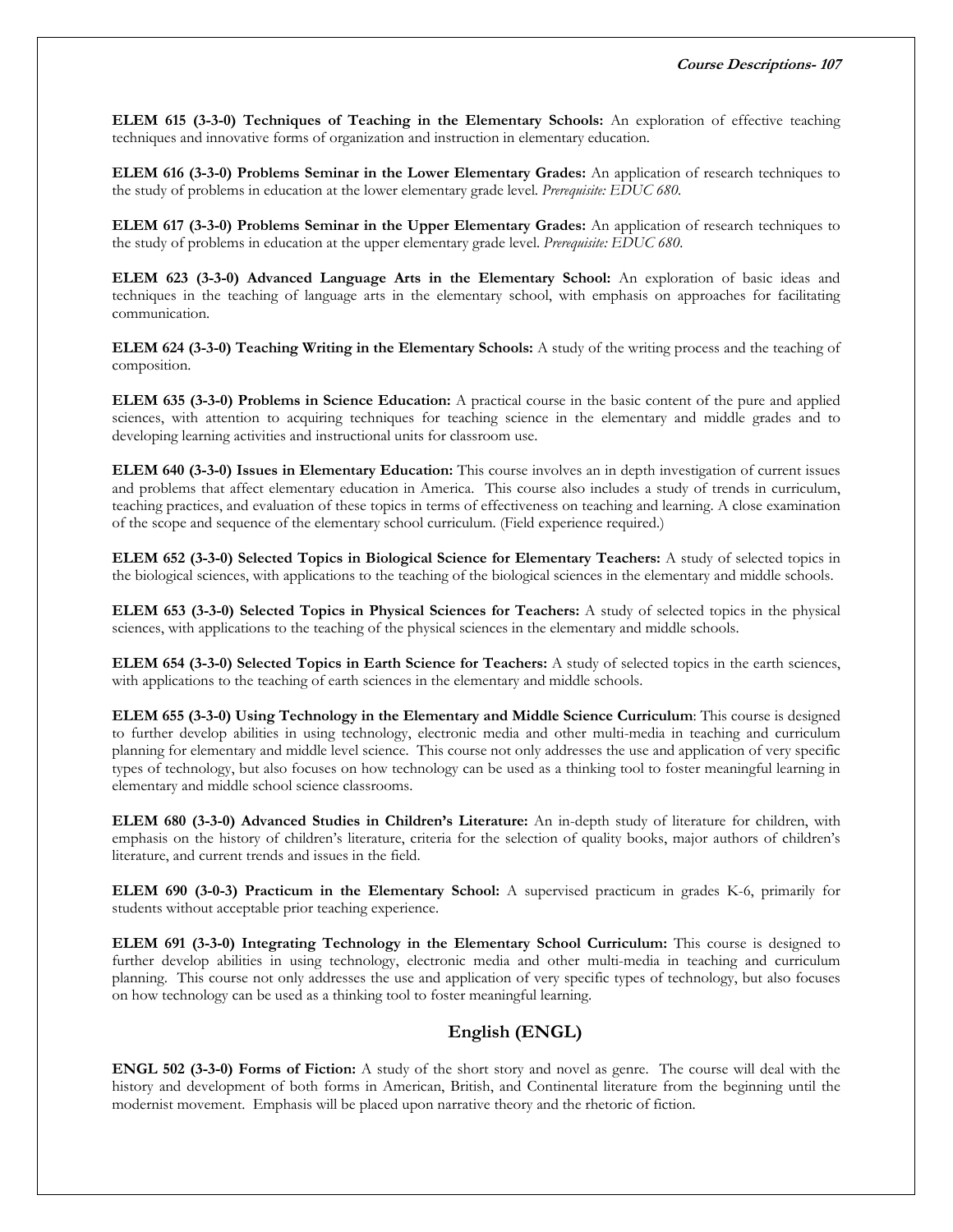**ENGL 503 (3-3-0) Drama:** A course in the reading of Western Drama from its Greek beginnings through the Renaissance and Modern Period, emphasizing the conventions and modes of drama as literature, the aesthetics of mimesis, terms, historical background, theme, and structure. The course will include readings from the Greek tragedy and comedy, Shakespeare, mixed forms like tragicomedy, Restoration comedy, and examples of Modern Drama from Ibsen to Beckett.

**ENGL 505 (3-3-0) The Lyric:** The Lyric as Song in English and American poetry is a comprehensive literature course designed to acquaint the student with representative poems in English and American literature from the medieval period in England to the twentieth century in England and America and to familiarize students with the dominant forms, subgenres, prosopic and metrical structures, rhythm patterns, motifs, and subjective voices employed by representative English and American poets of the inclusive periods. This study will concentrate on the correlations between sound and sense, and on the music of the verse. This course will provide students with an extensive practical, theoretical, and prosodic background. An analysis of the music, themes, and structures of lyric poems will provide a comprehensive understanding and appreciation of the musical elements of verse and of lyric poems in particular.

**ENGL 507 (3-3-0) Bibliography and Methods of Research:** This course will introduce students to the graduate study of English language and literature. Study will center on both the integrity of individual texts and the historic, economic, social, and political factors that may have influenced literature and language. The development of printing and publishing will be considered briefly in order to provide an understanding of the indexes. Central works of the twentieth century will also be considered in order to how the student the parameters of literary research.

**ENGL 508 (3-3-0) Introduction to Linguistics:** This course provides students with the terminology and elementary concepts of linguistics. Students will separate linguistic science from myths. The course identifies linguistic markers in both literary and everyday language. The raw material of language will be studied as resources for art, i.e. poetry. The course will delineate some of the issues in contemporary linguistics. Although not primarily a course on pedagogy, this course will from time to time apply linguistic principles to the teaching of English language and literature.

**ENGL 509 (3-3-0) Sociolinguistics and Pragmatics:** Sociolinguistics is the study of language in society, including dialectology, gender issues, politeness, language policy, and pedagogy. Pragmatics is the study of communication in context, including diesis, implicative, speech acts, metaphor, and other tropes. *Prerequisite: An undergraduate or graduate linguistics course or consent of instructor.*

**ENGL 511 (3-3-0) Tragic Vision:** A course in the readings of the tragic in drama, fiction, and poetry. The course will examine versions of the tragic experience, pathos in contrast to tragedy, the hero, and the possibilities of transcendence in tragedy. The course will study the tragic vision in Greek tragedy, Shakespeare, Ibsen, Yeats, and Beckett. It will look for the tragic in the fiction of Conrad and Mann, and in the poetry of Shelley, Keats, Tennyson, Dickinson, Yeats, and Plath.

**ENGL 515 (3-3-0) History of Criticism and Literary Theory:** This course will provide students with a familiarity with the traditional texts of Western literary theory and criticism. The second half of the course will concentrate on contemporary trends in literary criticism (beginning approximately with Oscar Wilde), which are often reactions against more traditional notions. Often the course will introduce concepts that are, or seem to be, counterintuitive.

**ENGL 516 (3-3-0) Issues in Composition Instruction:** This course will be concerned with current theories in writing and revising compositions. Particular attention will be paid to composition as a process, ultimately leading to a product. The course will also examine writers—including basic/inexperienced writers—and their problems. Students in this course will seek and discover information and techniques that will aid them in functioning as facilitators of writing.

**ENGL 517 (3-3-0) Issues in the Teaching of Literature:** The course will provide a basic introduction to the teaching of literature in its four main forms: fiction, poetry, drama, and film. The concept of documentary narrative in relation to these four will be examined as well. Genre and subgenre will also be considered as means of grouping texts. Particular attention will be paid to the relative appropriateness of teaching the different forms of literature at different age and ability levels. Questions of canon will be considered in order to relate gender, race, and ethnicity to the secondary curriculum. Finally, the relation of literary criticism and critical theory to the teaching of the four forms will be considered.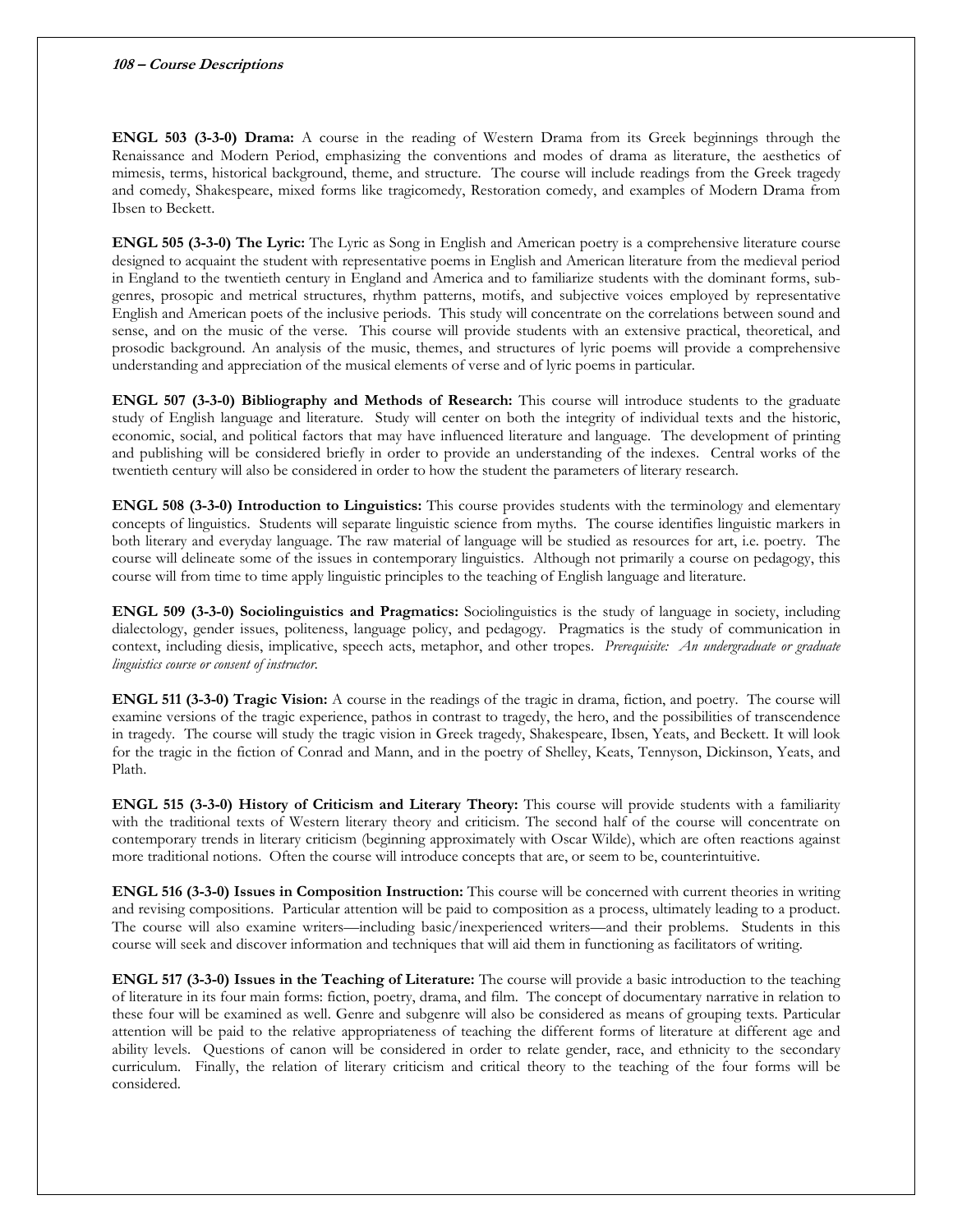**ENGL 518 (3-3-1) Technology and the Language Arts Curriculum:** The course will provide students with the ability to use emerging technologies, especially the computer and the videodisc, to enhance the language arts classroom. Word processing and composition; the use of style checkers and editing programs, computer-assisted and computermanaged instruction, the electronic bulletin board, and video discs will be examined in the light of recent research into their effectiveness as pedagogical tools. Students will design and implement a syllabus for a computer intensive language arts course.

**ENGL 531 (3-3-0) Literature of the South:** This course examines literature emanating from the American South, covering the colonial and antebellum period through the Civil War and its aftermath into the early Twentieth Century and the Southern Renascence, culminating with a view of the contemporary Southern literary landscape. The course will use literary works and other material to examine how the South differs from other regions of the nation as it attempts to define "Southern literature." In addition the course will examine Southern literature to discover its beliefs, values, and ideals and to explore the literary tradition of the modern South.

**ENGL 533 (3-3-0) Approaches to Reading African-American Literature:** This seminar will explore formal modes, figurations, and traditions in African-American writings. The course will analyze ways in which African-American cultural codes produce and reproduce value and meaning. Primary focus includes vernacular theories, performance theories, "womanist" perspectives, and new historicism. The course will include culturally specific aspects of African-American writings and culture, showing how the black tradition has inscribed its own theories of rhetorical systems. The course will focus on the slave narrative tradition as it is reflected in different periods by such writers as Frederick Douglass, Harriet Jacobs, Richard Wright, and Toni Morrison. A New Historicist approach to reading will give attention to how historical discourse displays the surrounding ideology. A consideration of the "black aesthetic" will emphasize the performance of African-American writings.

**ENGL 534 (3-3-0) Women and Literature:** This course surveys many of the most important literary texts written by women. The course explores and analyzes the cultural assumptions embedded in literature about women written by men—and women. The course examines the social, political, ideological, and economic matrices of both the production and readership of literature. It gives special attention to women's revaluations and revisions of those matrices. The course discusses the varieties of contemporary feminist theory and criticism. The course also applies feminist contributions to the more important contemporary developments in literary theory and criticism: reader-response theory, structuralism and deconstruction, the new historicism, and the debate over canon formation.

**ENGL 540 (3-3-0) Phonology and Morphology:** An introduction to the phonology (sound system) and morphology (word formation) of English. Primary emphasis will be on Standard English, but other varieties of English will be considered. Pedagogical approaches to phonology and morphology will be a component of the course. *Prerequisite or corequisite: a previous graduate or undergraduate course in linguistics or consent of instructor.*

**ENGL 623 (3-3-0) Medieval English Literature:** The course will survey literature written in Middle English. Most texts will be read in Middle English. It will not include Chaucer, although it does assume a prior acquaintance with Chaucer. The course will trace the Continental and Old English antecedents of Middle English literature. It will consider the social, political, and economic matrices of Middle English literature. It will observe the interpenetration of religious and secular Middle English, literary texts using the new critical and theoretical approaches, especially feminism, neo-historicism, and reader-response theory.

**ENGL 630 (3-3-0) Modern Novel:** A study of the major novels and novelists of the modernist movement from the late 19th century to the present. The texts will be analyzed through close reading, attempting to make aesthetic connections among the works, and to examine the social and political context in which the works were produced. An attempt will be made to derive a definition of what modernism was and is and how it shaped the consciousness of contemporary man. The novels will be discussed as reactions to the thematic concerns and resolutions of more traditional early fictions; the complexity of modernist works will be seen as a natural reaction to the complex vision of man, which late 19th and early 20<sup>th</sup> century writers inherited. Among the writers to be studied are the following: Dostoyevsky, Kafka, Flaubert, Lawrence, Forster, and Dos Passos.

**ENGL 632 (3-3-0) Special Topics:** A study of major tradition, period, author, or current issues in literature. This course will vary according to the expertise of the individual instructor and may be repeated under different subtitles (e.g., Literature and Protest, and the Canon and Its Revision).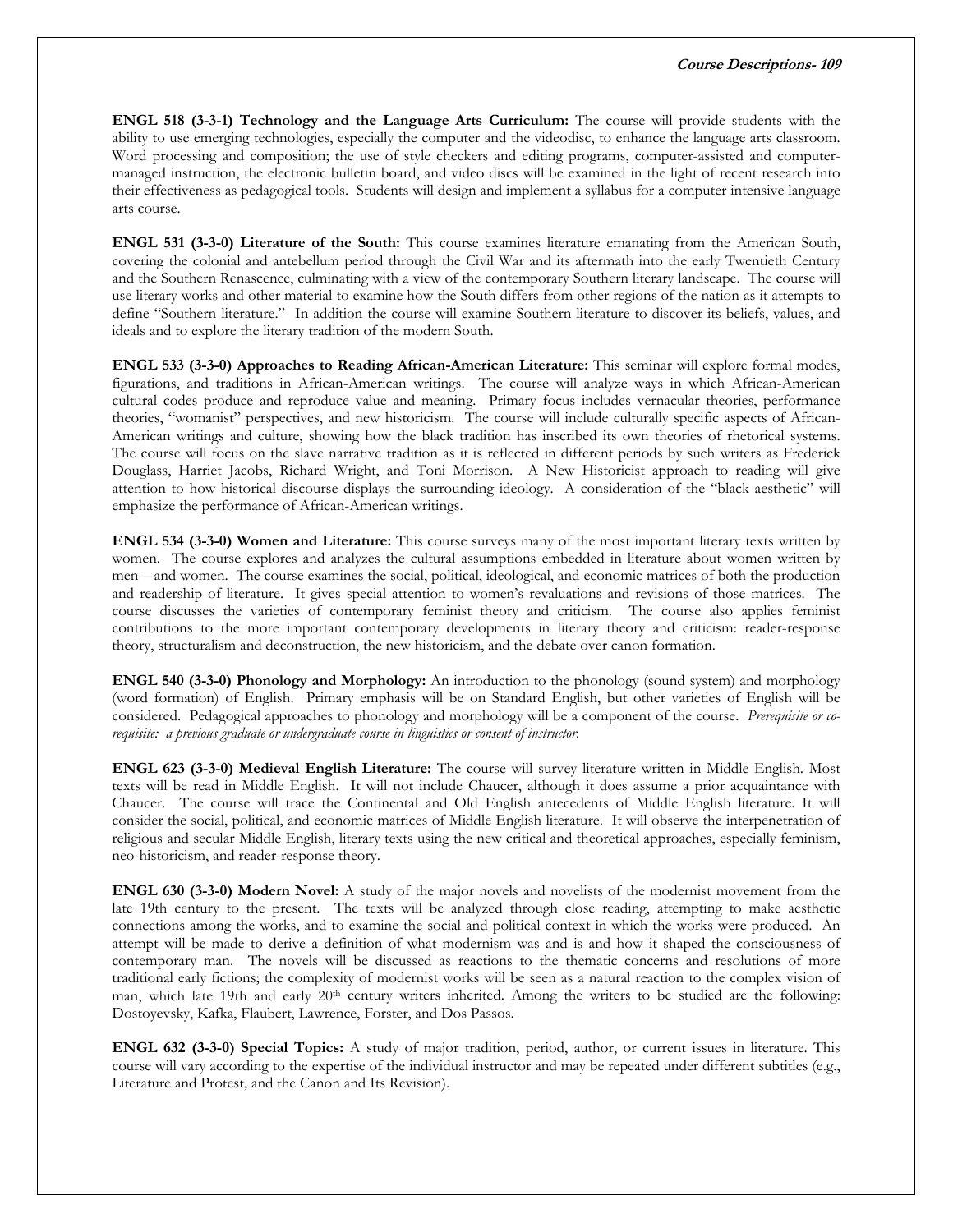**ENGL 636 (3-3-0) Seminar in American Literature:** The seminar in American literature will examine the works and influence of an individual author, the literary output of a number of different authors, or a particular literary period, such as the Harlem Renaissance, or a literary movement, such as the American Romanticism. Though the specific content of the course may vary, the seminar will be an intensive examination and interpretation of selected texts, as opposed to a survey of many. The course is designed to limit the scope of the material covered so that students can closely examine from various literary perspectives a few key texts. The format emphasizes class members leading the discussion, doing independent research, and exchanging the results of their research.

**ENGL 637 (3-3-0) Seminar in British Literature:** The seminar in British literature will focus on an individual writer, a small corpus of works by several different writers, or a theme developed by a series of British writers (e.g., social revolt in modern literature, the social status of the hero in epic, medieval, and modern narrative poetry, the sea in British literature, the private self through the "stream of consciousness," Medieval literature, English, Renaissance, Neoclassicism, Romanticism, post-modern literature, Spenser, Shaw, Joyce, or Woolf.) The seminar will be an intense and close reading and interpretation of selected texts, rather than a survey of many. The purpose of a seminar is to limit the scope of the material covered in order for students to scrutinize from many different literary perspectives a few key texts in British literature. The format is mainly directed discussion with class members leading the discussion, doing independent research, and exchanging results of their research.

**ENGL 638 (3-3-0) Thesis I:** An original investigation in a subject approved by the student's thesis committee. Detailed information on the preparation, form, and defense of the thesis is presented in the Guide for the Preparation and Submission of Theses *Prerequisites: ENGL 507 and ENGL 515.*

**ENGL 639 (3-3-0) Thesis II:** Continued preparation of the thesis under the direction of the advisor and the thesis committee. *Prerequisites: ENGL 507 and ENGL 515.*

**ENGL 899 (0-0-0) Thesis Non-Credit:** This course is required for students that have completed their course work and the number of thesis hours for credit required in their graduate degree program. Students who will continue to use University resources in completing their thesis must enroll in this course.

# **Finance (FINC)**

**FINC 591 (1.5-3-0) Finance I:** This course deals with fundamental financial concepts and principles. Topics include the role of the financial manager, valuation models, basic risk and return concepts, and capital budgeting. (Offered for one-half a semester.)

**FINC 592 (1.5-3-0) Finance II:** This course deals with fundamental financial concepts and principles. Topics include capital structure theory, dividend policy, working capital management, and financial planning and control. (Offered for one-half a semester.)

**FINC 610 (3-3-0) Advanced Financial Management:** An evaluation of selected financial policies connected with the acquisition and disposition of funds by firms. An emphasis is placed on quantitative solutions to these problems. *Prerequisites: ACCT 591/592, FINC 591/592 or equivalent.*

**FINC 655 (3-3-0) International Finance:** This course is designed to recognize the increasing importance of global integration of money and capital markets, a trend that is creating expanded opportunities for both investors and organizations that need to raise capital This course will focus on macroeconomic issues such as the significance of balance of payments deficits, microeconomic issues such as capital budgeting for multinational corporations, detailed discussion of international markets, and analysis of risk and effect of diversification on an international basis. *Prerequisite: Consent of the instructor.*

**FINC 660 (3-3-0) Financial Institutions:** Recent developments in financial institutions and markets will be studied. The impact of new financial regulation on financial intermediaries and how it will affect their operations will be investigated. *Prerequisite: FINC610.*

**FINC 670 (3-3-0) Investment Analysis:** The objective of this course is to help students gain an appreciation of what is involved in making investment decisions. The strategies of practicing investment professionals as well as results from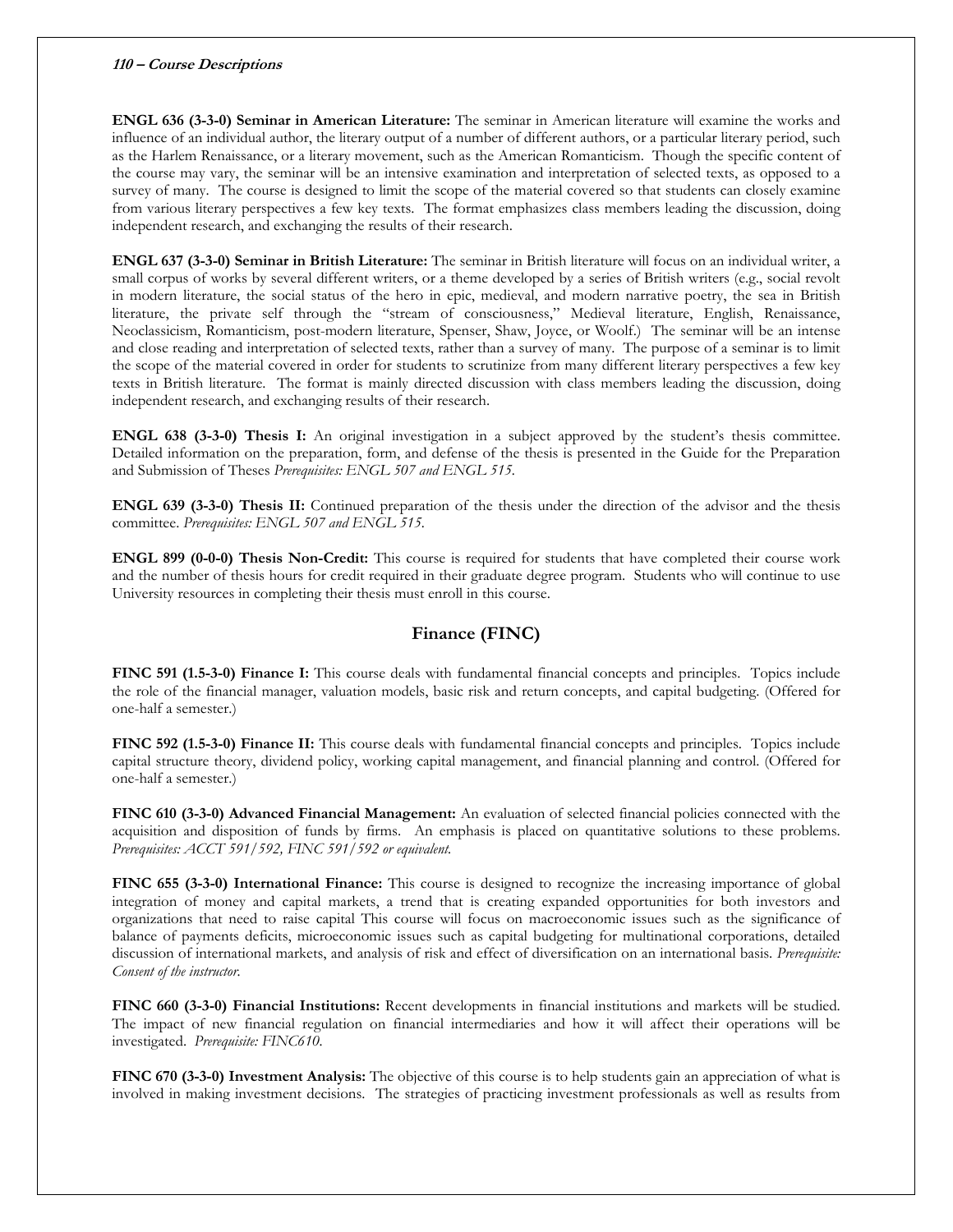theoretical and empirical research are used to introduce students to the practical aspects of investing. *Prerequisite: FINC 610.*

**FINC 680 (3-3-0) Option and Futures Trading:** This course provides the student an introduction to derivative securities market. Option and futures instruments are discussed in detail, followed by valuational theory and hedging application. *Prerequisite: Consent of the instructor.*

**FINC 695 (3-3-0) Seminar in Finance:** Current issues and practices in finance will be selected as problems for intensive exploration and reporting. *Prerequisite: FINC 610.*

# **Health Care Management (HCM)**

**HCM 670 (1.5-3-0) The American Health Care System:** This course explores the health care system in terms of (1) the organizations, resources, and processes that constitute its structure and operations; (2) the environmental factors and emerging trends shaping its future; and (3) the policies and procedures that control its operations. The course draws upon multiple perspectives, including those of economics, finance, political science, sociology, management science, psychology, medicine, public health, epidemiology, public policy, ethics, and law. *Prerequisites: Consent of Instructor.*

**HCM 671 (3-3-0) Health Care Finance and Control:** This course focuses on the financial assessment, acquisition, allocation, and control of financial aspects of health care organizations. Topics include application of financial management principles to the unique decision-making in healthcare industry, budgeting processes, cost allocation, fees structure, and management control process. *Prerequisites: FINC 610 and ACCT 610.*

**HCM 672 (1.5-3-0) Management Information Systems and Performance**: This course focuses on the current information and management systems including clinical and patient care systems, patient management systems, administrative systems, and quality assurance systems. The course evaluates alternative uses of information technology in health care. Prerequisite: MGMT 640.

**HCM 673 (1.5-3-0) Managed Care and Contracting:** This course is intended to provide practical information on methods to design and negotiate contracts and monitor contract compliance and quality indicators; financial and accounting principles to identify contract risk, rates, and revenue optimization strategies.

**HCM 674 (1.5-3-0) Legal Issues in Health Care:** The ethical part of the course provides guidance in preventing and solving managerial and biomedical ethical problems; suggests substantive ethical principles and procedural methodologies by which managers can understand, analyze, and resolve ethical problems. The course covers such topics as business ethics versus health care ethics, conflicts of interest, ethical committees, informed consent, confidentiality, human experimentation, death and dying, abortion, the ethics of managed care, and HIV disease. In the second part of the course federal and state laws, health care agencies, and regulations are evaluated. Recent court decisions and their implications with respect to the health care profession will be discussed. Class discussions will consist of the realistic aspects of using legal counsel and diminishing tort and criminal liability to the health care institution.

**HCM 675 (1.5-3-0) Leading Change in Health Care Organizations**: This course focuses on the role of leaders in managing change. Topics include organization assessment, organization design, change management, and related strategic issues.

**HCM 676 (1.5-3-0) Current Topics in Health Care**: Focuses on the interaction between the interests of various constituencies and the strategies of managers and organizations. Course includes modules on advanced topics in such areas as integrated delivery systems, public programs (Medicare and Medicaid, for example), health care financing, and the role of for-profit entities in health care.

# **History (HIST)**

**HIST 501 (3-3-0) Historiography:** An exploration of theories of historical interpretation, with applications to the histories of the United States, Latin America, and Europe.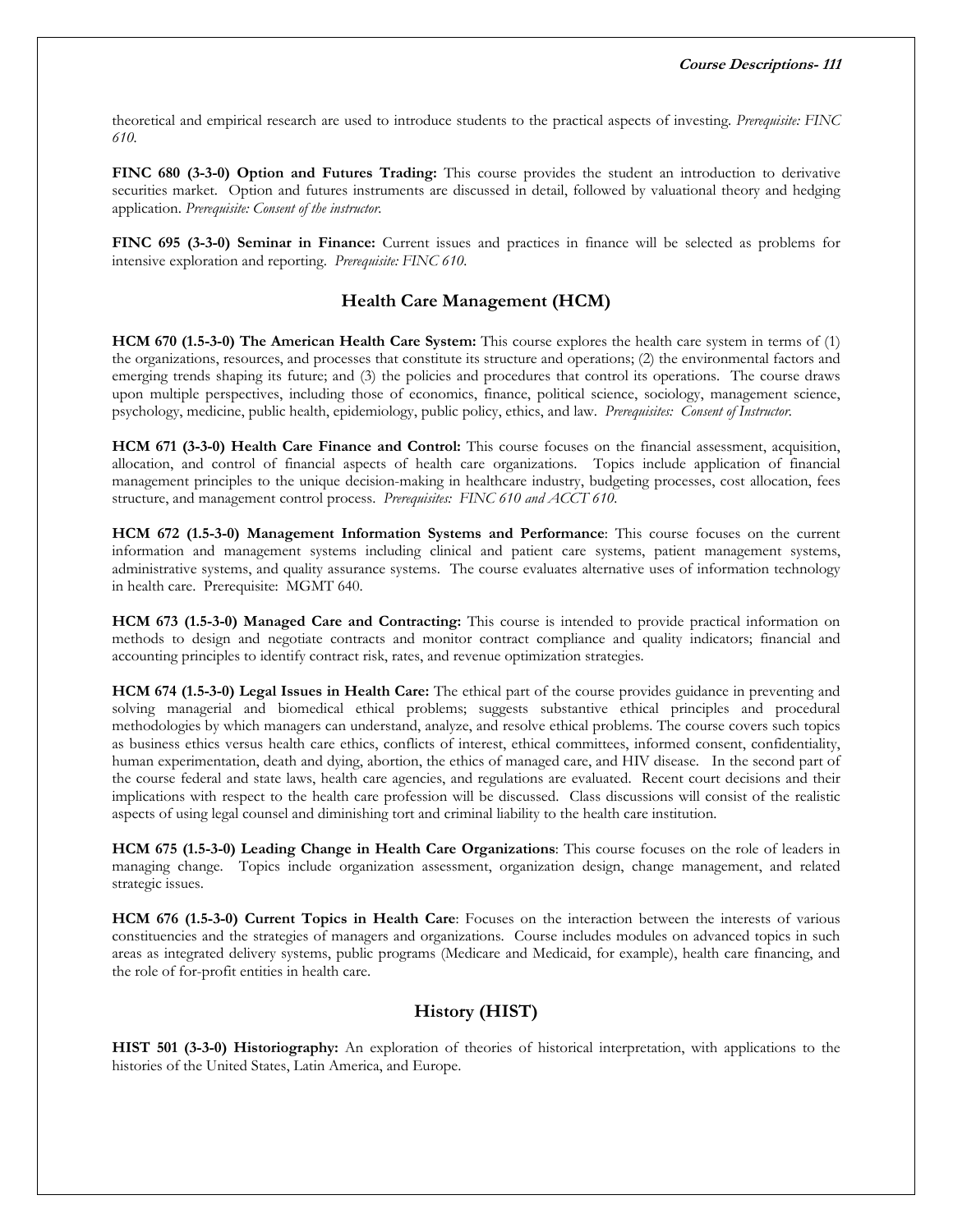**HIST 506 (3-3-0) Revolution and American Identity:** This course is an introduction to the major writings and interpretations of the era of the Revolution from the early eighteenth century to the ratification of the Constitution in 1787. The emphasis will be on eighteenth-century American Society and culture, the connections between England and the evolution of American protest and political thought that shaped American ideological concepts that were the basis of the independence movement and the effects of the revolution on class status, slavery and race, as well as the attempts to create new forms of government in the aftermath of the Revolutionary War.

**HIST 507 (3-3-0) Social Strata in the Antebellum South:** An exploration of social delineations in the Old South, with attention to the rationale for and the distinguishing features of these groupings.

**HIST 508 (3-3-0) Antebellum Reform Movements:** A developmental study of the origins and progress of American reform efforts from their inception in the Great Revivalism of the 1820s to the culmination of the controversial reform movement, Abolitionism, in the 1860s, with particular attention to the polemical and cognitive aspects of antebellum reformism.

**HIST 510 (3-3-0) Studies in Twentieth Century United States History:** An exploration of social, cultural, political, economic, and military issues in U.S. history from the beginning of World War I to the present, including such topics as the development of a mass society, changing role of women, and other relevant issues.

**HIST 512 (3-3-0) Interpretations of Nineteenth-Century United States History:** The course focus is on the literature and interpretations of major issues in nineteenth century United States history. The required readings will place the issues and periods in a cogent context with the latest interpretations. The student will also be introduced though the required reading to the historiographical controversies in major fields of political and social history with special emphasis on the Civil War and Reconstruction.

**HIST 519 (3-3-0) History of Medicine and Public Health in the United States:** An examination of the major health problems confronting Americans from colonial times through the twentieth century, as well as the policies and measures adopted by state and federal authorities to deal with these problems.

**HIST 520 (3-3-0) Studies in United States Foreign Relations from 1771 to the Present:** A study of domestic factors that contributed to the shaping of U.S. foreign policy from the revolutionary period through post-war conflicts with England and France, including such aspects as expansionism, the Spanish-American War, relations with Latin America, World War I and Wilsonian ideals, the Spanish Civil War, World War II, NATO and the Cold War, and the current issues of nuclear proliferation and U.S. and Soviet relations in the post-Vietnam era.

**HIST 526 (3-3-0) The French Revolution:** A study of the development of the ideas of the Enlightenment, particularly in France, and their contribution to the revolutionary ferment, and the sequence of events by which the Revolution emerged, the changing attitudes within French society, and the economic, social, and political changes brought by the Revolution to France and all of Europe.

**HIST 527 (3-3-0) Europe in the Industrial Age:** A course focusing on the social, economic, and technological factors which led to the spread of industrialization in Europe in the nineteenth century, and on the social, political, demographic, and intellectual reactions to the industrial revolution from its early days through World War I.

**HIST 528 (3-3-0) The Rise of Fascism in Europe:** An investigation of the political, social, intellectual, and economic factors making possible the rise of fascism in Europe in the period between the world wars, with attention to the influence and operations of major fascist parties through the beginning of World War II.

**HIST 537 (3-3-0) History of Imperial Russia:** This course will explore, in depth, the social, cultural, and political history of Russia during the imperial period (roughly 1700-1917). The class will include analyses of the important social, economic, and political strata and organizations as they occurred in imperial Russia.

**HIST 538 (3-3-0) History in Twentieth Century Russia:** This course will introduce, in some depth, the forces of stability and change interacting during the years 1900-1995 in Russia. It will focus on the Bolshevik experiment, the rise of Stalinist dictatorship, World Wars, the Cold War, and the demise of the Soviet system.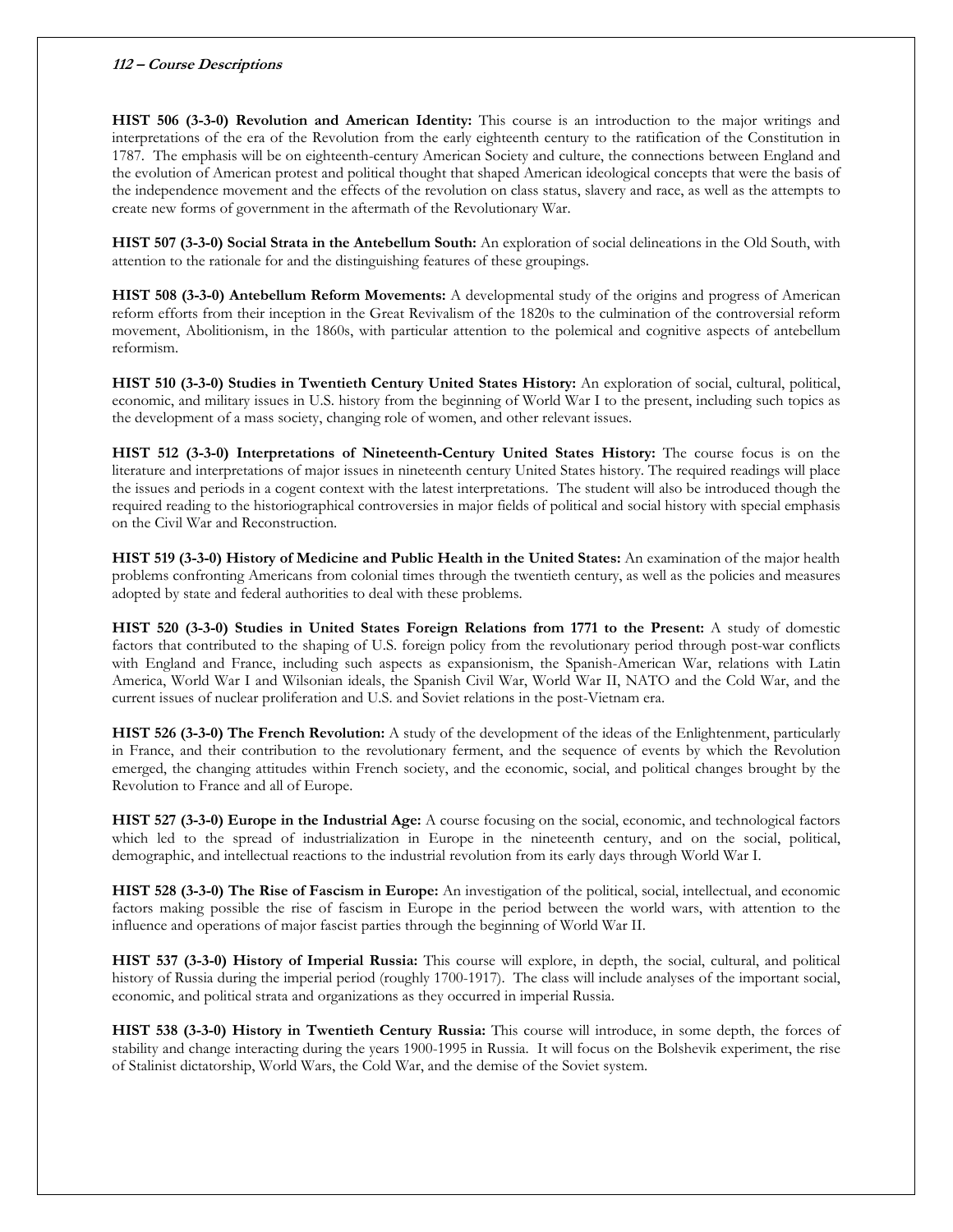**HIST 551 (3-3-0) Caribbean History from Columbus to 1838:** A survey of Caribbean history to 1838, with emphasis on the impact of European conquests and the Catholic influence, plantation slavery, African socio-economic development, nation-state rivalries in the Caribbean, local governments, and the impact of the abolitionist movement.

**HIST 552 (3-3-0) Caribbean History from the Post-Slavery Period Through the 20th Century:** A continuation of the history of the Caribbean, with study of such topics as black peasantry, the influence of missionaries, value formation, Asian contract workers, labor unions, the plantation economy, the independence movement, and relations with the metropolitan countries and the United States.

**HIST 555 (3-3-0) The ABC Countries:** A study of the cultural, economic, and political development of Argentina, Brazil, and Chile.

**HIST 556 (3-3-0) The Andean Republics:** A study of the social, economic, and political development of the continent of South America north of the Southern Cone.

**HIST 557 (3-3-0) The Harlem Renaissance:** A comprehensive study of the Harlem Renaissance/the Age of the "New Negro," primarily from 1920 to 1930. The course will examine African-American culture and politics from the perspective of the African-Americans who participated in this cultural and political explosion through the prism of post-1920 historians.

**HIST 558 (3-3-0) African-Americans and World War II:** A comprehensive study of African-Americans, the mind-set of the U.S. military, and World War II. The course will focus on the nature and the problems surrounding the integration and usage of African-Americans in the armed forces of the United States, primarily from 1937 to 1950

**HIST 560 (3-3-0) Black Biography:** An in-depth study of major African American personalities who have directly and indirectly impacted the black and white communities in the course of United States history. This course will present African Americans as the major players in studying and interpreting the major historical questions and problems, which have directly and indirectly impacted the course of United States history.

**HIST 570 (3-3-0) Major Topics in African History:** This course examines the significant developments on the African continent from pre-history to the modern era. The focus is on isolating those people, places, and events that have shaped the "African character." Topics include Africa as the biological and cultural place of origins for humankind, the great kingdoms of African antiquity, the impact on African societies of the various slave trades on the continent, the impact on African societies of European colonialism, and the recovery of African societies via independence movements.

**HIST 572 (3-3-0) African Liberation Movements:** This course is designed to familiarize students with the efforts to achieve independence by various African peoples. Regionally, the course will span liberation movements from Egypt to South Africa. Chronologically, it will include efforts of Africans to free themselves from the shackles of European Colonialism in the twentieth century. The focus of the course will be to provide tangible evidence that freedom or democratic movements are not just confined to the Western World but reflect the universal yearnings of all people.

**HIST 575 (3-3-0) History of Women in Africa:** The study of women's roles and contributions in history has become a major discipline. This course is designed to look at one segment of women in history – women in sub- Saharan Africa. Using scholars who articulate the insights of the most recent scholarship, the course intends to present an overview of women's past and present contributions to African development as well as the many obstacles to their further economic and social progress. The course will explore women's history in the region as it has changed over time under precolonial, colonial, and independence governments. It will address the wide range of variations in women's social position in Africa as well as the effect of cultural influences imposed by outsiders. Divided into three parts, it will address many current women's issues under the following topics: Women in the Economy, Women in Society and Culture, and Women in Politics and Policy Making. Specifically addressed are the current issues of women as heads of households, female circumcision (female genital mutilation), multiple wives, child care, control over women's labor and the proceeds from that labor, the feminist movement, women in the military, women's role in politics and the effect of local and international governmental policy on women.

**HIST 576 (3-3-0) Africa and the Americas:** This course has a double purpose: to introduce students to African history and to explore the continuing relationship tying Americans of African descent to the continent of Africa. The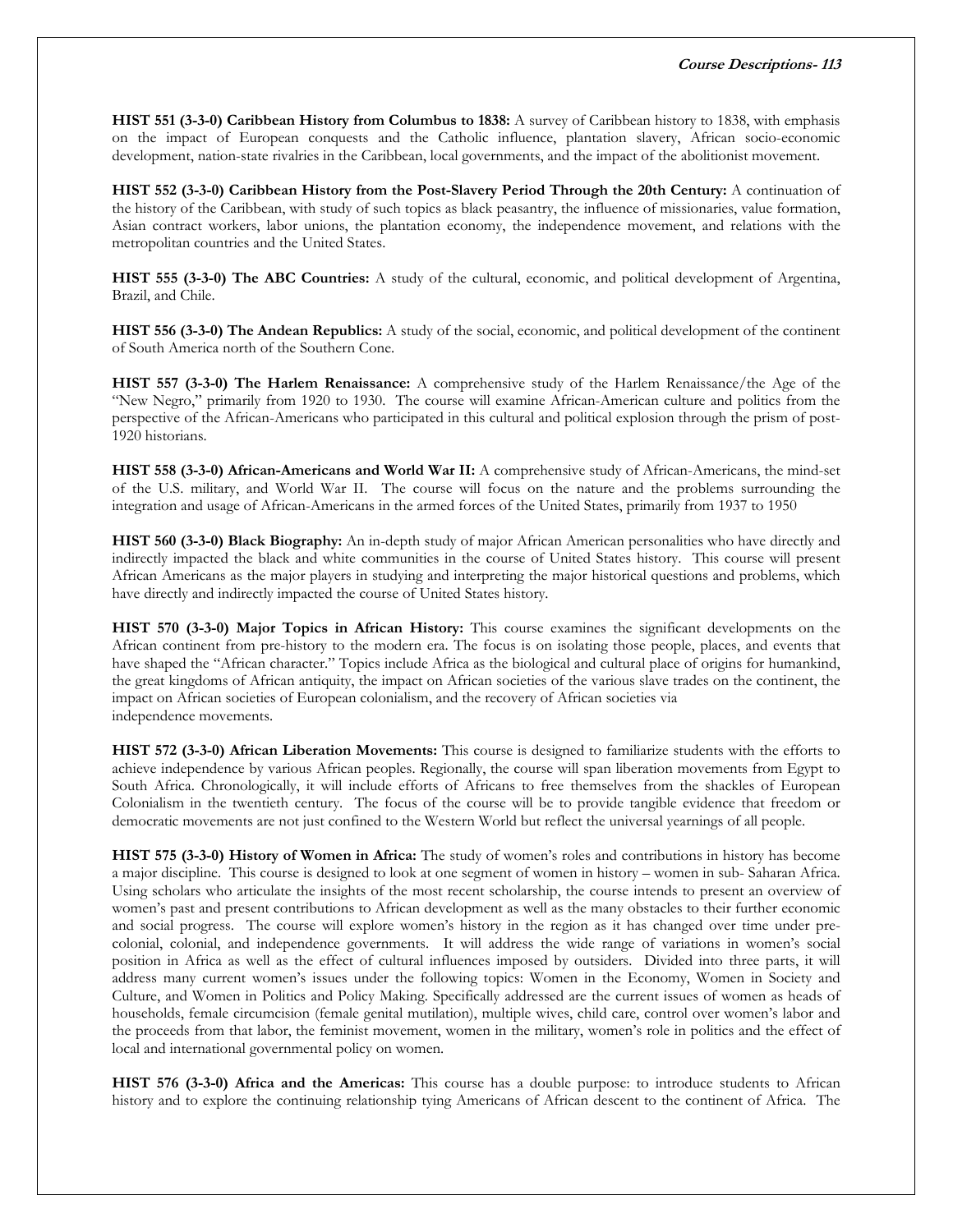first part of the course will focus on the history of West Africa before the beginning of the sea-borne exchange with Europe and the Americas. Students will be introduced to the early West African empires, to local patterns of society and culture, and to the role-played by Muslim scholars, clerics, traders, and kings. In the second part of the course we examine the history of Africans and the changes they undergo on the continent of Africa and in the Diaspora. This includes the European colonization of Africa and the Africans who were drawn into the Atlantic exchange: the history of the New World plantation complex and the role of African culture and social organization in shaping life in the Americas. In the last part of the course, we explore the connections between Africans and the African-Americans: Back to Africa movements in the US (1820's and 1920's), the African foundations of early modern African-American thought, and the contributions made by African Americans to the African continent.

**HIST 590 (3-3-0) Special Topics in History:** This course provides for study of special topics in history not covered in the regular graduate history courses.

**HIST 591 (3-3-0) Special Topics in History:** This course provides for study of special topics in history not covered in the regular graduate history courses.

**HIST 601 (3-3-0) Directed Readings in 19th Century American History:** A directed reading course for those history students who are making their final preparations for the comprehensive examinations.

**HIST 602 (3-3-0) Directed Readings in 20th Century American History:** A directed reading course for those history students who are making their final preparations for the comprehensive examinations.

**HIST 603 (3-3-0) Directed Readings in African-American History:** A directed reading course for those history students who are making their final preparations for the comprehensive examinations.

**HIST 626 (3-3-0) Directed Readings in 18th Century European History:** A directed reading course for those history students who are making their final preparations for the comprehensive examinations.

**HIST 627 (3-3-0) Directed Readings in 19th Century European History:** A directed reading course for those history students who are making their final preparations for the comprehensive examinations.

**HIST 628 (3-3-0) Directed Readings in 20th Century European History:** A directed reading course for those history students who are making their final preparations for the comprehensive examinations.

**HIST 650 (3-3-0) Directed Readings in Mexican History:** A directed reading course for those history students who are making their final preparations for the comprehensive examinations.

**HIST 651 (3-3-0)Directed Readings in Caribbean History:** A directed reading course for those history students who are making their final preparations for the comprehensive examinations.

**HIST 652 (3-3-0) Directed Readings in Latin American History:** A directed reading course for those history students who are making their final preparations for the comprehensive examinations.

**HIST 691 (6-6-0) Master's Thesis:** The writing of a thesis based on original scholarly research about a topic related to the major field and approved by the thesis advisor, and the completion of an oral defense of the thesis before an examining committee. (May be completed in increments of three credit hours per semester.)

**HIST 899 (0-0-0) Thesis Non-Credit:** This course is required for students that have completed their course work and the number of thesis hours for credit required in their graduate degree program. Students who will continue to use University resources in completing their thesis must enroll in this course.

# **Mathematics (MATH)**

**MATH 501 (3-3-0) Teaching Mathematics Using Computers:** A study of the use of computers in mathematics teaching and research, incorporating evaluations of instructional software and examining integrative techniques for applications of microcomputers in middle grades math, consumer math, general math, geometry, advanced mathematics, trigonometry, and calculus. *Prerequisite: Consent of department.*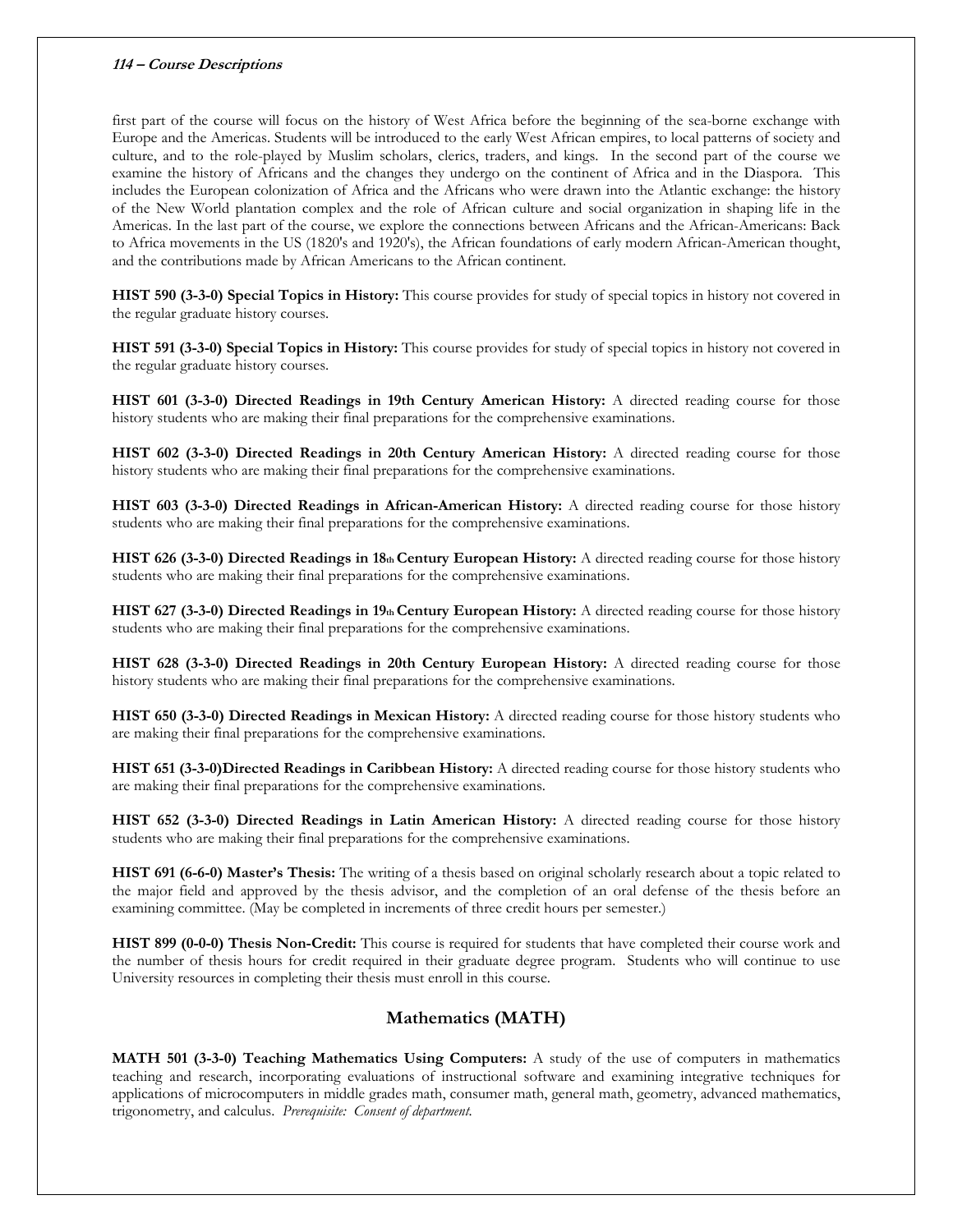**MATH 502 (1-3;1-3; 0) Topics in Mathematics for Teachers:** An intensive study of current topics in mathematics of interest to public school teachers including but not limited to such topics as algebra, geometry, trigonometry, functions, statistics, probability, and use of technology. *Prerequisite Consent of department.* Students in Mathematics (MAT) degree program may receive elective credit for the course with consent of the chair of the Department of Mathematics and Computer Science, and Educational Leadership and Secondary Education.

**MATH 504 (3-3-0) Current Trends in Mathematics Education:** The primary purpose of this course is to explore mathematics education from methodological and research perspectives. This will be accomplished by developing teaching, research, writing, presentation, and discussion skills.

**MATH 505 (3-3-0) Analysis for Teachers I:** An exploration of proofs of functions, limits, continuity, derivatives, and definite integrals. Prerequisite: Consent of department.

**MATH 506 (3-3-0) Analysis for Teachers II:** A continuation of MATH 505, emphasizing proofs and covering such topics as the integral, applications of the integral, L'Hosital's Rule, infinite series, and multiple integrals. *Prerequisite: MATH 505 or consent o f department..*

**MATH 507 (3-3-0) Linear Algebra I:** The first course in a two-semester sequence in linear algebra, including such topics as systems of linear equations, matrices, vector spaces, linear transformations, determinants, canonical forms of matrices, and inner product spaces. *Prerequisite: MATH 251 and MATH 361.* 

**MATH 508 (3-3-0) Numerical Analysis:** A practical survey of numerical analysis, with topics included from iterative methods of nonlinear equations, the approximation theory, numerical solutions of ordinary and partial differential equations, and numerical linear algebra. *Prerequisite: MATH 251, MATH 331, or MATH 507.* 

**MATH 509 (3-3-0) Linear Programming and Applications:** An applications-oriented course developing some of the theories and computational techniques of linear programming - the simplex method, the concept of duality, and the Duality Theorem, matrix representation of the Simplex Algorithm, sensitivity analysis, integer programming - and applying them to transportation problems. *Prerequisite: MATH 372.* 

**MATH 511 (3-3-0) Abstract Algebra I:** The first course of a two-semester sequence in abstract algebra, including such topics as groups, normal subgroups, quotient groups, homomorphisms, Cayley's Theorem, Cauchy's Theorem, permutation groups, Sylow's Theorem, direct products, finite abelian groups, rings, ring homomorphisms, ideals, quotient rings, Euclidean rings, and polynomial rings. *Prerequisite: MATH 362, or consent of department* 

**MATH 521 (3-3-0) Real Analysis I:** The first course of a three-semester sequence in real analysis, including such topics as real number systems, elements of point-set topology and metric spaces, sequences and series of real numbers, continuity, differentiation, integration, the Reimann-Stieltjes Integral, sequences, and series of functions, point wise and uniform convergence, functions of several variables, implicit function, and inverse function theorems. *Prerequisite: MATH 412 or MATH 461or consent of department.*

**MATH 531 (3-3-0) Topology I:** The first course in a three-semester sequence in topology, presenting an axiomatic development of topological spaces and including such topics as continuity, compactness, connectedness, separation axioms, metric spaces, and convergence. *Prerequisite: MATH 481 or consent of the department.*

**MATH 541 (3-3-0) Complex Analysis I:** The first course of a three-semester sequence in complex variables, including such topics as complex numbers and their geometrical representation, point sets, sequences and mappings in the complex plane, single-valued analytic functions of a complex variable, elementary functions, and integration. *Prerequisite: MATH 492 or consent of department.* 

**MATH 571 (3-3-0) Ordinary Differential Equations:** A course including such topics as existence and uniqueness theorems, linear systems, autonomous systems, periodicity, boundedness and stability of solutions, nonlinear equations, perturbation theory, Sturm-Liouville systems, etc. *Prerequisite: MATH 331 and MATH 521.*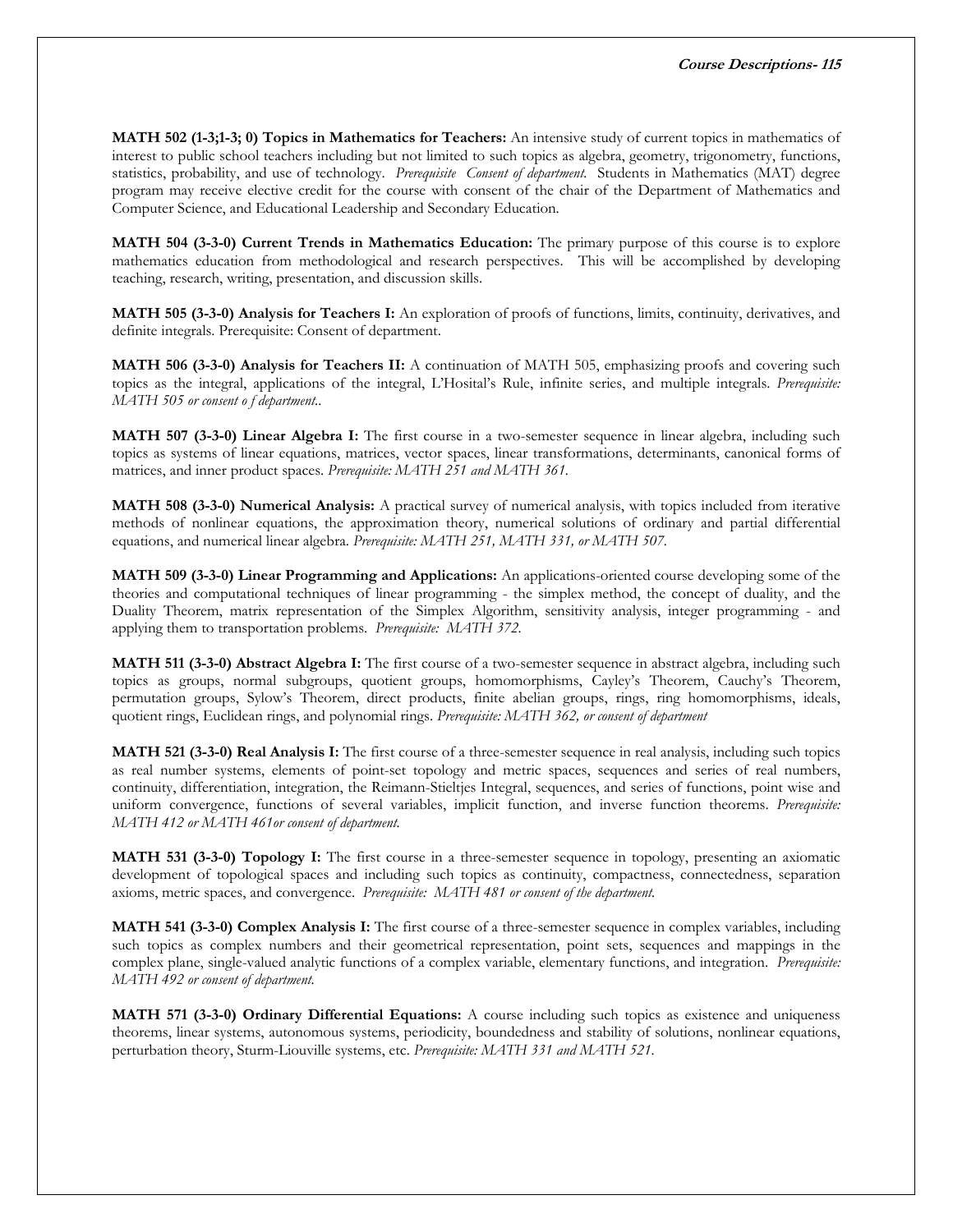**MATH 581 (3-3-0) Operational Mathematics:** A study of the theories of Laplace and Fourier transforms and their applications both to ordinary and partial differential equations (including integral equations) and to problems in engineering and the physical sciences. *Prerequisite: MATH 331.* 

**MATH 607 (3-3-0) Vector Space Methods in System Optimization:** An introduction to algebraic and functional analysis concepts used in systems modeling and optimization: vector spaces, linear mappings, spectral decompositions, adjoins, orthogonal projections, duality, fixed points and differentials, with additional emphasis on least squares estimations, minimum norm problems in Banach spaces, linearization in Hilbert space, iterative solutions of systems of equations, and optimization problems*. Prerequisite:* MATH 521.

**MATH 611 (3-3-0) Linear Algebra II:** The second course of a two-semester sequence, including such topics as vector spaces, linear independence and bases, dual spaces, inner product spaces, modules, extension fields, algebra of linear transformations, matrices, canonical forms; triangular form, Nilpotent transformation, Jordan form, rational canonical form, Hermitan, unitary, and Normal transformations real quadratic forms. *Prerequisite MATH 507.* 

**MATH 612 (3-3-0) Abstract Algebra II:** A presentation of advanced topics in abstract algebra, including categories and functions, direct sums and free abelian groups, finitely generated abelian groups, commutative rings, localization, principal rings, direct products and sums of modules, homology sequence, Euler characteristic, Jordan-Holder Theorem, free algebras, tensor products, Noetherian rings and modules, extensions of rings, extension of homomorphisms, transcendental extension of homorphisms, Hilbert's Nullsteliensatz, algebraic sets, representations of finite groups, and semi-simplicity of group algebra. *Prerequisite: MATH 511.* 

**MATH 621 (3-3-0) Real Analysis II:** A study of such topics as the Lebesque measure, the Lebesque integral, differentiation and integration theory, the classical Banach spaces, metric spaces, elements of topological spaces, compact spaces, abstract measure and integration theory, the Danielle integral, mappings of measure spaces, and elements of functional analysis. *Prerequisite: MATH 521*.

**MATH 622 (3-3-0) Real Analysis III:** A continuation of MATH 621, including such topics as extension of a linear function, construction of measure, the space of Lp  $(X)$ ,  $(1 \# p \# 4)$ , integration on a product space, complex measures, the Haar integral, bounded functions, and almost periodic functions. *Prerequisite: MATH 621* 

**MATH 631 (3-3-0) Topology II:** A continuation of MATH 531, including the following additional topics: embedding and metrication, function and quotient spaces, and complete metric spaces. *Prerequisite MATH 531.* 

**MATH 632 (3-3-0) Topology III:** A study of advanced topics such as homotopy and the fundamental group, homology theory, exactness, the excision theorem, Mayer-Vietoris sequences, the Eilenbert-Steenrod axioms, cohomology and duality, and higher homotopy groups. *Prerequisite: MATH 631.*

**MATH 641 (3-3-0) Complex Analysis II:** The second course of a two-semester sequence in complex analysis, including metric spaces and the topology in C, elementary properties and examples of analytic functions, complex integration, singularities, the maximum modulus theorem, compactness and convergence in the space of analytic functions. *Prerequisite: MATH 541 or consent of the department.*

**MATH 642 (3-3-0) Complex Analysis III:** A continuation of MATH 641, including such advanced topics as Runge's Theorem, analytic continuity and Reimann surfaces, harmonic functions, entire functions, and the range of an analytic function. *Prerequisite: MATH 641.*

**MATH 651 (3-3-0) Functional Analysis I:** The first course of a two-semester sequence, including such topics as normed spaces, Banach spaces, the dual space, continuous linear mappings (spaces), topological vector spaces, the open mapping and closed graph theorems, equicontinuous mappings, and theorems of Banach and Banach-Steinhaus, convex sets, separation of convex sets, and the Hahn-Banach Theorem. *Prerequisite: MATH 621.*

**MATH 652 (3-3-0) Functional Analysis II:** The second course of a two-semester sequence, including such topics as locally convex spaces, metrizable locally convex spaces, the determination of various dual spaces and their topologies, compact convex sets, weakly compact sets, semireflexivity, reflexivity, extreme points, Krien Milman Theorem, Eberlein's Theorem, and metric properties of normed spaces. *Prerequisite: MATH 651.*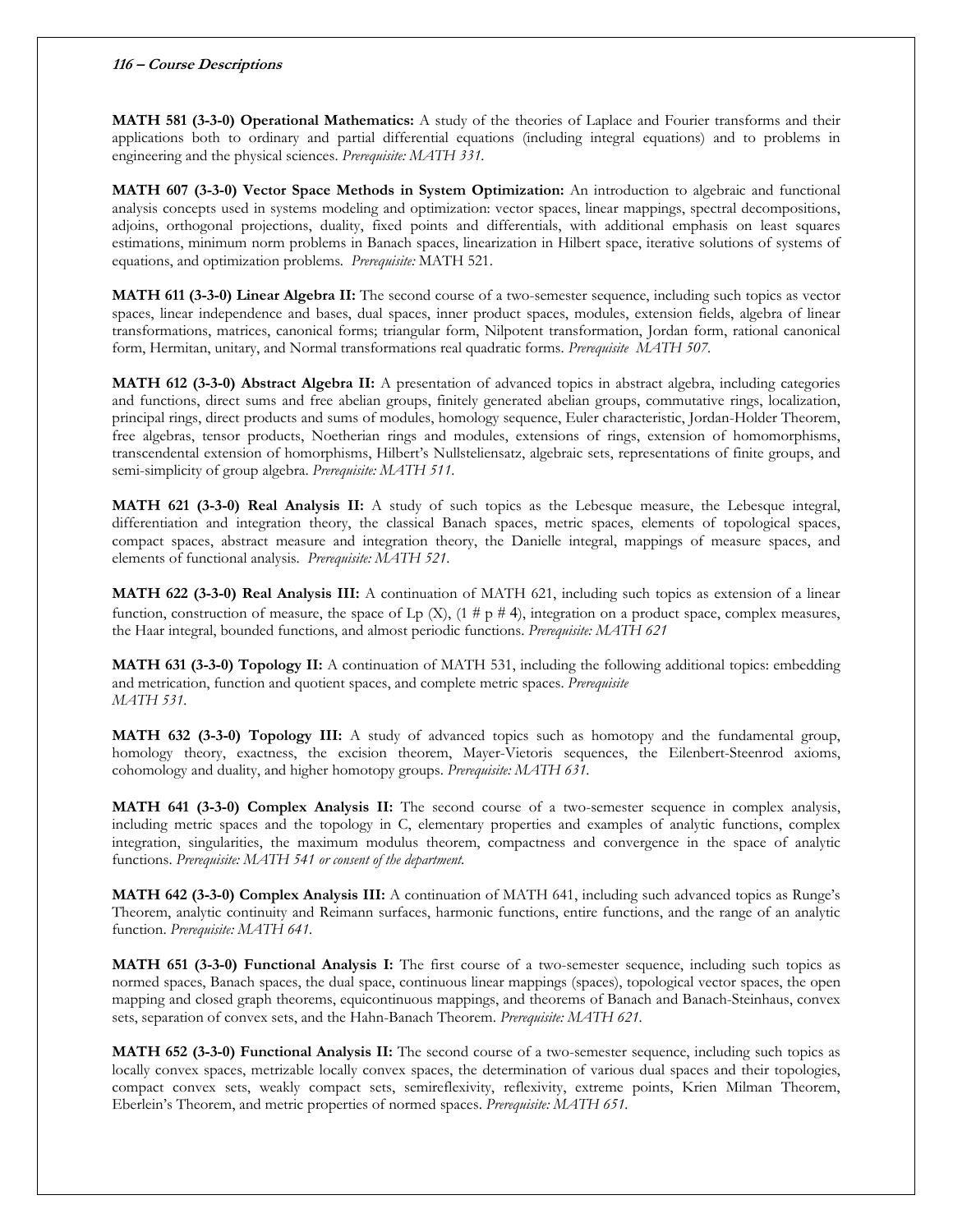**MATH 671 (3-3-0) Partial Differential Equations:** A study of topics such as Cauchy-Kowalewsky theorem, existence and regularity of the solutions, Dirichlet problem for linear elliptic equations, Cauchy problems, hyperbolic equations, and fundamental solutions of linear equations with constant coefficients. *Prerequisites: MATH 331 and MATH 571.* 

**MATH 681 (3-3-0) Tensor Analysis:** A study of such topics as tensor algebra, covariant and contravariant components, christoffel symbols, and applications of tensor analysis. *Prerequisite: Consent of the department.* 

**MATH 699 (6-6-0) Thesis Research:** An extensive research experience in an approved topic of choice.

**MATH 710 (3-3-0) Topics in Abstract Algebra:** Discussions of special and advanced topics, forming an axiomatic and rigorous study of algebra within the scope of research interests of the instructor. *Prerequisite: MATH 612 and the consent of the instructor.*

**MATH 720 (3-3-0) Topics in Real Analysis:** Discussions of special and advanced topics, forming an axiomatic and rigorous study of real analysis within the scope of research interests of the instructor. *Prerequisite: MATH 632 and consent of the instructor.*

**MATH 730 (3-3-0) Topics in Topology:** Discussions of special and advanced topics, forming an axiomatic and rigorous study of topology within the scope of research interests of the instructor. Prerequisite: *MATH 632 and the consent of the instructor.*

**MATH 740 (3-3-0) Topics in Complex Analysis:** Discussions of special and advanced topics, forming an axiomatic and rigorous study of complex analysis within the scope of research interests of the instructor. *Prerequisite MATH 642 and the consent of the instructor.* 

**MATH 899 (0-0-0) Thesis Non-Credit:** This course is required for students that have completed their course work and the number of thesis hours for credit required in their graduate degree program. Students who will continue to use University resources in completing their thesis must enroll in this course.

# **Management (MGMT)**

**MGMT 591 (1.5-3-0) Management:** A contingency view of management as the process of organizing resources to set and accomplish organizational goals. Three approaches are emphasized and integrated: the systems approach (environmental issues); the process approach (the functions of planning, organizing, controlling and leading); and the behavioral approach (individual and group performance in organizations). Cases and readings are used. (Offered for one-half a semester.)

**MGMT 592 (1.5-3-0) Communication:** Sharpening the tools for spoken and written communication in business, including audience analysis, computer graphics, writing and editing techniques, document design, and oral presentations. (Offered for one-half a semester.)

**MGMT 615 (3-3-0) Organizational Behavior:** The importance of human behavior in reaching organizational goals. Course emphasis: managing individual and interpersonal relations; group and inter-group dynamics; leadership, communication and motivation skills in managing organizational performance and change. *Prerequisites: MGMT 591/592 or equivalent.* 

**MGMT 625 (3-3-0) Management Science:** An introduction to quantitative methods to decision making. Topics covered include linear programming, multi-criteria decision-making, project management, inventory models, forecasting, simulation, and queuing models. The emphasis is not on techniques per se, but rather on modeling, problem solving, and showing how quantitative approaches can be used to enhance the decision making process. *Prerequisites: BADM 591/592 or equivalent.* 

**MGMT 640 (3-3-0) Management Information Systems:** A computer based approach to planning, design, implementation and evaluation of information systems in complex organizations, with emphasis on manufacturing and service systems. *Prerequisite: MGMT 591 or equivalent.*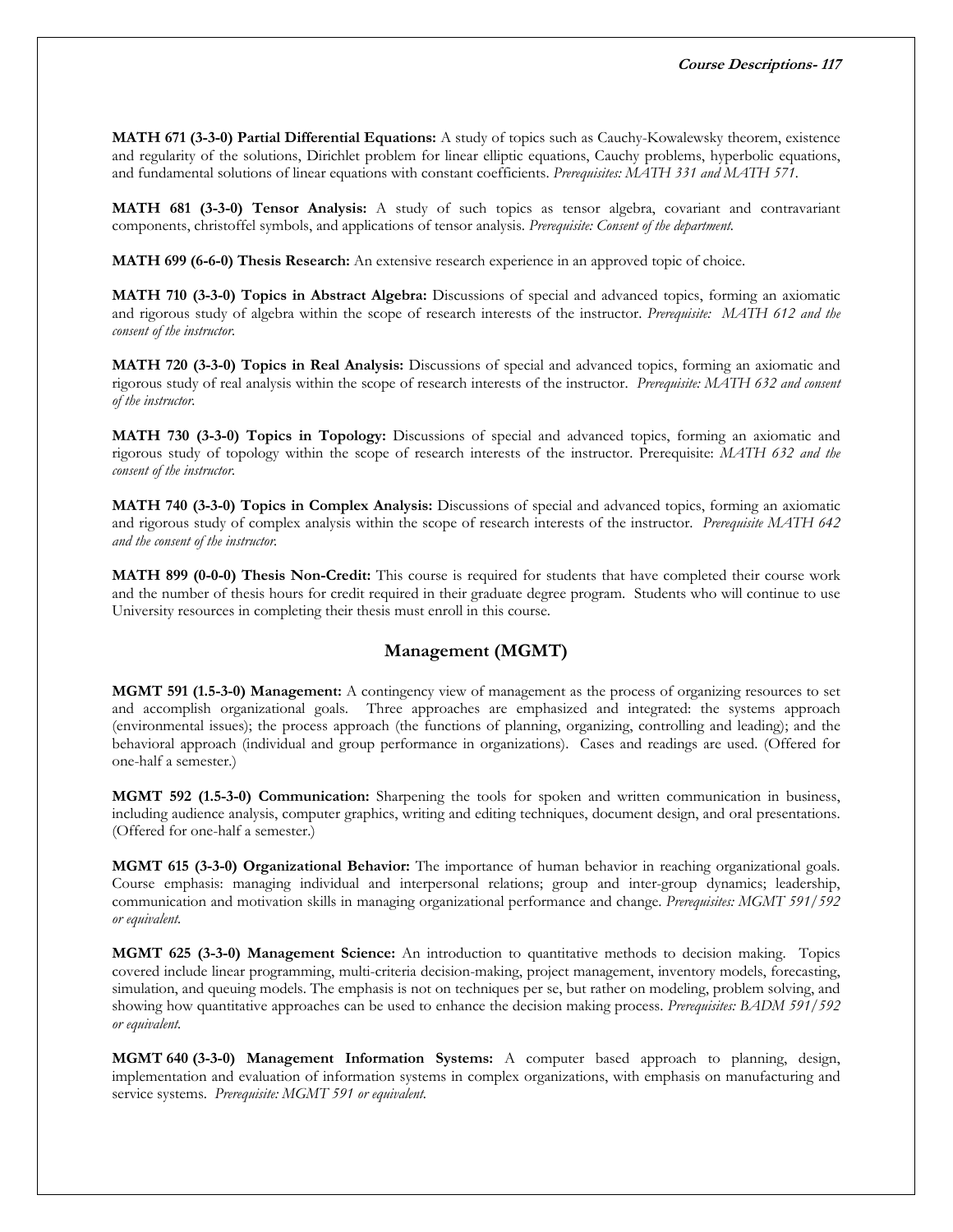**MGMT 645 (3-3-0) Electronic Commerce:** The purpose of this course is to provide the essentials of electronic commerce – how it is being conducted and managed as well as assessing its major opportunities, limitations, issues, and risks. Major topics include Internet consumer retailing, business-to-business e-commerce, m-commerce, e-commerce support services, and e-commerce strategy and implementation. Students will also learn how to launch a successful online business.

**MGMT 650 (3-3-0) Business Policy and Strategy:** A capstone course designed to develop a framework of analysis for long-term policy formulation in a global economy. Case materials and computer simulation are used to integrate strategic concepts and techniques learned in earlier core courses. Emphasis will be placed on social and ethical responsibilities of management. *Prerequisite: 18 hours at 600 level.* 

**MGMT 655 (3-3-0) Management of Technology:** A case based approach focusing on integration of technology and strategy and social and ethical issues of technology management. Emphasis is placed on designing technology strategies and managing innovative systems for developing new products and businesses. *Prerequisite: Consent of the instructor* 

**MGMT 660 (3-3-0) International Business Management:** Management concepts and practices of multinational and foreign firms. Objectives, strategies, policies, and organizational structures of corporations engaged in various social, economic, political, and cultural environments. *Prerequisite: Consent of the instructor.* 

**MGMT 665 (3-3-0) Total Quality Management:** Success in modern business depends on success inquality management. This course will provide the framework and methods for potential business managers and entrepreneurs to approach quality as a strategic, and competitive variable. Methods to be covered include statistical process control, tolerancing and robust design. Course content draws heavily on the teachings of Drs. W. Edwards Deming, Genichi and Taguchi. *Prerequisite: Consent of the instructor.* 

**MGMT 675 (3-3-0) New Ventures and Entrepreneurship:** This course focuses on the generating and analyzing of ideas and the managerial decisions necessary to operate a new venture. It emphasizes creativity and the sources of ideas, an idea's operational feasibility, analysis of the environment, industry, and financial resources needed by the entrepreneur for improving the chances of success, as well as operational issues such as marketing, risk protection, and human resource management. Self-assessment and other managerial decision making tools aid in determining the entrepreneurial interest of course participants. *Prerequisite : Consent of the instructor.* 

**MGMT 685 (3-3-0) Leadership in Organizations:** Analysis and development of leadership theory and thought. Identifies and evaluates leaders in formal and informal organizations. Case materials and business games are used to develop and enhance leadership quality. *Prerequisite: MGMT 615.* 

**MGMT 695 (3-3-0) Seminar in Management:** Current issues and practices in the management of organizations. Individual or group research leading to class discussions and debates. *Prerequisite: Consent of the instructor.* 

**MGMT 670 (3-3-0) Supply Chain Management:** Interest in supply chain management, both in industry and in academia, has grown rapidly over the past several years and continues to grow. This course presents, in an easily accessible manner, recently developed state-of-the-art models and solution methods important in the design, control, and operation of supply chains.

# **Marketing (MKTG**)

**MKTG 591 (1.5-3-0) Marketing:** This course focuses on managerial strategies and decisions as they relate to the marketing function and includes such topics as product development, pricing, distribution channels and promotion policy. The course also attempts to sensitize the student to the ethical consequences of marketing decisions. (Offered for one-half a semester.)

**MKTG 592 (1.5-3-0) Marketing Research:** This course examines the skills, which are required to specify, amass, and utilize marketing information to facilitate problem solving in marketing management. (Offered for one-half a semester.)

**MKTG 610 (3-3-0) Marketing Planning & Strategy:** This course focuses on the development and implementation of marketing plans. The course utilizes the case method to develop decision-making skills in the areas of new product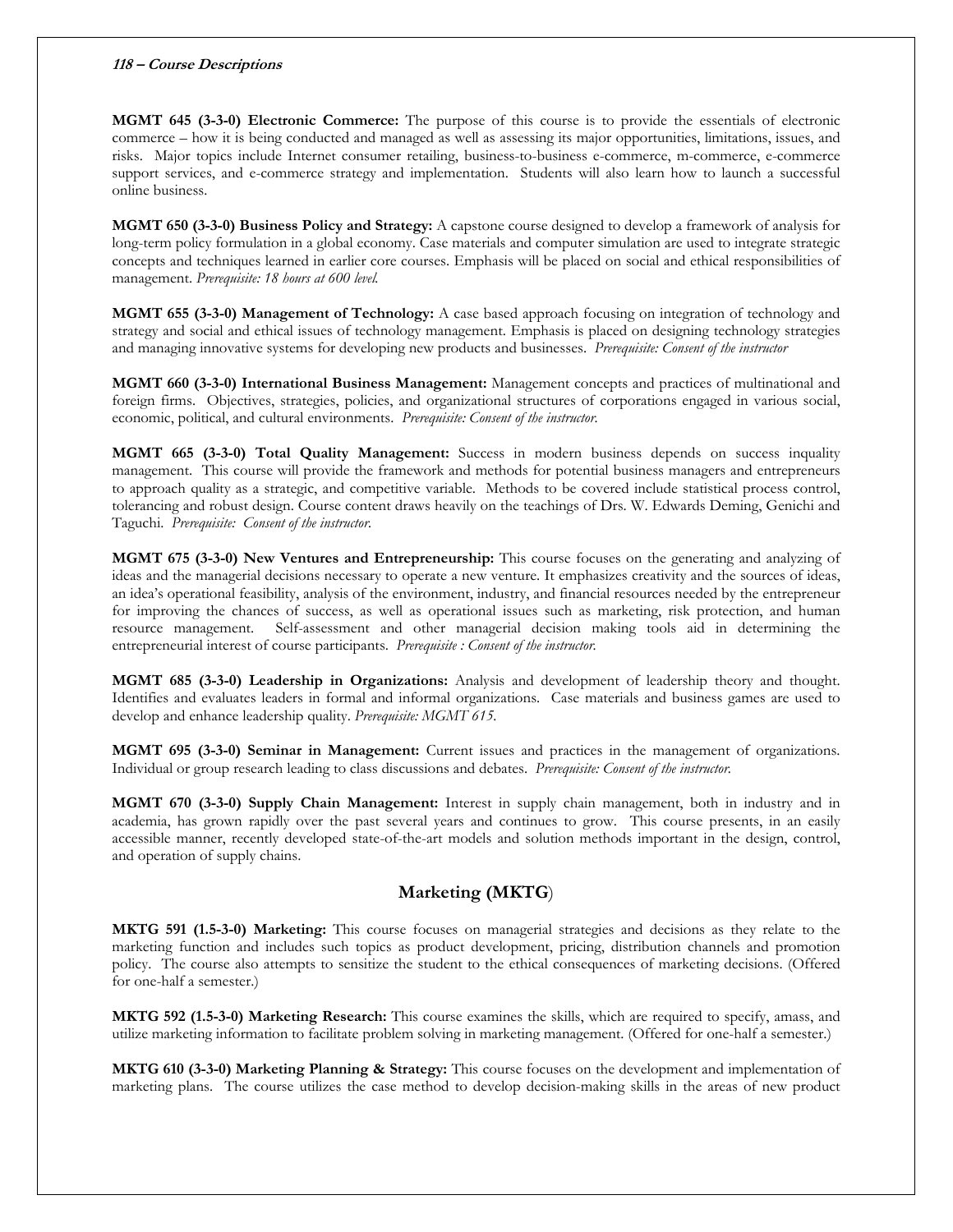entry, multi-product pricing, promotion, market segmentation, and distribution management. *Prerequisites: MKTG 591/592 or equivalent.* 

**MKTG 650 (3-3-0) International Marketing:** Methods applied to estimate market potential and to serve markets outside the United States; methods to serve these markets through branches, warehousing operations, international brokers and traders and foreign affiliates, adaptations to markets in countries with different cultural, political and economic characteristics, review of marketing and distribution methods of a selected number of U.S. and foreign companies. *Prerequisite: Consent of the instructor.* 

**MKTG 660 (3-3-0) Marketing Analysis and Research:** Intensive study of market structure and demand for consumer and industrial goods, buyer and consumer behavior, and analysis of distribution systems with analytical techniques. *Prerequisite: Consent of the instructor.* 

**MKTG 675 (3-3-0) Services Marketing:** This course focuses on the distinctive aspects of marketing a service. The issues and concepts of services marketing are explored through the utilization of cases. *Prerequisite: Consent of the instructor.* 

**MKTG 680 (3-3-0) Marketing Channels:** This course focuses on the process of logistics planning and implementation through case analyses and tests. Domestic and international issues such as transportation modes, warehousing, materials procurement and flow, and customer service will b eth primary emphasis of this course.

**MKTG 695 (3-3-0) Seminar in Marketing:** Discussion of current topics and problems in marketing. Intensive individual or group research applied to marketing issues facing management. *Prerequisite: Consent of the instructor.*

# **Political Science (POLI)**

**POLI 510 (3-3-0) American Constitutional Law:** This course will provide students with the ability to examine and analyze the role of the United States Supreme Court in the development of the American constitutional system. Particular attention will be paid to the development of the relative legal status of the branches of the federal government to deal with major domestic and foreign issues as well as the legal relationship between the national government and the states, and the development of legal guidelines and principles as precedents for future courts.

**POLI 530 (3-3-0) Black Politics In The United States:** This course is an examination of the ideology, interest group organizations and electoral arrangements affecting black involvement in the political system. Both traditional and nontraditional strategies are treated, and assessments are made of the positive and negative aspects resulting from each. The present status of blacks and their continued quest for political empowerment will be analyzed.

**POLI 531 (3-3-0) Public Policy and Administration:** This course is a study of public policy processes. It examines what policies governments pursue and also why governments pursue such policies and the consequences of such policies. Several models including rational planning, group competition, political processes, institutional influences, etc., are used to describe and explain public policy. Case studies are also used to illustrate the realities of policy-making and policy implementation.

**POLI 535 (3-3-0) Public Personnel Administration:** This course examines modern theory and practice of personnel administration. The application of these theories and practices in the areas of recruitment, placement, career development, and in other phases of human resources management is covered. Recent issues arising from notions of comparable worth; implementation of affirmative action initiatives and from collective bargaining in the public sector represents topics for close analysis.

**POLI 610 (3-3-0) Problems in Political Behavior:** This course will provide the students with the ability to survey and analyze some of the major problems that citizens and political leaders encounter as they engage in the political process. Emphasis is placed on the process and role of political socialization, group dynamics, the activities and role of parties, the significance of movements, the frequency and importance of elections, the creation of public opinion and polling and the prevalence of the media.

**POLI 612 (3-3-0) Seminar in American National Government:** This course will provide students with the ability to examine critically major and recurring problems in American national government. Special attention will be placed on government plans and reactions in dealing with domestic and international problems, such as wars, other international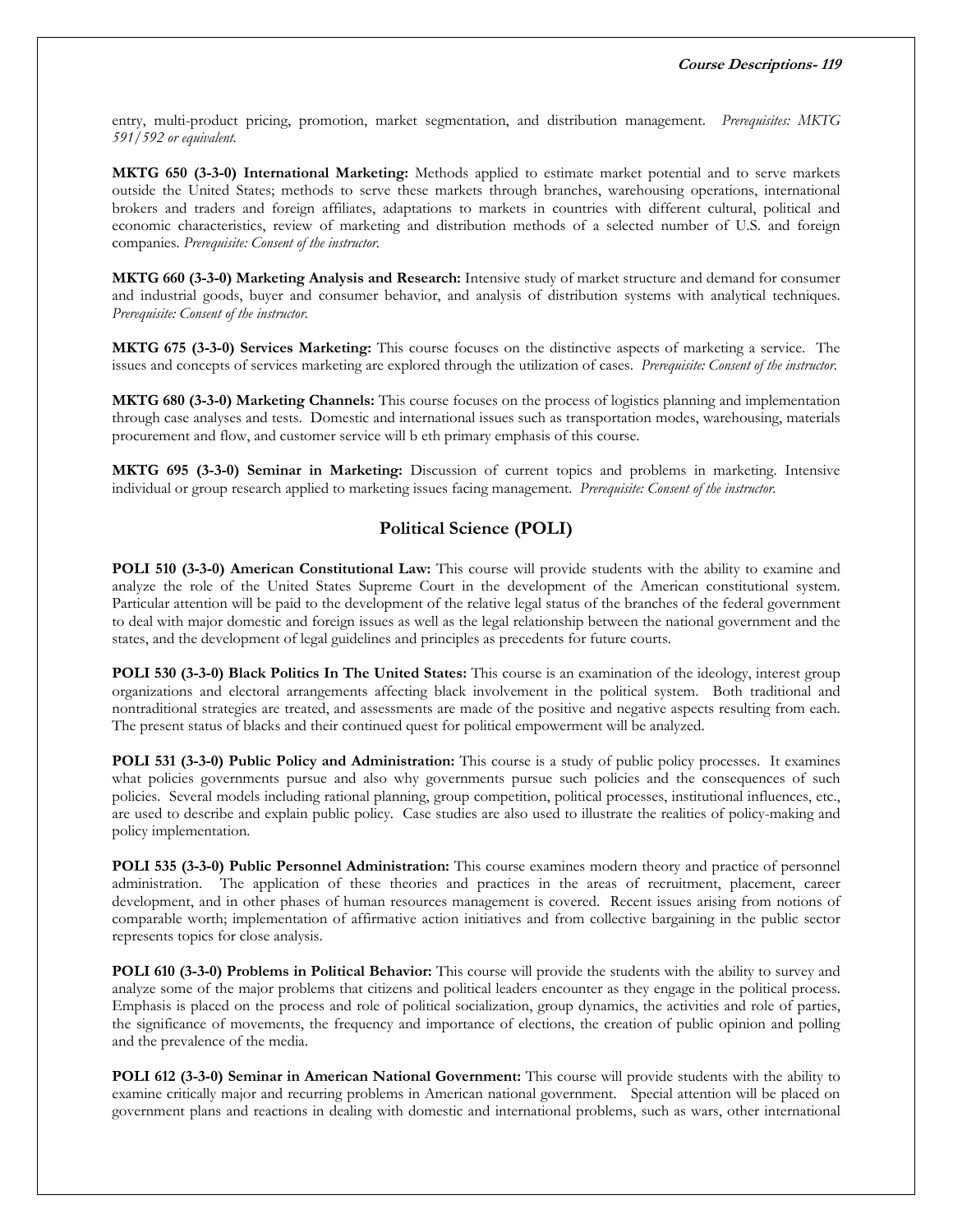crises and plans, depression and other economic aberrations, labor disputes, unemployment, budgetary crises, and official abuse of power.

**POLI 613 (3-3-0) The Judicial Process:** This course will provide students with the ability to examine and analyze the procedures and politics involved in the judicial process. Emphasis will be placed on all levels of the federal judiciary with special emphasis on the judicial process involving the Supreme Court. The process involving judicial selection, group litigation, internal procedure, precedent development, enforcement, and impact will be utilized as the means for examining the judicial process.

**POLI 620 (3-3-0) Government and Politics of Europe:** This course will examine the political and governmental structures, decision-making processes, cultural backgrounds, and ideological differences of some European nations. Special emphasis will be placed on comparisons of different political regions.

**POLI 621 (3-3-0) Government and Politics of the Far East:** This course is designed to examine political and governmental structure, decision-making process, cultural background, and ideological difference of some nations in the Far East selected for study. Special attention will be paid to the roles played by the ruling elite of these nations in promoting economic development and prosperity. Concepts such as socialist guided market economy in China and North Korea and capitalist guided market economy in Taiwan and South Korea will also be examined in contrast to the free market economy in Japan.

**POLI 622 (3-3-0) Government and Politics of Developing Nations:** This course will examine the political and governmental structures, decision-making processes, cultural backgrounds and ideological differences of some developing nations selected for study. The course will also take into account such considerations as political, social and cultural underdevelopment, various types of economic dependency, and crisis of political and economic decay, with emphasis on problems and difficulties in developing democratic institutions in these developing nations.

**POLI 623 (3-3-0) International Politics:** This course is designed for students to explore some fundamental and persistent forces which mold the foreign policies of a nation state and institutions and manners of a nation state in which such foreign policies are carried out in terms of its relations with other nation states in the international community. The course will also assist students to examine various approaches to the study of international relations and the utilities of each approach.

**POLI 630 (3-3-0) Administrative Law:** This course is specifically designed to introduce students to important issues in Administrative Law. Through the use of the case method, the course is aimed at making the administrator more aware of the kinds of legal problems he or she is likely to confront. The emphasis will be on legislative, adjuratory and general policy-making process of administrative agencies. The nature of bureaucracy and procedural requirements for administrative policy-making and administrative regulation and deregulation are also examined.

**POLI 631 (3-3-0) Financial Administration:** This course is designed to introduce the student to financial management. Government exists to provide valuable goods and service that individuals or businesses are not willing to provide. As the government operates with limited resources, whether or not the commitment of governmental resources really improves the conditions of the community is subject to speculation and evaluation. Nevertheless, financial management impacts on all segments of community including acquisition and allocation of resources. Focus will be on governmental financial resources and management, budgetary theories and intergovernmental financial relations, and debt financing.

**POLI 632 (3-3-0) Comparative Administration:** This course focuses on exposing students to various types of governments, their structures, processes and policies, using a comparative analysis approach. Such studies provide intellectual excitement in the study of foreign systems and in the discovery of different political factors in the management and administration of governmental functions and operations.

**POLI 633 (3-3-0) Problems in State and Intergovernmental Relations**: This course examines some of the problems involved in the development, change and status of the powers, organization, functions, and interrelationships of federal, state, and local governments. The concept of "new federalism" and the impact of these new ideas on governmental relationship will be explored.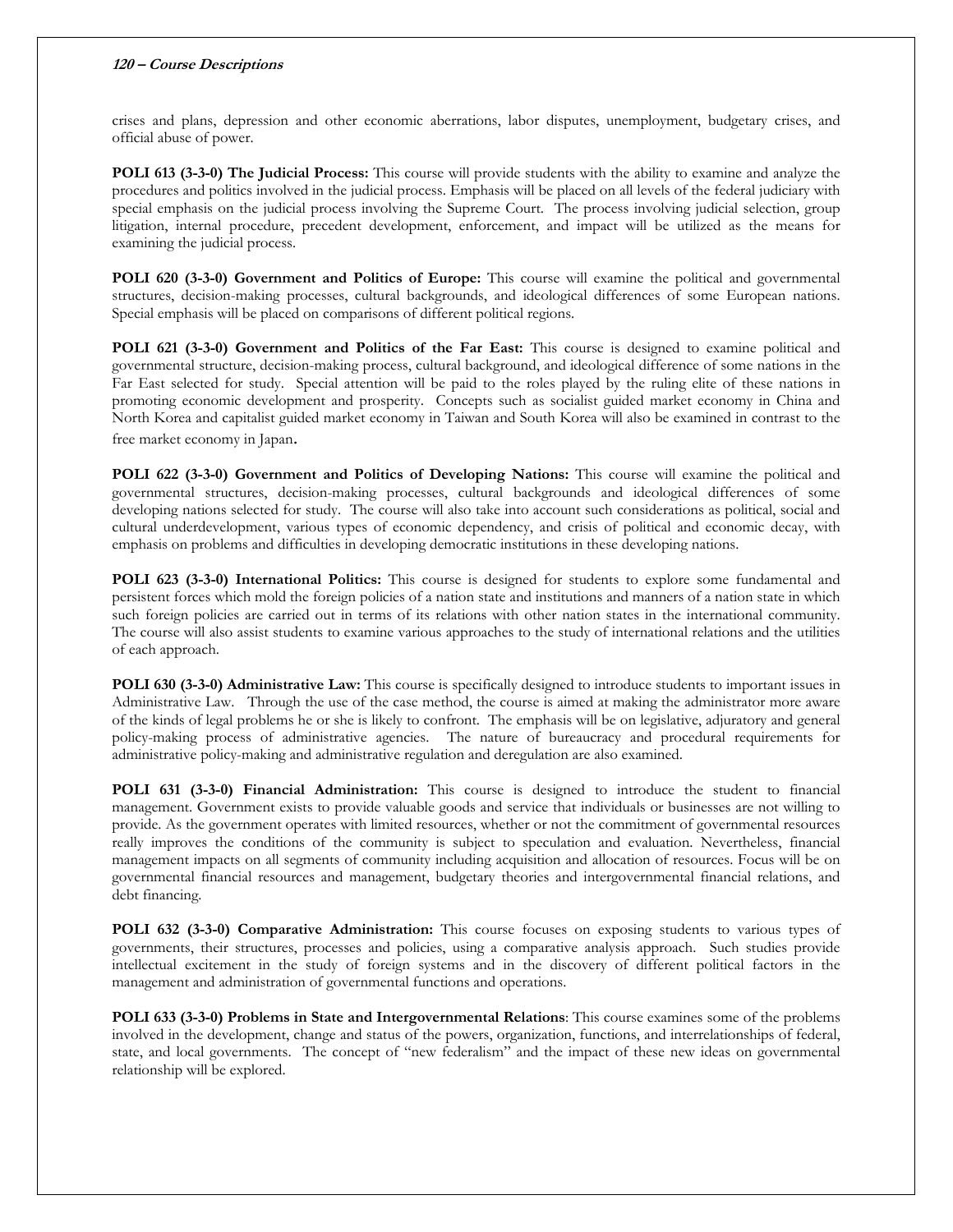**POLI 634 (3-3-0) Politics of the Budgetary Process:** This course is a study of the political, economic and social influence on the budgetary process. The role of politics and of various actors and institutions involved in the process, historical changes in the concept of budgeting will be analyzed. Focus will also be on how and why individuals or groups respond in budgeting and financial settings as well as the impact of the budget on the economy and how budgetary decisions, in general, become an instrument for setting governmental priorities.

**POLI 641 (3-3-0) Research Methods in Political Science:** This course covers basic procedures for conducting research in political science. Special emphasis is placed upon research design, research strategies, approaches, and techniques. The selection and utilization of appropriate techniques for collecting, reporting, and analyzing data will be covered.

**POLI 643 (3-3-0) Currents of American Political Thought:** This course is an examination and evaluation of major currents of American political thought, their different viewpoints on the significant issues and problems at different times, their various interpretations of the Constitution, revolution, civil and natural rights. Emphasis will be on the contemporary liberal, conservative, radical debate on selected issues. While the respective historical, sociological and philosophical background and justification of the different schools of thought will be examined, the practical impact of these schools of thought upon politics and public policies in general at different times will also be analyzed.

**POLI 644 (3-3-0) Contemporary Political Ideologies:** This course is intended to examine the theory and practice of capitalism, socialism, democracy, anarchism, elitism, fascism, and communism. The welfare state will be examined also. Focus will be on comparison and contrast of significant philosophical and theoretical differences among different political ideologies as well as upon various schools of theory within any given ideology. The practical influence and impact of various ideologies as well as their historical and philosophical justifications will also be analyzed.

**POLI 646 (3-3-0) Advanced Reading Seminar:** Under the supervision of a designated professor, this course will provide students with the ability to select readings and conduct research in areas of special interest. Reading materials appropriate to each student's interest will be selected by the students. Selected bibliography outlining criteria for analysis of political literature and political research materials will also be required for examination and analysis.

**POLI 647 (3-3-0) Thesis I:** An original investigation in a subject approved by the student's Advisor and Thesis Committee. Detailed information on the preparation, form, organization and the defense of the thesis is presented in the Guide for the Preparation and Submission of Theses.

**POLI 648 (3-3-0) Thesis II:** Continued preparation of thesis under the direction of the advisor and Thesis Committee.

**POLI 899 (0-0-0) Thesis Non-Credit:** This course is required for students that have completed their course work and the number of thesis hours for credit required in their graduate degree program. Students who will continue to use University resources in completing their thesis must enroll in this course.

# **Psychology (PSYC)**

**PSYC 500 (3-3-0) Statistics:** An advanced statistics course including such topics as probability, the binomial and Poisson distributions, linear regression and multiple regression correlation techniques, analysis of variance, and nonparametric test of significance. Prerequisite: Undergraduate Statistics and Experimental Psychology or Research Methods.

**PSYC 505 (3-3-0) Research Methods:** A course covering the rationale, design, and methods of conducting psychological research. Prerequisite: PSYC 500.

**PSYC 509 (3-3-0) Advanced Designs and Analysis:** A study of advanced statistical inference, including the analysis of variance, multiple comparison techniques and multivariate models including multiple and partial regression, combined with advanced principles of research designs that fit these statistical models. Prerequisite: PSYC 505

**PSYC 511 (3-3-0) Applied Research Methods and Program Evaluation:** This course examines models of applied and evaluative research, the techniques, designs, and administration of program evaluation. Topics covered include entry issues, goal setting research for planning and implementation. Prerequisite: PSYC 505.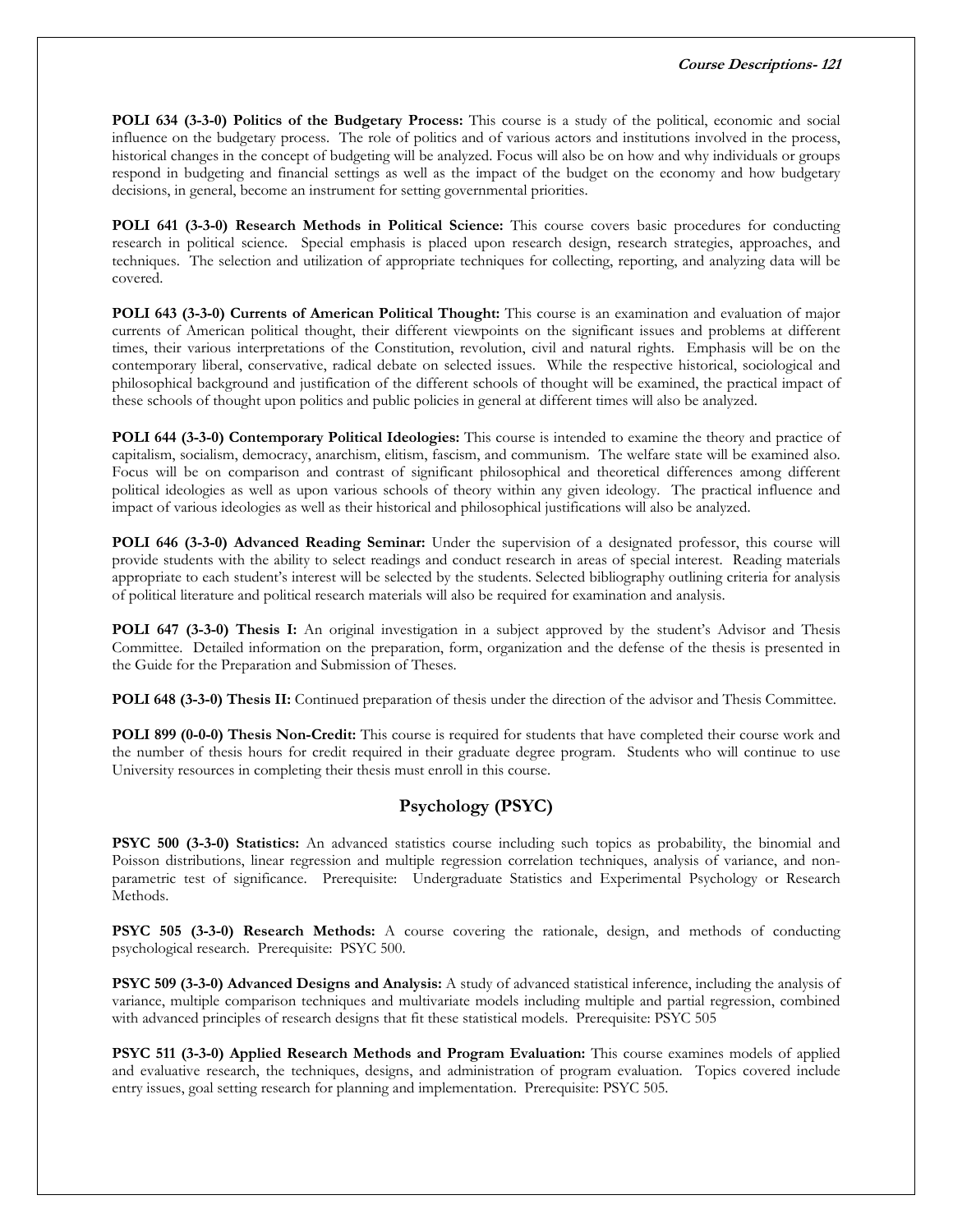**PSYC 515 (3-3-0) Psychology of Diversity:** A study of the issues and influences of gender, sexual orientation and the major racial/ethnic and cultural groups in the United States on the theoretical and research paradigms in psychology and on clinical and counseling practices. The course expands students' frame of reference concerning human diversity and applies this knowledge of counseling and research issues in psychology. Prerequisite: Permission of instructor.

**PSYC 516 (3-3-0) Human Growth and Development:** A study of the theories, principles, and concepts of cognitive, social, emotional and physical development across the lifespan.

**PSYC 520 (3-3-0) Behavior Therapy:** A study of the principles of behavior therapy and their applications to behavior problems in various settings with an emphasis on behavior modification and cognitive behavior therapy.

**PSYC 525 (3-3-0) Ethical and Professional Issues:** A study of the roles and responsibilities of mental health professionals, including legal and ethical standards (APA and ACA) in professional practice, testing, and research. This course also deals with the expectations and problems confronting psychologists in industrial, clinical, and professional organizations. Pre-requisite: Permission of instructor.

**PSYC 530 (3-3-0) Theories of Personality:** An in-depth study of the major theories of personality, including comparative analyses of the research support for the various theories.

**PSYC 540 (3-3-0) Health Psychology:** This seminar will examine the links between medicine and psychology, including relevance of biological, personal, cognitive, developmental, social, environmental, and cultural variables to health and illness. Health, illness, health and illness behavior will be studied with the aim of greater understanding of health issues, the individual's relationship to these issues within individual, cultural, and cross-cultural contexts. Prerequisite: PSYC 505 or permission of instructor.

**PSYC 550 (3-3-0) Psychopathology:** A study of the etiology, symptomology, diagnosis and treatment of psychological disorders, encompassing a multicultural perspective, with an introduction to and laboratory on the use of the Diagnostic Statistical Manual of Mental Disorders (DSM).

**PSYC 555 (3-3-0) Cognitive Aspects of Behavior:** A study of the theories, principles, and current research in the cognitive sciences in relation to basic psychological research and applications to counseling. Special emphasis is placed on information processing, memory and the interface between cognition and affect. Prerequisite: Permission of Instructor.

**PSYC 575 (3-3-0) Biological Aspects of Behavior:** A study of brain functions in relation to intelligence, speech, memory, emotions, and visual-spatial abilities, with attention to individual differences in both normal and brain-damaged persons. Prerequisite: Permission of instructor.

**PSYC 601 (3-3-0) Biofeedback Techniques:** A study of biofeedback training related to psychology, focusing on theories, significant research, and applications of biofeedback techniques. Prerequisite: Permission of instructor.

**PSYC 603 (3-3-0) Psychopharmacology:** A study of the use and abuse of psychoactive drugs and their behavioral and neurophysiological effects in normal and clinical populations. Prerequisite: PSYC 575 or permission of instructor.

**PSYC 605 (3-3-0) Clinical Neuropsychology:** This course will introduce students to the relationship between brain malfunction and behavior. The emphasis of the course will be the assessment and early diagnosis of lesions that disrupt brain functioning. Topics to be examined will include neuropsychological assessment of language disorders such as aphasia and anomia, disorders of visuo-spatial perception, brain injury, memory disorders, and dementia (e.g. Alzheimer's disease). Other topics to be discussed include the teaching of intervention strategies for neurological disorders. Prerequisite: PSYC 575 or permission of instructor.

**PSYC 611 (3-3-0) Theories of Counseling:** An exploration of the philosophy and theories of counseling, the roles and responsibilities of counselors, practical ethics, and current issues in counseling.

**PSYC 612 (3-3-0) Techniques and Process in Counseling:** A study of the process and development of the essential skills and techniques used in counseling psychology. This course includes a laboratory experience. Prerequisite: PSYC 611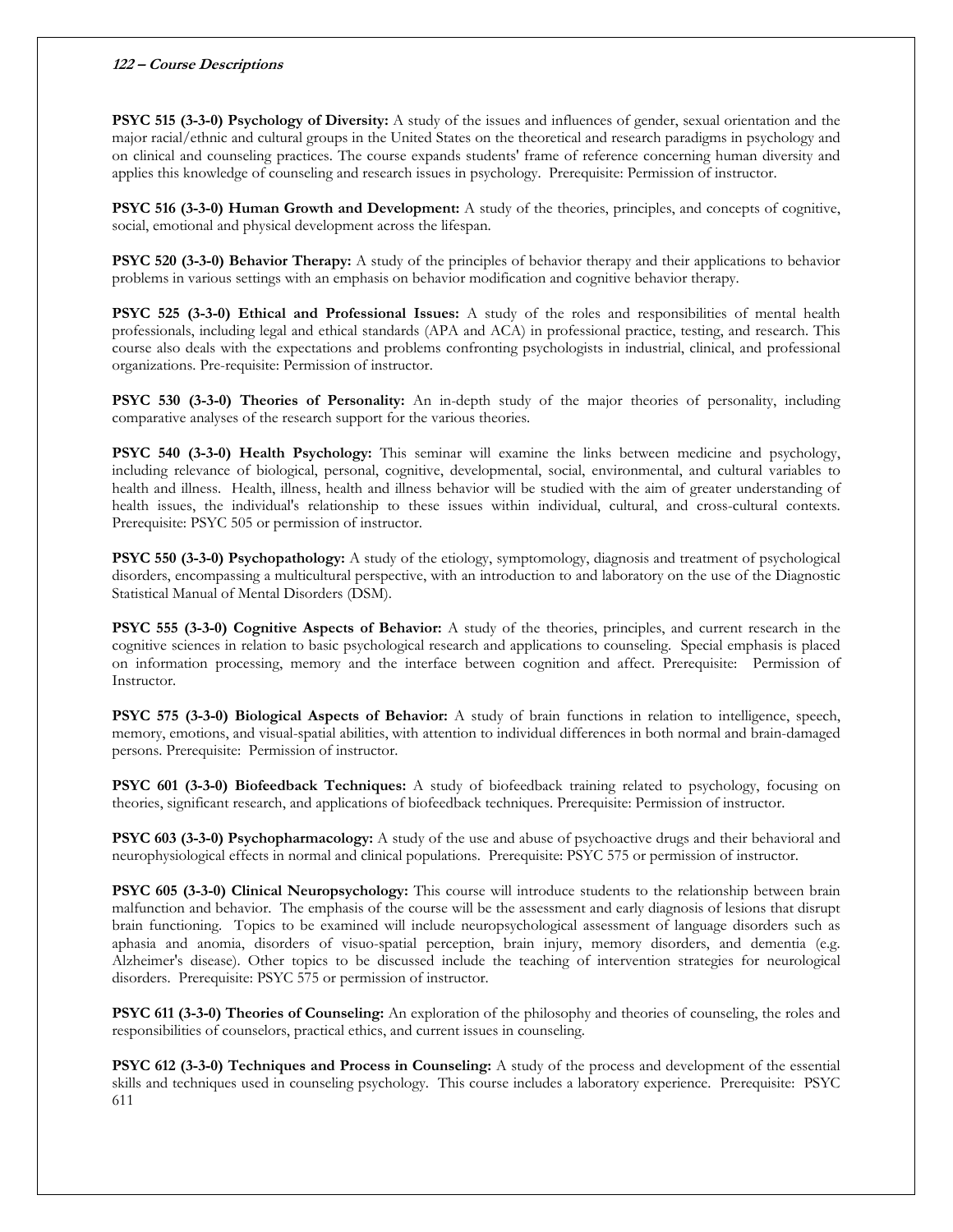**PSYC 619 (3-3-0) Cognitive Assessment:** Administration, scoring, and interpretation of intelligence, memory, and achievement tests with adults and children. Psychometric properties and report writing are covered. Prerequisite: PSYC 550

**PSYC 623 (3-3-0) Assessment of Personality and Psychopathology:** Principles of trait measurement including the administration, scoring, and interpretation of objective tests (such as the MMPI). Also covered are behavioral assessment techniques including direct observation approaches. Prerequisite: PSYC 550

**PSYC 630 (3-3-0) Techniques in Crisis Intervention:** A study of the theory, skills, and techniques of emergency psychological intervention and counseling with persons experiencing intense situational and emotional distress. Prerequisite: Permission of instructor.

**PSYC 631 (3-3-0) Career Counseling:** A survey of theories of vocational development, methods of developing a career information program, and procedures for providing interrelated personal, social, educational and vocational counseling. Prerequisite: PSYC 612

**PSYC 632 (3-3-0) Theory and Practice of Family Counseling:** A study of the major theories and classifications of marriage and family counseling approaches and practices. Prerequisite: Permission of instructor

**PSYC 633 (3-3-0) Techniques and Process in Family Counseling:** A study of the processes and development of essential skills and techniques applicable to family counseling. This course includes a laboratory experience. Prerequisite: PSYC 632.

**PSYC 634 (3-3-0) Group Counseling:** A study of the group counseling processes with emphasis on understanding the basic concepts and principles, and the development of group counseling skills through laboratory experience. Prerequisite: PSYC 612 and permission of Instructor.

**PSYC 640 (3-3-0) Social Aspects of Behavior:** A focus on current research and theory in selected topics related to social psychology, such as attitudes, dehumanization, conformity, aggression, and effective group functioning and change. Prerequisite: Permission of Instructor.

**PSYC 641 (3-3-0) Advanced Developmental Psychology:** An in-depth examination of the principles, theories and research related to human growth and development. Survey and evaluation of the basic philosophies, recognized theories, and supportive research related to the growth and development of children. Prerequisite: PSYC 516

**PSYC 642 (3-3-0) Psychology of Aging:** An in-depth study of the theories and research related to the processes in adult development and aging. Prerequisite: Permission of Instructor.

**PSYC 652 (3-3-0) Principles and Techniques of Teaching Psychology:** This course is designed to prepare psychology majors for the teaching of psychology at the junior and community college level and as teaching assistants. The course involves syllabus preparation, selection of instructional material, testing, evaluation, and demonstration lectures. Prerequisites: Completion of 18 credit hours in graduate psychology program and permission of Instructor.

**PSYC 671 (3-3-0) Seminar in Selected Topics in Psychology:** Special areas of psychological research and theory that are not traditionally offered in other graduate courses in psychology will be offered in a seminar forum. These offerings will be based on both student interest and need, and faculty experience, and proficiencies. May be repeated

**PSYC 672 (3-3-0) Seminar in Current Issues in Psychology:** Intensive study of current topics in various areas of psychology. This course focuses on recent advances in major psychological theories, major methodological problems involved in utilizing various theories for experimental and applied research, ethical issues, and public policies. Completion of 18 credit hours in graduate psychology program and permission of Instructor. May be repeated

**PSYC 680 (3-3-0) Counseling Practicum:** A structured supervised experience in counseling practice, assessment and/or psychotherapy with clients at campus and/or local agencies. May be repeated. Prerequisite: 18 credits of graduate Psychology courses including PSYC 611 or permission of instructor.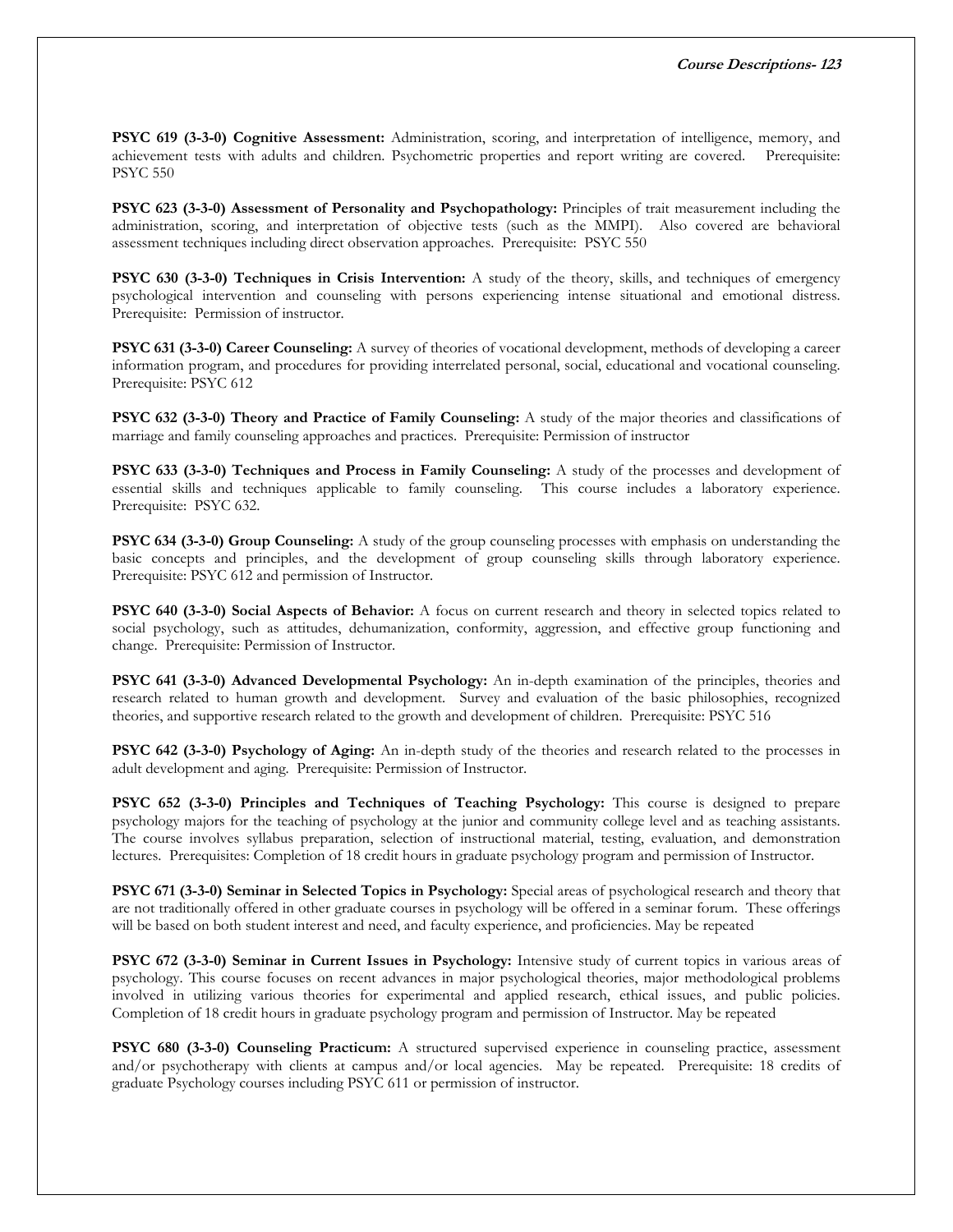**PSYC 681 (3-3-0) Counseling Internship:** A structured supervised experience in counseling practice, assessment and/or psychotherapy with clients at campus and/or local agencies. May be repeated. Prerequisite: PSYC 680.

**PSYC 685 (3-3-0) Independent Study:** Individual study in an area of interest to student under the supervision of a psychology faculty. Prerequisite: Permission of department chair.

**PSYC 691 (3-3-0) Directed Study:** Supervised research on a topic of choice approved by a committee of three faculty members, with an oral examination required. Prerequisites: PSYC 500, PSYC 505, and the completion of 24 semester hours of graduate psychology courses, and the comprehensive examination. May be repeated. Grades are In Progress (IP), Satisfactory (S) or Unsatisfactory (U)

**PSYC 693 (3-3-0) Thesis Research:** An extensive research experience in an approved topic of choice. Prerequisite: PSYC 500, PSYC 505, and the completion of 24 semester hours of graduate psychology course. May be repeated. Grades are In Progress (IP), Satisfactory (S) or Unsatisfactory (U)

# **Reading (READ)**

**READ 512 (3-3-0) Improvement of Reading Instruction:** An introduction of fundamentals of reading instruction and remediation, including the skills essential to the early detection and treatment of reading problems.

**READ 513 (3-3-0) Reading Remediation and Practicum:** A practical course in the design of reading programs appropriate to individual and group needs, with a practicum experience in the facilitation of individual and group reading activities. (Closed to students with equivalent undergraduate course work.)

**READ 516 (0-3-3) Applied Phonics:** An introduction to the essentials of phonics, with emphasis on applications to word identification and pronunciation in teaching children to read.

**READ 550 (3-3-0) Reading in the Junior and Senior High School:** A lecture and laboratory course in the principles and practices of teaching reading at the junior and senior high school levels, with emphasis on means of assessing students' reading skills and on methods and materials for enhancing their reading abilities in the content areas.

**READ 551 (3-0-3) Teaching Reading in the Content Area:** A practical course in the principles and methods of reading instruction in content areas of the K-12 curricula.

**READ 552 (3-0-3) Teaching Literacy Across Content Areas:** This course provides an indepth study of reading comprehension strategies and study skills needed in order to read in the content areas. Different types of text, structures and features of expository (informational) texts, and a variety of reading strategies will be explored. Prerequisite: Admission to Graduate Study; A B.S. Degree in Elementary Education, Early Childhood Education or a related area; permission of the instructor.

**READ 601 (3-3-0) Special Topics in Reading:** A practicum course that develops skills in observing, recording, and analyzing children's reading and writing behaviors and implementing effective methods for teaching literacy to young children at risk or reading failure. Generates understanding of theories of reading and writing processes and of reading acquisition from an emergent perspective. *Prerequisite: Permission of reading coordinator.*

**READ 605 (3-0-3) Investigations in the Teaching of Reading:** Investigations of research studies on the reading process, including analyses and critical evaluations of the research, with particular emphasis on psychological principles and educational implications. *Prerequisite: EDUC 690.*

**READ 610 (3-3-0) Foundations of Literacy:** This course provides basic information about the reading process what it is how the child learns to read instructional strategies, and materials available for facilitating literacy teaching. *Prerequisite: Admission to Graduate Study; A B.S. Degree in Elementary Education, Early Childhood Education or a related area; permission of the instructor.*

**READ 611 (3-3-0) Foundations of Reading:** A study of the fundamentals of the reading process, including instructional strategies, methods and materials for teaching reading, techniques for diagnosing reading problems, and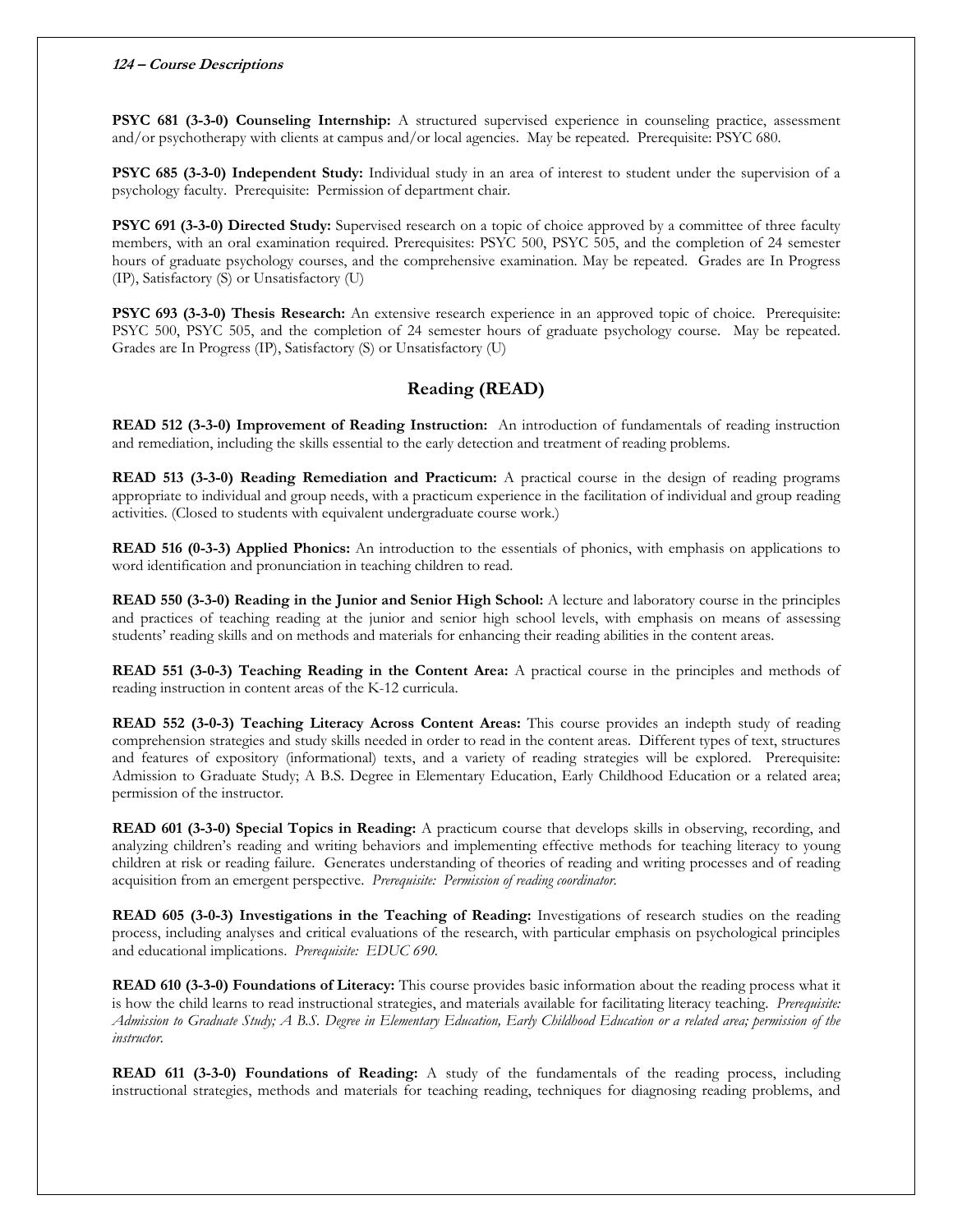methods of remediation. *Prerequisites: Admittance to graduate study; a B.S. degree in Early Childhood Education, Elementary Education, or related areas; permission of the instructor.* 

**READ 612 (3-3-0) Principles and Practices in Emergent literacy:** This course involves a study of how children acquire language and literacy and the research on emergent literacy. The goals and components of an emergent literacy curriculum are studied as well as principles and practices of teaching children at the emergent readers. *Prerequisites: Admission to graduate study; a B.S. Degree in Elementary Education, or related area; permission of the instructor.*

**READ 618 (3-3-0) Reading: The Learning Bases:** An exploration of educational and psychological studies on the reading-learning process, with particular emphasis on applications to the teaching of reading and to remediation of reading-related problems. *Prerequisites: Admittance to graduate study, a B.S. degree in Early Childhood Education, Elementary Education, or related area; permission of the instructor, and competencies in foundations of reading.*

**READ 620 (3-0-0) Assessment and Evaluation of Reading Problems:** This course provides a laboratory experience in studying, assessing, and evaluating, literacy problems and in developing plans for correcting reading problems. *Prerequisite: READ 610 Foundations of Literacy.*

**READ 621 (3-3-0) Clinical Procedures in the Identification and Evaluation of Reading Disabilities:** A practical lecture and laboratory study of the nature, causes, and characteristics of reading disabilities, with additional emphasis on clinical skills basic to the diagnosis and evaluation of reading difficulties. *Prerequisites: EDUC 680, PSYC 692, READ 611, or READ 605 or permission of the instructor.*

**READ 622 (3-3-0) Remediation of Reading Disabilities:** A study of the principles and practices of remedial instruction in reading, with practical experience in application of clinical procedures. *Prerequisite: READ 621.*

**READ 623 (0-3-0) Correction of Reading Problems:** Provides a laboratory experience in analyzing, implementing, and utilizing specialized reading strategies designed to meet the literacy needs of problem readers. *Prerequisite: READ 620 or a comparable course in literacy assessment.* 

**READ 644 (3-3-0) Organization and Management of Reading Programs:** An examination of the organizational planning and educational leadership basic to designing and implementing a district-wide developmental reading program for grades K-12.

**READ 698 (3-3-0, 6-6-0 – variable credit) Advanced Applied Product of Learning:** This course has been designed to serve as a capstone or culminating experience for the Advanced Master's Degree Program in Education in all the specialization areas. This course will assist students in preparing the culminating activity and will encapsulate the total experiences in the program. It will provide a field-based context for the completion, presentation, and evaluation of the exit options: advanced professional portfolio, action research project, and thesis. (Other requirements related to the area of specialization, such as field experience component, may be required by the area of specialization.)

**READ 699 (3-0-3) Seminar – Thesis:** In-depth studies of issues in various fields of education, with conferences and discussions under the guidance of major professor.

# **SOCIOLOGY (SOCI)**

**SOCI 500 (3-3-0) Sociological Concepts:** An advanced course in general sociology designed to give basic principles and interpretation of society, groups, institutions, and the basic social processes. The course is intended to provide a comprehensive overview of the scope, theory, and methods of the discipline of sociology. It is intended primarily for those with limited experience in sociology.

**SOCI 501 (3-3-0) Death and Dying:** A survey of the diverse issues that are topics in discourse on death and dying. The goal of this course is to provide the necessary skills and knowledge to prepare for personal and work experiences relevant to death and dying. Content includes examining psycho-social practices and organizational policies, and both personal and social exposure to past, present, and future trends in morality and the quality of life debates. Emphasis is on mortality in later life.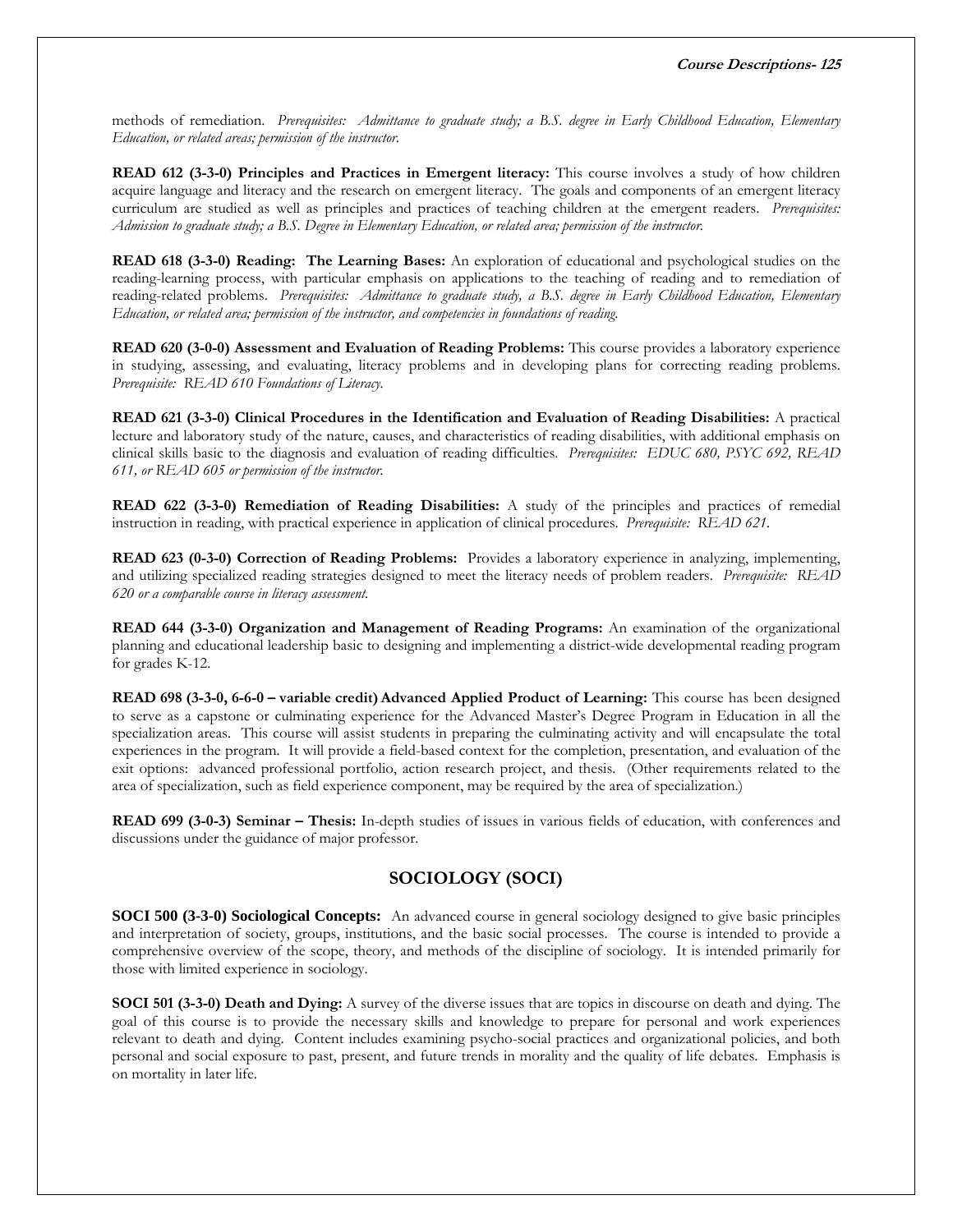**SOCI 502 (3-3-0) Special Topics in Sociology**: This is an advanced course in a topic of contemporary sociological interest. Topics vary and may be substantive, theoretical, or methodological. The course may be repeated under different subtitles.

**SOCI 503 (3-3-0) Social Statistics**: An introduction to descriptive and inferential social statistics, including parametric and non-parametric measures of association, tests of difference, probability and bivariate regression. Students will gain knowledge of SPSS. *Prerequisites: SOCI 331 or an equivalent undergraduate statistics course.*

**SOCI 505 (3-3-0) Applied Multivariate Statistics**: Application of multivariate techniques to social science data, with special focus on OLS multiple regression, binary and multinomial logistic regression, and related procedures. Requires familiarity with SPSS. *Prerequisite: SOCI 503.*

**SOCI 520 (3-3-0) Demographic Techniques and Analyses**: SOCI 520 is a study of demographic principles, theories, techniques and methods as they relate to the population processes of mortality, fertility, and migration. The course also examines various demographic models like the life table and techniques for population projections and estimates.

**SOCI 555 (3-3-0) The Sociology of Juvenile Delinquency:** An exploration of the historical and contemporary theories of the causes of delinquency and the social responses to delinquency. Topics include: the social and legal meaning of juvenile crime, the social and cultural factors promoting and inhibiting law breaking by juveniles, and strategies for prevention and control.

**SOCI 560 (3-3-0**) **Advanced Sociological Theory:** The purpose of this course is to expose students to: (1) major classical theorists and their contributions to contemporary sociology; and (2) major theoretical orientations in contemporary sociology and their application to different social problems or issues. A major theme in the course will be the role played by ideology in the development of theory and the assumptions underlying the various theoretical positions. Primary reading sources will be critically evaluated. The directions in which theory is moving today will be examined. *Prerequisite: Undergraduate sociological theory course or SOCI 500.* 

**SOCI 561 (3-3-0) Feminist Sociology:** This course examines the variety of feminist theories in sociology. It compares and contrasts feminist theories with traditional theories. It distinguishes between theories and theoretical perspectives in the attempt to determine the status of feminist scholarship in sociology. It is designed to expand and enhance students' understanding of theory and the social forces which impact upon theory construction and research. *Prerequisite: SOCI 560 or permission of the instructor.* 

**SOCI 563 (3-3-0) Race, Class and Gender:** This course will explore the various social explanations of the origin, nature and persistence of racial, ethnic, social class and gender inequalities. The course will focus on an examination of how these factors intersect to create a system of unequal rewards and life chances in contemporary United States.

**SOCI 570 (3-3-0) Comparative Family Systems:** A systematic study of family patterns in selected cultures from around the world, including ethnic and minority families in the United States. The course emphasizes the theory and method of studying families cross culturally. Family systems will be analyzed by looking at features such as structure, gender roles, kinship patterns, and marital and family interaction.

**SOCI 580 (3-3-0) Sociological Social Psychology:** This course is designed as a graduate level overview of the study of sociological social psychology. This course provides an analysis of the major scientific propositions, concepts, research methods, and theories developed to explain the behavior of individuals in relation to other individuals, groups, and culture. The course will explore the relationship between social structure and individual level phenomena such as liking and attraction, helping behavior, self-definition, and social interaction.

**SOCI 590 (3-3-0) Advanced Social Science Research:** A study of social science research methodology. The course covers survey research, sampling, techniques, questionnaire construction, data analysis, computer applications, and proposal writing. *Prerequisite: SOCI 335, SOCI 505 or permission of instructor.* 

**SOCI 602 (3-3-0) Independent Study**: Individual study under the supervision of a member of the sociology faculty. The requirements of SOCI 602 may not duplicate the contents of an existing course. *Prerequisite: Consent of the Department Chairperson and Dean of the College of Humanities and Social Sciences.*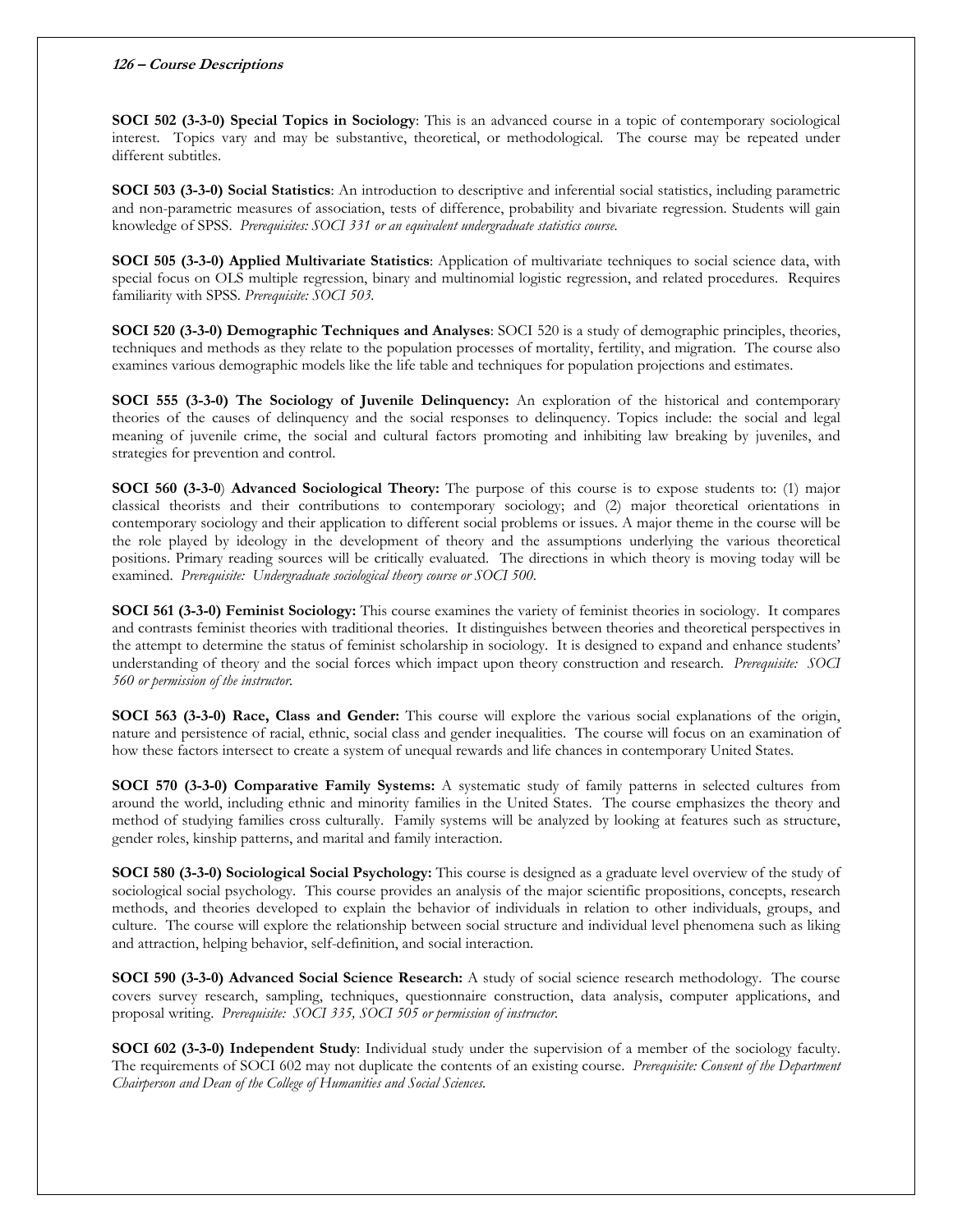**SOCI 605 (3-3-0) Seminar on Population Processes**: A sociological study of the population processes of mortality, fertility and migration. The course takes an in-depth look at the factors influencing population processes and the social, economic and political consequences of changes in these processes. The major theories and empirical literature on mortality, fertility, and migration will be reviewed.

**SOCI 608 (3-3-0) Seminar in the Sociology of Health**: A sociological analysis of health and the health care delivery system. The course is structured to help enhance understanding of the social and psychological dimensions of health and health care and the growing dominance of the medical profession. Contemporary issues and social policy implications will be examined as well.

**SOCI 610 (3-3-0**) **Sociology of Education**: Examines the American public school as a social organization. It focuses on the interrelations among social stratification, community power structure, school personnel, and the school. The course also analyzes the classroom as a social system and examines the emergence and nature of student culture.

**SOCI 614 (3-3-0) Sociology of Aging**: An analysis of the major theories, conceptual frameworks, social issues, and empirical research on aging. The course is intended to show how the theory and methodology of sociology can be utilized to explain and predict social phenomena related to the aging process and the aged. Emphasis will be placed on the link between theory and research on aging to policy concerns of the aged.

**SOCI 618 (3-3-0) Social Inequalities:** This course will explore the various explanations of the origin, nature, and persistence of racial, ethnic, social class, and gender inequalities. Various theoretical perspectives (e.g., functionalist, conflict, Marxist, socio-biological) will be discussed. The concepts of class, power, social status, and social honor and their interconnectedness will be examined. Social mobility will also be studied. Discussions will focus on capitalist societies and with the more recent changes in these societies.

**SOCI 620 (3-3-0) Seminar in Race and Ethnic Relations**: This course will examine the theoretical perspectives on majority-minority relations. The status and problems of various racial and ethnic minority groups will be studied. Patterns of majority-minority interaction will be covered. Particular attention will be paid to the socio-historical experiences of various minority groups.

**SOCI 638 (3-3-0) Seminar on Criminology and Deviance**: A survey of the theoretical, methodological, and substantive issues in the study of crime and deviance. This seminar is designed to provide graduate students with a comprehensive survey of the substance and method of deviance and criminology; theoretical explanations of deviant and criminal behavior, major issues in the control and prevention of deviant and criminal behavior; and public policy issues and the criminal justice system. A general objective of the course is to locate the study of deviance and crime within the general sociological approach to social behavior.

**SOCI 640 (3-3-0)** Seminar on the Black Family: An examination of the black family as one of the basic social units in the structure of the black community. The diversity in black families as well as the socio-historical development of family patterns, attitudes, and customs will be examined. Special emphasis will be placed on theoretical and methodological issues in the study of the black family. The course will also include an examination of the impact of public policies on black family functioning.

**SOCI 685 (3-3-0) Seminar on Teaching Sociology**: The course is designed to prepare sociology majors for the teaching of sociology at the junior and community college level and as teaching assistants. The course involves syllabus preparation, selection of instructional materials, testing and evaluation, and demonstration lectures. A major objective of the course is the development of a "sociology toolbox" for the future. Special attention will be paid to issues on curriculum and course development in sociology. *Prerequisite: Completion of a minimum of 12 credit hours in sociology and permission of instructor*.

**SOCI 690 (3-0-3) Practicum I:** Involves the planning, implementation, and evaluation of individual projects in applied sociology. Students will be placed in a research setting for at least 10 weeks during the semester in which they are enrolled, based on research interests, career plans, and available placements. A minimum of 12 contact hours per week will be required for a total of 120 hours. *Prerequisite: Completion of 24 graduate credits, including SOCI 503, SOCI 505, SOCI 560, and SOCI 590.*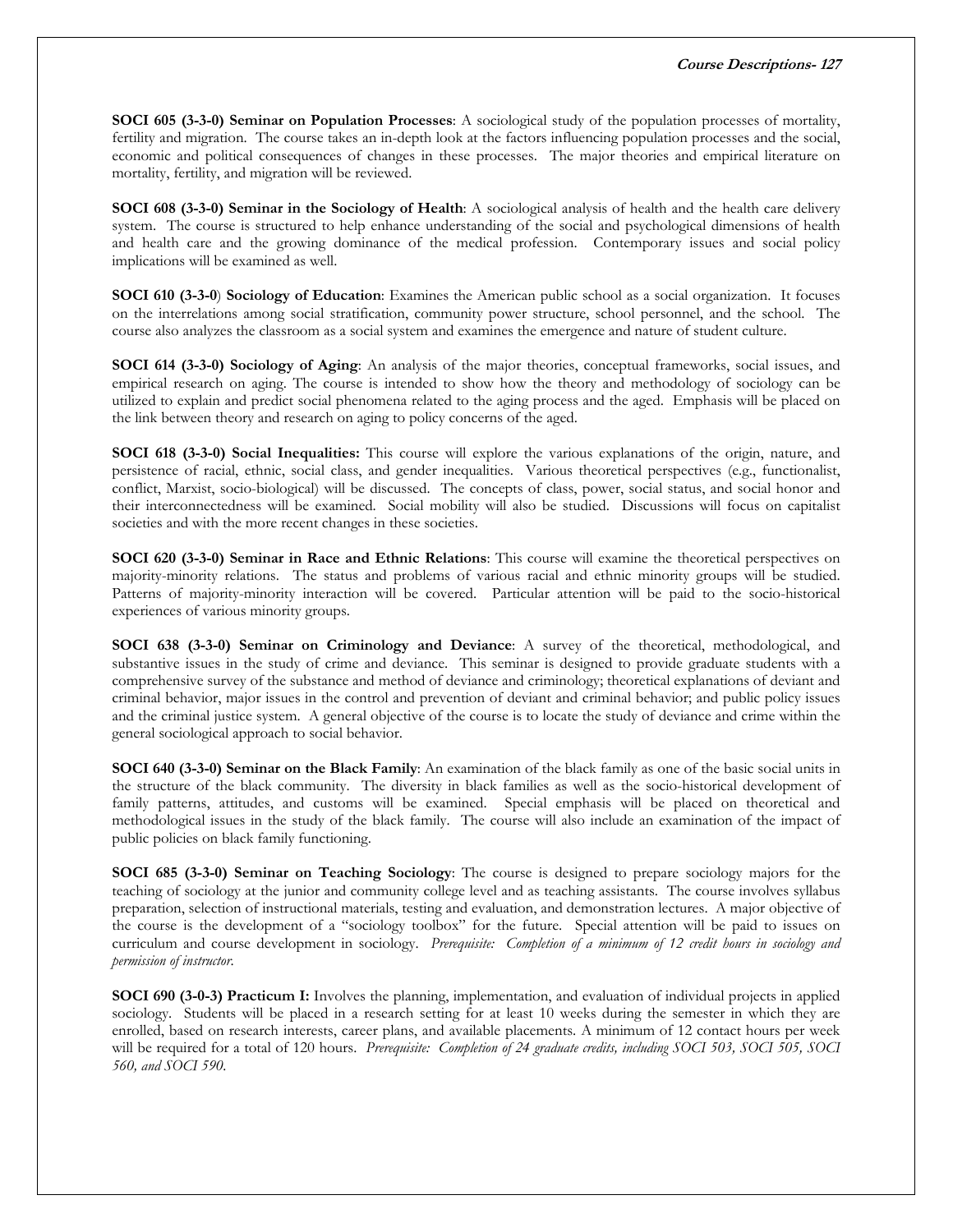**SOCI 691 (3-0-3) Practicum II:** Continuation of the practicum under the direction of the Practicum Committee. Submission of a final practicum report is required. *Prerequisite or /Co-requisite: SOCI 690.*

**SOCI 695 (3-0-3) Thesis I**: An original investigation in a subject approved by the student's Thesis Committee. Detailed information on the preparation, form, organization, and defense of the thesis is presented in the Guide for the Preparation and Submission of Theses. The thesis in the Sociology M.A. Program involves the planning, The thesis in the Sociology M.A. Program involves the planning, implementation and evaluation of individual research projects. Approval of the proposed project by a thesis committee, which is composed of faculty advisors, is required prior to registering for the course. Additional information and consent forms are available from the Department of Sociology. *Prerequisite: Completion of 24 graduate credits, including SOCI 503, SOCI 505, SOCI 560, and SOCI 590*.

**SOCI 696 (3-3-0) Thesis II:** Continued preparation of the thesis under the direction of an advisor and the Thesis Committee. Oral defense and submission of the final report are required. *Prerequisite: SOCI 695.* 

**SOCI 899 (0-0-0) Thesis Non-Credit:** SOCI 899 is designed for a student who has completed all coursework and has received In Progress (IP) grade for SOCI 696. A student who will continue to use University resources to complete the thesis must sign up for SOCI 899.

# **Special Education (SPED)**

**SPED 522 (3-3-0) Seminar in Learning Disabilities:** A course exploring the etiology of learning disabilities, with emphasis on classroom manifestations of and treatment programs for children with learning disabilities, and with additional consideration of test patterns, differential functioning program planning and placement, and related research.

**SPED 523 (3-3-0) Advanced Studies in Specific Learning Disabilities:** This course is designed to explore the definitions, characteristics, etiology, educational and social impact and intervention implications of specific learning disabilities on children and adolescents. Emphasis is placed on identifying the research and best practices bases for identification and treatment of students with this disability.

**SPED 524 (3-3-0**) **Working with Parent s and Families of Handicapped Children:** A study of theories and practices related to parent/family involvement in the education of the handicapped.

**SPED 528 (3-3-0) Mainstreaming the Exceptional Child:** A study of the theory, history, and practices associated with mainstreaming exceptional children, with emphasis on efforts toward overcoming problems related to educating exceptional children in a regular classroom setting.

**SPED 530 (3-3-0) Introduction to Exceptional Children:** A comprehensive survey of the various exceptionalities affecting learning: giftedness, mental retardation, emotional disturbance, learning disabilities, speech impairment, sight impairment, orthopedic impairment, autism, neurological and physical impairment, and cultural differences.

**SPED 532 (3-3-0) The Gifted Child:** An exploration of the nature of giftedness and creativity, including characteristics of gifted and creative children and approaches to encouraging the use and development of their abilities.

**SPED 535 (3-3-0) Psychology of Mental Retardation:** An intensive study of the psychological and sociological aspects of educationally handicapping conditions and of the children who manifest those conditions, with emphasis on integrating theory, research, and practice in effective program planning and implementation.

**SPED 536 (3-3-0) Advanced Studies in Mental Disabilities:** This course involves the intensive study of the psychological and sociological aspects of educationally handicapping conditions and the individuals who manifest these conditions, with emphasis on integrating theory, research, and practice in effective program planning and implementation.

**SPED 537 (3-3-0) Introduction to the Education of Emotionally Disturbed Children:** An overview of the education of emotionally and behaviorally disturbed children, including history, philosophical issues, kinds of emotional disturbance, management of educational programming, types of programs, and professional roles for teachers.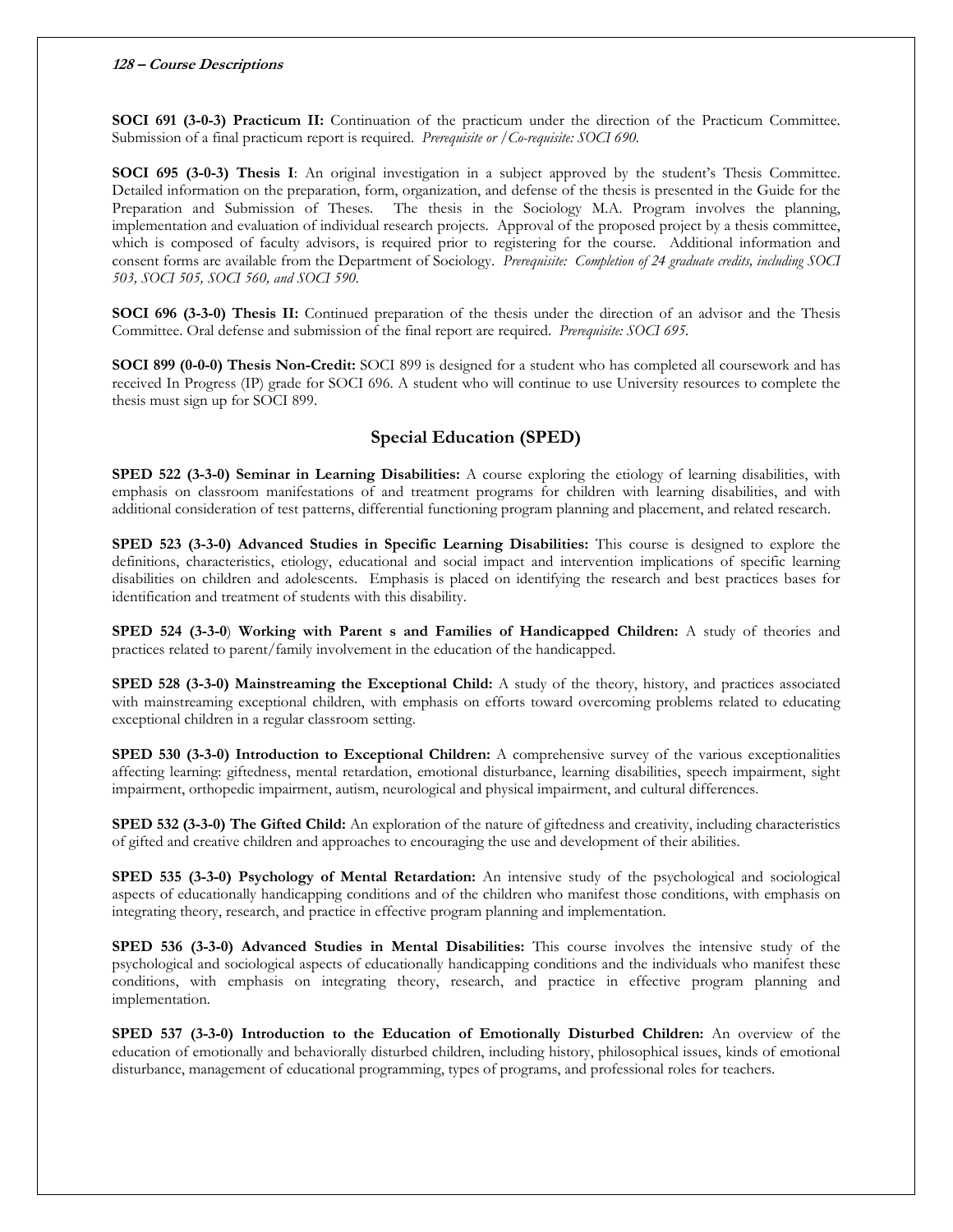**SPED 538 (3-3-0) Advanced Studies in Behavioral/Emotional Disabilities:** This course is designed to provide a comprehensive overview of the area of study for the Special education of Students with Emotional and Behavioral Disabilities. Major subject matter components include, but are not limited to, issues and trends, behavior management screening/assessment, programming and professional and family collaboration. The current status of this area of study is more directly linked to the present realities of our nation's schools and its students than ever before. For these reasons the ability to apply research and instructional development skills in each major component of the discipline is very essential. Opportunities to plan, implement and evaluate programmatic, individual and intensive individual interventions will begin in this initial course offering within the area of specialization.

**SPED 560 (3-3-0) Reading/Language Arts for the Gifted (ELEM 560):** An in-depth study of curricula, methods and materials for teaching the language arts to gifted children, with attention to examining characteristics of the gifted, assessing their unique learning needs, and investigating aspects of creativity.

**SPED 579 (3-3-0) Management of Learning Environments:** A study of effective behavior analysis techniques for intervening in the environments of exceptional children to facilitate learning.

**SPED 580 (3-3-0) Advanced Management of Learning Environments**: Emphasis on effective behavior analysis techniques for intervening in the environments of exceptional children to increase learning. Includes examination and application of various models, approaches and techniques to provide positive behavioral supports for students and prevent discipline problems, where possible. Emphasis will also be placed on self-management and development of appropriate social-emotional skills.

**SPED 600 (6-0-6) Practicum in Special Education:** A ten-week supervised field experience in teaching exceptional children in an educational setting.

**SPED 610 (3-3-0) Curriculum Development for the Gifted:** A comprehensive view of the gifted learner and the implications of advanced learning ability for curriculum development, teaching/ learning models, and current educational environments.

**SPED 615 (3-3-0) Issues and Trends in Special Education:** This course is designed to provide a forum to discuss current issues related to the field of Special Education. Participants will explore effective approaches and strategies for managing issues in the creation of responsive learning environments.

**SPED 620 (3-3-0) Teaching the Gifted Child:** An overview of the features and procedures essential to designing, implementing, and facilitating an instructional program for gifted learners, with attention to strategies for counseling the gifted, issues-related topics in gifted education, and techniques for working effectively with parents, the community, and other advocates as resources for the gifted program.

**SPED 630 (3-0-3) Consultative Internship in Special Education:** A supervised experience in planning, implementing, and evaluating consultation projects involving exceptional and potentially exceptional students, educators of regular students, administrators, and parents. *Corequisite or prerequisite: SPED 649.*

# **SPED 631 (3-3-0) Teaching Students with Mild to Moderate Disabilities: Academic Methods**

A study of classroom educational procedures, including methods, curriculum and materials, for teaching students with academic disabilities, with emphasis on problems related to mild to moderate disabilities.

**SPED 632 (3-3-0) Teaching the Handicapped Child (Developmental Level):** A study of classroom educational procedures including methods, curricula, and materials for teaching birth-to-school-age students handicapped by developmental problems and for teaching older students with a mental age in the preschool range.

**SPED 633 (3-3-0) Teaching Adolescents with Disabilities**: A study of classroom educational procedures, including curricula, methods, and materials for teaching adolescent students (middle school/junior high through young adult) with disabilities.

# **SPED 634 (3-3-0) Curriculum and Effective Practices for Teaching Students with Mental Disabilities**

This course is designed to provide an overview of the historical background, current developments and future directions for teaching children who are mildly and moderately mentally disabled. Emphasis will be placed on classroom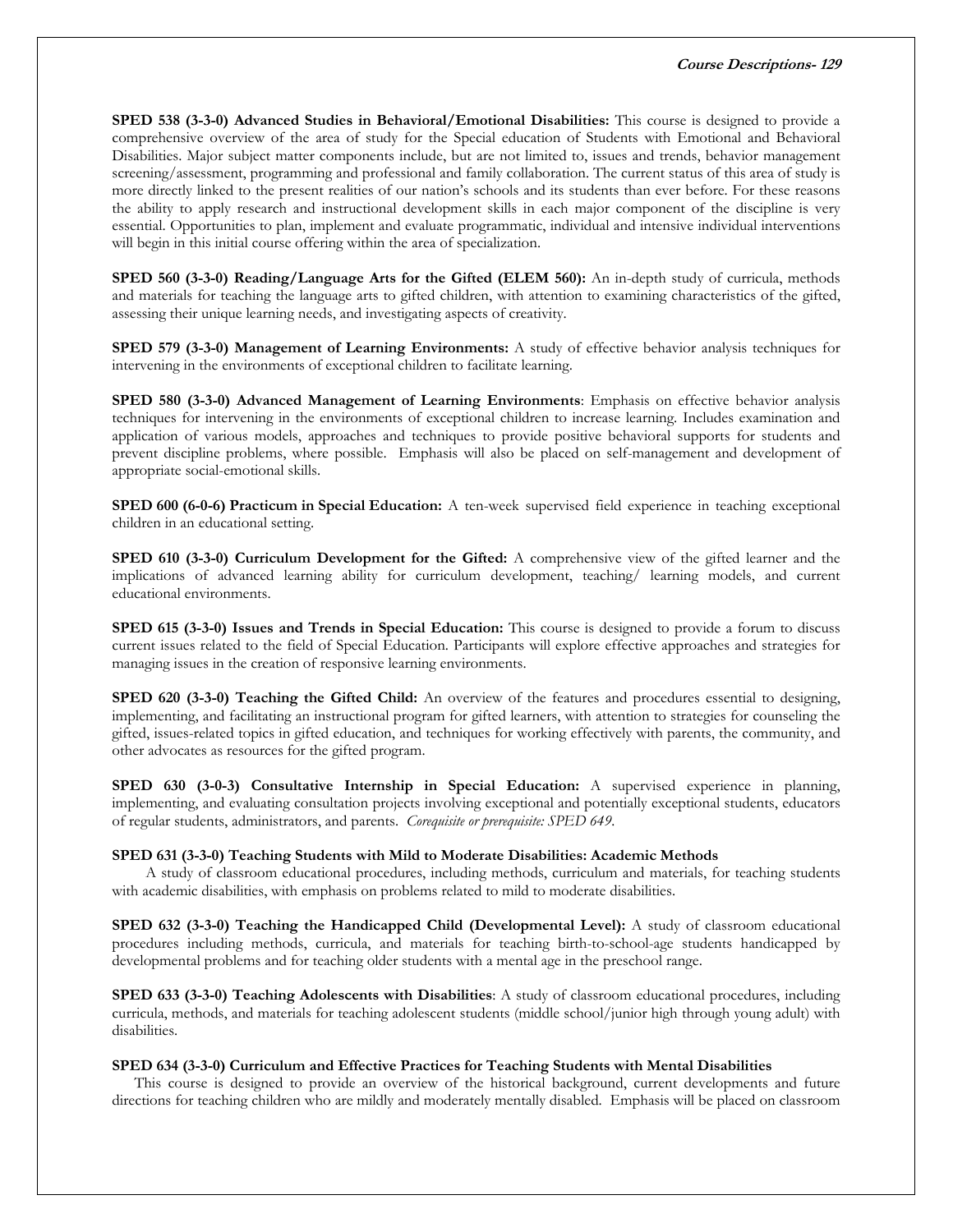procedures including methods, curriculum and materials for teaching the mentally challenged from K-12. Strategies and methods for use in the classroom to facilitate learning will be emphasized to include the use of technology for teachers as well as students.

**SPED 635 (3-3-0) Curriculum and Effective Practices for Teaching Students with Specific Learning Disabilities**: This course is designed to provide an overview of the historical background, current developments and future directions for teaching academic skills to students ho have specific learning disabilities. Emphasis will be placed on classroom procedures including methods, curriculum and materials for teaching basic skills and content areas in grades K-12. Strategies and methods for integrating technology into lessons will be included.

**SPED 638 (3-3-0) Teaching the Emotionally Disturbed Child:** An examination of management techniques and educational planning and programming for emotionally disturbed children, with emphasis on the roles of the teacher and on the development of programs.

**SPED 639 (3-3-0) Curriculum and Effective Practices for Teaching Students with Behavioral/Emotional Disabilities:** The major framework for the course includes a research based examination of management and educational planning/programming for Children and Youth with emotional and behavioral disabilities. The course seeks to inspire and guide participants to gain the knowledge and skills necessary to match the complex and challenging roles of the teacher for the establishment of programs which reflect sound practices and which meet the needs of these children/youth. The course content focuses on teacher directed educational activities for managing and teaching students with mild to severe behavior and emotional problems; however, it ultimately seeks to prepare master educators who can effectively teach academic skills to children with diverse abilities.

**SPED 640 (3-0-3, 6-0-6, 9-0-9, variable credit) Master's Internship in Special Education:** A supervised experience in basic and advanced teaching skills in special education. (Offered for variable credits, with a maximum of nine credit hours applicable to a graduate degree.)

# **SPED 641 (3-0-3, 6-0-6, or 9-0-9 - variable credit) Advanced Internship in Special Education (Mentally**

**Disabled; Behaviorally-Emotionally Disabled; Specific Learning Disabled):** This course provides an intensive supervised field experience. It is designed to be the most appropriate for the student's qualifications, experience and future educational goals. Requires a minimum of 150 hours per semester. This is a practical application of the knowledge base of the educational professional as a facilitator of learning. Depending upon the student's qualifications, skill and experience, the intern will be supervised in one of two (2) of the following options: (1) in-service or classroom internship; or (2) special placement internship. The in service classroom internship option is primarily for currently employed teachers who were in regular or special classroom settings and serve the populations for which they are seeking licensure. The special placement internship option is an advanced field teaching arrangement. The student will provide direct service to MD or BED or SLD students. Students will receive on site supervision from both master teacher/site supervisor and a university instructor.

**SPED 642 (3-3-0) Exceptional Child Development:** An examination of the relationship between human development and education, with emphasis on deviations exhibited by exceptional children in cognitive, linguistic, social, affective, perceptual, and neurological development.

**SPED 643 (3-3-0) Seminar in Special Education:** A graduate level seminar drawing from both theory and research for advanced study and discussions of critical issues in special education. (May be repeated for credit.)

**SPED 645 (3-3-0) Independent Study in Special Education:** Independent research on critical issues in special education. (May be repeated for credit.)

**SPED 646 (3-3-0) Advanced Assessment Practices in Special Education:** This course is designed to provide teachers of children with learning problems with an opportunity to study and practice both formal and informal educational and diagnostic assessments that are appropriate for children and youth.

**SPED 647 (3-3-0) Educational Assessment of Students with Disabilities**: A practical study of both formal and informal diagnostic assessment and observational techniques for identifying and evaluating mild to moderate academic disabilities.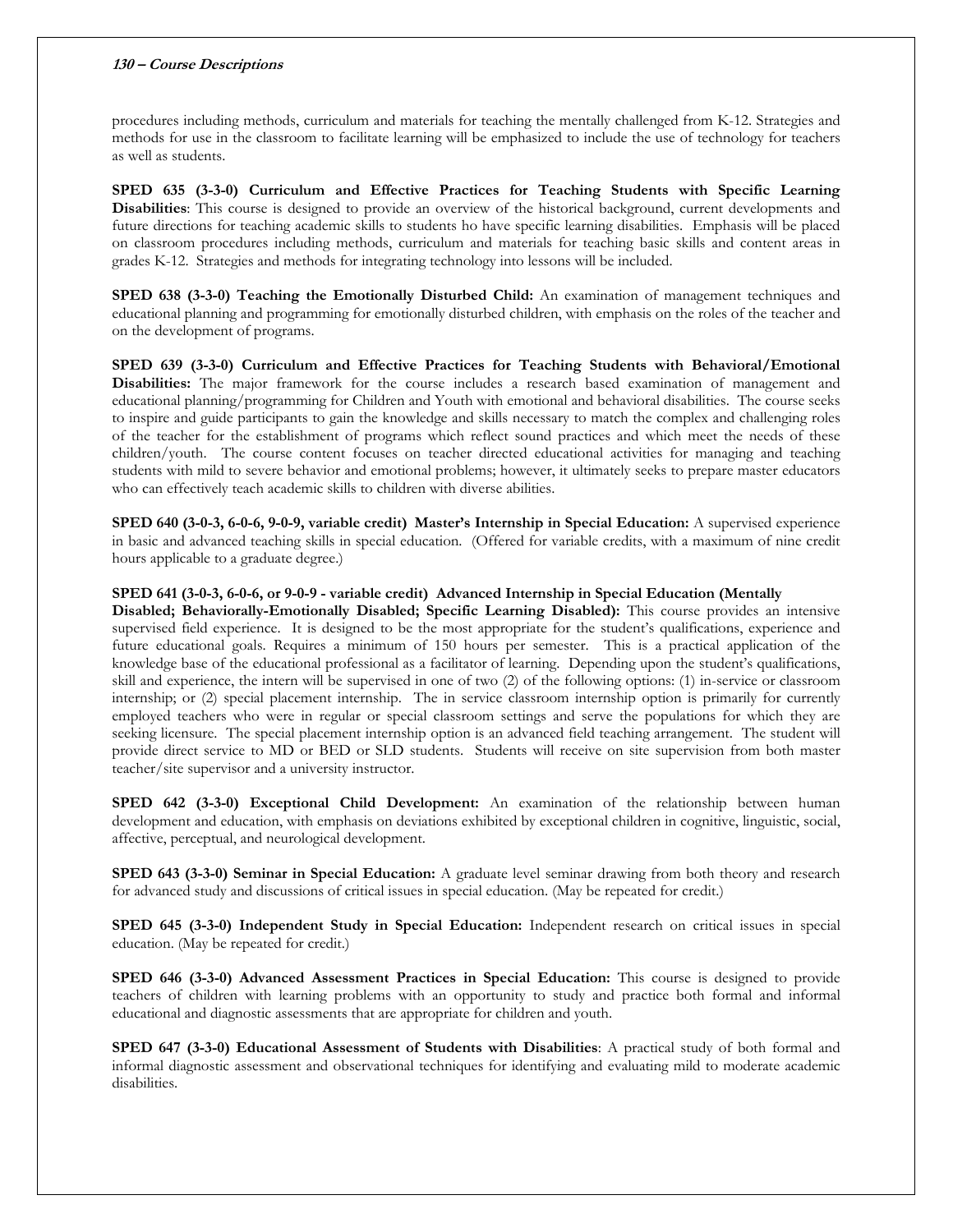**SPED 648 (3-3-0) Curriculum Development in Special Education:** A practical course in the development and implementation of curricula for learning disabled, mentally handicapped, and behaviorally-emotionally handicapped students, with attention to the development of I.E.P's, the understanding and application of legislative directives regarding special education students, and applications of evaluation techniques for accountability.

**SPED 649 (3-3-0) The Consultative Role of the Special Educator:** A study of the theory, methods, and practices relating to the special educator's consultative role in the education of exceptional children.

**SPED 650 (3-3-0) Leadership and Supervision of Exceptional Child Programs**: A study of major issues in the supervision and leadership of educational programs for exceptional children, with emphasis on appropriate leadership styles, child advocacy roles, applicable state and federal legislation, due process and confidentiality requirements, personnel conflict management, qualifications and roles of special education staff, data-based decision-making, and provisions for least restrictive educational environments for exceptional children.

**SPED 660 (3-3-0) Internship in Gifted Education:** Supervised study and practice in the education of the gifted, requiring a minimum of 75 to 150 contact hours. *Prerequisite: Completion of at least nine semester hours in gifted education.*

**SPED 698 (3-1-2, 6-2-4 - variable credit) Advanced Applied Product of Learning:** This course has been designed to serve as a capstone or culminating experience for the Advanced Master's Degree Program in Education in all the specialization areas. This course will assist students in preparing the culminating activity and will encapsulate the total experiences in the program. It will provide a field-based context for the completion, presentation, and evaluation of the exit options: advanced professional portfolio, action research project, and thesis. (Other requirements related to the area of specialization, such as field experience component, may be required by the area of specialization.)

# **Statistics (STAT)**

**STAT 561 (3-3-0) Probability Theory:** A course including such topics as probability distributions, limit theorems, special functions, and probability models. *Prerequisite: STAT 301 or consent of the department.* 

**STAT 562 (3-3-0) Applied Regression Analysis:** A course including such topics as matrix theory, correlation analysis, least squares, curve fitting, simple and multiple regression, response surfaces, and the applications of statistical software packages. *Prerequisite: MATH 251 or consent of the department.* 

**STAT 563 (3-3-0) Design and Analysis of Experiments:** The applications of statistics in the design and analysis of experiments. Topics will include: Principles of Design of Experiments, One-way Analysis of Variance, Factorial Designs, Hierarchical or Nested Designs, Linear and Multiple Regression Analysis, Two way Analysis of Variance, and other related topics. *Prerequisite: STAT 561 or consent of instructor.*

**STAT 564 (3-3-0) Mathematical Statistics:** Theories of distributions and statistical inference, Point and Interval Estimation, Tests of Hypotheses, Sufficiency, Completeness, and Unbiased Minimum Variance Unbiased Estimation (UMVUE'S) Interval Estimation. *Prerequisite: STAT 561 or consent of instructor.*

**STAT 571 (3-3-0) Statistical Computing:** A survey of some of the standard statistical software packages, like EXCEL, SAS, and SPSS.. These packages will be used to solve statistical problems. *Prerequisite: MATH 561 or consent of instructor.* 

**STAT 572 (3-3-0) Time Series Analysis:** A discussion of the theoretical and applied aspects of Time Series. Topics include: Introduction to forecasting, Non-Seasonal Box-Jenkins Models and their tentative identification, Seasonal Box-Jenkins Models and their tentative identification, Estimation and diagnostic checking for Box-Jenkins models, Time Series Regression, Exponential Smoothing, Transfer Function Models, Classical Regression Analysis. *Prerequisite: STAT 561 or consent of instructor.* 

**STAT 661 (3-3-0) Advanced Probability Theory:** A course including such topics as probability distributions, characteristic and generating functions, convergence and approximations, asymptotic sampling theory and decision functions. *Prerequisite: STAT 561.*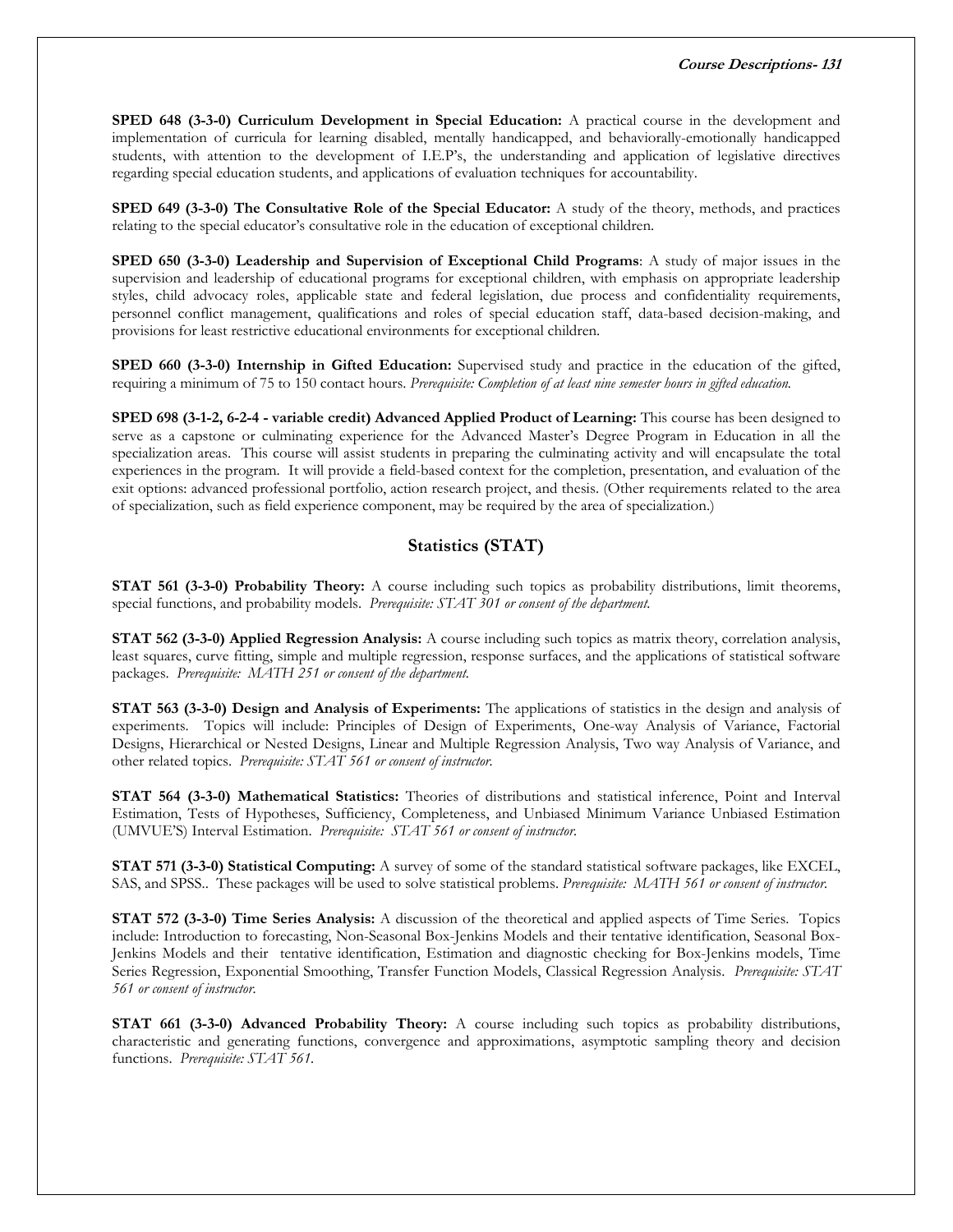**STAT 662 (3-3-0) Advanced Mathematical Statistics:** Topics include parametric estimation, tests of hypotheses, linear models and nonparametric estimation, sufficiency, unbiased estimation, Bayes estimators, and the multivariate normal theory. *Prerequisite: STAT 661.* 

**STAT 750 (3-3-0) Topics in Statistics:** A study of special and advanced topics in statistics within the scope of research interests of the instructor. *Prerequisite: STAT 662 and consent of the instructor.*

# **Social Work (SWRK)**

# **SWRK courses are open only to students admitted into the MSW program.**

**SWRK 510 (3-3-0) Social Welfare Policy and Services:** This course is an advanced study of the historical development of social welfare and the evolution of social work values and ethics. Emphasis is placed on the major fields of social work such as children and family services, mental health, health care, income maintenance, and corrections. Analytic frameworks with regard to social welfare policies and services are introduced. Frameworks identify strengths and weaknesses in the social welfare system with respect to multiculturalism and diversity. Policy at the national, state, and local levels, with emphasis on poverty, inequality; social and economic justice is addressed. *Pre-requisite: Graduate standing in social work*

**SWRK 515 (3-3-0): Forensic Social Work in the Criminal Justice System**: This course addresses working with criminals in clinics, prisons, juvenile and adult services, corrections, court mandated treatment and psychiatric hospitals for defendants being evaluated and treated on issues of responsibilities and competence to stand trial. As well, the course will address the related issues of working with the families of these offenders. Students will develop familiarity with the adversary process and the issues social workers confront in the civil and criminal justice system. This course also includes experiential learning from field trips. Students will interface/interact with the inmates and the prison staffs during these trips. (This is a course elective only)

**SWRK 516 (3-3-0): Social Work Practice with Black Families:** This course examines the past and current status of Black families and alerts students to specific knowledge, skills, values and strategies required to work successfully and culturally with the target group. It incorporates the study and analysis of problems and issues faced by social workers in working effectively with Black families, including the integration of theory, cultural factors, social work policy, human behavior and social work practice. A particular emphasis is placed upon greater understanding of the challenges and dynamics affecting practice with Black families, including economic and social justice, empowerment, and oppression. Additionally, from an empowerment and strengths perspective, this course will examine historically the capabilities and strengths of Black families and how such capabilities and strengths can be used in effective social work practice with Black families. **(This is a course elective only)** 

**SWRK 517 (3-3-0): International Social Work**: This course introduces students to the international dimensions of social work practice. Special attention is given to the present and future role of International social work professionals. Additionally, the role and responsibilities of United Nations, global human rights organizations, international aid agencies, intergovernmental and nongovernmental agencies are addressed. Students develop an understanding of poverty, violence, structural adjustment, debt crisis, migration, human rights issues, exploitation of children and women, other populations at risk, and social and economic justice issues within a global perspective. Also addressed are international aspects of domestic practice, policy formulation and advocacy from a global perspective. Prerequisites: SWRK 574, and/or the consent of the instructor. **(This is a course elective only)**

**SWRK 520 (3-3-0) Human Behavior and the Social Environment:** This course focuses on the physiological, cognitive, intellectual and emotional development of individuals. Theoretical explanations of human development over the lifespan are explored. Major social issues relating to human growth and development, ecological systems, culture, race, ethnicity, gender and socioeconomic forces as applied to the analysis of individuals, families, small groups, organizations and communities are addressed. Focus will be given to oppression, privilege, and discrimination, and factors that help individuals and small social systems to change. *Pre-requisite: Graduate standing in social work*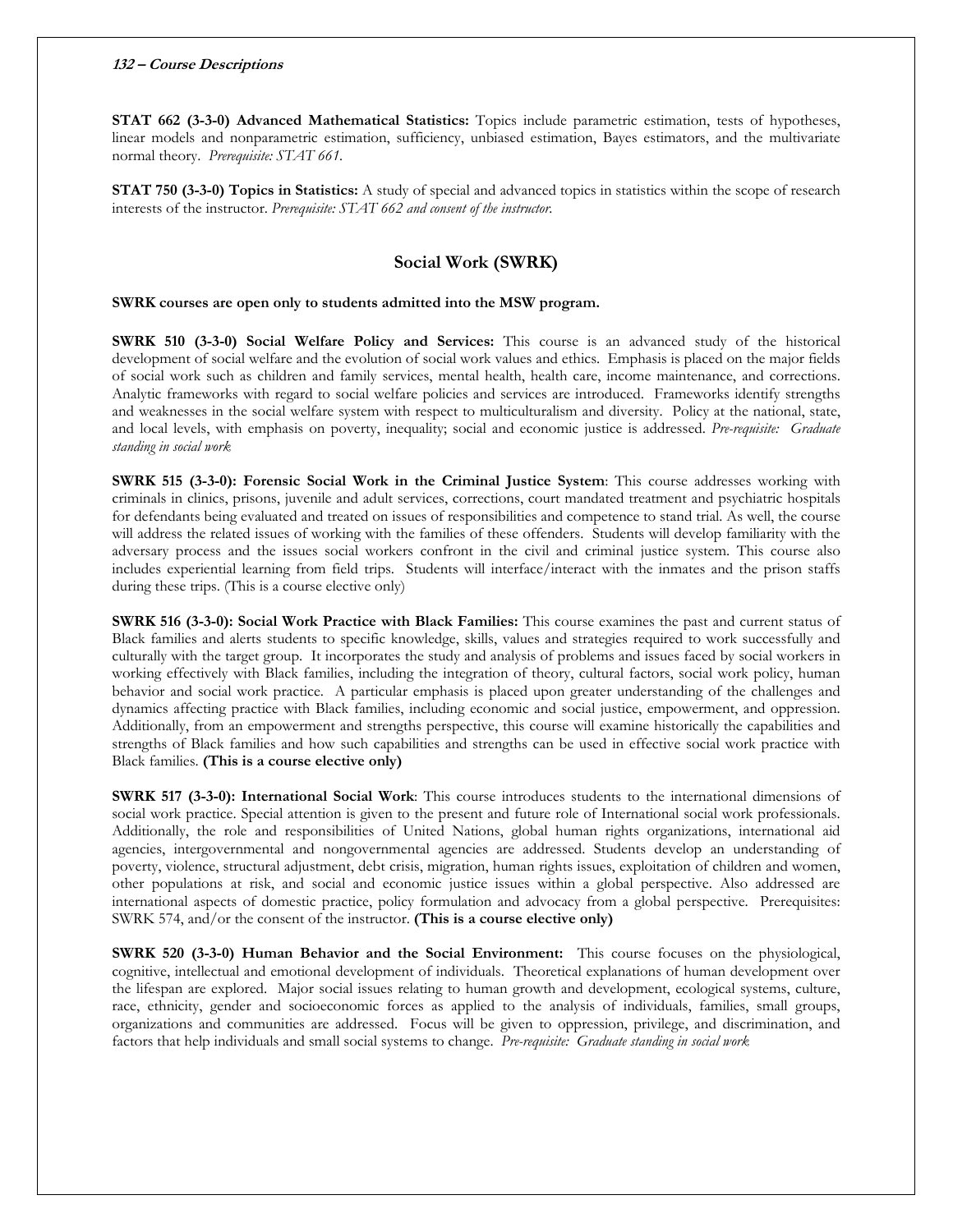**SWRK 530 (3-3-0) Social Work Statistical & Data Analysis:** This course is designed to develop understanding of probabilistic analysis, quantitative reasoning, inferential statistics. Students are provided opportunities to do data analysis on the computer and concentrate on research and policy applications. *Pre-requisite: Graduate standing in social work*

**SWRK 540 (3-3-0) Social Work Intervention with Individuals and Families:** This course will introduce students to content on theories of assessment, intervention, diversity, evaluation and termination. Specific attention is given to the development of skills in communication, rapport building, interviewing, and the utilization of professional self in working with individuals and families. Multigenerational family life cycle is explored. Models of family therapy and other intervention approaches are reviewed. Challenges and concerns encountered by vulnerable families, low-income families, families of color, and nontraditional families are reviewed. The dynamics of small groups are emphasized. Students develop an understanding of how values and ethics impact social work practice. *Pre-requisite: Graduate standing in social work*

**SWRK 560 (3-3-0) Applied Social Work Research Methods:** Students apply quantitative and qualitative research to promote understanding of scientific, analytic, and ethical approaches to building knowledge for practice. Students learn to develop, use, and effectively communicate empirically based knowledge, including evidenced-based knowledge. The content prepares students to utilize research to provide high quality services, initiate change, improve practice, policy, and service delivery systems as well as evaluate their own practice. Major research designs are reviewed, and students develop skills in collecting, analyzing and using data. Sampling methods, data collection techniques, and statistical and graphical approaches to data analysis are emphasized. The course integrates themes related to multiculturalism, social justice, social change, prevention, intervention and treatment. *Pre-requisite: SWRK 530*

**SWRK 570 (3-3-0) Social Work Intervention with Groups, Communities, and Organizations:** Social work practice with small groups, communities, and organizations are emphasized. Group membership, group goals and culture, group development stages, leadership roles and decision-making processes are explored. Theories and strategies for community and community organization development are examined. Students develop an understanding of the definitions, concepts, and roles of communities and community organizations. Major topics include community based planning, advocacy, governance, and residence participation. *Pre-requisite: SWRK: 540* 

**SWRK 574 (3-3-0) Multicultural Practice with Diverse Populations**: This course promotes understanding, affirmation and respect for individuals from diverse backgrounds. Students learn to recognize diversity within and between groups and gain understanding on how diversity may influence assessment, planning, intervention, treatment, and research. Students develop skills in defining, designing, and implementing strategies for effective practice with individuals from diverse backgrounds with respect to race, class, gender, color, ethnicity, age, disability, sexual orientation, religion, national origin, and equality. The course integrates knowledge of cultures with particular emphasis on rural, urban, and military communities. Students analyze their own abilities to function as effective social work professionals in working with diverse populations. Attention is given to oppressed populations and social and economic injustice. Strategies for combating discrimination, oppression, and economic deprivation are addressed. Pre-requisite: Graduate standing in social work.

**SWRK 580 (4-1-4) Social Work Field Instruction I:** This course is one of two courses that constitute the foundation field placement. The foundation placement is intended to help students develop basic knowledge and skills that provide the groundwork for their area of concentration. During this foundation placement students are in the field for 230 clock hours per semester. This amounts to two full days a week. Students are assigned to social service agencies and are supervised by experienced professionals. The field placement provides students the opportunity to integrate knowledge and skills within an agency setting and community context. Students will have experiences in working with individuals, families, groups, and organizations. The field placement is offered concurrently with seminar classes. Seminar will provide students an opportunity to enhance placement learning experiences by helping student further develop understanding of knowledge, skills, self awareness and professional use of self in advanced social work practice. Students may select rural or urban settings. *Pre-requisite: Graduate standing in social work.*

**SWRK 585 (4-1-4) Social Work Field Instruction II:** This course is two of two courses that constitute the foundation field placement. The foundation placement is intended to help students develop basic knowledge and skills that provide the groundwork for their area of concentration. During this foundation placement students are in the field for 230 clock hours. This amounts to two full days a week. Students are assigned to social service agencies and are supervised by experienced professionals. The field placement provides students the opportunity to integrate knowledge and skills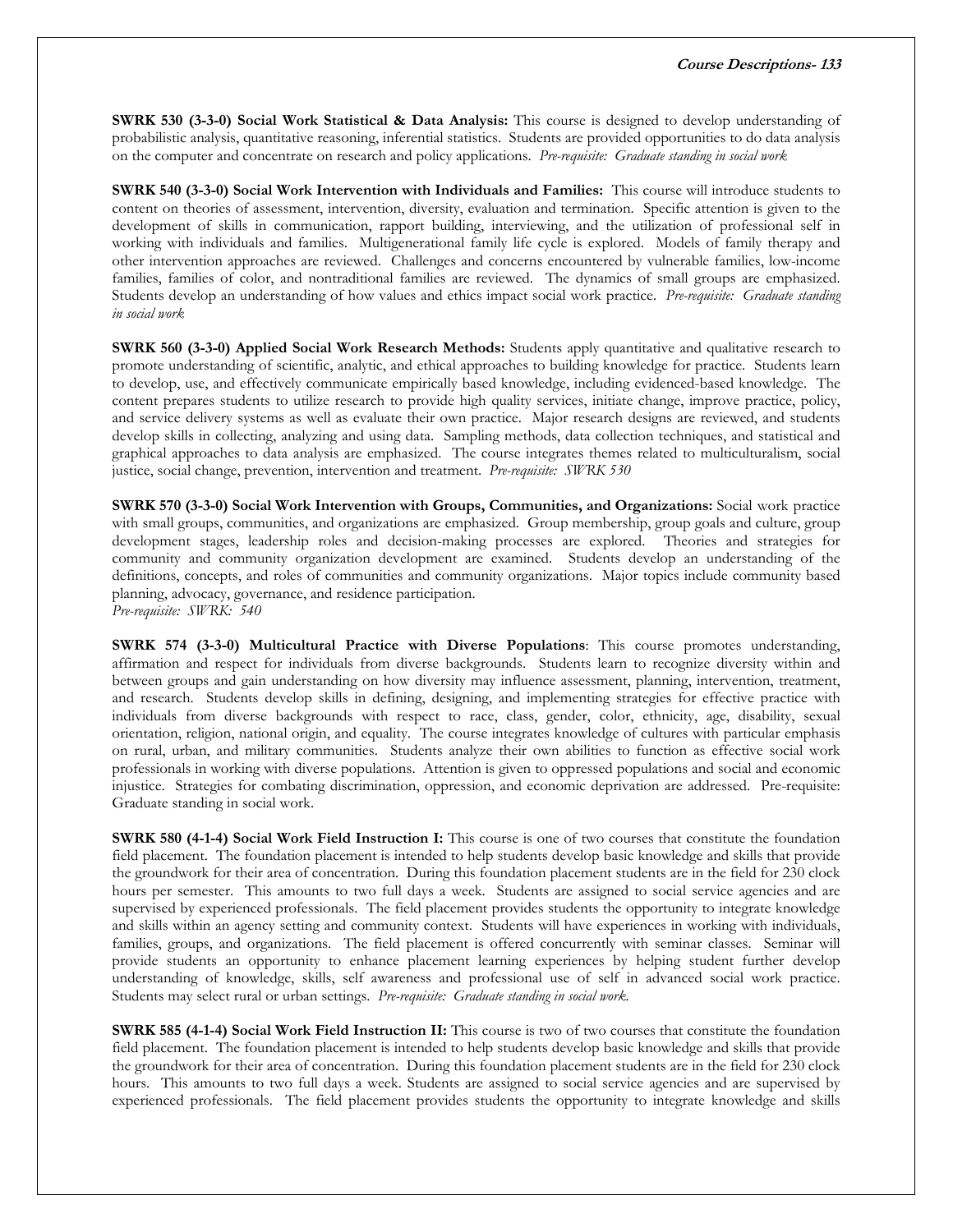*.*

within an agency setting and community context. The field placement is offered concurrently with seminar classes. Seminar classes enhance placement learning experiences by helping student further develop understanding of knowledge, skills, self awareness and professional use of self. The field placement in conjunction with the seminar will provide students a series of assignments and tasks selected to complement foundation academic courses and provide a basis for generalist practice. Students may select rural or urban settings*. Pre-requisite: SWRK 580.*

**SWRK 602 (3-3-0) Independent Study:** Individual study under the supervision of a member of the Social Work Program faculty. Prerequisite: Consent of Social Work Program Director, Department Chairperson, Dean of the College of Humanities and Sciences

**SWRK 605 (2-2-0) Special Topics:** This is an advanced course providing the students the opportunity to study new or advanced topics in social work. This course will vary according to the individual instructor and may be repeated under different subtitles. *Pre-requisite: Graduate standing in social work.*

**SWRK 610 (3-3-0) Social Work Practice with Families**: This course critically evaluates methods used for assessing families of diverse, social, economic, cultural, racial, and ethnic backgrounds. Students develop a knowledge base of theory and models of family intervention. Family constellations are examined to include single parent families, extended and blended families, adoptive and foster care families, and gay and lesbian families. *Pre-requisite: SWRK 540.*

**SWRK 615 (3-3-0) Social Work Practice in Mental Health:** This advanced course focuses on social work practice with persons who have mental illness, and the impact mental illness has on families and society. Primary focus is on the therapeutic relationships, assessments, treatment planning, interventions, psychotropic medication, and case management. Students develop an understanding of the classification and diagnosis of DSM-IV. *Pre-requisite: SWRK 540.*

**SWRK 620 (3-3-0) Social Work Practice with Children & Adolescents:** This course focuses on multiculturally competent social work practice with children and adolescents living in diverse family arrangements. The continuum of services and resources available to children and adolescents and the roles and functions of the social worker in these settings are examined. Economic, social, and psychological concerns of vulnerable children are identified, and intervention strategies that will effectively meet these needs will be addressed. Students are presented with specialized knowledge and skills essential for working with children and adolescents. *Pre-requisite: SWRK 540.*

**SWRK 621 (3-3-0) Social Work Practice with Military Families:** Social work as it is practiced in the various branches of military service to include Army, Air Force, and Navy is examined. The history and role transitions of social work over the years with military families are explored. Ethical concerns that emerge from social work practice with military families are addressed. Military social workers' roles in mental health programs, medical settings, military operations, substance abuse programs, family advocacy, program administration, and policy-making are examined. Students compare and contrast civilian social work practice and military social work practice. *Pre-requisite: Graduate standing in social work.*

**SWRK 625 (3-3-0) Social Work with Chemically Dependent Families:** Students study theory and knowledge on drugs and substance abuse as it relates to practice in social work settings. Dynamics of the chemically dependent family are assessed and culturally competent intervention approaches for working with the family system and subsystems use patterns will be discussed. Attention will be given to issues arising at different stages in the life cycle including recognition of signs of misuse. *Pre-requisite: SWRK 540*

**SWRK 626 (3-3-0) Substance Abuse Intervention:** This course facilitates students' understanding of the diverse needs of clients with substance abuse addictions. Students receive and overview of the dynamics of alcohol and other psychoactive drug addictions. Additionally, students evaluate the motivation and behavior patterns of substance abusers in a broad social context. Risk factors, education, and prevention are explored. Substance abuse assessment, intervention, relapse prevention are addressed. *Pre-requisite: SWRK 540.*

**SWRK 630 (3-3-0) Assessment of Mental Disorders:** Theories and concepts of mental health and illness are examined. Students are introduced to the Diagnostics Statistical Manual of Mental Disorders. Students study the etiology, symptomology, and treatment of mental disorders. The development of environmental, interpersonal, psychosocial and stress factors in human behavioral dynamics is explored. *Pre-requisite: Graduate standing in social work*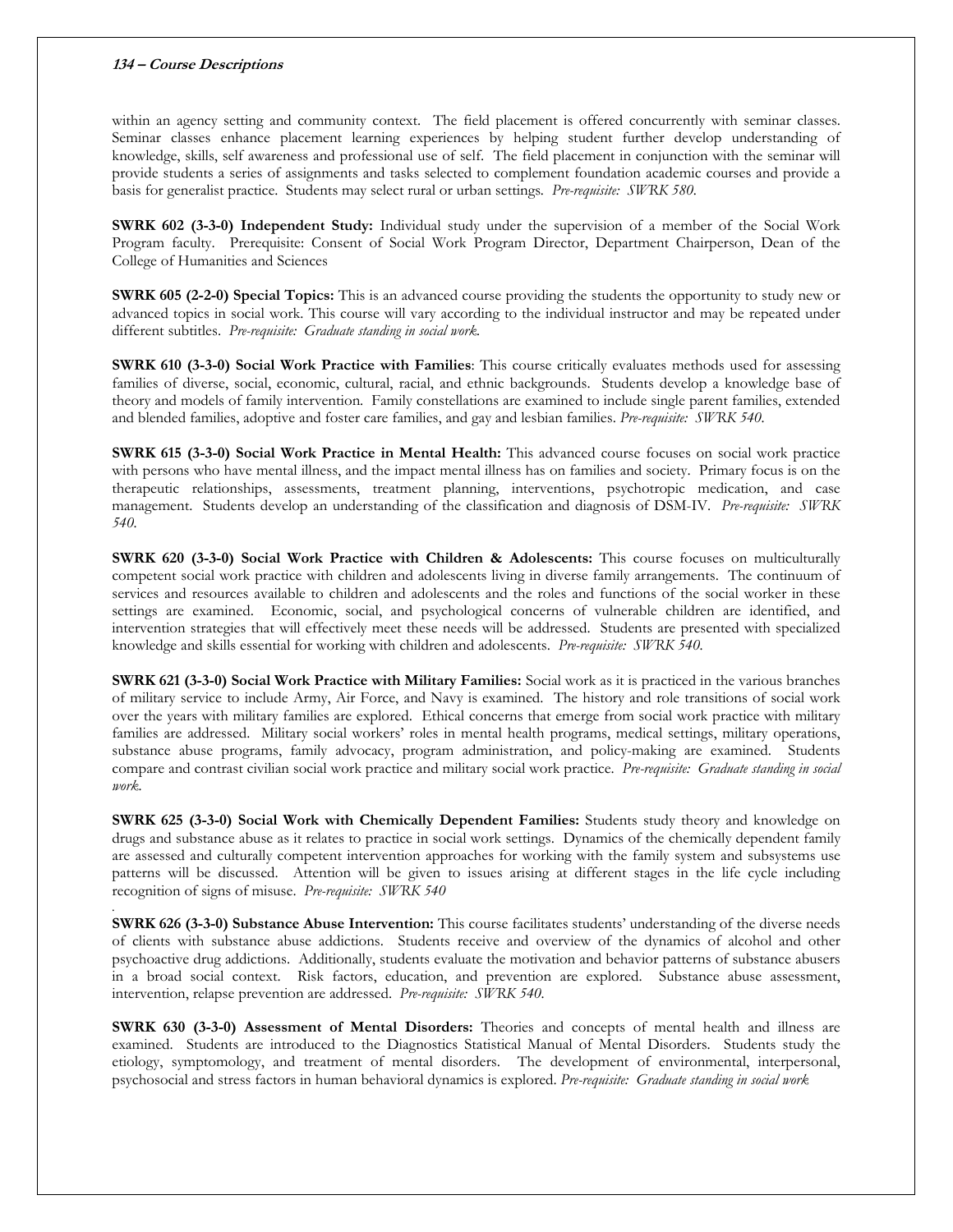**SWRK 635 (3-3-0) Management of Human Services Organizations**: This course focuses on management and leadership theories, administrative decision-making processes and organizational communication. Students develop ability for application of administrative concepts, theories and management principles in social work practice settings. Program planning and development, budget preparation, organizational development, and program evaluation, fundraising and grant writing are emphasized. *Pre-requisite: SWRK 570.*

**SWRK 640 (3-3-0) Professional Writing for Social Work:** This course will introduce students to why social work requires them to write using the American Psychological Association (APA) style. The ethics of writing, indicating the acceptable forms and practices of recognizing the ideas and intellectual properties of others will be explored. The course contains general conventions, such as how to refer to the work of others in the body of a paper and tips for avoiding sexist language. Students learn how to avoid grammatical and punctuation errors commonly found in social work papers. Methods for utilizing APA style, communicating scholarly thinking and findings are addressed. Students will also lean how to use the library as a resource in the composing process with emphasis on literature reviews and research proposals.

**SWRK 650 (4-1-4) Social Work Field Instruction III**: This course is one of two courses that constitute the advanced placement in student's area of concentration. The advanced placement is intended to help students develop expanded knowledge and skills in there area of concentration. During the foundation placement, students are in the field for 250 clock hours. This amounts to three full days a week. Students are assigned to social services agencies and supervised by experienced professionals. The field placement is offered concurrently with seminar classes. The field placement, seminar classes, and assignments are consistent with student's chosen area of concentrations. Students will have the opportunity to use advanced practice skills with individuals, families, groups, communities and organizations. Students may select rural or urban settings. *Pre-requisite: SWRK 585*

**SWRK 655-01 (4-1-4) Social Work Field Instruction IV:** This course is two of two courses that constitute the advanced placement in student's area of concentration. The advanced placement is intended to help students develop expanded knowledge and skills in their area of concentration. During the foundation placement, students are in the field for 250 clock hours. This amounts to three full days a week. Students are assigned to social services agencies and supervised by experienced professionals. The field placement is offered concurrently with seminar classes. The field placement, seminar classes, and assignments are consistent with student's chosen area of concentrations. Students will have the opportunity to use advanced practice skills with individuals, families, groups, communities and organizations. Students may select rural or urban settings. Pre-requisite: SWRK 650

**SWRK 660 (3-3-0): Health and Social Issues of Children and Adolescents:** This course will prepare students for practice with children and adolescents who have health problems. The students will also explore social issues that face children and adolescents in our modern society. Health problems of children or adolescents and social issues that will be addressed will include obesity, body image, HIV/AIDS, children with disabilities, health disparities, trauma, violence in the home, abortions, gay and lesbian issues, substance abuse, death and dying, grief and bereavement, homelessness, immigration, mental retardation, adolescent pregnancy, and teen suicide. The deployment of military parent/s will be explored as well as the juvenile court system. Ethical considerations involving intervention with children and adolescents will be examined. Students will also learn different theories of adolescent development. Prevention and intervention techniques will be discussed. The course will examine the ecological perspective and the systems theory approach to social work practice. The theoretical aspects of social work practice with children and adolescents will also be examined.

**SWRK 690 (3-3-0) Independent Research Project Seminar I:** The course is designed to assist students in preparing their research projects. The course will focus around discussion of students selected topics chosen for the research project. Students will conduct and individualized but structured investigation of problem definitions, research methodologies and statistical analyses associated with research project. *Pre-requisite: Completion of 31 graduate hours in social work, including completion of SWRK 530 and SWRK 560.*

# **Teaching English as a Second Language (TESL)**

**TESL 510 (3-3-0) Theories and Principles in Teaching ESL:** This courses focuses on theoretical and practical approaches to the teaching of English as a Second Language. Students are expected to demonstrate in-depth understanding of ESL teaching theories in addition to practical application to the classroom.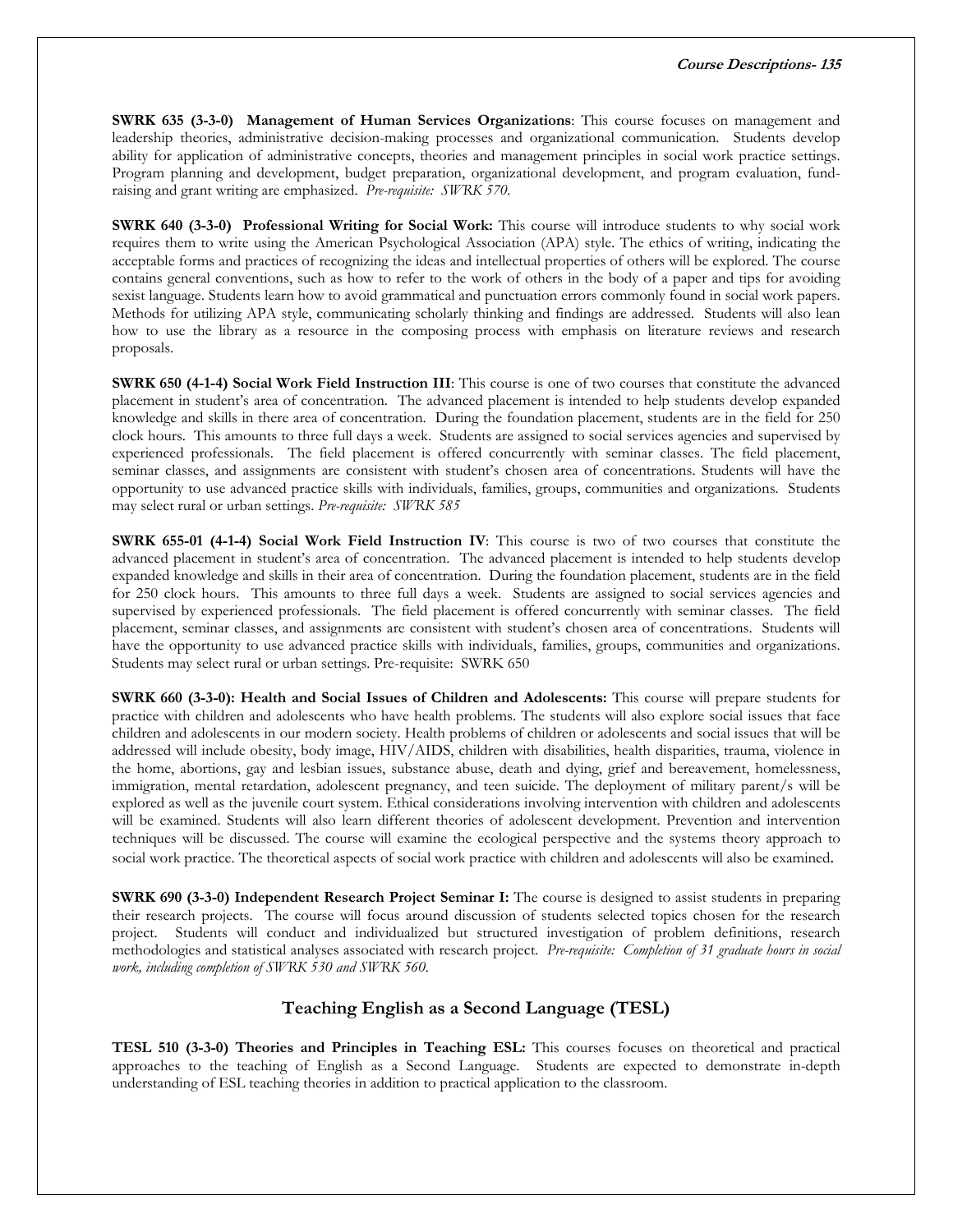**TESL 520 (3-3-0) Second Language Acquisition:** A multidisciplinary approach to the ways second languages are learned. Although child language acquisition is discussed, emphasis is on adult second language acquisition. The neurolinguistic, psycholinguistic, and sociolinguistic bases of second language acquisition are explored.

**TESL 541 (3-3-0) Trends and Issues in Teaching ESL:** This course explores trends and issues involved in teaching ESL students in the U.S. and teaching abroad. This course discusses the pedagogical issues in ESL/bilingual education and the trends in ESL teaching in the 21st century.

**TESL 550 (3-3-0) The Practicum in ESL:** This course is an introduction to approaches and methods in ESL teaching through ESL classroom observation and classroom teaching experience that promote cooperation among ESL staff, classroom teachers, school administrators, and members of the community. This course emphasizes the development of specialists in Teaching English to Speakers of Other Languages who develop a high level of professionalism.

**ENGL 509 (3-3-0) Sociolinguistics and Pragmatics:** Sociolinguistics is the study of language in society, including dialectology, gender issues, politeness, language policy, and pedagogy. Pragmatics is the study of communication in context, including deixis, implicature, speech acts, metaphor, and other tropes. *Prerequisite: an undergraduate or graduate linguistics course or consent of instructor.*

**ENGL 540 (3-3-0) Phonology and Morphology:** An introduction to the phonology (sound systems) and morphology (word formation) of English. Primary emphasis will be on Standard English, but other varieties of English will be considered. Pedagogical approaches to phonology and morphology will be a component of the course. *Prerequisite or corequisite: a previous graduate or undergraduate course in linguistics or consent of instructor.* 

# **Zoology (ZOOL)**

**ZOOL 570 (3-2-2) General Entomology:** A study of the morphology, life cycles, physiology, ecology, and behavior of hexapods, with course format including two lectures/discussions and two laboratory hours a week, and with laboratory studies devoted to insect identification, insect physiology, ecology, insect behavior, and individual student projects. *Prerequisite: A course in zoology or general biology or consent of instructor.*

**ZOOL 585 (3-2-2) Introduction to Parasitology:** A study of the morphology, life cycles, and classification of parasites of various hosts, with course format including two lectures and two laboratory hours a week, and with laboratory studies devoted to the methods for the collection, culture, and microscopic preparation of parasitological materials. *Prerequisite: A course in zoologyor general biology or consent of instructor.* 

**ZOOL 610 (3-2-2) Advanced Genetics:** An advanced study of the physical and chemical organization of prokaryotic and eukaryotic genomes, gene expression and its regulation, genetic mechanisms of evolutionary change, and genetic engineering. *Prerequisites: Basic genetics and organic chemistry or permission of the instructor. Prior courses in biochemistry, evolution, and statistics strongly recommended.*

**ZOOL 630 (3-2-2) Advanced Developmental Biology:** An advanced study of animal development, with emphasis on physiological and biochemical aspects, and with laboratory periods devoted to experimental work, literature reviews, and discussions. *Prerequisites: Vertebrate embryology, cellular or molecular biology, organic chemistry and/or biochemistry.*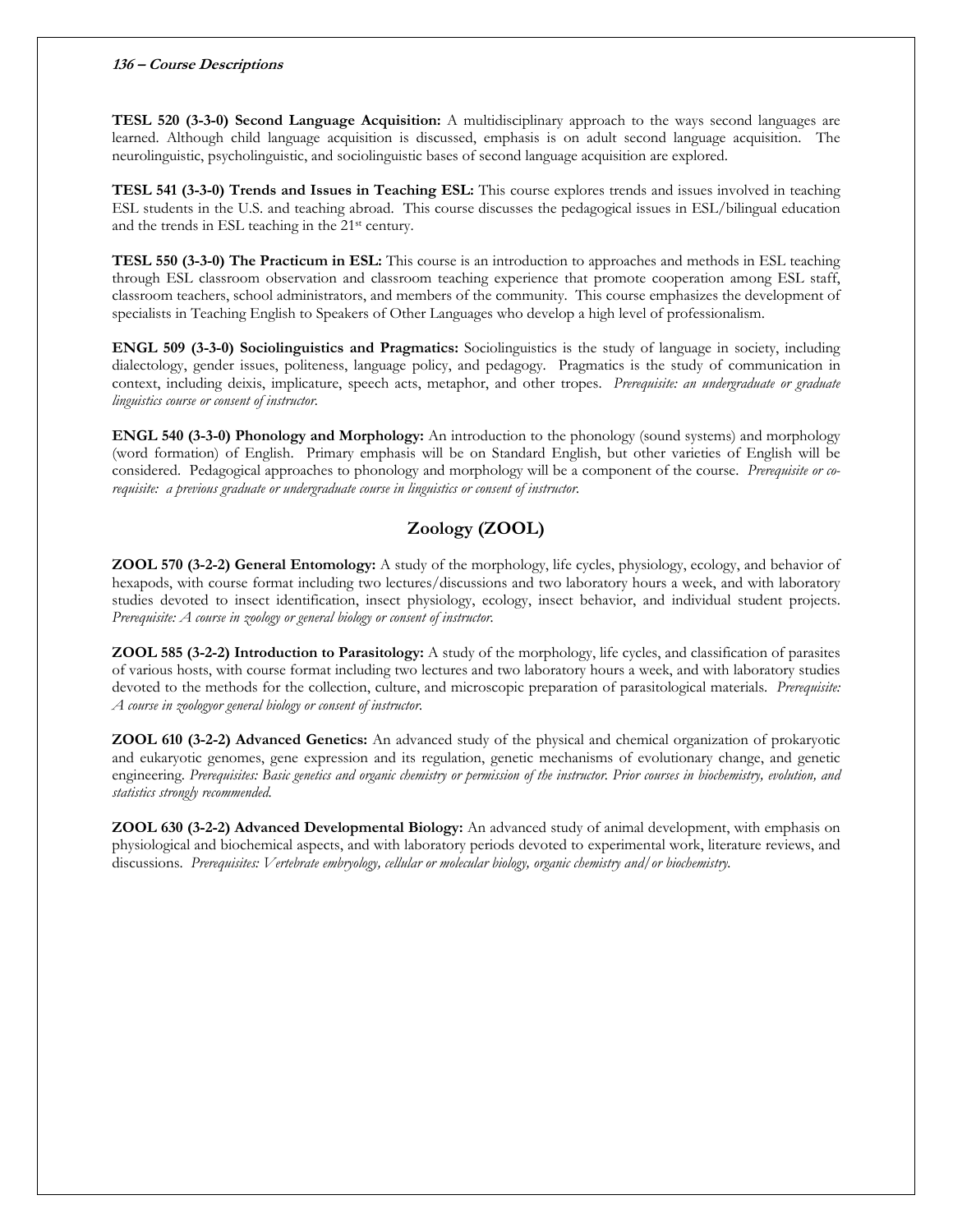# **Administration and Graduate Faculty**

**T. J. Bryan**, *Chancellor:* B.A., M.A., Morgan State College; Ph.D., University of Maryland at College Park

**Juliette Bell**, *Provost and Vice Chancellor for Academic Affairs;* B.A., Talladega College; Ph.D., Atlanta University

**Olivia Chavis**, *Vice Chancellor for Student Affairs;* B.S., Delaware State College; M.Ed., Campbell University

**Latonya Hankins,** *Vice Chancellor for Business and Finance;* B.S., M.A., North Carolina State University; C.P.A.

**Stephen McDaniel,** *Vice Chancellor for Institutional Advancement;* B.A., University of Maryland Baltimore County; Certificate in Managing Institutional Advancement, University of Chicago; CFRE, Association of Fund Raising Professionals.

\* \* \* \* \*

**Arasu "Nick" Ganesan**, *Chief Information Officer;* B.A., Wichita State University; M.B.A., Embry-Riddle University

**Wanda D. Lessane Jenkins**, *University Legal Counsel;* B.B.A., M.B.A., J.D., Howard University

**Tendai Johnson,** *Special Assistant to the Chancellor;* B.A., Southern Illinois University; M.A., University of Minnesota

\* \* \* \* \*

**David Barlow,** *Dean*, *College of Basic and Applied Sciences;* B.S., Guilford College; M.S., Ph.D., Florida State University

**Valentine U. James,** *Dean, College of Humanities and Social Sciences;* B.S., Tusculum College; M.A., Governors State University; Ph.D., Texas A & M University

**Ernest McNeill,** *Interim Dean, School of Education;* B.A., Morehouse College; M.Ed., Boston University; Ed.D.; University of Massachusetts at Amhurst

**Paul Prabhaker**, *Dean, School of Business and Economics;* B.S. Indian Institute of Technology; MB.A., Indian Institute of Management; M.S., D.B.A, University of Rochester

\* \* \* \* \*

**David F. Allen**, *Associate Vice Chancellor for Academic Programs, Planning, and Assessment;* B.A., Wake Forest University; M.Ed., UNC-Greensboro; M.Strategic Studies, U.S. Army War College; Ph.D., University of Virginia

**Carrol Arnold**, *Assistant Vice Chancellor for Academic Affairs – Honors Program;* B.A., Pace University; M.A., University of Northern Iowa; Ph.D., Bowling Green State University

**Mary Bailey**, *Assistant Vice Chancellor for Institutional Advancement;* B.S., Fayetteville State University; M.S., Massachusetts Institute of Technology

**Yunkai Chen,** *Assistant Vice Chancellor for International Education;* B.S., Inner Mongolian Engineering College, M.A., Ph.D., Ohio State University

**Curtis Charles,** *Assistant Vice Chancellor for Academic Affairs;* B.A., Howard University, M.A., Massachusetts Institute of Technology, Ph.D., Morgan State University

**Lena Clayton**, *Director of Health Services* B.S., UNC-Chapel Hill, M.S., University of Central Texas

**Arnold Cooper,** *Associate Vice Chancellor for Academic Affairs*; B.S., Westchester University, M.A., Duke University and Pepperdine University, Ph.D., Iowa State

**Juanette Council,** *Associate Vice Chancellor for Student Affairs*; B.A., UNC-Chapel Hill; M.A., Hampton University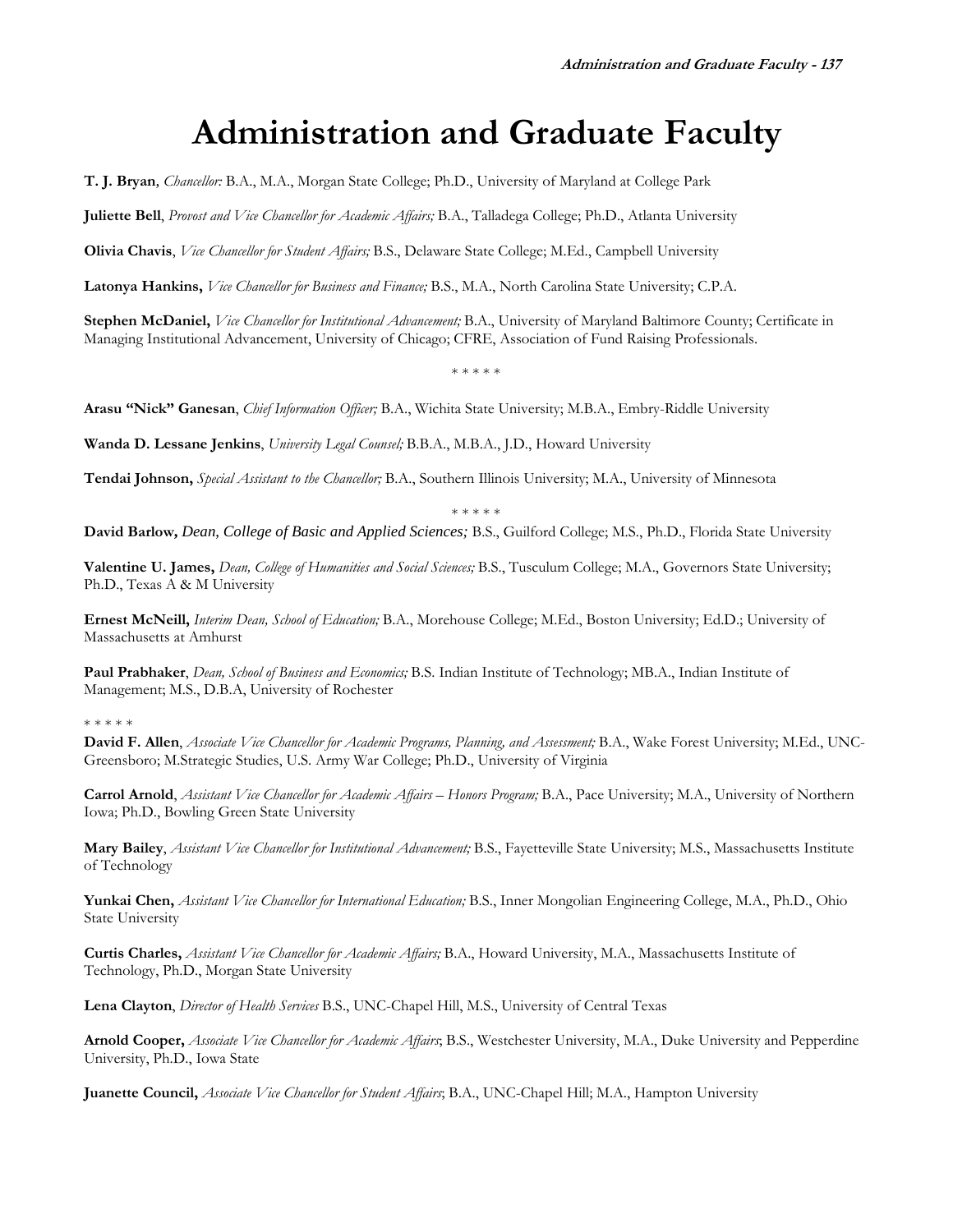## **138 – Administration and Graduate Faculty**

**Landon R. Hadley**, *Dean of Student;* B.A., North Carolina Central University, M.Ed., Fayetteville State University

**Sabrena McDonald**, *Interim Vice Chancellor for Human Resources/Payroll;* B.S., Fayetteville State University

**Greg Moyd**, *Assistant Vice Chancellor for Student Affairs;* B.A., Fayetteville State University, M.B.A., Fayetteville State University

**Fred Sapp**, *Director of Center for Personal Development;* B.S., Allen University, M.S., Indiana State University

**Roxie Shabazz,** *Associate Vice Chancellor for Enrollment Management;* B.A., Villanova University, M.S.S., Bryn Mawr College

**Assad Tavakoli,** *Director of MBA Program;* B.A., National University of Iran; M.Com., University of Birmingham, England; Ph.D., University of Aston, England

**Jon M. Young**, *Senior Associate Vice Chancellor for Academic Affairs;* B.A., University of North Carolina, Charlotte; M.A., Emory University; Ph.D., Florida State University \* \* \* \* \*

**Joe Alston**, *Director of Business Services;* B.S., North Carolina Central University

**Hattie J. Bazemore**, *Director of Teacher Education;* B.S., Fayetteville State University; M.S., University of North Carolina at Greensboro

Paris Jones, *Director of Advisement & Career Services;* B.S., Fayetteville State University, M.Ed., East Carolina University, Ed.D., UNC-Greensboro

**Wendy Jones**, *Director of Alumni Affairs;* B.A., UNC Pembroke

**Patricia F. Heath**, *Director of University Testing Services;* B.S., Tennessee State University; M.Ed., Florida Atlantic University

**Tim Heath**, *Director of Intramural;* B.S., M.Ed., Fayetteville State University

**Dorothy Holmes**, *Executive Director of Special Programs;* B.A., Bethune-Cookman College; M.Ed., East Carolina University; Ph.D., North Carolina State University

**Barbara Jones,** *Director of Weekend and Evening College;* B.S., Shaw University; M.Ed., Coppin State University

**Kamesia Ewing,** *Director of Financial Aid;* B.A., Shaw University; M.P.A., North Carolina Central University

**Minter, Ben***, Director of Marketing and Events;* B.S., Holmes College; B.A., Southern Wesleyan University

**Jerry Monroe,** *Director of Police and Public Safety;* B.A., Fayetteville State University

**Inder P. Nijhawan**, *Director of Center for Economic Education;* B.A., M.A., Delhi University; Ph.D., The University of North Carolina, Chapel Hill

**Floyd Shorter,** *Director of Business Center;* B.S., Tuskegee Institute; M.B.A., Old Dominion University

**Sarah Thomas**, *Registrar;* B.S., M.S., Fayetteville State University

**Darrell Vickers**, *Director of Seymour Johnson AFB Center;* B.S., M.B.A., Wright State University

**Jeffery M. Womble**, *Public Relations Director;* B.A., Fayetteville State University

**Bobby C. Wynn**, *Director of Library Services;* B.A., M.A., M.L.S., North Carolina Central University

#### **Graduate Faculty**

**Samuel Adu-Mireku,** M.S., Purdue Univesity; Ph.D., Purdue University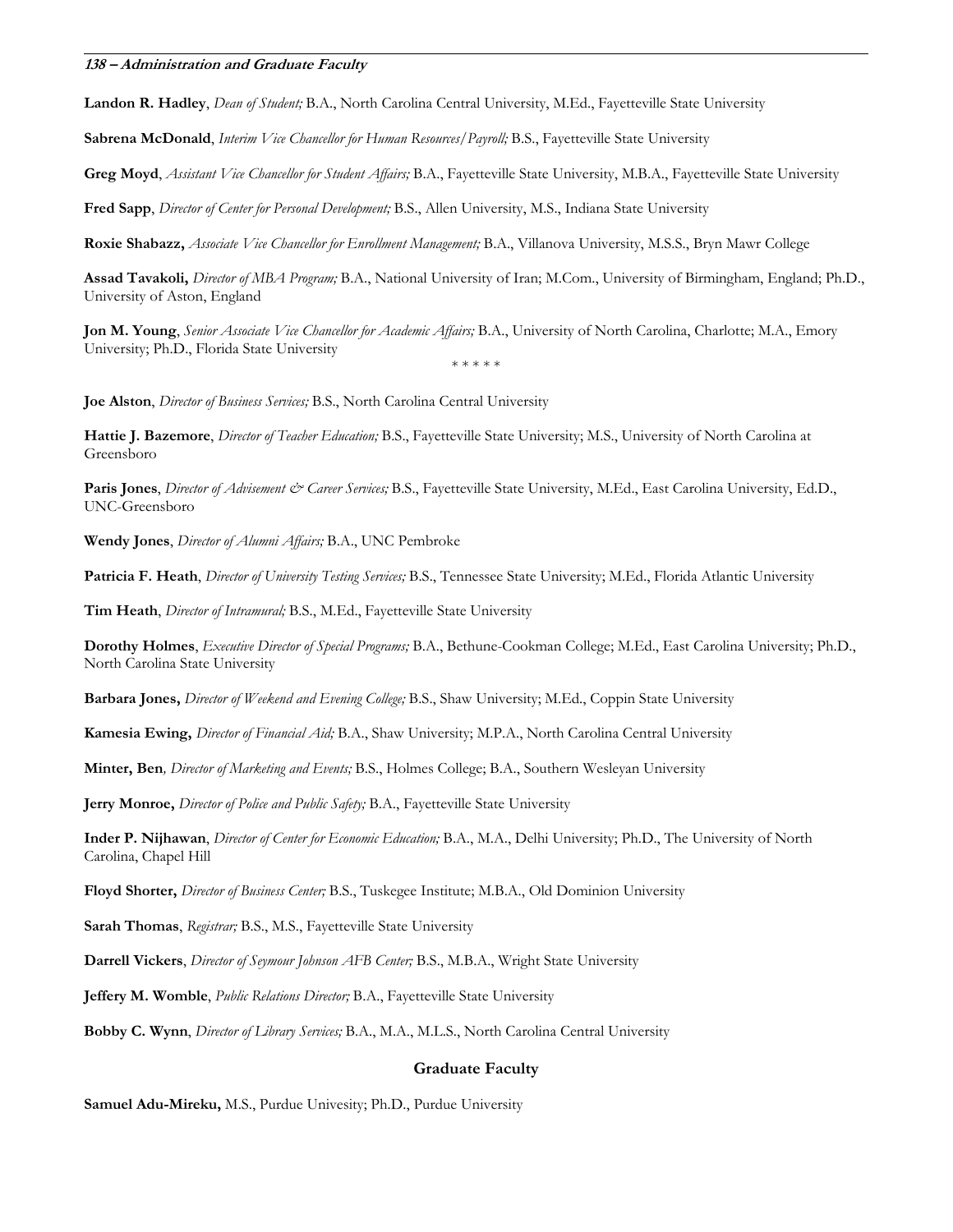**Akbar Aghajanian**, B.S., Shiraz University; M.A. Duke University; Ph.D., Duke University

**Vikas Agrawal**, B.S., Visvesvaraya Regional College of Engineering, Nagpur, India; M.S., Ph.D., University of Toledo

**Cevdet Akbay,** B.S., Inonu University; M.S., Ph.D., Louisiana State University

**Louise Allen, B.A.,** Frances Marion; MAT, The Citadel; Ed.D. University of South Carolina

**Sherrice V. Allen,** B.S., East Carolina University; M.S., Fayetteville State University; Ph.D., North Carolina State University

**Viviette Allen,** B.A., Princeton University; M.A., Fayetteville State University; Ph.D., Regent University

**Trela Anderson,** M.A., University of Georgia; Ph.D. University of Louisiana

**Timothy T. Ajani,** B.A., University of Ife; M.S., Universite' de a Sorbonne Nouvell; M.Phil, Universite de la Sorbonne Nouvelle; TESL Certificate, University of Florida; Ph.D., University of Florida

**Jacob O. Balogun,** B.S., M.B.A., Youngstown Sate University; Ph.D., Louisiana State University; J.D., Southland University; C.P.A.; C.B.A.; C.F.E.; N.N.A.; C.A.M.

**David Barlow,** B.S., Guilford College, M.S., Ph.D., Florida State University

**Melissa Barlow**, B.S., M.CJ, University of South Carolina; Ph.D., Florida State University

**Charlotte Barringer-Brown,** B.A., Virginia Commonwealth University; M.Ed., Virginia State University; Ed.S., Virginia Polytechnic Institute and State University

**Genniver Bell,** B.A., Oral Roberts University, M.A., Ed.D., Clark-Atlanta University

**Delano Berry,** B.S.B.A., East Carolina University; M.P.A., North Carolina State University; M.B.A., East Carolina University; Ph.D., University of Kentucky

**Kwame Boakye-Sarpong,** B.A., University of Ghana; M.P.A., University of South Carolina; Ph.D., University of South Carolina

**Charlotte Boger,** B.S. Livingston College; M.Ed., Ph.D., Texas Women's University

**Jeffrey Brooks,** M.S.W., University of North Carolina (Chapel Hill); Ph.D., Purdue University

**Jonathan Breitzer,** B.A., Grinnell College; Ph.D., University of Illinois

**James W. Brown,** B.S., Ball State University; M.S., Miami University; Ph.D., Ohio State University

**Sonya C. Brown,** B.A., Auburn University; M.A. Auburn University; Ph.D., University of Maryland

**Marlene Cain-Caston,** B.S., M.S., A.A. Administration; Ed.S., Ed.D., Jackson State University

**Jeffrey Cassisi,** B.A., University of Florida; M.A. University of Hawaii; Ph.D., University of Florida

**Albert Chan,** B.S., National Taiwan University; M.S., McMaster University; Ph.D., Carlton University

**Shirley Chao,** B.S., Duke University; M.S., North Carolina State University; Ph.D., University of California-Berkeley

**Annie Chavis,** B.S., Fayetteville State University; M.S.W., University of North Carolina-Chapel Hill; Ed.D., Fayetteville State University

**W. Glenn Clingempeel,** B.S., Virginia Polytechnic Institute; M.A., Radford University; Ph.D., University of Virginia

**Marvin V. Curtis,** B.M., North Park University; M.A., Presbyterian School of Christian Education; Ed.D., University of the Pacific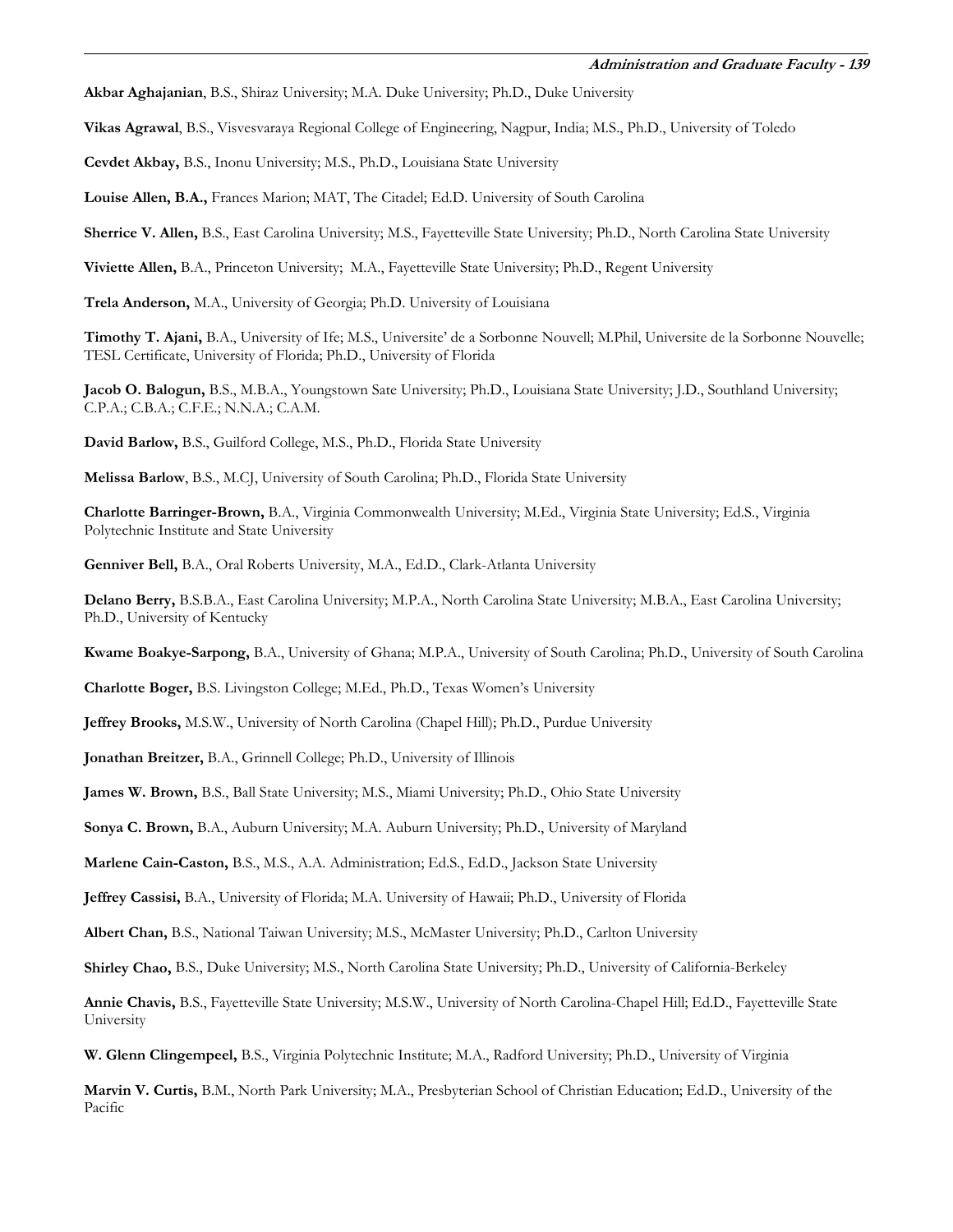# **140 – Administration and Graduate Faculty**

**Michelle Darnell,** B.A., University of San Diego; B.A., University of San Diego; M.A. Purdue University; Ph.D., Purdue University

**Elizabeth DeValve,** B.A., University of Wisconsin-Madison; MAS, Ph.D., Sam Houston State University

**Michael DeValve,** B.S., State University of New York-Brockport; M.A., Ph.D., Sam Houston State University

**Virginia J. Dickens,** A.B., Wheaton College; M.Ed., University of North Carolina at Greensboro, Ph.D., University of North Carolina at Chapel Hill

**Chet Dilday,** B.A., Ohio State University; M.S.W., Ohio State University; Ph.D., Ohio State University

**Khalid Dubas,** B.A., University of the Punjab; M.Sc., Quaid-i-Azam Unviersity; M.B.A., University of Southern Mississippi; Ph.D., Drexel University

**Vivian Dzokoto,** B.Sc., University of Ghana; M.A., Ph.D., University of Illinois-Urbana-Chanpaign

**Judith W. Fowler,** B.A., Women's College of University of North Carolina; M.A. University of Maryland College Park; Ph.D. University of Maryland College Park

**Susan Franzblau,** B.S., University of California-Santa Cruz; Ph.D. SUNY, Stony Brook

**Jack Freeman,** B.S., Fayetteville State University, M.S. Indiana University, Ed.D., South Carolina State University

**John R. Garlick,** B.B.A., Augusta College; M.B.A., Ph.D., University of South Carolina

**Stephen Gill.** B.S., Washington University; M.S. Nova Southeastern University; Ph.D. University of Miami

**Marion Gillis-Olion,** B.A., Kean (formerly Newark Sate) College; M.A., Ph.D., The Ohio State University

**Lori Guevara,** B.S., M.S., Ph.D., University of Nebraska at Omaha

**Kathleen Gurley,** B.A., Hood College; M.B.A., Ph.D., Case Western Reserve University

**David Haas,** B.S. Bradley University, M.S.Ed, Eastern Illinois University; Ph.D., University of Illinois

**Brenda Mann Hammack,** A.A.S., Virginia Western; B.A., Hollins College; M.A., Hollins College; Ph.D., University of North Carolina Greensboro

**Shubo Han,** B.A., Hebel Institute of Chemistry Technology; M.A., Ph.D., University of Science of Technology of China

**Brooksie Harrington,** B.A., University of North Carolina Chapel Hill; B.A., St. Andrews; M.A., Ohio State University; M.A. Ohio State University; Ph.D., Ohio State University

**Aminifu Harvey,** B.A., St. Peter's College; M.S.W., University of Southern California; D.S.W., Howard University

**Druann Heckert,** B.A., Frostburg State University; M.A., University of Delaware; Ph.D., University of New Hampshire

**Samuel Heastie,** B.A., Freed-hardeman University; M.A., LaSalle University; Ed.D., West Virginia University

**Jeffrey S. Heilveil,** B.S., University of Michigan; M.S., Ph.D., University of Illinois

**Hsiaofen Hemstock,** B.A., National Chengchi University; M.A. Ohio State University; Ph.D., Ohio State University

**Lewis Hershey,** B.A., M.A., University of North Carolina at Chapel Hill; Ph.D., Louisiana State University

**Terence Hicks,** B.S., M.Ed., Virginia State University; Ed.D., Wilmington College

**Earl Hill,** B.S., Alabama State University, M.A., Ed.M., North Carolina Central University; Ed.M., Ed.D. State University of New York at Buffalo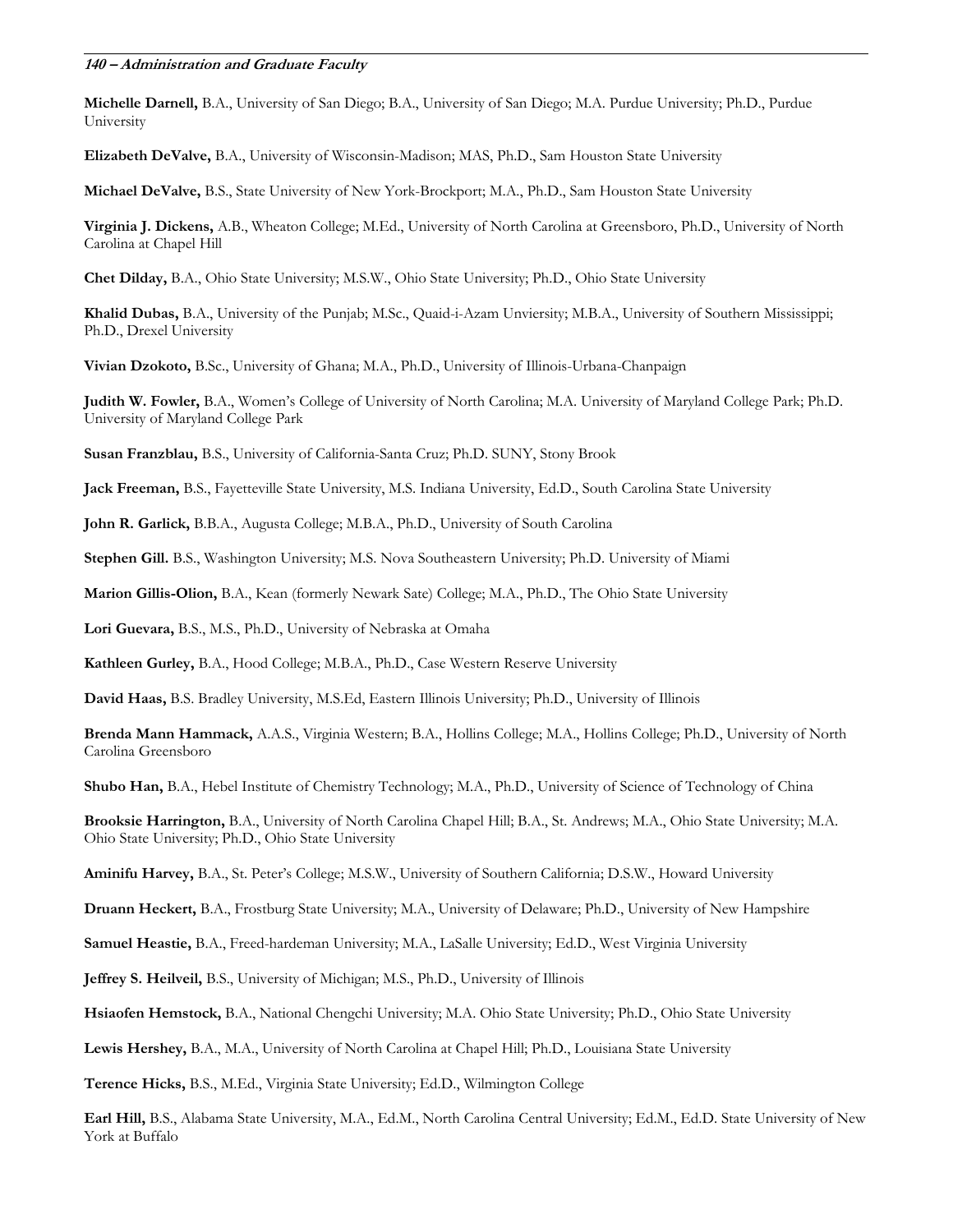**Doreen Hilton,** B.A. Johnson C. Smith University; Ph.D., Ohio State University

**Beth Hogan,** B.S., University of Southern Mississippi; M.S., University of Southern Mississippi; Ph.D., University of Tennessee

**Shihlung Huang,** B.A., National Police University, Taoquan, Taiwan; M.A. Ph.D., Sam Houston State University

**Jarvis Hudson,** B.A., Indiana University; M.S., University of Illinois; Ph.D., University of Kentucky

**Eric Hyman,** A.B., University of California, Berkeley; M.A., Rutgers University; Ph.D., Rutgers University

**Delma S. Jackson,** B.A., Virginia Union University; M.S.W., Virginia Commonwealth University;Ph.D., Clark Atlanta University

**Pamela Jackson,** B.A., Albion College; M.P.A., Troy State University, M.B.A.; Fayetteville State University, Ph.D., University of North Carolina at Charlotte

**Valentine U. James,** B.S., Tusculum College; M.A. Governors State University; Ph.D., Texas A&M University

**Joseph F. Johnson,** B.S., Fayetteville State University, M.Ed., Virginia State University; Ed.D., Virginia Polytechnic Institute and State University

**Lillian R. Johnson,** B.S., Elizabeth City State University; M.A., San Francisco State University, Ed.D., North Carolina State University

**Oliver J. Johnson,** B.A., California State University Chico; M.S. W., Atlanta University; Ph.D., Clark Atlanta University

**Ruth Johnson,** B.S., Hunter College; M.S., Columbia University; Ph.D. Fairleigh Dickinson University

**Ronald Johnston,** B.S., West Virginia University; M.A., Ph.D., State University of New York at Stony Brook

**Clara Jones,** B.A., Ph.D., Cornell University

Petur O. Jonsson, Cand. Oecon., The University of Iceland; Ph.D., The Pennsylvania State University

**Earlyn Jordon,** B.S., Fayetteville State University; M.S., North Carolina A & T State University; Ed.D., South Carolina State **University** 

**Ngozi Kamalu,** B.A., Texas Southern University; M.P.A., Texas Southern University; Ph.D., Howard University

**My Abdelmajid Kaseem,** B.S., Mohamed V University; M.S., University of Picardie; Ph.D., South Illinois University

**Francis Keane,** B.S., Boston University; M.Ed., Springfield College, Ed.D., Boston University

**Ella T. Keller,** B.A., Jackson State University; M.A., University of Mississippi; Ph.D., Mississippi State University

**Ji-Young Kim,** B.A., Seoul City University; M.A., University of Mississippi; Ph.D., University of Mississippi

**Kim Kirkpatrick,** B.A., University of Cincinnati; M.A. University of Cincinnati; Ph.D., St. Louis University

**Roger Klomegah,** B.A., University of Ghana; M.A., University of Manitoba; Ph.D., South Dakota State University

**Cathy B. Kosterman,** B.A., Methodist College, M.Ed., Ed.D., Duke University

**Alireza Lari,** B.B.A., University of Tehran; M.B.A., Ph.D., University of Texas at Austin

**Patrick Larkin,** B.A., University of Florida; M.A., Syracuse University; Ph.D., University of New Orleans

**Baeyong Lee,** B.A., Kyung Hee University; M.B.A., Texas A&M University; Ph.D., University of Mississippi

**Han Lheem,** B.A., Kyung Won University; M.A., The University of Tennessee; Ph.D., The University of Tennessee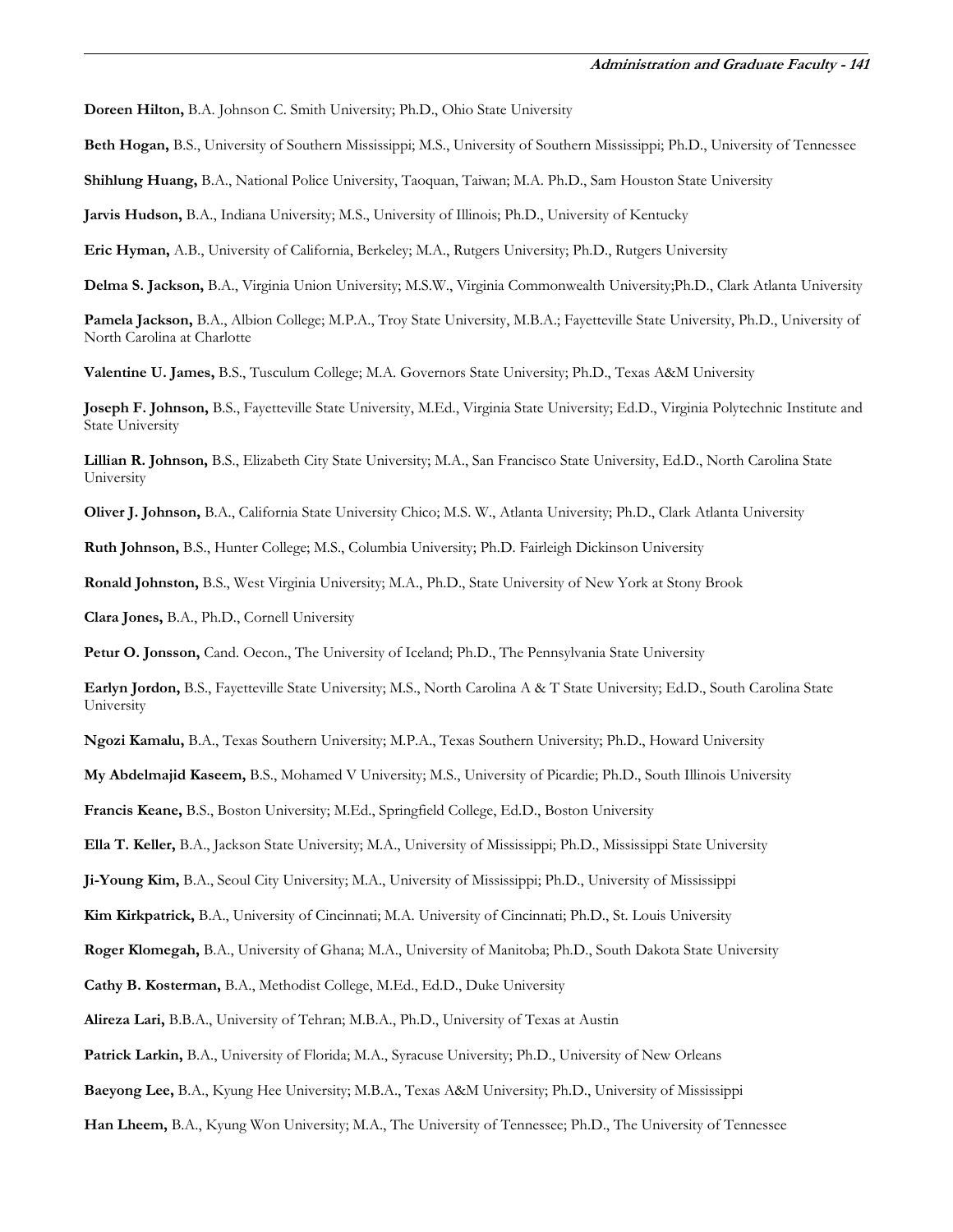# **142 – Administration and Graduate Faculty**

**Constance Lightner,** B.S., Norfolk State University; M.S., Ph.D., North Carolina State University

- **Juan Ma,** B.S., Beijing Normal University; M.S., Beijing Normal University; Ph.D., Chinese Academy of Forestry
- **Priscilla Manarino-Leggett,** B.S., M.A., Ph.D., University of South Florida
- **John Mattox,** B.S., University of Florida; M.S., Ph.D., Stanford University
- **Ernest A. McNeill,** B.A., Morehouse College; M.Ed., Boston University; Ed.D., University of Massachusetts Amhurst
- **Edward McShane,** B.A., Hunter College; F.F.A., University of Iowa; Ph.D., University of Denver
- **Fuzlul Miah,** B.Sc., M.Sc., International Islamic University; M.A., International University of Japa; Ph.D., Wayne State University
- **Valentin Milanov,** B.S., M.Sc., St. Kliment Ohridski University, Sofia, Bulgaria; Ph.D., Michigan Technological University
- **Maurice Y. Mongkuo,** B.A., Kenyon College; M.P.I.A., University of Pittsburgh; Ph.D., University of Pittsburgh
- **Daniel Montoya,** M.S., Ph.D., National University Cordoba, Argentina
- **Terri Moore-Brown,** B.A., Methodist College; M.S.W., East Carolina University; Ed.D., North Carolina State University
- **Geraldine C. Munn,** B.S., M.A., Fayetteville State University, Ed.D., East Carolina University
- **Subir Kumar Nagdas;** B.S., M.S.,Calcutta University, Ph.D., Jadavar University Bose Institute
- **Frank Nani,** B.Sc, University of Science and Technology, Ghana; M.Sc., Ph.D., University of Alberta, Canada
- **Jilly M. Ngwainmbi,** B.A., University of Yaounde; M.S., University of Missouri; Ph.D., University of Missouri
- **Radoslav Nickolov**, B.S., Shumen University; M.S., Shumen University; Ph.D., Michigan Technological University
- **Inder P. Nijhawan,** B.A., M.A., Delhi University; Ph.D., The University of North Carolina, Chapel Hill
- **Chukwuyem Odiah,** MSc., University of Tampere; Ph.D., University of Toronto
- **Jonas Okeagu,** B.S., University of Illinois; M.S. Roosevelt University; Ph.D., University of Southern Mississippi
- **Don Okhomina,** B.S., M.B.A., Ph.D., Jackson State University
- **Amon O. Okpala,** B.A., M.A., Western Kentucky University; Ph.D., Louisiana State University
- **Daniel Okunbor,** B.S., M.S., University of Benin, Nigeria; Ph.D., University of Illinois at Urbana-Champaign
- **LaDelle Olion,** B.S., M.S., Southern Illinois University, Ph.D., University of Connecticut
- **Maria Orban,** M.A., Ph.D., University of Oklahoma
- **Michael O'Shea**, B.A., Emory University; M.A., Ph.D., University of Delaware
- **Gurcharan Rahi,** B.S., M.S., UPA University Pantnagar India, Ph.D., Mississippi State University
- **Joyce A. Russell,** B.A., Bennett College for Women; M.A., North Carolina Central University; Ph.D., Emory University
- **Stephen Salek,** B.S. Montclair State University; M.S., Ph.D., North Carolina State University

**Chekad Sarami,** B.S., Iran University of Science and Technology; M.A., Shiraf University of Technology; Ph.D., Michigan Technological University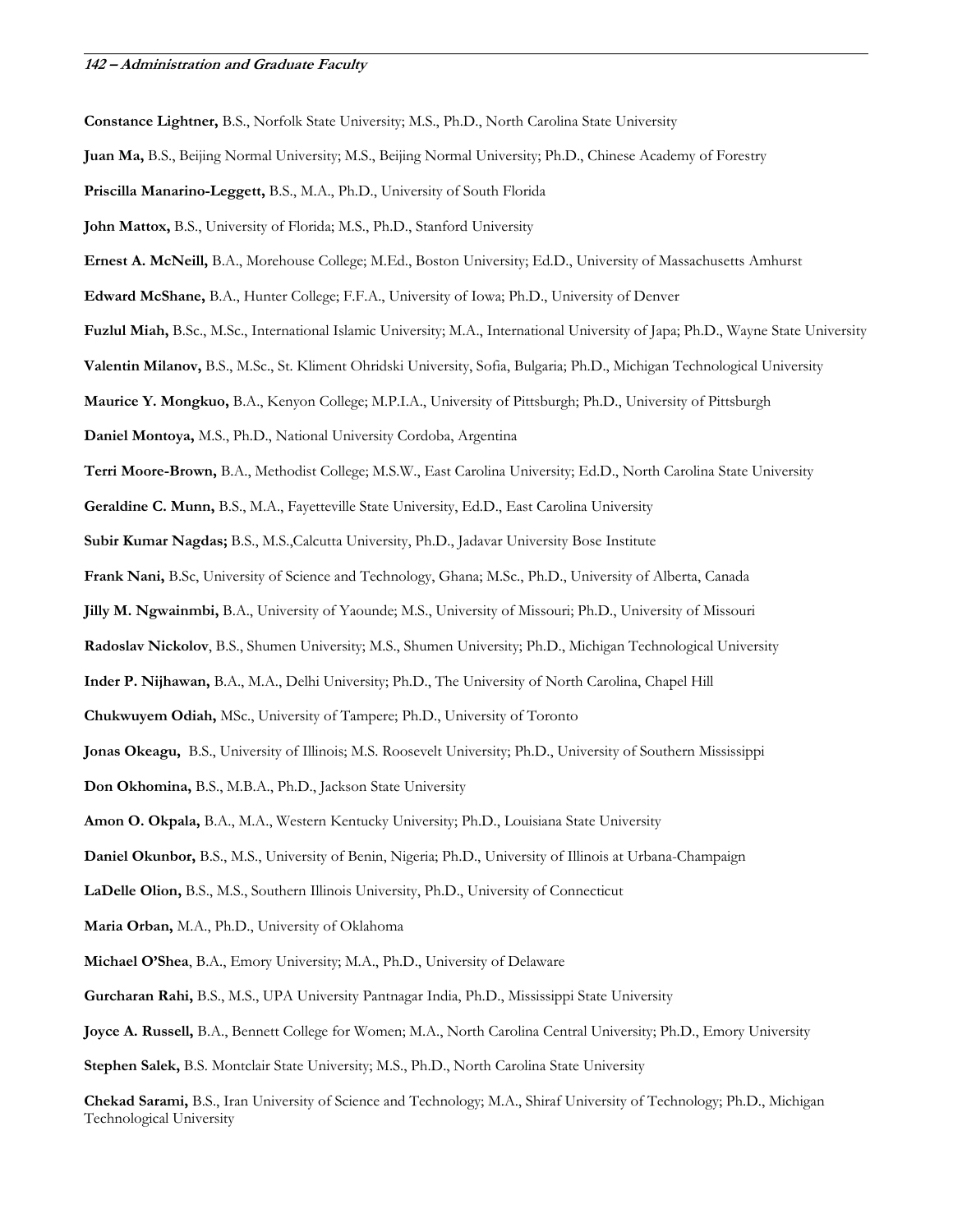**Julie Schroeder,** B.A., Millikin University; M.A. University of Illinois; Ph.D., Tulane University

**Deepthika Senaratne,** B.A., University of Kelaniya, Sri Lanka; M.A., University of Kaiserslautern, Germany; Ph.D., Michigan Technological University

**Ching-yi A. Shieh,** Ph.D., University of Maryland

**Saundra N. Shorter,** B.S.Virginia Sate College; M.Ed., University of Virginia, Ed.D., Virginia Polytechnic Institute and State University

**Steven Singletary,** B.S., University of North Carolina-Pembroke; M.S., TCU; Ph.D., MIT

**Donald Small,** B.A., North Carolina Central University; M.A., North Carolina Central University; Ph.D., University of Kansas

**Frederick E. Smith,** B.S., Elizabeth City State University, M.Ed., North Carolina Central University; Ph.D., Florida State University

**Kimberly Smith-Burton,** B.S. North Carolnia Central University, M.A.T., Fayetteville State University, Ph.D., North Carolina State University

**Moshen Souissi,** B.A., University of Sfax; B.A., University of Tunis; M.A., Univeristy of Wakayama; Ph.D., Osaka City University

**A.A. Tavakoli**, B.A., National University of Iran; M.Com., University of Birmingham, England; Ph.D., University of Aston, England

**Charles Tryon,** B.A., Lee College; M.A., Georgia State University; Ph.D., Purdue University

**Kwami Tuprah,** B.S., University of Cape Coast, Ghana; M.S., Marquette University; Ph.D., University of Louisiana at Lafayette

**Kwaku Twumasi-Ankrah,** B.A., University of Ghana; M.A. University of Western Ontario; Ph.D., University of Cincinnati

**Maxwell Twu**m, B.A., University of Ghana,; M.A., Towson State University; Ph.D., Dalhousie University, Canada

**Peter A. Valenti,** B.A., State College; M.A. East Carolina State University; Ph.D., University of North Carolina Chapel Hill

**Thomas VanCantfort,** B.A., M.A., San Francisco University; Ph.D., University of Nevada

**Alexander Umantsev,** B.S., Moscow Institute for Physics and Technology; M.S., Moscow Institute for Railroad Transport; Ph.D., National Research Laboratory for Metallurgy

**Colleen Walker,** B.S., Hunter College, M.S., Brooklyn College, Ph.D., The Ohio State University

**David Wallace,** B.S., Texas A&M; M.S., Ph.D., Texas Christian University

**Erin White,** B.S., Winston-Salem State University; Ph.D., Meharry Medical College

**Thomas Williams,** B.S., University of the West Indies; M.B.A., Rutgers University; Ph.D., Texas A&M University

**Keith A. Wilmot,** B.S., M.S., Ph.D., University of Nebraska at Omaha

**Linda Wilson-Jones,** B.A., M.Ed., Mississippi State University; Ph.D., Jackson State University

**Craig G. Wishart,** B.S., University of Pittsburg; Ph.D., Case Western Reserve University

**David Wolfe,** B.S, B.A., University of Central Florida; M.B.A., Stetson University; M.S., University of New Orleans, Ph.D., University of New Orleans

**Jiashi Wu,** B.S. Tsinghua University; Ph.D., Yale University